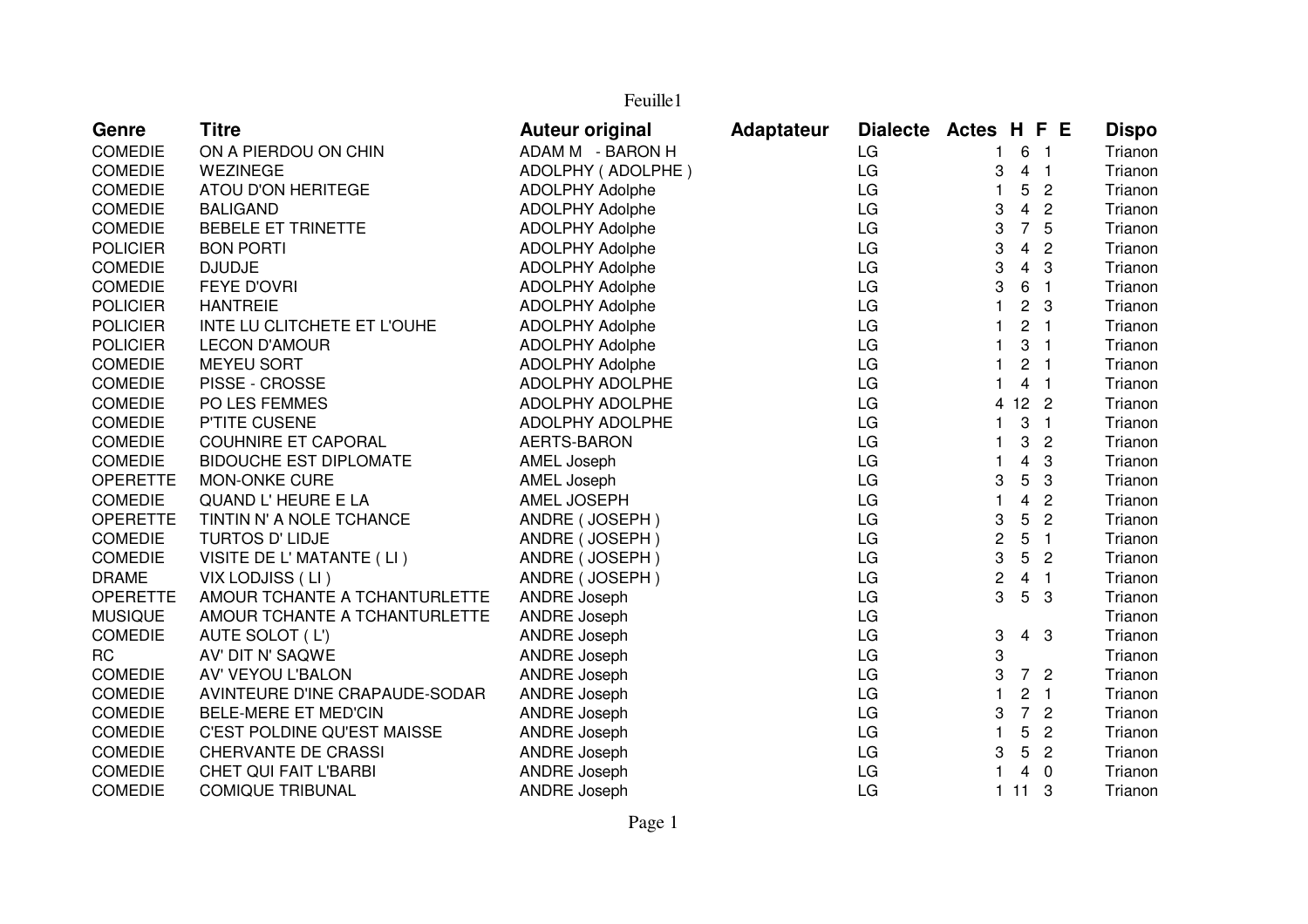B CONSEYE DI MINISES AMON TCHANT ANDRE Joseph LG <sup>1</sup> 8 <sup>1</sup> TrianonTrianon COMEDIE COP D'SIZETTE ANDRE Joseph LG 3 5 <sup>2</sup> TrianonTrianon DRAME COU QUI L'PEKET FAIT FER ANDRE Joseph LG <sup>1</sup> 5 <sup>2</sup> TrianonTrianon COMEDIE COUR DI SODART ANDRE Joseph LG <sup>1</sup> 5 <sup>1</sup> TrianonTrianon COMEDIE CRAPAUDE DA BIETME ANDRE Joseph LG <sup>1</sup> <sup>4</sup> TrianonTrianon COMEDIE DEUX FRES HALBART ANDRE Joseph and LG 1 5 1 COMEDIE DISCOUR<br>COMEDIE DISCOUR 1 5 2 Trianon COMEDIE DISCOUR ANDRE Joseph LG <sup>1</sup> <sup>5</sup> <sup>2</sup> Trianon POLICIER DIZOS LEU FERONE ANDRE Joseph LG 3 <sup>7</sup> <sup>4</sup> TrianonTrianon DRAME DJOU D'MALEUR ANDRE Joseph LG <sup>1</sup> 6 <sup>1</sup> TrianonTrianon COMEDIE DJOURNEYE A BRUXELLES ANDRE Joseph LG LG 1 4 1 COMEDIE FARCE DA HOUBERT AND ANDRE Joseph LG 1 4 7 Trianon COMEDIE FARCE DA HOUBERT ANDRE Joseph LG <sup>1</sup> <sup>4</sup> <sup>7</sup> TrianonTrianon COMEDIE GUGUSSE AVOU S'FEUME ANDRE Joseph LG <sup>1</sup> 3 <sup>2</sup> TrianonTrianon POLICIER IN-N'MI ANDRE Joseph LG <sup>1</sup> 3 TrianonTrianon COMEDIE INTE SI MERE ET S'FEUME ANDRE Joseph LG LG 3 2 2 Trianon COMEDIE JOURNAIE A BRUXELLES ANDRE Joseph LG <sup>1</sup> <sup>4</sup> <sup>1</sup> TrianonTrianon COMEDIE LAMBERT N'A QU'INE PAROLE ANDRE Joseph LG LG 3 3 Trianon COMEDIE MA PINSANT ANDRE Joseph LG <sup>1</sup> <sup>2</sup> <sup>2</sup> TrianonTrianon COMEDIE MANCHON ANDRE Joseph LG <sup>1</sup> 3 <sup>2</sup> TrianonTrianon COMEDIE MARIEDJE A L'WAPEUR ANDRE Joseph LG LG 3 4 2 Trianon COMEDIE MARTCHANDE DI LECAIT ANDRE Joseph LG LG 1 3 1 COMEDIE MATROGNARD ONT LES VACANCES ANDRE Joseph LG 1 4 2 2 Trianon COMEDIE MATROGNARD ONT LES VACANCES ANDRE Joseph LG LG 1 4 2<br>
F MILLION 1 8 1 F MILLION ANDRE Joseph LG <sup>1</sup> <sup>8</sup> <sup>1</sup> Trianon COMEDIE MOERT QUI S'MAVELE ANDRE Joseph LG <sup>1</sup> 5 <sup>1</sup> TrianonTrianon OPERETTE MONCHEU L'MAYEUR ANDRE Joseph LG 3 9 <sup>2</sup> TrianonTrianon COMEDIE MONCHEU POGNECOF ANDRE Joseph LG <sup>1</sup> <sup>4</sup> <sup>2</sup> TrianonTrianon COMEDIE MONONKE A BIN FAIT DE V'NI ANDRE Joseph LG 3 6 <sup>2</sup> TrianonTrianon COMEDIE NOS AVANS DES DJINS ANDRE Joseph LG <sup>1</sup> <sup>4</sup> <sup>2</sup> TrianonTrianon COMEDIE NOS AVONS TOUWE NOSSE GATE ANDRE Joseph LG 1 5 2 TRIANON LG 1 <sup>7</sup> <sup>2</sup> Trianon COMEDIE NOS RATIDANS L'GALANT D'NOSSE ANDRE Joseph LG 3POLICIER OME QU' A CINQ EFANTS ANDRE JOSEPH LG <sup>1</sup> 3 <sup>1</sup> TrianonTrianon COMEDIE ON L'A ST' AVU ANDRE JOSEPH LG <sup>1</sup> 3 <sup>1</sup> TrianonTrianon S PICEUR D' AGENT D' POLICE ANDRE JOSEPH LG <sup>1</sup> <sup>2</sup> TrianonTrianon COMEDIE PIELE DES FEMMES ANDRE JOSEPH LG 3 5 <sup>2</sup> TrianonTrianon COMEDIE PLAIHANT TOUR DI NOCE ANDRE JOSEPH LG LG 3 Trianon COMEDIE PO FER BON MANEDJE ANDRE JOSEPH LG LG 1 3 2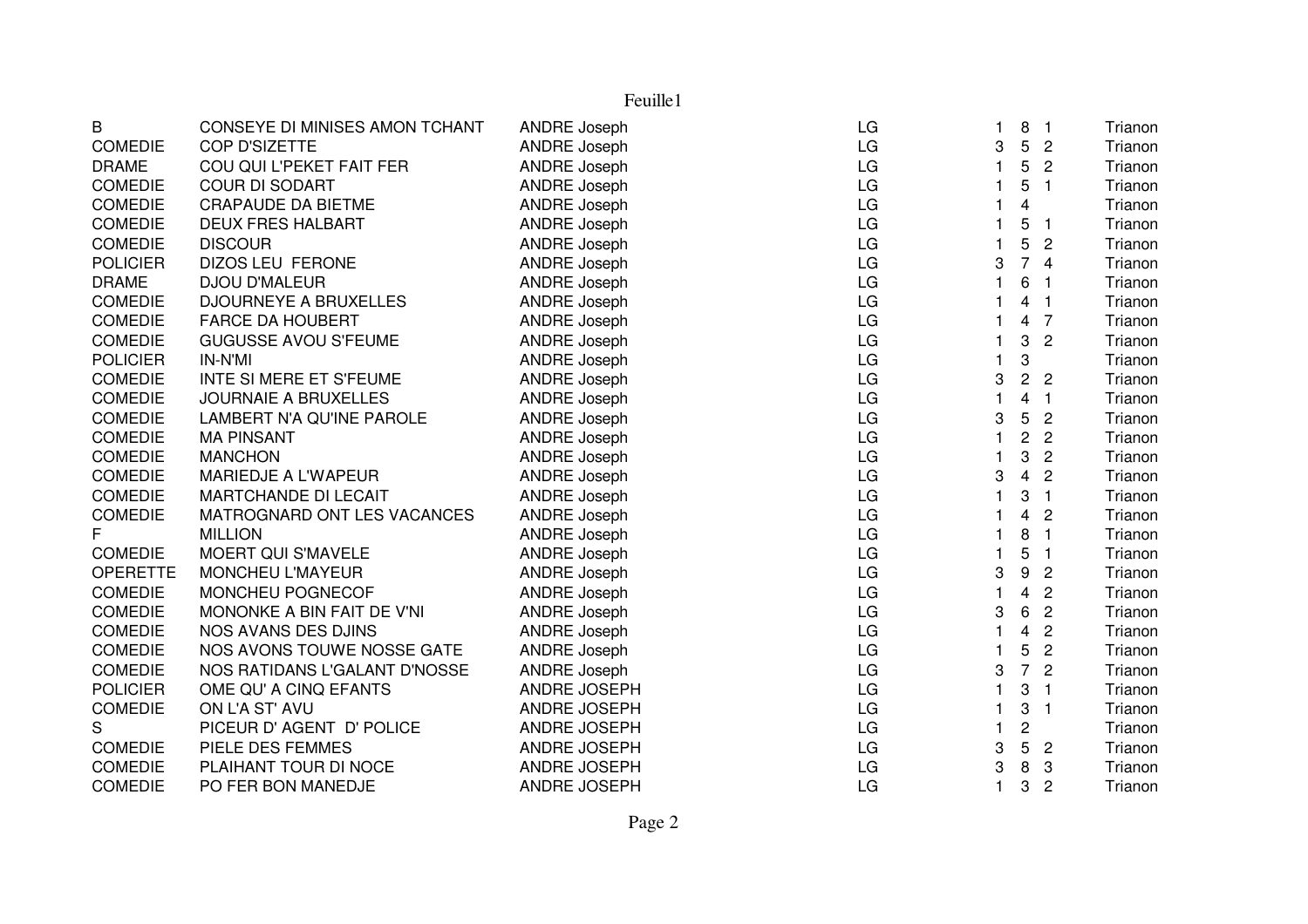| <b>COMEDIE</b>  | PORMINADE DI MALHEUR           | <b>ANDRE Joseph</b>      |                     | LG |                           | 7 <sub>2</sub>  |                            | Trianon |
|-----------------|--------------------------------|--------------------------|---------------------|----|---------------------------|-----------------|----------------------------|---------|
| <b>COMEDIE</b>  | POUDE AX OUYES                 | ANDRE JOSEPH             |                     | LG |                           |                 | 3 <sup>3</sup>             | Trianon |
| <b>COMEDIE</b>  | QUI EST - CE QUI HAPE MES POYE | ANDRE JOSEPH             |                     | LG |                           |                 | 4 <sup>2</sup>             | Trianon |
| <b>COMEDIE</b>  | <b>R'NADS</b>                  | <b>ANDRE JOSEPH</b>      |                     | LG |                           |                 | 4 <sup>2</sup>             | Trianon |
| S               | SAULEYE ET CYCLISTE            | ANDRE JOSEPH             |                     | LG | $\mathbf{1}$              | 6 <sub>1</sub>  |                            | Trianon |
|                 | LI BONE CATCHETE (BONNE PLANQU | <b>ANDRE MICHEL</b>      | <b>MAHIELS JEAN</b> | LG |                           |                 |                            | Trianon |
| <b>COMEDIE</b>  | W'E-E-ST-I L'TCHET             | <b>ANDRE Michel</b>      |                     | LG |                           |                 | 2 <sub>2</sub>             | Trianon |
| <b>COMEDIE</b>  | ARBITE (L')                    | <b>ANDREUX Camille</b>   |                     | LG | 1.                        | $\mathbf{3}$    | $\overline{2}$             | Trianon |
| <b>COMEDIE</b>  | NUT DI NOYE                    | ARETS ARMAND             |                     | LG | 1                         | $\mathbf{3}$    | $\overline{2}$             | Trianon |
| <b>POLICIER</b> | TCHANSON DE COUR               | <b>ARNOTTE</b>           |                     | LG | 3                         | $\overline{4}$  | $\overline{2}$             | Trianon |
| <b>COMEDIE</b>  | AUTO (L')                      | <b>ARNOTTE Joseph</b>    |                     | LG |                           | 5               | 3                          | Trianon |
| $7^{\circ}$     | NOSSE PWIN A FAIT L'ROYE       | <b>BACQ AndrÚe</b>       |                     |    |                           |                 | 1                          | Trianon |
| <b>DRAME</b>    | <b>COREKCHONAIRE</b>           | <b>BAILLY Alfred</b>     |                     |    |                           | 7 <sub>1</sub>  |                            | Trianon |
| <b>COMEDIE</b>  | PRUMIRE LECON                  | <b>BAILLY ALFRED</b>     |                     |    |                           | $\overline{4}$  | $\blacksquare$             | Trianon |
| $\mathsf T$     | QWIRITEURE                     | <b>BAILLY ALFRED</b>     |                     |    |                           | 5               |                            | Trianon |
| <b>COMEDIE</b>  | AMOURS D'ON FACTEUR            | <b>BAILLY Antoine</b>    |                     |    |                           | 3               | $\overline{2}$             | Trianon |
| <b>COMEDIE</b>  | DEUX SOURSou LI FAMILE MATOT   | <b>BAILLY Antoine</b>    |                     |    | 1                         | $\overline{4}$  | -3                         | Trianon |
| T.              | DJOURNEYE DI TCHANCE           | <b>BALTUS Nicolas</b>    |                     |    |                           | 6               | $\overline{2}$             | Trianon |
| <b>COMEDIE</b>  | <b>AMERICAIN</b>               | <b>BARNES Annette</b>    |                     |    | 3                         | $\mathbf{3}$    | $\mathbf{3}$               | Trianon |
| <b>COMEDIE</b>  | <b>SAINTE LUCETE</b>           | <b>BARON - AERTS H</b>   |                     |    | 1                         | 5               | $\blacksquare$             | Trianon |
| 3               | NOVAIS PAUVES                  | <b>BARON HENRI</b>       |                     |    | 4                         |                 | 9                          | Trianon |
| <b>COMEDIE</b>  | ORDONNANCE DE CAPITAINE        | <b>BARON HENRI</b>       |                     |    | $\ensuremath{\mathsf{3}}$ |                 |                            | Trianon |
| COMEDIE         | PO FER ZUNER LES GHAYE         | <b>BARON HENRI</b>       |                     |    | $\overline{2}$            | 7 2             |                            | Trianon |
| <b>POLICIER</b> | PO L' PATREIE                  | <b>BARON HENRI</b>       |                     |    | 5                         | 14 <sub>3</sub> |                            | Trianon |
| <b>POLICIER</b> | R' VINTEUS DI 1830             | <b>BARON HENRI</b>       |                     |    | 4                         | 9 <sub>1</sub>  |                            | Trianon |
| <b>COMEDIE</b>  | <b>RACUZETTE</b>               | <b>BARON HENRI</b>       |                     |    |                           |                 |                            | Trianon |
| <b>COMEDIE</b>  | ROE DES PEHEUS                 | <b>BARON HENRI</b>       |                     |    |                           |                 |                            | Trianon |
| $\mathsf{T}$    | TARATATA,,,,                   | BARON (HENRI)            |                     |    | 3                         | 3 <sub>3</sub>  |                            | Trianon |
| <b>COMEDIE</b>  | TOURMINTS DA FININE (LES)      | BARON (HENRI)            |                     |    | $\mathbf{1}$              | 3 <sub>1</sub>  |                            | Trianon |
| $\mathsf{T}$    | TRIM' LEU (LES)                | BARON (HENRI)            |                     |    | $\overline{c}$            | 8 <sub>2</sub>  |                            | Trianon |
| <b>POLICIER</b> | <b>COLAS FICHOT</b>            | <b>BARON H-DUBOIS J.</b> |                     |    | $\sqrt{2}$                | 4 <sup>2</sup>  |                            | Trianon |
| <b>POLICIER</b> | ARCHITECTE ET MACON            | <b>BARON Henri</b>       |                     |    | $\overline{c}$            | $6\phantom{1}6$ | $\overline{2}$             | Trianon |
| T.              | ASSAUT D'CHANT E FOND LIVA     | <b>BARON Henri</b>       |                     |    |                           |                 | 7 <sup>2</sup>             | Trianon |
| <b>POLICIER</b> | BANQUET D' WARFUSAIE (LI)      | <b>BARON Henri</b>       |                     |    | 5                         | 16 2            |                            | Trianon |
| В               | <b>COLEBEU</b>                 | <b>BARON Henri</b>       |                     |    |                           | 5               | $\overline{\phantom{0}}$ 1 | Trianon |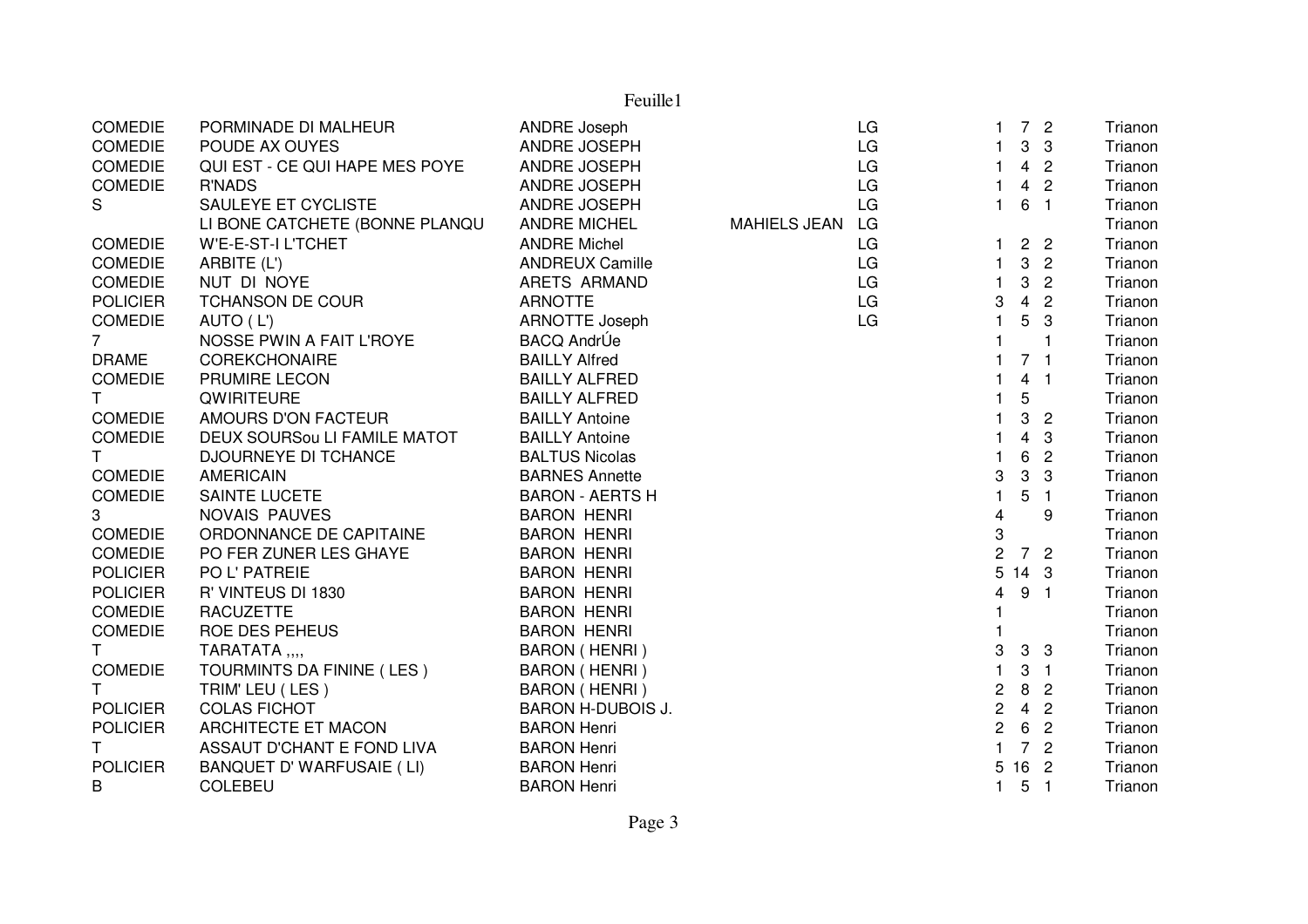|                 |                               | Feuille1                   |                |                           |                |         |
|-----------------|-------------------------------|----------------------------|----------------|---------------------------|----------------|---------|
| <b>POLICIER</b> | <b>COQ-MARE DI KEUVE</b>      | <b>BARON Henri</b>         | $\mathbf{1}$   |                           | 7 <sub>1</sub> | Trianon |
| <b>COMEDIE</b>  | COU QU' LÆARDJINT FAIT        | <b>BARON Henri</b>         | 3              | 8                         | $\overline{c}$ | Trianon |
| <b>COMEDIE</b>  | <b>COUHNIRE ET CHERVANTE</b>  | <b>BARON Henri</b>         |                | 3                         | $\overline{c}$ | Trianon |
| <b>COMEDIE</b>  | <b>DEUX CUSENNES</b>          | <b>BARON Henri</b>         | 2              | $\overline{4}$            | $\overline{c}$ | Trianon |
| S               | <b>DEUX MUSIKEUS</b>          | <b>BARON Henri</b>         | $\mathbf{1}$   | $\overline{\mathbf{c}}$   |                | Trianon |
| <b>COMEDIE</b>  | <b>DEUX PONDEUS</b>           | <b>BARON Henri</b>         | $\mathbf{1}$   | 3                         |                | Trianon |
| <b>COMEDIE</b>  | <b>DIALE E L'SINCE</b>        | <b>BARON Henri</b>         | $\mathbf{1}$   | $\overline{4}$            | -1             | Trianon |
| <b>COMEDIE</b>  | <b>DISPLI</b>                 | <b>BARON Henri</b>         | 1              |                           | 1              | Trianon |
| <b>POLICIER</b> | <b>DRAPEAU ROGE</b>           | <b>BARON Henri</b>         | 4              | 8                         | -1             | Trianon |
| T.              | <b>FIESSE DEL MARQUITAINE</b> | <b>BARON Henri</b>         | $\mathbf{1}$   |                           | 7 <sub>1</sub> | Trianon |
| <b>COMEDIE</b>  | <b>GAZETE DE BRESSOUX</b>     | <b>BARON Henri</b>         | $\mathbf{1}$   | 6                         | $\overline{1}$ | Trianon |
| <b>POLICIER</b> | <b>GREVE DES HOUYEUX</b>      | <b>BARON Henri</b>         |                |                           |                | Trianon |
| <b>POLICIER</b> | <b>HARD E SACREMINT</b>       | <b>BARON Henri</b>         | $\mathbf{1}$   |                           | 5 <sub>1</sub> | Trianon |
| <b>OPERETTE</b> | <b>HOUBERT ET JENNITON</b>    | <b>BARON Henri</b>         | $\mathbf 1$    | 3                         |                | Trianon |
| T.              | JI BAGUE MI BELLE-MERE        | <b>BARON Henri</b>         | $\mathbf{1}$   |                           | 7 <sub>2</sub> | Trianon |
| <b>COMEDIE</b>  | <b>MEHINS DA MATOUFET</b>     | <b>BARON Henri</b>         | 3              | $\overline{7}$            | 3              | Trianon |
| S               | MON ONQUE ET MA TANTE         | <b>BARON Henri</b>         | $\mathbf{1}$   | $\mathbf{1}$              | $\overline{1}$ | Trianon |
| <b>COMEDIE</b>  | MONCHEU PERNEKA               | <b>BARON Henri</b>         | 3              | 6                         | $\overline{c}$ | Trianon |
| <b>POLICIER</b> | <b>MONTULET</b>               | <b>BARON Henri</b>         | 3              | 6                         | $\overline{1}$ | Trianon |
| <b>POLICIER</b> | <b>MUTUALITE</b>              | <b>BARON Henri</b>         | $\overline{c}$ | $\boldsymbol{\mathrm{3}}$ |                | Trianon |
| <b>TP</b>       | NOS AVANS L'GROS LOT          | <b>BARON Henri</b>         | $\mathbf{1}$   |                           | 7 <sub>1</sub> | Trianon |
| <b>TP</b>       | ON COMBAT D'COQS AMON BENEUT  | <b>BARON Henri</b>         |                |                           |                | Trianon |
| <b>COMEDIE</b>  | SINCE DE GRAND MOLIN          | <b>BARON Henri</b>         | $\mathbf{1}$   | 3                         | $\overline{2}$ | Trianon |
| <b>POLICIER</b> | SIX CENTS FRANCHIMONTOIS      | <b>BARON Henri</b>         |                |                           |                | Trianon |
| <b>COMEDIE</b>  | SOHAIT DA SIMON               | <b>BARON Henri</b>         | 3              | $\overline{7}$            | $\overline{2}$ | Trianon |
| <b>COMEDIE</b>  | AMERIKIN (L')                 | <b>BARON-DELINCE</b>       | 3              | 5                         | 3              | Trianon |
| COMEDIE         | <b>GENA ET MAGONETTE</b>      | <b>BARONHEID Jules</b>     |                | 119                       | 3              | Trianon |
| <b>COMEDIE</b>  | <b>CWEDE E HATRE</b>          | <b>BARTHOLOMEZ</b>         | 2              | 3                         | 3              | Trianon |
| <b>COMEDIE</b>  | PLAISIR DA JACOB              | <b>BARTHOLOMEZ CHA</b>     | 3              | $\, 8$                    | 3              | Trianon |
| T.              | <b>DEUX PELES ANGLAIS</b>     | <b>BARTHOLOMEZ Charles</b> | $\mathbf{1}$   | $\overline{c}$            |                | Trianon |
| <b>COMEDIE</b>  | <b>HOME POPULAIRE</b>         | <b>BARTHOLOMEZ Charles</b> | 3              | $\overline{7}$            | $\overline{c}$ | Trianon |
| <b>COMEDIE</b>  | <b>JOUEUS D'COMEDEYE</b>      | <b>BARTHOLOMEZ Charles</b> | 3              | 6                         | 3              | Trianon |
| <b>COMEDIE</b>  | MARIEGE DI PORCULAINE         | <b>BARTHOLOMEZ Charles</b> | $\mathbf{1}$   | 3                         | $\overline{c}$ | Trianon |
| <b>COMEDIE</b>  | PLAIHANT QWART D'HEURE        | <b>BARTHOLOMEZ Charles</b> | 1.             | 6                         | $\overline{1}$ | Trianon |
| <b>COMEDIE</b>  | QUAND LÆ BONHEUR VOUT         | <b>BARTHOLOMEZ CHARLES</b> | $\mathbf{1}$   | 4                         | $\overline{c}$ | Trianon |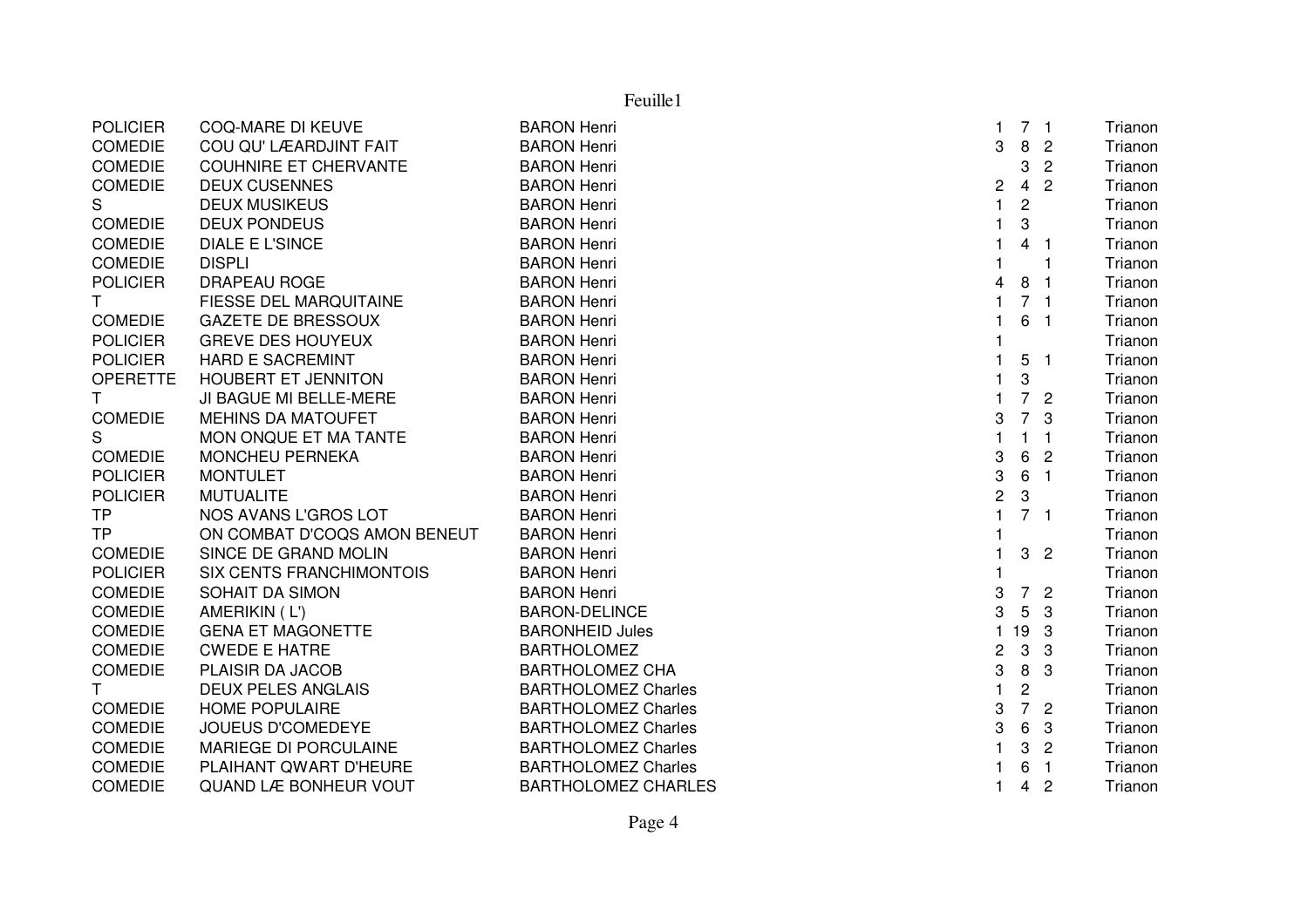|                 |                                | Feuille1                   |           |    |                |                 |                            |           |
|-----------------|--------------------------------|----------------------------|-----------|----|----------------|-----------------|----------------------------|-----------|
| <b>COMEDIE</b>  | <b>RASKIGNOUS</b>              | <b>BARTHOLOMEZ Charles</b> |           |    | 1              |                 |                            | Trianon   |
| <b>COMEDIE</b>  | DAVID LI LUTEU                 | BARTHOLOMEZ-PECLE          |           |    | 3              | $\overline{c}$  |                            | Trianon   |
| <b>COMEDIE</b>  | <b>EDON ZEPHIRIN</b>           | <b>BASTIN Alexis</b>       |           |    | 3              | 7 3             |                            | Trianon   |
| <b>POLICIER</b> | <b>JENNER</b>                  | <b>BASTIN Alexis</b>       |           |    | 3              | 9               | 4                          | Trianon   |
| <b>COMEDIE</b>  | LU CI QUI MANQUEVE             | <b>BASTIN Alexis</b>       |           |    | $\mathbf{1}$   | 3               | $\overline{2}$             | Trianon   |
|                 | A L'ROSE DI France             | <b>BASTIN Nicolas</b>      |           |    |                |                 |                            | Trianon   |
| <b>OPERETTE</b> | ORDONNANCE DA MADAME           | <b>BASTIN Nicolas</b>      |           |    | 3              | 8               | $\mathbf{3}$               | Trianon   |
| <b>COMEDIE</b>  | <b>LIGEOIS</b>                 | <b>BATHOLOMEZ Ch</b>       |           |    | 1.             | 5               | $\overline{2}$             | Trianon   |
| <b>COMEDIE</b>  | COME ON S'RITROUVE             | <b>BAUWENS Franbois</b>    |           |    |                |                 |                            | Trianon   |
| <b>COMEDIE</b>  | SIERMINT D'INE SOLAIE          | <b>BAUWENS Franbois</b>    |           |    |                |                 |                            | Trianon   |
| <b>COMEDIE</b>  | SPICH, MATCH ET MASS           | <b>BAUWENS Franbois</b>    |           |    |                |                 |                            | Trianon   |
| <b>COMEDIE</b>  | AMON JEROME LI SERWI           | <b>BAYOT-HALLEUX</b>       |           |    |                | 4 <sub>1</sub>  |                            | Trianon   |
| <b>OPERETTE</b> | DEUX POYETES SO DES TCHAUDES C | <b>BAYOT-XHIGNESSE</b>     |           |    | 3              |                 | 5 <sub>2</sub>             | Trianon   |
| <b>POLICIER</b> | OME QUI PASSE                  | <b>BEAUDOIN - DUCHATO</b>  |           |    |                | 5               | $\overline{1}$             | Trianon   |
| <b>POLICIER</b> | SONG DI HOUYEU                 | <b>BEAUDUIN - DUCHATTO</b> |           |    |                | 4               | - 1                        | Trianon   |
| <b>POLICIER</b> | 20 H, P,                       | BEAUDUIN-DUCHATTO          |           |    |                | $\overline{c}$  | $\overline{c}$             | Trianon   |
| <b>POLICIER</b> | CARODJE DI MEYE NUT            | BEAUDUIN-DUCHATTO          |           |    | 1              | 6               | $\overline{2}$             | Trianon   |
| <b>POLICIER</b> | CIS D'IR                       | BEAUDUIN-DUCHATTO          |           |    | 1              | 3               | $\overline{2}$             | Trianon   |
| <b>COMEDIE</b>  | <b>DEUX OMES</b>               | BEAUDUIN-DUCHATTO          |           |    | 3              |                 | 7 <sup>2</sup>             | Trianon   |
| <b>POLICIER</b> | <b>DIERIN-NE VOYE</b>          | BEAUDUIN-DUCHATTO          |           |    | 3              | $\overline{4}$  | 3                          | Trianon   |
| <b>POLICIER</b> | <b>DIH-UT CINT TRINTE</b>      | BEAUDUIN-DUCHATTO          |           |    | 3              | 10 <sub>3</sub> |                            | Trianon   |
| <b>POLICIER</b> | L'AVEZ-VEYOU PASSER            | BEAUDUIN-DUCHATTO          |           |    | 1.             | $\mathbf{1}$    | $\overline{1}$             | Trianon   |
| <b>COMEDIE</b>  | T, S, F,                       | BEAUDUIN-DUCHATTO          |           |    | 1              | 3               | 3                          | Trianon   |
| <b>POLICIER</b> | TCHANCE (LI)                   | BEAUDUIN-DUCHATTO          |           |    | 3              | 8               | $\overline{2}$             | Trianon   |
| <b>COMEDIE</b>  | TCHUSE (LI)                    | BEAUDUIN-DUCHATTO          |           |    | $\overline{c}$ | 3               | 3                          | Trianon   |
| <b>OPERETTE</b> | SI PUS BELE FLEUR              | <b>BEAUFORD - FADEUX</b>   |           |    | $\mathbf{1}$   | $\overline{4}$  | $\overline{2}$             | Trianon   |
| <b>COMEDIE</b>  | <b>BAROMETES (LES)</b>         | <b>BEAUFORT Dominique</b>  |           |    | 2              | $\overline{4}$  | $\overline{2}$             | Trianon   |
| <b>COMEDIE</b>  | <b>DJONESSE D'OUY</b>          | <b>BEAUFORT Dominique</b>  |           |    | $\mathbf{1}$   | 3               | 3                          | Trianon   |
| <b>COMEDIE</b>  | <b>GRANDE FAMILE</b>           | <b>BEAUFORT Dominique</b>  |           |    | 3              |                 |                            | Trianon   |
| <b>COMEDIE</b>  | LIDJWESSE ET PAYSAN            | <b>BEAUFORT Dominique</b>  |           |    | 3              | $\overline{4}$  | $\overline{2}$             | Trianon   |
| <b>COMEDIE</b>  | PLAYE A COUR                   | <b>BEAUFORT Dominique</b>  |           |    |                | 3               | $\overline{2}$             | Trianon   |
| <b>OPERETTE</b> | POETE AMOUREUS                 | <b>BEAUFORT DOMINIQUE</b>  |           |    |                | 3               | $\overline{\phantom{0}}$ 1 | Trianon   |
| <b>OPERETTE</b> | <b>MAHOMET</b>                 | <b>BEAUFORT - FADEUX</b>   |           |    | 3              | 5               | $\overline{2}$             | Trianon   |
| <b>COMEDIE</b>  | <b>BE MESTI</b>                | <b>BEAUFORT - TILKIN</b>   |           |    |                | 5               | $\overline{2}$             | Trianon   |
| <b>COMEDIE</b>  | $+$ MEN                        | <b>BEAUVILAIN ERIC</b>     | DERWA J-L | LG | 3              | $\,6\,$         | 5                          | 1 Trianon |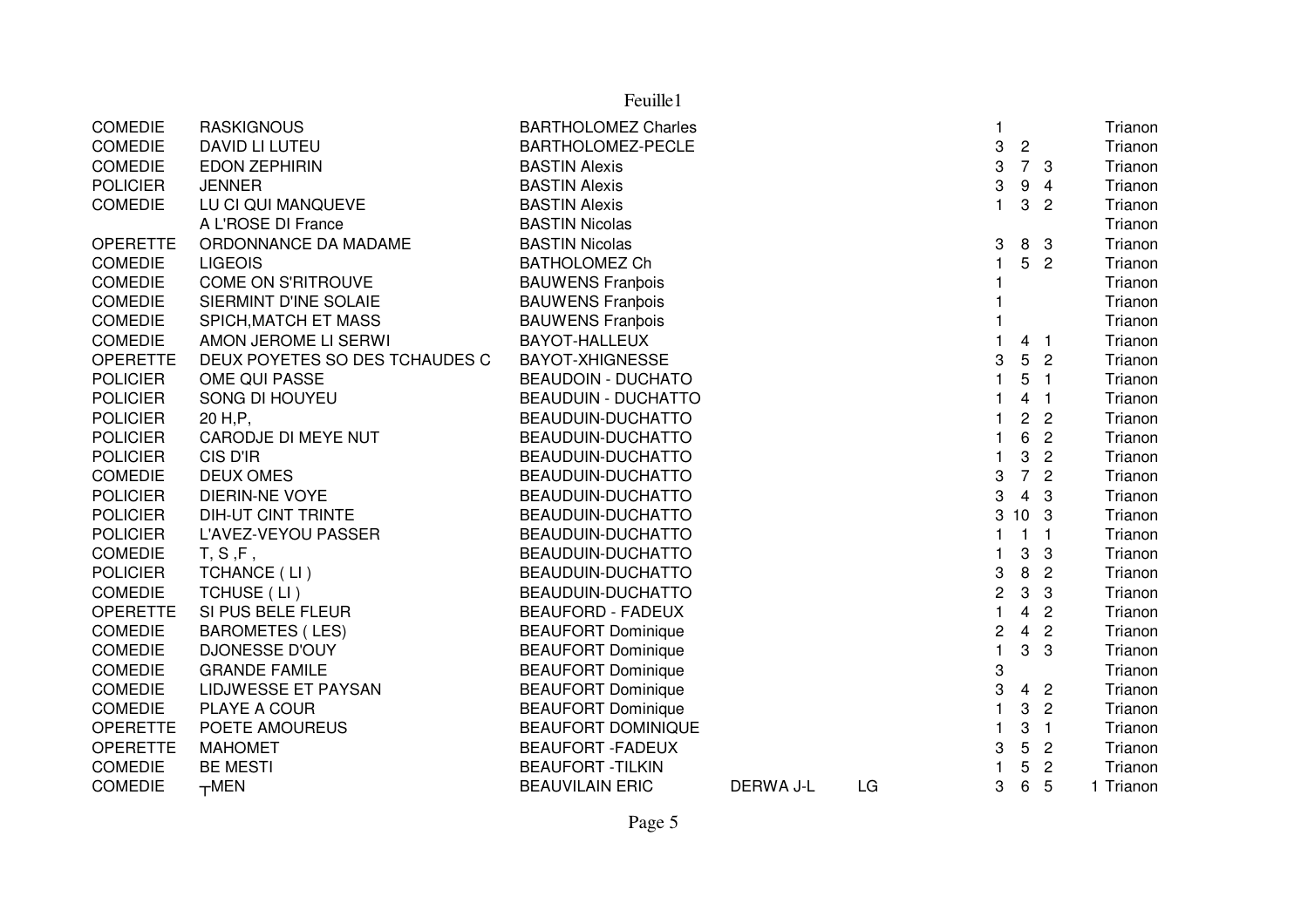| <b>POLICIER</b> | <b>VESPREYE</b>                | <b>BECKERS (FRANCOIS)</b>  |    | 4 <sub>1</sub>          |                         | Trianon |
|-----------------|--------------------------------|----------------------------|----|-------------------------|-------------------------|---------|
| <b>DRAME</b>    | <b>BRAC'NEU D'HONNEUR</b>      | <b>BECKERS Henri</b>       |    | 3                       | $\overline{1}$          | Trianon |
| <b>DRAME</b>    | <b>CAS D'CONCIYINCE</b>        | <b>BECKERS Henri</b>       |    | 3                       | $\overline{c}$          | Trianon |
| MD              | <b>BRIBEU SOCIALISTE</b>       | <b>BEGHON Alphonse</b>     | 3  | 8                       | $\overline{2}$          | Trianon |
| <b>DRAME</b>    | <b>VIQUANT E PARLANT</b>       | <b>BEGHON Alphonse</b>     | 3  | 5                       | $\overline{2}$          | Trianon |
| <b>COMEDIE</b>  | <b>C'EST GODINASSE</b>         | <b>BEKKERS H-BARON</b>     |    | 4                       | $\overline{2}$          | Trianon |
| <b>COMEDIE</b>  | LAMBERT BIZAE EN VELO          | <b>BELBOUILLE Isidore</b>  |    | $\overline{2}$          | $\overline{2}$          | Trianon |
| <b>POLICIER</b> | <b>BADASSES</b>                | <b>BELLEFLAMME Guy</b>     |    |                         | 1                       | Trianon |
| <b>COMEDIE</b>  | DOUCE CREYINCE ET ROSSES GUIGN | <b>BELLEFLAMME Guy</b>     | 3  | 5                       | $\overline{\mathbf{4}}$ | Trianon |
| <b>COMEDIE</b>  | PIELE DI ROZETE                | <b>BENAETS M.</b>          | 1  | $\overline{c}$          | $\overline{2}$          | Trianon |
| <b>COMEDIE</b>  | I FAT QU'CA CANGE              | <b>BERBEN Jean</b>         |    | 4                       | $\overline{2}$          | Trianon |
| <b>OPERETTE</b> | TREUS MEHINS (LES)             | <b>BERGMANS - GORISSEN</b> |    | 4                       | $\mathbf{1}$            | Trianon |
| <b>COMEDIE</b>  | <b>SEUL RIMEDE</b>             | <b>BERGMANS - MARQUET</b>  |    | 6                       | $\overline{2}$          | Trianon |
| <b>COMEDIE</b>  | VOS LES R' CIS                 | <b>BERGMANS (ANTOINE)</b>  |    | 4                       | $\overline{2}$          | Trianon |
| <b>COMEDIE</b>  | <b>BAGUE-T-ON</b>              | <b>BERGMANS Antoine</b>    |    | 4                       | $\overline{2}$          | Trianon |
| <b>OPERETTE</b> | <b>MONOKE OCTAVE I</b>         | <b>BERGMANS Antoine</b>    | 3  | 6                       | 3                       | Trianon |
| <b>OPERETTE</b> | PUS PEUR DES AMOURS            | <b>BERGMANS ANTOINE</b>    | 3  | $\overline{7}$          | 3                       | Trianon |
| <b>OPERETTE</b> | SACRE POLYTE VA                | <b>BERGMANS ANTOINE</b>    | 3  | $\overline{7}$          | $\overline{4}$          | Trianon |
| <b>COMEDIE</b>  | SUP'TIT FIS                    | <b>BERGMANS ANTOINE</b>    |    | $\mathbf{3}$            | 3                       | Trianon |
| <b>COMEDIE</b>  | DISHIND-ON OU NIN              | <b>BERLY Andre</b>         |    | 5                       | $\mathbf{1}$            | Trianon |
| <b>COMEDIE</b>  | ER DEL CAMPAGNE                | <b>BERLY Andre</b>         |    | 3                       | $\overline{2}$          | Trianon |
| <b>COMEDIE</b>  | I TOUNE DE COUR                | <b>BERNALMONT Jean</b>     | 3  | 10                      | $\overline{7}$          | Trianon |
| <b>DRAME</b>    | FLORA DAL HOULOTE              | <b>BERNARD Gabriel</b>     | 3  |                         | 6                       | Trianon |
| <b>COMEDIE</b>  | DEUX CONTE DEUS                | <b>BERNARD Joseph</b>      | 1  | 3                       | 1                       | Trianon |
| LG              | <b>DJONNE MACRE</b>            | <b>BERNARD Joseph</b>      |    | 4                       | $\mathbf{1}$            | Trianon |
| <b>COMEDIE</b>  | <b>OURS</b>                    | <b>BERNARD JOSEPH</b>      | 2  | 9                       | $\overline{c}$          | Trianon |
| <b>COMEDIE</b>  | OME DE NEUR BWES               | <b>BERNIKENS JACQUES</b>   | 3  | $\overline{\mathbf{c}}$ | 3                       | Trianon |
| <b>COMEDIE</b>  | <b>VEZUVE</b>                  | BERNKENS (JACQUES)         | 3  | 5                       | $\overline{2}$          | Trianon |
| <b>COMEDIE</b>  | W' E - ST - I MINOU            | <b>BERNKENS (JACQUES)</b>  | 3  | 2 <sub>3</sub>          |                         | Trianon |
| <b>COMEDIE</b>  | ARMA AL NAFTALINE              | <b>BERNKENS Jacques</b>    |    |                         |                         | Trianon |
|                 | <b>BARON AL FLOTCHE D'OR</b>   | <b>BERNKENS Jacques</b>    | 1. | 3                       | $\mathbf{3}$            | Trianon |
|                 | <b>BELZ DI HONOLULU</b>        | <b>BERNKENS Jacques</b>    | 1  | $\mathbf{2}$            | $\mathbf{3}$            | Trianon |
| <b>COMEDIE</b>  | CES MOHES - LA QU'ON ÈT ZENER  | <b>BERNKENS JACQUES</b>    | 3  | 5                       | $\overline{4}$          | Trianon |
| <b>COMEDIE</b>  | C'EST VI ET CA N'SET PUS       | <b>BERNKENS Jacques</b>    | 3  | $\mathbf{2}$            | -3                      | Trianon |
| <b>POLICIER</b> | CHEVALIER D'AVA LES CWARES     | <b>BERNKENS JACQUES</b>    | 3  | 4                       | 3                       | Trianon |
|                 |                                |                            |    |                         |                         |         |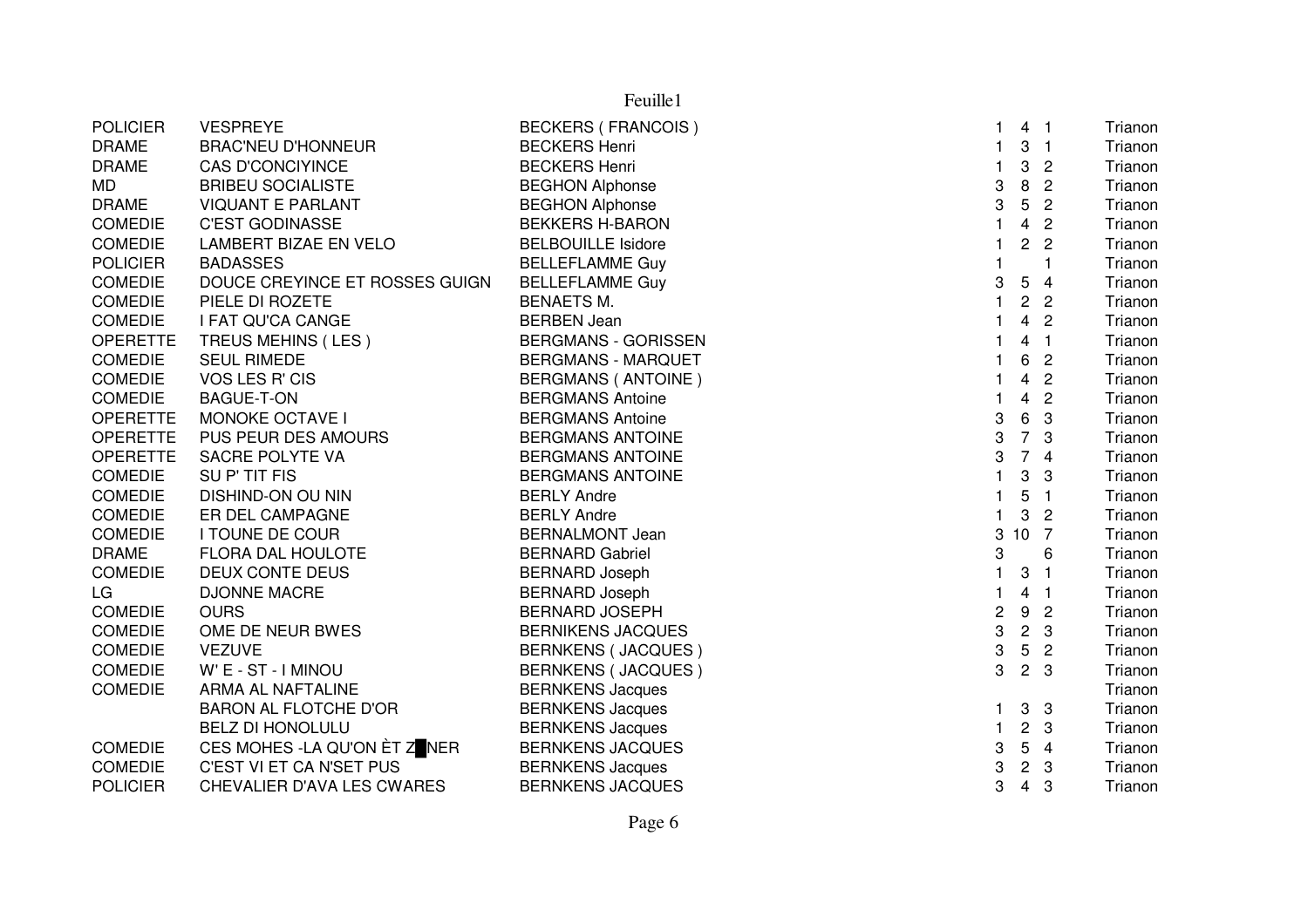|                 | CRAPODE PO N' NUT'             | <b>BERNKENS Jacques</b>  |                | 1.              | 3              | Trianon |
|-----------------|--------------------------------|--------------------------|----------------|-----------------|----------------|---------|
|                 | <b>DINTS D'L'AMOUR</b>         | <b>BERNKENS Jacques</b>  |                | 3               |                | Trianon |
| <b>POLICIER</b> | ELES PO IN'ANDJE               | <b>BERNKENS Jacques</b>  |                | 3               | $\overline{2}$ | Trianon |
|                 | <b>GALANT DA ZOUZOU</b>        | <b>BERNKENS Jacques</b>  |                | 1               |                | Trianon |
| <b>POLICIER</b> | HAYON D'AL COPETE              | <b>BERNKENS Jacques</b>  | 3              | 4               | 3              | Trianon |
| <b>COMEDIE</b>  | <b>MAMAN</b>                   | <b>BERNKENS Jacques</b>  |                | 2               |                | Trianon |
| <b>COMEDIE</b>  | MONCHEU MITRA-NIET             | <b>BERNKENS Jacques</b>  | 3              | 5               | 4              | Trianon |
| <b>COMEDIE</b>  | MOUDREU D'ONZE EURES           | <b>BERNKENS Jacques</b>  | 3              | 3               | 3              | Trianon |
| <b>COMEDIE</b>  | <b>NEURES OROGNES</b>          | <b>BERNKENS Jacques</b>  |                | 1               | 4              | Trianon |
|                 | NORET D'POTCHE PO TCHOULER     | <b>BERNKENS Jacques</b>  |                | $\overline{c}$  | $\overline{2}$ | Trianon |
| <b>COMEDIE</b>  | NOSSE POPA COME ON BRESSE      | <b>BERNKENS Jacques</b>  | 3              | 3               | 3              | Trianon |
| <b>COMEDIE</b>  | ON NORET D'POTCHE PO TCHOULER  | <b>BERNKENS JACQUES</b>  | 3              | 3               | 4              | Trianon |
|                 | <b>OPERATION SMALA</b>         | <b>BERNKENS Jacques</b>  |                | 3               | 3              | Trianon |
| <b>COMEDIE</b>  | PELE D' LIDGE                  | <b>BERNKENS JACQUES</b>  | 3              | 4               | 2              | Trianon |
|                 | PIPE DI VEULE                  | <b>BERNKENS Jacques</b>  | 3              | $\overline{c}$  | $\overline{1}$ | Trianon |
| <b>COMEDIE</b>  | PO LES BES DJOUS COME PO LES O | <b>BERNKENS JACQUES</b>  |                | 3               | 3              | Trianon |
| <b>POLICIER</b> | PORTRET AS FASSES COLEURS      | <b>BERNKENS Jacques</b>  |                | $\overline{2}$  | $\overline{2}$ | Trianon |
| <b>COMEDIE</b>  | P'TIT NO SO ON VISEDJE         | <b>BERNKENS JACQUES</b>  |                | 3               | $\overline{2}$ | Trianon |
| <b>COMEDIE</b>  | ROMEO DA ZITA                  | <b>BERNKENS Jacques</b>  | 3              | $\overline{4}$  | $\overline{2}$ | Trianon |
| <b>COMEDIE</b>  | <b>SCOLES DES MEDAYES</b>      | <b>BERNKENS JACQUES</b>  |                | 4               | $\overline{2}$ | Trianon |
| <b>COMEDIE</b>  | SOLO D' HONOLULU               | <b>BERNKENS JACQUES</b>  | 3              | $\overline{2}$  | $\overline{4}$ | Trianon |
| <b>COMEDIE</b>  | <b>SUPER NINIE</b>             | <b>BERNKENS JACQUES</b>  |                | 3               | 3              | Trianon |
| <b>COMEDIE</b>  | A LOLAS                        | <b>BERTRAND Joseph</b>   |                | 4               | $\overline{2}$ | Trianon |
| <b>POLICIER</b> | <b>APRES</b>                   | <b>BERTRAND Joseph</b>   |                | 3               | $\overline{c}$ | Trianon |
| <b>COMEDIE</b>  | BE VALENTIN (LI)               | <b>BERTRAND Joseph</b>   |                | 5               | $\overline{2}$ | Trianon |
| <b>COMEDIE</b>  | <b>BILLET D'AMOUR</b>          | <b>BERTRAND Joseph</b>   |                | 7               | $\mathbf{1}$   | Trianon |
| <b>COMEDIE</b>  | <b>BILLET DEL LOTEREYE</b>     | <b>BERTRAND Joseph</b>   | 3              | 10 <sup>°</sup> | $\overline{c}$ | Trianon |
| <b>POLICIER</b> | <b>CONDJIS PAYIS</b>           | <b>BERTRAND Joseph</b>   |                | 5               | 3              | Trianon |
| <b>COMEDIE</b>  | <b>FOU VOYE</b>                | <b>BERTRAND Joseph</b>   | 3              | 6               | 3              | Trianon |
| <b>COMEDIE</b>  | <b>MADAME TCHATCHOULE</b>      | <b>BERTRAND Joseph</b>   | $\overline{c}$ | 4               | 3              | Trianon |
| <b>COMEDIE</b>  | ON MOUDE A ST MWERT            | <b>BERTRAND JOSEPH</b>   | 3              | $\, 8$          | $\overline{c}$ | Trianon |
| <b>COMEDIE</b>  | ON PIN L' CRAMA                | <b>BERTRAND JOSEPH</b>   |                | 3               | $\overline{c}$ | Trianon |
| <b>COMEDIE</b>  | P' TITE                        | <b>BERTRAND JOSEPH</b>   |                | $\overline{c}$  | $\overline{c}$ | Trianon |
| <b>COMEDIE</b>  | POVE MANEDJE                   | <b>BERTRAND JOSEPH</b>   | 2              | 3               | $\overline{2}$ | Trianon |
| <b>COMEDIE</b>  | <b>AMON BOLETE</b>             | <b>BICHEROUX Charles</b> | $\mathbf{1}$   | 4               | $\overline{c}$ | Trianon |
|                 |                                |                          |                |                 |                |         |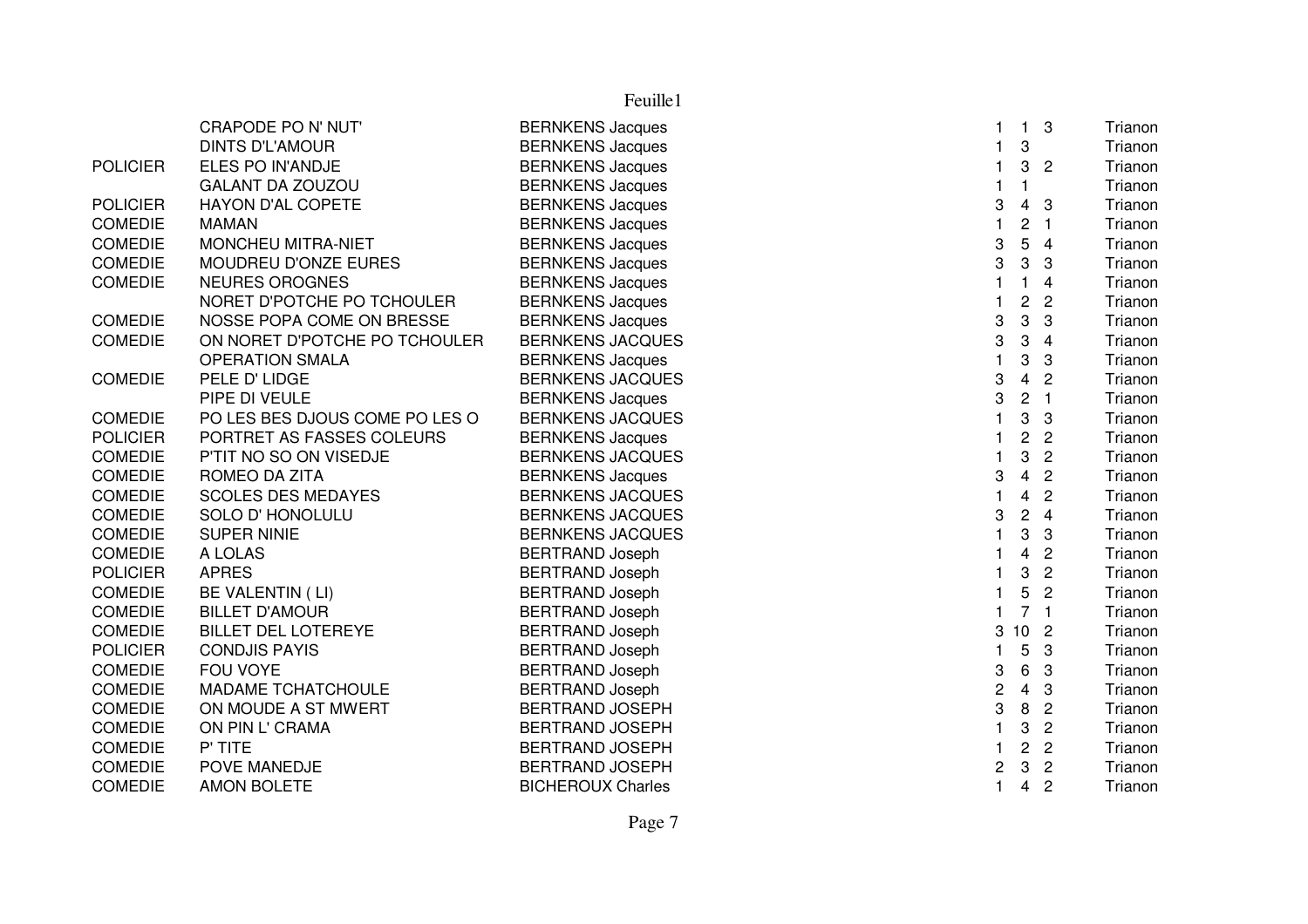|                 |                            | Feuille1               |                  |                         |                  |         |
|-----------------|----------------------------|------------------------|------------------|-------------------------|------------------|---------|
| <b>COMEDIE</b>  | A L'CINSE DE GROS TCHINNE  | <b>BLAVIER Cyrille</b> | 3                | 5                       | $\overline{2}$   | Trianon |
| <b>COMEDIE</b>  | AHOTE-AHOTE                | <b>BLAVIER Cyrille</b> | $\mathbf{1}$     | 3                       | $\overline{2}$   | Trianon |
|                 | <b>CROUFIEU</b>            | <b>BLAVIER Cyrille</b> | 3                | 3                       | 3                | Trianon |
| <b>COMEDIE</b>  | <b>DEUX SPIEKES</b>        | <b>BLAVIER Cyrille</b> | $\mathbf{1}$     | 6                       | $\overline{1}$   | Trianon |
|                 | <b>LAMBERT BIHET</b>       | <b>BLAVIER Cyrille</b> | 3                | $6\phantom{1}6$         | 3                | Trianon |
| <b>COMEDIE</b>  | <b>RIV' NANT</b>           | <b>BLAVIER JOSEPH</b>  | $\mathbf{1}$     | 5                       | $\mathbf{2}$     | Trianon |
| <b>COMEDIE</b>  | AFFAIRE BRAKEUR (L')       | <b>BLOOM G-Jos</b>     | 3                |                         | $\overline{c}$   | Trianon |
| <b>COMEDIE</b>  | <b>FATE</b>                | <b>BLOOM Philippe</b>  | $\mathbf{1}$     | 4                       | $\overline{1}$   | Trianon |
| <b>COMEDIE</b>  | <b>BRIHE D'AMOUR</b>       | <b>BOCCAR Alphonse</b> | $\mathbf 1$      | 3                       | $\overline{2}$   | Trianon |
| <b>DRAME</b>    | <b>FEYE COURA</b>          | <b>BOCCAR Alphonse</b> | $\mathbf 1$      | 4                       | - 1              | Trianon |
| <b>COMEDIE</b>  | <b>GALANTS D'JULIETTE</b>  | <b>BODART Louis</b>    | $\mathbf{1}$     | 7 <sub>1</sub>          |                  | Trianon |
| <b>COMEDIE</b>  | SPAWTA DA BEBERT           | <b>BODART Louis</b>    | $\mathbf{1}$     | 5                       | $\overline{1}$   | Trianon |
| <b>COMEDIE</b>  | <b>VIVE LI FOOT - BALL</b> | <b>BODDEN (ALBERT)</b> | 3                |                         |                  | Trianon |
| <b>COMEDIE</b>  | A CASE D'ON PID            | <b>BODDEN Albert</b>   | 1                | 4                       | $\overline{2}$   | Trianon |
| <b>COMEDIE</b>  | MUREU DE DJALE             | <b>BODDEN Albert</b>   | 3                | 3                       | $\overline{2}$   | Trianon |
| <b>COMEDIE</b>  | PO QWAND EST - CE          | <b>BODDEN ALBERT</b>   | $\mathbf{1}$     | 4                       | 3                | Trianon |
| <b>COMEDIE</b>  | QIU A TOUWE SOLANGE        | <b>BODDEN ALBERT</b>   | 3                | 6                       | $\overline{1}$   | Trianon |
| <b>POLICIER</b> | <b>BONE VOYE</b>           | <b>BODSON Jean</b>     | $\overline{c}$   | 7 <sub>1</sub>          |                  | Trianon |
| <b>DRAME</b>    | <b>LUCEYE</b>              | <b>BODSON Jean</b>     | 3                | 9                       | $\blacksquare$ 1 | Trianon |
| <b>DRAME</b>    | <b>MELYE L'ORFULENNE</b>   | <b>BODSON Jean</b>     | 3                | 7 <sub>1</sub>          |                  | Trianon |
| <b>POLICIER</b> | PATREYE E DANDGI           | <b>BODSON JEAN</b>     | 4                | $\overline{7}$          | $\overline{c}$   | Trianon |
| <b>DRAME</b>    | <b>VINGINCE D'EFANT</b>    | <b>BODSON Jean</b>     | $\mathbf 1$      | 4                       | $\overline{1}$   | Trianon |
| <b>POLICIER</b> | PARADIS DES MA - TCHASSEUS | <b>BODY CLEMENT</b>    | $\mathbf{1}$     | 4                       | $\overline{1}$   | Trianon |
| <b>COMEDIE</b>  | AFFAIRE DI MOUTOUELLE      | <b>BODY CIÚment</b>    | $\mathbf{1}$     | 5                       | $\overline{2}$   | Trianon |
| <b>POLICIER</b> | <b>VOLTE D'OVRI</b>        | <b>BOLAND (JOSEPH)</b> | $\mathbf{1}$     | 6                       | $\overline{1}$   | Trianon |
| <b>COMEDIE</b>  | <b>INTE DEUS FRES</b>      | <b>BOLAND Joseph</b>   | 3                | 6                       | $\overline{2}$   | Trianon |
| <b>POLICIER</b> | <b>CAYE D'ANNE FRANCK</b>  | <b>BOLLAND Paul</b>    | 3                | $\mathbf 5$             | 5                | Trianon |
| <b>COMEDIE</b>  | PIERRE CAYAN               | <b>BONCHER ELOI</b>    | $\mathbf{1}$     | 3                       | $\overline{1}$   | Trianon |
| <b>COMEDIE</b>  | <b>ASTRAPADE (INE)</b>     | <b>BONEUX Edouard</b>  | $\boldsymbol{2}$ | $\boldsymbol{9}$        | $\overline{2}$   | Trianon |
| <b>COMEDIE</b>  | PLAIHANT MANEDJE           | <b>BORGUET J - A</b>   | $\overline{c}$   | 5                       | $\overline{2}$   | Trianon |
| <b>COMEDIE</b>  | PRUMIRE NULEYE             | <b>BORGUET J - A</b>   | $\mathbf{1}$     | 3                       | $\mathbf{1}$     | Trianon |
| <b>POLICIER</b> | <b>REDJIMINT</b>           | <b>BORGUET J - A</b>   | 3                | $\, 8$                  | $\overline{1}$   | Trianon |
| <b>COMEDIE</b>  | RIN N' VAT L' HONNEUR      | <b>BORGUET J - A</b>   | $\mathbf 1$      | 5                       | $\overline{c}$   | Trianon |
| Τ               | <b>CASE D'INE FRAQUE</b>   | <b>BORGUET J-A</b>     | 1                | 3                       | $\mathbf{2}$     | Trianon |
| T               | <b>CINT MEIES FRANCS</b>   | <b>BORGUET J-A</b>     | 1                | $\overline{\mathbf{4}}$ | $\overline{c}$   | Trianon |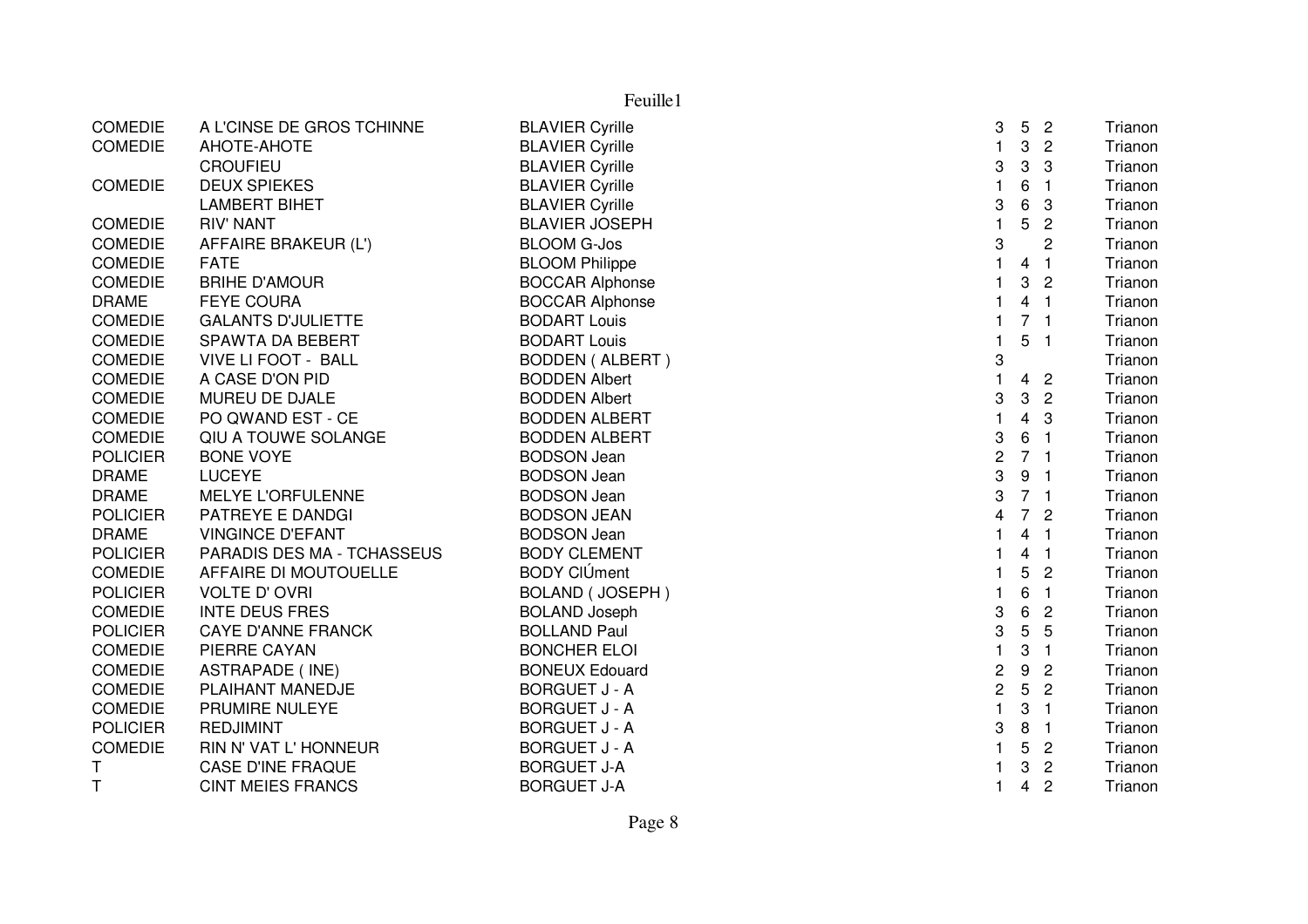| <b>COMEDIE</b>  | <b>COLAS BURNAVE</b>         | <b>BORGUET J-A</b>       | $\overline{2}$ |                 | 5 <sub>2</sub>             | Trianon |
|-----------------|------------------------------|--------------------------|----------------|-----------------|----------------------------|---------|
| <b>COMEDIE</b>  | <b>COUR DI MERE</b>          | <b>BORGUET J-A</b>       | 3              |                 | 6 <sub>1</sub>             | Trianon |
| T               | DJOSEF, RAPWERTEZ L'FAUTEUIY | <b>BORGUET J-A</b>       |                | 3               | $\overline{1}$             | Trianon |
| <b>COMEDIE</b>  | LINWE DI SIERPINT            | <b>BORGUET J-A</b>       | 1              | 5 <sup>5</sup>  | $\overline{c}$             | Trianon |
| <b>POLICIER</b> | MON-ONKE ANTONE              | <b>BORGUET J-A</b>       |                | 3               | $\blacksquare$             | Trianon |
| <b>COMEDIE</b>  | <b>CONCOURS DI PIQUAT</b>    | <b>BORGUET Joseph</b>    |                |                 |                            | Trianon |
| <b>COMEDIE</b>  | <b>DOREYE</b>                | <b>BOUCHE Michel</b>     |                |                 | 2 <sub>2</sub>             | Trianon |
| COMEDIE         | FIESSE DA MATHONET           | <b>BOUCHE Michel</b>     | 1              | 5               |                            | Trianon |
| <b>COMEDIE</b>  | <b>GARE A L'BOMBE</b>        | <b>BOUCHE Michel</b>     | $\mathbf{1}$   | $\overline{7}$  |                            | Trianon |
| <b>OPERETTE</b> | MONCHEU L'DIRECTEUR          | <b>BOUCHE Michel</b>     | 1              | 4               |                            | Trianon |
| <b>COMEDIE</b>  | QWAND ON S'RIMAREYE          | <b>BOUCHE MICHEL</b>     | 3              |                 | 7 <sup>3</sup>             | Trianon |
| <b>COMEDIE</b>  | SO MALE VOYE                 | <b>BOUCHE MICHEL</b>     | 1              | 5               |                            | Trianon |
| <b>OPERETTE</b> | TONN' LI (LI)                | <b>BOUHON (ANTOINE)</b>  |                | 5               | $\blacksquare$             | Trianon |
| <b>COMEDIE</b>  | TREUS PO ONCK                | <b>BOUHON (ANTOINE)</b>  | 1              | 3               | $\overline{1}$             | Trianon |
| <b>COMEDIE</b>  | VACANCE DA MENCHEUR          | <b>BOUHON (ANTOINE)</b>  | $\sqrt{2}$     |                 | 5 <sub>1</sub>             | Trianon |
| <b>COMEDIE</b>  | <b>ANDRI</b>                 | <b>BOUHON Antoine</b>    | $\mathbf{1}$   | 5               | $\overline{2}$             | Trianon |
| <b>COMEDIE</b>  | <b>BRIXHES DA DJERA</b>      | <b>BOUHON Antoine</b>    | 1              | $\overline{4}$  | $\overline{2}$             | Trianon |
| <b>COMEDIE</b>  | <b>BUSCUTE ET DADITE</b>     | <b>BOUHON Antoine</b>    | 3              |                 | 8 <sub>1</sub>             | Trianon |
| <b>COMEDIE</b>  | <b>CABARET DA STIENNE</b>    | <b>BOUHON Antoine</b>    | $\mathbf{1}$   | 6               | $\overline{2}$             | Trianon |
| <b>COMEDIE</b>  | CAGNESSE                     | <b>BOUHON Antoine</b>    |                | 4               | $\overline{\phantom{0}}$ 1 | Trianon |
| <b>COMEDIE</b>  | <b>COLLECTION D'CRAMPONS</b> | <b>BOUHON Antoine</b>    | 3              | $6\overline{6}$ | - 3                        | Trianon |
| <b>COMEDIE</b>  | <b>DEUX MAISSES D'ARMES</b>  | <b>BOUHON Antoine</b>    |                | 4               | $\blacksquare$             | Trianon |
| <b>COMEDIE</b>  | <b>DIERAIN PLONKET</b>       | <b>BOUHON Antoine</b>    |                | 6               | $\overline{c}$             | Trianon |
| EF              | <b>FABITE DE MOLIN</b>       | <b>BOUHON Antoine</b>    | 2              | 9               |                            | Trianon |
| <b>DRAME</b>    | <b>LOUISE</b>                | <b>BOUHON Antoine</b>    | 3              | 5               | $\overline{2}$             | Trianon |
| <b>COMEDIE</b>  | <b>MARASSE</b>               | <b>BOUHON Antoine</b>    | $\mathbf{1}$   | 5               | $\overline{2}$             | Trianon |
| <b>COMEDIE</b>  | MARIEDJE D'ON COLEBEU        | <b>BOUHON Antoine</b>    | 3              | $\overline{7}$  | 3                          | Trianon |
| <b>COMEDIE</b>  | <b>OUVE DA LINA</b>          | <b>BOUHON ANTOINE</b>    | $\overline{c}$ | 6               | $\blacksquare$ 1           | Trianon |
| <b>COMEDIE</b>  | <b>OVREDJE DA MAREYE</b>     | <b>BOUHON ANTOINE</b>    |                | 4               | $\overline{c}$             | Trianon |
| <b>COMEDIE</b>  | R' MEDE DA GARITE            | <b>BOUHON ANTOINE</b>    |                | $\overline{c}$  | $\overline{\phantom{1}}$   | Trianon |
| <b>COMEDIE</b>  | <b>SOS SCELLES</b>           | <b>BOUHON ANTOINE</b>    | 3              | 5               | $\overline{4}$             | Trianon |
| <b>COMEDIE</b>  | TREUZIN - ME DJERMEYE        | <b>BOUNAMEAU (RICHA)</b> | 3              | $\overline{4}$  | -3                         | Trianon |
| <b>COMEDIE</b>  | <b>VOCATION</b>              | <b>BOUNAMEAU (RICHA)</b> | 3              | $5\phantom{.0}$ | 3                          | Trianon |
| <b>COMEDIE</b>  | A GAREDJE DES ARDENNES       | <b>BOUNAMEAU Richard</b> | 3              | 8               | $\overline{2}$             | Trianon |
| <b>COMEDIE</b>  | A L'TAVIENNE                 | <b>BOUNAMEAU Richard</b> | 3              | $5\phantom{.0}$ | $\overline{c}$             | Trianon |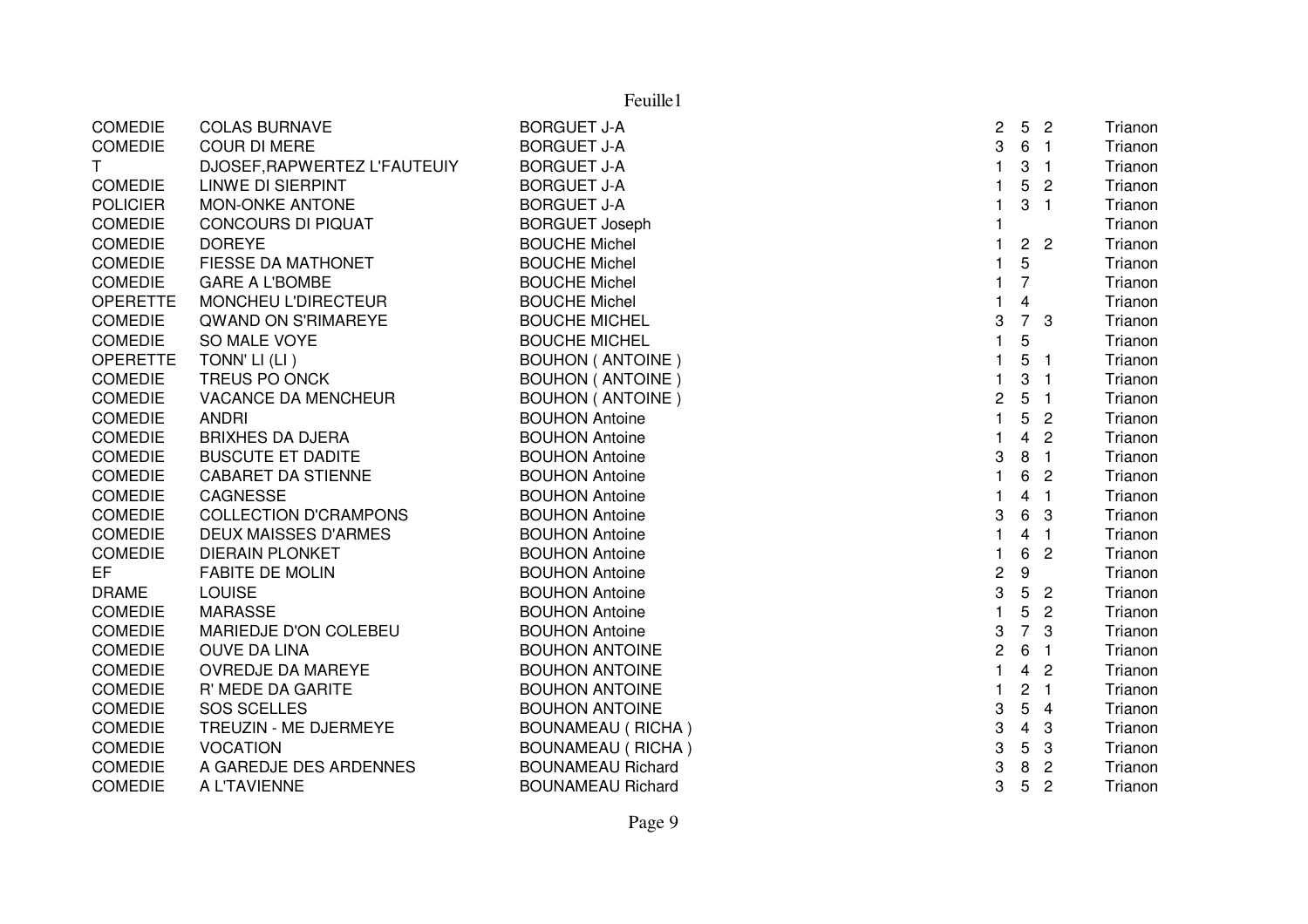|                 |                                 | Feuille1                   |                |                         |                |         |
|-----------------|---------------------------------|----------------------------|----------------|-------------------------|----------------|---------|
| <b>COMEDIE</b>  | <b>APLOMB</b>                   | <b>BOUNAMEAU Richard</b>   | 3              | 5                       | -3             | Trianon |
| <b>COMEDIE</b>  | <b>DEUX LETS</b>                | <b>BOUNAMEAU Richard</b>   | 3              | 6                       | $\overline{c}$ | Trianon |
| <b>COMEDIE</b>  | <b>FASSE ROUTE ET BONE VOYE</b> | <b>BOUNAMEAU Richard</b>   | 3              | 5                       | 3              | Trianon |
| <b>COMEDIE</b>  | <b>FATE DI S'COMPRINDE</b>      | <b>BOUNAMEAU Richard</b>   | 3              | 3                       | 3              | Trianon |
| <b>COMEDIE</b>  | <b>MADAME ZIDOR</b>             | <b>BOUNAMEAU Richard</b>   | 3              | $\,6$                   | 3              | Trianon |
| <b>COMEDIE</b>  | <b>MEMERE</b>                   | <b>BOUNAMEAU Richard</b>   | 3              | $\overline{\mathbf{4}}$ | 3              | Trianon |
| <b>COMEDIE</b>  | <b>NOS-ESTAN HORES</b>          | <b>BOUNAMEAU Richard</b>   | $\mathbf{1}$   | 5                       | $\overline{c}$ | Trianon |
| <b>POLICIER</b> | PO L' RAWETE                    | <b>BOUNAMEAU RICHARD</b>   | 3              | $\overline{\mathbf{4}}$ | 3              | Trianon |
| <b>COMEDIE</b>  | PRUMI BAHEDJE                   | <b>BOUNAMEAU RICHARD</b>   | 3              | $\overline{4}$          | 3              | Trianon |
| <b>COMEDIE</b>  | <b>SISTINME ZET</b>             | <b>BOUNAMEAU RICHARD</b>   | 3              | 5                       | $\overline{2}$ | Trianon |
| <b>COMEDIE</b>  | <b>IDEYE DA LAMBERT</b>         | <b>BOURGMEYER P.</b>       | $\overline{c}$ | 6                       | $\overline{2}$ | Trianon |
| <b>COMEDIE</b>  | <b>COME A PRUMIR A MATIN</b>    | <b>BOUSSART Jean-Denis</b> |                | 4                       | $\overline{2}$ | Trianon |
| <b>COMEDIE</b>  | <b>GRANDE CIZETTE</b>           | <b>BOUSSART Jean-Denis</b> |                | 9                       | $\overline{c}$ | Trianon |
| <b>OPERETTE</b> | TCHANT DE VIOLON (LI)           | <b>BOVERIE (DIEUDON)</b>   | 3              |                         |                | Trianon |
| <b>POLICIER</b> | TREUS AMOUR DI TCHESTEFAGNE     | <b>BOVERIE (DIEUDON)</b>   | 3              | 6                       | 3              | Trianon |
| <b>POLICIER</b> | WICE EST - I L' COUPABLE        | <b>BOVERIE (DIEUDON)</b>   | 3              | $\mathbf{3}$            | $\overline{1}$ | Trianon |
| <b>COMEDIE</b>  | A DRAGON D'OR                   | <b>BOVERIE Dieudonne</b>   | 3              | 5                       | 3              | Trianon |
| COMEDIE         | ARTISSE (L')                    | <b>BOVERIE Dieudonne</b>   | $\mathbf{1}$   | 3                       | $\overline{c}$ | Trianon |
| <b>POLICIER</b> | CINSI D'EL CINSE A SIH SOUS     | <b>BOVERIE Dieudonne</b>   | 3              | 6                       | $\overline{2}$ | Trianon |
| <b>POLICIER</b> | <b>CLARTE D'AMOUR</b>           | <b>BOVERIE Dieudonne</b>   | $\mathbf{1}$   | 3                       | $\overline{2}$ | Trianon |
| <b>COMEDIE</b>  | DINEZ-M ON FIZIK                | <b>BOVERIE Dieudonne</b>   | $\mathbf{1}$   | 3                       | 3              | Trianon |
| <b>COMEDIE</b>  | <b>FLANELE</b>                  | <b>BOVERIE Dieudonne</b>   | $\mathbf{1}$   | 3                       | $\overline{2}$ | Trianon |
| <b>COMEDIE</b>  | <b>ISTWERE DI FEMME</b>         | <b>BOVERIE Dieudonne</b>   | $\mathbf{1}$   |                         |                | Trianon |
| <b>COMEDIE</b>  | OUY ' DON, WAY DON              | <b>BOVERIE DIEUDONNE</b>   | $\mathbf{1}$   | $\overline{4}$          | $\overline{2}$ | Trianon |
| <b>COMEDIE</b>  | PAPA DA S' PAPA                 | <b>BOVERIE DIEUDONNE</b>   | 3              | $\mathbf{3}$            | $\overline{2}$ | Trianon |
| <b>COMEDIE</b>  | <b>PINDOU</b>                   | <b>BOVERIE DIEUDONNE</b>   | $\mathbf{1}$   | $\overline{4}$          | $\overline{2}$ | Trianon |
| <b>POLICIER</b> | QUE COCO L' COLONEL             | <b>BOVERIE DIEUDONNE</b>   | 3              | $\overline{4}$          | $\overline{4}$ | Trianon |
| <b>COMEDIE</b>  | AN 40                           | BOVERIE DieudonnÚ          | 3              | $\overline{7}$          | 3              | Trianon |
|                 | <b>ESTCHANTTRESSE</b>           | BOVERIE DieudonnÚ          | 3              | 3                       | $\overline{2}$ | Trianon |
| <b>COMEDIE</b>  | <b>TOURCIVEUSES</b>             | <b>BOVY (THEOPHILE)</b>    | 3              | 6                       | $\overline{2}$ | Trianon |
| <b>COMEDIE</b>  | <b>PARAIN</b>                   | <b>BOVY THEOPHILE</b>      | $\mathbf{1}$   | $\overline{4}$          | $\overline{2}$ | Trianon |
| <b>COMEDIE</b>  | PIERRE GARNIR                   | <b>BOVY THEOPHILE</b>      | $\mathbf{1}$   |                         |                | Trianon |
| <b>COMEDIE</b>  | PIRE QUI RISPITE                | <b>BOVY THEOPHILE</b>      | 1              |                         | 4 <sub>1</sub> | Trianon |
| <b>COMEDIE</b>  | PLAISIR DI VIX                  | <b>BOVY THEOPHILE</b>      |                |                         |                | Trianon |
| <b>COMEDIE</b>  | QWAND L' AMOUR TEM ' TEYE       | <b>BOVY THEOPHILE</b>      | 3              | 7 3                     |                | Trianon |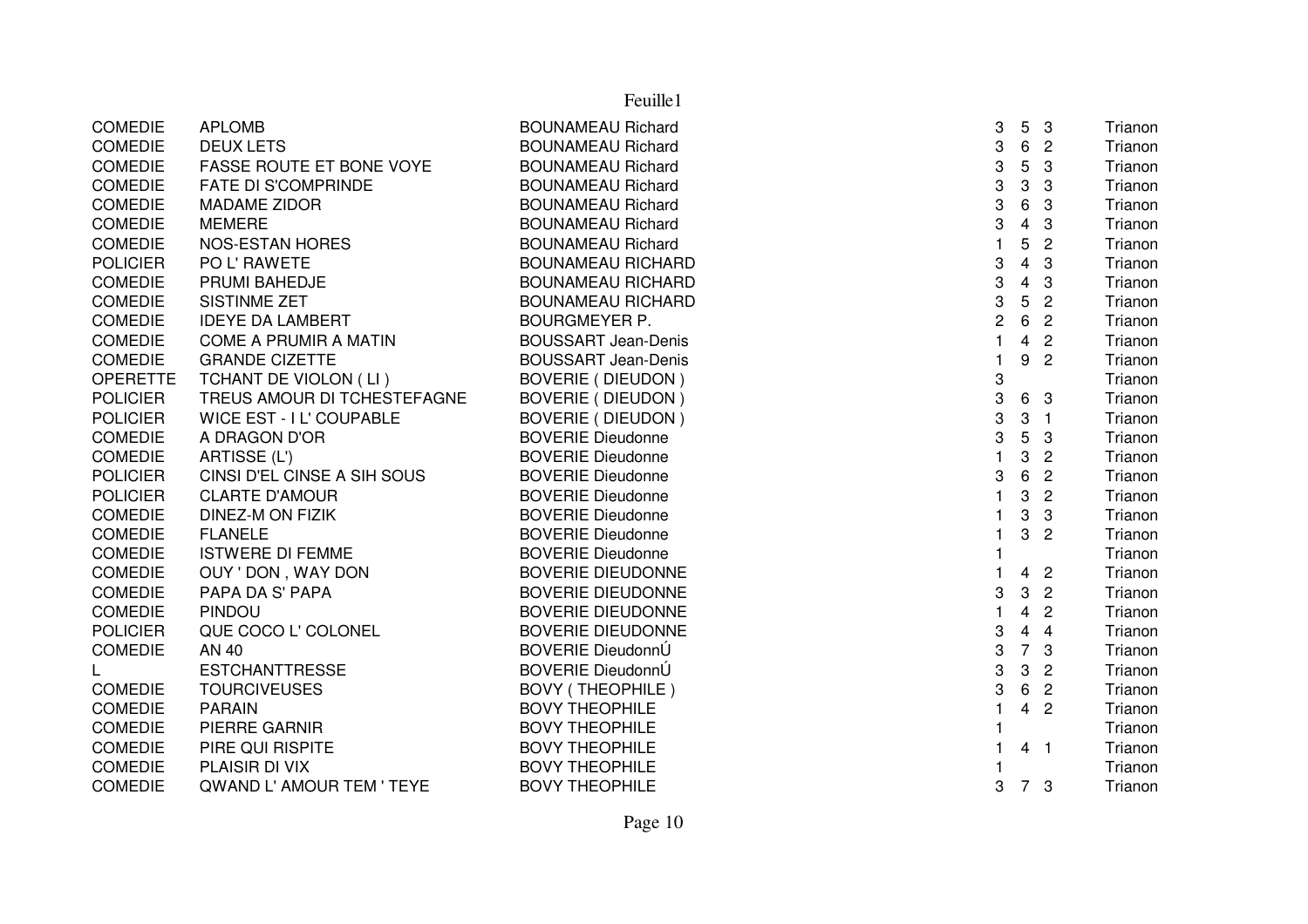| <b>COMEDIE</b>  | A BOTIQUE                        | BOVY ThÚophile         | 3<br>5<br>$\overline{2}$         | Trianon                   |
|-----------------|----------------------------------|------------------------|----------------------------------|---------------------------|
| <b>COMEDIE</b>  | AMOUR NI FAIT NIN COMPTE         | <b>BOVY ThUophile</b>  | 4 <sub>1</sub>                   | Trianon                   |
| <b>COMEDIE</b>  | CREUX D'HONEUR DA GILLES PAQUA   | <b>BOVY ThUophile</b>  | 5<br>$\overline{\phantom{0}}$ 1  | Trianon                   |
| <b>COMEDIE</b>  | <b>DIALE ES MANEGE</b>           | <b>BOVY ThUophile</b>  |                                  | Trianon                   |
| <b>COMEDIE</b>  | <b>DIERAINES BIXHES</b>          | <b>BOVY ThUophile</b>  |                                  | Trianon                   |
| <b>COMEDIE</b>  | <b>GRANDIVEUSE</b>               | <b>BOVY ThUophile</b>  | 3<br>-3<br>4                     | Trianon                   |
| <b>COMEDIE</b>  | JI QWITE MI FEUMME               | <b>BOVY ThUophile</b>  |                                  | Trianon                   |
| <b>COMEDIE</b>  | MAISSE DE L'JOWE                 | <b>BOVY ThUophile</b>  | 3<br>$\overline{2}$              | Trianon                   |
| <b>COMEDIE</b>  | MAM'ZELLE                        | <b>BOVY ThUophile</b>  |                                  | Trianon                   |
| <b>COMEDIE</b>  | <b>MELIE</b>                     | <b>BOVY ThUophile</b>  |                                  | Trianon                   |
| <b>COMEDIE</b>  | <b>MEMERE</b>                    | <b>BOVY ThUophile</b>  |                                  | Trianon                   |
| <b>COMEDIE</b>  | MONONKE D'AMERIQUE               | <b>BOVY ThÚophile</b>  | 3                                | Trianon                   |
| <b>COMEDIE</b>  | <b>BALTAZAR FILS, SUCCESSEUR</b> | <b>BOXUS Robert</b>    | 3<br>7<br>3                      | Trianon                   |
| <b>COMEDIE</b>  | <b>BATISSE BONOME</b>            | <b>BOXUS Robert</b>    | 4<br>9<br>3                      | Trianon                   |
| <b>COMEDIE</b>  | HARE PO HOTE                     | <b>BOXUS Robert</b>    | 3                                | $\overline{c}$<br>Trianon |
| <b>OPERETTE</b> | P' TITE MACRALE                  | <b>BOXUS ROBERT</b>    | $\overline{c}$<br>$\overline{2}$ | Trianon                   |
| <b>COMEDIE</b>  | HERITEGE DA THERESE              | <b>BRAHY Henri</b>     | 3                                | $\overline{2}$<br>Trianon |
| <b>COMEDIE</b>  | MARIEGE A CPOS D'GROS' CAISSE    | <b>BRAHY Henri</b>     | 4<br>-1                          | Trianon                   |
| <b>COMEDIE</b>  | SO L'QWATRAIME BANC              | <b>BRAHY HENRY</b>     | 2<br>-1                          | Trianon                   |
| <b>COMEDIE</b>  | <b>FATE DE PARLER</b>            | <b>BRAHY Toussaint</b> | 6<br>$\overline{1}$              | Trianon                   |
| <b>COMEDIE</b>  | FIESSE DE GRAND-PERE             | <b>BRAHY Toussaint</b> | 5<br>$\overline{2}$              | Trianon                   |
| <b>TP</b>       | LI BOUQUET                       | <b>BRAHY Toussaint</b> | 11<br>$\overline{2}$<br>1.       | Trianon                   |
| <b>COMEDIE</b>  | <b>MANEGE COCKRAIMONT</b>        | <b>BRAHY Toussaint</b> | 5<br>$\overline{c}$<br>1         | Trianon                   |
| <b>COMEDIE</b>  | TROP D' ESBROUFES                | <b>BRENDEL (HENRI)</b> | 2                                | Trianon                   |
| <b>COMEDIE</b>  | TRUC DE MON - NONK (LI)          | BRENDEL (HENRI)        | $\overline{c}$<br>5<br>-1        | Trianon                   |
| <b>DRAME</b>    | <b>VINDJINCE ET SACRIFICE</b>    | BRENDEL (HENRI)        | 4<br>9<br>-1                     | Trianon                   |
| <b>OPERETTE</b> | <b>BRAK'NEUS</b>                 | <b>BRENDEL Henri</b>   | 3<br>5<br>-1                     | Trianon                   |
| <b>COMEDIE</b>  | <b>CHIMERES</b>                  | <b>BRENDEL Henri</b>   | 3<br>10 <sub>4</sub>             | Trianon                   |
| <b>COMEDIE</b>  | <b>DJ'A PRIS M'PINSION</b>       | <b>BRENDEL Henri</b>   | 4<br>2<br>1                      | Trianon                   |
| <b>COMEDIE</b>  | <b>FARCE A REDJIMINT</b>         | <b>BRENDEL Henri</b>   | $\overline{1}$<br>1<br>4         | Trianon                   |
| <b>COMEDIE</b>  | <b>HORE</b>                      | <b>BRENDEL Henri</b>   | 3<br>6<br>3                      | Trianon                   |
| <b>COMEDIE</b>  | MONCHEU ROSITASSE                | <b>BRENDEL Henri</b>   | 4<br>-1                          | Trianon                   |
| <b>COMEDIE</b>  | <b>NOSSE PITIT</b>               | <b>BRENDEL Henri</b>   | 3<br>8<br>4                      | Trianon                   |
| <b>COMEDIE</b>  | NOUK OU TOS LES DEUS             | <b>BRENDEL Henri</b>   | 3                                | $\overline{2}$<br>Trianon |
| <b>COMEDIE</b>  | PAUVRES ET BRAVES                | <b>BRENDEL HENRI</b>   | $\overline{7}$<br>2              | Trianon                   |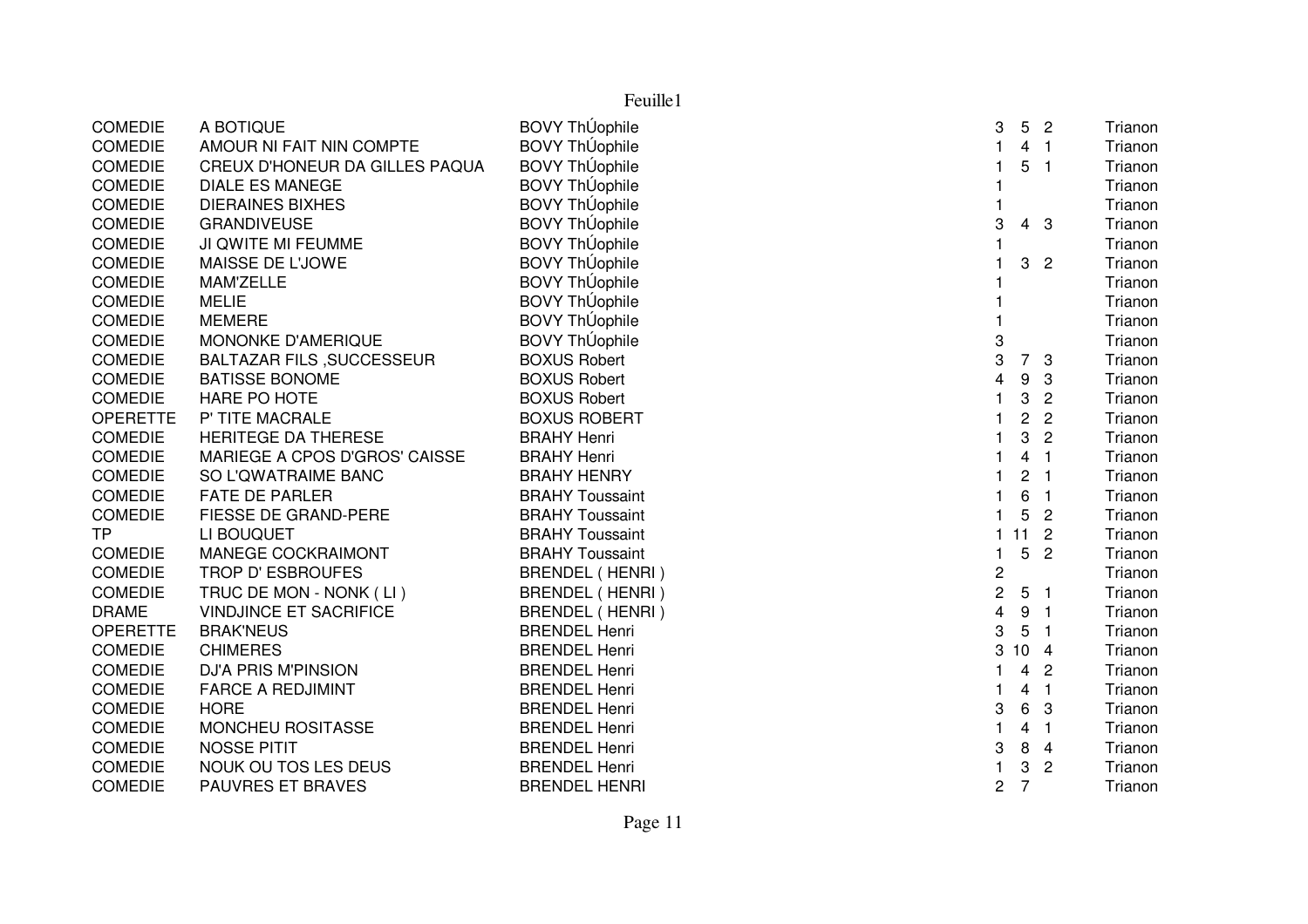|                 |                                | Feuille1                  |                         |                         |                |         |
|-----------------|--------------------------------|---------------------------|-------------------------|-------------------------|----------------|---------|
| <b>OPERETTE</b> | ROSE D'A DJULOT                | <b>BRENDEL HENRI</b>      | 3                       | 11 <sub>2</sub>         |                | Trianon |
| <b>OPERETTE</b> | S' CRET DE CINSI               | <b>BRENDEL HENRI</b>      | 3                       | 5                       | $\overline{1}$ | Trianon |
| <b>POLICIER</b> | SANGSOWE                       | <b>BRENDEL HENRI</b>      | $\overline{\mathbf{4}}$ |                         |                | Trianon |
| <b>OPERETTE</b> | PO SES VINT-ANS                | <b>BRENU Henriette</b>    | 3                       | 6                       | 3              | Trianon |
| <b>OPERETTE</b> | <b>CARREFOUR DU BONHEUR</b>    | <b>BRIALMONT H.</b>       | 3                       | 6                       | -3             | Trianon |
| <b>COMEDIE</b>  | A L'ESSEGNE DES 2 BOURIQUES    | <b>BRIXHO Auguste</b>     | $\mathbf{1}$            | 5                       | $\overline{1}$ | Trianon |
| <b>COMEDIE</b>  | <b>BAIS MANEDJES</b>           | <b>BRIXHO Auguste</b>     | $\mathbf{1}$            | 4                       | -1             | Trianon |
| <b>COMEDIE</b>  | MI FEUME LET                   | <b>BRIXHO Auguste</b>     | 1                       | 3                       | -1             | Trianon |
| <b>COMEDIE</b>  | <b>CUSIN-CUSENNE</b>           | <b>BROCHART Nicolas</b>   | $\overline{c}$          | 5                       | -1             | Trianon |
| <b>POLICIER</b> | <b>NOVES RITCHES</b>           | <b>BROKA LEOPOLD</b>      | 3                       | 16 5                    |                | Trianon |
| <b>COMEDIE</b>  | TREUS BEYES D' ON COP D' BOULE | <b>BROKA (LEOPOLD)</b>    | 1                       | 4                       | 3              | Trianon |
| <b>OPERETTE</b> | VEYE EST BELE (LI)             | <b>BROKA (LEOPOLD)</b>    | 3                       | 5                       | $\overline{4}$ | Trianon |
| <b>COMEDIE</b>  | <b>STANDARD TILEU</b>          | <b>BROKA GERMAINE</b>     | 3                       | $\overline{7}$          | 6              | Trianon |
| <b>COMEDIE</b>  | OMES D' AFFAIRE                | <b>BROKA LEOPOLD</b>      | 3                       | $\boldsymbol{9}$        | $\overline{4}$ | Trianon |
| <b>COMEDIE</b>  | QUI VONT DIRE LES GJINS        | <b>BROKA LEOPOLD</b>      | $\mathbf{1}$            | $\overline{c}$          | $\overline{2}$ | Trianon |
| <b>COMEDIE</b>  | <b>DJAQUE A DES PRINCIPES</b>  | <b>BROKA LÚopold</b>      | 3                       | 12 <sup>3</sup>         |                | Trianon |
| <b>OPERETTE</b> | <b>FIFI</b>                    | <b>BROKA LÚopold</b>      | $\overline{\mathbf{4}}$ |                         |                | Trianon |
| <b>POLICIER</b> | MAISSE DI FODJE                | <b>BROKA LÚopold</b>      | 3                       | 9                       | $\overline{2}$ | Trianon |
| <b>COMEDIE</b>  | MI FEMME EST CONSEILLER        | <b>BROKA LÚopold</b>      | 3                       |                         | 74             | Trianon |
| <b>COMEDIE</b>  | MONCHEU LEBEAU                 | <b>BROKA LÚopold</b>      | $\mathbf 1$             | 4                       | $\overline{1}$ | Trianon |
| <b>COMEDIE</b>  | NOSSE CURE A VIEDJE            | <b>BROKA LÚopold</b>      | 3                       | $\overline{7}$          | 5              | Trianon |
| <b>COMEDIE</b>  | <b>HATE</b>                    | <b>BROKA -LOOZE</b>       | 3                       | 8                       | $\overline{c}$ | Trianon |
| <b>POLICIER</b> | COQ WALON TCHANTE TODI         | <b>BROKA-MARCHAND</b>     | 3                       | 9                       | 3              | Trianon |
| <b>COMEDIE</b>  | LU - LI COQ DE VIEDJE          | <b>BROSE Roger</b>        | 3                       | $\overline{4}$          | $\overline{1}$ | Trianon |
| <b>OPERETTE</b> | <b>GRATIN D'AMOUR</b>          | <b>BROWIR Jules</b>       | 3                       | $\overline{7}$          | 3              | Trianon |
| <b>COMEDIE</b>  | A L'AWETE DE PAYIS D'LIDJE     | <b>BRUMIOUL Jean</b>      |                         | 20                      |                | Trianon |
| <b>POLICIER</b> | I BROULE, I DJALE              | <b>BRUMIOUL Jean</b>      | 3                       | $\overline{4}$          | $\overline{2}$ | Trianon |
| <b>POLICIER</b> | <b>MONCHEU PRETIMPS</b>        | <b>BRUMIOUL Jean</b>      | $\mathbf{1}$            | 6                       | 3              | Trianon |
| <b>COMEDIE</b>  | <b>MESSE</b>                   | <b>BRUYERE - CAVRAINE</b> | 3                       | $\overline{\mathbf{4}}$ | 3              | Trianon |
| <b>COMEDIE</b>  | <b>MONIQUE</b>                 | <b>BRUYERE - CAVRAINE</b> | $\mathbf{1}$            | $\overline{4}$          | $\overline{2}$ | Trianon |
| <b>COMEDIE</b>  | <b>BATAYE!</b>                 | <b>BRUYERE Charles</b>    | 3                       | 6                       | $\overline{c}$ | Trianon |
| <b>POLICIER</b> | DJI N'SO NIN SOURDODE          | <b>BUKENS LÚon</b>        | 3                       | 5                       | $\overline{4}$ | Trianon |
| <b>COMEDIE</b>  | <b>FARCEUR ET FARCE</b>        | <b>BURU Jean</b>          | $\mathbf{1}$            | $\overline{c}$          |                | Trianon |
| <b>COMEDIE</b>  | <b>DRIENNE L'AVEULE</b>        | <b>BURY</b> Jean          | 3                       | 4                       | $\overline{c}$ | Trianon |
| $\mathbf{1}$    | NOVAI GARCHAMPETE              | <b>BURY TOUSSAINT</b>     | $\overline{2}$          |                         | 2              | Trianon |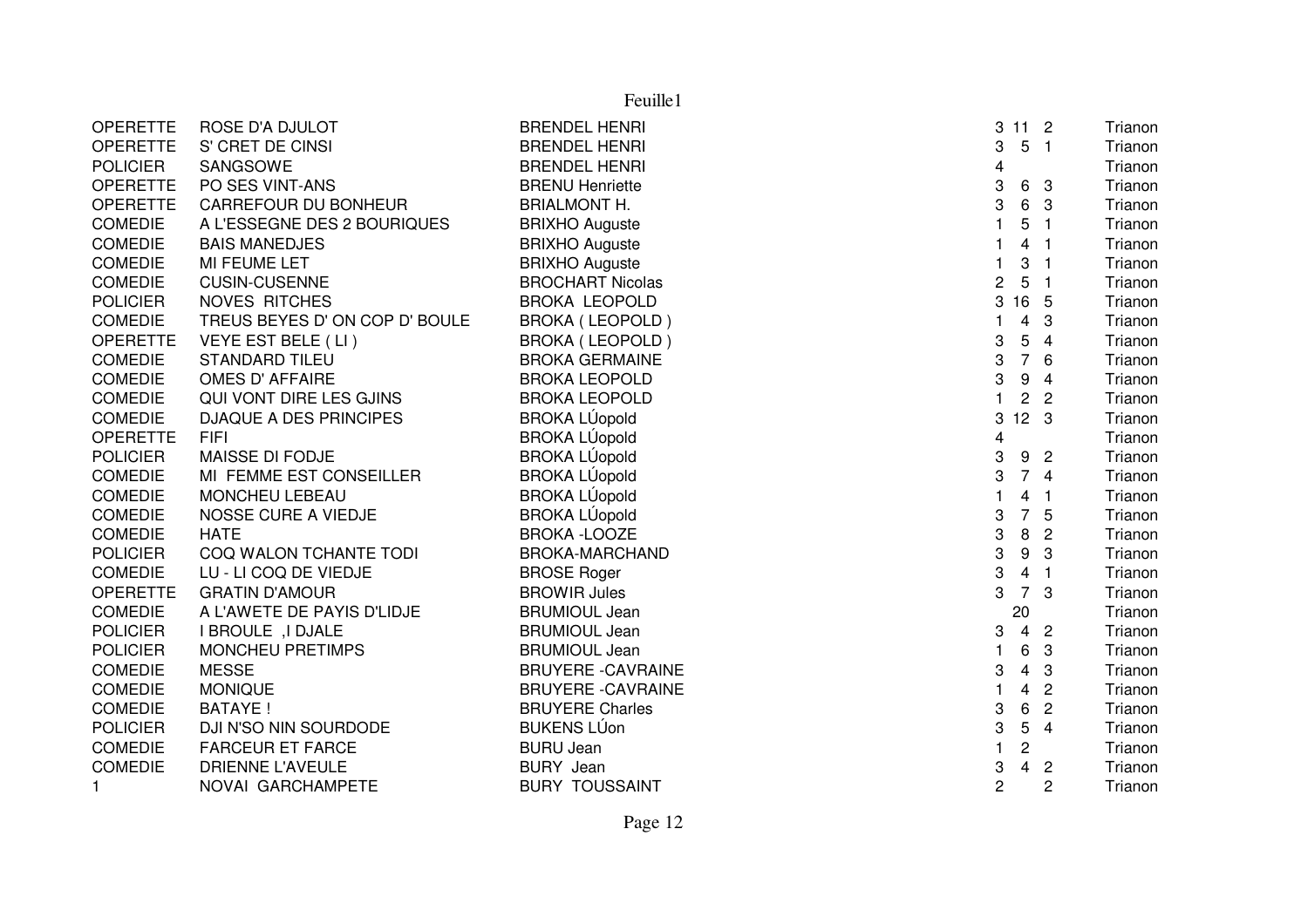| <b>COMEDIE</b>  | TOURMINTS DA JEJENE (LES)      | BURY (JEAN)             | $\overline{2}$ | 4 <sub>1</sub>  |                | Trianon |
|-----------------|--------------------------------|-------------------------|----------------|-----------------|----------------|---------|
| <b>COMEDIE</b>  | TOURMINTS DE MAYEUR (LES)      | BURY (JEAN)             | 3              |                 |                | Trianon |
| <b>COMEDIE</b>  | TOUWE QUI S' POETE BIN (ON)    | BURY (JEAN)             |                | 4 <sub>1</sub>  |                | Trianon |
| <b>OPERETTE</b> | TROQUETTE DI SOTES TIESSES (I  | BURY (JEAN)             |                | 2 <sub>1</sub>  |                | Trianon |
| <b>OPERETTE</b> | WEZIN - WEZENNE                | BURY (JEAN)             |                | 2 <sub>1</sub>  |                | Trianon |
| <b>COMEDIE</b>  | ZAFE A TELEPHONE (INE)         | BURY (JEAN)             |                |                 | 3 <sup>2</sup> | Trianon |
| T.              | TOUR DI MACRALE (ON)           | <b>BURY (TOUSSAINT)</b> |                | 1 <sub>1</sub>  |                | Trianon |
| <b>COMEDIE</b>  | <b>TREUS CARACTERES</b>        | <b>BURY (TOUSSAINT)</b> |                | 4               |                | Trianon |
| <b>COMEDIE</b>  | TRUC ET TOT                    | <b>BURY (TOUSSAINT)</b> |                | 3               | $\overline{2}$ | Trianon |
| <b>DRAME</b>    | VICAREYE DE XVIIII E SIEKE     | <b>BURY (TOUSSAINT)</b> | 2              | 6               | $\overline{1}$ | Trianon |
| <b>COMEDIE</b>  | MATANTE JOJE                   | <b>BURY Constant</b>    | $\mathbf{1}$   | $\mathbf{3}$    | $\overline{2}$ | Trianon |
| <b>COMEDIE</b>  | A N'SAQWE MALEUR EST BON       | <b>BURY Jean</b>        | 3              | 4               | $\overline{2}$ | Trianon |
| <b>COMEDIE</b>  | BAI MIKE-MAKE (ON)             | <b>BURY Jean</b>        | 5              | 6               | -3             | Trianon |
| <b>COMEDIE</b>  | <b>BONE A VIEGE</b>            | <b>BURY Jean</b>        | $\overline{c}$ | 4 <sub>1</sub>  |                | Trianon |
| S               | BOTTRESSE ET MESSEJI           | <b>BURY Jean</b>        |                | $\mathbf{1}$    | $\blacksquare$ | Trianon |
| <b>COMEDIE</b>  | <b>CAMPINAIRES</b>             | <b>BURY Jean</b>        |                | 3               | $\overline{2}$ | Trianon |
| <b>COMEDIE</b>  | <b>C'EST L'FI</b>              | <b>BURY Jean</b>        |                | 3               | $\overline{2}$ | Trianon |
| <b>COMEDIE</b>  | CHAQUE SI GOSSE                | <b>BURY Jean</b>        |                | $\,6$           | $\overline{0}$ | Trianon |
| <b>COMEDIE</b>  | <b>COMIQUE MARIEGE</b>         | <b>BURY Jean</b>        | 3              | $6\phantom{.}6$ | 3              | Trianon |
| <b>COMEDIE</b>  | COUR ET L' CONSIYINCE          | <b>BURY Jean</b>        | 3              | 5               | $\overline{2}$ | Trianon |
| <b>COMEDIE</b>  | DEUX DROLES DI PISTOLETS       | <b>BURY Jean</b>        |                | $2\quad 0$      |                | Trianon |
| <b>COMEDIE</b>  | <b>DEUX FELS MADRAIS</b>       | <b>BURY Jean</b>        |                | $1 \quad 1$     |                | Trianon |
| <b>COMEDIE</b>  | <b>DEUX FIOUS</b>              | <b>BURY Jean</b>        | 3              | 4 <sub>1</sub>  |                | Trianon |
| <b>COMEDIE</b>  | DEUX FLAMINDS D'VINS DES LAIS  | <b>BURY Jean</b>        | $\mathbf{1}$   | 4 <sub>1</sub>  |                | Trianon |
| <b>COMEDIE</b>  | <b>DEUX JOSEPH</b>             | <b>BURY Jean</b>        | 1              | 4               |                | Trianon |
| <b>COMEDIE</b>  | DEUX TINDEUS PO N'BEGUINETTE   | <b>BURY Jean</b>        | 3              |                 |                | Trianon |
| <b>OPERETTE</b> | DURION-BONSTOCK ET LI K'PAGNEY | <b>BURY Jean</b>        |                | 4               | -3             | Trianon |
| <b>COMEDIE</b>  | FOU D'L'OUYE FOU DE COUR       | <b>BURY Jean</b>        | 2              | $\overline{4}$  | $\overline{c}$ | Trianon |
| <b>COMEDIE</b>  | <b>FRAQUE DA TO L'MONDE</b>    | <b>BURY Jean</b>        | 3              | $5\phantom{.0}$ | $\overline{2}$ | Trianon |
| <b>COMEDIE</b>  | <b>FRAQUE EMACRALEYE</b>       | <b>BURY Jean</b>        |                | 5               |                | Trianon |
| <b>COMEDIE</b>  | <b>GATEE BACELLE</b>           | <b>BURY Jean</b>        |                | 3               | $\mathbf{3}$   | Trianon |
| <b>COMEDIE</b>  | <b>GILET D'A JASPAR</b>        | <b>BURY Jean</b>        |                | 8 <sup>2</sup>  |                | Trianon |
| <b>OPERETTE</b> | <b>HIERDIESSE ET HIERDI</b>    | <b>BURY Jean</b>        |                | 2 <sub>1</sub>  |                | Trianon |
| <b>OPERETTE</b> | JOTE PO JOTE                   | <b>BURY Jean</b>        |                | $1 \quad 1$     |                | Trianon |
| <b>COMEDIE</b>  | <b>JOYEUSE BARE</b>            | <b>BURY Jean</b>        |                |                 |                | Trianon |
|                 |                                |                         |                |                 |                |         |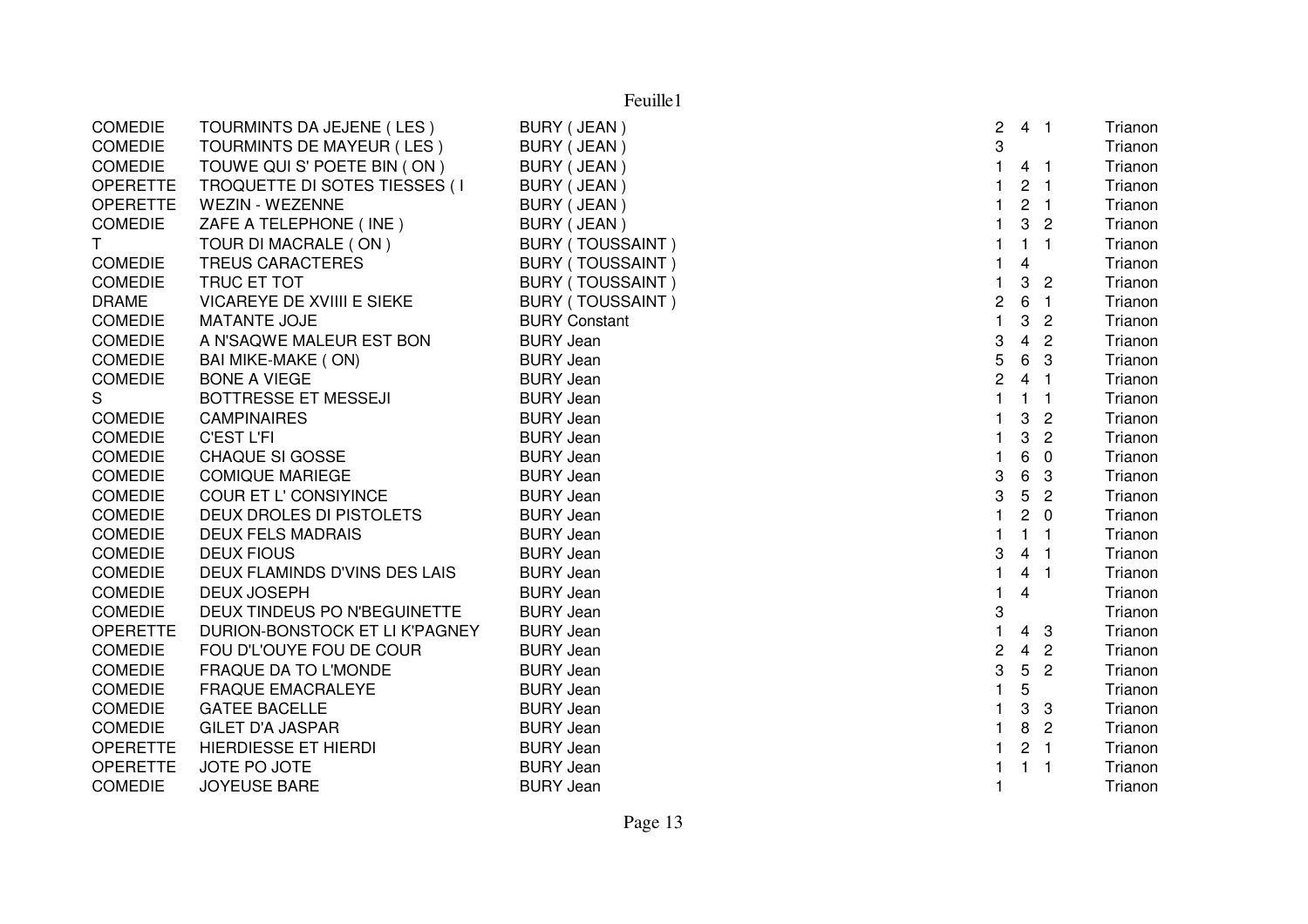|                 | Feuille1                     |                         |                         |                |                         |         |  |  |
|-----------------|------------------------------|-------------------------|-------------------------|----------------|-------------------------|---------|--|--|
| <b>COMEDIE</b>  | <b>JOYEUSE NNIEYE</b>        | <b>BURY Jean</b>        | 1.                      | 8              |                         | Trianon |  |  |
| <b>COMEDIE</b>  | KIMINT QU'ON RA INE HOMME    | <b>BURY Jean</b>        | 1                       | $\mathbf{3}$   | $\overline{2}$          | Trianon |  |  |
| <b>COMEDIE</b>  | <b>KIMINTQU'ON LES A</b>     | <b>BURY Jean</b>        | 1                       | $\overline{2}$ | $\overline{2}$          | Trianon |  |  |
| <b>COMEDIE</b>  | <b>MADOULE</b>               | <b>BURY Jean</b>        | $\mathbf{1}$            | $\overline{4}$ | - 1                     | Trianon |  |  |
| <b>COMEDIE</b>  | MANEGE D' ORPHILINS          | <b>BURY Jean</b>        | 1.                      | 4              | $\overline{1}$          | Trianon |  |  |
| <b>COMEDIE</b>  | <b>MANEGE SINS EFANTS</b>    | <b>BURY Jean</b>        | 1                       | 3              | $\overline{1}$          | Trianon |  |  |
| <b>COMEDIE</b>  | <b>MISERE</b>                | <b>BURY Jean</b>        | 1                       | 3              | $\overline{2}$          | Trianon |  |  |
| <b>DRAME</b>    | <b>MOUDREU</b>               | <b>BURY Jean</b>        | 2                       |                | 8 <sub>1</sub>          | Trianon |  |  |
| <b>OPERETTE</b> | <b>NEVEU DA FILOQUET</b>     | <b>BURY Jean</b>        | $\mathbf{1}$            |                | 2 <sub>1</sub>          | Trianon |  |  |
| COMEDIE         | <b>NOS BONS VIX</b>          | <b>BURY Jean</b>        | 1                       |                |                         | Trianon |  |  |
| <b>COMEDIE</b>  | OH LES FEUMES                | <b>BURY JEAN</b>        | 1                       | 3              | $\overline{3}$          | Trianon |  |  |
| <b>COMEDIE</b>  | ONK QU'A DE TOUPET           | <b>BURY JEAN</b>        | 1.                      | 4              |                         | Trianon |  |  |
| <b>COMEDIE</b>  | PAGNOUFE ET BONASSE          | <b>BURY JEAN</b>        | $\mathbf{1}$            |                | 2 <sub>1</sub>          | Trianon |  |  |
| <b>COMEDIE</b>  | PAUVE CHANCHET               | <b>BURY JEAN</b>        | 3                       | 5              | $\overline{4}$          | Trianon |  |  |
| <b>COMEDIE</b>  | <b>PAUVE MIKET</b>           | <b>BURY JEAN</b>        | $\mathbf{1}$            |                | 4 <sub>1</sub>          | Trianon |  |  |
| <b>COMEDIE</b>  | PIPE D' A STOCHET            | <b>BURY JEAN</b>        | 1                       | 5              | $\overline{1}$          | Trianon |  |  |
| <b>DRAME</b>    | PO L'EFANT                   | <b>BURY JEAN</b>        | 1                       | 3              | $\overline{\mathbf{1}}$ | Trianon |  |  |
| <b>COMEDIE</b>  | QUE TRICBAL AMON J' HAN      | <b>BURY JEAN</b>        | 1                       | 3              | $\overline{c}$          | Trianon |  |  |
| <b>COMEDIE</b>  | QUI EST - CE QU A L' MANTCHE | <b>BURY JEAN</b>        | 1                       | $\overline{c}$ | $\overline{1}$          | Trianon |  |  |
| <b>COMEDIE</b>  | <b>RITCHE</b>                | <b>BURY JEAN</b>        | 1.                      | 5              | $\overline{2}$          | Trianon |  |  |
| <b>COMEDIE</b>  | RIVINCHE DI CRAPAUDE         | <b>BURY JEAN</b>        | 1                       | 3              | $\overline{1}$          | Trianon |  |  |
| <b>COMEDIE</b>  | R'VINCHE D' ON RIVAL         | <b>BURY JEAN</b>        | 4                       | 8              | $\overline{c}$          | Trianon |  |  |
| <b>COMEDIE</b>  | <b>SOT MANEGE</b>            | <b>BURY JEAN</b>        | $\mathbf{1}$            | $\overline{4}$ | $\overline{1}$          | Trianon |  |  |
| <b>COMEDIE</b>  | <b>SAINT - MACRAWE</b>       | <b>BURY T - VRINDTS</b> | 1                       | 5              | - 1                     | Trianon |  |  |
| <b>COMEDIE</b>  | <b>COEPHIS</b>               | <b>BURY T-BURY J</b>    | $\overline{\mathbf{c}}$ | 5              | $\blacksquare$          | Trianon |  |  |
| <b>COMEDIE</b>  | PIERRE LI MACON              | BURY T. - BURY J.       | 3                       | 6              | $\overline{2}$          | Trianon |  |  |
| <b>COMEDIE</b>  | A BAL MASQUE                 | <b>BURY Toussaint</b>   | 1.                      |                | 4 <sup>2</sup>          | Trianon |  |  |
| B               | AH ! MA TANTE                | <b>BURY Toussaint</b>   | 1                       | 3              | $\overline{2}$          | Trianon |  |  |
| <b>COMEDIE</b>  | <b>AMON L'MAYEURE</b>        | <b>BURY Toussaint</b>   | $\mathbf{1}$            | $\overline{4}$ | $\overline{0}$          | Trianon |  |  |
| <b>COMEDIE</b>  | AMOUR A L'CAMPAGNE           | <b>BURY Toussaint</b>   | 1                       |                |                         | Trianon |  |  |
| S               | AMOUR A L'CAMPAGNE (L')      | <b>BURY Toussaint</b>   | 1                       |                | $1 \quad 1$             | Trianon |  |  |
| B               | <b>ATOU DEL SINCE</b>        | <b>BURY Toussaint</b>   | $\overline{c}$          |                | 5 <sub>3</sub>          | Trianon |  |  |
| T               | CALMOUSSEGE                  | <b>BURY Toussaint</b>   | $\mathbf{1}$            |                | 4 <sub>1</sub>          | Trianon |  |  |
| <b>COMEDIE</b>  | <b>CAMARADE DA M'FRE</b>     | <b>BURY Toussaint</b>   | 1                       |                | 4 <sub>1</sub>          | Trianon |  |  |
| <b>COMEDIE</b>  | <b>CHAMBE EMACRALEYE</b>     | <b>BURY Toussaint</b>   | $\mathbf{1}$            | 3              |                         | Trianon |  |  |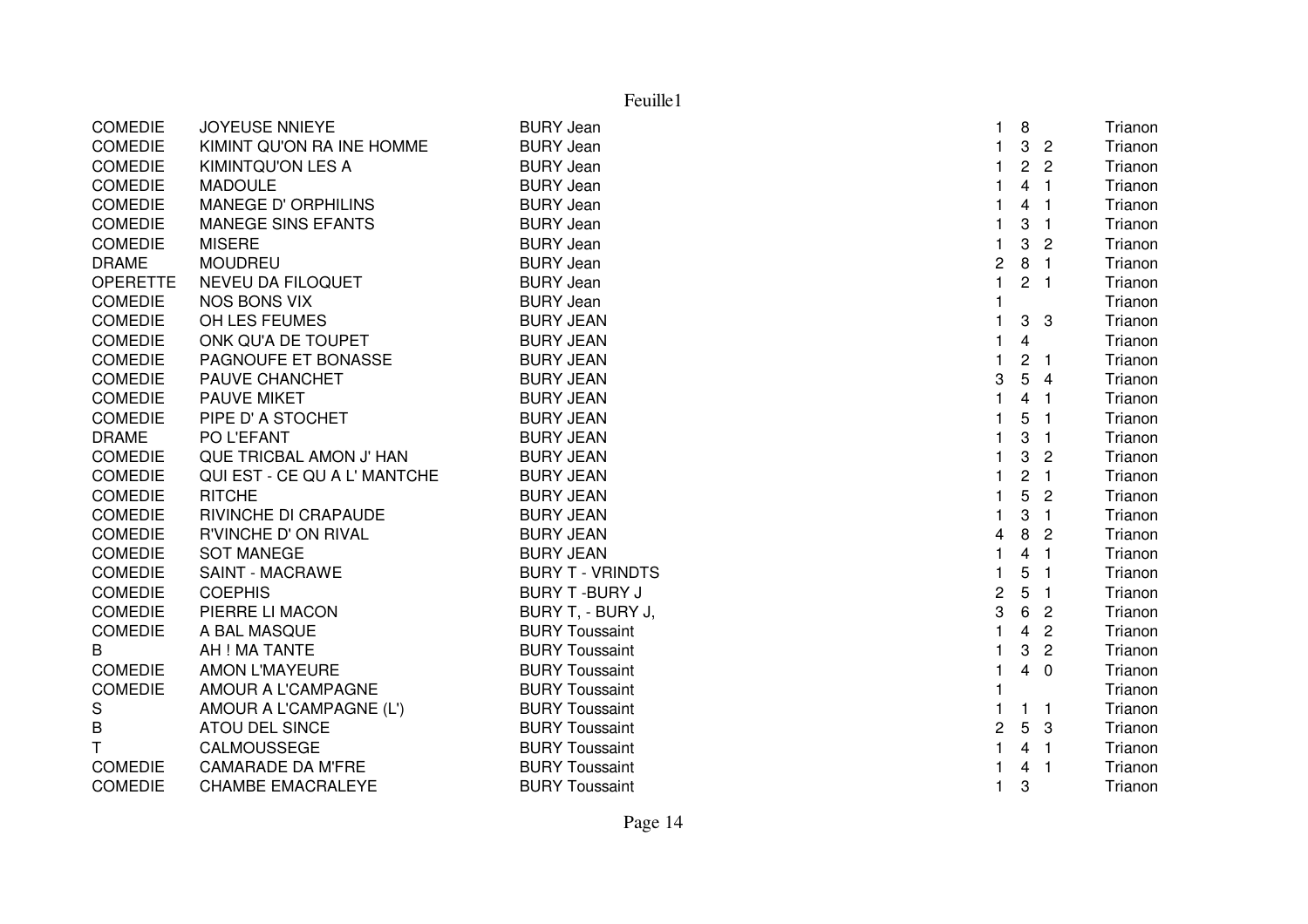|                 |                                  | Feuille1              |                |                         |                            |         |
|-----------------|----------------------------------|-----------------------|----------------|-------------------------|----------------------------|---------|
| <b>COMEDIE</b>  | <b>CHAQUE SI TOUR</b>            | <b>BURY Toussaint</b> | 3              | 8                       | $\overline{c}$             | Trianon |
| S               | CHIN ET CHET                     | <b>BURY Toussaint</b> | $\mathbf{1}$   | $\overline{2}$          | $\Omega$                   | Trianon |
| T               | <b>CRAPAUDE D'ON PIOTE</b>       | <b>BURY Toussaint</b> | 1              | $\overline{c}$          | $\overline{\phantom{0}}$ 1 | Trianon |
| <b>COMEDIE</b>  | <b>CUSIN -CUSEUNE</b>            | <b>BURY Toussaint</b> | 1              | 5                       | $\overline{\mathbf{1}}$    | Trianon |
| <b>COMEDIE</b>  | <b>DEUS SODARTS A LOGISSE</b>    | <b>BURY Toussaint</b> |                |                         |                            | Trianon |
| S               | DEUX VIX PESOTS                  | <b>BURY Toussaint</b> |                | $\overline{\mathbf{c}}$ |                            | Trianon |
| <b>COMEDIE</b>  | <b>DEUX BOSSOUS</b>              | <b>BURY Toussaint</b> |                | 5                       | -1                         | Trianon |
| <b>COMEDIE</b>  | <b>DEUX FOULARDS</b>             | <b>BURY Toussaint</b> |                | 3                       | -1                         | Trianon |
| <b>TP</b>       | <b>DEUX RAJOURS</b>              | <b>BURY Toussaint</b> |                | 1                       | -1                         | Trianon |
| <b>COMEDIE</b>  | <b>DEUX RIVALES</b>              | <b>BURY Toussaint</b> | $\overline{c}$ | 5                       | $\overline{2}$             | Trianon |
| B               | <b>DIALES ES BOES</b>            | <b>BURY Toussaint</b> | $\mathbf{1}$   | 4                       | $\overline{\mathbf{1}}$    | Trianon |
| $\mathsf{T}$    | DOBE COP                         | <b>BURY Toussaint</b> | 1              | 3                       |                            | Trianon |
| <b>COMEDIE</b>  | <b>FARCES INTE CAMARADES</b>     | <b>BURY Toussaint</b> | 1              | 5                       | -1                         | Trianon |
| <b>COMEDIE</b>  | <b>FIESSE DE PARAIN</b>          | <b>BURY Toussaint</b> | 1              | $\overline{c}$          | -1                         | Trianon |
| <b>COMEDIE</b>  | <b>GRAND VENTRIN SINS COWETE</b> | <b>BURY Toussaint</b> | 1              | 5                       | -1                         | Trianon |
| <b>COMEDIE</b>  | <b>GROSLOT</b>                   | <b>BURY Toussaint</b> | 1              | 8                       | -1                         | Trianon |
| <b>COMEDIE</b>  | HOUIE !HOUIE !                   | <b>BURY Toussaint</b> | 1              | 4                       | -1                         | Trianon |
| <b>COMEDIE</b>  | <b>JALOT ET L'VIREUS</b>         | <b>BURY Toussaint</b> | $\mathbf{1}$   | 3                       | $\overline{2}$             | Trianon |
| <b>COMEDIE</b>  | <b>LACH'TE D'ON BATTEUS</b>      | <b>BURY Toussaint</b> | 1              | 4                       |                            | Trianon |
| <b>COMEDIE</b>  | MAGRE-BONGRE                     | <b>BURY Toussaint</b> | $\mathbf{1}$   | 3                       | $\overline{2}$             | Trianon |
|                 | MAISSE ET DOMESTIQUE             | <b>BURY Toussaint</b> |                |                         |                            | Trianon |
| <b>COMEDIE</b>  | <b>MARIEGE A L'HAPE</b>          | <b>BURY Toussaint</b> | $\overline{c}$ | 4                       | $\overline{2}$             | Trianon |
| <b>COMEDIE</b>  | MONONKE ET NEVEUS                | <b>BURY Toussaint</b> | $\mathbf{1}$   | 4                       | $\overline{\mathbf{1}}$    | Trianon |
| <b>COMEDIE</b>  | ON S' POUT TROMPER               | <b>BURY TOUSSAINT</b> |                | 4                       | -1                         | Trianon |
| <b>COMEDIE</b>  | PAPA BIDON                       | <b>BURY TOUSSAINT</b> | 1              | 3                       | $\overline{\mathbf{1}}$    | Trianon |
| <b>POLICIER</b> | PAUVE HONTEU                     | <b>BURY TOUSSAINT</b> | $\mathbf{1}$   | 3                       |                            | Trianon |
| <b>DRAME</b>    | PIER DEKEUSE                     | <b>BURY TOUSSAINT</b> | 3              | 7 <sub>1</sub>          |                            | Trianon |
| <b>COMEDIE</b>  | PO DIV' NI CONSEILLER            | <b>BURY TOUSSAINT</b> | $\overline{c}$ | 5                       | - 1                        | Trianon |
| <b>COMEDIE</b>  | QUELLE BUSE                      | <b>BURY TOUSSAINT</b> | $\mathbf{1}$   | 5                       |                            | Trianon |
| <b>COMEDIE</b>  | QWATE GALANTS PO RIRE            | <b>BURY TOUSSAINT</b> | 1              | $\overline{4}$          | - 1                        | Trianon |
| S               | R'MOERD                          | <b>BURY TOUSSAINT</b> | 1              | 4                       | $\overline{\mathbf{1}}$    | Trianon |
| <b>COMEDIE</b>  | <b>SCEINNESDI CABARET</b>        | <b>BURY TOUSSAINT</b> | 1              | $7-1$                   |                            | Trianon |
| <b>COMEDIE</b>  | <b>SCRET DA GETROU</b>           | <b>BURY TOUSSAINT</b> |                | 5                       | $\overline{1}$             | Trianon |
| S               | <b>SINS CENSES</b>               | <b>BURY TOUSSAINT</b> |                | $\overline{c}$          |                            | Trianon |
| <b>POLICIER</b> | SO MALE VOYE                     | <b>BURY TOUSSAINT</b> | 1              | 4                       | -1                         | Trianon |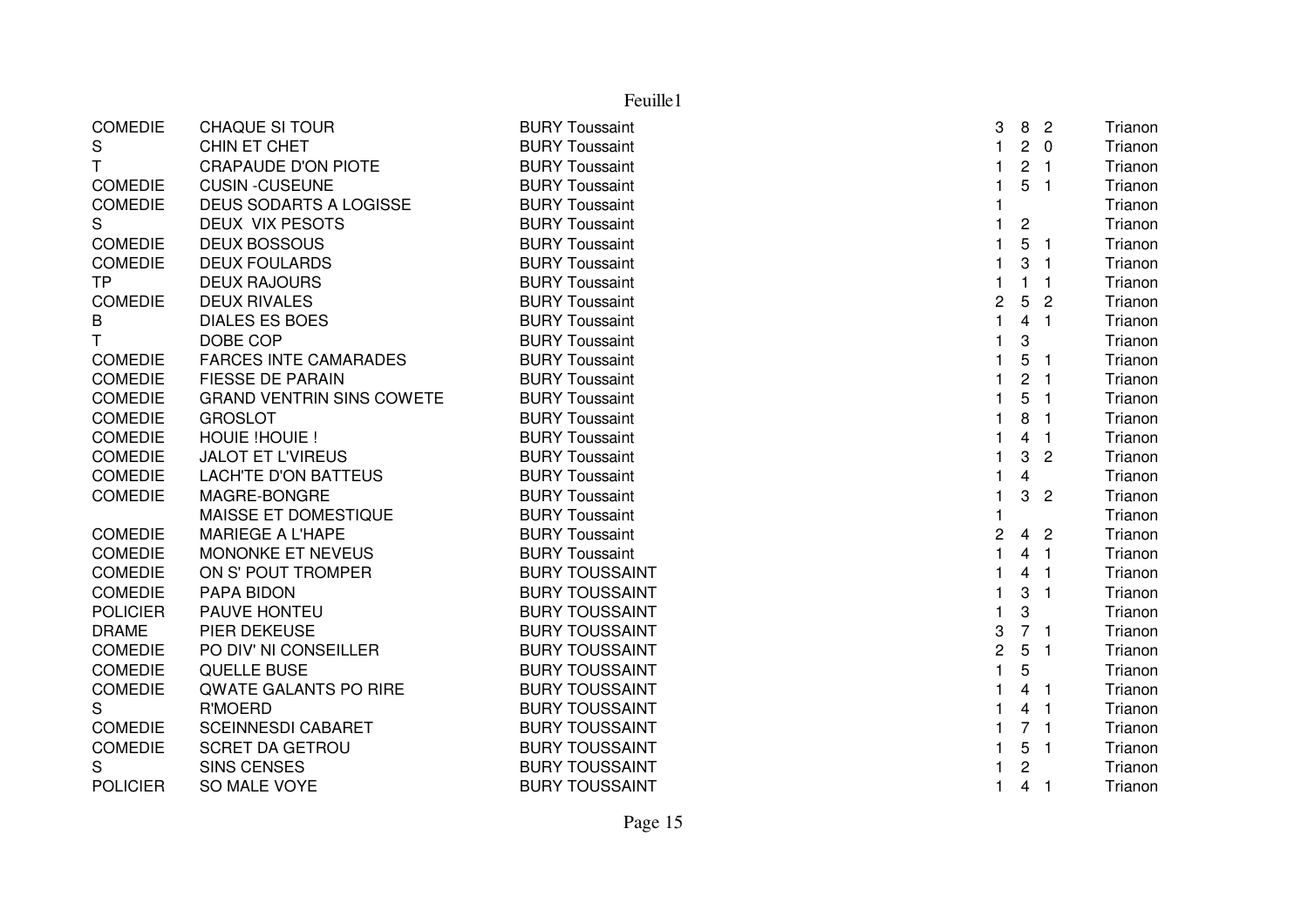|                 |                                  | Feuille1                   |           |                |                           |                         |         |
|-----------------|----------------------------------|----------------------------|-----------|----------------|---------------------------|-------------------------|---------|
| <b>COMEDIE</b>  | <b>SPAGN' MA</b>                 | <b>BURY TOUSSAINT</b>      |           | 1              |                           | 4 <sub>1</sub>          | Trianon |
| <b>COMEDIE</b>  | DJI M'VA MARIER                  | <b>CAMAL Henri</b>         |           | 1              |                           | 5 <sub>1</sub>          | Trianon |
| <b>COMEDIE</b>  | FEUME PO FEUME (JALOUSIE)        | <b>CAMOLETTI</b>           | DERWA J-L | 3              | $\mathbf{3}$              | $\overline{2}$          | Trianon |
| COMEDIE         | PYJAMA PO SIH                    | <b>CAMOLETTI</b>           | DERWA J-L | 3              | $\mathbf{3}$              | 3                       | Trianon |
| <b>COMEDIE</b>  | COME ES GRAND PERE               | <b>CARLIER Arille</b>      |           | 3              | $\overline{\mathbf{4}}$   | $\overline{c}$          | Trianon |
| <b>COMEDIE</b>  | <b>AL SIKWEM</b>                 | <b>CARPENTIER</b>          |           | $\mathbf{1}$   | $\overline{4}$            | $\overline{2}$          | Trianon |
| <b>DRAME</b>    | TECHE ROGE (LI)                  | <b>CARPENTIER (VICT)</b>   |           | 4              | 10 <sup>1</sup>           | $\mathbf{3}$            | Trianon |
| Τ               | TOUTOU L' MACRALE                | CARPENTIER (VICT)          |           | 1              | $\ensuremath{\mathsf{3}}$ | 3                       | Trianon |
| T.              | TROQUETTE ET GERMALLE            | CARPENTIER (VICT)          |           | $\overline{c}$ |                           | 74                      | Trianon |
| <b>COMEDIE</b>  | A CASE D'INE BAHE                | <b>CARPENTIER Victor</b>   |           | $\mathbf{1}$   |                           | 3 <sub>1</sub>          | Trianon |
| <b>COMEDIE</b>  | <b>BRIXHES ET DJONESSE</b>       | <b>CARPENTIER Victor</b>   |           | $\overline{c}$ | $\mathbf{3}$              | 3                       | Trianon |
| <b>COMEDIE</b>  | <b>CHUSE DE MAMBOUR</b>          | <b>CARPENTIER Victor</b>   |           | $\mathbf{1}$   | 5                         | $\overline{2}$          | Trianon |
| T.              | <b>DEUX LANGN'RESSES</b>         | <b>CARPENTIER Victor</b>   |           | 1              | $\mathbf{1}$              | $\overline{c}$          | Trianon |
| <b>OPERETTE</b> | FIS DE GARTCHAMPETTE             | <b>CARPENTIER Victor</b>   |           |                | 5                         | $\overline{1}$          | Trianon |
| <b>OPERETTE</b> | <b>JULOT L'BERGI</b>             | <b>CARPENTIER Victor</b>   |           | $\overline{c}$ | 5                         | - 1                     | Trianon |
| <b>COMEDIE</b>  | ONK PO L'AUTE                    | <b>CARPENTIER VICTOR</b>   |           |                | 6                         | $\overline{2}$          | Trianon |
| <b>POLICIER</b> | PACOLET DA NOYE                  | <b>CARPENTIER VICTOR</b>   |           |                | 6                         | $\overline{2}$          | Trianon |
| <b>COMEDIE</b>  | <b>QWARTI DA MIN</b>             | <b>CARPENTIER VICTOR</b>   |           |                | 4                         | $\overline{\mathbf{1}}$ | Trianon |
| S               | <b>SAM' ROU</b>                  | <b>CARPENTIER VICTOR</b>   |           |                | 5                         | $\overline{2}$          | Trianon |
| T.              | <b>SPAWTA</b>                    | <b>CARPENTIER VICTOR</b>   |           | $\mathbf{1}$   | $\overline{4}$            | $\overline{1}$          | Trianon |
| <b>COMEDIE</b>  | TOURMETEYES AMES (DES)           | CAVRAINE (ISI)             |           | 3              | $\overline{4}$            | 3                       | Trianon |
| <b>COMEDIE</b>  | <b>VOLEUR D' AME</b>             | CAVRAINE (ISI)             |           | 3              | $\sqrt{5}$                | 3                       | Trianon |
| <b>COMEDIE</b>  | <b>BIERDJI DES LEUPS</b>         | <b>CAVRAINE Isi</b>        |           | 3              | 8                         | 3                       | Trianon |
| <b>COMEDIE</b>  | <b>FOUB'REYES</b>                | <b>CAVRAINE Isi</b>        |           | 3              | 6                         | $\overline{4}$          | Trianon |
| <b>COMEDIE</b>  | <b>FOUWA D'SEPTIMBE</b>          | <b>CAVRAINE Isi</b>        |           | 3              | $\overline{4}$            | $\overline{2}$          | Trianon |
| <b>POLICIER</b> | <b>GUIGNON PLAQUE A MES PIDS</b> | <b>CAVRAINE Isi</b>        |           | 3              | $\overline{7}$            | $\mathbf{3}$            | Trianon |
| <b>POLICIER</b> | <b>JENNY</b>                     | <b>CAVRAINE Isi</b>        |           |                | $\overline{4}$            | $\overline{2}$          | Trianon |
| <b>COMEDIE</b>  | <b>KENE ESSE</b>                 | <b>CAVRAINE Isi</b>        |           |                | 3                         | 3                       | Trianon |
| <b>COMEDIE</b>  | <b>LUCEYE</b>                    | <b>CAVRAINE Isi</b>        |           |                |                           |                         | Trianon |
| <b>POLICIER</b> | <b>MED'CIN MAGRE LU</b>          | <b>CAVRAINE Isi</b>        |           | 3              |                           |                         | Trianon |
| <b>POLICIER</b> | NOTRU-DAME DEL MOHONE            | <b>CAVRAINE Isi</b>        |           | 3              |                           | 6 3                     | Trianon |
| <b>COMEDIE</b>  | PO SI AMOUR                      | <b>CAVRAINE ISI</b>        |           | 3              |                           | 44                      | Trianon |
| COMEDIE         | POUREYE COHE                     | <b>CAVRAINE ISI</b>        |           |                | 6                         | $\blacksquare$          | Trianon |
| <b>OPERETTE</b> | PLAIHANTE BOTRESSE               | <b>CERFONTAINE - BATTA</b> |           | 3              |                           | 74                      | Trianon |
| <b>COMEDIE</b>  | <b>MAND'MINT D'MONSIGNEUR</b>    | CHABOT AbbÚ                |           | 4              | 8                         | -3                      | Trianon |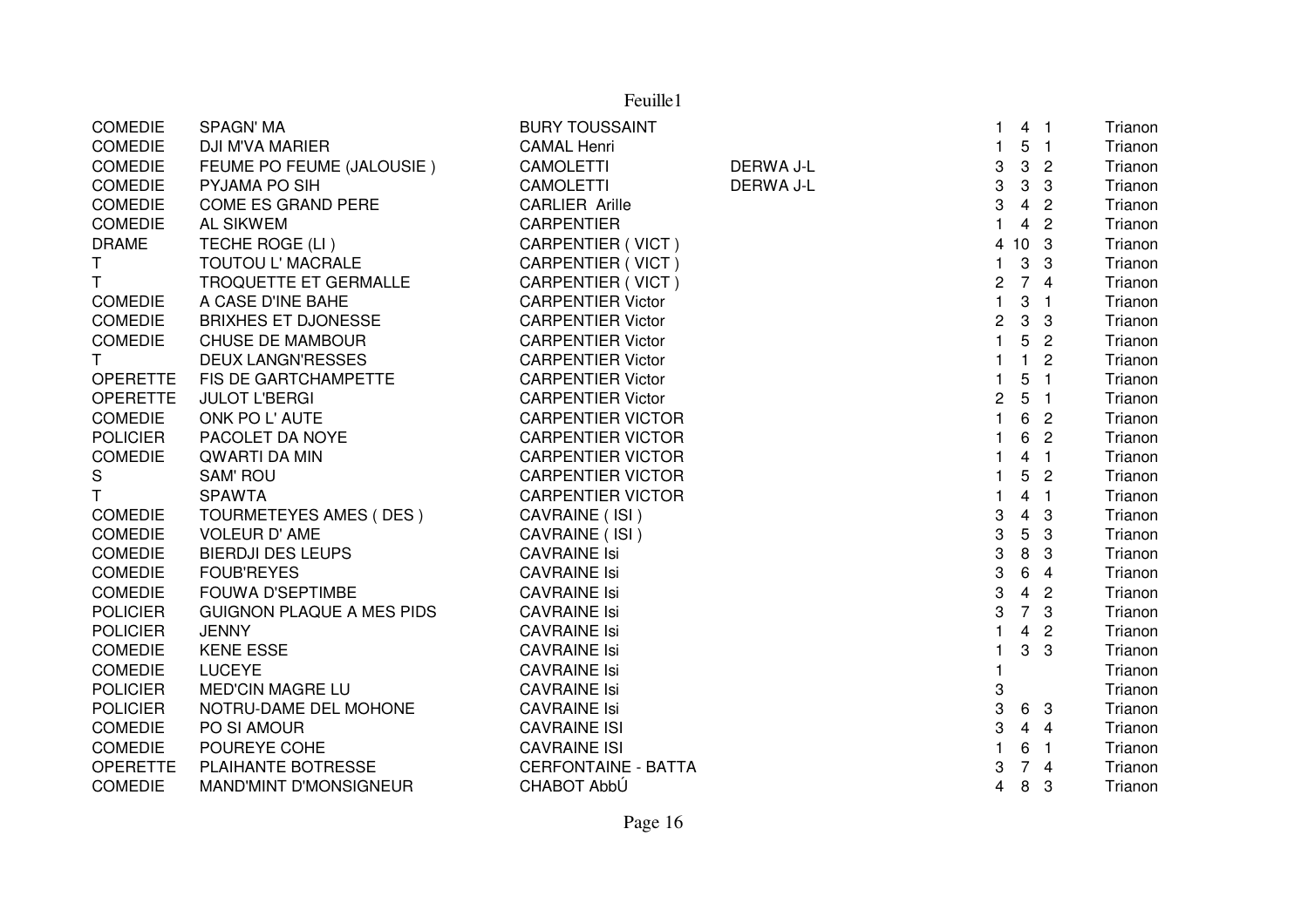| <b>COMEDIE</b>  | PIERE A ON FREUD DÆ CERVE           | <b>CHARLES - DEOM C</b>   | 1.             | $\overline{2}$            | $\mathbf{3}$   | Trianon |
|-----------------|-------------------------------------|---------------------------|----------------|---------------------------|----------------|---------|
| <b>COMEDIE</b>  | P'TIT TEYATE DA GRAND-MERE          | <b>CHARLESG-RENSON AM</b> | 3              | 5                         | $\overline{4}$ | Trianon |
| <b>POLICIER</b> | <b>QUELE EURE E-ST-I</b>            | CHARLES-HENNUY            |                | 6                         | $\overline{2}$ | Trianon |
| <b>COMEDIE</b>  | VWES DE COUR (LI)                   | CHARLIER (EDMOND)         | 3              | 9                         | 3              | Trianon |
| <b>COMEDIE</b>  | AMOUR ET CONSYINCE                  | <b>CHARLIER Edmond</b>    | 3              | $\overline{7}$            | 3              | Trianon |
| <b>COMEDIE</b>  | COU QU' L' AMOUR FET D'IN'OME       | <b>CHARLIER Edmond</b>    |                | 4                         | $\overline{2}$ | Trianon |
| <b>COMEDIE</b>  | <b>COUR D'OVRI</b>                  | <b>CHARLIER Edmond</b>    |                | 5                         | $\overline{c}$ | Trianon |
| <b>OPERETTE</b> | <b>DALYE</b>                        | <b>CHARLIER Edmond</b>    | 3              | 8                         | $\overline{4}$ | Trianon |
| <b>POLICIER</b> | <b>C'ESTEUT LEYE</b>                | <b>CHARLIER Fernand</b>   | $\mathbf{1}$   | $\ensuremath{\mathsf{3}}$ | $\overline{1}$ | Trianon |
| <b>POLICIER</b> | <b>ONE</b>                          | <b>CHARLIER FERNAND</b>   | 3              | 4                         | $\mathbf{2}$   | Trianon |
| <b>DRAME</b>    | <b>MAGGY</b>                        | <b>CLIGNET Guillaume</b>  | 3              | $\overline{7}$            | 3              | Trianon |
| <b>POLICIER</b> | FOYE DI LEURRE                      | <b>CLOESEN Lucien</b>     |                | 3                         | $\overline{2}$ | Trianon |
| <b>COMEDIE</b>  | OVREDJE D'ON BOUTE FEU              | CLOSET A, J,              |                | 3                         | $\overline{2}$ | Trianon |
| <b>OPERETTE</b> | A CAZE D'ON PRONOSTIC               | <b>CLOSQUET Marcel</b>    |                | $\overline{7}$            | 3              | Trianon |
| <b>COMEDIE</b>  | <b>CERTINNE DJONNESSE</b>           | <b>CLOSQUET Marcel</b>    |                | 5                         | $\overline{2}$ | Trianon |
| <b>COMEDIE</b>  | <b>C'EST TROP FWERT</b>             | <b>CLOSQUET Marcel</b>    |                | 3                         | $\overline{2}$ | Trianon |
| <b>COMEDIE</b>  | <b>COUR DI MERE</b>                 | <b>CLOSQUET Marcel</b>    | 3              | 6                         | $\overline{4}$ | Trianon |
| <b>OPERETTE</b> | PUS BELE INVANCION                  | <b>CLOSQUET Marcel</b>    | 3              | 5                         | $\overline{4}$ | Trianon |
| T               | <b>BON R'MEDE</b>                   | CLOSSET A. J.             | 1              | 3                         | $\overline{2}$ | Trianon |
| <b>DRAME</b>    | MOUDE D'ON SCELERAT                 | CLOSSET A.J.              | 5              | 8                         |                | Trianon |
| <b>COMEDIE</b>  | <b>CLAPANTE OCAZION</b>             | <b>CLOSSET Ali-RAY</b>    |                | 4 <sub>2</sub>            |                | Trianon |
| <b>POLICIER</b> | FIER EL PLAYE                       | <b>CLOSSET Ali-RAY</b>    |                | 3                         | $\overline{2}$ | Trianon |
| <b>OPERETTE</b> | P' TITE WEZENE                      | <b>CLOSSET M,M</b>        |                | 3                         | $\overline{2}$ | Trianon |
| <b>COMEDIE</b>  | A L'CINSE QUI TCHANTE               | <b>CLOSSET Marcel</b>     | 1              | 3                         | $\overline{2}$ | Trianon |
| <b>COMEDIE</b>  | HONNETE VOLEUR                      | <b>CLOSSET Mathieu</b>    | 1              | 3                         | $\overline{2}$ | Trianon |
| <b>POLICIER</b> | ADJEYANT AS PIDS D'ARZYE (L')       | CLOSSET-HESELMANS         | 3              | 6                         | $\overline{4}$ | Trianon |
| <b>POLICIER</b> | VA - T MI N' NE RIRE                | COKSAY (HENRI)            | 3              |                           |                | Trianon |
| <b>COMEDIE</b>  | <b>DINOSORE</b>                     | <b>COKSAY Henri</b>       | 3              |                           | 4              | Trianon |
| <b>COMEDIE</b>  | N' A NIN D'QWE N'NE TCHOULER        | <b>COKSAY Henri</b>       | 3              | 7                         | 3              | Trianon |
| <b>POLICIER</b> | QUI FREUS - JE SI MI HOMME MOR      | <b>COLETTE TH</b>         | $\overline{c}$ | 4                         | 3              | Trianon |
| <b>OPERETTE</b> | <b>CHAMPION D'BOXE</b>              | <b>COLLECTIF</b>          | 3              | 6                         | $\overline{4}$ | Trianon |
| <b>POLICIER</b> | COME VOS VOREZ                      | <b>COLLECTIF</b>          | 3              | 5                         | $\overline{2}$ | Trianon |
|                 | <b>LIDGE PANAICOU</b>               | <b>COLLECTIF</b>          |                |                           |                | Trianon |
| <b>COMEDIE</b>  | SO ON MWERT PRES                    | <b>COLLECTIF</b>          | 3              | 5                         | $\overline{2}$ | Trianon |
| <b>COMEDIE</b>  | <b>VOYEDJE DI TCHAUFONTAINE (LI</b> | <b>COLLECTIF</b>          | 3              |                           |                | Trianon |
|                 |                                     |                           |                |                           |                |         |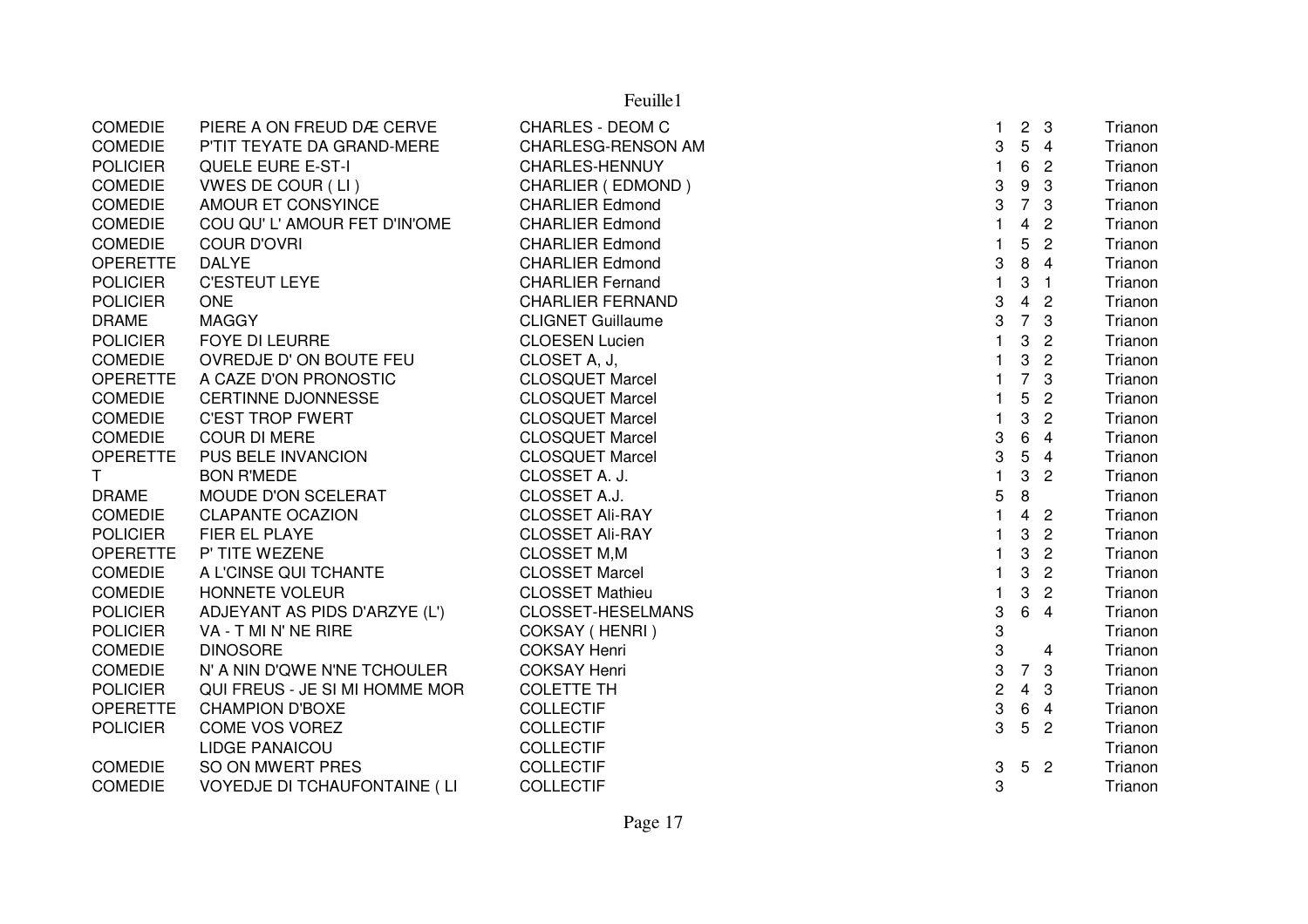|                 |                               | Feuille1                  |                  |                         |                            |         |
|-----------------|-------------------------------|---------------------------|------------------|-------------------------|----------------------------|---------|
| <b>POLICIER</b> | VINGINCE /MISERE ET HONNEUR   | <b>COLLETTE ThÚodore</b>  | 3                | 8 <sup>2</sup>          |                            | Trianon |
| <b>COMEDIE</b>  | <b>VUZIONS DA MATHY (LES)</b> | <b>COLLIGNON (CONST)</b>  | $\mathbf{1}$     | 4                       |                            | Trianon |
| <b>COMEDIE</b>  | ON S' DEUT MEURER             | <b>COLLIGNON CONST</b>    | $\mathbf{1}$     | 2 <sub>2</sub>          |                            | Trianon |
| <b>COMEDIE</b>  | PTIT TOTOR                    | <b>COLLIGNON CONSTAND</b> | $\boldsymbol{2}$ | 9                       | 3                          | Trianon |
| <b>COMEDIE</b>  | RABTOUHE DI COLIBEU           | <b>COLLIGNON CONSTAND</b> | $\mathbf{1}$     | 6                       |                            | Trianon |
| <b>COMEDIE</b>  | <b>CONSEYES D'ON MAYEUR</b>   | <b>COLLIGNON Constant</b> | $\overline{c}$   | $5\phantom{.0}$         | $\overline{c}$             | Trianon |
| <b>COMEDIE</b>  | <b>COUHNIRE ET CAPORAL</b>    | <b>COLLIGNON Constant</b> | $\mathbf{1}$     | $2 \quad 1$             |                            | Trianon |
| <b>COMEDIE</b>  | MWERT QU'A SOGNE              | <b>COLLIGNON Constant</b> | $\mathbf{1}$     | $\overline{4}$          |                            | Trianon |
| <b>COMEDIE</b>  | TREPI D' FARCEURS (ON)        | COLLIN (FRANCOIS)         | 3                | 7 <sup>2</sup>          |                            | Trianon |
| <b>DRAME</b>    | TCHANTEUSE D' AMOUR           | <b>COLLIN (FRANCOIS)</b>  | 4                | 8                       | $\overline{2}$             | Trianon |
| <b>COMEDIE</b>  | TCHEDORE ET LI K' PAGNEYE     | <b>COLLIN (FRANCOIS)</b>  | $\mathbf{1}$     | 3                       | $\overline{1}$             | Trianon |
| <b>COMEDIE</b>  | <b>TCHEDORE MARCASSIN</b>     | <b>COLLIN (FRANCOIS)</b>  | 3                | 5                       | $\overline{4}$             | Trianon |
| <b>COMEDIE</b>  | TORE PO LES CWENES (LI)       | <b>COLLIN (FRANCOIS)</b>  | $\mathbf 1$      | 4                       | $\overline{2}$             | Trianon |
| <b>COMEDIE</b>  | TRICBALE AMON FELICYIN (INE)  | <b>COLLIN (FRANCOIS)</b>  |                  | 3                       | $\overline{2}$             | Trianon |
| <b>OPERETTE</b> | TRUC DE PAPA (LI)             | <b>COLLIN (FRANCOIS)</b>  | $\mathbf{1}$     | 3                       | $\overline{1}$             | Trianon |
| <b>COMEDIE</b>  | VINDJINCE ET L' BONTE (LI)    | <b>COLLIN (FRANCOIS)</b>  | 3                | 9                       | $\overline{1}$             | Trianon |
| <b>COMEDIE</b>  | <b>VIVI LI LIBERTE</b>        | COLLIN (FRANCOIS)         | $\mathbf{1}$     | 5                       |                            | Trianon |
| <b>COMEDIE</b>  | VOYEDJE E BALLON (ON)         | <b>COLLIN (FRANCOIS)</b>  | $\mathbf{1}$     | 6                       | $\overline{2}$             | Trianon |
| <b>POLICIER</b> | VWE DEL CONSIYINCE (LI)       | <b>COLLIN (FRANCOIS)</b>  | 5                | 9                       | $\overline{2}$             | Trianon |
| <b>COMEDIE</b>  | ON N' DIVORCEYE PUS           | <b>COLLIN FRANCOIS</b>    | $\mathbf{1}$     | 3                       | $\overline{2}$             | Trianon |
| ${\mathsf S}$   | ON N'S'ETEIND PUS             | <b>COLLIN FRANCOIS</b>    | $\mathbf{1}$     | $\overline{4}$          |                            | Trianon |
| <b>COMEDIE</b>  | <b>OUHE D' MALEUR</b>         | <b>COLLIN FRANCOIS</b>    | 3                | $\overline{4}$          | $\overline{2}$             | Trianon |
| <b>OPERETTE</b> | PARAIN DA LUCIENNE            | <b>COLLIN FRANCOIS</b>    | $\overline{2}$   | $\overline{4}$          | $\overline{2}$             | Trianon |
| <b>MUS</b>      | PARAIN DA LUCIENNE            | <b>COLLIN FRANCOIS</b>    |                  |                         |                            | Trianon |
| <b>COMEDIE</b>  | PERE QUI R' VINT              | <b>COLLIN FRANCOIS</b>    | 1                | 4 <sub>1</sub>          |                            | Trianon |
| <b>COMEDIE</b>  | PEZAN D'OR                    | <b>COLLIN FRANCOIS</b>    | $\mathbf{1}$     | 6                       | $\overline{2}$             | Trianon |
| <b>COMEDIE</b>  | QUELE AFAIRE A LIDJE          | <b>COLLIN FRANCOIS</b>    | 3                | $\overline{4}$          | $\overline{2}$             | Trianon |
| <b>COMEDIE</b>  | <b>RAPACES</b>                | <b>COLLIN FRANCOIS</b>    | 3                | 6                       | $\overline{1}$             | Trianon |
| <b>COMEDIE</b>  | RIGODON FAIT CO L' LURON      | <b>COLLIN FRANCOIS</b>    | $\mathbf{1}$     | 3                       | $\mathbf{3}$               | Trianon |
| <b>COMEDIE</b>  | <b>RWE DES TCHANC' LEUS</b>   | <b>COLLIN FRANCOIS</b>    | 3                | 6                       | $\overline{2}$             | Trianon |
| <b>COMEDIE</b>  | <b>SACRI CASIMIR</b>          | <b>COLLIN FRANCOIS</b>    | $\mathbf{1}$     | $\overline{\mathbf{4}}$ |                            | Trianon |
| <b>COMEDIE</b>  | <b>SACRIFICE</b>              | <b>COLLIN FRANCOIS</b>    | 3                | 7 <sup>2</sup>          |                            | Trianon |
| <b>COMEDIE</b>  | <b>SPORTS</b>                 | <b>COLLIN FRANCOIS</b>    | $\mathbf 1$      | $\overline{4}$          | $\overline{1}$             | Trianon |
| <b>OPERETTE</b> | A BWERD DI L'EWE              | <b>COLLIN Franbois</b>    | $\overline{1}$   | 6                       | $\overline{\phantom{0}}$ 1 | Trianon |
|                 | A BWERD DI L'EWE              | <b>COLLIN Franbois</b>    |                  |                         |                            | Trianon |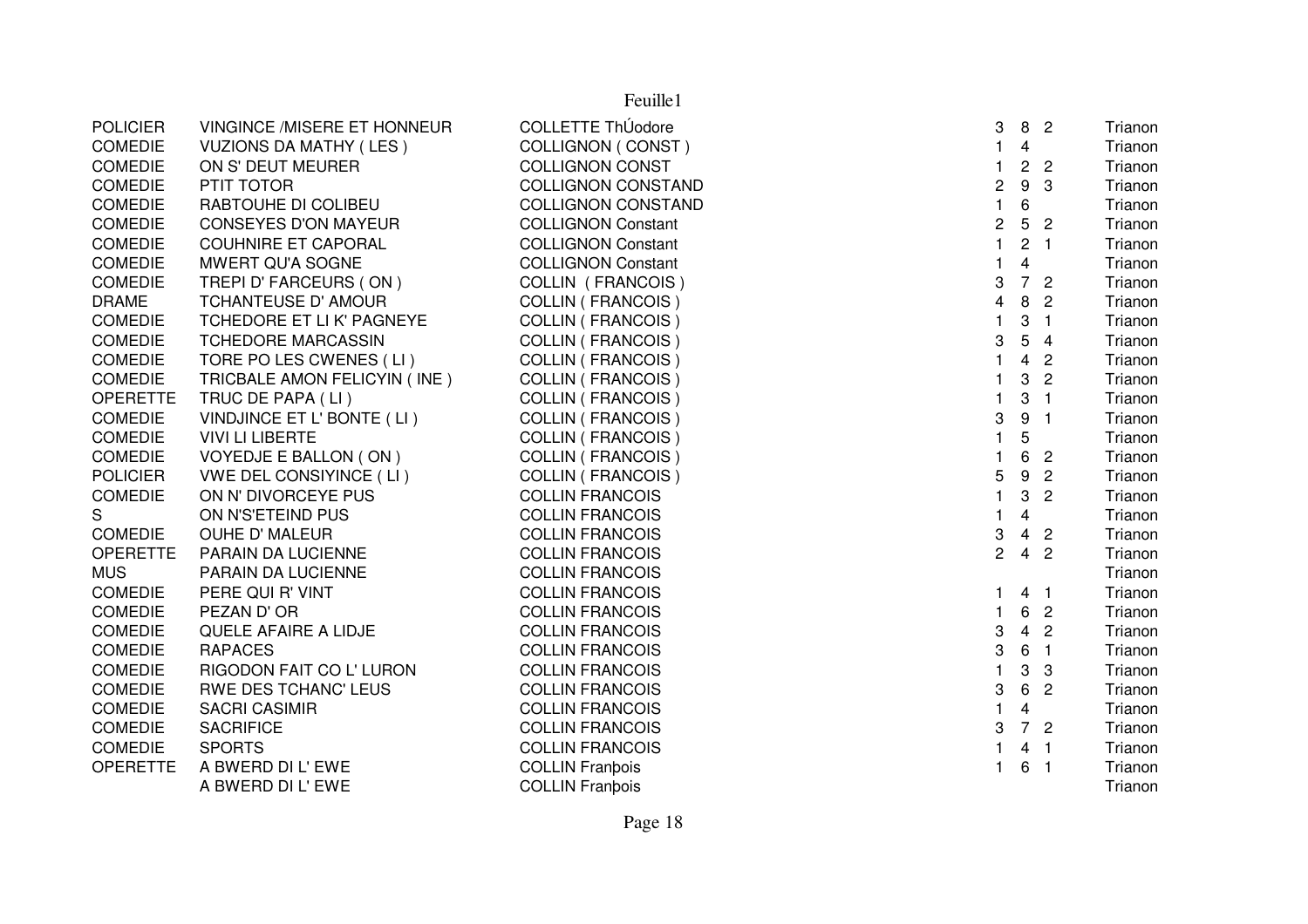|                 | Feuille1                       |                        |                |                         |                          |         |  |  |  |
|-----------------|--------------------------------|------------------------|----------------|-------------------------|--------------------------|---------|--|--|--|
| <b>COMEDIE</b>  | ACLEVEU (L')                   | <b>COLLIN Franbois</b> | 2              | 3                       | $\overline{c}$           | Trianon |  |  |  |
| <b>OPERETTE</b> | AMOUR TCHANTE (L')             | <b>COLLIN Franbois</b> | 1              |                         |                          | Trianon |  |  |  |
| <b>COMEDIE</b>  | <b>ANDOULEUSE</b>              | <b>COLLIN Franbois</b> | $\mathbf{1}$   | 4                       | $\overline{\phantom{0}}$ | Trianon |  |  |  |
| <b>COMEDIE</b>  | BE MIC MAC AMON LOULOU         | <b>COLLIN Franbois</b> | $\mathbf{1}$   | 5                       | $\overline{c}$           | Trianon |  |  |  |
| <b>COMEDIE</b>  | <b>BEBERT A SOUKE</b>          | <b>COLLIN Franbois</b> | 2              | 4                       | $\overline{\mathbf{1}}$  | Trianon |  |  |  |
| <b>COMEDIE</b>  | <b>BELE SIPENE</b>             | <b>COLLIN Franbois</b> | $\mathbf{1}$   | 6                       | $\overline{c}$           | Trianon |  |  |  |
| <b>COMEDIE</b>  | <b>BETRI L'INFERNAL</b>        | <b>COLLIN Franbois</b> | 2              | 6                       | 3                        | Trianon |  |  |  |
| <b>COMEDIE</b>  | <b>BOUC ET L'POURCE</b>        | <b>COLLIN Franbois</b> | $\mathbf{1}$   | 5                       | $\mathbf{0}$             | Trianon |  |  |  |
| <b>OPERETTE</b> | CABARET DA CANEPOUTCHE         | <b>COLLIN Franbois</b> | 1              | 8                       |                          | Trianon |  |  |  |
| <b>OPERETTE</b> | C'EST FORMIDABLE ( Franbais)   | <b>COLLIN Franbois</b> | 1              | 5                       |                          | Trianon |  |  |  |
| <b>COMEDIE</b>  | C'EST L'PUS MALIN QU'ATRAPE L' | <b>COLLIN Franbois</b> | $\overline{c}$ | $\overline{4}$          | $\overline{2}$           | Trianon |  |  |  |
| <b>OPERETTE</b> | <b>C'EST MAGNIFIQUE</b>        | <b>COLLIN Franbois</b> | $\overline{c}$ | 6                       | $\overline{2}$           | Trianon |  |  |  |
| <b>COMEDIE</b>  | <b>CLAPANT CHERVICE</b>        | <b>COLLIN Franbois</b> | $\mathbf{1}$   | 5                       | $\overline{1}$           | Trianon |  |  |  |
| <b>OPERETTE</b> | <b>COMIQUE AVINTURE</b>        | <b>COLLIN Franbois</b> | $\mathbf{1}$   | 3                       | $\overline{1}$           | Trianon |  |  |  |
| <b>COMEDIE</b>  | <b>COP D'TIESSE</b>            | <b>COLLIN Franbois</b> | 3              | 6                       | $\overline{2}$           | Trianon |  |  |  |
| <b>POLICIER</b> | <b>COUTE</b>                   | <b>COLLIN Franbois</b> | $\mathbf{1}$   | 5                       | $\overline{1}$           | Trianon |  |  |  |
| <b>COMEDIE</b>  | CROLE-MINOU                    | <b>COLLIN Franbois</b> | 3              | 6                       | $\overline{2}$           | Trianon |  |  |  |
| <b>COMEDIE</b>  | <b>DADITE SI TROMPE</b>        | <b>COLLIN Franbois</b> | $\mathbf{1}$   | 6                       | $\overline{2}$           | Trianon |  |  |  |
| <b>OPERETTE</b> | DJAK'LENE ET VATCHE            | <b>COLLIN Franbois</b> | 1              | 3                       | $\overline{\mathbf{1}}$  | Trianon |  |  |  |
| <b>OPERETTE</b> | DJI MAREYE MI FEYE, DJI VIND M | <b>COLLIN Franbois</b> | $\mathbf{1}$   | 5                       |                          | Trianon |  |  |  |
| <b>OPERETTE</b> | DJOYE A VIYEDJE                | <b>COLLIN Franbois</b> | $\mathbf{1}$   | $\overline{4}$          | $\overline{c}$           | Trianon |  |  |  |
| <b>COMEDIE</b>  | <b>D'MEYES DOUS</b>            | <b>COLLIN Franbois</b> | 3              | 7 <sub>1</sub>          |                          | Trianon |  |  |  |
| <b>COMEDIE</b>  | <b>DOMPTEUSE</b>               | <b>COLLIN Franbois</b> | $\mathbf{1}$   | 3                       | $\overline{c}$           | Trianon |  |  |  |
| <b>COMEDIE</b>  | DOMPTEUSE ET DOMPTEUR          | <b>COLLIN Franbois</b> | 2              | 4                       | $\overline{2}$           | Trianon |  |  |  |
| <b>COMEDIE</b>  | DROLE DI CWERPS                | <b>COLLIN Franbois</b> | $\mathbf{1}$   | 5                       |                          | Trianon |  |  |  |
| <b>COMEDIE</b>  | <b>EXTRAVAGANTS</b>            | <b>COLLIN Franbois</b> | 3              | $\overline{4}$          | $\overline{c}$           | Trianon |  |  |  |
| <b>COMEDIE</b>  | <b>FAMEU DJOUWEU D'TOURS</b>   | <b>COLLIN Franbois</b> | 3              | 4                       | $\overline{2}$           | Trianon |  |  |  |
| <b>OPERETTE</b> | <b>FARMACYIN</b>               | <b>COLLIN Franbois</b> | $\mathbf{1}$   | $\overline{\mathbf{4}}$ | $\overline{2}$           | Trianon |  |  |  |
| <b>COMEDIE</b>  | <b>FAS DJUBET</b>              | <b>COLLIN Franbois</b> | $\mathbf{1}$   | 5                       | $\overline{1}$           | Trianon |  |  |  |
| <b>COMEDIE</b>  | <b>FRES CABU</b>               | <b>COLLIN Franbois</b> | 3              | 13                      |                          | Trianon |  |  |  |
| <b>COMEDIE</b>  | <b>FWERCOLES</b>               | <b>COLLIN Franbois</b> | 2              | 8                       | $\overline{2}$           | Trianon |  |  |  |
| <b>COMEDIE</b>  | <b>HOUP TATAS</b>              | <b>COLLIN Franbois</b> | $\mathbf{1}$   | 6                       | $\overline{2}$           | Trianon |  |  |  |
| <b>COMEDIE</b>  | <b>INFER ET L'PARADIS</b>      | <b>COLLIN Franbois</b> | 3              | 5                       | 3                        | Trianon |  |  |  |
| <b>COMEDIE</b>  | <b>JOYEUSE AFFAIRE</b>         | <b>COLLIN Franbois</b> | 3              | 6                       | $\overline{c}$           | Trianon |  |  |  |
| <b>DRAME</b>    | <b>MALEREUX</b>                | <b>COLLIN Franbois</b> | $\mathbf{1}$   | 3                       | $\overline{1}$           | Trianon |  |  |  |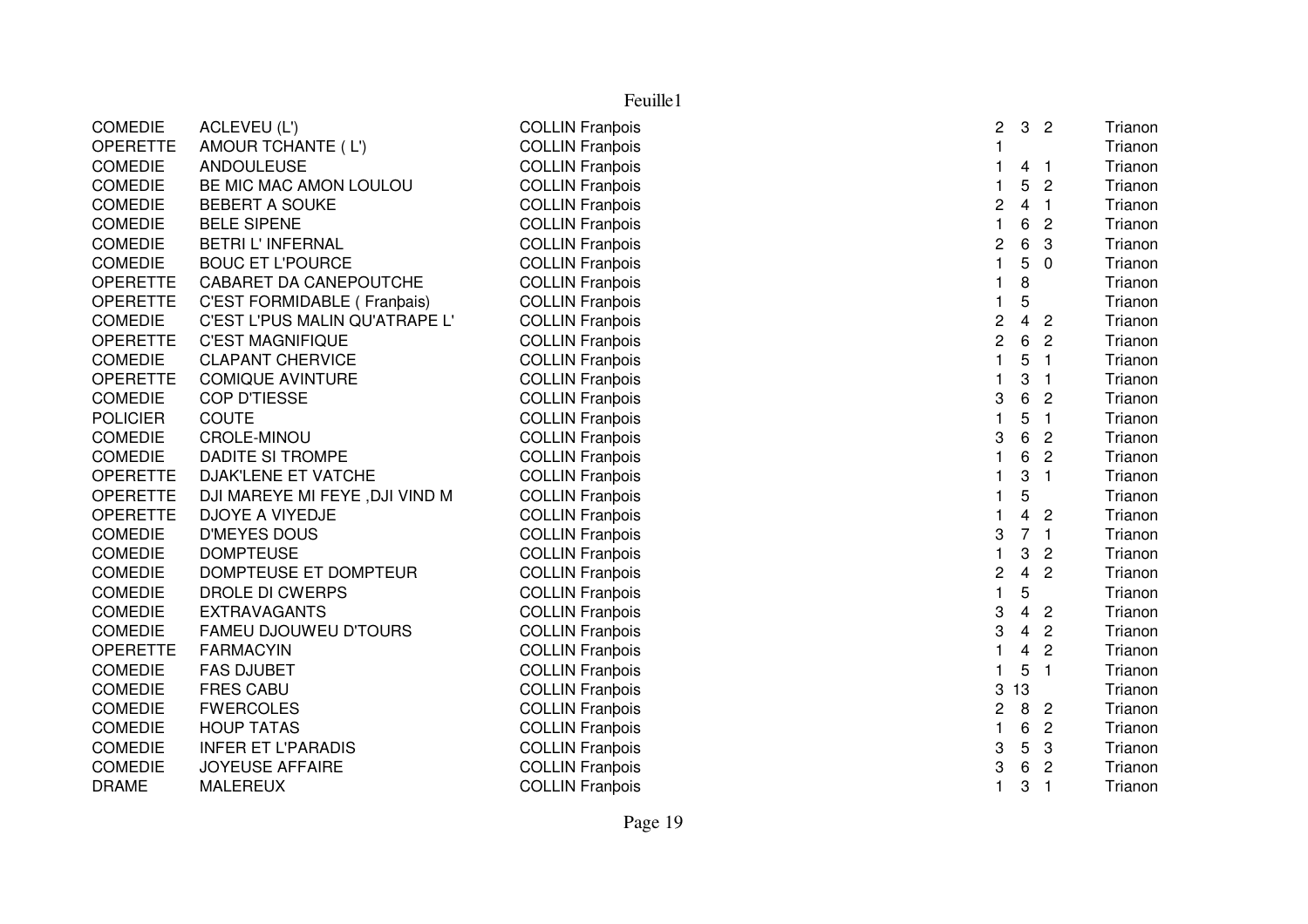|                 | Feuille1                      |                          |                |                         |                          |         |  |  |
|-----------------|-------------------------------|--------------------------|----------------|-------------------------|--------------------------|---------|--|--|
| <b>COMEDIE</b>  | MARGAYE AMON L'DOCTEUR        | <b>COLLIN Franbois</b>   | $\mathbf{1}$   | $\overline{7}$          |                          | Trianon |  |  |
| <b>COMEDIE</b>  | MOHE E L'ORLODJE              | <b>COLLIN Franbois</b>   | 3              | $\mathbf{3}$            | $\overline{2}$           | Trianon |  |  |
| <b>COMEDIE</b>  | MWEYIN PO DIV'NI RITCHE       | <b>COLLIN Franbois</b>   | $\mathbf{1}$   | 3                       | 3                        | Trianon |  |  |
| <b>COMEDIE</b>  | NOS AVANS MAGNI NOSSE TCHET   | <b>COLLIN Franbois</b>   | $\mathbf{1}$   | 6                       | $\overline{2}$           | Trianon |  |  |
| <b>COMEDIE</b>  | <b>NOS VIKANS SINS SANCES</b> | <b>COLLIN Franbois</b>   | $\mathbf{1}$   | $\overline{\mathbf{4}}$ | $\overline{1}$           | Trianon |  |  |
| <b>MUSIQUE</b>  | TRICBALE AMON FELICYINE       | <b>COLLIN Franbois</b>   |                |                         |                          | Trianon |  |  |
| <b>COMEDIE</b>  | <b>TOUTOU</b>                 | <b>COLLINET Julien</b>   | 3              |                         | 2 <sub>2</sub>           | Trianon |  |  |
| <b>COMEDIE</b>  | ROSE DI FETENNE               | <b>COLSON</b>            | $\mathbf{1}$   | 5                       | $\overline{1}$           | Trianon |  |  |
| <b>COMEDIE</b>  | <b>MATANTE NOT'GOTTE</b>      | COLSON ARTH.+LUC.        | $\mathbf{1}$   | 3                       | $\overline{2}$           | Trianon |  |  |
| <b>POLICIER</b> | <b>NANETE</b>                 | COLSON ARTH.+LUC.        | 1              | 3                       | $\overline{2}$           | Trianon |  |  |
| <b>DRAME</b>    | <b>BERTINE</b>                | COLSON Arth+ Luc         | 3              | $\mathbf 5$             | 3                        | Trianon |  |  |
| <b>COMEDIE</b>  | <b>RIYETE</b>                 | <b>COLSON ARTHUR</b>     | 3              |                         | 74                       | Trianon |  |  |
| <b>DRAME</b>    | <b>ROBALEUS</b>               | <b>COLSON ARTHUR</b>     | 5              | $\, 8$                  | $\mathbf{3}$             | Trianon |  |  |
| <b>COMEDIE</b>  | D' INE PIRE TREUS COPS        | <b>COLSON Jean</b>       | 3              | $\mathbf{3}$            | $\mathbf{3}$             | Trianon |  |  |
| <b>POLICIER</b> | <b>COP D'FISIK</b>            | <b>COLSON Louis</b>      | $\mathbf{1}$   | 8                       | 3                        | Trianon |  |  |
| <b>DRAME</b>    | R' MWERD                      | <b>COLSON LUCIEN</b>     | $\overline{c}$ | $\sqrt{5}$              |                          | Trianon |  |  |
| <b>POLICIER</b> | RALUMONS L' FEU               | <b>COLSON LUCIEN</b>     | $\mathbf{1}$   | 5                       | $\overline{\phantom{0}}$ | Trianon |  |  |
| <b>COMEDIE</b>  | <b>MA D'AMOUR</b>             | <b>COMMINETTE EUG.</b>   | 3              | 5                       | 3                        | Trianon |  |  |
| <b>COMEDIE</b>  | MAM'ZELE GRANDEUR             | <b>COMMINETTE EUG.</b>   | $\mathbf{1}$   | 3                       | $\overline{c}$           | Trianon |  |  |
| <b>COMEDIE</b>  | <b>MATERNITE</b>              | <b>COMMINETTE EUG.</b>   | $\mathbf{1}$   | 3                       | $\overline{2}$           | Trianon |  |  |
| <b>COMEDIE</b>  | <b>NOS ESTANT RITCHES</b>     | <b>COMMINETTE EUG.</b>   | $\mathbf{1}$   | $\overline{4}$          | $\overline{2}$           | Trianon |  |  |
| <b>OPERETTE</b> | <b>TCHANT DE VIOLON</b>       | <b>COMMINETTE EUG.</b>   | 3              | 5                       | 3                        | Trianon |  |  |
| <b>COMEDIE</b>  | AL CINSE DE BONEUR            | <b>COMMINETTE EugPne</b> | 3              |                         |                          | Trianon |  |  |
| <b>POLICIER</b> | PERE ET MERE                  | <b>CONTI - PIRSON</b>    | $\mathbf{1}$   | $\overline{c}$          | $\overline{2}$           | Trianon |  |  |
| <b>COMEDIE</b>  | TRAIN D' PLAISIRS (LI)        | CORNET (LOUIS)           | $\mathbf{1}$   | 5                       | $\overline{2}$           | Trianon |  |  |
| <b>MUS</b>      | TREUS BOUQUETS (LES)          | CORNET (LOUIS)           |                |                         |                          | Trianon |  |  |
| <b>COMEDIE</b>  | TREUS BOUQUETS (LES)          | CORNET (LOUIS)           | $\mathbf 1$    | 4                       | $\overline{2}$           | Trianon |  |  |
| <b>COMEDIE</b>  | <b>TRICBALLE</b>              | CORNET (LOUIS)           | $\mathbf{1}$   | $\overline{4}$          | $\overline{c}$           | Trianon |  |  |
| <b>COMEDIE</b>  | VIX BABAU (LI)                | CORNET (LOUIS)           | 1              | 6                       | $\overline{1}$           | Trianon |  |  |
| <b>COMEDIE</b>  | A CHIVRIMONT                  | <b>CORNET Louis</b>      | $\mathbf{1}$   | $\overline{\mathbf{4}}$ | $\mathbf{2}$             | Trianon |  |  |
| <b>COMEDIE</b>  | FAS DJUBET (ON)               | <b>CORNET Louis</b>      | 3              | $\overline{5}$          | $\mathbf{3}$             | Trianon |  |  |
| <b>COMEDIE</b>  | <b>HARBOUYA</b>               | <b>CORNET Louis</b>      | $\overline{c}$ | 8                       | $\overline{2}$           | Trianon |  |  |
| <b>TP</b>       | <b>LECHEUX D'BAIE</b>         | <b>CORNET Louis</b>      | 1              | 6                       | $\overline{2}$           | Trianon |  |  |
| <b>COMEDIE</b>  | <b>MACRALE</b>                | <b>CORNET Louis</b>      |                | 5                       | $\mathbf{1}$             | Trianon |  |  |
| S               | <b>MI ROSSETTE</b>            | <b>CORNET Louis</b>      | 1              | $\overline{2}$          | - 1                      | Trianon |  |  |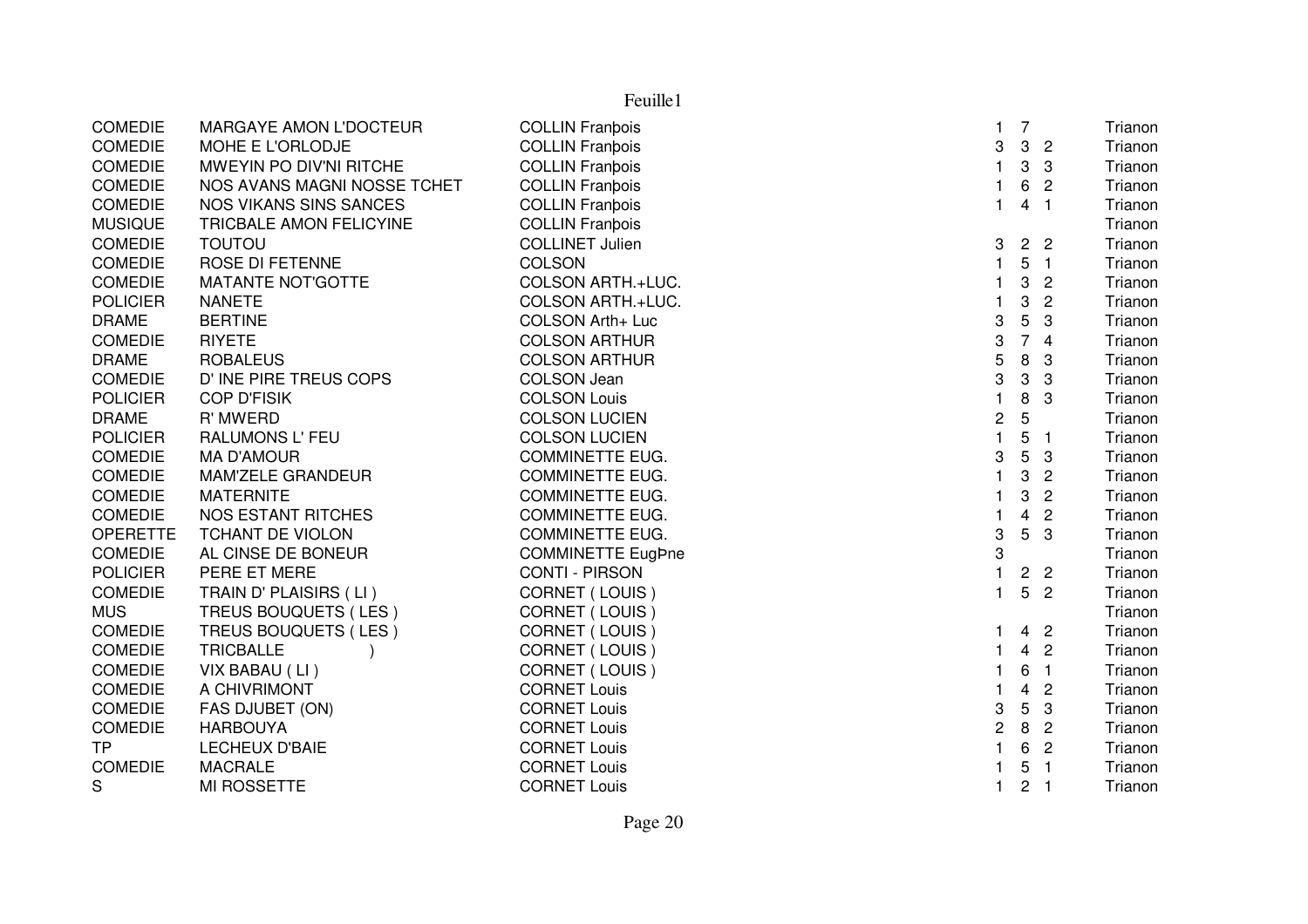|                 | Feuille1                    |                          |                |                 |                          |         |  |  |  |
|-----------------|-----------------------------|--------------------------|----------------|-----------------|--------------------------|---------|--|--|--|
| <b>COMEDIE</b>  | <b>RASKIGNOU</b>            | <b>CORNET LOUIS</b>      | 1.             |                 | 4 <sub>2</sub>           | Trianon |  |  |  |
| COMEDIE         | <b>RAWETE</b>               | <b>CORNET LOUIS</b>      | 3              |                 | 6 2                      | Trianon |  |  |  |
| <b>POLICIER</b> | <b>SAINT NICOLEYE</b>       | <b>CORNET LOUIS</b>      | 1              | 3               | $\overline{1}$           | Trianon |  |  |  |
| <b>COMEDIE</b>  | SISE D'ELECION              | <b>CORNET LOUIS</b>      | 1              | 5               | $\overline{1}$           | Trianon |  |  |  |
| <b>COMEDIE</b>  | BERWETTE ET MANTCHETTE      | <b>CORNET Victor</b>     | 1              | $\overline{4}$  | 3                        | Trianon |  |  |  |
| S               | MANNDAYE ET PEUDSOCK        | <b>CORNET Victor</b>     | $\mathbf{1}$   | $\overline{c}$  |                          | Trianon |  |  |  |
| <b>SP</b>       | ON GRAND VINT SIN PLAIVE    | <b>CORNET Victor</b>     | $\mathbf{1}$   | 3               | 3                        | Trianon |  |  |  |
| <b>OPERETTE</b> | SOTTREIE DA SERVAS          | <b>CORNET Victor</b>     | $\mathbf{1}$   | 3               | $\overline{\phantom{a}}$ | Trianon |  |  |  |
| <b>RC</b>       | <b>QUELE AFFAIRE</b>        | <b>COUNET JACQUES</b>    | 2              |                 |                          | Trianon |  |  |  |
| <b>OPERETTE</b> | R' VINCHE DE COUR           | COUNOTTE - DELWAIDE      | $\mathbf{1}$   |                 | 4 <sub>2</sub>           | Trianon |  |  |  |
| <b>COMEDIE</b>  | <b>INTE WESENES</b>         | COUNOTTE-DELWAIDE        | $\mathbf{1}$   | 3               | $\overline{2}$           | Trianon |  |  |  |
| <b>COMEDIE</b>  | MAROTE DA DJEROME           | COUNOTTE-DELWAIDE        | 1              |                 | 7 <sub>2</sub>           | Trianon |  |  |  |
| <b>COMEDIE</b>  | <b>FIASSE DI PIERDOU</b>    | <b>COURTOIS Norbert</b>  | $\mathbf{1}$   | 3               | 3                        | Trianon |  |  |  |
| <b>POLICIER</b> | TIESSE DI HOYE              | CRAHAY (ADRIEN)          | $\overline{4}$ | 14 <sub>3</sub> |                          | Trianon |  |  |  |
| <b>POLICIER</b> | TRUC DI BRIBEU              | CRAHAY (ADRIEN)          | 3              | $6\phantom{1}6$ |                          | Trianon |  |  |  |
| <b>OPERETTE</b> | AMOUR A MAYET (L')          | <b>CRAHAY Adrien</b>     | $2^{\circ}$    | 12 <sub>5</sub> |                          | Trianon |  |  |  |
| <b>COMEDIE</b>  | <b>COPE DI BOURDEUS</b>     | <b>CRAHAY Adrien</b>     | $\mathbf{2}$   |                 | 6 2                      | Trianon |  |  |  |
| <b>COMEDIE</b>  | <b>COUCOUS</b>              | <b>CRAHAY Adrien</b>     | 3              | 7 3             |                          | Trianon |  |  |  |
| <b>OPERETTE</b> | DICTATEUR DI HOUTE SI PLOUT | <b>CRAHAY Adrien</b>     |                | 3 10 5          |                          | Trianon |  |  |  |
| <b>OPERETTE</b> | <b>DJONES DJINS</b>         | <b>CRAHAY Adrien</b>     | $\mathbf{1}$   | $\overline{4}$  | $\overline{2}$           | Trianon |  |  |  |
| <b>POLICIER</b> | <b>DJONESSE</b>             | <b>CRAHAY Adrien</b>     | 3              | $\overline{4}$  | $\overline{2}$           | Trianon |  |  |  |
| <b>COMEDIE</b>  | <b>FASSE VOYE</b>           | <b>CRAHAY Adrien</b>     | 3              | $5\phantom{.0}$ | $\overline{c}$           | Trianon |  |  |  |
| T               | <b>INTE DI NOS AUTES</b>    | <b>CRAHAY Adrien</b>     | $\mathbf{1}$   | $\mathbf{3}$    | $\overline{1}$           | Trianon |  |  |  |
| <b>COMEDIE</b>  | MACRE R'CREYOU              | <b>CRAHAY Adrien</b>     |                | 311             |                          | Trianon |  |  |  |
| <b>COMEDIE</b>  | <b>MEDAYE</b>               | <b>CRAHAY Adrien</b>     | $\mathbf{1}$   |                 | $4 \quad 3$              | Trianon |  |  |  |
| <b>OPERETTE</b> | MUSIQUE DE COUR             | <b>CRAHAY Adrien</b>     |                | 2 12 5          |                          | Trianon |  |  |  |
| <b>POLICIER</b> | NINIE DUBWES                | <b>CRAHAY Adrien</b>     | 3              | $5\phantom{.0}$ | $\overline{c}$           | Trianon |  |  |  |
| 1.              | NOS DJONES DJIN             | <b>CRAHAY Adrien</b>     | $\mathbf{1}$   | $\overline{4}$  | $\overline{c}$           | Trianon |  |  |  |
| 4               | <b>RIVAL DA NESTOR</b>      | <b>CRAHAY ADRIEN</b>     |                | 3               |                          | Trianon |  |  |  |
| <b>COMEDIE</b>  | ROBETTES DI CROYE           | <b>CRAHAY Adrien</b>     |                | 3 13 3          |                          | Trianon |  |  |  |
| <b>COMEDIE</b>  | <b>MAK'TES DJONES</b>       | <b>CRAHAY Lucien</b>     | 1.             | 3               | $\blacksquare$           | Trianon |  |  |  |
| <b>DRAME</b>    | <b>CURE ASSASSIN</b>        | <b>CRAVACHE E&amp; L</b> | 1              |                 | 6 2                      | Trianon |  |  |  |
| <b>POLICIER</b> | <b>GREVISSE ET L'SODART</b> | <b>CRAVACHE E&amp; L</b> | 1.             | $\overline{c}$  |                          | Trianon |  |  |  |
| <b>COMEDIE</b>  | <b>MARIEGE EMAKRAKE</b>     | CREHAY M.J.              | 3              | $\mathbf{3}$    | 3                        | Trianon |  |  |  |
| <b>POLICIER</b> | <b>VOLEUR</b>               | <b>CROCHET (JOSEPH)</b>  | 1              | 5               |                          | Trianon |  |  |  |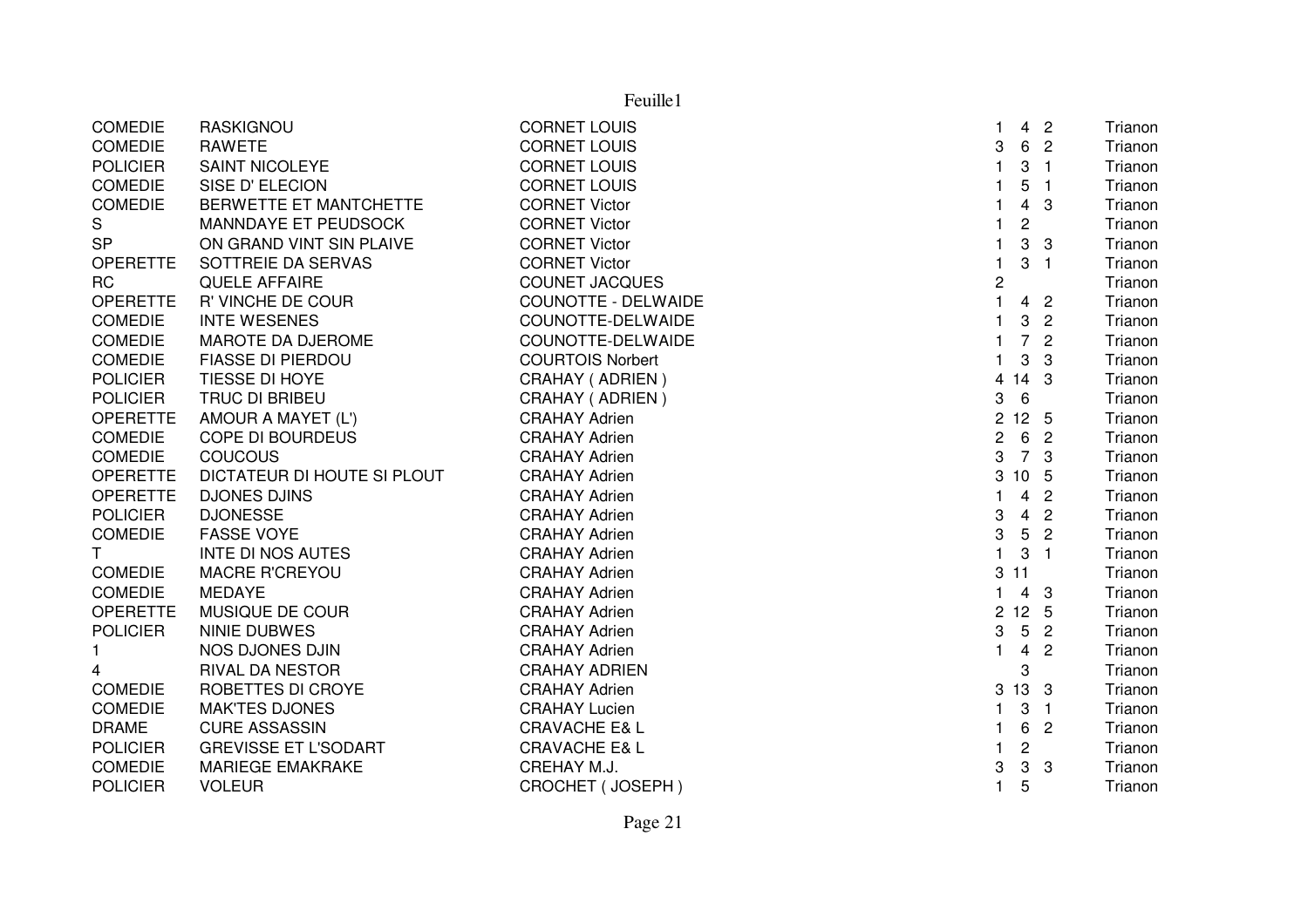| <b>DRAME</b>    | <b>COUPABE</b>                 | <b>CROCHET Joseph</b>    |              | 5              | $\overline{\phantom{a}}$ | Trianon |
|-----------------|--------------------------------|--------------------------|--------------|----------------|--------------------------|---------|
| <b>COMEDIE</b>  | <b>DEUX HEUREUX</b>            | <b>CROCHET Joseph</b>    |              | 4 <sub>1</sub> |                          | Trianon |
| <b>OPERETTE</b> | <b>GLORIETE D'AMOUR</b>        | <b>CROCHET Joseph</b>    |              | 4              | 3                        | Trianon |
| S               | <b>NONARD</b>                  | <b>CROCHET Joseph</b>    |              | 4              | $\blacksquare$           | Trianon |
| <b>POLICIER</b> | PRUMIR AMOUR                   | <b>CROCHET JOSEPH</b>    | 3            | 9              | $\overline{4}$           | Trianon |
| <b>COMEDIE</b>  | TALMAH' REIE (INE)             | D' ARCHAMBEAU (J)        | 2            | $\overline{7}$ | $\overline{2}$           | Trianon |
| <b>COMEDIE</b>  | TOURMINTS D' A JHAN - NOE (LE  | D' ARCHAMBEAU (J)        | $\mathbf{1}$ | 5              | $\overline{1}$           | Trianon |
| 6               | QUINTE DI MUSICIENS            | D' ARCHAMBEAU J          |              |                |                          | Trianon |
| <b>COMEDIE</b>  | <b>SPERE</b>                   | D' ARCHAMBEAU J          | 1.           | 5              | $\overline{\mathbf{1}}$  | Trianon |
| <b>POLICIER</b> | TCHAMBE NUMERO 13 (LI)         | DACOS (MARC)             | 3            | 6              | 3                        | Trianon |
| <b>COMEDIE</b>  | MONCHEU LI PDG                 | <b>DACOS Marc</b>        | 3            | 6              | 4                        | Trianon |
| <b>COMEDIE</b>  | FLEURS DE BON DIU              | <b>DACOS M-MAHIELS J</b> | 3            | 5              | 3                        | Trianon |
| <b>COMEDIE</b>  | SAMINNE A MASTOUCHE            | DAMBLY Raymond           | 3            | 5              | 4                        | Trianon |
| <b>COMEDIE</b>  | <b>SERE</b>                    | DAMBLY Raymond           | 3            | 5              | 4                        | Trianon |
| <b>COMEDIE</b>  | A'NNE PIEDE LI TIESSE          | DANADY AmÚlye            | 3            |                | 5                        | Trianon |
| <b>COMEDIE</b>  | MWERT DEL MOHINETE             | DANADY AmÚlye            | $\mathbf{1}$ | 3              | 3                        | Trianon |
| <b>COMEDIE</b>  | OME TOT NEUR                   | DANADY AmÚlye            | 2            | 4              | 3                        | Trianon |
| <b>COMEDIE</b>  | ON FAMEUS MACRE (Mus: EVRARD M | DANADY AmÚlye            | 3            | 5              | 5                        | Trianon |
| <b>COMEDIE</b>  | <b>GRANDE MARGAYE</b>          | <b>DANADY Emilie</b>     | 3            | 5              | 3                        | Trianon |
| <b>COMEDIE</b>  | ACKWERD (L')                   | <b>DANDENNE Alfred</b>   |              | $\overline{c}$ | $\overline{\phantom{a}}$ | Trianon |
| <b>COMEDIE</b>  | D'MANDE DA JOSEPH              | <b>DANTHINE Pierre</b>   | 1            | 5              | $\overline{1}$           | Trianon |
| <b>COMEDIE</b>  | <b>CISSE AMON MENTINE</b>      | <b>DANTINNE Emile</b>    |              |                |                          | Trianon |
| <b>COMEDIE</b>  | AMOUR DA TRINETTE (L')         | D'ARCHAMBEAU J.          |              | 4 <sup>2</sup> |                          | Trianon |
| <b>COMEDIE</b>  | CAMARADES A L'MOSTADE          | D'ARCHAMBEAU J.          | 1            | 3              | $\overline{2}$           | Trianon |
| <b>OPERETTE</b> | DANSE A ST-LINA                | D'ARCHAMBEAU J.          | 1            | 5              |                          | Trianon |
| <b>COMEDIE</b>  | <b>MARIEGE DA BAITRIX</b>      | D'ARCHAMBEAU J.          |              | 9              | 3                        | Trianon |
| <b>DRAME</b>    | TOURMINTS D'INE MERE (LES)     | DARMOISE (EUGENE)        |              | 4              | $\overline{c}$           | Trianon |
| <b>COMEDIE</b>  | PO L' DIMEGNE DE L' FIESSE     | <b>DARMOISE EUGENE</b>   |              | 6              | $\overline{1}$           | Trianon |
| <b>OPERETTE</b> | A L'HOTEL DES AMOURETTES       | <b>DEBRAZ - BRASSEUR</b> | 3            | 6              | 3                        | Trianon |
| <b>OPERETTE</b> | TCHANCHES, DICTATEUR           | DEBRAZ - FOURNY (C)      | 3            | 9              | $\overline{c}$           | Trianon |
| <b>COMEDIE</b>  | <b>VORCHAL LI GUERE</b>        | DEBRAZ - FOURNY (C)      | 1            | 8              | $\overline{1}$           | Trianon |
| <b>COMEDIE</b>  | <b>RIN QU'INE SAYE</b>         | DEBRAZ - FOURNY L        | 2            | 3              | $\overline{c}$           | Trianon |
| <b>COMEDIE</b>  | <b>SIMONNE</b>                 | DEBRAZ - FOURNY L        | 3            | 6              | 3                        | Trianon |
| <b>COMEDIE</b>  | TIMPE OU TARD                  | DEBRAZ (GERARD)          |              | 3              | 3                        | Trianon |
| <b>TP</b>       | <b>TOT PITANT</b>              | DEBRAZ (GERARD)          | 1.           | 4              | $\overline{c}$           | Trianon |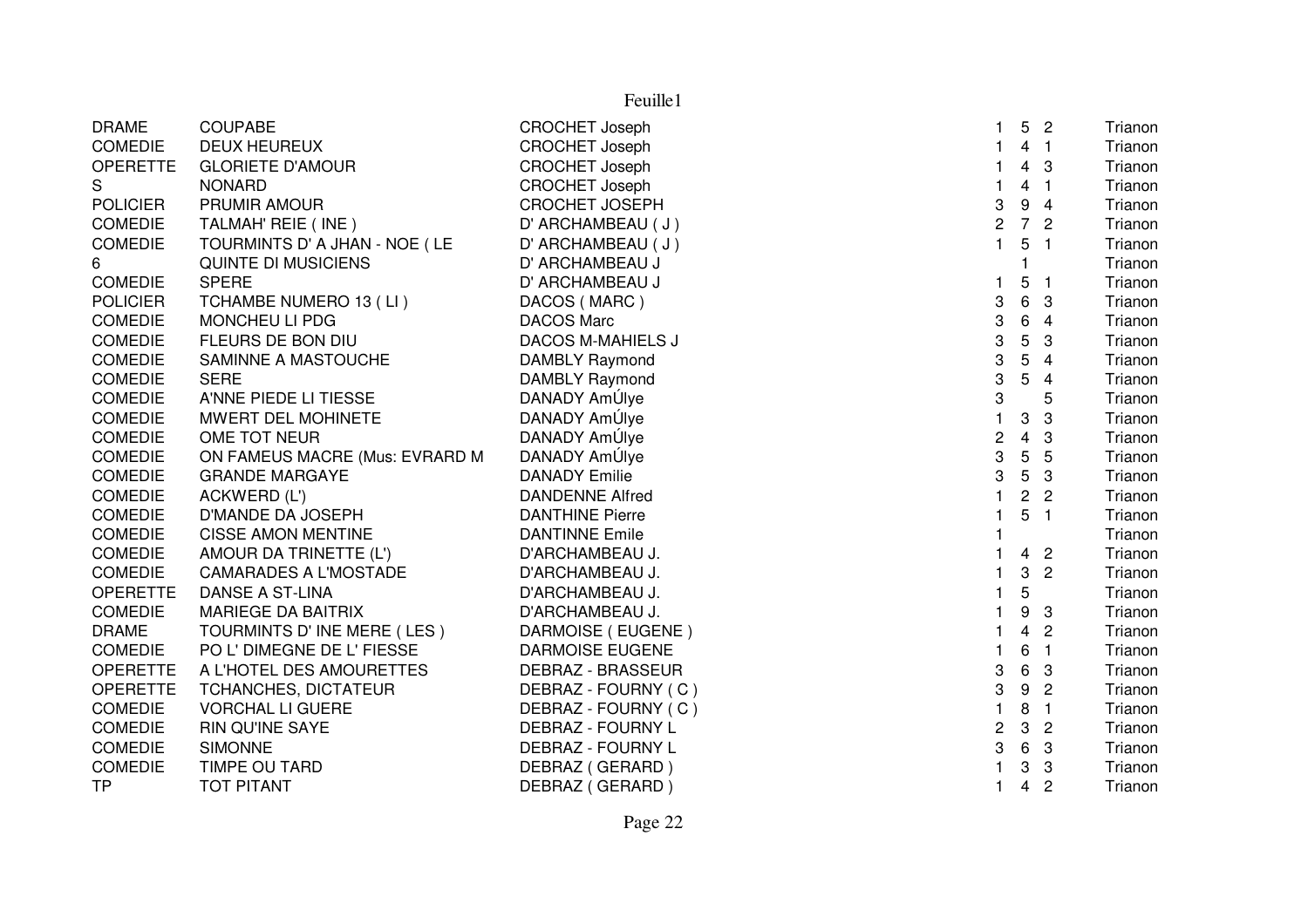|                 |                                 | Feuille1                 |                         |                         |                          |         |
|-----------------|---------------------------------|--------------------------|-------------------------|-------------------------|--------------------------|---------|
| <b>COMEDIE</b>  | <b>FLEUR A S'TCHAPE</b>         | <b>DEBRAZ - BAILLY P</b> | 3                       | 8                       | $\mathbf{3}$             | Trianon |
| <b>OPERETTE</b> | <b>CLERON !SONNEZ L'AMOUR</b>   | <b>DEBRAZ - FOURNY</b>   | 3                       | 5                       | 3                        | Trianon |
| <b>COMEDIE</b>  | DEUGT E L'OUYE                  | <b>DEBRAZ - FOURNY</b>   | 2                       | 5                       | $\overline{2}$           | Trianon |
| <b>COMEDIE</b>  | PEHEUS D'ABLETES                | <b>DEBRAZ GERARD</b>     |                         | 6                       | $\overline{2}$           | Trianon |
| <b>COMEDIE</b>  | PIMAYE FOTBAL - CLUB            | <b>DEBRAZ GERARD</b>     | 1                       | 8                       |                          | Trianon |
| <b>COMEDIE</b>  | PLAN DA PASCAL                  | <b>DEBRAZ GERARD</b>     |                         | 5                       | -1                       | Trianon |
| <b>TP</b>       | POL ET PELAGIE                  | <b>DEBRAZ GERARD</b>     |                         | $\overline{\mathbf{4}}$ | $\overline{2}$           | Trianon |
| <b>COMEDIE</b>  | <b>RIF ET RAF</b>               | <b>DEBRAZ GERARD</b>     |                         | 5                       | $\overline{2}$           | Trianon |
| <b>COMEDIE</b>  | <b>SAVEZ LES MEUBES</b>         | <b>DEBRAZ GERARD</b>     |                         | 6                       | $\overline{\mathbf{1}}$  | Trianon |
| <b>OPERETTE</b> | SO LES ELES DI L'AMOUR          | <b>DEBRAZ GERARD</b>     |                         | 3                       | -1                       | Trianon |
| <b>COMEDIE</b>  | AMER MOFLOT (L')                | DEBRAZ GÚrard            |                         | $\overline{4}$          | $\overline{2}$           | Trianon |
| <b>COMEDIE</b>  | <b>BON COUR NI POUT MINTI</b>   | DEBRAZ GÚrard            |                         | 5                       | $\overline{0}$           | Trianon |
| COMEDIE         | <b>COLAS N'FAIT QU'UT EURES</b> | DEBRAZ GÚrard            |                         | 5                       | $\overline{2}$           | Trianon |
| <b>COMEDIE</b>  | <b>CONDJIS PAYIS</b>            | DEBRAZ GÚrard            | $\mathbf{1}$            |                         | 70                       | Trianon |
| <b>COMEDIE</b>  | CRIK-CRAK                       | DEBRAZ GÚrard            |                         | 3                       | $\overline{2}$           | Trianon |
| <b>COMEDIE</b>  | <b>CRISE EST FINEYE</b>         | DEBRAZ GÚrard            |                         | $\overline{\mathbf{4}}$ | $\overline{2}$           | Trianon |
| <b>OPERETTE</b> | <b>DIALE ES PARADIS</b>         | DEBRAZ GÚrard            |                         | $\overline{c}$          | $\overline{1}$           | Trianon |
| <b>COMEDIE</b>  | <b>DJILE BERWETTE</b>           | DEBRAZ GÚrard            |                         | 3                       | $\overline{2}$           | Trianon |
| <b>POLICIER</b> | <b>FATE DE PARLER</b>           | DEBRAZ GÚrard            |                         | 5                       | $\overline{0}$           | Trianon |
| <b>COMEDIE</b>  | <b>FLEM'TAS</b>                 | DEBRAZ GÚrard            |                         | $\overline{\mathbf{4}}$ | 3                        | Trianon |
| <b>COMEDIE</b>  | <b>HAR E L'ONEUR</b>            | DEBRAZ GÚrard            |                         | 5                       |                          | Trianon |
| <b>COMEDIE</b>  | <b>I DJALE</b>                  | DEBRAZ GÚrard            |                         | 5                       | $\overline{2}$           | Trianon |
| <b>COMEDIE</b>  | I N'FAT QU'ON DJOU              | DEBRAZ GÚrard            |                         | 6                       | $\overline{2}$           | Trianon |
| <b>COMEDIE</b>  | <b>LEVANS L'PID</b>             | DEBRAZ GÚrard            |                         | $\overline{c}$          | 3                        | Trianon |
| <b>COMEDIE</b>  | <b>LINA TINT L'BOUSE</b>        | DEBRAZ GÚrard            |                         | 5                       | $\mathbf{2}$             | Trianon |
| <b>COMEDIE</b>  | <b>MONCHEU ARTHUR</b>           | DEBRAZ GÚrard            |                         | 3                       | $\overline{2}$           | Trianon |
| COMEDIE         | MONONKE DI SOUK                 | DEBRAZ GÚrard            | 3                       | 6                       | $\overline{4}$           | Trianon |
| <b>COMEDIE</b>  | NOS NN'ALANS PO TREUS DJOUS     | DEBRAZ GÚrard            |                         | 3                       | $\overline{2}$           | Trianon |
| <b>POLICIER</b> | <b>MIRAKE D'AMOUR</b>           | DEBRAZ-BAILLY P.         | 3                       | 5                       | 3                        | Trianon |
| <b>COMEDIE</b>  | <b>MEDAYE D'OR</b>              | DEBRAZ-BRASSEUR          | $\overline{\mathbf{c}}$ | 6                       | 3                        | Trianon |
| <b>POLICIER</b> | <b>APRES LES SPENES</b>         | DEBRAZ-FOURNY L.         | $\overline{c}$          | 5                       | $\overline{2}$           | Trianon |
| <b>COMEDIE</b>  | <b>BON PIERE</b>                | DEBRAZ-FOURNY L.         | 3                       | 8                       | $\overline{2}$           | Trianon |
| <b>COMEDIE</b>  | LI DEU E L'OUY                  | DEBRAZ-FOURNY L.         | $\overline{c}$          | 5                       | $\overline{2}$           | Trianon |
| <b>OPERETTE</b> | <b>MAM'ZELE PRETIMPS</b>        | <b>DEBRAZ-FOURNY L</b>   | 3                       | 6                       | 3                        | Trianon |
| <b>POLICIER</b> | VILE TCHPELE (LI)               | DEFAWEUX - HUART E       | $\mathbf{1}$            | 4                       | $\overline{\phantom{0}}$ | Trianon |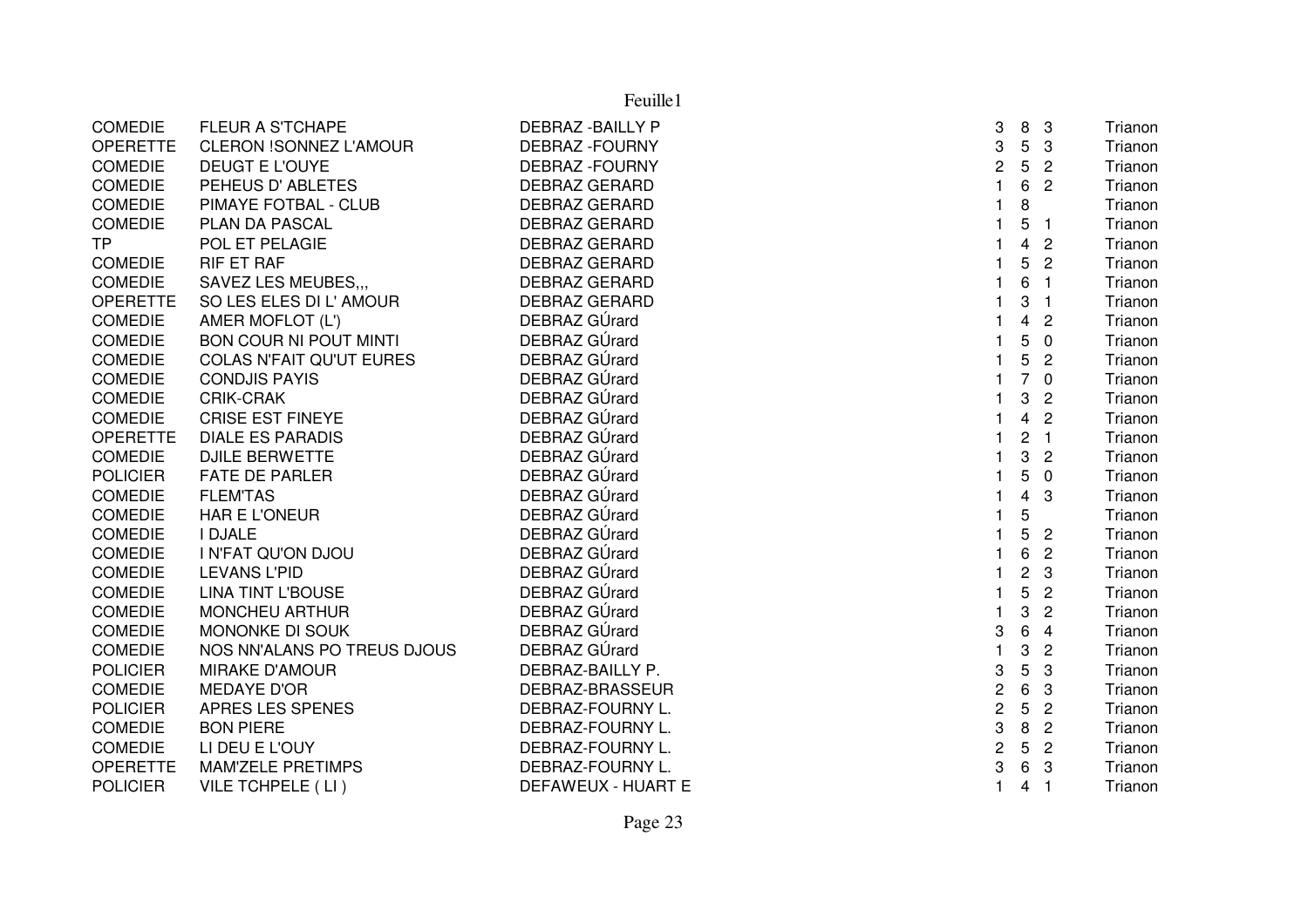|                 | Feuille1                          |                          |              |                |                  |         |  |  |  |
|-----------------|-----------------------------------|--------------------------|--------------|----------------|------------------|---------|--|--|--|
| COMEDIE         | <b>I FAT TCHANTER</b>             | DEFAWEUX J.              | 1.           | $\mathbf{3}$   | $\overline{2}$   | Trianon |  |  |  |
| <b>COMEDIE</b>  | TOT SOU QUI R' LU N' EST NIN O    | DEFFET (JEAN)            | $\mathbf{1}$ | 5              | $\overline{2}$   | Trianon |  |  |  |
| COMEDIE         | TROMPEU TROMPE (ON)               | DEFFET (JEAN)            | $\mathbf{1}$ | 6              | $\overline{2}$   | Trianon |  |  |  |
| <b>COMEDIE</b>  | BEZECE à à CHOMEUR COMPLET        | DEFFET Jo-GRAD           | 1            | 8              | $\overline{1}$   | Trianon |  |  |  |
| <b>COMEDIE</b>  | DES OMERS A TOT PRIX              | <b>DEFLANDRE Odette</b>  | $\mathbf{1}$ | 5              | $\overline{c}$   | Trianon |  |  |  |
| <b>COMEDIE</b>  | L'EST-I OU L'ESTI NIN             | <b>DEFLANDRE Odette</b>  | 3            |                |                  | Trianon |  |  |  |
| <b>COMEDIE</b>  | FAN COME NOS PARINTS              | <b>DEFOREIT EugPne</b>   | $\mathbf{1}$ | 4 <sub>1</sub> |                  | Trianon |  |  |  |
| <b>DRAME</b>    | <b>VIX PISCROSSE</b>              | DEFOREIT-HALLEUX J       | 1.           |                | 4 <sub>1</sub>   | Trianon |  |  |  |
| <b>COMEDIE</b>  | FRE HOUBERT                       | DEFRECHEUX LÚon          | 3            |                | 7 <sub>3</sub>   | Trianon |  |  |  |
| <b>COMEDIE</b>  | PIRE E L' VOIE                    | <b>DEHIN FRANCOIS</b>    | $\mathbf{1}$ | 5              | 3                | Trianon |  |  |  |
| <b>POLICIER</b> | PRUDJE DI TCH' VA                 | <b>DEHIN FRANCOIS</b>    | 1            | 4              | $\blacksquare$ 1 | Trianon |  |  |  |
| <b>COMEDIE</b>  | AVINTEURE D'ON JONAI              | <b>DEHIN Franbois</b>    | 2            |                | 44               | Trianon |  |  |  |
| <b>OPERETTE</b> | <b>TCHANSON D' PIEROT</b><br>(D2) | DEHOUSE (CONST)          | $\mathbf{1}$ | 2 <sub>1</sub> |                  | Trianon |  |  |  |
| <b>COMEDIE</b>  | NOVELLE CHERVANTE                 | DEHOUSSE CONST           | 1            |                | 2 <sub>2</sub>   | Trianon |  |  |  |
| S               | NOYE - NOYETE                     | DEHOUSSE CONST           | 1            | $\mathbf{1}$   | $\overline{1}$   | Trianon |  |  |  |
| <b>OPERETTE</b> | TCHANT D' AMOUR (ON)              | DEHOUSSE (CONST)         | 1            | 4              | $\overline{2}$   | Trianon |  |  |  |
| <b>OPERETTE</b> | <b>VOCHAL L' AMOUR</b>            | DEHOUSSE (CONST)         | 1            | $\mathbf{1}$   | $\overline{1}$   | Trianon |  |  |  |
| <b>OPERETTE</b> | <b>BARON FIGNOLET (LI)</b>        | <b>DEHOUSSE Constant</b> | 3            | 9              | $\overline{4}$   | Trianon |  |  |  |
| <b>OPERETTE</b> | <b>BELE MARQUITIN .NE</b>         | <b>DEHOUSSE Constant</b> | $\mathbf{1}$ | 2 <sub>1</sub> |                  | Trianon |  |  |  |
| <b>COMEDIE</b>  | <b>COLEYE ET MAYON</b>            | <b>DEHOUSSE Constant</b> | 3            |                |                  | Trianon |  |  |  |
| <b>OPERETTE</b> | DE TIMPS D'HAMAL                  | <b>DEHOUSSE Constant</b> | $\mathbf{1}$ | 5              | $\overline{1}$   | Trianon |  |  |  |
| <b>OPERETTE</b> | <b>DIALE D'HERMEYE</b>            | <b>DEHOUSSE Constant</b> | $\mathbf{1}$ |                | 4 <sub>2</sub>   | Trianon |  |  |  |
| <b>OPERETTE</b> | LI BE TROUBADOUR                  | <b>DEHOUSSE Constant</b> | $\mathbf{1}$ | $1 \quad 1$    |                  | Trianon |  |  |  |
| <b>OPERETTE</b> | MAM'ZELE LISETE                   | <b>DEHOUSSE Constant</b> |              | 2124           |                  | Trianon |  |  |  |
| S               | NEURE OU BLONDE                   | <b>DEHOUSSE Constant</b> | $\mathbf{1}$ | $1 \quad 1$    |                  | Trianon |  |  |  |
| <b>OPERETTE</b> | <b>NOCES D'OR</b>                 | <b>DEHOUSSE Constant</b> | 1.           | 6              | $\overline{c}$   | Trianon |  |  |  |
| <b>POLICIER</b> | NUT' DE NOYE                      | DEL SARTO A              | 1            |                | 74               | Trianon |  |  |  |
| T.              | AN D' BONEUR (IN')                | <b>DELAIDE ALAIN</b>     | 1            | $\mathbf{1}$   | $\overline{1}$   | Trianon |  |  |  |
|                 | <b>AUTO</b>                       | <b>DELAIDE Alain</b>     | 1.           | 5              | 3                | Trianon |  |  |  |
| <b>COMEDIE</b>  | <b>AUTORIZACION (L')</b>          | <b>DELAIDE ALAIN</b>     | $\mathbf{1}$ | 5              | $\overline{2}$   | Trianon |  |  |  |
| <b>COMEDIE</b>  | <b>BELE BAGNEUSE</b>              | <b>DELAIDE ALAIN</b>     | 3            |                |                  | Trianon |  |  |  |
| <b>COMEDIE</b>  | <b>CAPRICE DA MAYANE</b>          | <b>DELAIDE ALAIN</b>     | $\mathbf{1}$ |                | 4 <sub>2</sub>   | Trianon |  |  |  |
| <b>COMEDIE</b>  | <b>CINE AMOUR ET Cie</b>          | <b>DELAIDE ALAIN</b>     | 3            | $\overline{4}$ | $\overline{2}$   | Trianon |  |  |  |
| <b>COMEDIE</b>  | <b>CUZIN D'MARSEILLE</b>          | <b>DELAIDE ALAIN</b>     | 3            | 4              | 3                | Trianon |  |  |  |
| <b>COMEDIE</b>  | <b>DJOYEUSE INTREYE</b>           | <b>DELAIDE Alain</b>     | 3            | 5              | $\overline{2}$   | Trianon |  |  |  |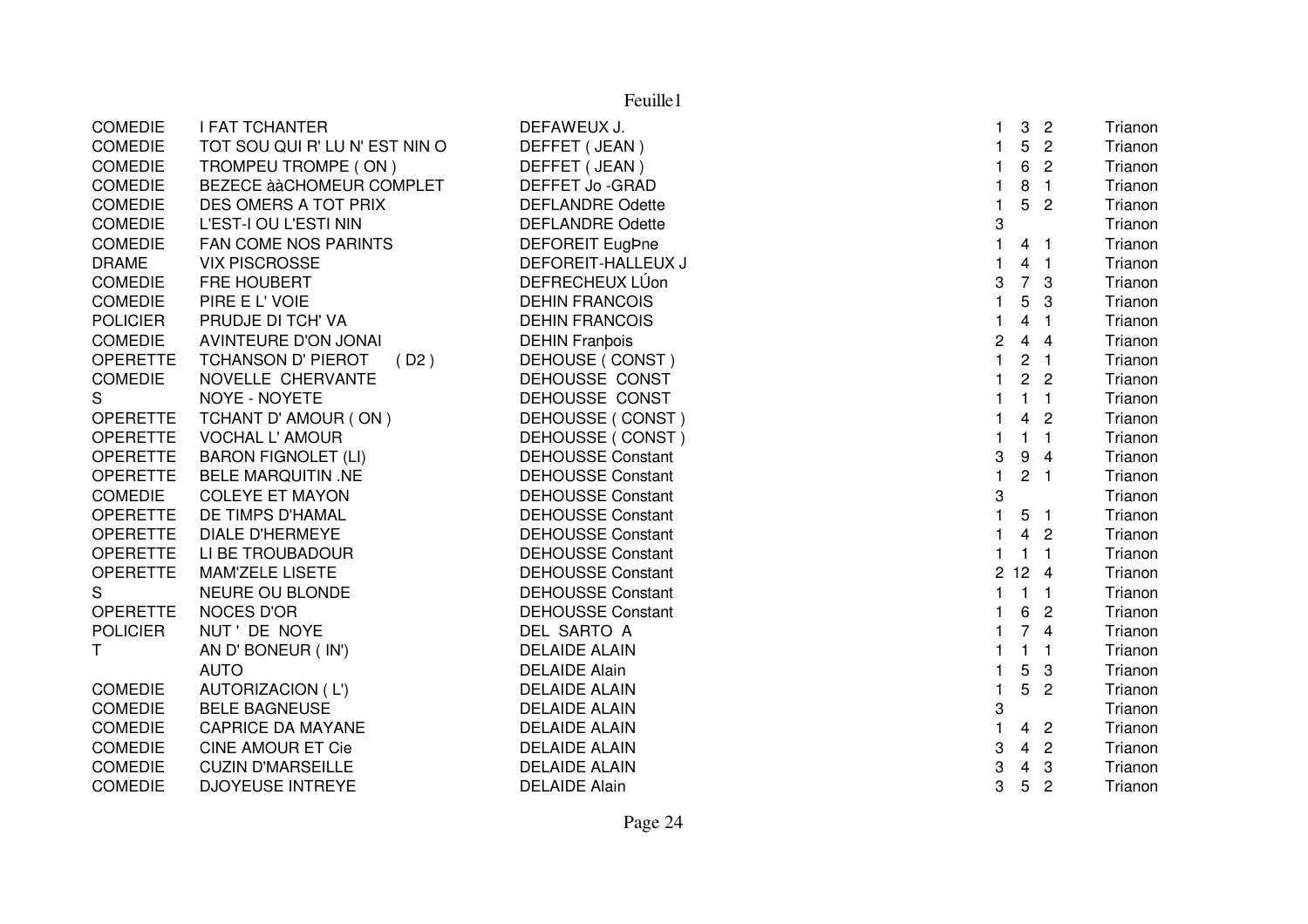|                 | Feuille1                        |                           |                         |                 |                          |         |  |  |
|-----------------|---------------------------------|---------------------------|-------------------------|-----------------|--------------------------|---------|--|--|
| <b>COMEDIE</b>  | <b>MADO</b>                     | <b>DELAIDE Alain</b>      | 3                       | 6               | $\overline{4}$           | Trianon |  |  |
| <b>COMEDIE</b>  | <b>NEUR ET BLANC</b>            | <b>DELAIDE Alain</b>      | 1                       | $\mathbf{3}$    | $\overline{2}$           | Trianon |  |  |
| <b>OPERETTE</b> | AMOUR, CINE ET Cie              | <b>DELAITE Alain</b>      | 3                       | $\overline{4}$  | $\mathbf{3}$             | Trianon |  |  |
| <b>SP</b>       | TOUR DI BOTTRESSE (ON)          | DELARGE (JEAN - G         | $\mathbf{1}$            | $\overline{c}$  | 3                        | Trianon |  |  |
| <b>COMEDIE</b>  | FEYE DE COTI                    | <b>DELARGE Emile</b>      | $\mathbf{1}$            | 5               | $\overline{2}$           | Trianon |  |  |
| <b>COMEDIE</b>  | MIRAKE DA CABU                  | <b>DELARGE Emile</b>      | 1                       | 5               | $\mathbf{2}$             | Trianon |  |  |
| <b>COMEDIE</b>  | <b>ONEUR</b>                    | <b>DELARGE Emile</b>      | 1                       | 5               | $\overline{c}$           | Trianon |  |  |
|                 | <b>ONEUR</b>                    | <b>DELARGE Emile</b>      | $\mathbf{1}$            | 5               | $\overline{2}$           | Trianon |  |  |
| <b>COMEDIE</b>  | PRUMI D'AVRI                    | <b>DELARGE EMILE</b>      | 1                       | $\overline{4}$  | $\overline{2}$           | Trianon |  |  |
| <b>COMEDIE</b>  | <b>MARAGNESSE</b>               | DELARGE Jean-G.           | 3                       | $6\phantom{1}$  | $\overline{2}$           | Trianon |  |  |
| <b>OPERETTE</b> | TCHANTEUR MASQUE (LI)           | DELBOUILLE (RENE)         | 3                       |                 |                          | Trianon |  |  |
| <b>COMEDIE</b>  | AMOURS D'ON BARBI               | <b>DELBOUILLE Isidore</b> |                         | 3               | $\overline{2}$           | Trianon |  |  |
| <b>COMEDIE</b>  | <b>BARON RUSSE (LI)</b>         | <b>DELBOUILLE Isidore</b> | 1                       | 4               | $\overline{0}$           | Trianon |  |  |
| <b>POLICIER</b> | P'TIT FI                        | <b>DELBOUILLE JULES</b>   |                         | $\overline{4}$  | $\overline{\phantom{0}}$ | Trianon |  |  |
| <b>COMEDIE</b>  | PAULINE CLOSON                  | <b>DELCHEF ANDRE</b>      | 3                       | $\mathbf{3}$    | $\mathbf{3}$             | Trianon |  |  |
| <b>COMEDIE</b>  | PUS VIS, PUS SOTS               | <b>DELCHEF ANDRE</b>      | $\mathbf{1}$            | 4               | $\blacksquare$           | Trianon |  |  |
| <b>COMEDIE</b>  | <b>GALANT DE L'CHERVANTE</b>    | DELCHEF AndrÚ             | $\overline{c}$          | 5 <sub>2</sub>  |                          | Trianon |  |  |
| <b>COMEDIE</b>  | NOS P'TITS BORGEU               | DELCHEF AndrÚ             | 3                       | $\overline{4}$  | $\overline{2}$           | Trianon |  |  |
| <b>COMEDIE</b>  | <b>TCHAMARETE</b>               | DELFOSSE - FOURMAL        | $\mathbf{1}$            | $\mathbf{3}$    | $\overline{2}$           | Trianon |  |  |
| <b>COMEDIE</b>  | QWAND L'HEURE EST SONNEYE       | DELFOSSE - FOURNAL        | 3                       | $6\phantom{1}6$ | $\mathbf{3}$             | Trianon |  |  |
| <b>COMEDIE</b>  | <b>BONE SUMINCE</b>             | DELFOSSE-FOURNAL          |                         | 3112            |                          | Trianon |  |  |
| <b>POLICIER</b> | <b>GRAND'MERE ESTEUT LA</b>     | DELFOSSE-FOURNAL          | $\mathbf{1}$            | 2 <sub>3</sub>  |                          | Trianon |  |  |
| <b>COMEDIE</b>  | <b>DADITE VEUT CLETRE</b>       | <b>DELHEZ Nicolas</b>     | $\mathbf{1}$            | $\mathbf{3}$    | $\overline{2}$           | Trianon |  |  |
| <b>COMEDIE</b>  | <b>GENDARME A COTES</b>         | DELMOTTE Jean             | 1                       | $\mathbf{1}$    | $\overline{2}$           | Trianon |  |  |
| <b>COMEDIE</b>  | VARLET D'A J'HAN                | DELREZ DieudonnÚ          | 1                       | 7 <sub>1</sub>  |                          | Trianon |  |  |
| <b>POLICIER</b> | <b>DERIC</b>                    | <b>DELTENRE Armand</b>    | 3                       | $\,6\,$         | $\mathbf{3}$             | Trianon |  |  |
| <b>COMEDIE</b>  | <b>VICTOR LI BASTA</b>          | DELVAUX (S)               | $\overline{c}$          | 7 <sup>2</sup>  |                          | Trianon |  |  |
| <b>COMEDIE</b>  | BELLE-MERE ET COLEBEU           | DELVAUX S.                | $\overline{\mathbf{c}}$ | $\mathbf{3}$    | 3                        | Trianon |  |  |
| <b>COMEDIE</b>  | <b>GRAND'PERE BALTAZOR</b>      | DELVAUX S.                | $\mathbf 2$             | $4 \quad 3$     |                          | Trianon |  |  |
| <b>COMEDIE</b>  | <b>NIN MOIRT</b>                | DELVAUX S.                | $\mathbf{1}$            | 3               | $\overline{2}$           | Trianon |  |  |
| <b>OPERETTE</b> | BARAQUI (LI)                    | <b>DELVENNE Antoine</b>   | 3                       | 7 5             |                          | Trianon |  |  |
| <b>OPERETTE</b> | MONCHEU L'AMOUREUX              | <b>DELVENNE Antoine</b>   | 1.                      | $\overline{c}$  | $\overline{2}$           | Trianon |  |  |
| <b>COMEDIE</b>  | <b>PORTRAIT</b>                 | <b>DELWAIDE GASPAR</b>    | $\mathbf{1}$            | 5               | $\overline{1}$           | Trianon |  |  |
| <b>COMEDIE</b>  | <b>IDEYE QUI N'EST NIN MALE</b> | <b>DEMOTTE Jean</b>       | 3                       |                 |                          | Trianon |  |  |
| <b>COMEDIE</b>  | D'JI VOU, D'JINN POU            | DEMOULIN Joseph           | $\overline{2}$          | 4 3             |                          | Trianon |  |  |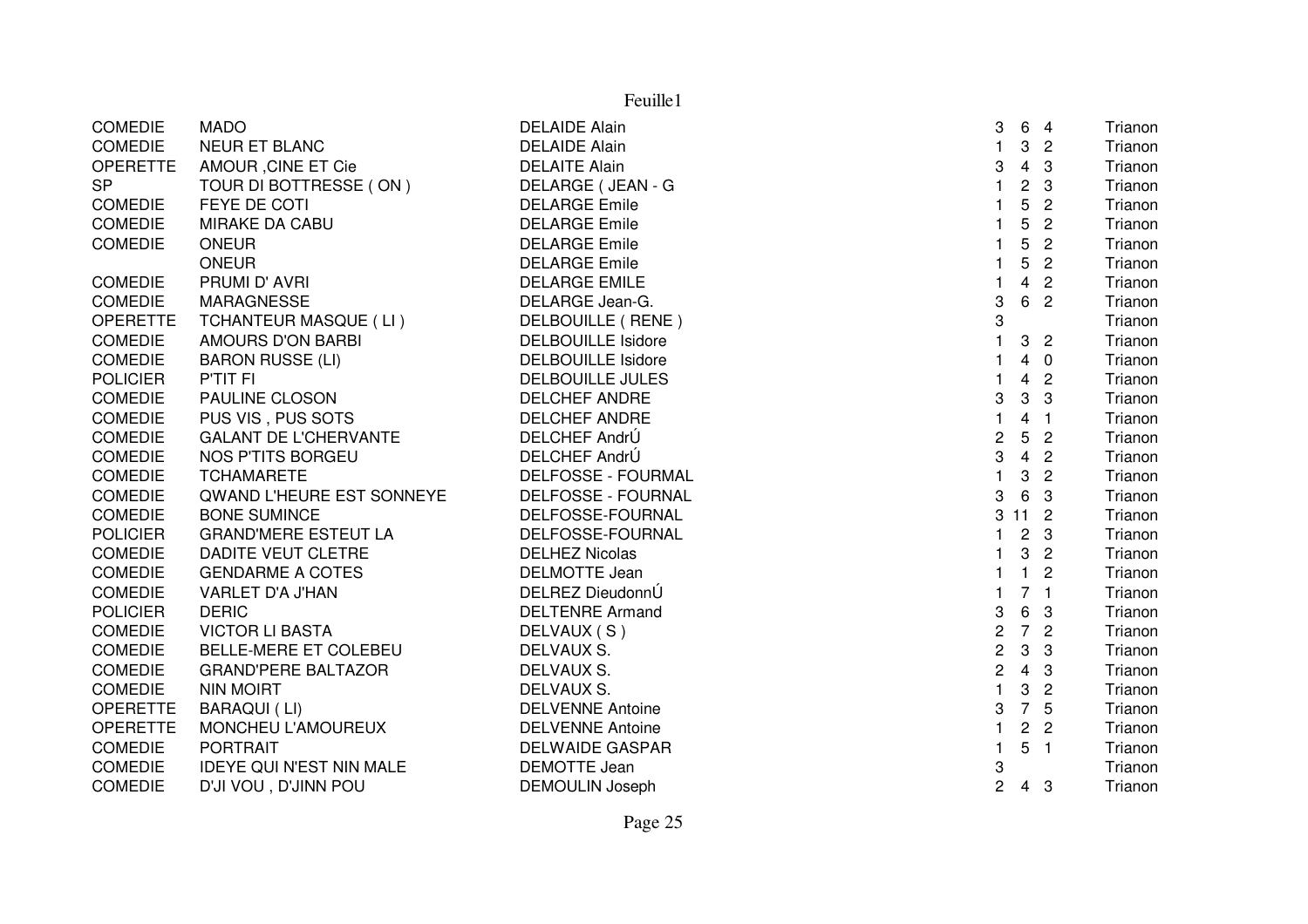| Feuille1        |                                |                        |                                                  |         |  |  |
|-----------------|--------------------------------|------------------------|--------------------------------------------------|---------|--|--|
| <b>COMEDIE</b>  | PEHON D' AVRI                  | <b>DEMOULIN JOSEPH</b> | $\mathbf{3}$<br>$\mathbf{1}$<br>$\mathbf{3}$     | Trianon |  |  |
| <b>DRAME</b>    | POL LAMBERT                    | <b>DEMOULIN Joseph</b> | $\overline{2}$<br>6 <sub>1</sub>                 | Trianon |  |  |
|                 | <b>SOURDOS</b>                 | <b>DENOEL POL</b>      |                                                  | Trianon |  |  |
| <b>COMEDIE</b>  | TCHIF D'OUVE DA MITCHI (LI     | DEOM (AUGUSTE)         | 6<br>1<br>$\overline{\phantom{0}}$ 1             | Trianon |  |  |
| <b>COMEDIE</b>  | <b>TORINE</b>                  | DEOM (AUGUSTE)         | $\overline{4}$<br>$\overline{2}$<br>1            | Trianon |  |  |
| <b>COMEDIE</b>  | TREUS PERES PO NOL' EFANT      | DEOM (AUGUSTE)         | 4 <sup>2</sup><br>$\mathbf{1}$                   | Trianon |  |  |
| <b>COMEDIE</b>  | TCHESTURLIN DEL VETE HOUM' RES | DEOM (CLEMENT)         | 3<br>9<br>$\overline{2}$                         | Trianon |  |  |
| <b>COMEDIE</b>  | <b>TIEDOR BATAYE</b>           | DEOM (CLEMENT)         | $\overline{7}$<br>$\mathbf{1}$<br>$\overline{2}$ | Trianon |  |  |
| <b>COMEDIE</b>  | VIX BWES (LES)                 | DEOM (CLEMENT)         | 3<br>3<br>3                                      | Trianon |  |  |
| <b>COMEDIE</b>  | MAYEUR DA HE-DES-GATES         | DEOM A & CIUment       | $\mathbf{3}$<br>$12 \quad 4$                     | Trianon |  |  |
| <b>COMEDIE</b>  | <b>NONARD LEVEYE</b>           | DEOM A & CIÚment       | $\mathbf{1}$<br>5 <sub>2</sub>                   | Trianon |  |  |
| T               | <b>BOUTEU - FOU</b>            | DEOM A. & CI;          | 12<br>$\mathbf{3}$                               | Trianon |  |  |
| $\mathsf S$     | BEBETTE ET TOUMAS              | <b>DEOM Auguste</b>    | $1 \quad 1$<br>1                                 | Trianon |  |  |
| <b>COMEDIE</b>  | <b>BERNARD</b>                 | <b>DEOM Auguste</b>    | 5<br>$\mathbf{1}$<br>$\overline{2}$              | Trianon |  |  |
| <b>COMEDIE</b>  | <b>GALANT STRINDOU</b>         | <b>DEOM Auguste</b>    | $4 \quad 1$<br>$\mathbf{1}$                      | Trianon |  |  |
| <b>COMEDIE</b>  | <b>INGINCE DE DIALE</b>        | <b>DEOM Auguste</b>    | $\mathbf{1}$<br>6<br>$\overline{2}$              | Trianon |  |  |
| <b>COMEDIE</b>  | <b>LOGIS EMACRALE</b>          | <b>DEOM Auguste</b>    | 7 <sub>1</sub>                                   | Trianon |  |  |
| <b>MUS</b>      | <b>CHAUFFEUR DE MADAME</b>     | <b>DEOM CI-ALBERDE</b> |                                                  | Trianon |  |  |
| <b>OPERETTE</b> | PARIS - SOIR POUR DEMAIN       | <b>DEOM CLEMENT</b>    | 3<br>44                                          | Trianon |  |  |
| <b>COMEDIE</b>  | PO L' BONEUR DES EFANTS        | <b>DEOM CLEMENT</b>    | 4 <sub>1</sub><br>1                              | Trianon |  |  |
| S               | POYETTE ET L' MADRAI           | <b>DEOM CLEMENT</b>    | $1 \quad 1$<br>1                                 | Trianon |  |  |
| <b>COMEDIE</b>  | QUI N' EL DIHIZ - V '          | <b>DEOM CLEMENT</b>    | 3<br>$\overline{1}$                              | Trianon |  |  |
| <b>COMEDIE</b>  | <b>QWITTANS - NOS</b>          | <b>DEOM CLEMENT</b>    | 4<br>1<br>-1                                     | Trianon |  |  |
|                 | ROTCHILD ' DE VINAVE           | <b>DEOM CLEMENT</b>    | 3<br>5<br>$\overline{2}$                         | Trianon |  |  |
| <b>COMEDIE</b>  | A CINT ET IN'ANS               | <b>DEOM CIÚment</b>    | 3<br>$\mathbf{1}$<br>$\overline{2}$              | Trianon |  |  |
| <b>COMEDIE</b>  | A L'VEYE ESSEGNE               | <b>DEOM CIÚment</b>    | 3<br>6<br>3                                      | Trianon |  |  |
| <b>COMEDIE</b>  | AFAIRE EST FAITE (L')          | <b>DEOM CIÚment</b>    | 3<br>$\mathbf 5$<br>$\overline{1}$               | Trianon |  |  |
| <b>OPERETTE</b> | <b>BARON VADROUILLE (LI)</b>   | <b>DEOM CIÚment</b>    | 3<br>8 4                                         | Trianon |  |  |
| <b>COMEDIE</b>  | <b>BOTIQUIS</b>                | <b>DEOM CIÚment</b>    | 7 <sub>1</sub><br>$\mathbf{1}$                   | Trianon |  |  |
| <b>COMEDIE</b>  | <b>C'ESTEUT S'FEUME</b>        | <b>DEOM CIÚment</b>    | $\mathbf{1}$<br>$\overline{4}$<br>$\overline{1}$ | Trianon |  |  |
| <b>OPERETTE</b> | CHAUFFEUR DE MADAME            | <b>DEOM CIÚment</b>    |                                                  | Trianon |  |  |
| <b>COMEDIE</b>  | COME SI L'DIALE L'AVEUT DIT    | <b>DEOM CIÚment</b>    | 1<br>4 <sub>1</sub>                              | Trianon |  |  |
| <b>COMEDIE</b>  | <b>COP D'MAISSE</b>            | <b>DEOM CIÚment</b>    | 1<br>3<br>$\overline{c}$                         | Trianon |  |  |
| <b>COMEDIE</b>  | <b>CUSEUNE ORTENSE</b>         | <b>DEOM CIÚment</b>    | 3<br>$\overline{4}$<br>3                         | Trianon |  |  |
| <b>MUS</b>      | DANSEUSE ESPAGNOLE             | <b>DEOM CIÚment</b>    |                                                  | Trianon |  |  |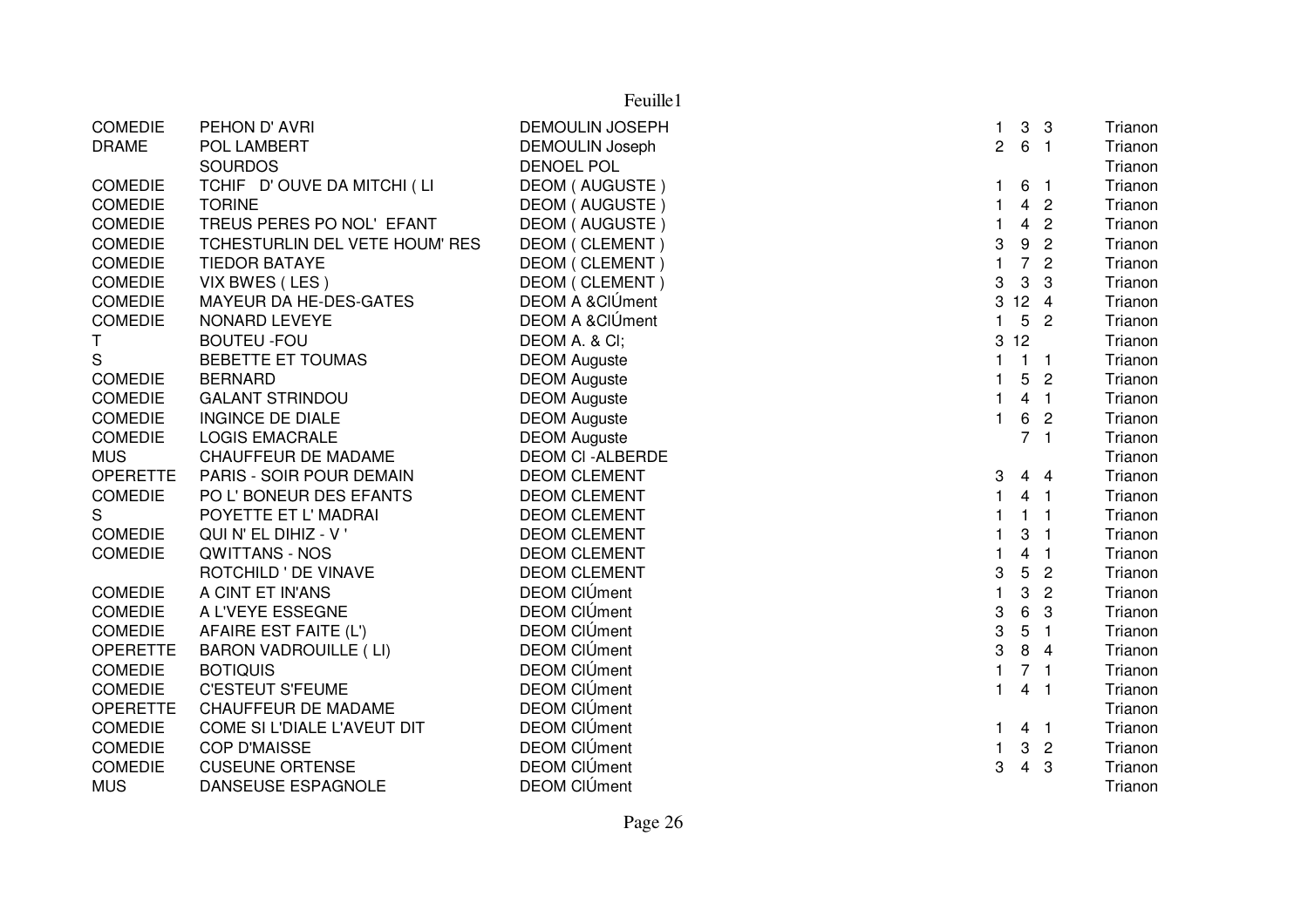|                 | Feuille1                            |                           |                |                |                          |         |  |
|-----------------|-------------------------------------|---------------------------|----------------|----------------|--------------------------|---------|--|
| <b>OPERETTE</b> | DANSEUSE ESPAGNOLE                  | <b>DEOM CIÚment</b>       | 3              |                | 6 4                      | Trianon |  |
| <b>COMEDIE</b>  | DOCTEUR ZOZO                        | <b>DEOM CIÚment</b>       |                |                |                          | Trianon |  |
| <b>COMEDIE</b>  | <b>D'ZOUHIS</b>                     | <b>DEOM CIÚment</b>       | $\mathbf{1}$   | 6              |                          | Trianon |  |
| <b>COMEDIE</b>  | <b>EWE SUT S'COUSE</b>              | <b>DEOM CIÚment</b>       | 3              | 9              | $\overline{2}$           | Trianon |  |
| <b>COMEDIE</b>  | <b>GOLZAS</b>                       | <b>DEOM CIÚment</b>       | $\sqrt{2}$     | 6              | -3                       | Trianon |  |
| <b>COMEDIE</b>  | I NYA NOU TIMPESSE QUI N' VINS      | <b>DEOM CIÚment</b>       | $\mathbf{1}$   | 5              | 3                        | Trianon |  |
| <b>COMEDIE</b>  | IL EST MWERT                        | <b>DEOM CIÚment</b>       | 3              | 6              | 3                        | Trianon |  |
| <b>COMEDIE</b>  | <b>MALADEYE DIT RINTIS</b>          | <b>DEOM CIÚment</b>       | $\overline{c}$ | $\overline{4}$ | $\overline{2}$           | Trianon |  |
| <b>COMEDIE</b>  | MAME DI SOUKE                       | <b>DEOM CIÚment</b>       | $\mathbf{1}$   | 3              | $\overline{4}$           | Trianon |  |
| <b>COMEDIE</b>  | <b>MAS D'VINTES</b>                 | <b>DEOM CIÚment</b>       | 3              | 5              | $\overline{c}$           | Trianon |  |
| <b>COMEDIE</b>  | <b>MIMILE</b>                       | <b>DEOM CIÚment</b>       | $\overline{c}$ | 3              | $\overline{c}$           | Trianon |  |
| <b>COMEDIE</b>  | <b>MONCHEU RAQUIN</b>               | <b>DEOM CIÚment</b>       | 3              | 13             | $\overline{2}$           | Trianon |  |
| <b>COMEDIE</b>  | NOS ALANS A L'CAMPAGNE              | <b>DEOM CIÚment</b>       | $\overline{c}$ | $\mathbf{3}$   | $\overline{2}$           | Trianon |  |
| <b>COMEDIE</b>  | NOS N'AVANS NIN L' TIMPS            | <b>DEOM CIÚment</b>       | $\mathbf{1}$   | 5              | $\overline{c}$           | Trianon |  |
| COMEDIE         | <b>NOS VIKANS D'NOS RINTES</b>      | <b>DEOM CIÚment</b>       | $\mathbf{1}$   | $\overline{4}$ | $\overline{c}$           | Trianon |  |
| <b>OPERETTE</b> | PARIS-SOIR                          | <b>DEOM CIÚment</b>       | 3              | $\overline{4}$ | $\overline{4}$           | Trianon |  |
| <b>COMEDIE</b>  | P'TIT'AMERICAINE                    | <b>DEOM CIÚment</b>       | 3              | 6              | $\overline{4}$           | Trianon |  |
| <b>OPERETTE</b> | <b>SAINT AUBIN</b>                  | <b>DEOM CIÚment</b>       |                | 3 15 3         |                          | Trianon |  |
|                 | <b>CHAMPION D'BOXE SUITE</b>        | <b>DEOM CI-MIRANO</b>     |                |                |                          | Trianon |  |
| <b>COMEDIE</b>  | <b>BONE D'EFANT</b>                 | <b>DEOM-MIRANO</b>        | 3              |                |                          | Trianon |  |
| <b>OPERETTE</b> | <b>HENRIETTE</b>                    | <b>DEOM-MIRANO</b>        | $\mathbf{1}$   | 3              | $\overline{\phantom{a}}$ | Trianon |  |
| <b>POLICIER</b> | PUS MALIN DES TREUX                 | <b>DEPAQUIER THEO</b>     | 1              | 3              |                          | Trianon |  |
| <b>POLICIER</b> | CREUX D'HONEUR DA GILLES PAQUA      | DEPAQUIER ThÚo            | $\mathbf{1}$   | 3              | - 1                      | Trianon |  |
| <b>COMEDIE</b>  | SONDGE DI DACTILO                   | <b>DEPAS - LEMAIRE</b>    | 3              | 6              | $\overline{c}$           | Trianon |  |
| <b>COMEDIE</b>  | PO L'AMOUR D'ON LIEUT' NANT         | <b>DEPAS A &amp; PAUL</b> | 3              | 5              | 3                        | Trianon |  |
| <b>COMEDIE</b>  | AFERE DE CASINO (L')                | <b>DEPAS Paul</b>         | 3              |                |                          | Trianon |  |
| <b>COMEDIE</b>  | ANNETTE VEUT SE MARIER              | <b>DEPAS Paul</b>         | 3              |                | 6 2                      | Trianon |  |
| <b>COMEDIE</b>  | <b>BELLE AVENTURIERE (Franbais)</b> | <b>DEPAS Paul</b>         | 3              | 6              | 3                        | Trianon |  |
| <b>OPERETTE</b> | <b>CAPRICES DI L'AMOUR</b>          | <b>DEPAS Paul</b>         | 3              | 6              | -3                       | Trianon |  |
| <b>RV</b>       | <b>C'QU'ON EST TIMBRE</b>           | <b>DEPAS Paul</b>         | 1              |                |                          | Trianon |  |
| <b>COMEDIE</b>  | <b>CRAPAUDE DE MINISSE</b>          | <b>DEPAS Paul</b>         | 3              |                | 6 3                      | Trianon |  |
| <b>COMEDIE</b>  | ELES DE BONEUR                      | <b>DEPAS Paul</b>         | 3              |                | 7 <sub>2</sub>           | Trianon |  |
| <b>COMEDIE</b>  | <b>FIANCEE DU PILOTE</b>            | <b>DEPAS Paul</b>         | 3              | 7 <sup>7</sup> | $\overline{c}$           | Trianon |  |
| <b>COMEDIE</b>  | <b>GUARD DI FLORIBWES</b>           | <b>DEPAS Paul</b>         | 3              | 6              | 3                        | Trianon |  |
| <b>MUSIQUE</b>  | <b>KIKI CHERIE</b>                  | <b>DEPAS Paul</b>         | 3              |                |                          | Trianon |  |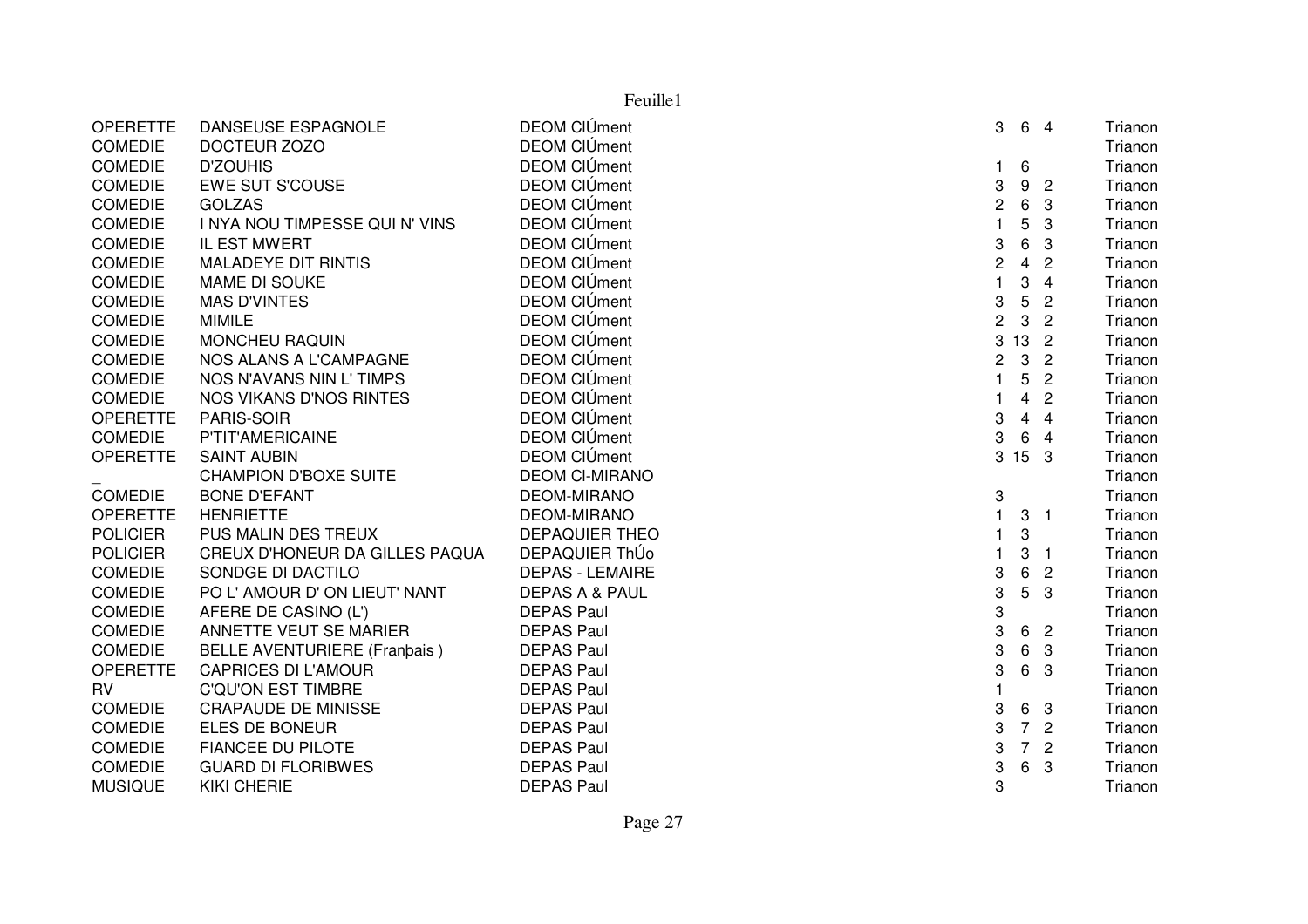| Feuille1        |                               |                      |                |                |                |         |
|-----------------|-------------------------------|----------------------|----------------|----------------|----------------|---------|
| <b>OPERETTE</b> | <b>KIKI CHERIE</b>            | <b>DEPAS Paul</b>    | 3              | 6              | $\overline{2}$ | Trianon |
| <b>COMEDIE</b>  | MASCOTE DE LA MARINE          | <b>DEPAS Paul</b>    | 3              | 6              | $\overline{2}$ | Trianon |
| <b>COMEDIE</b>  | MONSIEUR FLUTE                | <b>DEPAS Paul</b>    | 2              | $\overline{7}$ |                | Trianon |
| <b>COMEDIE</b>  | <b>NOUNOUCHE</b>              | <b>DEPAS Paul</b>    | 3              | 6              | $\overline{2}$ | Trianon |
| <b>COMEDIE</b>  | <b>PAPILLON</b>               | <b>DEPAS Paul</b>    | 3              | $\overline{7}$ | $\overline{2}$ | Trianon |
| <b>COMEDIE</b>  | QWAND LI COUR TCHANTE         | <b>DEPAS Paul</b>    | 1              | 3              | $\overline{2}$ | Trianon |
| <b>COMEDIE</b>  | REVE D'YVETTE (Franbais)      | <b>DEPAS Paul</b>    |                | 3 10 3         |                | Trianon |
| <b>COMEDIE</b>  | S'CRET D'ON RADJOU            | <b>DEPAS Paul</b>    | 3              | 6              | -3             | Trianon |
| <b>COMEDIE</b>  | SI PRUMI BAL                  | <b>DEPAS PAUL</b>    | 3              | 11             | 3              | Trianon |
| <b>COMEDIE</b>  | AL BLANKE CINSE               | DEPAS-LEMAIRE        | 3              | 8              |                | Trianon |
| <b>COMEDIE</b>  | <b>BELE GARCE</b>             | <b>DEPAS-LEMAIRE</b> | 3              | 5              | 3              | Trianon |
| <b>COMEDIE</b>  | FROU-FROU                     | DEPAS-LEMAIRE        | 3              | 3              | 6              | Trianon |
| <b>COMEDIE</b>  | <b>MARIANS-NOS</b>            | DEPAS-LEMAIRE        | 3              | $\overline{7}$ | $\overline{c}$ | Trianon |
| <b>COMEDIE</b>  | <b>MARINETE</b>               | <b>DEPAS-LEMAIRE</b> | 3              | $\overline{7}$ | 3              | Trianon |
| <b>COMEDIE</b>  | MIRAKE D'AMOUR                | <b>DEPAS-LEMAIRE</b> | 3              | 6              | 3              | Trianon |
| <b>OPERETTE</b> | MON-ONKE DE CANADA            | <b>DEPAS-LEMAIRE</b> | 3              | 6              | $\overline{2}$ | Trianon |
| <b>COMEDIE</b>  | PAVION D'AMOUR                | <b>DEPAS-LEMAIRE</b> | 3              | $\overline{7}$ | 3              | Trianon |
| <b>OPERETTE</b> | <b>QWAND L'REDJUMINTPASSE</b> | <b>DEPAS-LEMAIRE</b> | 3              | 6              | 3              | Trianon |
| <b>COMEDIE</b>  | <b>VIVE LI MARIEYE</b>        | <b>DEPAS-LEMAIRE</b> |                | 3 10 3         |                | Trianon |
| <b>COMEDIE</b>  | MYSTERE DU CASINO             | DEPASPaul &A         | 3              | $\overline{7}$ | $\overline{2}$ | Trianon |
| <b>COMEDIE</b>  | <b>SAINT - MACRAWE</b>        | DEPREZ J,J           | $\overline{c}$ | 7 <sub>1</sub> |                | Trianon |
| <b>POLICIER</b> | <b>BRABANCONNE</b>            | DEPREZ J.J.          | 3              | 6              | $\overline{2}$ | Trianon |
| <b>COMEDIE</b>  | <b>CROMPIRE</b>               | DEPREZ J.J.          | 1.             | 5              | $\overline{1}$ | Trianon |
| <b>COMEDIE</b>  | <b>GNIN-GNIN</b>              | DEPREZ J.J.          |                | 4              | $\overline{c}$ | Trianon |
| <b>COMEDIE</b>  | <b>HEPE</b>                   | DEPREZ J.J.          |                | 5              | $\overline{c}$ | Trianon |
| <b>COMEDIE</b>  | <b>BOTEIE EMACRALAIE</b>      | DEPREZ Joseph        |                | $\overline{c}$ | $\overline{2}$ | Trianon |
| <b>COMEDIE</b>  | <b>DEUX BONS WEZINS</b>       | DEPREZ Joseph        |                | $\overline{c}$ | $\mathbf{2}$   | Trianon |
| <b>COMEDIE</b>  | TIMPESSE EL' NIVAYE           | DERACHE (CH, H, )    |                | 5              | $\mathbf{2}$   | Trianon |
| <b>COMEDIE</b>  | TO BIN PEZE                   | DERACHE (CH, H, )    |                | 5              | $\overline{2}$ | Trianon |
| <b>COMEDIE</b>  | <b>TREU MIRAKES</b>           | DERACHE (CH, H,)     |                | $\overline{2}$ | $\overline{2}$ | Trianon |
| <b>COMEDIE</b>  | <b>TRIO</b>                   | DERACHE (CH, H,)     | 3              | $\sqrt{2}$     | $\overline{1}$ | Trianon |
| <b>OPERETTE</b> | VOYE D' HOLLYWOOD             | DERACHE (CH, H,)     | 3              | 5              | 3              | Trianon |
| <b>COMEDIE</b>  | ZIDOR L' A DIT                | DERACHE (CH, H,)     | 3              | 4              | $\overline{1}$ | Trianon |
| <b>COMEDIE</b>  | TCHAR ET MES OHES (MI)        | DERACHE (CH, H, )    | 3              | $\overline{7}$ | $\overline{c}$ | Trianon |
| <b>COMEDIE</b>  | <b>TCHESTE D' Espagne</b>     | DERACHE (CHARLES)    | 1              | 4              | $\mathbf{1}$   | Trianon |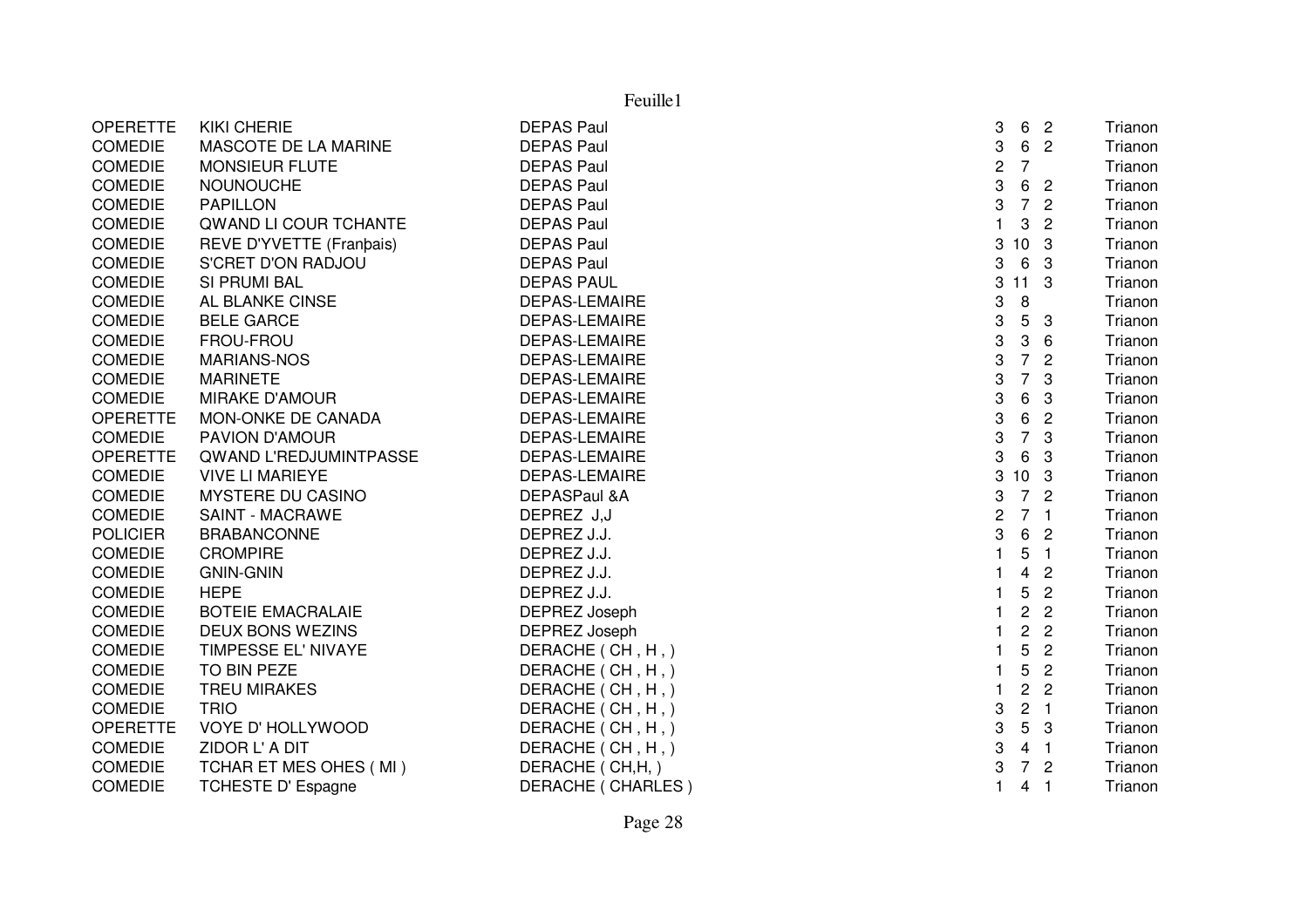| <b>COMEDIE</b>  | <b>GATE</b>                  | DERACHE-BARTHOLOM      | 1              |                | 4 <sub>1</sub>          | Trianon |
|-----------------|------------------------------|------------------------|----------------|----------------|-------------------------|---------|
| COMEDIE         | ON V' FET PRIVI              | DERACHE CH, H,         | 3              |                | 9 <sub>2</sub>          | Trianon |
| <b>POLICIER</b> | PIECE SINS TITE              | DERACHE CH, H,         | $\mathbf 1$    | 3              | 3                       | Trianon |
| <b>COMEDIE</b>  | PLAISIR D' AMOUR             | DERACHE CH, H,         |                | 3              | $\overline{c}$          | Trianon |
| <b>COMEDIE</b>  | <b>PLANETES</b>              | DERACHE CH, H,         |                | 5              | $\overline{2}$          | Trianon |
| <b>COMEDIE</b>  | <b>ROZE MALDINNE</b>         | DERACHE CH, H,         | 3              | $\overline{4}$ | -3                      | Trianon |
| <b>COMEDIE</b>  | AMOUR OU L'ARDJINT (L')      | <b>DERACHE Charles</b> | 1              |                | 4 <sub>1</sub>          | Trianon |
| <b>POLICIER</b> | BATAYE DES SPORONS D'OR (LI) | <b>DERACHE Charles</b> |                | $\overline{4}$ | $\overline{c}$          | Trianon |
| <b>COMEDIE</b>  | <b>BELE SOV'NANCE</b>        | <b>DERACHE Charles</b> | $\mathbf{1}$   |                | 2 <sub>2</sub>          | Trianon |
| <b>POLICIER</b> | <b>BRIGITE DI GLECE</b>      | <b>DERACHE Charles</b> | 3              | 6              | -3                      | Trianon |
| <b>COMEDIE</b>  | <b>C'EST S'CRI LA</b>        | <b>DERACHE Charles</b> | 3              | $\,6\,$        | $\overline{c}$          | Trianon |
| <b>COMEDIE</b>  | <b>COSTIRE DI MON GUERIN</b> | <b>DERACHE Charles</b> | $\overline{c}$ | 3              | $\overline{2}$          | Trianon |
| <b>COMEDIE</b>  | <b>DALILA</b>                | <b>DERACHE Charles</b> | 3              | 5              | 3                       | Trianon |
| <b>COMEDIE</b>  | <b>DIERIN RADJOU</b>         | <b>DERACHE Charles</b> | $\mathbf{1}$   |                | 2 <sub>2</sub>          | Trianon |
| <b>POLICIER</b> | DIVANT L' VOYEDJE            | <b>DERACHE Charles</b> |                |                | 4 <sub>2</sub>          | Trianon |
| <b>COMEDIE</b>  | <b>DJEU D'DAMES</b>          | <b>DERACHE Charles</b> |                | 4              | $\overline{c}$          | Trianon |
| <b>COMEDIE</b>  | DJI MAREYE MI SOUR           | <b>DERACHE Charles</b> |                | 3              | $\overline{2}$          | Trianon |
| <b>COMEDIE</b>  | EURE A MATIN (INE)           | <b>DERACHE Charles</b> | 1              |                | 2 <sub>2</sub>          | Trianon |
| <b>OPERETTE</b> | FEYE DE DJARDINI             | <b>DERACHE Charles</b> | 1              | 3              | $\overline{1}$          | Trianon |
| <b>COMEDIE</b>  | LAIDE COME ON PIOU           | <b>DERACHE Charles</b> |                | 3              | $\overline{2}$          | Trianon |
| <b>COMEDIE</b>  | LAZARE                       | <b>DERACHE Charles</b> | 3              | 6              | $\overline{4}$          | Trianon |
| <b>COMEDIE</b>  | LED VI OME                   | <b>DERACHE Charles</b> | 3              | 5              | $\overline{2}$          | Trianon |
| <b>COMEDIE</b>  | MAISSE DES SONDJES           | <b>DERACHE Charles</b> | 3              | 8              | -3                      | Trianon |
| <b>COMEDIE</b>  | <b>MALIGNANTE</b>            | <b>DERACHE Charles</b> | $\mathbf{1}$   | $\overline{c}$ | $\overline{c}$          | Trianon |
| <b>COMEDIE</b>  | <b>MES TREUS GALANTS</b>     | <b>DERACHE Charles</b> | $\mathbf{1}$   | $\overline{4}$ | $\overline{2}$          | Trianon |
| <b>POLICIER</b> | MI-AMOUR CINT ANS VI         | <b>DERACHE Charles</b> | 4              | 6              | $\overline{\mathbf{3}}$ | Trianon |
| <b>COMEDIE</b>  | MI TCHAR ET MES OHES         | <b>DERACHE Charles</b> | 3              |                | 7 <sub>2</sub>          | Trianon |
| <b>COMEDIE</b>  | MINME TCHANSON               | <b>DERACHE Charles</b> | $\mathbf{1}$   | $\overline{2}$ | $\overline{c}$          | Trianon |
| <b>COMEDIE</b>  | <b>NEUR ET BLANC</b>         | <b>DERACHE Charles</b> | $\mathbf{1}$   |                | 2 <sub>2</sub>          | Trianon |
| <b>COMEDIE</b>  | <b>NOS CURE BAKUS</b>        | <b>DERACHE Charles</b> | 3              | 5              | -3                      | Trianon |
| <b>COMEDIE</b>  | NOS REPETANS PO L'COUPE      | <b>DERACHE Charles</b> | $\mathbf{1}$   | 5              | $\overline{2}$          | Trianon |
|                 | <b>NOSS'CURE BAKUS</b>       | <b>DERACHE Charles</b> | 3              |                | 5 <sub>3</sub>          | Trianon |
| <b>COMEDIE</b>  | ONE D' ARJINT                | <b>DERACHE CHARLES</b> | $\mathbf{1}$   | 6 <sub>1</sub> |                         | Trianon |
| <b>COMEDIE</b>  | PORTRAIT D' A GARITE         | <b>DERACHE CHARLES</b> |                | 4              |                         | Trianon |
| S               | PRUMIRES AMOURS              | <b>DERACHE CHARLES</b> | 1              |                | 2 <sub>1</sub>          | Trianon |
|                 |                              |                        |                |                |                         |         |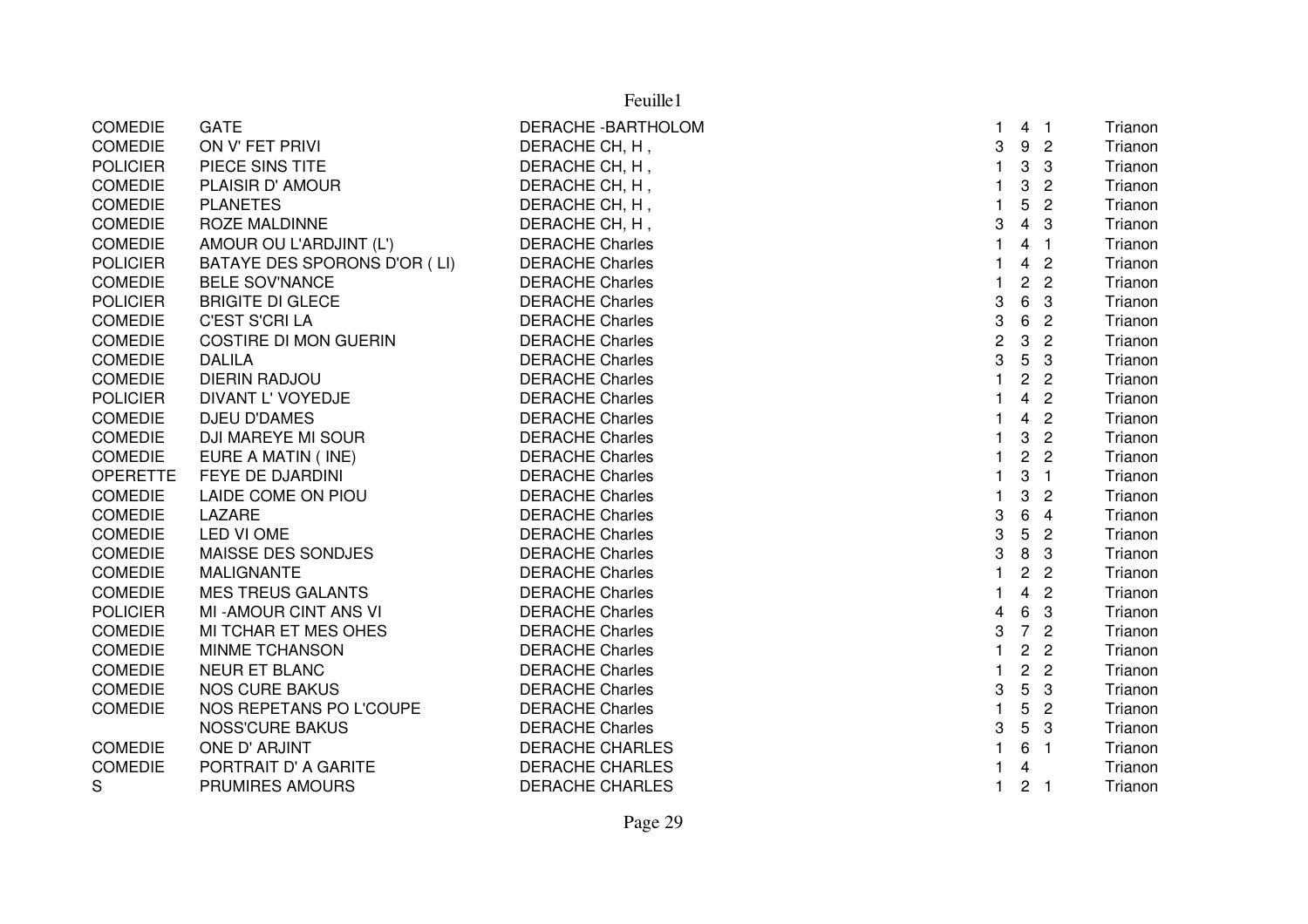| <b>DRAME</b>    | PWESON DE BONHEUR                   | <b>DERACHE Charles</b>     |                 |    | 1.                        | 4 <sub>1</sub> |                          |     | Trianon |
|-----------------|-------------------------------------|----------------------------|-----------------|----|---------------------------|----------------|--------------------------|-----|---------|
| <b>COMEDIE</b>  | QWAND ON A D'LÆ AWEURE              | <b>DERACHE CHARLES</b>     |                 |    | 1.                        | 3              | $\blacksquare$           |     | Trianon |
| <b>OPERETTE</b> | VOYE D'HOLLYWOOD                    | <b>DERACHE Charles</b>     |                 |    | 3                         | 6 3            |                          |     | Trianon |
| <b>COMEDIE</b>  | <b>NOS DJONES MARIES</b>            | DERACHE-PICARD             |                 |    | $\mathbf{1}$              | $\overline{c}$ | $\overline{\phantom{1}}$ |     | Trianon |
| <b>COMEDIE</b>  | SONNETTE ET KLAXON(LI R'PLAKEU      | DERWA Jean-Luc             | MAHIELS JEAN LG |    | 3                         | 6              | $\overline{4}$           |     | Trianon |
| <b>COMEDIE</b>  | <b>L'ASCAHEYE</b>                   | DERWA Jean-Luc             |                 | LG | 1.                        | 3              | 2 <sub>2</sub>           |     | Trianon |
| <b>DRAME</b>    | NIN SINS LEYE                       | DERWA Jean-Luc             |                 | LG | 1                         | 4              | $\mathbf{3}$             | 3   | Trianon |
| <b>COMEDIE</b>  | PYJAMA PO SIH'                      | DERWA Jean-Luc             |                 | LG | 3                         | 3              | $\sqrt{3}$               |     | Trianon |
| <b>COMEDIE</b>  | ON MESSE COK                        | DERWA Jean-Luc             |                 | LG | 3                         | 3              | $\mathbf{2}$             |     | Trianon |
| <b>COMEDIE</b>  | <b>MES CLES</b>                     | DERWA Jean-Luc             |                 | LG | $\mathbf{1}$              | 3              | $\overline{2}$           | - 5 | Trianon |
| <b>COMEDIE</b>  | OH! L'POURCE                        | DERWA Jean-Luc             |                 | LG | 2                         | $\overline{c}$ | 5                        |     | Trianon |
| <b>COMEDIE</b>  | ERNESSE N'A NOLE TCHANCE            | DERYCKE-THOINE             |                 |    | 3                         | 5              | $\overline{4}$           |     | Trianon |
| <b>COMEDIE</b>  | $SCOLE + SOTREYES$                  | DERYCKE-THOUNE             |                 |    | 3                         |                |                          |     | Trianon |
| <b>COMEDIE</b>  | AMOUR D'INE JONE FEIE (LES)         | <b>DESAMORE Hubert</b>     |                 |    | 1                         | 4 <sub>2</sub> |                          |     | Trianon |
| <b>COMEDIE</b>  | <b>BONS CONSEYES</b>                | <b>DESAMORE Hubert</b>     |                 |    | 3                         | 5              |                          |     | Trianon |
| <b>COMEDIE</b>  | MONCHEU LUCHIN                      | <b>DESAMORE Hubert</b>     |                 |    | $\mathbf{1}$              |                |                          |     | Trianon |
| <b>COMEDIE</b>  | <b>SINS COUR</b>                    | <b>DESAMORE HUBERT</b>     |                 |    |                           | 6              | $\overline{\phantom{a}}$ |     | Trianon |
| <b>COMEDIE</b>  | ZAZOU DE MARI                       | <b>DESLANDES Guy</b>       |                 |    | 1.                        | 3              | $\overline{c}$           |     | Trianon |
| <b>OPERETTE</b> | <b>GANGSTER DA TITINE</b>           | DESLANDES-LEMAIRE          |                 |    | 3                         | 5 <sup>5</sup> | -3                       |     | Trianon |
| <b>COMEDIE</b>  | <b>BONHEUR VOLE</b>                 | <b>DESSARD Jean</b>        |                 |    | $\mathbf{1}$              | 4              | $\overline{1}$           |     | Trianon |
| <b>COMEDIE</b>  | <b>BOUQUET SINS FLEURS</b>          | <b>DESSARD Jean</b>        |                 |    |                           | 4 <sub>2</sub> |                          |     | Trianon |
| <b>COMEDIE</b>  | <b>BOUHAL</b>                       | <b>DESTORDEUR Robert</b>   |                 |    | $\mathbf{1}$              | 10             |                          |     | Trianon |
| <b>OPERETTE</b> | PRUSTEYE MU ,,, T' FEUME            | <b>DESVALIERE - MOTTAR</b> |                 |    | 3                         | 5 <sub>3</sub> |                          |     | Trianon |
| <b>COMEDIE</b>  | <b>DEUX AMOURS</b>                  | DEVERT LÚon                |                 |    | 3                         | $4 \quad 3$    |                          |     | Trianon |
| <b>COMEDIE</b>  | <b>FAUTEUYE MIRAKE</b>              | DEVERT LÚon                |                 |    | $\mathbf{1}$              |                |                          |     | Trianon |
| <b>COMEDIE</b>  | <b>WEPSES</b>                       | <b>DEWIER Henri</b>        |                 |    | $\ensuremath{\mathsf{3}}$ | 5              | $\overline{2}$           |     | Trianon |
|                 | <b>WEPSES</b>                       | <b>DEWIER Henri</b>        |                 |    | 3                         | 5              | $\overline{c}$           |     | Trianon |
| <b>COMEDIE</b>  | TREUS DJINS SO N' OUHE              | DIGAYE (LEON)              |                 |    | 3                         | 7 <sup>7</sup> | $\overline{c}$           |     | Trianon |
| <b>SR</b>       | <b>VREYES APOTES DEL PAYES (LES</b> | DIGAYE (LEON)              |                 |    | $\mathbf{1}$              | 4              | - 1                      |     | Trianon |
| <b>COMEDIE</b>  | TCHOFILE EST ST' EMALCRALLE         | DIGHAYE (LEON)             |                 |    | 3                         |                |                          |     | Trianon |
| $\mathsf{T}$    | TITINE EST MISTINGUETTE             | DIGHAYE (LEON)             |                 |    | 1                         | 3              | $\overline{2}$           |     | Trianon |
| <b>COMEDIE</b>  | UREUS SONT BIN MWERT (LES)          | DIGHAYE (LEON)             |                 |    | 3                         | 9              | $\overline{c}$           |     | Trianon |
| <b>COMEDIE</b>  | VICTOR MAREYE INE BARONNE           | DIGHAYE (LEON)             |                 |    | 2                         | $\mathbf{3}$   | 3                        |     | Trianon |
| <b>COMEDIE</b>  | ON N' MOURT PUS                     | <b>DIGHAYE LEON</b>        |                 |    | 3                         | 8              | $\overline{1}$           |     | Trianon |
| <b>COMEDIE</b>  | P' TITS DA LI P' TITE               | <b>DIGHAYE LEON</b>        |                 |    | 3                         | 6              | $\overline{c}$           |     | Trianon |
|                 |                                     |                            |                 |    |                           |                |                          |     |         |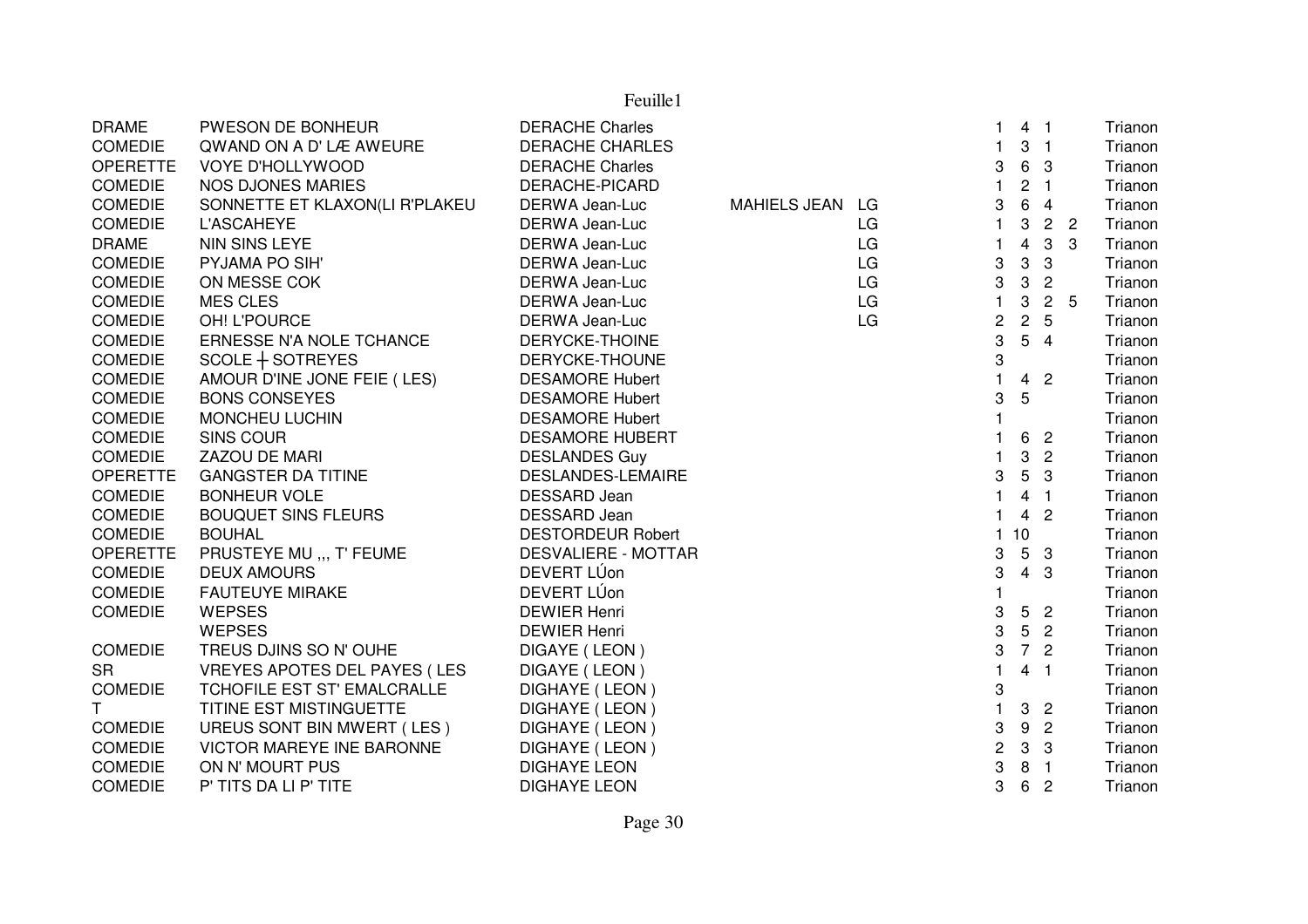| JR              | PEHEU D' CHIMERES              | <b>DIGHAYE LEON</b>    |                         |                 | 2 <sub>1</sub>          | Trianon |
|-----------------|--------------------------------|------------------------|-------------------------|-----------------|-------------------------|---------|
| <b>COMEDIE</b>  | PIERRE N' EST NIN N' GATE      | <b>DIGHAYE LEON</b>    | 1                       |                 | 4 <sub>1</sub>          | Trianon |
| <b>COMEDIE</b>  | PO L' PAYE DI S' COUR          | <b>DIGHAYE LEON</b>    | 3                       | 9               | $\overline{2}$          | Trianon |
| <b>COMEDIE</b>  | POT D' TERE                    | <b>DIGHAYE LEON</b>    | $\overline{\mathbf{4}}$ | 5               | $\overline{2}$          | Trianon |
| <b>COMEDIE</b>  | QUI EST - CE LI MOUDREU        | <b>DIGHAYE LEON</b>    | 3                       | $12 \quad 5$    |                         | Trianon |
| <b>COMEDIE</b>  | QWAND L' DIALE S'ENNE MELE ,,, | <b>DIGHAYE LEON</b>    | 3                       | $5\phantom{.0}$ | $\overline{2}$          | Trianon |
| <b>COMEDIE</b>  | SI VINDJ' RET - ELE            | <b>DIGHAYE LEON</b>    | $\mathbf{1}$            | 3               | $\overline{2}$          | Trianon |
| <b>COMEDIE</b>  | A CASE DES FIZEYES             | DIGHAYE LÚon           | 3                       | 6               | $\overline{2}$          | Trianon |
| <b>POLICIER</b> | A M'WALON'REYE                 | DIGHAYE LÚon           |                         | 6               | $\overline{c}$          | Trianon |
| <b>COMEDIE</b>  | <b>AMOUR AMOUR</b>             | DIGHAYE LÚon           | 3                       | $\overline{7}$  | $\overline{c}$          | Trianon |
| <b>COMEDIE</b>  | AMOUR DI FEU D'RIMES           | DIGHAYE LÚon           | $\mathbf{1}$            | 4               | -1                      | Trianon |
| <b>OPERETTE</b> | AMOUR MASQUE (L')              | DIGHAYE LÚon           | 3                       | 6               | $\overline{c}$          | Trianon |
| <b>COMEDIE</b>  | C'EST-IN'SAKI, SAVEZ BATISSE   | DIGHAYE LÚon           | $\overline{2}$          |                 | 7 <sup>2</sup>          | Trianon |
| <b>OPERETTE</b> | COME A HOLLYWOOD               | DIGHAYE LÚon           | 3                       |                 | 6 4                     | Trianon |
| T.              | CONSTANT FAIT DES PRONOSTICS   | DIGHAYE LÚon           | $\mathbf{1}$            |                 | 2 <sub>2</sub>          | Trianon |
| <b>COMEDIE</b>  | <b>CROHE PATARS</b>            | DIGHAYE LÚon           | 3                       |                 | 9 <sub>1</sub>          | Trianon |
| <b>COMEDIE</b>  | <b>ETIQUE</b>                  | DIGHAYE LÚon           | $\mathbf{1}$            | $\overline{c}$  | $\overline{c}$          | Trianon |
| <b>COMEDIE</b>  | I FAT QU'ON Z'ADORE LES SAINTS | DIGHAYE LÚon           | $\mathbf{1}$            | $\overline{4}$  | 3                       | Trianon |
| <b>COMEDIE</b>  | <b>LAMBERT EST DECORE</b>      | DIGHAYE LÚon           | $\mathbf{1}$            | $5\overline{)}$ | $\overline{2}$          | Trianon |
| <b>COMEDIE</b>  | MON-N-ONK' LAMBERT             | DIGHAYE LÚon           | $\overline{c}$          | $\overline{7}$  |                         | Trianon |
| <b>OPERETTE</b> | VISA PO L'AMOUR                | DIRICK (JULES)         | 3                       |                 | 74                      | Trianon |
| <b>COMEDIE</b>  | <b>BEDO ES L'FOYON</b>         | <b>DIZIER Andre</b>    | 1                       |                 | $4 \quad 1$             | Trianon |
| <b>COMEDIE</b>  | <b>CRISE DI LOJMINT</b>        | <b>DIZIER Andre</b>    | $\mathbf{1}$            | 5               | -3                      | Trianon |
| <b>COMEDIE</b>  | <b>PARDON</b>                  | <b>DIZIER ANDRE</b>    | 3                       |                 |                         | Trianon |
| <b>COMEDIE</b>  | DEUX LOCATAIRES PO L'MINME QWA | <b>DONEUX Jacques</b>  | $\mathbf{1}$            |                 | 4 <sub>1</sub>          | Trianon |
| <b>DRAME</b>    | <b>BONIQUET</b>                | DONNAY Ch.             | $\mathbf{1}$            |                 |                         | Trianon |
| <b>COMEDIE</b>  | <b>GATE E PUS</b>              | <b>DONNAY Nicolas</b>  | $\mathbf{1}$            | 3               | $\overline{c}$          | Trianon |
| <b>OPERETTE</b> | BEGUIN DA MADAME (LI)          | DOR J - DEOM C.        | 3                       | $\overline{4}$  | $\overline{2}$          | Trianon |
| <b>DRAME</b>    | PIERE LI BUVEU                 | DOTRENGE - HALLEUX     | $\overline{\mathbf{4}}$ | 9               | $\overline{c}$          | Trianon |
| <b>COMEDIE</b>  | TESTAMINT DA JHAN (LI)         | DOTRENGE ( JULIEN )    | $\mathbf{1}$            | 5               | $\overline{c}$          | Trianon |
| <b>COMEDIE</b>  | <b>MARTCHAND D'MACHINES</b>    | <b>DOTRENGE Julien</b> | $\mathbf{1}$            | 5               | $\overline{2}$          | Trianon |
| <b>DRAME</b>    | PONES D'INE MERE               | <b>DOTRENGE Julien</b> | 3                       | 10 <sub>3</sub> |                         | Trianon |
| <b>COMEDIE</b>  | PIERDOU                        | DOUFFET Jean           |                         |                 |                         | Trianon |
| <b>OPERETTE</b> | A L'GLORIETTE                  | DOUTREPONT G.          | 3                       |                 | 9 5                     | Trianon |
| <b>OPERETTE</b> | TOT PO BERTINE                 | DOUTREPONT G.          | $\mathbf{1}$            | 8               | $\overline{\mathbf{1}}$ | Trianon |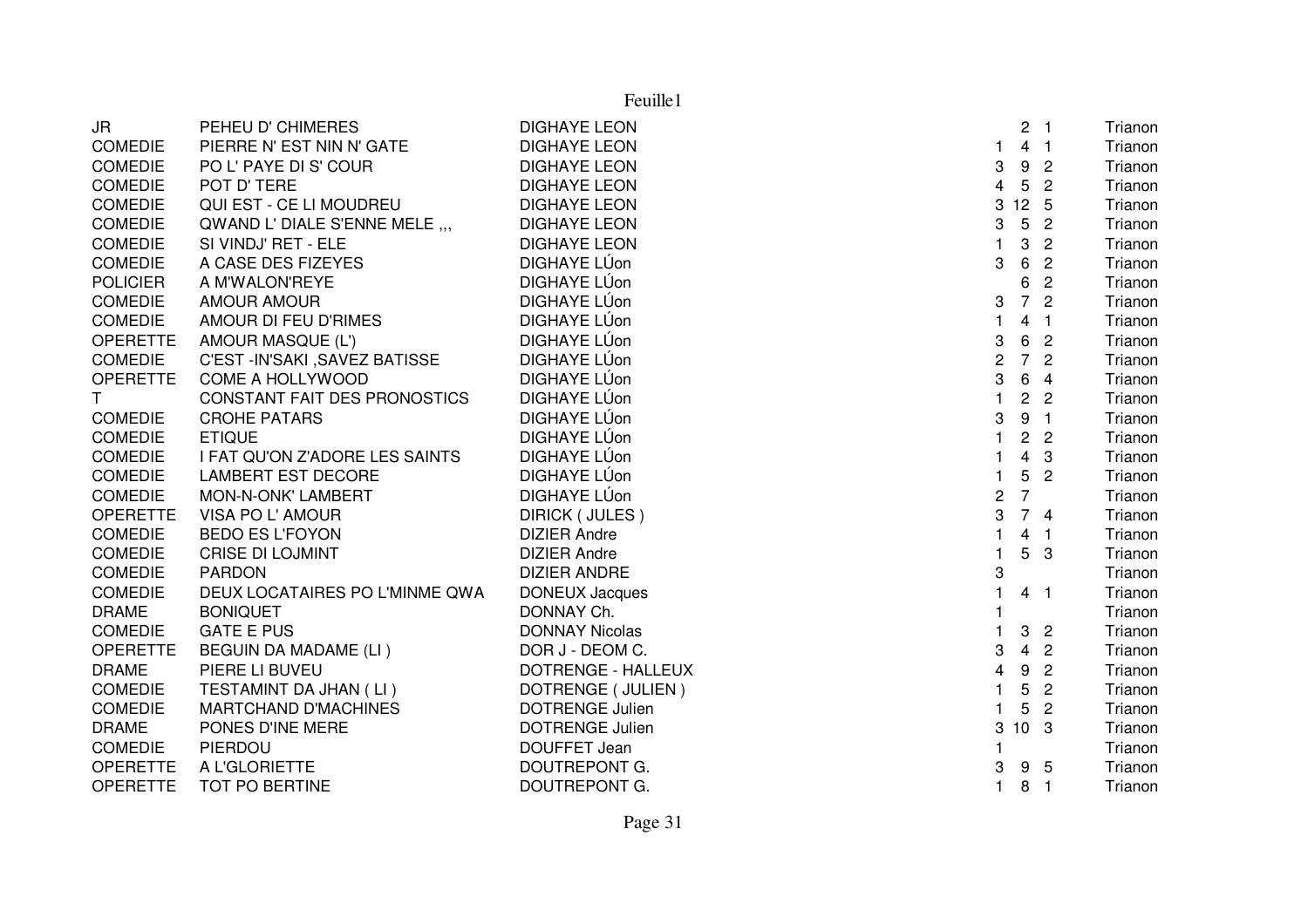| Feuille1        |                           |                             |                           |                         |                |         |
|-----------------|---------------------------|-----------------------------|---------------------------|-------------------------|----------------|---------|
| <b>COMEDIE</b>  | <b>CANG'MINT D'TAVLAI</b> | <b>DRANOEL Noel</b>         | $\mathbf{2}$              | 5                       | $\overline{2}$ | Trianon |
| <b>COMEDIE</b>  | A CASE D'ON COLON         | <b>DREZEF</b>               | 3                         | $5\phantom{.0}$         | $\overline{2}$ | Trianon |
| <b>COMEDIE</b>  | <b>DJERINNE PWETE</b>     | <b>DRIESS Djo</b>           | $\mathbf{1}$              | $\overline{4}$          | $\overline{2}$ | Trianon |
| <b>OPERETTE</b> | <b>EL FAT MARIER</b>      | <b>DRIESS Djo</b>           | $\sqrt{2}$                | $\overline{4}$          | 3              | Trianon |
| <b>RV</b>       | <b>QU'EN PONTISS'REYE</b> | <b>DRIESS Djo</b>           | $\ensuremath{\mathsf{3}}$ |                         |                | Trianon |
| COMEDIE         | PADJE D' AMOUR            | <b>DRIESSE JO</b>           | $\mathbf{1}$              |                         |                | Trianon |
| COMEDIE         | <b>DEUX FRES CARBOT</b>   | <b>DROCK-QUINTIN</b>        | $\overline{c}$            | 5 <sup>5</sup>          | $\overline{2}$ | Trianon |
| <b>COMEDIE</b>  | <b>AMON L'AVOCAT</b>      | <b>DUBOIS Joseph</b>        | $\mathbf{1}$              | 8                       | $\overline{0}$ | Trianon |
| <b>COMEDIE</b>  | A L'GROSSE PIRE           | <b>DUCAT Ernest</b>         | 3                         | 6                       | $\overline{4}$ | Trianon |
| <b>POLICIER</b> | BE PRESINT (ON)           | <b>DUCAT Ernest</b>         | $\mathbf{1}$              | 4                       | 3              | Trianon |
| <b>COMEDIE</b>  | TRIM' LEU (LES)           | <b>DUCAT (ERNEST)</b>       | $\mathbf{1}$              | 4                       | $\overline{c}$ | Trianon |
| <b>COMEDIE</b>  | <b>ETRINDJIR</b>          | <b>DUCAT Ernest</b>         | 3                         | 8                       | $\overline{c}$ | Trianon |
| <b>COMEDIE</b>  | <b>INVITE SURPRISE</b>    | <b>DUCAT Ernest</b>         | 3                         | 3                       | $\overline{2}$ | Trianon |
| <b>POLICIER</b> | <b>KIMINT FE</b>          | <b>DUCAT Ernest</b>         | $\mathbf{1}$              | $\overline{4}$          | $\overline{1}$ | Trianon |
| <b>COMEDIE</b>  | MONCHEU CA VA             | <b>DUCAT Ernest</b>         | $\mathbf{1}$              | $\overline{2}$          | 3              | Trianon |
| <b>POLICIER</b> | <b>SIZE</b>               | <b>DUCHATTO - BLANCHARD</b> | $\mathbf{1}$              | $\mathbf{1}$            | $\overline{1}$ | Trianon |
| <b>POLICIER</b> | PIERRE LI FOYON           | <b>DUCHATTO - POTHIER</b>   | 4                         | 8                       | $\overline{4}$ | Trianon |
| <b>POLICIER</b> | DRAME D'AMOUR             | <b>DUCHATTO - DUPOND</b>    | $\mathbf{1}$              |                         | 3 <sub>1</sub> | Trianon |
| <b>POLICIER</b> | <b>C'EST VOS</b>          | <b>DUCHATTO Michel</b>      | $\mathbf{1}$              | 10 <sub>4</sub>         |                | Trianon |
| <b>COMEDIE</b>  | <b>CLER DIMEGNE</b>       | <b>DUCHATTO Michel</b>      | $\mathbf{1}$              |                         |                | Trianon |
|                 | DJEU DES QWATE FILS AYMON | <b>DUCHATTO Michel</b>      |                           |                         |                | Trianon |
| <b>COMEDIE</b>  | OME SINS AMOUR            | <b>DUCHATTO MICHEL</b>      | 3                         |                         | 3 <sub>4</sub> | Trianon |
| <b>POLICIER</b> | ON VA BOUHI TREUS COPS    | <b>DUCHATTO MICHEL</b>      | $\mathbf{1}$              |                         | 1 <sub>1</sub> | Trianon |
| <b>COMEDIE</b>  | <b>MAGOT D'A MATILE</b>   | DUCHATTO-WIM G.             | 3                         | $\overline{4}$          | $\overline{4}$ | Trianon |
| <b>COMEDIE</b>  | CALMOUSSEDJES DA SCAPIN   | <b>DUCHESNE Jo</b>          | 3                         | $\overline{7}$          | 3              | Trianon |
| <b>COMEDIE</b>  | MA-VELE                   | <b>DUCHESNE Jo</b>          | $\mathbf{1}$              | $\overline{2}$          | $\overline{1}$ | Trianon |
| <b>COMEDIE</b>  | <b>IMPOSSIBE</b>          | <b>DUCKERS Ray</b>          | 3                         | $\overline{4}$          | $\mathbf{3}$   | Trianon |
| <b>COMEDIE</b>  | MAN'DAYE                  | <b>DUCKERS Ray</b>          | 3                         | $\overline{7}$          | $\overline{2}$ | Trianon |
| <b>DRAME</b>    | LEUPS ET L'ÈGNE           | <b>DUMONT Jean-Pierre</b>   | $\mathbf{1}$              | 4                       | $\overline{1}$ | Trianon |
| <b>COMEDIE</b>  | <b>RITROVE</b>            | <b>DUPONT GERARD</b>        | $\mathbf{1}$              | $\overline{\mathbf{4}}$ | $\overline{1}$ | Trianon |
| <b>COMEDIE</b>  | AL BLANKE POYE            | <b>DUPONT GÚrard</b>        | $\overline{c}$            | $\overline{7}$          | $\overline{c}$ | Trianon |
| <b>COMEDIE</b>  | <b>BRAVE PERE</b>         | <b>DUPONT GÚrard</b>        | $\mathbf{2}$              | $5\phantom{.0}$         | $\overline{2}$ | Trianon |
| <b>COMEDIE</b>  | <b>C'EST LEYE</b>         | DUPONT GÚrard               | 3                         | $\overline{4}$          | $\overline{2}$ | Trianon |
| <b>COMEDIE</b>  | <b>COQS DA LORINT</b>     | DUPONT GÚrard               | $\overline{c}$            | $\overline{4}$          | $\overline{2}$ | Trianon |
| <b>COMEDIE</b>  | LWE DE BON DIU            | <b>DUPONT GÚrard</b>        | 3                         | $6\phantom{.}6$         | $\overline{2}$ | Trianon |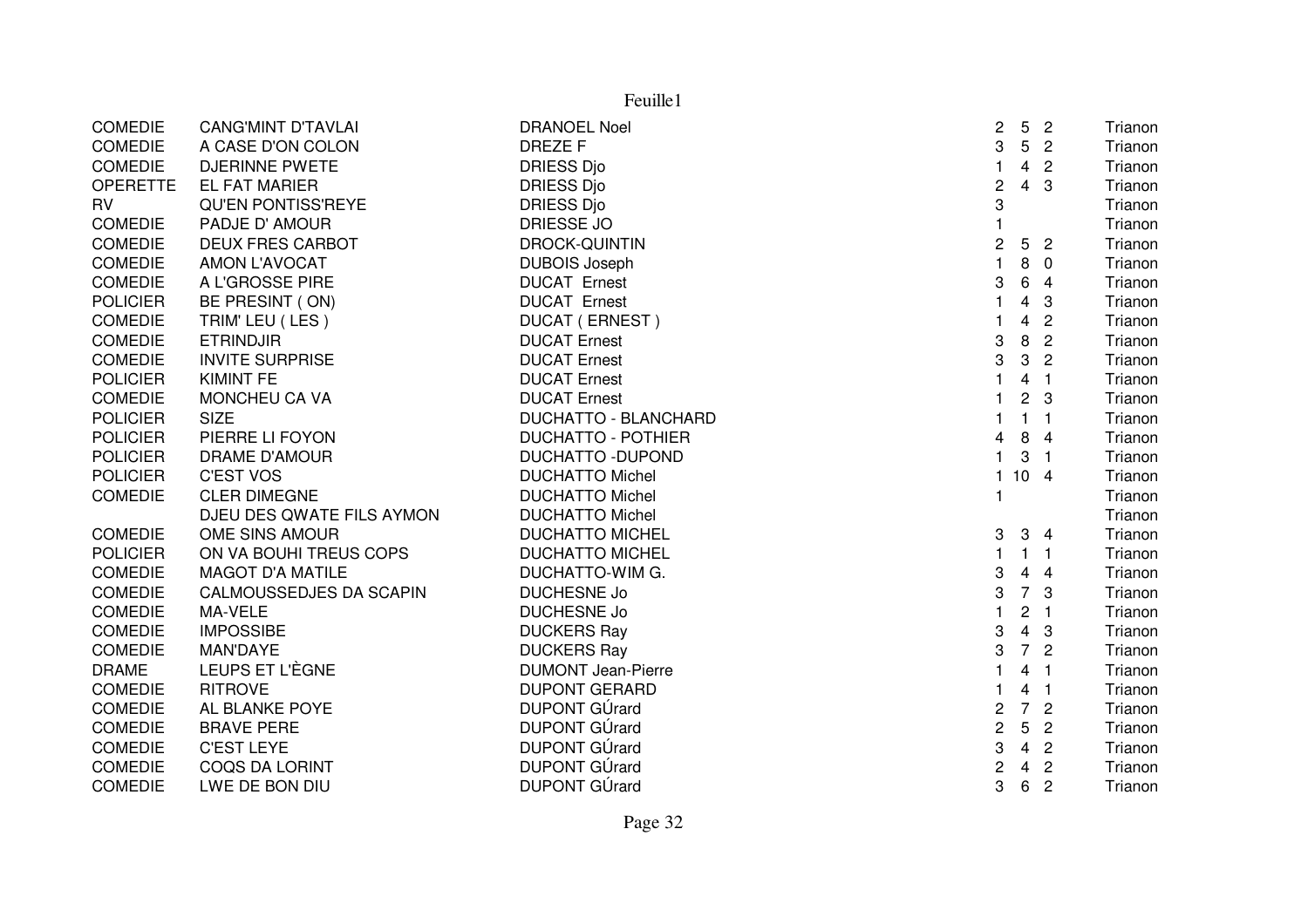| Feuille1        |                              |                       |                           |                 |                |         |
|-----------------|------------------------------|-----------------------|---------------------------|-----------------|----------------|---------|
| <b>COMEDIE</b>  | PO S' MAME                   | <b>DUPUIS NICOLAS</b> | 1                         | 4 <sub>1</sub>  |                | Trianon |
| <b>COMEDIE</b>  | WICE PASS' RET - ELE ,,,     | DURBUY (JOSEPH)       | 3                         | 5               | $\overline{c}$ | Trianon |
| <b>COMEDIE</b>  | AMERICAIN (L')               | DURBUY JÓseph         | $\ensuremath{\mathsf{3}}$ | 9               | 3              | Trianon |
| <b>COMEDIE</b>  | <b>BOUYOTE</b>               | DURBUY JÓseph         | 3                         | $\,6\,$         | $\overline{c}$ | Trianon |
| <b>COMEDIE</b>  | <b>FOSFATE</b>               | DURBUY JÓseph         | 3                         | $\overline{7}$  | $\overline{2}$ | Trianon |
| <b>COMEDIE</b>  | MI                           | DURBUY JÓseph         | 3                         | 6               | 3              | Trianon |
| <b>OPERETTE</b> | <b>MYTHO</b>                 | DURBUY JÓseph         | 3                         | 8               | $\overline{4}$ | Trianon |
| Τ               | <b>COME I FAT S'I PRINDE</b> | <b>DURBUY Joseph</b>  | $\mathbf{1}$              | 2               | $\mathbf{1}$   | Trianon |
| <b>COMEDIE</b>  | <b>HANDELES</b>              | <b>DURBUY Joseph</b>  | $\mathbf{1}$              | 3               | $\overline{2}$ | Trianon |
| <b>COMEDIE</b>  | <b>PAPA</b>                  | <b>DURBUY JOSEPH</b>  | 3                         | 5               | $\overline{2}$ | Trianon |
| <b>POLICIER</b> | PID D' POYE                  | <b>DURBUY JOSEPH</b>  | $\overline{c}$            | $\overline{4}$  | 3              | Trianon |
| <b>COMEDIE</b>  | QUI FAT - I FE               | <b>DURBUY JOSEPH</b>  | 3                         | $\overline{4}$  | $\overline{2}$ | Trianon |
| <b>COMEDIE</b>  | RA%MPIOULES                  | <b>DURBUY Joseph</b>  | 3                         | 74              |                | Trianon |
| <b>POLICIER</b> | <b>RAGOGNASSES</b>           | <b>DURBUY JOSEPH</b>  | 3                         | 10              | $\overline{4}$ | Trianon |
| <b>COMEDIE</b>  | S' TA                        | <b>DURBUY JOSEPH</b>  | 3                         | $5\phantom{.0}$ | $\overline{c}$ | Trianon |
| <b>COMEDIE</b>  | TUTUR EST ES' GAYOULE        | <b>DURBUY Joseph</b>  | $\mathbf{1}$              | 4               | $\overline{2}$ | Trianon |
| <b>COMEDIE</b>  | <b>WICE PASS'RET-ELE?</b>    | DURBUY-RENSON P.      | 3                         | 5               | $\overline{2}$ | Trianon |
| <b>COMEDIE</b>  | TOURNIQUEUS (LES)            | DUYSENK (JOSEPH)      | $\mathbf{1}$              | $\overline{4}$  | $\overline{2}$ | Trianon |
| <b>OPERETTE</b> | <b>VIX SOT</b>               | DUYSENK (JOSEPH)      | 1                         | 3               | $\overline{1}$ | Trianon |
| <b>COMEDIE</b>  | AMOUR SO L' BANC (L')        | <b>DUYSENX Joseph</b> | $\mathbf{1}$              | $\overline{c}$  | 3              | Trianon |
| <b>OPERETTE</b> | <b>AMOURS DI PRINCE</b>      | <b>DUYSENX Joseph</b> | 1                         | 3               | $\overline{1}$ | Trianon |
| <b>COMEDIE</b>  | AUTO (L')                    | <b>DUYSENX Joseph</b> | 1                         | $\overline{4}$  | $\overline{c}$ | Trianon |
| <b>COMEDIE</b>  | BALTEU (LI)                  | <b>DUYSENX Joseph</b> | $\blacksquare$            | $\overline{4}$  | $\overline{3}$ | Trianon |
| S               | <b>BOMBE ATOMIQUE</b>        | <b>DUYSENX Joseph</b> | $\mathbf{1}$              | 12 <sub>0</sub> |                | Trianon |
| <b>COMEDIE</b>  | <b>BONNE A TOUT FAIRE</b>    | <b>DUYSENX Joseph</b> | $\mathbf{1}$              | $\overline{2}$  |                | Trianon |
| <b>COMEDIE</b>  | <b>BOUF PO VATCHE</b>        | <b>DUYSENX Joseph</b> | $\mathbf{1}$              | 5               | $\overline{2}$ | Trianon |
| <b>COMEDIE</b>  | <b>CADEAU DA LISA</b>        | <b>DUYSENX Joseph</b> | 2                         | 9               | $\mathbf{3}$   | Trianon |
| <b>COMEDIE</b>  | <b>COUP DE FOUDRE</b>        | <b>DUYSENX Joseph</b> | $\mathbf{1}$              |                 |                | Trianon |
| <b>OPERETTE</b> | <b>CUSIN BEBERT</b>          | <b>DUYSENX Joseph</b> | $\overline{\mathbf{c}}$   |                 |                | Trianon |
| <b>COMEDIE</b>  | <b>DEUX LOCATAIRES</b>       | <b>DUYSENX Joseph</b> | $\mathbf{1}$              | 5               | $\overline{c}$ | Trianon |
| <b>COMEDIE</b>  | <b>DOCTEUR MACASSE</b>       | <b>DUYSENX Joseph</b> | 3                         | $12 \quad 4$    |                | Trianon |
| <b>OPERETTE</b> | <b>ETRINDJIRS</b>            | <b>DUYSENX Joseph</b> | 3                         | 3               | $\overline{c}$ | Trianon |
| <b>OPERETTE</b> | FORE AX HOMES                | <b>DUYSENX Joseph</b> | 3                         | $\,6\,$         | 6              | Trianon |
| <b>OPERETTE</b> | <b>MARLI</b>                 | <b>DUYSENX Joseph</b> | $\overline{c}$            | 6               | 3              | Trianon |
| <b>COMEDIE</b>  | PARTEYE DI PLAISIR           | <b>DUYSENX JOSEPH</b> | $\mathbf{1}$              | 9               | $\overline{1}$ | Trianon |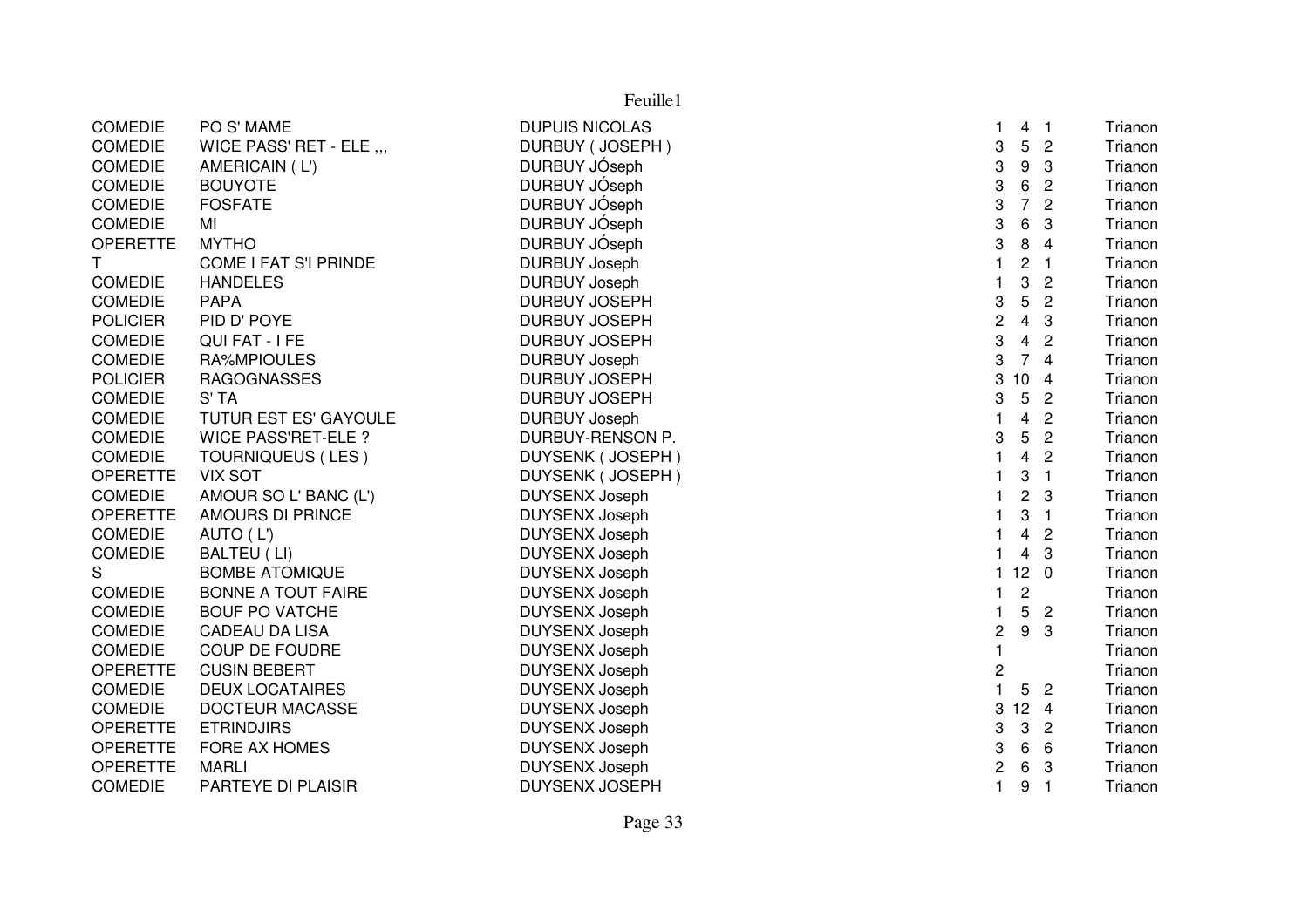| PRUDJE<br><b>DUYSENX JOSEPH</b><br>4 <sub>3</sub><br>Trianon<br>1<br>3<br>9<br>$\overline{2}$<br><b>RITCHE</b><br><b>DUYSENX JOSEPH</b><br>Trianon<br>$\overline{7}$<br>$\mathbf{1}$<br><b>COMEDIE</b><br>SEYANCE DI CONSEIL COMUNAL<br><b>DUYSENX JOSEPH</b><br>Trianon<br>8 <sub>1</sub><br><b>WALLON ' TOUJOURS '</b><br><b>ERNOULD - LEGRAND</b><br>1<br>Trianon<br><b>CARBURATEUR</b><br><b>ETIENNE</b><br>1<br>Trianon<br>3<br>VOS N' N' ES PWETREZ<br>ETIENNE (JULES)<br>4 <sub>2</sub><br>Trianon<br>$\mathbf{1}$<br><b>VICTOIRE</b><br>4<br>$\overline{2}$<br>ETIENNE (LAMB - J)<br>Trianon<br>3<br>$\overline{4}$<br>$\mathbf{3}$<br><b>DJI L'ARET</b><br><b>ETIENNE Jules</b><br>Trianon<br>$\mathbf{1}$<br>3<br><b>FATE DES PARINTS</b><br>$\overline{2}$<br><b>ETIENNE Jules</b><br>Trianon<br><b>GRAND PERE</b><br><b>ETIENNE Jules</b><br>$\mathbf{1}$<br>4<br>$\overline{1}$<br>Trianon<br>$\mathbf{1}$<br>5<br>$\overline{2}$<br><b>PISTON</b><br><b>ETIENNE JULES</b><br>Trianon<br>8<br>$\boldsymbol{3}$<br>$\overline{2}$<br>R' DJETS D'SOLO<br><b>ETIENNE JULES</b><br>Trianon<br>$\mathbf{1}$<br>A CASE DE TCHET<br>ETIENNE L.J.<br>$\mathbf{1}$<br>$\overline{1}$<br>Trianon<br>5<br>DREUT DE JEU<br>ETIENNE L.J.<br>1<br>$\overline{1}$<br>Trianon<br>EFANT DEL MOHONE<br>$\overline{c}$<br>6 4<br>ETIENNE L.J.<br>Trianon<br>$\mathbf{1}$<br>HIM-HAM<br>ETIENNE L.J.<br>Trianon<br>1<br>5<br><b>PRUMI PRIX</b><br>ETIENNE L.J.<br>$\overline{\phantom{a}}$<br>Trianon<br>3<br>$\overline{2}$<br><b>R'VINGE D'ON FIASSE</b><br>ETIENNE L.J.<br>$\mathbf{1}$<br>Trianon<br>$\overline{c}$<br><b>TOUR DI MALICE</b><br>ETIENNE L.J.<br>Trianon<br>$\overline{c}$<br>74<br>PLOQU' RESSE<br>ETIENNE LAMB - J<br>Trianon<br>$\mathbf{1}$<br>$\overline{2}$<br>DROLE D'APOTIKARE<br><b>ETIENNE Lamb-J</b><br>$\overline{c}$<br>Trianon<br>3<br>DROLE D'IDEYE<br><b>ETIENNE Lamb-J</b><br>$\overline{2}$<br>1<br>Trianon<br>6<br>$\mathbf{1}$<br>$\overline{2}$<br><b>JOU DEL CRASSE TATE</b><br><b>ETIENNE Lamb-J</b><br>Trianon<br>6<br>A CASE DI DONNEYE<br><b>EVRARD Henri</b><br>$\mathbf{1}$<br>$\overline{1}$<br>Trianon<br>$\overline{7}$<br>$\overline{c}$<br><b>COUR DI GRAND-PERE</b><br><b>EVRARD Henri</b><br>Trianon<br>$\mathbf{1}$<br>7 <sub>1</sub><br>MARIRES D'INE SAULEIE<br><b>EVRARD Henri</b><br>Trianon<br>QUI VOUT DES EFANTS<br>EVRARD J - LEGRAND<br>$\overline{2}$<br>$\overline{c}$<br>1<br>Trianon<br>$\mathbf{1}$<br>3<br>$\overline{2}$<br><b>LIKEKE</b><br><b>EVRARD Jules</b><br>Trianon<br>5<br>$\mathbf{1}$<br>$\mathbf{3}$<br>COP A DJEYES<br>EVRARD R-DEWIT H<br>Trianon<br>$\overline{7}$<br>$\boldsymbol{3}$<br>$\mathbf{3}$<br>POLITE N'ETEINT PUS<br>EVRARD-LISMONDE<br>Trianon<br>3<br>$\overline{\mathbf{4}}$<br>$\overline{4}$<br><b>TCHANCE</b><br>EVRARD-STEVART<br>Trianon<br>$\mathbf{1}$<br><b>MES DEUX CRAPODES</b><br><b>FABRY Fernand</b><br>$\overline{2}$<br>$\mathbf{3}$<br>Trianon<br><b>COMEDIE</b><br>FABRY ThÚo<br>3<br>$\overline{2}$<br>AGENT 124 (L')<br>1<br>Trianon<br>$\overline{c}$<br><b>FADEUX Gui</b><br>3<br><b>CANEMANN</b><br>1<br>Trianon<br><b>OPERETTE</b><br><b>TOURMINTS D' AMOUR</b><br>FAYEN (HUBERT)<br>1<br>3<br>$\overline{1}$<br>Trianon |                 |  |  |  |
|-----------------------------------------------------------------------------------------------------------------------------------------------------------------------------------------------------------------------------------------------------------------------------------------------------------------------------------------------------------------------------------------------------------------------------------------------------------------------------------------------------------------------------------------------------------------------------------------------------------------------------------------------------------------------------------------------------------------------------------------------------------------------------------------------------------------------------------------------------------------------------------------------------------------------------------------------------------------------------------------------------------------------------------------------------------------------------------------------------------------------------------------------------------------------------------------------------------------------------------------------------------------------------------------------------------------------------------------------------------------------------------------------------------------------------------------------------------------------------------------------------------------------------------------------------------------------------------------------------------------------------------------------------------------------------------------------------------------------------------------------------------------------------------------------------------------------------------------------------------------------------------------------------------------------------------------------------------------------------------------------------------------------------------------------------------------------------------------------------------------------------------------------------------------------------------------------------------------------------------------------------------------------------------------------------------------------------------------------------------------------------------------------------------------------------------------------------------------------------------------------------------------------------------------------------------------------------------------------------------------------------------------------------------------------------------------------------------------------------------------------------------------------------------------------------------------------------------------------------------------------------------------------------------------------------------------------------------------------------------------------------------------------------------------------------------------------------------------------------------------------------------------------------------------------------------------------------------------------------------------------|-----------------|--|--|--|
|                                                                                                                                                                                                                                                                                                                                                                                                                                                                                                                                                                                                                                                                                                                                                                                                                                                                                                                                                                                                                                                                                                                                                                                                                                                                                                                                                                                                                                                                                                                                                                                                                                                                                                                                                                                                                                                                                                                                                                                                                                                                                                                                                                                                                                                                                                                                                                                                                                                                                                                                                                                                                                                                                                                                                                                                                                                                                                                                                                                                                                                                                                                                                                                                                                               | <b>COMEDIE</b>  |  |  |  |
|                                                                                                                                                                                                                                                                                                                                                                                                                                                                                                                                                                                                                                                                                                                                                                                                                                                                                                                                                                                                                                                                                                                                                                                                                                                                                                                                                                                                                                                                                                                                                                                                                                                                                                                                                                                                                                                                                                                                                                                                                                                                                                                                                                                                                                                                                                                                                                                                                                                                                                                                                                                                                                                                                                                                                                                                                                                                                                                                                                                                                                                                                                                                                                                                                                               | <b>COMEDIE</b>  |  |  |  |
|                                                                                                                                                                                                                                                                                                                                                                                                                                                                                                                                                                                                                                                                                                                                                                                                                                                                                                                                                                                                                                                                                                                                                                                                                                                                                                                                                                                                                                                                                                                                                                                                                                                                                                                                                                                                                                                                                                                                                                                                                                                                                                                                                                                                                                                                                                                                                                                                                                                                                                                                                                                                                                                                                                                                                                                                                                                                                                                                                                                                                                                                                                                                                                                                                                               |                 |  |  |  |
|                                                                                                                                                                                                                                                                                                                                                                                                                                                                                                                                                                                                                                                                                                                                                                                                                                                                                                                                                                                                                                                                                                                                                                                                                                                                                                                                                                                                                                                                                                                                                                                                                                                                                                                                                                                                                                                                                                                                                                                                                                                                                                                                                                                                                                                                                                                                                                                                                                                                                                                                                                                                                                                                                                                                                                                                                                                                                                                                                                                                                                                                                                                                                                                                                                               | <b>POLICIER</b> |  |  |  |
|                                                                                                                                                                                                                                                                                                                                                                                                                                                                                                                                                                                                                                                                                                                                                                                                                                                                                                                                                                                                                                                                                                                                                                                                                                                                                                                                                                                                                                                                                                                                                                                                                                                                                                                                                                                                                                                                                                                                                                                                                                                                                                                                                                                                                                                                                                                                                                                                                                                                                                                                                                                                                                                                                                                                                                                                                                                                                                                                                                                                                                                                                                                                                                                                                                               | <b>COMEDIE</b>  |  |  |  |
|                                                                                                                                                                                                                                                                                                                                                                                                                                                                                                                                                                                                                                                                                                                                                                                                                                                                                                                                                                                                                                                                                                                                                                                                                                                                                                                                                                                                                                                                                                                                                                                                                                                                                                                                                                                                                                                                                                                                                                                                                                                                                                                                                                                                                                                                                                                                                                                                                                                                                                                                                                                                                                                                                                                                                                                                                                                                                                                                                                                                                                                                                                                                                                                                                                               | <b>COMEDIE</b>  |  |  |  |
|                                                                                                                                                                                                                                                                                                                                                                                                                                                                                                                                                                                                                                                                                                                                                                                                                                                                                                                                                                                                                                                                                                                                                                                                                                                                                                                                                                                                                                                                                                                                                                                                                                                                                                                                                                                                                                                                                                                                                                                                                                                                                                                                                                                                                                                                                                                                                                                                                                                                                                                                                                                                                                                                                                                                                                                                                                                                                                                                                                                                                                                                                                                                                                                                                                               | <b>COMEDIE</b>  |  |  |  |
|                                                                                                                                                                                                                                                                                                                                                                                                                                                                                                                                                                                                                                                                                                                                                                                                                                                                                                                                                                                                                                                                                                                                                                                                                                                                                                                                                                                                                                                                                                                                                                                                                                                                                                                                                                                                                                                                                                                                                                                                                                                                                                                                                                                                                                                                                                                                                                                                                                                                                                                                                                                                                                                                                                                                                                                                                                                                                                                                                                                                                                                                                                                                                                                                                                               | <b>COMEDIE</b>  |  |  |  |
|                                                                                                                                                                                                                                                                                                                                                                                                                                                                                                                                                                                                                                                                                                                                                                                                                                                                                                                                                                                                                                                                                                                                                                                                                                                                                                                                                                                                                                                                                                                                                                                                                                                                                                                                                                                                                                                                                                                                                                                                                                                                                                                                                                                                                                                                                                                                                                                                                                                                                                                                                                                                                                                                                                                                                                                                                                                                                                                                                                                                                                                                                                                                                                                                                                               | <b>COMEDIE</b>  |  |  |  |
|                                                                                                                                                                                                                                                                                                                                                                                                                                                                                                                                                                                                                                                                                                                                                                                                                                                                                                                                                                                                                                                                                                                                                                                                                                                                                                                                                                                                                                                                                                                                                                                                                                                                                                                                                                                                                                                                                                                                                                                                                                                                                                                                                                                                                                                                                                                                                                                                                                                                                                                                                                                                                                                                                                                                                                                                                                                                                                                                                                                                                                                                                                                                                                                                                                               | <b>COMEDIE</b>  |  |  |  |
|                                                                                                                                                                                                                                                                                                                                                                                                                                                                                                                                                                                                                                                                                                                                                                                                                                                                                                                                                                                                                                                                                                                                                                                                                                                                                                                                                                                                                                                                                                                                                                                                                                                                                                                                                                                                                                                                                                                                                                                                                                                                                                                                                                                                                                                                                                                                                                                                                                                                                                                                                                                                                                                                                                                                                                                                                                                                                                                                                                                                                                                                                                                                                                                                                                               | <b>COMEDIE</b>  |  |  |  |
|                                                                                                                                                                                                                                                                                                                                                                                                                                                                                                                                                                                                                                                                                                                                                                                                                                                                                                                                                                                                                                                                                                                                                                                                                                                                                                                                                                                                                                                                                                                                                                                                                                                                                                                                                                                                                                                                                                                                                                                                                                                                                                                                                                                                                                                                                                                                                                                                                                                                                                                                                                                                                                                                                                                                                                                                                                                                                                                                                                                                                                                                                                                                                                                                                                               | <b>COMEDIE</b>  |  |  |  |
|                                                                                                                                                                                                                                                                                                                                                                                                                                                                                                                                                                                                                                                                                                                                                                                                                                                                                                                                                                                                                                                                                                                                                                                                                                                                                                                                                                                                                                                                                                                                                                                                                                                                                                                                                                                                                                                                                                                                                                                                                                                                                                                                                                                                                                                                                                                                                                                                                                                                                                                                                                                                                                                                                                                                                                                                                                                                                                                                                                                                                                                                                                                                                                                                                                               | <b>COMEDIE</b>  |  |  |  |
|                                                                                                                                                                                                                                                                                                                                                                                                                                                                                                                                                                                                                                                                                                                                                                                                                                                                                                                                                                                                                                                                                                                                                                                                                                                                                                                                                                                                                                                                                                                                                                                                                                                                                                                                                                                                                                                                                                                                                                                                                                                                                                                                                                                                                                                                                                                                                                                                                                                                                                                                                                                                                                                                                                                                                                                                                                                                                                                                                                                                                                                                                                                                                                                                                                               | <b>COMEDIE</b>  |  |  |  |
|                                                                                                                                                                                                                                                                                                                                                                                                                                                                                                                                                                                                                                                                                                                                                                                                                                                                                                                                                                                                                                                                                                                                                                                                                                                                                                                                                                                                                                                                                                                                                                                                                                                                                                                                                                                                                                                                                                                                                                                                                                                                                                                                                                                                                                                                                                                                                                                                                                                                                                                                                                                                                                                                                                                                                                                                                                                                                                                                                                                                                                                                                                                                                                                                                                               | <b>COMEDIE</b>  |  |  |  |
|                                                                                                                                                                                                                                                                                                                                                                                                                                                                                                                                                                                                                                                                                                                                                                                                                                                                                                                                                                                                                                                                                                                                                                                                                                                                                                                                                                                                                                                                                                                                                                                                                                                                                                                                                                                                                                                                                                                                                                                                                                                                                                                                                                                                                                                                                                                                                                                                                                                                                                                                                                                                                                                                                                                                                                                                                                                                                                                                                                                                                                                                                                                                                                                                                                               | <b>COMEDIE</b>  |  |  |  |
|                                                                                                                                                                                                                                                                                                                                                                                                                                                                                                                                                                                                                                                                                                                                                                                                                                                                                                                                                                                                                                                                                                                                                                                                                                                                                                                                                                                                                                                                                                                                                                                                                                                                                                                                                                                                                                                                                                                                                                                                                                                                                                                                                                                                                                                                                                                                                                                                                                                                                                                                                                                                                                                                                                                                                                                                                                                                                                                                                                                                                                                                                                                                                                                                                                               | COMEDIE         |  |  |  |
|                                                                                                                                                                                                                                                                                                                                                                                                                                                                                                                                                                                                                                                                                                                                                                                                                                                                                                                                                                                                                                                                                                                                                                                                                                                                                                                                                                                                                                                                                                                                                                                                                                                                                                                                                                                                                                                                                                                                                                                                                                                                                                                                                                                                                                                                                                                                                                                                                                                                                                                                                                                                                                                                                                                                                                                                                                                                                                                                                                                                                                                                                                                                                                                                                                               | <b>COMEDIE</b>  |  |  |  |
|                                                                                                                                                                                                                                                                                                                                                                                                                                                                                                                                                                                                                                                                                                                                                                                                                                                                                                                                                                                                                                                                                                                                                                                                                                                                                                                                                                                                                                                                                                                                                                                                                                                                                                                                                                                                                                                                                                                                                                                                                                                                                                                                                                                                                                                                                                                                                                                                                                                                                                                                                                                                                                                                                                                                                                                                                                                                                                                                                                                                                                                                                                                                                                                                                                               | <b>COMEDIE</b>  |  |  |  |
|                                                                                                                                                                                                                                                                                                                                                                                                                                                                                                                                                                                                                                                                                                                                                                                                                                                                                                                                                                                                                                                                                                                                                                                                                                                                                                                                                                                                                                                                                                                                                                                                                                                                                                                                                                                                                                                                                                                                                                                                                                                                                                                                                                                                                                                                                                                                                                                                                                                                                                                                                                                                                                                                                                                                                                                                                                                                                                                                                                                                                                                                                                                                                                                                                                               | <b>COMEDIE</b>  |  |  |  |
|                                                                                                                                                                                                                                                                                                                                                                                                                                                                                                                                                                                                                                                                                                                                                                                                                                                                                                                                                                                                                                                                                                                                                                                                                                                                                                                                                                                                                                                                                                                                                                                                                                                                                                                                                                                                                                                                                                                                                                                                                                                                                                                                                                                                                                                                                                                                                                                                                                                                                                                                                                                                                                                                                                                                                                                                                                                                                                                                                                                                                                                                                                                                                                                                                                               | <b>COMEDIE</b>  |  |  |  |
|                                                                                                                                                                                                                                                                                                                                                                                                                                                                                                                                                                                                                                                                                                                                                                                                                                                                                                                                                                                                                                                                                                                                                                                                                                                                                                                                                                                                                                                                                                                                                                                                                                                                                                                                                                                                                                                                                                                                                                                                                                                                                                                                                                                                                                                                                                                                                                                                                                                                                                                                                                                                                                                                                                                                                                                                                                                                                                                                                                                                                                                                                                                                                                                                                                               | <b>COMEDIE</b>  |  |  |  |
|                                                                                                                                                                                                                                                                                                                                                                                                                                                                                                                                                                                                                                                                                                                                                                                                                                                                                                                                                                                                                                                                                                                                                                                                                                                                                                                                                                                                                                                                                                                                                                                                                                                                                                                                                                                                                                                                                                                                                                                                                                                                                                                                                                                                                                                                                                                                                                                                                                                                                                                                                                                                                                                                                                                                                                                                                                                                                                                                                                                                                                                                                                                                                                                                                                               | <b>COMEDIE</b>  |  |  |  |
|                                                                                                                                                                                                                                                                                                                                                                                                                                                                                                                                                                                                                                                                                                                                                                                                                                                                                                                                                                                                                                                                                                                                                                                                                                                                                                                                                                                                                                                                                                                                                                                                                                                                                                                                                                                                                                                                                                                                                                                                                                                                                                                                                                                                                                                                                                                                                                                                                                                                                                                                                                                                                                                                                                                                                                                                                                                                                                                                                                                                                                                                                                                                                                                                                                               | <b>COMEDIE</b>  |  |  |  |
|                                                                                                                                                                                                                                                                                                                                                                                                                                                                                                                                                                                                                                                                                                                                                                                                                                                                                                                                                                                                                                                                                                                                                                                                                                                                                                                                                                                                                                                                                                                                                                                                                                                                                                                                                                                                                                                                                                                                                                                                                                                                                                                                                                                                                                                                                                                                                                                                                                                                                                                                                                                                                                                                                                                                                                                                                                                                                                                                                                                                                                                                                                                                                                                                                                               | <b>POLICIER</b> |  |  |  |
|                                                                                                                                                                                                                                                                                                                                                                                                                                                                                                                                                                                                                                                                                                                                                                                                                                                                                                                                                                                                                                                                                                                                                                                                                                                                                                                                                                                                                                                                                                                                                                                                                                                                                                                                                                                                                                                                                                                                                                                                                                                                                                                                                                                                                                                                                                                                                                                                                                                                                                                                                                                                                                                                                                                                                                                                                                                                                                                                                                                                                                                                                                                                                                                                                                               | <b>DRAME</b>    |  |  |  |
|                                                                                                                                                                                                                                                                                                                                                                                                                                                                                                                                                                                                                                                                                                                                                                                                                                                                                                                                                                                                                                                                                                                                                                                                                                                                                                                                                                                                                                                                                                                                                                                                                                                                                                                                                                                                                                                                                                                                                                                                                                                                                                                                                                                                                                                                                                                                                                                                                                                                                                                                                                                                                                                                                                                                                                                                                                                                                                                                                                                                                                                                                                                                                                                                                                               | <b>COMEDIE</b>  |  |  |  |
|                                                                                                                                                                                                                                                                                                                                                                                                                                                                                                                                                                                                                                                                                                                                                                                                                                                                                                                                                                                                                                                                                                                                                                                                                                                                                                                                                                                                                                                                                                                                                                                                                                                                                                                                                                                                                                                                                                                                                                                                                                                                                                                                                                                                                                                                                                                                                                                                                                                                                                                                                                                                                                                                                                                                                                                                                                                                                                                                                                                                                                                                                                                                                                                                                                               | <b>COMEDIE</b>  |  |  |  |
|                                                                                                                                                                                                                                                                                                                                                                                                                                                                                                                                                                                                                                                                                                                                                                                                                                                                                                                                                                                                                                                                                                                                                                                                                                                                                                                                                                                                                                                                                                                                                                                                                                                                                                                                                                                                                                                                                                                                                                                                                                                                                                                                                                                                                                                                                                                                                                                                                                                                                                                                                                                                                                                                                                                                                                                                                                                                                                                                                                                                                                                                                                                                                                                                                                               | <b>COMEDIE</b>  |  |  |  |
|                                                                                                                                                                                                                                                                                                                                                                                                                                                                                                                                                                                                                                                                                                                                                                                                                                                                                                                                                                                                                                                                                                                                                                                                                                                                                                                                                                                                                                                                                                                                                                                                                                                                                                                                                                                                                                                                                                                                                                                                                                                                                                                                                                                                                                                                                                                                                                                                                                                                                                                                                                                                                                                                                                                                                                                                                                                                                                                                                                                                                                                                                                                                                                                                                                               | <b>COMEDIE</b>  |  |  |  |
|                                                                                                                                                                                                                                                                                                                                                                                                                                                                                                                                                                                                                                                                                                                                                                                                                                                                                                                                                                                                                                                                                                                                                                                                                                                                                                                                                                                                                                                                                                                                                                                                                                                                                                                                                                                                                                                                                                                                                                                                                                                                                                                                                                                                                                                                                                                                                                                                                                                                                                                                                                                                                                                                                                                                                                                                                                                                                                                                                                                                                                                                                                                                                                                                                                               | <b>COMEDIE</b>  |  |  |  |
|                                                                                                                                                                                                                                                                                                                                                                                                                                                                                                                                                                                                                                                                                                                                                                                                                                                                                                                                                                                                                                                                                                                                                                                                                                                                                                                                                                                                                                                                                                                                                                                                                                                                                                                                                                                                                                                                                                                                                                                                                                                                                                                                                                                                                                                                                                                                                                                                                                                                                                                                                                                                                                                                                                                                                                                                                                                                                                                                                                                                                                                                                                                                                                                                                                               | <b>OPERETTE</b> |  |  |  |
|                                                                                                                                                                                                                                                                                                                                                                                                                                                                                                                                                                                                                                                                                                                                                                                                                                                                                                                                                                                                                                                                                                                                                                                                                                                                                                                                                                                                                                                                                                                                                                                                                                                                                                                                                                                                                                                                                                                                                                                                                                                                                                                                                                                                                                                                                                                                                                                                                                                                                                                                                                                                                                                                                                                                                                                                                                                                                                                                                                                                                                                                                                                                                                                                                                               |                 |  |  |  |
|                                                                                                                                                                                                                                                                                                                                                                                                                                                                                                                                                                                                                                                                                                                                                                                                                                                                                                                                                                                                                                                                                                                                                                                                                                                                                                                                                                                                                                                                                                                                                                                                                                                                                                                                                                                                                                                                                                                                                                                                                                                                                                                                                                                                                                                                                                                                                                                                                                                                                                                                                                                                                                                                                                                                                                                                                                                                                                                                                                                                                                                                                                                                                                                                                                               | <b>OPERETTE</b> |  |  |  |
|                                                                                                                                                                                                                                                                                                                                                                                                                                                                                                                                                                                                                                                                                                                                                                                                                                                                                                                                                                                                                                                                                                                                                                                                                                                                                                                                                                                                                                                                                                                                                                                                                                                                                                                                                                                                                                                                                                                                                                                                                                                                                                                                                                                                                                                                                                                                                                                                                                                                                                                                                                                                                                                                                                                                                                                                                                                                                                                                                                                                                                                                                                                                                                                                                                               |                 |  |  |  |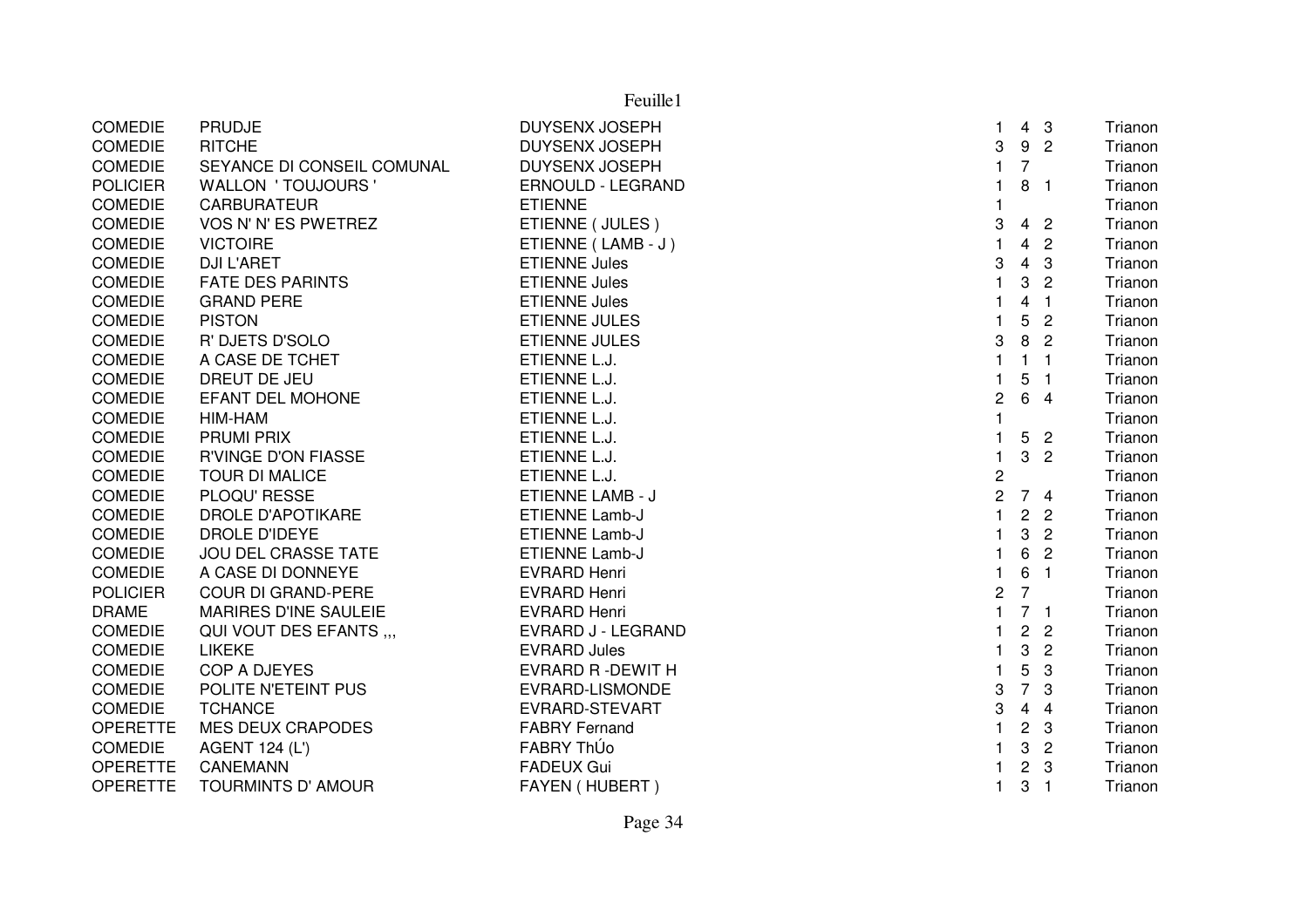|                 | Feuille1                      |                         |              |                         |                |         |  |
|-----------------|-------------------------------|-------------------------|--------------|-------------------------|----------------|---------|--|
| <b>COMEDIE</b>  | VOYE DE BONEUR (LI)           | FAYEN (HUBERT)          | 3            |                         | 7 <sub>2</sub> | Trianon |  |
| <b>COMEDIE</b>  | AMOURS DA NINIE               | <b>FAYEN Hubert</b>     | $\mathbf{1}$ | $5\phantom{.0}$         | $\overline{2}$ | Trianon |  |
|                 | BERWETE DA DEDET              | <b>FAYEN Hubert</b>     |              |                         |                | Trianon |  |
| <b>COMEDIE</b>  | <b>BOEGNE ROBETTE</b>         | <b>FAYEN Hubert</b>     | 1            |                         | 4 <sub>1</sub> | Trianon |  |
| <b>COMEDIE</b>  | <b>CANARI DA LISA</b>         | <b>FAYEN Hubert</b>     | 1            | 3                       | $\overline{1}$ | Trianon |  |
| <b>DRAME</b>    | DEPART PO L'CONGO             | <b>FAYEN Hubert</b>     | 5            | $6\phantom{.}6$         | $\overline{c}$ | Trianon |  |
| COMEDIE         | <b>FAWENE ES POLI</b>         | <b>FAYEN Hubert</b>     | $\mathbf{1}$ | 9                       | 8              | Trianon |  |
|                 | MAVA COP D'LINWE              | <b>FAYEN Hubert</b>     |              |                         |                | Trianon |  |
| <b>COMEDIE</b>  | TEDJE QUI RISPITE (INE)       | FIASSE (MARCEL)         | 1            | 4                       | $\overline{2}$ | Trianon |  |
| <b>COMEDIE</b>  | <b>BELE KINTE</b>             | <b>FIASSE Marcel</b>    | $\mathbf{1}$ | $\overline{4}$          | $\overline{2}$ | Trianon |  |
| <b>COMEDIE</b>  | <b>CONCOURS DI PECHE</b>      | <b>FIASSE Marcel</b>    | 2            | $\overline{4}$          | $\overline{c}$ | Trianon |  |
| <b>COMEDIE</b>  | MESSE DEL FABRIQUE            | <b>FIASSE Marcel</b>    | 1            |                         |                | Trianon |  |
| <b>COMEDIE</b>  | PO L'AUTOROUTE                | <b>FIASSE MARCEL</b>    | 3            | 4                       | 3              | Trianon |  |
| <b>TP</b>       | DJI MAREYE MI FI              | <b>FISTRAL</b>          | $\mathbf{1}$ | 6                       | $\overline{1}$ | Trianon |  |
| <b>OPERETTE</b> | <b>CLAPOTEDJE D'AMOUR</b>     | <b>FOCANT Guy</b>       | 3            | $\,6$                   | $\overline{4}$ | Trianon |  |
| <b>COMEDIE</b>  | MARIE-ROSE                    | FONTAINE Jacques        | 3            | $\overline{4}$          | $\overline{4}$ | Trianon |  |
| <b>DRAME</b>    | <b>CROUFIER</b>               | <b>FONTAINE Guy</b>     | 3            | 11 <sub>3</sub>         |                | Trianon |  |
| <b>COMEDIE</b>  | DJEU D'VEYE                   | <b>FONTAINE Guy</b>     | $\mathbf{1}$ | $\mathbf{2}$            | $\overline{2}$ | Trianon |  |
| <b>COMEDIE</b>  | <b>FIESSE A LOLOS</b>         | <b>FONTAINE Guy</b>     |              | 4                       | 3              | Trianon |  |
| <b>COMEDIE</b>  | SOPE AS FEVES                 | <b>FONTAINE GUY</b>     | 1            | $\mathbf{2}$            | $\overline{2}$ | Trianon |  |
| <b>COMEDIE</b>  | AFERE DEL ROWE SINT-PIRE (L') | <b>FONTAINE Jacques</b> | 3            | $\overline{7}$          | 3              | Trianon |  |
| <b>COMEDIE</b>  | <b>BOOMERANG</b>              | <b>FONTAINE Jacques</b> | 1            | $\overline{c}$          | $\overline{c}$ | Trianon |  |
| <b>COMEDIE</b>  | <b>BOTON D'ROSE</b>           | <b>FONTAINE Jacques</b> | $\mathbf{1}$ | 3                       | $\overline{c}$ | Trianon |  |
| <b>COMEDIE</b>  | DETE DI DJEU                  | <b>FONTAINE Jacques</b> | $\mathbf{1}$ | 3                       | $\mathbf{2}$   | Trianon |  |
| <b>POLICIER</b> | <b>DIALE E CWER</b>           | <b>FONTAINE Jacques</b> | 3            | $\overline{\mathbf{4}}$ | $\overline{4}$ | Trianon |  |
| <b>COMEDIE</b>  | DJI SO à. DJI D'MEUR          | <b>FONTAINE Jacques</b> | 3            | $\overline{4}$          | $\overline{4}$ | Trianon |  |
| <b>COMEDIE</b>  | <b>DOCTEUR MARAT</b>          | <b>FONTAINE Jacques</b> |              | 3                       | $\overline{2}$ | Trianon |  |
| F               | DROLE DI SONDJE               | <b>FONTAINE Jacques</b> |              | 5                       | $\overline{1}$ | Trianon |  |
| F               | <b>FAMILE TROTINETTE</b>      | <b>FONTAINE Jacques</b> | 1            | $\overline{\mathbf{4}}$ | $\overline{2}$ | Trianon |  |
| <b>COMEDIE</b>  | <b>GRAND ALOUR</b>            | <b>FONTAINE Jacques</b> | $\mathbf{1}$ | $\mathbf{1}$            |                | Trianon |  |
| <b>COMEDIE</b>  | POLKA DES AMOURS              | <b>FONTAINE JACQUES</b> | 3            | 5                       | $\overline{2}$ | Trianon |  |
| Е               | <b>ROI SOLEIL</b>             | <b>FONTAINE Jacques</b> | $\mathbf{1}$ | $\overline{c}$          | $\overline{1}$ | Trianon |  |
| <b>COMEDIE</b>  | <b>SCRET DE BONEUR</b>        | <b>FONTAINE Jacques</b> | 3            | $\overline{c}$          | $\overline{1}$ | Trianon |  |
| <b>COMEDIE</b>  | SI DIERIN D' ZIR              | <b>FONTAINE JACQUES</b> | 1            | 3                       | 3              | Trianon |  |
| <b>COMEDIE</b>  | SO LI SCRENE DE DIALE         | <b>FONTAINE JACQUES</b> | 3            | 3                       | $\overline{2}$ | Trianon |  |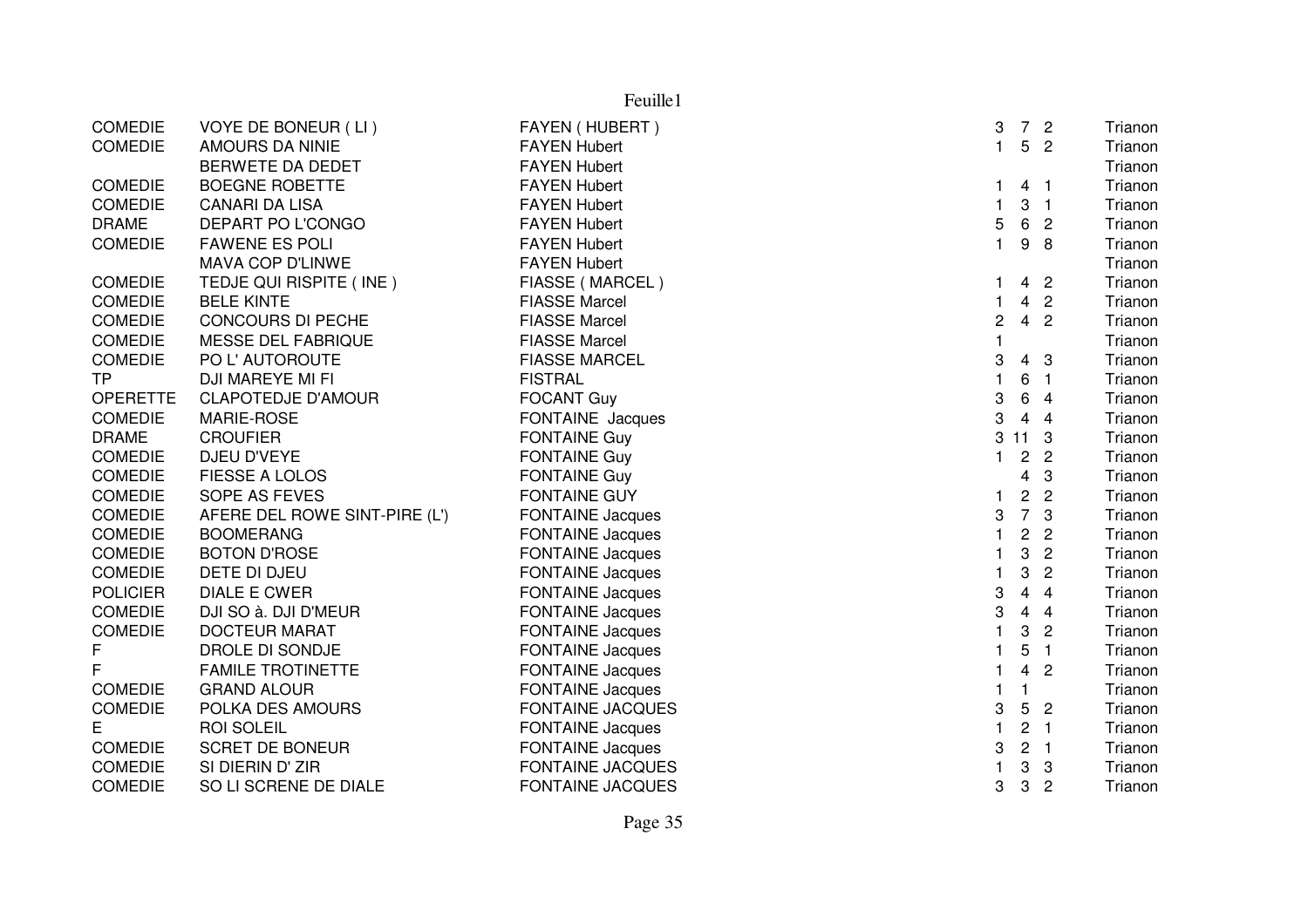| Feuille1        |                                |                             |              |                 |                |         |  |
|-----------------|--------------------------------|-----------------------------|--------------|-----------------|----------------|---------|--|
| <b>COMEDIE</b>  | <b>WAY' POL FRICOT</b>         | FORCEILLE (ARMD)            | $\mathbf{1}$ |                 | 7 <sub>1</sub> | Trianon |  |
| <b>COMEDIE</b>  | A DIERIN VIKANT                | <b>FOULON Nicolas</b>       | 3            | 5               | $\overline{2}$ | Trianon |  |
| <b>COMEDIE</b>  | <b>JOMETE</b>                  | <b>FOULON Nicolas</b>       | $\mathbf{1}$ | 3               | 3              | Trianon |  |
| <b>POLICIER</b> | PO SURE SES IDEYES             | <b>FOUNY CONSTANT</b>       | 3            | 8               | $\overline{c}$ | Trianon |  |
| 3               | NOVAI GRAIN                    | FOURNAL JOSEPH              |              |                 | 6              | Trianon |  |
| <b>POLICIER</b> | <b>PWESON</b>                  | FOURNAL JOSEPH              | 3            |                 |                | Trianon |  |
| <b>POLICIER</b> | <b>RAWE TOUNE</b>              | FOURNAL JOSEPH              | 3            | 5               | $\overline{2}$ | Trianon |  |
| <b>POLICIER</b> | <b>BRAVE MAGRE TOT</b>         | <b>FOURNAL &amp;RONVAUX</b> | $\mathbf{1}$ | $\overline{c}$  |                | Trianon |  |
| <b>POLICIER</b> | <b>TCHAF' TIRESSE</b>          | FOURNAL (JOSEPH)            | $\mathbf{1}$ | $\overline{4}$  | $\overline{2}$ | Trianon |  |
| T.              | BIHE ET BOB VINT               | FOURNAL Joseph              | 1            | $\overline{c}$  | $\overline{2}$ | Trianon |  |
| <b>COMEDIE</b>  | DEUX HEURES DUVANT DU S'MARIER | FOURNAL Joseph              | $\mathbf{1}$ | 6               | $\overline{1}$ | Trianon |  |
| <b>POLICIER</b> | FLEUR DI VALET                 | FOURNAL Joseph              | $\mathbf{1}$ | $\overline{c}$  | $\overline{1}$ | Trianon |  |
| <b>POLICIER</b> | <b>NOVAI GRAIN</b>             | FOURNAL Joseph              | 3            | 6               |                | Trianon |  |
| <b>POLICIER</b> | <b>PANSAUS</b>                 | FOURNAL Joseph              | $\mathbf{1}$ |                 | 4 <sub>2</sub> | Trianon |  |
| <b>POLICIER</b> | <b>TCHAPTIRESSE</b>            | FOURNAL Joseph              | 1            | $\overline{4}$  | $\overline{2}$ | Trianon |  |
| <b>POLICIER</b> | <b>VIS PERE</b>                | FOURNAL Joseph              | 1            | 4               | $\overline{1}$ | Trianon |  |
| <b>COMEDIE</b>  | <b>DJITEYE FAME</b>            | FOURNAL-DELFOSSE            | 1            | $\overline{c}$  | $\blacksquare$ | Trianon |  |
| <b>POLICIER</b> | FI D'ALMAND                    | FOURNAL-DELFOSSE            | 3            | 6               | $\overline{2}$ | Trianon |  |
| <b>COMEDIE</b>  | <b>TCHESTE D' Espagne</b>      | FOURNY (CONSTANT)           | 1            | 6               | $\overline{1}$ | Trianon |  |
| <b>DRAME</b>    | MADAME EST MALADE              | FOURNY C-DONEUX J           | 1            | 5               | $\overline{2}$ | Trianon |  |
| <b>COMEDIE</b>  | A BWERD DE HORE                | <b>FOURNY Constant</b>      | 3            | 6               | 3              | Trianon |  |
| T.              | <b>BON EGZIMPE</b>             | <b>FOURNY Constant</b>      | $\mathbf{1}$ | $\overline{4}$  | $\overline{2}$ | Trianon |  |
| <b>POLICIER</b> | <b>BONEUR RITROVE</b>          | <b>FOURNY Constant</b>      | 1            | 4               | $\overline{1}$ | Trianon |  |
| <b>POLICIER</b> | <b>CATCHETTE</b>               | <b>FOURNY Constant</b>      | $\mathbf{1}$ | $\overline{4}$  | $\overline{2}$ | Trianon |  |
| <b>COMEDIE</b>  | <b>COPS D'FEU</b>              | <b>FOURNY Constant</b>      | $\mathbf{1}$ | 3               | $\overline{2}$ | Trianon |  |
| <b>COMEDIE</b>  | <b>DIVINT LES NULEYES</b>      | <b>FOURNY Constant</b>      | 3            | 6               | $\overline{2}$ | Trianon |  |
| <b>COMEDIE</b>  | <b>DIVINT LES ROSIS</b>        | <b>FOURNY Constant</b>      | 3            | 10 <sup>1</sup> | $\overline{2}$ | Trianon |  |
| <b>COMEDIE</b>  | <b>DRAW</b>                    | <b>FOURNY Constant</b>      | 1            | $\overline{4}$  | $\overline{c}$ | Trianon |  |
| <b>POLICIER</b> | <b>FEUME PASSA</b>             | <b>FOURNY Constant</b>      | 3            | 6               | 3              | Trianon |  |
| <b>POLICIER</b> | LEUP D'FAGNE                   | <b>FOURNY Constant</b>      | 3            | 5               | 3              | Trianon |  |
| <b>POLICIER</b> | <b>MAM'ZELES FLOKETS</b>       | <b>FOURNY Constant</b>      | 3            | 6               | $\overline{c}$ | Trianon |  |
| <b>COMEDIE</b>  | MONCHEU L'DIRECTEUR            | <b>FOURNY Constant</b>      | 3            | 6               | $\overline{c}$ | Trianon |  |
| <b>COMEDIE</b>  | P' TITE                        | <b>FOURNY CONSTANT</b>      | 3            | $\overline{7}$  | $\overline{c}$ | Trianon |  |
| <b>COMEDIE</b>  | PINDOU QUI S' MAVELE           | <b>FOURNY CONSTANT</b>      | $\mathbf{1}$ | 5               | $\overline{1}$ | Trianon |  |
| <b>COMEDIE</b>  | RAWETE ET SES VALETS           | <b>FOURNY CONSTANT</b>      | 3            | 6               | $\overline{c}$ | Trianon |  |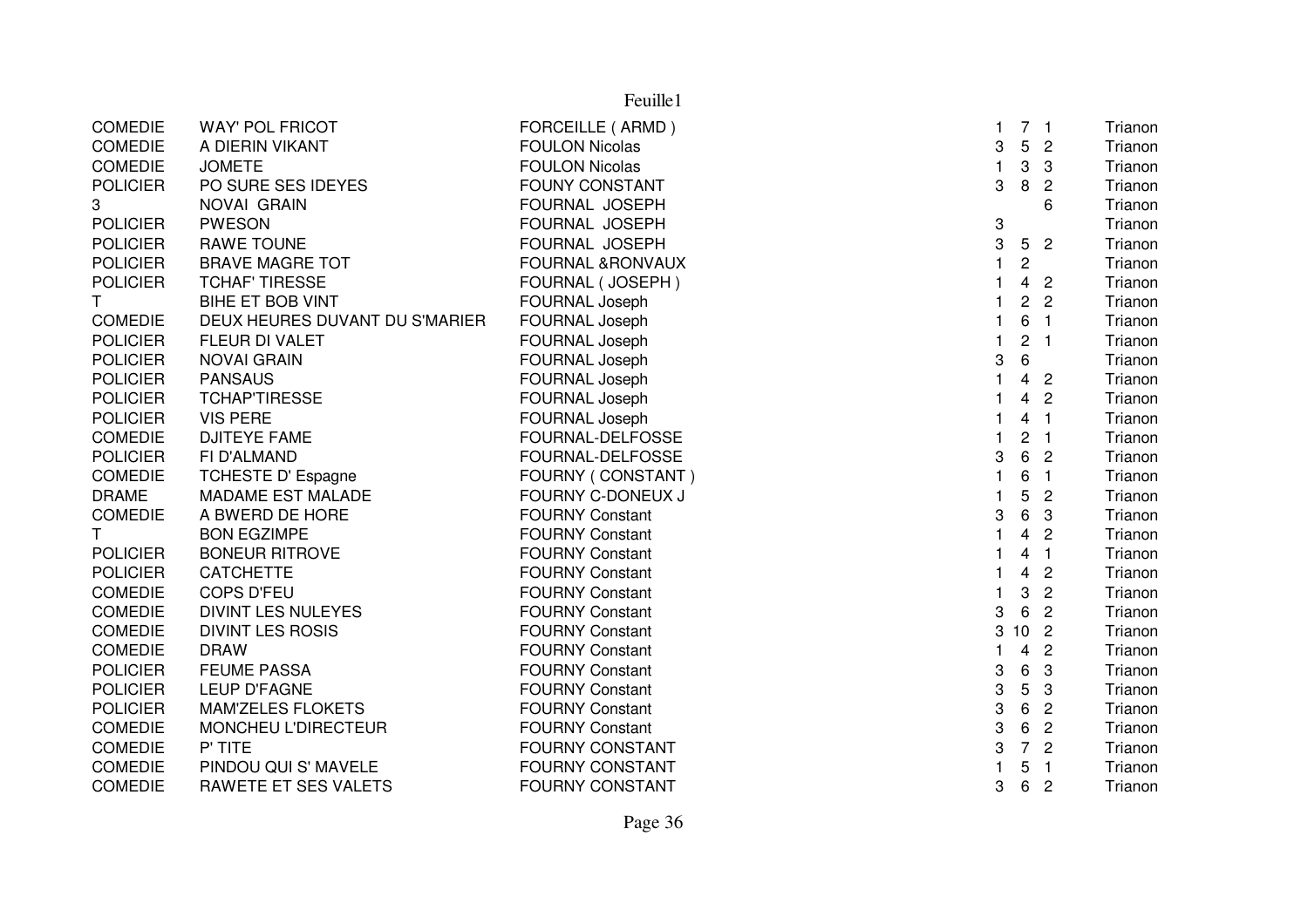|                 | Feuille1                      |                          |                |                         |                |                           |  |  |  |
|-----------------|-------------------------------|--------------------------|----------------|-------------------------|----------------|---------------------------|--|--|--|
| <b>OPERETTE</b> | ROYENE DI L'BELE-FLEUR        | <b>FOURNY Constant</b>   | 3              | 6                       | $\overline{4}$ | Trianon                   |  |  |  |
| <b>OPERETTE</b> | <b>TCHESSE A L'AMOUR</b>      | <b>FOURNY Constant</b>   | 3              | 3                       | 3              | Trianon                   |  |  |  |
| <b>OPERETTE</b> | TO TCHESSANT                  | <b>FOURNY Constant</b>   | 3              | $\, 8$                  |                | $\overline{c}$<br>Trianon |  |  |  |
| <b>COMEDIE</b>  | PO SURE LI MODE               | <b>FOURNY LEON</b>       | $\mathbf{1}$   | 3                       |                | $\overline{c}$<br>Trianon |  |  |  |
| <b>OPERETTE</b> | <b>GONDOLES</b>               | FOURNY LÚon              | 3              | $\overline{7}$          | 3              | Trianon                   |  |  |  |
| <b>OPERETTE</b> | MAM'ZELE LIDJE                | FOURNY LÚon              | 3              | $\overline{7}$          | 3              | Trianon                   |  |  |  |
| <b>COMEDIE</b>  | <b>DREUT D'AIMER</b>          | FRAIKIN LÚopold          | 3              | 5                       | $\overline{c}$ | Trianon                   |  |  |  |
| <b>DRAME</b>    | QWAND L'ONEUR A S' DAIE       | <b>FRAIKIN SEVERIN</b>   | 3              | $\, 8$                  | $\overline{2}$ | Trianon                   |  |  |  |
| <b>COMEDIE</b>  | <b>DJI VA BISER</b>           | <b>FRAIKIN SÚverin</b>   | $\mathbf{1}$   | 5                       | $\overline{1}$ | Trianon                   |  |  |  |
| <b>COMEDIE</b>  | FAS MARIEDJE DA PITCHETE      | <b>FRAIKIN SÚverin</b>   | 3              | $\boldsymbol{9}$        | 7              | Trianon                   |  |  |  |
| <b>COMEDIE</b>  | <b>HAUT-PAYS</b>              | FRAIKIN SÚverin          | 3              | 5                       | $\overline{1}$ | Trianon                   |  |  |  |
| <b>COMEDIE</b>  | <b>SINS PAREILS</b>           | <b>FRAINEUX Marcel</b>   | $\overline{c}$ | $\overline{4}$          | $\overline{c}$ | Trianon                   |  |  |  |
| <b>COMEDIE</b>  | Y FAY S'Y R'METE              | <b>FRAINEUX Marcel</b>   |                |                         |                | Trianon                   |  |  |  |
| <b>COMEDIE</b>  | <b>VUZION D' AMOUR</b>        | FRAMBACH (LEONARD)       | 3              | 6                       | $\overline{c}$ | Trianon                   |  |  |  |
| <b>COMEDIE</b>  | S' CRET D' L' AVIATEUR        | <b>FRAMBACH LEONARD</b>  | 3              | 8                       | $\overline{4}$ | Trianon                   |  |  |  |
| <b>OPERETTE</b> | SURPRISES DI LÆ AMOUR         | <b>FRAMBACH LEONARD</b>  | 3              | $\overline{7}$          | $\overline{4}$ | Trianon                   |  |  |  |
| <b>OPERETTE</b> | <b>BAL DES MARIONETES</b>     | FRAMBACH LÚonard         | 3              | 6                       | $\overline{4}$ | Trianon                   |  |  |  |
| <b>COMEDIE</b>  | COQ DE REDJUMINT              | FRAMBACH LÚonard         | 3              | $\overline{4}$          | 3              | Trianon                   |  |  |  |
| <b>OPERETTE</b> | <b>MASCOTE PARISIENNE</b>     | FRAMBACH LÚonard         | 3              | $\overline{7}$          | $\overline{4}$ | Trianon                   |  |  |  |
| <b>OPERETTE</b> | NONARD OU NANETE              | FRAMBACH LÚonard         | 3              | $\,6$                   | $\overline{4}$ | Trianon                   |  |  |  |
| <b>OPERETTE</b> | <b>VOLTE D' DJONESSE</b>      | FRANCKSON (JOSEPH)       | $\overline{c}$ | 5                       | $\overline{2}$ | Trianon                   |  |  |  |
| <b>COMEDIE</b>  | APRES L'PLEVE LI BAI TIMPS    | FRANCKSON Joseph         | $\mathbf{1}$   | $\overline{4}$          | $\overline{c}$ | Trianon                   |  |  |  |
| <b>DRAME</b>    | PARDON DE COUPABLE            | <b>FRANCKSON JOSEPH</b>  | $\overline{c}$ | $\boldsymbol{9}$        | $\overline{2}$ | Trianon                   |  |  |  |
| <b>COMEDIE</b>  | <b>JULES PO JULES</b>         | <b>FRANCKSON Lambert</b> | $\mathbf{1}$   | 5                       | $\overline{c}$ | Trianon                   |  |  |  |
| <b>DRAME</b>    | PO SI HONNEUR                 | <b>FRANCKSON LAMBERT</b> | 3              | 5                       | 3              | Trianon                   |  |  |  |
| <b>DRAME</b>    | <b>RIN N' VAT</b>             | <b>FRANCKSON LAMBERT</b> | $\mathbf 2$    | 8                       | 3              | Trianon                   |  |  |  |
| <b>OPERETTE</b> | TREUS MIRAKES A MOLIN         | <b>FRANSOLET Jules</b>   | 3              | 6                       | $\overline{4}$ | Trianon                   |  |  |  |
| <b>COMEDIE</b>  | <b>BON SONG' NI POU MINTI</b> | <b>FRESON -HANSEN</b>    | 3              | $\overline{7}$          |                | 5<br>Trianon              |  |  |  |
| <b>COMEDIE</b>  | <b>VA ST-I R'TROVER</b>       | FRESON LÚon              | 3              | 9                       | 6              | Trianon                   |  |  |  |
| <b>COMEDIE</b>  | <b>W'E-ST-I VALENTIN</b>      | FRESON LÚon              | 3              | 5                       | 6              | Trianon                   |  |  |  |
| <b>COMEDIE</b>  | <b>OSCAR</b>                  | <b>FRISEE Solange</b>    | 3              | 5                       |                | 5<br>Trianon              |  |  |  |
| <b>OPERETTE</b> | P.J. LAMOTTE ET COMPAGNIE     | FUNKEN A.                | 3              | $\overline{\mathbf{4}}$ | $\overline{4}$ | Trianon                   |  |  |  |
| <b>OPERETTE</b> | NARCISSE ORDONANCE            | <b>GABRIEL H.</b>        |                | 6                       | 3              | Trianon                   |  |  |  |
| <b>COMEDIE</b>  | BAKE NIN COME INE AUTE (INE)  | <b>GABRIEL Laure</b>     | 1              | $\overline{4}$          |                | $\overline{2}$<br>Trianon |  |  |  |
| <b>OPERETTE</b> | PROF DI WALON                 | <b>GABRIEL-MONROY</b>    | 3              | $\,6$                   | 3              | Trianon                   |  |  |  |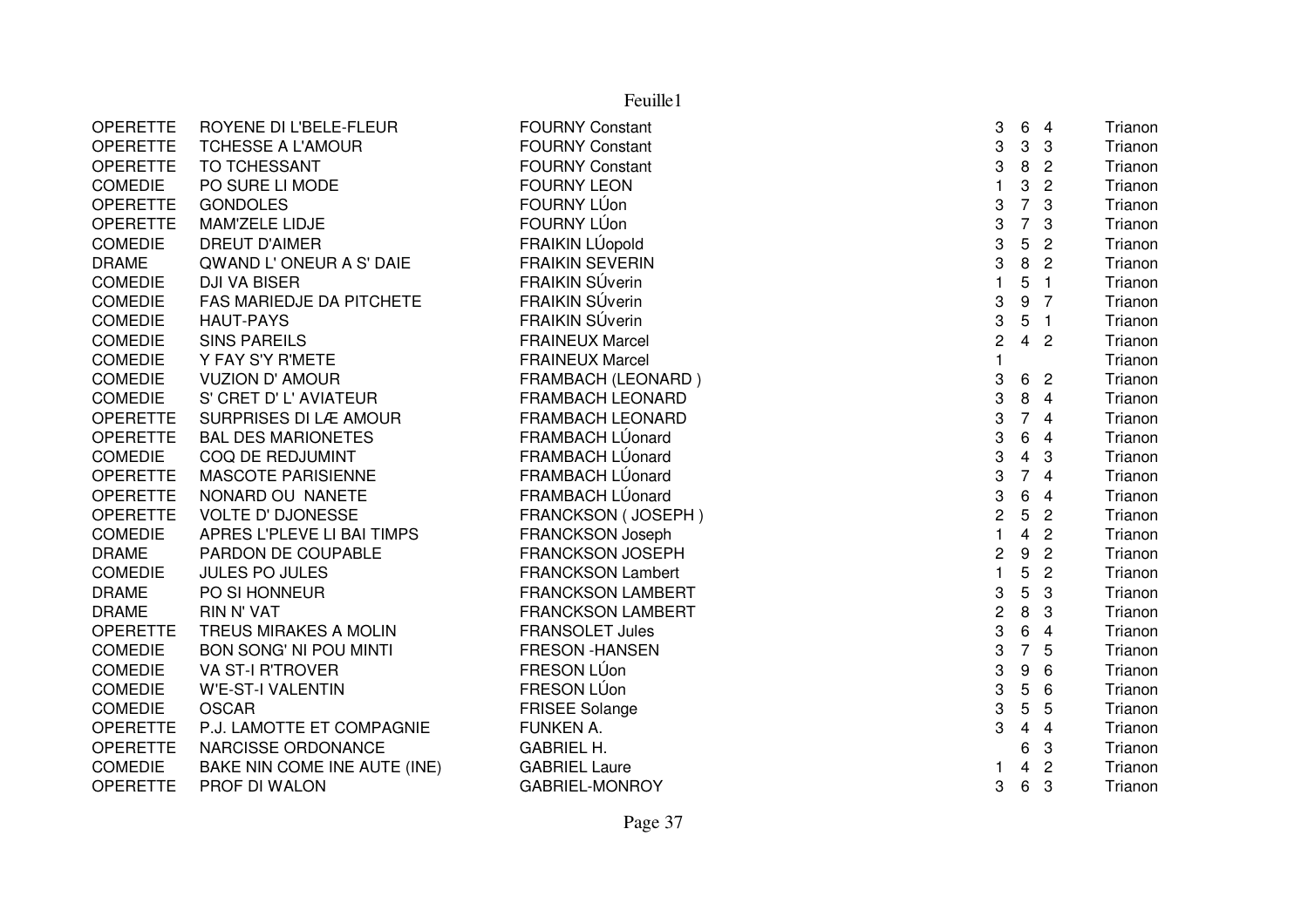|                 |                                | Feuille1                   |                |                 |                |         |
|-----------------|--------------------------------|----------------------------|----------------|-----------------|----------------|---------|
| <b>COMEDIE</b>  | <b>HINRI ET L'ATOME</b>        | <b>GADEINE-TILMAN</b>      | 1              |                 | 6 3            | Trianon |
| <b>COMEDIE</b>  | <b>ARTICLE 10</b>              | <b>GASPARD Camille</b>     | $\mathbf{1}$   |                 | 3 <sub>1</sub> | Trianon |
| <b>POLICIER</b> | <b>DRINGELE</b>                | <b>GASPARD Camille</b>     | $\mathbf{1}$   | 5               | $\overline{2}$ | Trianon |
| <b>COMEDIE</b>  | ROND D' OR                     | <b>GASPARD CAMILLE</b>     | 3              | 5               | 3              | Trianon |
| <b>COMEDIE</b>  | ON CORANT LES PO ON DJ'VA SINS | <b>GENDERS Jeanine</b>     | 3              | 5               | $\overline{4}$ | Trianon |
| <b>COMEDIE</b>  | ON NOS-A ROUVI                 | <b>GENDERS Jeanine</b>     | $\mathbf{1}$   | 5               | $\overline{4}$ | Trianon |
| <b>COMEDIE</b>  | STEULES DIVINS LES-OUY         | <b>GENDERS</b> Jeanine     |                |                 |                | Trianon |
| <b>COMEDIE</b>  | WATE DIVINS LEUS-OUY           | <b>GENDERS</b> Jeanine     | 1              | $\overline{4}$  | $\overline{2}$ | Trianon |
| <b>COMEDIE</b>  | D'JA VINT-ANS, MI              | <b>GENDERS-SIMONIS</b>     | 1              | 3               | $\mathbf{3}$   | Trianon |
|                 | PITIT A P'TIT                  | <b>GENDERS-SIMONIS</b>     |                |                 |                | Trianon |
| <b>COMEDIE</b>  | LAME DI PEKET                  | <b>GENGOUX Robert</b>      | $\mathbf{1}$   |                 | 3 <sub>2</sub> | Trianon |
| <b>COMEDIE</b>  | <b>SCOLE DES - AMOUREUX</b>    | <b>GENGOUX ROBERT</b>      | $\mathbf{1}$   | 3               | 3              | Trianon |
| <b>COMEDIE</b>  | YTINNE PETCHI                  | <b>GENGOUX Robert</b>      | 3              | 5               | 3              | Trianon |
| <b>COMEDIE</b>  | A CHAQUE SI BONEUR             | <b>GENON E-H</b>           | 3              | 5 <sup>5</sup>  | $\overline{2}$ | Trianon |
| <b>COMEDIE</b>  | AWOUS E MEUS D'DJULET'         | <b>GENON E-H</b>           | 3              | 3               | 8              | Trianon |
| COMEDIE         | <b>CHAQUE SI BONEUR</b>        | <b>GENON E-H</b>           |                |                 |                | Trianon |
| <b>COMEDIE</b>  | ON SPITANT SPER !              | <b>GENON E-H</b>           | 3              | $\overline{4}$  |                | Trianon |
| <b>COMEDIE</b>  | TIESSE DI KEUVE                | <b>GENON E-H</b>           | 3              |                 | 5              | Trianon |
| <b>POLICIER</b> | <b>TURLURETTE</b>              | <b>GENON E-H</b>           | 3              |                 | 7 6            | Trianon |
| <b>COMEDIE</b>  | VO V'LA CO TOTE NOWE           | <b>GENON E-H</b>           | $\mathbf{1}$   |                 | 4 <sub>1</sub> | Trianon |
| <b>COMEDIE</b>  | VO-VLA CO TOTE NOWE            | <b>GENON E-H</b>           |                |                 |                | Trianon |
| <b>POLICIER</b> | <b>VOYE DEL LIBERTE</b>        | <b>GENON E-H</b>           | 1              |                 | $4\quad0$      | Trianon |
| <b>TP</b>       | ON MANEG CAFOUGN'TE            | GENOT FrÚdÚric             |                |                 |                | Trianon |
| <b>COMEDIE</b>  | TRUC D'INE CRAPODE             | GENOT FrÚdÚric             |                |                 |                | Trianon |
| <b>COMEDIE</b>  | <b>LISSE NUMERO TREUS</b>      | <b>GERADIN Armand</b>      | 3              | 10 <sub>5</sub> |                | Trianon |
| F               | <b>MAISSE PIRE PATHELIN</b>    | <b>GERADIN Armand</b>      | $\overline{c}$ |                 | 4 <sub>1</sub> | Trianon |
| <b>COMEDIE</b>  | QUAND CESAR SI MELE D' NE SAQW | <b>GERADIN ARMAND</b>      | 3              |                 | 4 <sub>2</sub> | Trianon |
| <b>COMEDIE</b>  | AFFAIRE DEL ROWE TRAPPE (L')   | <b>GERARD E mile</b>       | $\overline{c}$ | $\mathbf{3}$    | $\overline{2}$ | Trianon |
| <b>SP</b>       | <b>BROCALE INTE DEUX FEU</b>   | <b>GERARD E mile</b>       | 1              | 3               | $\overline{2}$ | Trianon |
| <b>SP</b>       | <b>FIASSE REVOLE</b>           | <b>GERARD Emile</b>        | 1              | 6               | $\overline{4}$ | Trianon |
| <b>COMEDIE</b>  | HONNEUR AVANT TOT              | <b>GERARD Emile</b>        | $\mathbf{1}$   |                 | 4 <sub>1</sub> | Trianon |
| <b>POLICIER</b> | QUENE SIZE                     | <b>GERARD JOSEPH</b>       | $\mathbf{1}$   |                 |                | Trianon |
| <b>COMEDIE</b>  | AL LIBERTE                     | <b>GERARD Win</b>          | 3              |                 | 4 <sup>2</sup> | Trianon |
| <b>COMEDIE</b>  | <b>TOT SEUS</b>                | <b>GERARDIN ( ARMAND )</b> |                | 3               | $\overline{2}$ | Trianon |
| <b>COMEDIE</b>  | <b>ROYINNE</b>                 | <b>GERARDIN ARMAND</b>     | 3              | $\overline{4}$  | 3              | Trianon |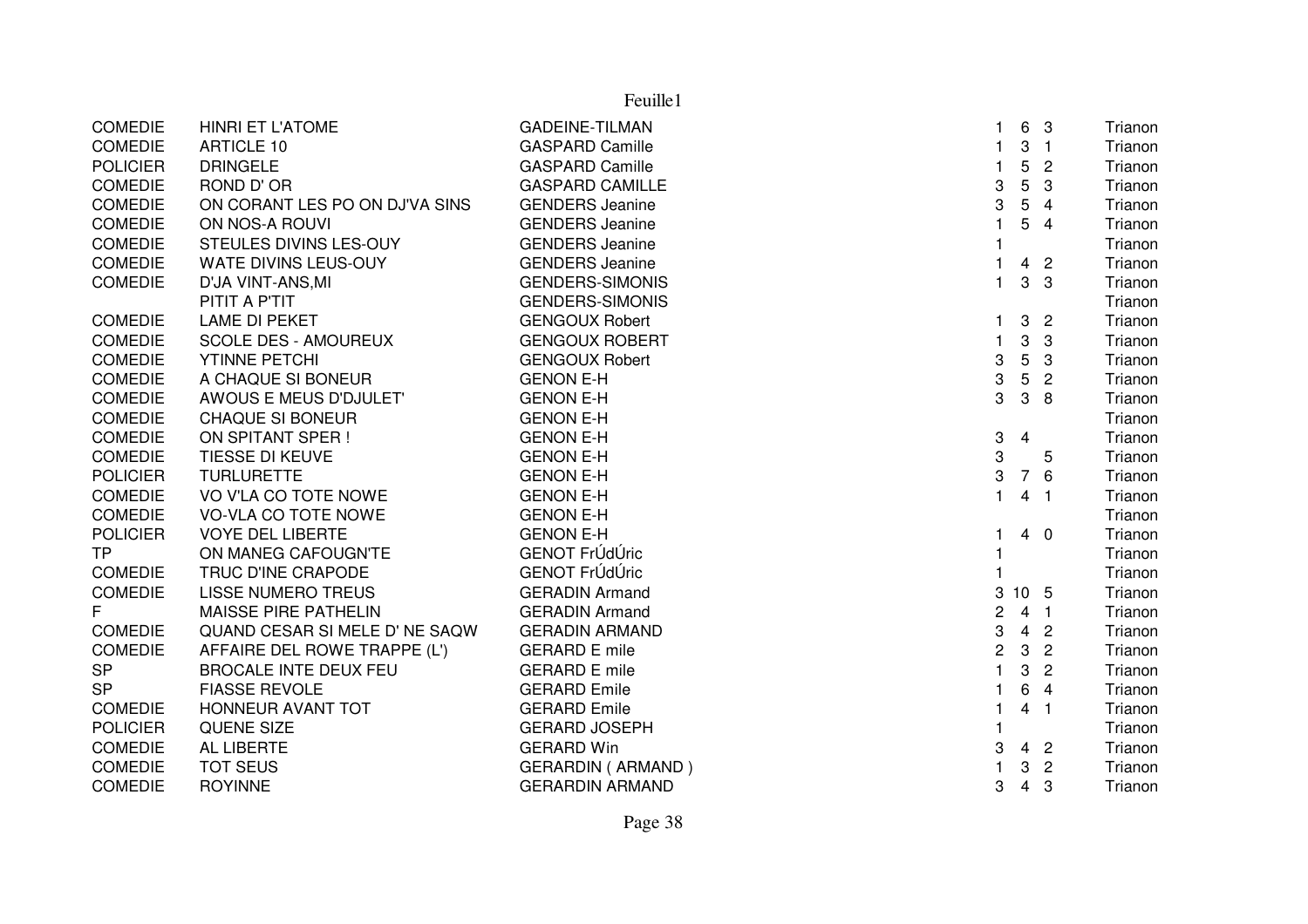|                 | Feuille1                       |                               |                  |                         |                  |         |  |  |  |  |
|-----------------|--------------------------------|-------------------------------|------------------|-------------------------|------------------|---------|--|--|--|--|
| <b>COMEDIE</b>  | E PLIN SOLO                    | <b>GERARD-SIMONIS</b>         | $\mathbf{1}$     | 3                       | $\overline{4}$   | Trianon |  |  |  |  |
|                 | QWAND CESAR SI MELE D'INE SAQW | <b>GERMAIN</b>                |                  |                         |                  | Trianon |  |  |  |  |
| <b>COMEDIE</b>  | OME UREUS                      | <b>GERMAIN ARMAND</b>         | 3                |                         |                  | Trianon |  |  |  |  |
| <b>COMEDIE</b>  | PO LES CANSES                  | <b>GERMAIN ARMAND</b>         | $\mathbf{1}$     | 3                       | $\overline{c}$   | Trianon |  |  |  |  |
|                 | SIZE DI NOYE                   | <b>GERMAIN Arthur</b>         | 1                |                         |                  | Trianon |  |  |  |  |
| <b>COMEDIE</b>  | FLIPE N'EST NIN SOS N'DGEYE    | GIGHAYE LÚon                  | 1                | 5                       | -1               | Trianon |  |  |  |  |
| <b>COMEDIE</b>  | TITINE, OU LES DEUX SOURS      | GILLARD (ALPHONS)             | $\mathbf{1}$     | $\overline{c}$          | $\boldsymbol{3}$ | Trianon |  |  |  |  |
| <b>COMEDIE</b>  | TOT EST BIN QUI FINIHE BIN     | GILLARD (ALPHONS)             | $\boldsymbol{2}$ | 3                       | $\overline{2}$   | Trianon |  |  |  |  |
| <b>OPERETTE</b> | VI MESTRE (LI)                 | GILLARD (LUCIEN)              | $\boldsymbol{2}$ | 5                       | 3                | Trianon |  |  |  |  |
| <b>COMEDIE</b>  | DONE (MARIUS)                  | <b>GILLARD J.-LACROIX J-E</b> | 3                | $\overline{7}$          | $\overline{2}$   | Trianon |  |  |  |  |
| <b>COMEDIE</b>  | <b>FANNY</b>                   | <b>GILLARD J.-LACROIX J-E</b> | 3                | 8                       | 3                | Trianon |  |  |  |  |
| <b>COMEDIE</b>  | A COSTE DE BONEUR              | <b>GILLARD Lucien</b>         | $\mathbf{1}$     | $\overline{c}$          |                  | Trianon |  |  |  |  |
| <b>POLICIER</b> | <b>COLOWE ET HOUPRALE</b>      | <b>GILLARD Lucien</b>         | 3                | 5                       | $\overline{2}$   | Trianon |  |  |  |  |
| <b>COMEDIE</b>  | DREUT DES FEUMES               | <b>GILLARD Lucien</b>         | 1                | 3                       | 4                | Trianon |  |  |  |  |
| <b>OPERETTE</b> | <b>FLEUR DES BWES</b>          | <b>GILLARD Lucien</b>         | $\overline{c}$   | 5                       | $\overline{2}$   | Trianon |  |  |  |  |
| <b>OPERETTE</b> | <b>MADONE DI MOLIN</b>         | <b>GILLARD Lucien</b>         | 3                |                         |                  | Trianon |  |  |  |  |
| <b>COMEDIE</b>  | <b>MALE LOUKEUR</b>            | <b>GILLARD Lucien</b>         | $\boldsymbol{2}$ | 3                       | 3                | Trianon |  |  |  |  |
| <b>COMEDIE</b>  | PRIS D' BETE                   | <b>GILLART LUCIEN</b>         | 3                |                         |                  | Trianon |  |  |  |  |
| <b>OPERETTE</b> | MARIEIE DI CARNAVAL            | <b>GILLIS Joseph</b>          | 3                | 5                       | 8                | Trianon |  |  |  |  |
| <b>COMEDIE</b>  | <b>DONNE MACOR</b>             | <b>GODARD Marcel</b>          | $\overline{c}$   | 7 <sub>1</sub>          |                  | Trianon |  |  |  |  |
| <b>OPERETTE</b> | <b>HANTREYE</b>                | <b>GODEFROID Lucien</b>       | 3                | 6                       | $\overline{4}$   | Trianon |  |  |  |  |
| <b>COMEDIE</b>  | A FOND DE PUS                  | <b>GODIN Joseph</b>           | 1                | 4                       | $\overline{1}$   | Trianon |  |  |  |  |
| <b>COMEDIE</b>  | AMOURS DA ROSA                 | <b>GODIN Joseph</b>           |                  | 4                       | $\overline{2}$   | Trianon |  |  |  |  |
| <b>COMEDIE</b>  | <b>C'EST L' PORTRAIT</b>       | <b>GODIN Joseph</b>           | 1                | 4                       | $\overline{2}$   | Trianon |  |  |  |  |
| <b>COMEDIE</b>  | <b>FIESSE A L'BARIRE</b>       | <b>GODIN Joseph</b>           | 1                | 4                       | $\overline{1}$   | Trianon |  |  |  |  |
| <b>COMEDIE</b>  | <b>JEAN L'TCHET</b>            | <b>GODIN Joseph</b>           |                  |                         |                  | Trianon |  |  |  |  |
| <b>COMEDIE</b>  | JEAN-LOUIS LABEYE              | <b>GODIN Joseph</b>           | 1                | $\overline{4}$          | $\overline{c}$   | Trianon |  |  |  |  |
| <b>COMEDIE</b>  | P' TITE                        | <b>GODIN JOSEPH</b>           | 1                | $\overline{4}$          | $\overline{2}$   | Trianon |  |  |  |  |
| <b>COMEDIE</b>  | PIRRE ES LÆ VOIE               | <b>GODIN JOSEPH</b>           | 1                | 3                       | $\overline{2}$   | Trianon |  |  |  |  |
| <b>COMEDIE</b>  | <b>CLARA VOUT FE DE TEYATE</b> | <b>GOFFART Nicole</b>         | 3                | $\overline{4}$          | 3                | Trianon |  |  |  |  |
| <b>POLICIER</b> | <b>EFANT D'NOLE PA</b>         | <b>GOFFART Nicole</b>         |                  | 212                     |                  | Trianon |  |  |  |  |
| <b>POLICIER</b> | FI D'TROP                      | <b>GOFFART Nicole</b>         | 3                | 5                       | $\overline{2}$   | Trianon |  |  |  |  |
| <b>POLICIER</b> | MOHONE AS CIGOGNES             | <b>GOFFART Nicole</b>         | 3                | $\overline{\mathbf{4}}$ | $\overline{4}$   | Trianon |  |  |  |  |
| <b>POLICIER</b> | <b>STEULE DE BERDJI</b>        | <b>GOFFART Nicole</b>         | 3                | 5                       | 3                | Trianon |  |  |  |  |
| <b>COMEDIE</b>  | <b>TCHANTCHE</b>               | <b>GOFFART Nicole</b>         | 3                | $\overline{4}$          | 5                | Trianon |  |  |  |  |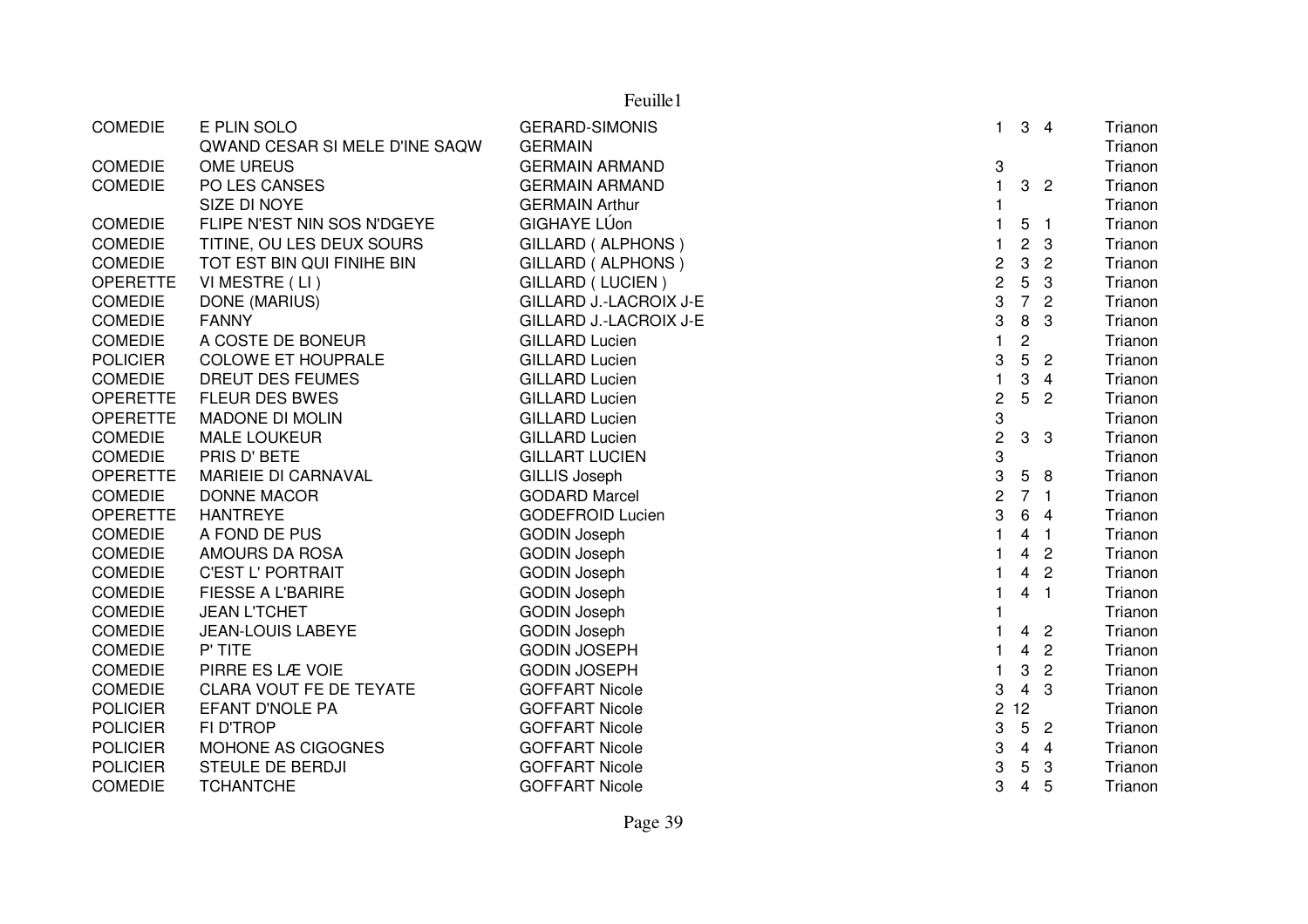|                 | Feuille1                          |                            |                |                         |                         |         |  |  |  |
|-----------------|-----------------------------------|----------------------------|----------------|-------------------------|-------------------------|---------|--|--|--|
| <b>COMEDIE</b>  | <b>WEEK - END</b>                 | <b>GOFFIN ( CLEMENT )</b>  | 3              | $7^{\circ}$             | $\overline{2}$          | Trianon |  |  |  |
| <b>COMEDIE</b>  | COK DE G+REDJE                    | <b>GOFFIN (LAMOUREUX)</b>  | 3              | 5                       | 6                       | Trianon |  |  |  |
| COMEDIE         | <b>JEAN-LOUIS</b>                 | GOFFIN CIÚment             | 3              | $\overline{4}$          | $\overline{2}$          | Trianon |  |  |  |
| <b>COMEDIE</b>  | <b>C'ESTCWE?</b>                  | <b>GOFFIN Florent</b>      | $\mathbf{1}$   | 3                       | 3                       | Trianon |  |  |  |
| <b>COMEDIE</b>  | <b>CONTE D'APOTIKERES</b>         | <b>GOFFIN Florent</b>      | 1              | $\overline{\mathbf{c}}$ | $\overline{\mathbf{1}}$ | Trianon |  |  |  |
| <b>DRAME</b>    | <b>DJ'AVEU INE FAMILE</b>         | <b>GOFFIN Florent</b>      | $\mathbf{1}$   | 3                       | $\overline{1}$          | Trianon |  |  |  |
| <b>COMEDIE</b>  | OH !QUE BE GROS                   | <b>GOFFIN Florent</b>      | 3              | $\overline{7}$          | 3                       | Trianon |  |  |  |
| <b>COMEDIE</b>  | PUS RIN A DIRE                    | <b>GOFFIN Florent</b>      | 3              | $\overline{\mathbf{4}}$ | 3                       | Trianon |  |  |  |
| <b>COMEDIE</b>  | <b>SACRE MINTEUR</b>              | <b>GOFFIN Florent</b>      | 3              | 5                       | 5                       | Trianon |  |  |  |
| <b>COMEDIE</b>  | <b>STAR MAGRE LU</b>              | <b>GOFFIN Florent</b>      | 3              | 8                       | 4                       | Trianon |  |  |  |
| <b>COMEDIE</b>  | <b>VOS OSSU M'FI</b>              | <b>GOFFIN Florent</b>      | 3              | 4                       | 3                       | Trianon |  |  |  |
| <b>COMEDIE</b>  | <b>QWAND LES FEMMES TCHOULETS</b> | <b>GORISSEN JEAN</b>       | $\mathbf{1}$   | $\overline{4}$          | $\overline{2}$          | Trianon |  |  |  |
| <b>COMEDIE</b>  | <b>MAVA TOURNANT</b>              | <b>GORISSEN Louis</b>      | $\mathbf{1}$   |                         |                         | Trianon |  |  |  |
| <b>COMEDIE</b>  | CONTE D'APOTIK <sup>LI</sup> RES  | <b>GOSSET Paul</b>         | 3              | 7 6                     |                         | Trianon |  |  |  |
| <b>COMEDIE</b>  | TCHAMBE 213                       | <b>GOSSET Paul</b>         | 3              | $\overline{7}$          | 5                       | Trianon |  |  |  |
| <b>COMEDIE</b>  | FEYE DE BOLGI                     | <b>GOTHIER Charles</b>     | $\overline{c}$ | 8                       | $\overline{2}$          | Trianon |  |  |  |
| <b>COMEDIE</b>  | A L'PORSUTE D'ON VOLEUR           | <b>GOTHIER-TILKIN</b>      | $\mathbf{1}$   | 5                       | $\overline{0}$          | Trianon |  |  |  |
| <b>COMEDIE</b>  | <b>GNOUF-GNOUF</b>                | <b>GOTHIER-TILKIN</b>      | $\mathbf{1}$   | 4                       | $\overline{2}$          | Trianon |  |  |  |
| <b>COMEDIE</b>  | PORSUTE D'ON VOLEUR               | <b>GOTHIER-TILKIN A</b>    | $\mathbf{1}$   | 4                       | $\overline{1}$          | Trianon |  |  |  |
| <b>COMEDIE</b>  | <b>ISTWERE DI RODGES ET BLEUS</b> | <b>GRAINDAY Henri</b>      | 3              | $10 \quad 4$            |                         | Trianon |  |  |  |
| <b>POLICIER</b> | AL HOTE FOLEYE                    | <b>GRAND'RY Madele</b>     | 3              | $\overline{5}$          | 5                       | Trianon |  |  |  |
| <b>COMEDIE</b>  | <b>BABINEME SI MAREYE</b>         | <b>GREGOIRE F.</b>         | 1              | 8                       | $\overline{1}$          | Trianon |  |  |  |
| <b>COMEDIE</b>  | <b>FIVE MONTE</b>                 | <b>GREGOIRE J-FOURNY C</b> | 3              | 5                       | 3                       | Trianon |  |  |  |
| <b>COMEDIE</b>  | <b>GALAND BOSSOU</b>              | <b>GREGOIRE J-FOURNY C</b> | $\mathbf{1}$   |                         |                         | Trianon |  |  |  |
| <b>OPERETTE</b> | <b>DEUX AMOUREUX SURPRIS</b>      | <b>GREGOIRE Joseph</b>     | 1              | $\overline{c}$          | $\overline{2}$          | Trianon |  |  |  |
| <b>COMEDIE</b>  | KIMELEYE-HASPLEYE                 | <b>GREGOIRE V-FOURNY</b>   | 3              | 5                       | $\sqrt{3}$              | Trianon |  |  |  |
| <b>COMEDIE</b>  | QUELE EURE EST - I                | <b>GRISARD HENRI</b>       | $\mathbf{1}$   | 3                       | 3                       | Trianon |  |  |  |
| <b>COMEDIE</b>  | <b>KWARTI A LOUWER</b>            | <b>GROSJEAN Rodolphe</b>   | $\mathbf{1}$   | 5                       | $\overline{2}$          | Trianon |  |  |  |
| <b>COMEDIE</b>  | A CASE D'INE HERITEDJE            | <b>GUILLEAUME Juli</b>     | $\mathbf{1}$   | $\overline{4}$          | $\overline{2}$          | Trianon |  |  |  |
| <b>COMEDIE</b>  | AIE, AIE, AIE QUELE MARGAYE       | <b>GUILLEAUME Juli</b>     | $\overline{c}$ | $\overline{4}$          | $\overline{2}$          | Trianon |  |  |  |
| <b>COMEDIE</b>  | CHIN QUI FAIT DE L'SAVATE         | <b>GUILLEAUME Juli</b>     | $\mathbf{1}$   | 5                       | $\overline{1}$          | Trianon |  |  |  |
| <b>OPERETTE</b> | <b>BIETME EST SO L'ORBITE</b>     | <b>GUSTIN Jean</b>         | 3              | 6                       | 3                       | Trianon |  |  |  |
| <b>OPERETTE</b> | PRUMIR AMOUR                      | <b>GUSTIN Jean</b>         | 3              | $\overline{7}$          | 3                       | Trianon |  |  |  |
| <b>COMEDIE</b>  | <b>DIALE MARAWE</b>               | <b>HABETS Pierre</b>       | 3              | 4                       | 5                       | Trianon |  |  |  |
| <b>COMEDIE</b>  | <b>LOUKE A TWE</b>                | <b>HABETS Pierre</b>       | 3              | 5                       | 5                       | Trianon |  |  |  |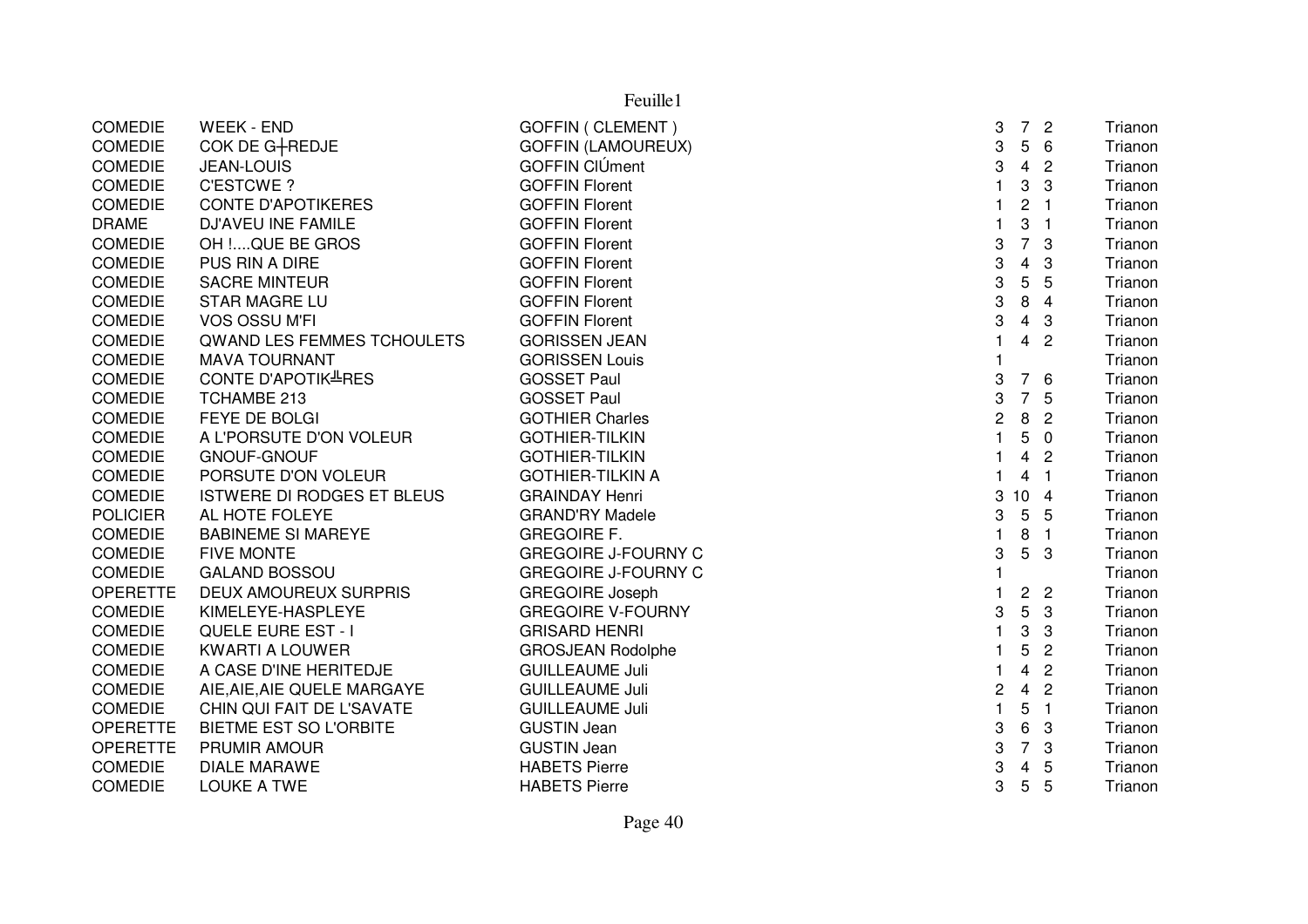|                 | Feuille1                              |                            |              |                 |                            |         |  |  |  |
|-----------------|---------------------------------------|----------------------------|--------------|-----------------|----------------------------|---------|--|--|--|
| <b>COMEDIE</b>  | MALADE D'IDEYE (MOLIERE)              | <b>HABETS Pierre</b>       | 3            |                 |                            | Trianon |  |  |  |
| <b>COMEDIE</b>  | <b>MI R'DJETON</b>                    | <b>HABETS Pierre</b>       | 3            |                 | 5 5                        | Trianon |  |  |  |
| <b>COMEDIE</b>  | <b>POQWE</b>                          | <b>HABETS Pierre</b>       | 1            | $\overline{4}$  | 3                          | Trianon |  |  |  |
| <b>COMEDIE</b>  | <b>PURGATWERE</b>                     | <b>HABETS Pierre</b>       | 1            | $\overline{4}$  | 3                          | Trianon |  |  |  |
| <b>COMEDIE</b>  | <b>QUAND VINT L'EFANT (A. ROUSSIN</b> | <b>HABETS Pierre</b>       | 3            | 3               | 5                          | Trianon |  |  |  |
| <b>POLICIER</b> | SI MIRAKE SI POLEVE FE                | <b>HABETS PIERRE</b>       | 1            | 3               | 3                          | Trianon |  |  |  |
| <b>COMEDIE</b>  | <b>WELCOME</b>                        | <b>HABETS Pierre</b>       |              |                 | 3                          | Trianon |  |  |  |
| <b>COMEDIE</b>  | <b>GRAND PAPA S'MAREYE</b>            | <b>HACKING Marcel</b>      | 3            | $\mathbf 5$     | 3                          | Trianon |  |  |  |
| <b>DRAME</b>    | PO QWE EST - I RIV' NOU               | <b>HACKING MARCEL</b>      | 3            | 8               | 5                          | Trianon |  |  |  |
| <b>COMEDIE</b>  | A CHAQUE A TOUR                       | <b>HALLEUX</b>             | $\mathbf{1}$ | 3               | $\overline{2}$             | Trianon |  |  |  |
| <b>COMEDIE</b>  | JEF LI FLAMIND (Nelle Version         | <b>HALLEUX</b>             | 3            | $\mathbf 3$     | $\overline{2}$             | Trianon |  |  |  |
| <b>COMEDIE</b>  | <b>ONE BLAMEYE</b>                    | <b>HALLEUX</b>             | $\mathbf{1}$ | $\overline{4}$  | $\mathbf{3}$               | Trianon |  |  |  |
| <b>COMEDIE</b>  | VINGINCE D'ON FIASSE (LI)             | HALLEUX (GODEFR)           | 3            |                 | 28                         | Trianon |  |  |  |
| <b>COMEDIE</b>  | NOVELLE NOURICE                       | <b>HALLEUX JOSEPH</b>      | $\mathbf{1}$ | $\overline{4}$  | $\overline{\phantom{0}}$ 1 | Trianon |  |  |  |
| <b>COMEDIE</b>  | ON N' JDOWE NIN                       | HALLEUX JOSEPH             | $\mathbf{1}$ | $112$           |                            | Trianon |  |  |  |
| S               | ORDONNANCE DE COMMANDANT              | HALLEUX JOSEPH             | 1            | $\overline{c}$  |                            | Trianon |  |  |  |
| <b>COMEDIE</b>  | TOT L' MONDE SAUDART                  | HALLEUX ( CHARLES )        | 1            | 10              |                            | Trianon |  |  |  |
| <b>COMEDIE</b>  | VOLEUR (LI)                           | <b>HALLEUX ( CHARLES )</b> | 1            | 5               |                            | Trianon |  |  |  |
| <b>COMEDIE</b>  | <b>TOUTOUT</b>                        | HALLEUX ( J, FILS )        | 3            | 6               | 3                          | Trianon |  |  |  |
| <b>COMEDIE</b>  | TOT COU QUI R' LUT N' EST NIN         | HALLEUX (JOSEPH)           | $\mathbf{1}$ | 8               | $\blacksquare$             | Trianon |  |  |  |
| <b>COMEDIE</b>  | TREUS TCHETS PO N' SORIS              | HALLEUX (JOSEPH)           | $\mathbf{1}$ | 5               | $\blacksquare$             | Trianon |  |  |  |
| <b>COMEDIE</b>  | TRULEYE DI COEPHIS (INE)              | HALLEUX (JOSEPH)           | 2            | $5\phantom{.0}$ | $\overline{2}$             | Trianon |  |  |  |
| <b>DRAME</b>    | <b>VINGINCE D' EFANT</b>              | HALLEUX (JOSEPH)           | $\mathbf{1}$ | 8               |                            | Trianon |  |  |  |
| <b>COMEDIE</b>  | <b>BOURDEUS</b>                       | <b>HALLEUX Charles</b>     | 1            | 6               |                            | Trianon |  |  |  |
| <b>COMEDIE</b>  | <b>BOUYON D'ONZE HEURES</b>           | <b>HALLEUX Charles</b>     | $\mathbf{1}$ |                 | 4 <sub>1</sub>             | Trianon |  |  |  |
| <b>COMEDIE</b>  | DUDULE, NANASSE, TUTUTE ET LI CI      | <b>HALLEUX Charles</b>     | 1            | 10              |                            | Trianon |  |  |  |
| <b>COMEDIE</b>  | <b>FASSES DJINS</b>                   | <b>HALLEUX Charles</b>     | 3            |                 | 6 4                        | Trianon |  |  |  |
| <b>COMEDIE</b>  | FIFINE EST MALADE                     | <b>HALLEUX Charles</b>     |              | $\overline{4}$  | 3                          | Trianon |  |  |  |
| <b>COMEDIE</b>  | <b>FRES DJAQUES</b>                   | <b>HALLEUX Charles</b>     | 1            | $\overline{7}$  |                            | Trianon |  |  |  |
| <b>COMEDIE</b>  | <b>MADAME ORBAN</b>                   | <b>HALLEUX Charles</b>     | 1            | $\overline{4}$  | $\overline{2}$             | Trianon |  |  |  |
| <b>COMEDIE</b>  | <b>MANTINE</b>                        | <b>HALLEUX Charles</b>     | 3            | 6               | $\overline{1}$             | Trianon |  |  |  |
| <b>COMEDIE</b>  | <b>MED'CIN MAGRE LU</b>               | <b>HALLEUX Charles</b>     | 1            | 8               | $\mathbf{2}$               | Trianon |  |  |  |
| <b>COMEDIE</b>  | <b>PARAIN MARENE</b>                  | <b>HALLEUX CHARLES</b>     | 1            | $\overline{c}$  | $\mathbf{2}$               | Trianon |  |  |  |
| <b>COMEDIE</b>  | <b>PAUVE GODINASSE</b>                | <b>HALLEUX CHARLES</b>     | 3            | 8               | $\overline{2}$             | Trianon |  |  |  |
| <b>COMEDIE</b>  | RIVINCHE DI FLAMIND                   | <b>HALLEUX CHARLES</b>     | 1            | $\overline{7}$  |                            | Trianon |  |  |  |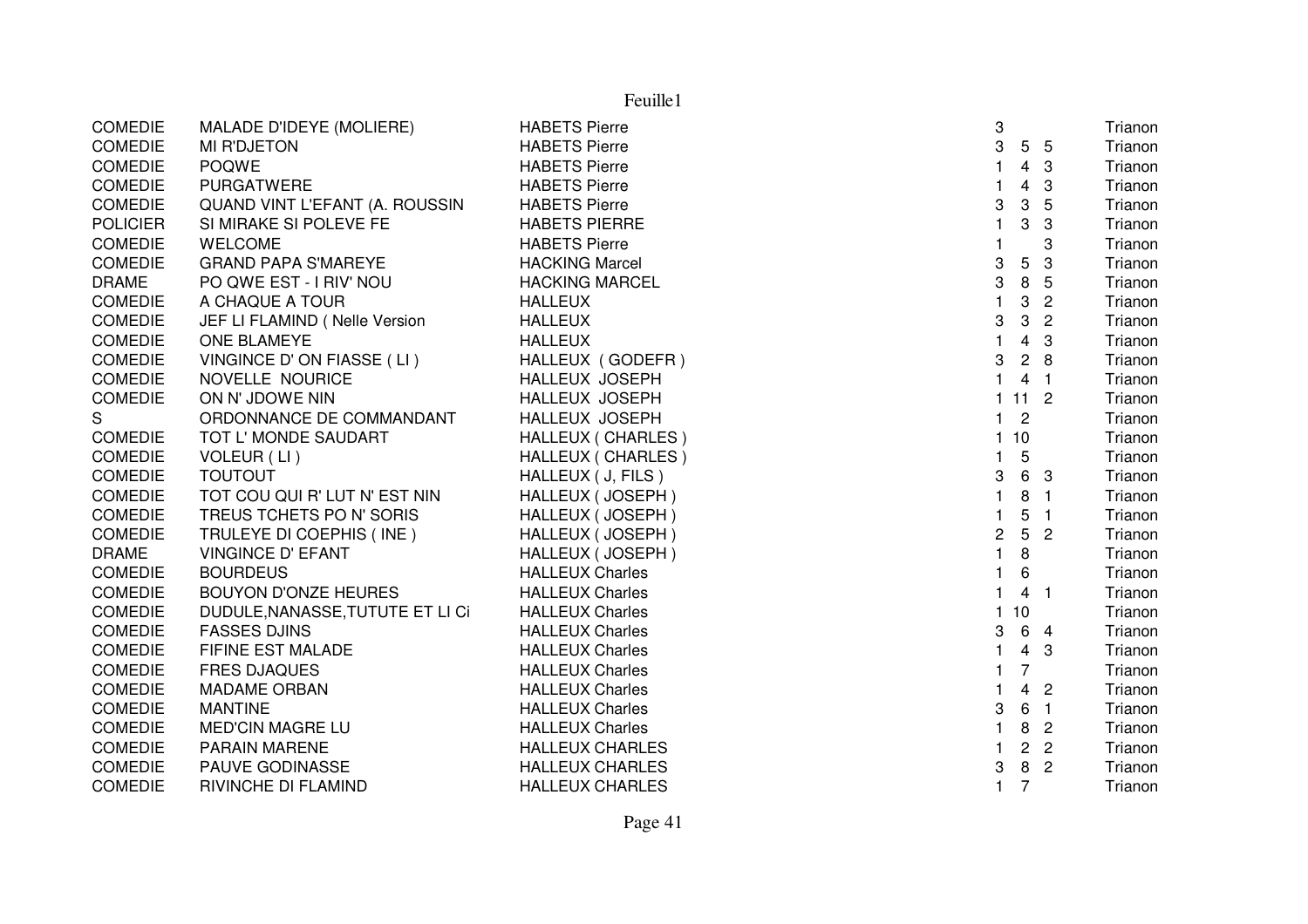|                 | TOT L'MONDE SAUDART        | <b>HALLEUX Charles</b>    |                         |                         |                | Trianon |
|-----------------|----------------------------|---------------------------|-------------------------|-------------------------|----------------|---------|
| <b>COMEDIE</b>  | TOUR DI NOCES              | <b>HALLEUX Charles</b>    | 3                       | 12 <sub>3</sub>         |                | Trianon |
| <b>COMEDIE</b>  | <b>SAISEYE</b>             | <b>HALLEUX FRANCOIS</b>   | 1                       | 2 <sub>1</sub>          |                | Trianon |
| <b>DRAME</b>    | SCENE DE L' VEIE DI MANEGE | <b>HALLEUX FRANCOIS</b>   | 4                       | 8 <sub>1</sub>          |                | Trianon |
| <b>COMEDIE</b>  | <b>SOT HOUBERT</b>         | <b>HALLEUX FRANCOIS</b>   | $\mathbf{1}$            | 5                       | $\overline{2}$ | Trianon |
| <b>COMEDIE</b>  | MANEDGE LEFEVE             | <b>HALLEUX Franbois</b>   | $\boldsymbol{2}$        | $\overline{4}$          | $\overline{2}$ | Trianon |
| <b>COMEDIE</b>  | <b>FODJE A VINDE</b>       | <b>HALLEUX Godefroid</b>  | $\mathbf{1}$            | 5                       | $\overline{1}$ | Trianon |
| <b>COMEDIE</b>  | <b>GRAND'MERE</b>          | <b>HALLEUX Godefroid</b>  | $\overline{\mathbf{c}}$ | $\overline{\mathbf{4}}$ | $\overline{2}$ | Trianon |
| COMEDIE         | HERITEGE D'A MAREYE - AILY | <b>HALLEUX Godefroid</b>  | $\overline{c}$          | $\overline{4}$          | 3              | Trianon |
| <b>COMEDIE</b>  | KEURE D'A SOUSSOUR         | <b>HALLEUX Godefroid</b>  | $\overline{c}$          | $\overline{2}$          | $\mathbf{3}$   | Trianon |
| <b>COMEDIE</b>  | <b>K'TAPE MANEGE</b>       | <b>HALLEUX Godefroid</b>  | 3                       | 6                       | $\overline{4}$ | Trianon |
| <b>COMEDIE</b>  | LINGADJE DE COUR           | <b>HALLEUX Godefroid</b>  | $\mathbf{1}$            | 4                       | - 1            | Trianon |
| <b>COMEDIE</b>  | <b>MAREYE - BARE</b>       | <b>HALLEUX Godefroid</b>  | $\overline{\mathbf{c}}$ | 6                       | $\overline{2}$ | Trianon |
| <b>COMEDIE</b>  | <b>MARIEGE D' GRONGTA</b>  | <b>HALLEUX Godefroid</b>  | $\mathbf{1}$            | $\overline{2}$          | $\overline{2}$ | Trianon |
| <b>COMEDIE</b>  | MATANTE CONSTANCE          | <b>HALLEUX Godefroid</b>  | 3                       | $5\phantom{.0}$         | $\mathbf{3}$   | Trianon |
| <b>COMEDIE</b>  | <b>MEYEU DES PARTIS</b>    | <b>HALLEUX Godefroid</b>  | $\overline{c}$          | $\overline{4}$          | 3              | Trianon |
| <b>COMEDIE</b>  | <b>RIV' NANTS</b>          | <b>HALLEUX J &amp; CH</b> | $\overline{c}$          | 7 <sub>1</sub>          |                | Trianon |
| <b>COMEDIE</b>  | <b>INTE DEUS FEUS</b>      | <b>HALLEUX J Fils</b>     | $\mathbf{1}$            | $\mathbf{3}$            | 3              | Trianon |
| <b>COMEDIE</b>  | AREGNE (L')                | <b>HALLEUX J. Fils</b>    | $\overline{1}$          | $\overline{7}$          |                | Trianon |
| <b>COMEDIE</b>  | A DISPINDEZ M'EL           | <b>HALLEUX J.-COLLIN</b>  | 3                       | 10 <sub>3</sub>         |                | Trianon |
| <b>COMEDIE</b>  | CONVWE D' 9 H 1/2          | <b>HALLEUX J-COLLI</b>    | $\mathbf{1}$            | 5                       | $\overline{2}$ | Trianon |
| <b>POLICIER</b> | AMOUR ET LU D'VWER         | <b>HALLEUX -JONGEN</b>    | 3                       | $\overline{7}$          | $\overline{2}$ | Trianon |
| <b>POLICIER</b> | APRES VINGT ANS            | <b>HALLEUX -JONGEN</b>    | $\mathbf{1}$            | $\overline{4}$          | $\overline{2}$ | Trianon |
| <b>DRAME</b>    | <b>FRONT D'ARDENE</b>      | <b>HALLEUX -JONGEN</b>    | 3                       | $\overline{7}$          | $\mathbf{3}$   | Trianon |
| <b>COMEDIE</b>  | LAMBERT TOMANTE A L'RADIO  | <b>HALLEUX -JONGEN</b>    | $\mathbf{1}$            | $\overline{4}$          | $\overline{2}$ | Trianon |
| <b>POLICIER</b> | PERE ET MERE               | <b>HALLEUX -JONGEN</b>    | $\mathbf{1}$            | 3                       | $\sqrt{2}$     | Trianon |
| OPERETTE        | <b>POLICHINELE</b>         | <b>HALLEUX -JONGEN</b>    | 3                       | 6                       | $\mathbf{3}$   | Trianon |
| <b>OPERETTE</b> | <b>ROSI D'AMOUR</b>        | <b>HALLEUX -JONGEN</b>    | 3                       | $\overline{7}$          | 3              | Trianon |
| <b>OPERETTE</b> | <b>SES EFANTS</b>          | <b>HALLEUX -JONGEN</b>    | 3                       | $\overline{\mathbf{4}}$ | $\overline{2}$ | Trianon |
| <b>OPERETTE</b> | <b>TRUES ROSES</b>         | <b>HALLEUX -JONGEN</b>    | 3                       | $\overline{4}$          | $\mathbf{3}$   | Trianon |
| <b>OPERETTE</b> | TOT PO LU SPORT            | <b>HALLEUX- JONGEN H</b>  | 3                       | 6                       | 3              | Trianon |
| S               | A BON TCHET BON RAT        | <b>HALLEUX Joseph</b>     | $\mathbf{1}$            | 3                       | $\overline{0}$ | Trianon |
| <b>COMEDIE</b>  | A L' PERMANENCE            | <b>HALLEUX Joseph</b>     | $\mathbf{1}$            | 6                       | $\overline{0}$ | Trianon |
| <b>DRAME</b>    | <b>AFFAMES (LES)</b>       | <b>HALLEUX Joseph</b>     | 3                       | 17 <sub>4</sub>         |                | Trianon |
| <b>COMEDIE</b>  | <b>BELE EMANTCHEURE</b>    | <b>HALLEUX Joseph</b>     |                         | 2152                    |                | Trianon |
|                 |                            |                           |                         |                         |                |         |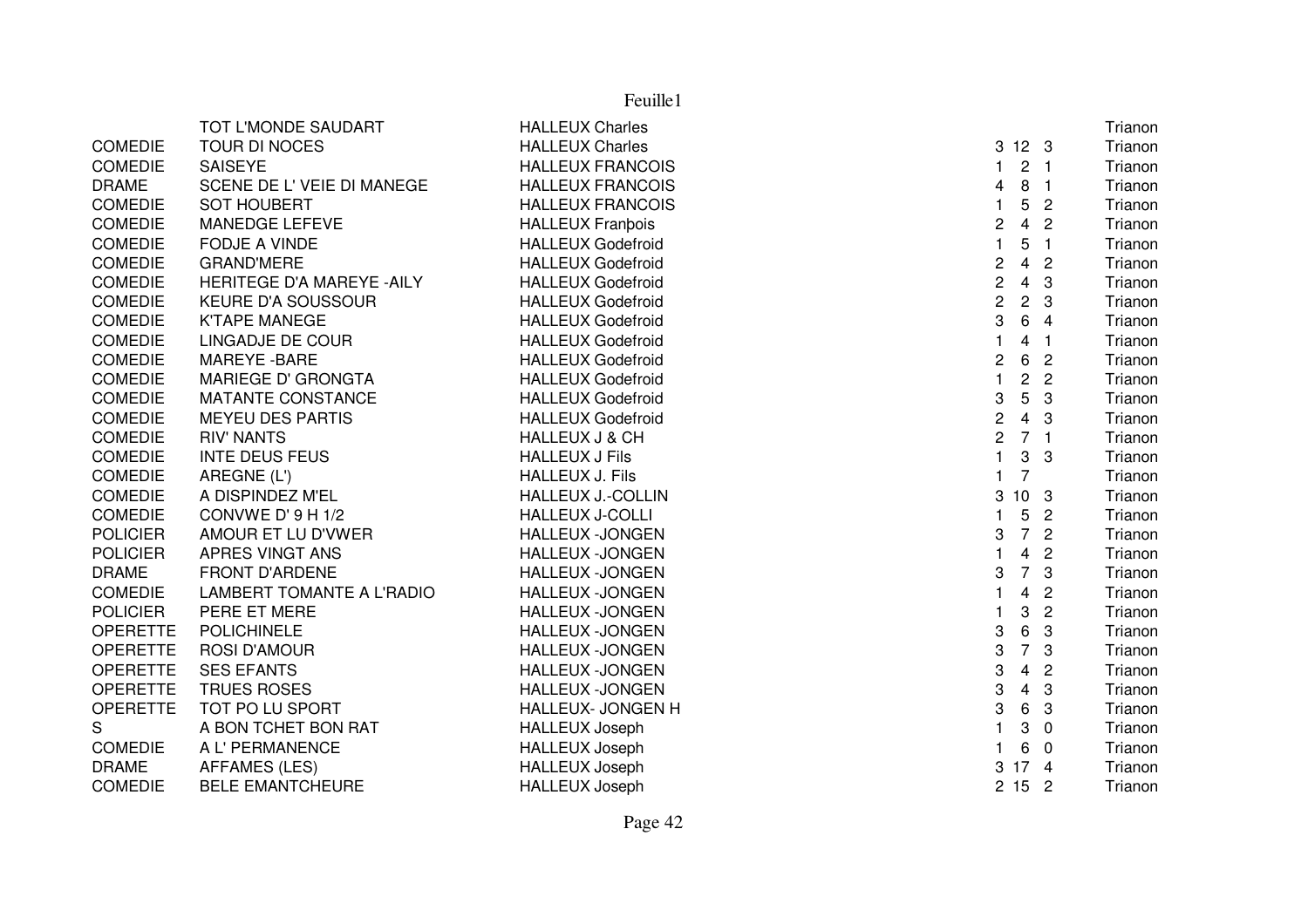COMEDIE BELE QUINTE **EXAMPLE 1999** HALLEUX Joseph h 1 5 0 Trianon COMEDIE BELE RIVINTCHE **HALLEUX** Joseph h 1 5 0 Trianon 1 5 0 Trianon COMEDIE BERWETTE A L' PLANTCHE HALLEUX Joseph <sup>1</sup> <sup>5</sup> <sup>1</sup> Trianon COMEDIE BOSSU HALLEUX Joseph <sup>1</sup> <sup>7</sup> <sup>2</sup> Trianon COMEDIE BRIHES DA TCHANTCHET HALLEUX Joseph<br>COMEDIE CANARI DA LAMBERT HALLEUX Joseph h 2 7 1 Trianon COMEDIE CANARI DA LAMBERT HALLEUX Joseph<br>COMEDIE C'EST TONTON QU'A L'GROS LOT HALLEUX Joseph h 1 5 2 Trianon 1 5 2 Trianon COMEDIE C'EST TONTON QU'A L'GROS LOT h 1 5 1 Trianon 1 5 1 Trianon 1 5 1 Trianon 1 5 1 Trianon 1 5 1 Trianon 1 S COMEDIE CLAPANTE SOCIETE HALLEUX Joseph h anns an t-ìre anns an t-ìre anns an t-ìre anns an t-ìre anns an t-ìre anns an t-ìre anns an t-ìre anns an t-ì COMEDIE DE NEUR A BLANC HALLEUX Joseph h 252 Trianon 252 Trianon S DEUX BETCHAS HALLEUX Joseph <sup>1</sup> <sup>3</sup> Trianon S DEUX DROLES DI ZIGS HALLEUX Joseph h 1 2 0 Trianon 1 2 0 Trianon COMEDIE DEUX EFANTS HAPES HALLEUX Joseph<br>COMEDIE DEUX MOHES D'ON COP D'SAVATES HALLEUX Joseph h 1 6 1 Trianon 1 6 1 Trianon COMEDIE DEUX MOHES D'ON COP D'SAVATES h 1 3 2 Trianon 1 3 2 Trianon 1 3 2 Trianon 1 3 2 Trianon 1 3 2 Trianon 1 3 2 Trianon 1 3 2 Trianon COMEDIE DIALES E PARADIS HALLEUX Joseph h 1 3 2 Trianon 1 3 2 Trianon 1 3 2 Trianon 1 3 2 Trianon 1 3 2 Trianon 1 3 2 Trianon 1 3 2 Trianon COMEDIE DJALOTE HALLEUX Joseph <sup>1</sup> <sup>2</sup> Trianon DRAME DJINS SINS COUR HALLEUX Joseph h 2 10 2 Trianon COMEDIE DUWER HALLEUX Joseph <sup>1</sup> <sup>4</sup> <sup>1</sup> Trianon S
FARCEUR FARCE<br>
COMEDIE
FEYE DI L'ACCAPAREUR
HALLEUX Joseph h ann an t-Ian an t-Ian an t-Ian an t-Ian an t-Ian an t-Ian an t-Ian an t-Ian an t-Ian an t-Ian an t-Ian an t-I<br>Is each co-Ian an t-Ian an t-Ian an t-Ian an t-Ian an t-Ian an t-Ian an t-Ian an t-Ian an t-Ian an t-Ian an t-FEYE DI L'ACCAPAREUR h 1 5 2 Trianon 1 5 2 Trianon COMEDIE FIASSES DA BABETTE HALLEUX Joseph h 1 3 2 Trianon 1 3 2 Trianon 1 3 2 Trianon 1 3 2 Trianon 1 3 2 Trianon 1 3 2 Trianon 1 3 2 Trianon COMEDIE FIESSE DE MON-ONKE HALLEUX Josephh 1 4 1 Trianon 1 4 1 Trianon COMEDIE GALANT DA LISA **HALLEUX** Joseph h 1 4 2 Trianon COMEDIE GARDE CIVIQUE DI HOUTE SI PLOU HALLEUX Josephh 1 7 Trianon and 1 7 Trianon M GEORGETTE HALLEUX Joseph<br>COMEDIE IN'CLIGNETE ET GLIGNETE HALLEUX Joseph <sup>4</sup> <sup>7</sup> Trianon I N' CLIGNETE ET GLIGNETE h 1 4 2 Trianon 1 4 2 Trianon S IANNE E CANABUSE THALLEUX Joseph h 1 2 1 Trianon 1 2 1 Trianon COMEDIE JEF LI FLAMIND<br>DRAME LEOTINE DRAME HALLEUX Joseph <sup>3</sup> <sup>3</sup> <sup>2</sup> Trianon DRAME LEOTINE HALLEUX Joseph <sup>4</sup> <sup>7</sup> <sup>3</sup> Trianon COMEDIE LETE ANONYME HALLEUX Josephh 1 6 1 Trianon 1 6 1 Trianon DRAME MALEREUSES HALLEUX Joseph <sup>3</sup> <sup>9</sup> <sup>3</sup> Trianon DRAME MANEGE DISTRU NEWSLEY HALLEUX Joseph <sup>1</sup> <sup>4</sup> <sup>1</sup> Trianon OPERETTE MARCACHOU **HALLEUX** Joseph h 1 3 1 Trianon 1 3 1 Trianon 1 3 1 Trianon 1 3 1 Trianon 1 3 1 Trianon 1 3 1 Trianon 1 S COMEDIE MONCHEU NESTOR<br>
S
HALLEUX JOSEP<br>
S
HALLEUX JOSEP h 1 6 2 Trianon 1 6 2 Trianon S PAUVE GILLES **HALLEUX JOSEPH**  <sup>1</sup> <sup>4</sup> Trianon COMEDIE PERE ET MARTYR HALLEUX JOSEPH <sup>3</sup> <sup>6</sup> <sup>2</sup> Trianon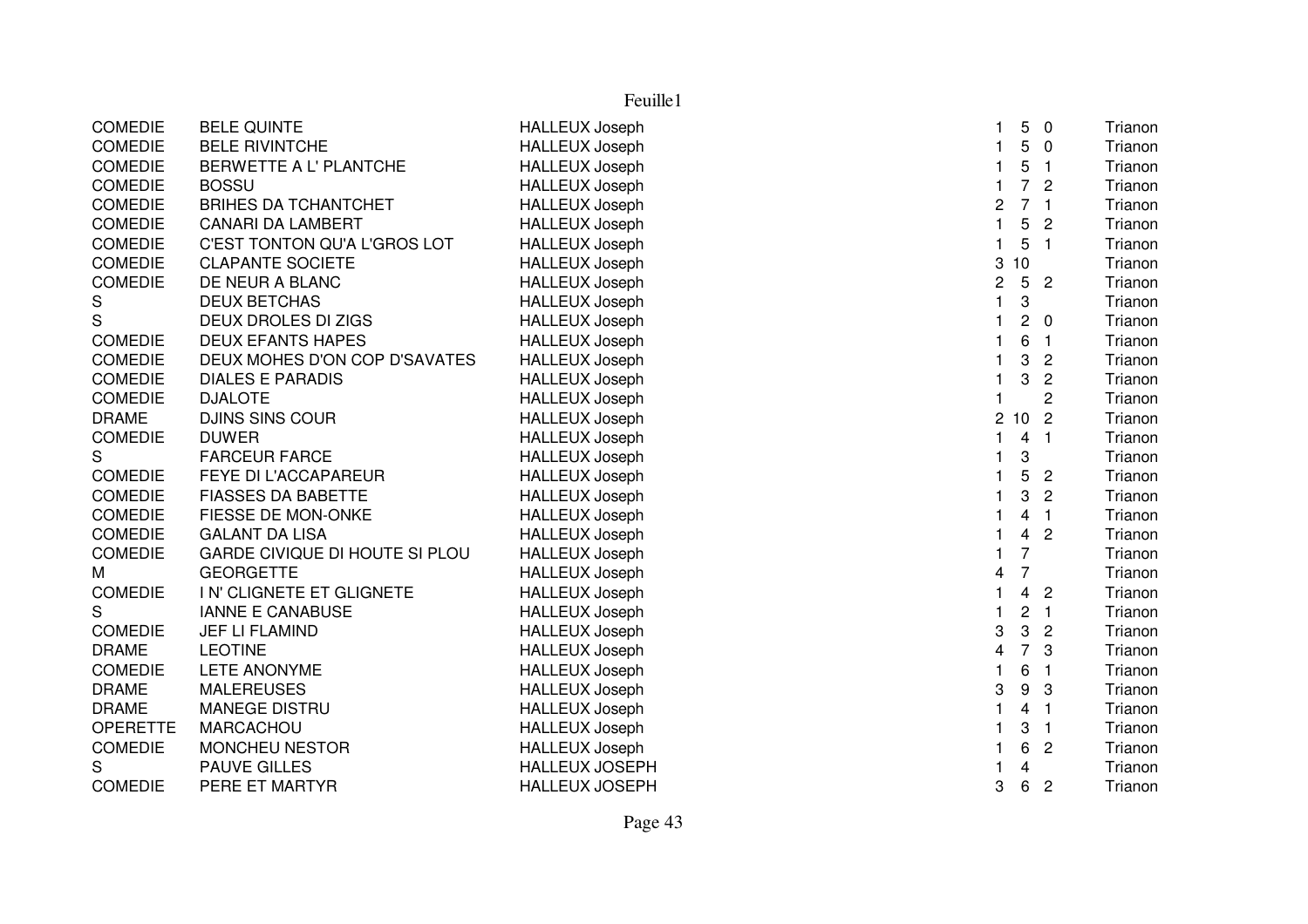|                 | Feuille1                          |                           |                           |                  |                         |         |  |
|-----------------|-----------------------------------|---------------------------|---------------------------|------------------|-------------------------|---------|--|
| <b>DRAME</b>    | PIERE DECHAMPS                    | <b>HALLEUX JOSEPH</b>     | 4 11 4                    |                  |                         | Trianon |  |
| <b>COMEDIE</b>  | PLAINTE A R' CUVEU                | <b>HALLEUX JOSEPH</b>     | $\mathbf{1}$              | 5                |                         | Trianon |  |
| <b>COMEDIE</b>  | PLAIVE ET BAI TIMPS               | <b>HALLEUX JOSEPH</b>     | $\mathbf{1}$              | 6                |                         | Trianon |  |
| <b>COMEDIE</b>  | PO MARIER ROSALIE                 | <b>HALLEUX JOSEPH</b>     | $\sqrt{2}$                | 5 <sub>2</sub>   |                         | Trianon |  |
| S               | PO MARIER S' FEYE                 | <b>HALLEUX JOSEPH</b>     | $\mathbf{1}$              | 4                |                         | Trianon |  |
| <b>DRAME</b>    | PO WARDER L' SINCE                | <b>HALLEUX JOSEPH</b>     | $\mathbf{1}$              | 3                | - 1                     | Trianon |  |
| <b>COMEDIE</b>  | PORTRAIT DE COLON                 | <b>HALLEUX JOSEPH</b>     | $\mathbf{1}$              | 6                | $\blacksquare$          | Trianon |  |
| <b>COMEDIE</b>  | QUELE AFFAIRE AMON MYEN           | <b>HALLEUX JOSEPH</b>     | 3                         | $\boldsymbol{9}$ | $\overline{c}$          | Trianon |  |
| <b>COMEDIE</b>  | QUELLE COMEDEYE                   | <b>HALLEUX JOSEPH</b>     | $\overline{c}$            | $5\phantom{.0}$  | $\overline{c}$          | Trianon |  |
| <b>COMEDIE</b>  | QWITTE OU DOBE                    | <b>HALLEUX JOSEPH</b>     | $\mathbf{1}$              | $\overline{4}$   | $\blacksquare$          | Trianon |  |
| <b>COMEDIE</b>  | RINDEZ - M MES CADEAUX            | <b>HALLEUX JOSEPH</b>     | $\mathbf{1}$              | $\mathbf{1}$     | $\overline{1}$          | Trianon |  |
| <b>COMEDIE</b>  | <b>RIV'NANTS</b>                  | <b>HALLEUX Joseph</b>     | $\sqrt{2}$                | $\,6\,$          | $\overline{\mathbf{1}}$ | Trianon |  |
| <b>DRAME</b>    | <b>SCELERAT</b>                   | <b>HALLEUX JOSEPH</b>     | $\overline{\mathbf{4}}$   | 9                | 3                       | Trianon |  |
| <b>COMEDIE</b>  | SOMNAMBULE                        | <b>HALLEUX JOSEPH</b>     | $\mathbf{1}$              | 3                | $\overline{2}$          | Trianon |  |
| <b>OPERETTE</b> | <b>VESPREYE DU MAY'</b>           | HALLEUX L, - JONGEN       | $\mathbf{1}$              | $\overline{c}$   | $\overline{c}$          | Trianon |  |
| <b>COMEDIE</b>  | <b>ZIDOR FAIT LES COUSES</b>      | HALLEUX L, - JONGEN       | $\mathbf{1}$              | $\overline{4}$   | $\overline{c}$          | Trianon |  |
| <b>COMEDIE</b>  | AS P'TITS OUHES                   | <b>HALLEUX L.- JONGEN</b> | $\ensuremath{\mathsf{3}}$ | 5                | $\overline{2}$          | Trianon |  |
| <b>COMEDIE</b>  | MWERT QUI S'PWETE BIN             | HALLEUX L.-JONGEN         | $\mathbf{1}$              | 5                | $\overline{1}$          | Trianon |  |
| <b>COMEDIE</b>  | <b>NOS DIVORC'RANS</b>            | <b>HALLEUX L.-JONGEN</b>  | $\mathbf{1}$              | $\overline{c}$   | $\overline{c}$          | Trianon |  |
| <b>OPERETTE</b> | <b>BONE NUT' WEZENE</b>           | <b>HALLEUX Louis</b>      | $\mathbf{1}$              | $\overline{c}$   | $\overline{2}$          | Trianon |  |
| <b>OPERETTE</b> | LOUM'ROTES DU PARFONRI            | <b>HALLEUX Louis</b>      | $\mathbf{1}$              | 5                | $\overline{c}$          | Trianon |  |
| <b>OPERETTE</b> | <b>MADAME SWING</b>               | <b>HALLEUX Louis</b>      | 3                         | $\overline{7}$   | $\overline{2}$          | Trianon |  |
| <b>OPERETTE</b> | <b>MONCHEUX PRETIMPS</b>          | <b>HALLEUX Louis</b>      | $\mathbf{1}$              | 5                | $\overline{2}$          | Trianon |  |
| <b>COMEDIE</b>  | <b>INVENTION DE PERE FRANCOES</b> | HALLEUX-bodart            | $\ensuremath{\mathsf{3}}$ | 5                |                         | Trianon |  |
| <b>COMEDIE</b>  | <b>MONONKE PIERRE</b>             | HALLEUX-BODART            | $\mathbf{1}$              | 5                |                         | Trianon |  |
| <b>OPERETTE</b> | AS COHEYE                         | HALLEUX-JONGEN            | 3                         | 5                | 3                       | Trianon |  |
| <b>POLICIER</b> | <b>CIS DE MAQUIS</b>              | HALLEUX-JONGEN            | $\mathbf{1}$              | 5                | $\overline{2}$          | Trianon |  |
| <b>COMEDIE</b>  | <b>INTERIEUR GACHE</b>            | HALLEUX-JONGEN            | $\mathbf{1}$              | 3                | $\overline{1}$          | Trianon |  |
| <b>COMEDIE</b>  | <b>MATANTE RYA</b>                | HALLEUX-JONGEN            | 3                         | 3                | 3                       | Trianon |  |
| <b>MUSIQUE</b>  | <b>VESPREYE DU MAY</b>            | HALLEUX-JONGEN            |                           |                  |                         | Trianon |  |
| <b>COMEDIE</b>  | AWE -NENI                         | HALLEUX-LEGRAND           | 3                         | $5\overline{)}$  | $\overline{2}$          | Trianon |  |
| <b>COMEDIE</b>  | <b>FLEUR DI BROUYIRE</b>          | HALLEUXL-JONGEN           | $\mathbf{1}$              | 3                | $\overline{1}$          | Trianon |  |
| <b>OPERETTE</b> | <b>LORETE</b>                     | HALLEUXL-JONGEN H         | 3                         | $\overline{7}$   | $\mathbf{3}$            | Trianon |  |
| <b>OPERETTE</b> | <b>VEDETTES</b>                   | HALLRUX-JONGEN H          | 3                         | 8                | 3                       | Trianon |  |
| <b>COMEDIE</b>  | LEU A-ST-AVOU BON DOS             | <b>HAMOIR Jean-Marie</b>  | 3                         | 6                | 5                       | Trianon |  |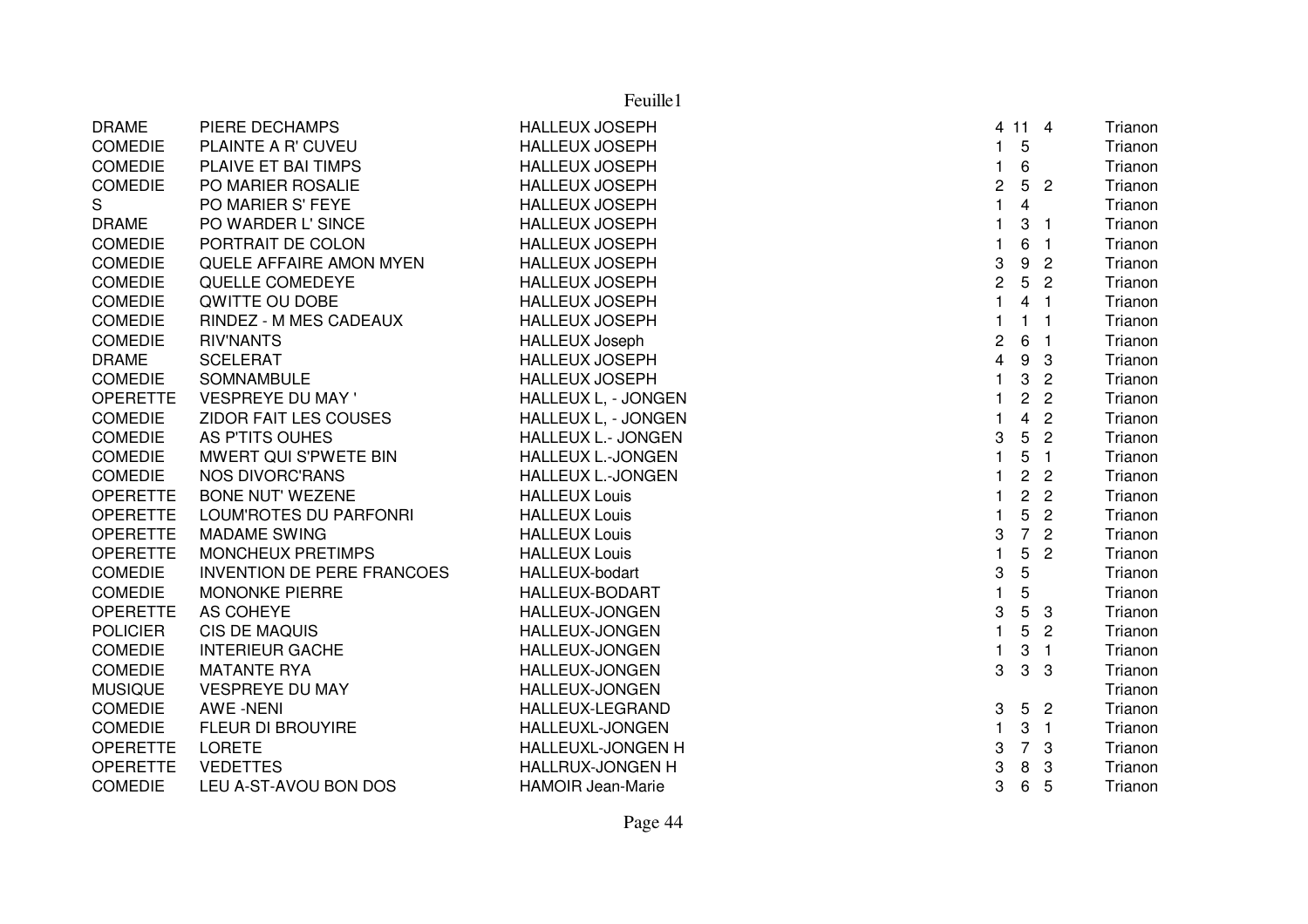| <b>COMEDIE</b>  | P'TIT ROSSE                   | <b>HAMOIR Jean-Marie</b> | 3                       | 6               | 5                | Trianon |
|-----------------|-------------------------------|--------------------------|-------------------------|-----------------|------------------|---------|
| <b>COMEDIE</b>  | <b>MANEGE FREHISSE</b>        | HANAY J.O.               | 1.                      | 5               | $\overline{1}$   | Trianon |
| <b>COMEDIE</b>  | <b>MATANTE RITA</b>           | HANCRE A.-FASTRE M       | 3                       | 5               | 3                | Trianon |
| <b>COMEDIE</b>  | <b>MA TATANTE RITA</b>        | HANCRE A-HARDY J.        | 3                       | $5\phantom{.0}$ | 3                | Trianon |
| <b>COMEDIE</b>  | VI MARLATCHA (LI)             | HANLET (FRANCOIS)        |                         | 7               |                  | Trianon |
| <b>COMEDIE</b>  | TROP LAID PO VIKER            | HANNAY (JOSEPH - A)      |                         | 5               | $\overline{2}$   | Trianon |
| <b>COMEDIE</b>  | VATCHE DE BORGUIMAISSE (LI)   | HANNAY (JOSEPH - A)      | 1                       | 5               | $\overline{2}$   | Trianon |
| <b>COMEDIE</b>  | <b>VOCHAL LI HOUSSI</b>       | HANNAY (JOSEPH - A)      |                         | 5               | $\overline{2}$   | Trianon |
| <b>POLICIER</b> | AMOUR DA MAIANNE (LES)        | <b>HANNAY Charles</b>    | $\overline{\mathbf{c}}$ | 5               | $\overline{c}$   | Trianon |
| <b>COMEDIE</b>  | MAIE NEUR D'A COLA            | <b>HANNAY Charles</b>    | $\overline{\mathbf{c}}$ | $\overline{7}$  | 8                | Trianon |
| <b>COMEDIE</b>  | AMOURS DA TONETTE             | <b>HANNAY Joseph</b>     | 1                       | 4               | $\mathbf{1}$     | Trianon |
| <b>COMEDIE</b>  | CASE DE DJEDJENE              | <b>HANNAY Joseph</b>     |                         | 3               | $\overline{c}$   | Trianon |
| S               | DEUX PLAKEUS D'AFFICHES       | <b>HANNAY Joseph</b>     |                         | 3               |                  | Trianon |
| T.              | <b>DISDU A LOMBARD</b>        | <b>HANNAY Joseph</b>     | 1                       | $\overline{7}$  | $\overline{2}$   | Trianon |
| <b>COMEDIE</b>  | <b>HERITIRS DA COLAS</b>      | <b>HANNAY Joseph</b>     | $\overline{\mathbf{c}}$ | 5               | $\overline{c}$   | Trianon |
| T               | <b>LAMBERT DA L'PAN'TREYE</b> | <b>HANNAY Joseph</b>     | 1                       | $\overline{4}$  | $\overline{c}$   | Trianon |
| <b>COMEDIE</b>  | <b>MARCHANDE DI BOUQUETS</b>  | HANNAY Joseph            | 3                       | 8               | $\overline{2}$   | Trianon |
| T.              | <b>MARDI D'CARNAVAL</b>       | HANNAY Joseph            | 1                       | 3               | $\overline{1}$   | Trianon |
| TP              | MARDI D'FIESSE A CHENEYE      | <b>HANNAY Joseph</b>     | 3                       | 10 <sub>3</sub> |                  | Trianon |
| <b>COMEDIE</b>  | <b>MARGUARITE</b>             | <b>HANNAY Joseph</b>     | $\overline{c}$          |                 | 6 2              | Trianon |
| <b>COMEDIE</b>  | <b>MONONK SERVAS</b>          | <b>HANNAY Joseph</b>     | 1                       | $\overline{4}$  | $\blacksquare$ 1 | Trianon |
| <b>COMEDIE</b>  | QUE MIC - MAC                 | HANNAY JOSEPH - A        |                         | 5               | $\overline{2}$   | Trianon |
| COMEDIE         | ROBETE DA IGOT                | HANNAY JOSEPH - A        |                         | 4               | $\overline{c}$   | Trianon |
| <b>POLICIER</b> | <b>MOLIN DES AMOURS</b>       | <b>HANOT Joseph</b>      |                         | 4               | $\overline{2}$   | Trianon |
| <b>COMEDIE</b>  | DES OMES A TOT PRIX           | <b>HANSEZ Odette</b>     | 1                       | 5               | $\overline{c}$   | Trianon |
| <b>COMEDIE</b>  | PAHULES VACANCES              | HANSEZ ODETTE            | 3                       | 6               | 4                | Trianon |
| <b>OPERETTE</b> | <b>ROSITA</b>                 | <b>HANSON Hubert</b>     | 3                       | 6               | 3                | Trianon |
| <b>POLICIER</b> | QWAND N N'SET NIN             | <b>HANSON L</b>          |                         | 3               | $\overline{c}$   | Trianon |
| <b>COMEDIE</b>  | NOS N'BUVANS NIN, NOS OTES    | <b>HAOT Freddy</b>       |                         | 5               | $\mathbf{1}$     | Trianon |
| <b>COMEDIE</b>  | A CASE D'ON DUVET             | <b>HARDY Joseph</b>      | 2                       | 5               | 3                | Trianon |
| <b>COMEDIE</b>  | <b>BANDE DU MINTEURS</b>      | <b>HARDY Joseph</b>      |                         | 3               | $\overline{c}$   | Trianon |
| <b>COMEDIE</b>  | <b>BARNABE</b>                | <b>HARDY Joseph</b>      |                         | 3               | $\mathbf{1}$     | Trianon |
| <b>POLICIER</b> | <b>CONSYINCE</b>              | <b>HARDY Joseph</b>      |                         | 3               | 2                | Trianon |
| <b>COMEDIE</b>  | COU QUU L'FAME VOUT           | <b>HARDY Joseph</b>      |                         | 3               | $\overline{4}$   | Trianon |
| <b>COMEDIE</b>  | <b>C'TAPE MANEDJE</b>         | <b>HARDY Joseph</b>      | 1                       | 4               | $\overline{c}$   | Trianon |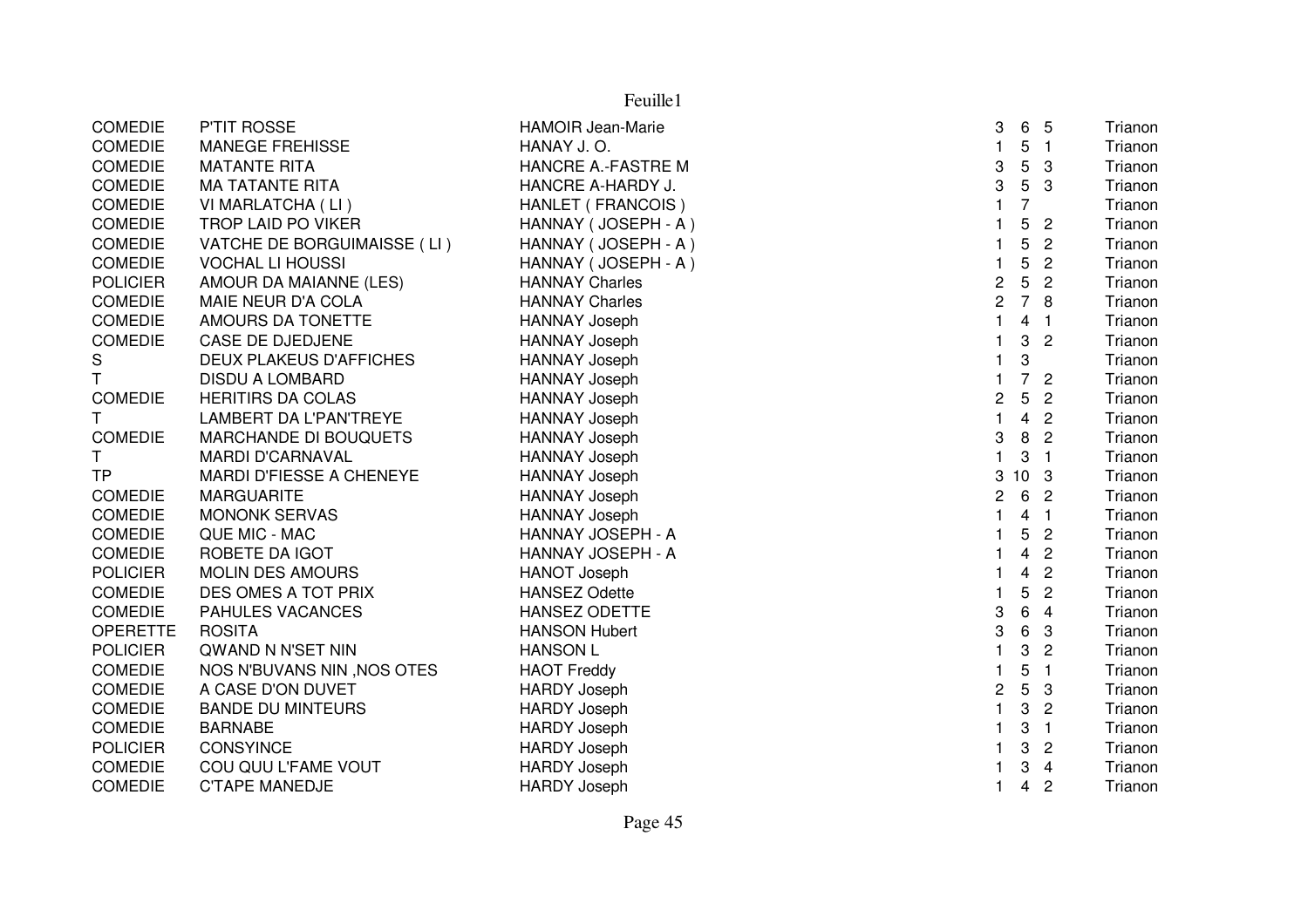| Feuille1        |                                 |                         |                         |                         |                         |         |  |  |
|-----------------|---------------------------------|-------------------------|-------------------------|-------------------------|-------------------------|---------|--|--|
| <b>COMEDIE</b>  | <b>DJU SO REINCARNE</b>         | <b>HARDY Joseph</b>     | 1                       | $\overline{2}$          | $\overline{2}$          | Trianon |  |  |
| <b>POLICIER</b> | <b>FASSE CAMARADEREYE</b>       | <b>HARDY Joseph</b>     | $\mathbf{1}$            | $\overline{4}$          | $\overline{1}$          | Trianon |  |  |
| <b>COMEDIE</b>  | <b>TOURSIVEUSE</b>              | <b>HARDY Joseph</b>     | 3                       | $5\overline{)}$         | $\mathbf{3}$            | Trianon |  |  |
| <b>COMEDIE</b>  | <b>FEYE GREINDA</b>             | <b>HARDY Jules</b>      | $\mathbf{1}$            | 5                       | $\overline{\mathbf{1}}$ | Trianon |  |  |
| <b>COMEDIE</b>  | <b>GUARD ET GALANT D'ON COP</b> | <b>HARDY Jules</b>      | $\mathbf{1}$            | 4                       | - 1                     | Trianon |  |  |
| <b>COMEDIE</b>  | PUS VIX, PUS SOT                | <b>HARDY JULES</b>      | 1                       | 3                       | -1                      | Trianon |  |  |
| <b>COMEDIE</b>  | BIDOUCHES ou LU NUMERO 7        | <b>HECK Gustave</b>     | 3                       |                         | 3                       | Trianon |  |  |
| <b>POLICIER</b> | <b>QUELLE EURE E-ST-I</b>       | <b>HENNUY Jules</b>     | $\mathbf{1}$            | 6                       | $\overline{2}$          | Trianon |  |  |
| <b>POLICIER</b> | A CAFE DE VIX TCHENE            | <b>HENOMONT Joseph</b>  | 3                       | $\overline{7}$          | 3                       | Trianon |  |  |
| COMEDIE         | <b>WEKEN</b>                    | HENRARD (CAMILLE)       | $\mathbf{1}$            | $\overline{4}$          |                         | Trianon |  |  |
| <b>MUS</b>      | <b>DEUX DE Mexique</b>          | <b>HENRARD Alfred</b>   |                         |                         |                         | Trianon |  |  |
| <b>OPERETTE</b> | <b>DEUX DE Mexique</b>          | <b>HENRARD Alfred</b>   | 3                       | $5\overline{)}$         | $\mathbf{3}$            | Trianon |  |  |
| <b>OPERETTE</b> | AGENCE LURON ET Cie + MUSIQUE   | <b>HENRARD Camille</b>  | 3                       | $5\phantom{.0}$         | 3                       | Trianon |  |  |
| <b>COMEDIE</b>  | <b>CELIBATAIRE</b>              | <b>HENRARD Camille</b>  | $\mathbf{1}$            | $\overline{4}$          | $\overline{0}$          | Trianon |  |  |
| <b>COMEDIE</b>  | CINT ET QUATRE-VINT NOUVE       | <b>HENRARD Camille</b>  | $\mathbf{1}$            | $\overline{2}$          | $\overline{2}$          | Trianon |  |  |
| <b>POLICIER</b> | <b>CREUHLANTE VOYE</b>          | <b>HENRARD Camille</b>  | 3                       | $\overline{4}$          | $\overline{2}$          | Trianon |  |  |
| <b>POLICIER</b> | <b>FACADE</b>                   | <b>HENRARD Camille</b>  | 3                       | $\overline{4}$          | $\overline{2}$          | Trianon |  |  |
| <b>COMEDIE</b>  | <b>FAYET CWERPS</b>             | <b>HENRARD Camille</b>  | $\mathbf{1}$            | 3                       | $\overline{c}$          | Trianon |  |  |
| <b>COMEDIE</b>  | FLEUR DI WALON'REYE             | <b>HENRARD Camille</b>  | 1                       | 6                       | $\overline{c}$          | Trianon |  |  |
| <b>OPERETTE</b> | LEYIZ- M'PLORER Mus: DUYSIN     | <b>HENRARD Camille</b>  | $\mathbf 1$             | $\overline{c}$          | $\overline{c}$          | Trianon |  |  |
| <b>COMEDIE</b>  | <b>MISS</b>                     | <b>HENRARD Camille</b>  | 1                       | $\overline{4}$          | $\overline{2}$          | Trianon |  |  |
| <b>COMEDIE</b>  | <b>PAYISAN</b>                  | <b>HENRARD Camille</b>  | $\mathbf{1}$            | $\overline{\mathbf{4}}$ | $\overline{1}$          | Trianon |  |  |
| <b>OPERETTE</b> | <b>SOT MANETCHE</b>             | <b>HENRARD CAMILLE</b>  | $\mathbf{1}$            | $\overline{c}$          | $\overline{c}$          | Trianon |  |  |
| <b>COMEDIE</b>  | TCHESTET SINS FEUME             | <b>HENRARD Camille</b>  | $\overline{c}$          | $\overline{c}$          | $\overline{2}$          | Trianon |  |  |
| <b>DRAME</b>    | <b>JEANNE</b>                   | HENRION O.              | $\overline{c}$          | $\overline{4}$          | $\overline{2}$          | Trianon |  |  |
| <b>COMEDIE</b>  | <b>NOIETTE</b>                  | HENRION O.              | $\mathbf{1}$            | 5                       | $\overline{1}$          | Trianon |  |  |
| <b>COMEDIE</b>  | RIFLORIHEDJE                    | <b>HENRY Charles</b>    | 3                       | $\sqrt{5}$              | $\blacksquare$          | Trianon |  |  |
| <b>POLICIER</b> | DEUZINME TCHANCE                | HESELMANS-CLOSSET       | 3                       | 3                       | 3                       | Trianon |  |  |
| <b>OPERETTE</b> | TOURMINTS DA TOUMAS (LES)       | <b>HEYERS - RENARD</b>  | $\overline{c}$          |                         | 74                      | Trianon |  |  |
| <b>COMEDIE</b>  | <b>CINSI D'ERTCHENNES</b>       | <b>HEYNEN EugPne</b>    | $\overline{\mathbf{1}}$ | 4                       | $\overline{c}$          | Trianon |  |  |
| <b>COMEDIE</b>  | <b>DECORATION DA SYLVIE</b>     | <b>HEYNEN EugPne</b>    | 1                       | 6                       | $\overline{2}$          | Trianon |  |  |
| <b>COMEDIE</b>  | <b>FOUGUE D'INE VEVE</b>        | <b>HIARD Arnold</b>     | $\mathbf{1}$            | 5                       | $\sqrt{2}$              | Trianon |  |  |
| <b>COMEDIE</b>  | NOS AUTES LES FEUMES            | <b>HILAIRE CÚline</b>   | 3                       | 5                       | 3                       | Trianon |  |  |
| <b>COMEDIE</b>  | <b>ETRINDJIR</b>                | <b>HILAIRE-SOMMER L</b> | 3                       | 3                       | $\overline{2}$          | Trianon |  |  |
| <b>POLICIER</b> | <b>TWELETTE</b>                 | HOUBEAU ( JEAN )        | 3                       | $\overline{4}$          | $\overline{2}$          | Trianon |  |  |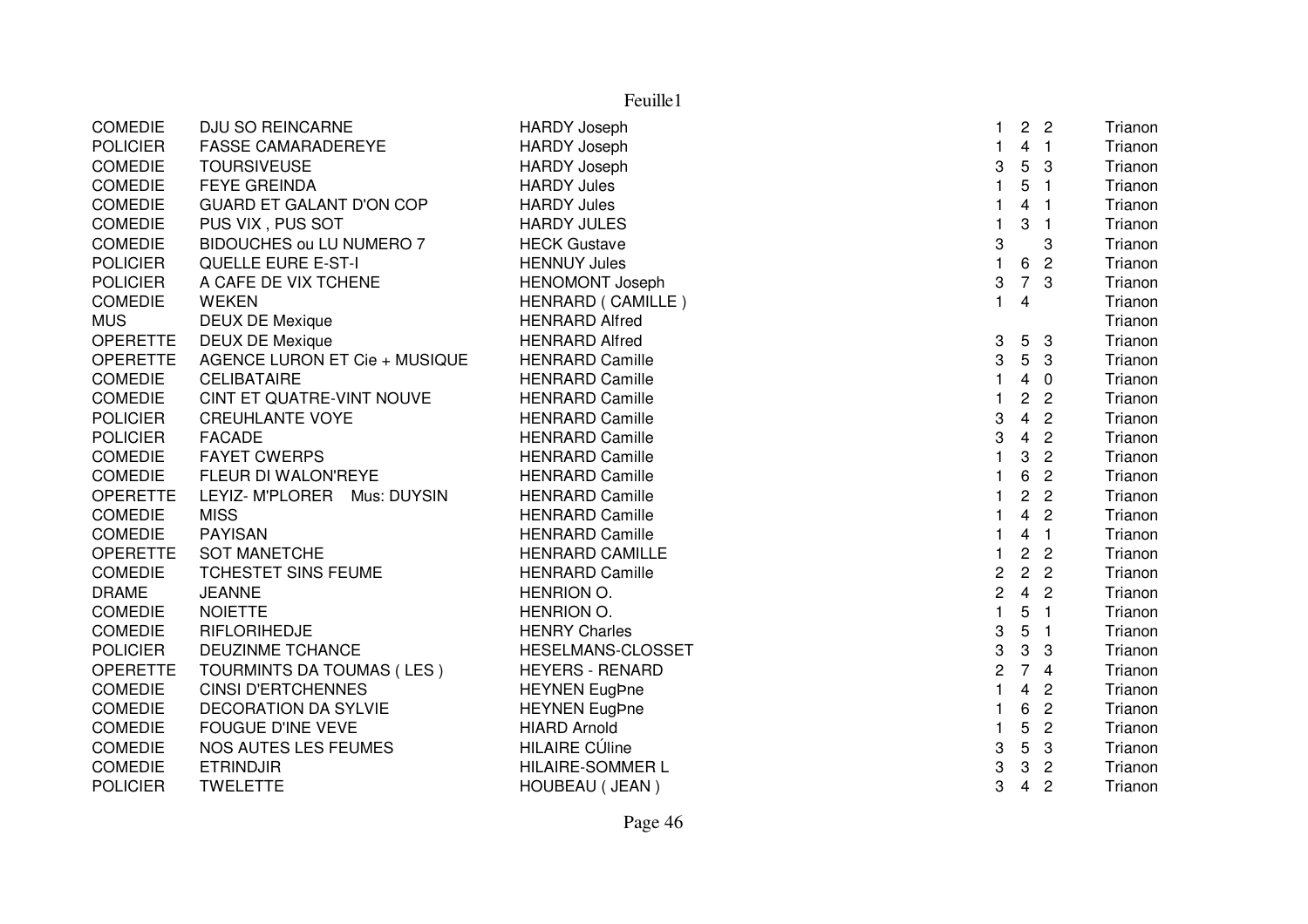|                 |                              | Feuille1               |                         |                 |                  |         |
|-----------------|------------------------------|------------------------|-------------------------|-----------------|------------------|---------|
| <b>POLICIER</b> | VIOLON QUI MOURT (LU)        | HOUBEAU (JEAN)         | $\mathbf{1}$            |                 | 3 <sub>2</sub>   | Trianon |
|                 | N'FAT MAYE KUMANDER L'AMOUR  | <b>HOUBEAU Jean</b>    |                         |                 |                  | Trianon |
|                 | <b>NOULEYE</b>               | <b>HOUBEAU Jean</b>    |                         |                 |                  | Trianon |
| <b>POLICIER</b> | <b>OURAGAN</b>               | <b>HOUBEAU JEAN</b>    | 2                       |                 | 4 <sub>2</sub>   | Trianon |
| <b>COMEDIE</b>  | IN' FAT QU'ONK               | <b>HOUTVAST Julien</b> | $\mathbf{1}$            | 4               | $\overline{2}$   | Trianon |
| <b>COMEDIE</b>  | ATTECHE DE PARASSE (L')      | <b>HOVEN Nicolas</b>   | $\overline{c}$          | $\mathbf{3}$    | 3                | Trianon |
| <b>COMEDIE</b>  | <b>BOUQUETTE EMACRALEYE</b>  | <b>HOVEN Nicolas</b>   | $\mathbf{1}$            | $\overline{2}$  | -3               | Trianon |
| <b>COMEDIE</b>  | ADFAITE DI R'DJETONS (L')    | <b>HUART</b> Emile     | $\mathbf{1}$            | 3               | $\overline{2}$   | Trianon |
| <b>COMEDIE</b>  | <b>BONNE PRISE</b>           | <b>HUART</b> Emile     | $\mathbf{1}$            | $\overline{4}$  | $\overline{2}$   | Trianon |
| <b>COMEDIE</b>  | <b>CAS D'CONCIYINCE</b>      | <b>HUART</b> Emile     | $\mathbf{1}$            | 6               | 3                | Trianon |
| <b>COMEDIE</b>  | MAKRE CREYOU ES L'SINCE      | <b>HUART Emile</b>     | $\mathbf{1}$            | 4               | $\overline{2}$   | Trianon |
| <b>COMEDIE</b>  | MARIEDJE DA MADLINNE         | <b>HUART</b> Emile     |                         | 4               | 3                | Trianon |
| <b>POLICIER</b> | MOUNI D'AMBLEVE              | <b>HUART</b> Emile     | $\overline{\mathbf{4}}$ | 5               | $\overline{2}$   | Trianon |
| <b>COMEDIE</b>  | <b>OCAZION DA MELIE</b>      | <b>HUART EMILE</b>     | $\mathbf{1}$            | 3               | $\overline{2}$   | Trianon |
| <b>COMEDIE</b>  | PRIX D' BAITE                | <b>HUART EMILE</b>     | 3                       | $\overline{4}$  | 5                | Trianon |
| <b>COMEDIE</b>  | <b>HOULLOT</b>               | <b>HUBERTY Octave</b>  | $\mathbf{1}$            |                 | 4 <sub>1</sub>   | Trianon |
| <b>COMEDIE</b>  | P' TIT MALHEUR               | <b>HUBERTY OCTAVE</b>  | 3                       | 3               | 3                | Trianon |
| COMEDIE         | TRUCS D' ON DOMESTIQUE       | HUMBLET (JULES)        | $\mathbf{1}$            | 6               | $\overline{1}$   | Trianon |
| <b>TP</b>       | AVINTEURE A BAL MASQUE (INE) | <b>HUMBLET Jules</b>   | $\mathbf{1}$            | 4               | $\overline{1}$   | Trianon |
| <b>COMEDIE</b>  | <b>BARAQUE PIVOLAU (LI)</b>  | <b>HUMBLET Jules</b>   | $\mathbf{1}$            | 3               | $\overline{1}$   | Trianon |
| COMEDIE         | <b>CHANTEUS WALLONS</b>      | <b>HUMBLET Jules</b>   | $\mathbf{1}$            | 5               | $\blacksquare$ 1 | Trianon |
| <b>COMEDIE</b>  | <b>FAMILE VERJON</b>         | <b>HUMBLET Jules</b>   | $\overline{c}$          |                 | 3 <sub>2</sub>   | Trianon |
| <b>COMEDIE</b>  | <b>FATE DI S'ETINDE</b>      | <b>HUMBLET Jules</b>   | $\mathbf{1}$            |                 | 4 <sub>1</sub>   | Trianon |
| <b>COMEDIE</b>  | <b>HOMME VOLANT</b>          | <b>HUMBLET Jules</b>   | $\mathbf{1}$            |                 | 4 <sub>1</sub>   | Trianon |
| COMEDIE         | <b>JOU D'MARIEGE</b>         | <b>HUMBLET Jules</b>   | $\mathbf{1}$            | 5               | 3                | Trianon |
| <b>POLICIER</b> | <b>LOCYON DA BAIWIR</b>      | <b>HUMBLET Jules</b>   | $\overline{c}$          |                 | 4 <sub>1</sub>   | Trianon |
| <b>COMEDIE</b>  | <b>MARTYRS DI L'AMOUR</b>    | <b>HUMBLET Jules</b>   | $\mathbf{1}$            | $\overline{4}$  | $\overline{2}$   | Trianon |
| <b>OPERETTE</b> | MONONKE ET MATANTE           | <b>HUMBLET Jules</b>   | $\mathbf{1}$            | 3               | $\overline{2}$   | Trianon |
| <b>COMEDIE</b>  | NOS CHANTEUS WALLONS         | <b>HUMBLET Jules</b>   | $\mathbf{1}$            | 5               | $\overline{1}$   | Trianon |
| <b>COMEDIE</b>  | PO VIQUER RINTI              | <b>HUMBLET JULES</b>   | $\overline{c}$          |                 | $4 \quad 3$      | Trianon |
| <b>COMEDIE</b>  | <b>RIV' NANT</b>             | <b>HUMBLET JULES</b>   | $\mathbf{1}$            |                 | 4 <sub>1</sub>   | Trianon |
| <b>COMEDIE</b>  | <b>TAPRESSE DI CWARDJEUS</b> | HURARD (HENRI)         | $\mathbf{1}$            | 6               | $\overline{1}$   | Trianon |
| <b>COMEDIE</b>  | <b>TCHAUDRONI (LI)</b>       | HURARD (HENRI)         | 3                       | 10 <sub>1</sub> |                  | Trianon |
| <b>COMEDIE</b>  | TCHINS AMON LES TCHETS (LES) | HURARD (HENRI)         | 2                       | $\overline{4}$  |                  | Trianon |
| <b>COMEDIE</b>  | <b>TCHOULAUS (LES)</b>       | HURARD (HENRI)         | $\mathbf{1}$            |                 | 4 <sub>2</sub>   | Trianon |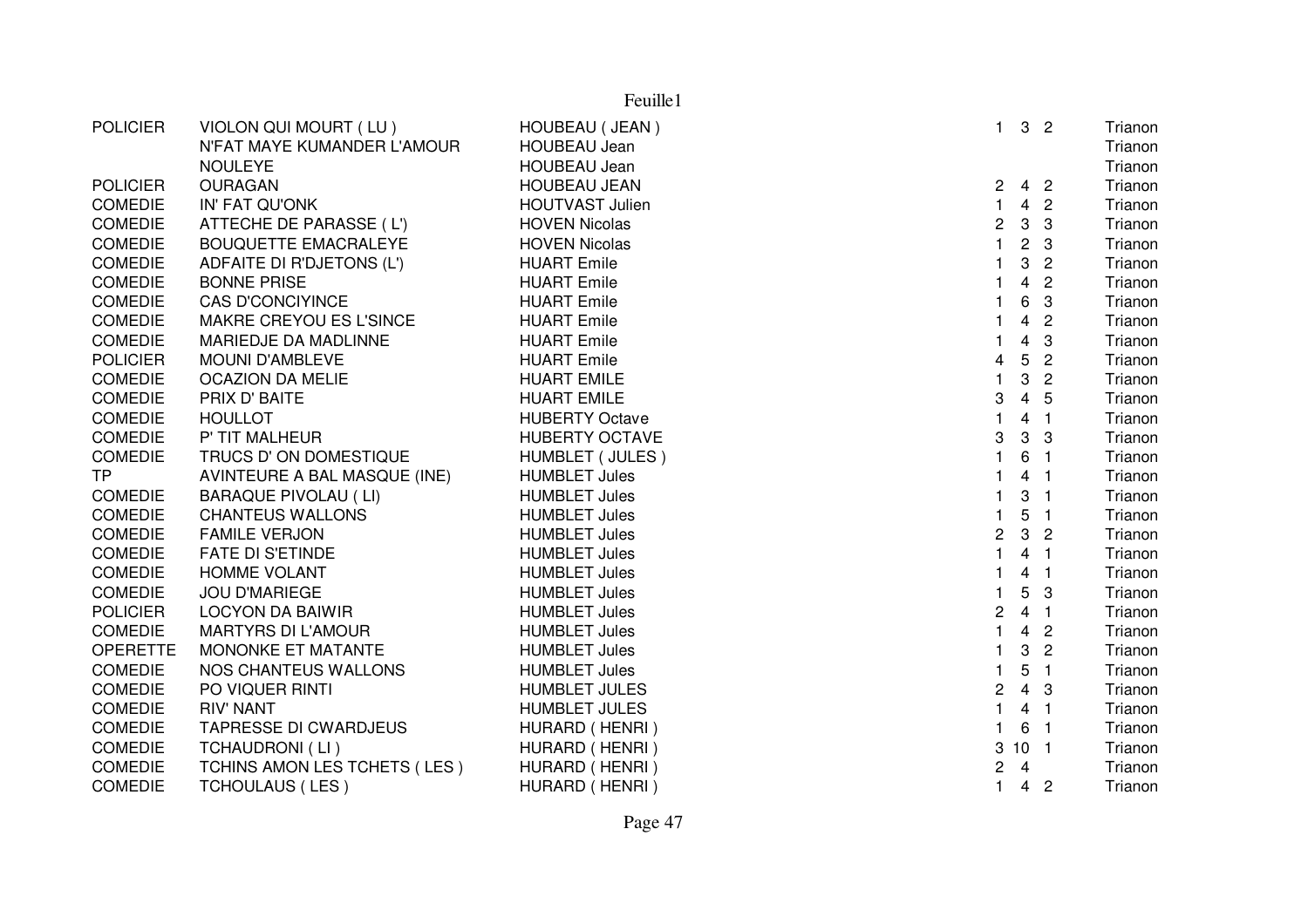|                 |                                | Feuille1            |                |                 |                  |         |
|-----------------|--------------------------------|---------------------|----------------|-----------------|------------------|---------|
| <b>COMEDIE</b>  | TETCHE QUI RISPITE (LI)        | HURARD (HENRI)      | 3              |                 | 4 <sub>2</sub>   | Trianon |
| <b>COMEDIE</b>  | <b>TIESTOUS</b>                | HURARD (HENRI)      | $\mathbf{1}$   |                 | 3 <sub>1</sub>   | Trianon |
| <b>COMEDIE</b>  | TOUMAS BERWETE CONSEILLER COMU | HURARD (HENRI)      | 3              | 16 2            |                  | Trianon |
| <b>COMEDIE</b>  | <b>VALET MAQUE</b>             | HURARD (HENRI)      | 2              |                 | 3 <sub>1</sub>   | Trianon |
| <b>COMEDIE</b>  | <b>ACH'TEZ BELGE</b>           | <b>HURARD Henri</b> | 3              | 15 <sub>3</sub> |                  | Trianon |
| T               | AMON LES SOTS                  | <b>HURARD Henri</b> | $\mathbf{1}$   |                 | 50               | Trianon |
| <b>POLICIER</b> | AMOUR AU VIYEDJE (L')          | <b>HURARD Henri</b> | $\overline{c}$ | 9               | $\mathbf{3}$     | Trianon |
| <b>COMEDIE</b>  | <b>ARTISSE</b>                 | <b>HURARD Henri</b> | 3              | $142$           |                  | Trianon |
| <b>OPERETTE</b> | ARTUà.RE                       | <b>HURARD Henri</b> | 3              |                 | 7 <sup>3</sup>   | Trianon |
| $\mathsf{T}$    | <b>AS 100.000 BRIQUES</b>      | <b>HURARD Henri</b> | $\mathbf{1}$   | 3               | $\overline{0}$   | Trianon |
| <b>COMEDIE</b>  | AS VERS VOLETS                 | <b>HURARD Henri</b> | 4              |                 | 4 <sup>2</sup>   | Trianon |
| <b>COMEDIE</b>  | AU BWER DI L'OUTE              | <b>HURARD Henri</b> | $\overline{c}$ | 8               | $\overline{2}$   | Trianon |
| <b>COMEDIE</b>  | <b>BON BERDJI</b>              | <b>HURARD Henri</b> | 3              | 10 <sub>3</sub> |                  | Trianon |
| <b>COMEDIE</b>  | <b>BORDONS D'VILESSE</b>       | <b>HURARD Henri</b> | 3              | 7 <sub>1</sub>  |                  | Trianon |
| <b>COMEDIE</b>  | <b>BRIBEUS</b>                 | <b>HURARD Henri</b> | 3              | $12 \quad 1$    |                  | Trianon |
| <b>COMEDIE</b>  | <b>CABARET A R'METE</b>        | <b>HURARD Henri</b> | 3              |                 | 8 <sub>2</sub>   | Trianon |
| <b>COMEDIE</b>  | <b>C'EST L'VEYE</b>            | <b>HURARD Henri</b> | $\mathbf{1}$   |                 | 2 <sub>2</sub>   | Trianon |
| $\mathsf{T}$    | <b>CIS DA L'VEYE</b>           | <b>HURARD Henri</b> | 3              |                 | 7 <sub>1</sub>   | Trianon |
| <b>COMEDIE</b>  | CRAPAUDE DA MONCHEU DACE       | <b>HURARD Henri</b> | 3              |                 | 5 <sub>2</sub>   | Trianon |
| <b>COMEDIE</b>  | DI NOSS' TIMP                  | <b>HURARD Henri</b> | $\overline{2}$ | 12 <sub>0</sub> |                  | Trianon |
| <b>COMEDIE</b>  | DJU L'AURE                     | <b>HURARD Henri</b> | $\mathbf{1}$   |                 | 4 <sub>1</sub>   | Trianon |
| <b>COMEDIE</b>  | <b>DUSLPIS D'AMOUR</b>         | <b>HURARD Henri</b> | 3              |                 | 5 <sub>2</sub>   | Trianon |
| <b>COMEDIE</b>  | <b>EMON FIGARO</b>             | <b>HURARD Henri</b> | $\mathbf{1}$   | 9               | $\overline{2}$   | Trianon |
| <b>COMEDIE</b>  | <b>FARCEUR</b>                 | <b>HURARD Henri</b> |                | 5               | $\overline{2}$   | Trianon |
| <b>POLICIER</b> | <b>FEU D'TCHANSONS</b>         | <b>HURARD Henri</b> | $\mathbf{1}$   |                 | 7 <sub>1</sub>   | Trianon |
| <b>COMEDIE</b>  | FEU QUI RESPRIND               | <b>HURARD Henri</b> | 3              | $\mathbf{3}$    | $\overline{2}$   | Trianon |
| <b>COMEDIE</b>  | <b>FINMARLOU</b>               | <b>HURARD Henri</b> | $\overline{4}$ | 10 <sub>2</sub> |                  | Trianon |
| <b>COMEDIE</b>  | <b>GATEYE</b>                  | <b>HURARD Henri</b> | 3              | $5\overline{)}$ | $\overline{2}$   | Trianon |
| <b>COMEDIE</b>  | <b>IDEYE DE CURE</b>           | <b>HURARD Henri</b> | 3              | 6               | $\overline{2}$   | Trianon |
| <b>COMEDIE</b>  | <b>KATRENBRAS</b>              | <b>HURARD Henri</b> | 3              | 9               | 3                | Trianon |
| <b>COMEDIE</b>  | <b>MA PINSANTE</b>             | <b>HURARD Henri</b> | 3              | 6               | $\overline{2}$   | Trianon |
| $\mathsf{T}$    | <b>MADAME QUI FROTE</b>        | <b>HURARD Henri</b> | 1              | 8               | $\overline{2}$   | Trianon |
| <b>COMEDIE</b>  | <b>MAIS L'COUR DJAUSA</b>      | <b>HURARD Henri</b> |                |                 | 3 <sub>1</sub>   | Trianon |
| <b>COMEDIE</b>  | <b>MAULE HANDELE</b>           | <b>HURARD Henri</b> | 2              | 6               | $\blacksquare$ 1 | Trianon |
| <b>COMEDIE</b>  | <b>MAY D'AMOUR</b>             | <b>HURARD Henri</b> | $\mathbf{1}$   |                 | 5 <sub>1</sub>   | Trianon |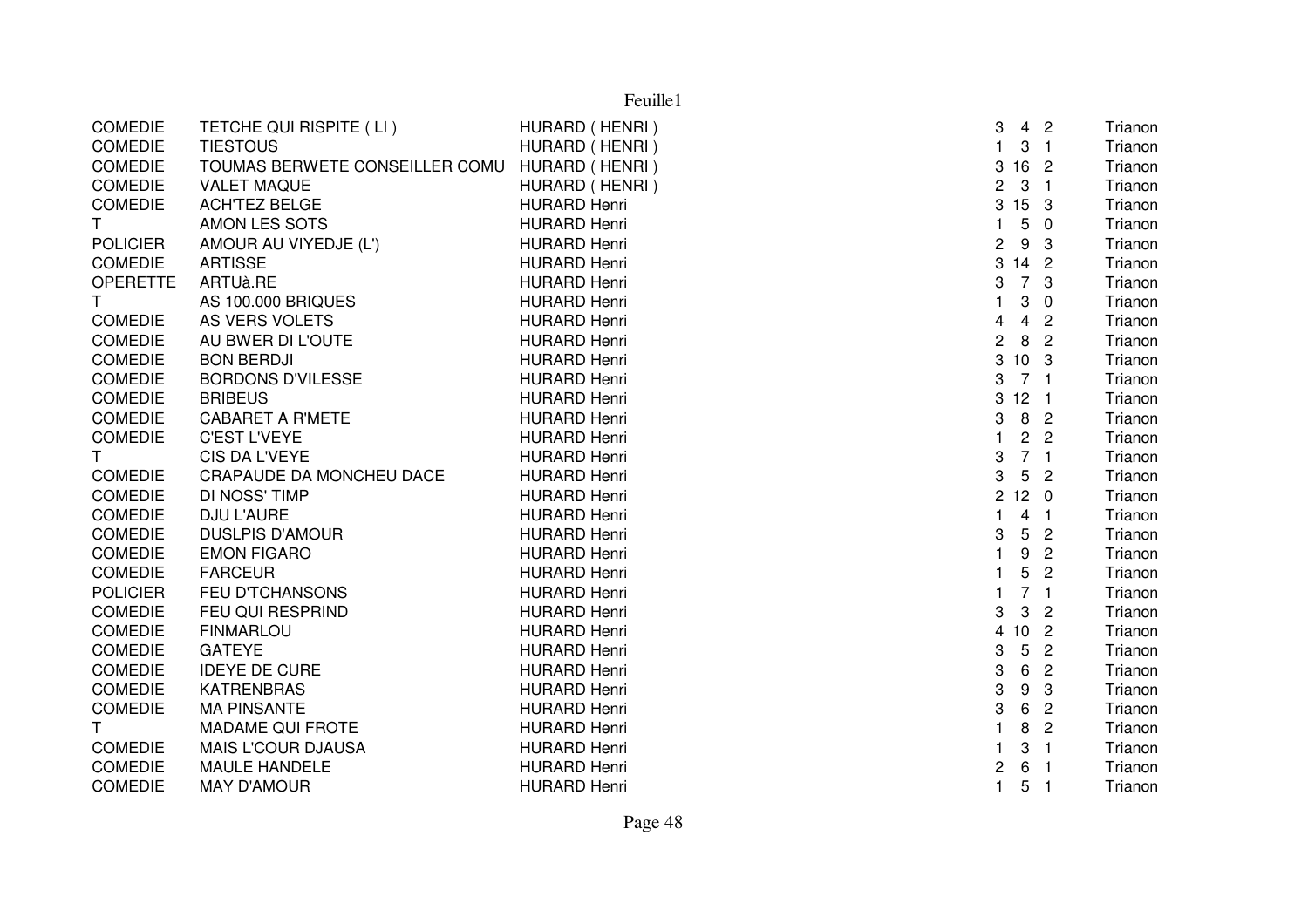|                 | Feuille1                      |                        |                |                 |                |         |  |  |
|-----------------|-------------------------------|------------------------|----------------|-----------------|----------------|---------|--|--|
| <b>COMEDIE</b>  | <b>MESTRE</b>                 | <b>HURARD Henri</b>    |                | 1103            |                | Trianon |  |  |
| <b>COMEDIE</b>  | <b>MIRAKE</b>                 | <b>HURARD Henri</b>    | 4              | $5\overline{)}$ | -3             | Trianon |  |  |
| <b>COMEDIE</b>  | <b>MODELE</b>                 | <b>HURARD Henri</b>    | 3              | 7 <sup>3</sup>  |                | Trianon |  |  |
| <b>COMEDIE</b>  | <b>MONOKE</b>                 | <b>HURARD Henri</b>    | 1              | $\overline{c}$  | - 1            | Trianon |  |  |
| <b>COMEDIE</b>  | <b>PAUVRES DJINS</b>          | <b>HURARD HENRI</b>    | 1              | 6               | $\blacksquare$ | Trianon |  |  |
| <b>COMEDIE</b>  | <b>PLOMES</b>                 | <b>HURARD HENRI</b>    | 3              | $12 \quad 2$    |                | Trianon |  |  |
| <b>COMEDIE</b>  | PO L' MARIER                  | <b>HURARD HENRI</b>    | $\mathbf{1}$   | 3               | $\overline{2}$ | Trianon |  |  |
| <b>COMEDIE</b>  | PO S' FRE                     | <b>HURARD HENRI</b>    | $\overline{c}$ | 5               | $\overline{2}$ | Trianon |  |  |
| <b>POLICIER</b> | <b>RIV' NOU</b>               | <b>HURARD HENRI</b>    | $\mathbf{1}$   | 2 <sup>1</sup>  | $\overline{2}$ | Trianon |  |  |
| T.              | SERIE 199,999 NO 9            | <b>HURARD HENRI</b>    | $\mathbf{1}$   | 3               |                | Trianon |  |  |
| <b>POLICIER</b> | <b>SU VINDJINCE</b>           | <b>HURARD HENRI</b>    | $\mathbf{1}$   | 2 <sub>1</sub>  |                | Trianon |  |  |
| <b>COMEDIE</b>  | <b>VILE MATANTE</b>           | <b>HURARD Henri</b>    | $\mathbf{1}$   | 3               | $\overline{2}$ | Trianon |  |  |
| <b>COMEDIE</b>  | DJI M'E SOVINS                | <b>HUYSMAN Henri</b>   | 3              | $6\overline{6}$ | $\overline{2}$ | Trianon |  |  |
| T.              | <b>TOS BES</b>                | ISTA (ALBERT)          | $\mathbf{1}$   | 5               |                | Trianon |  |  |
| COMEDIE         | <b>VILLA DES RAMONASSES</b>   | ISTA (ALBERT)          |                | 5               | $\overline{2}$ | Trianon |  |  |
| <b>COMEDIE</b>  | VEULTI (LI)                   | ISTA (GEORGES)         |                | 5               | $\overline{2}$ | Trianon |  |  |
| <b>COMEDIE</b>  | AL BAGUETE                    | <b>ISTA Albert</b>     |                | 5               | $\overline{1}$ | Trianon |  |  |
| <b>COMEDIE</b>  | <b>BES BOUNIS</b>             | <b>ISTA Albert</b>     | 3              | 5               | $\overline{2}$ | Trianon |  |  |
| <b>POLICIER</b> | <b>BOUBOULESSE</b>            | <b>ISTA Albert</b>     | $\mathbf{1}$   | $\overline{4}$  | $\overline{c}$ | Trianon |  |  |
| <b>COMEDIE</b>  | <b>DJI BAGUE</b>              | <b>ISTA Albert</b>     | 1              | 4               | $\overline{1}$ | Trianon |  |  |
| T.              | DJI MAREYE MI FI              | <b>ISTA Albert</b>     | $\mathbf{1}$   | 5               | $\overline{2}$ | Trianon |  |  |
| <b>COMEDIE</b>  | MARGAYE &COMPAGNIE            | <b>ISTA Albert</b>     | $\overline{c}$ |                 | 6 3            | Trianon |  |  |
| Τ               | <b>PRINCE</b>                 | <b>ISTA ALBERT</b>     | $\mathbf{1}$   | $\overline{4}$  |                | Trianon |  |  |
| <b>TP</b>       | NOS AVANS L'GROS LOT          | <b>ISTA Alfred</b>     | $\mathbf{1}$   | 15 <sub>3</sub> |                | Trianon |  |  |
| <b>COMEDIE</b>  | BABO (LI)                     | <b>ISTA Georges</b>    | 3              | $12 \quad 1$    |                | Trianon |  |  |
| <b>COMEDIE</b>  | MADAME LAGASSE                | <b>ISTA Georges</b>    | $\mathbf{1}$   |                 | 6 2            | Trianon |  |  |
| <b>COMEDIE</b>  | <b>MITCHI PEKET</b>           | <b>ISTA Georges</b>    | 3              | 6               | $\overline{2}$ | Trianon |  |  |
| <b>COMEDIE</b>  | MONONKE DJOUPRELLE            | <b>ISTA Georges</b>    | 3              | $\overline{4}$  | $\overline{4}$ | Trianon |  |  |
| <b>COMEDIE</b>  | PIERE ET PAUL                 | <b>ISTA GEORGES</b>    | 3              | 4               | $\overline{c}$ | Trianon |  |  |
| <b>COMEDIE</b>  | QUI EST - CE QU EST L' MAISSE | <b>ISTA GEORGES</b>    | $\mathbf{1}$   | 3               | $\overline{1}$ | Trianon |  |  |
| <b>COMEDIE</b>  | <b>ROSE D'ARGJINT</b>         | <b>ISTA GEORGES</b>    | 1              | 6               | $\overline{2}$ | Trianon |  |  |
| <b>COMEDIE</b>  | HERITEGE DA JHAN-THOUMAS      | JACOB Joseph           | $\overline{c}$ | 3               | $\overline{2}$ | Trianon |  |  |
| <b>COMEDIE</b>  | <b>COP D'GRISOU</b>           | <b>JACQUEMOTTE Edm</b> | $\mathbf{1}$   | 5               | $\overline{c}$ | Trianon |  |  |
| <b>COMEDIE</b>  | <b>OUVE DE PEQUET</b>         | <b>JACQUEMOTTE EDM</b> | 1              | 9               | $\overline{2}$ | Trianon |  |  |
| <b>POLICIER</b> | FEYE DE FANNEU                | JACQUEMOTTE-LEJEUNE    | 3              | 5               | $\overline{1}$ | Trianon |  |  |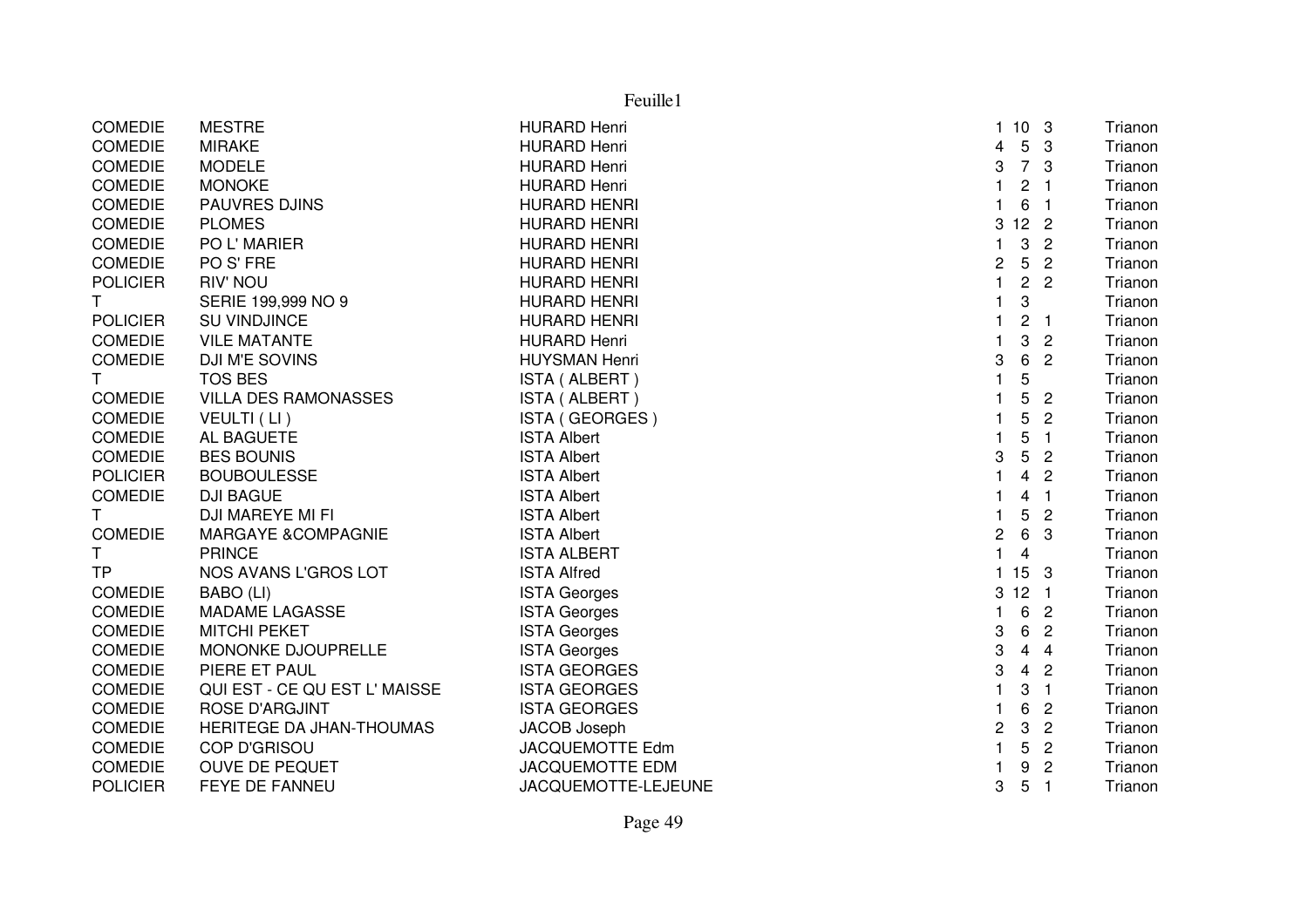|                 |                                | Feuille1                 |                         |                |                |         |
|-----------------|--------------------------------|--------------------------|-------------------------|----------------|----------------|---------|
| <b>COMEDIE</b>  | A L'CINSE HANSOUL              | <b>JACQUES Robert</b>    | 3                       |                | 74             | Trianon |
| <b>COMEDIE</b>  | <b>FAT BIN</b>                 | <b>JACQUES Robert</b>    | $\mathbf{1}$            | $\overline{7}$ | $\overline{c}$ | Trianon |
| <b>COMEDIE</b>  | FIYOU DE BORGUIMESSE           | <b>JACQUES Robert</b>    | 1                       | $\overline{4}$ | $\overline{2}$ | Trianon |
| <b>COMEDIE</b>  | CE MI QU'E MAISSE              | <b>JADOT Arthur</b>      | $\mathbf{1}$            | 3              | 3              | Trianon |
| <b>COMEDIE</b>  | <b>CONDAN'NE</b>               | <b>JADOT Arthur</b>      | 3                       | $\,6$          | $\overline{4}$ | Trianon |
| <b>DRAME</b>    | <b>GAREDJE "HELENE"</b>        | <b>JADOT Arthur</b>      | 3                       | $\overline{7}$ | $\overline{2}$ | Trianon |
| <b>COMEDIE</b>  | NANA A L'VELO                  | <b>JADOT Arthur</b>      | $\mathbf{1}$            | 6              | $\overline{2}$ | Trianon |
| <b>COMEDIE</b>  | NOSS'T'EFANT                   | <b>JADOT Arthur</b>      | 3                       | 6              | 3              | Trianon |
| <b>COMEDIE</b>  | PIERE L'ENOCINT                | <b>JADOT Arthur</b>      | 3                       | 5              | 3              | Trianon |
| <b>OPERETTE</b> | PODRI L'HOULPAIT               | <b>JADOT Arthur</b>      | $\mathbf{1}$            | 4              | $\overline{1}$ | Trianon |
| <b>COMEDIE</b>  | PRUMIR AMOUR                   | <b>JADOT Arthur</b>      | 3                       | 9              | 6              | Trianon |
| <b>DRAME</b>    | <b>SOTT' PAR AMOUR</b>         | <b>JADOT Arthur</b>      | $\overline{\mathbf{4}}$ | $\overline{7}$ | 3              | Trianon |
| <b>COMEDIE</b>  | <b>BATOU A ' SPRINT'</b>       | <b>JADOUL -TASSIAUX</b>  | 3                       | 9              | 3              | Trianon |
| <b>POLICIER</b> | <b>COUR MOUDRI</b>             | JADOUL -TASSIAUX         | 3                       | 5              | $\overline{2}$ | Trianon |
| <b>COMEDIE</b>  | C'N'EST NE PACE QU'ONZ'EST MWE | JAEGERS Joseph           | $\overline{c}$          | 6              | 3              | Trianon |
| <b>COMEDIE</b>  | <b>EUGENE</b>                  | JAEGERS Joseph           | $\mathbf 2$             | $\overline{2}$ | $\overline{c}$ | Trianon |
| COMEDIE         | HONTE DEL FAMILE               | JAEGERS Joseph           | 3                       | 3              | $\overline{2}$ | Trianon |
| <b>COMEDIE</b>  | MAISSE DU MUSIQUE              | JAEGERS Joseph           | 3                       | $\overline{4}$ | 3              | Trianon |
| <b>COMEDIE</b>  | MONSIEUR L'SECRETAIRE          | JAEGERS Joseph           | 3                       | $\overline{4}$ | 3              | Trianon |
| <b>COMEDIE</b>  | <b>NUTE DI NOCE</b>            | JAEGERS Joseph           | $\mathbf{1}$            | $\overline{c}$ | $\overline{1}$ | Trianon |
| <b>COMEDIE</b>  | TRESOR DE GRAND-PERE           | JAEGERS Joseph           | 3                       |                | $\overline{4}$ | Trianon |
| <b>COMEDIE</b>  | <b>VEYE DU TCHE</b>            | JAEGERS Joseph           | 3                       | 6              | $\overline{2}$ | Trianon |
| <b>COMEDIE</b>  | <b>VOCATION</b>                | <b>JAMIN - FRANCKSON</b> | $\mathbf{1}$            | 3              | $\overline{2}$ | Trianon |
| <b>OPERETTE</b> | VREYE AMOUR (LU)               | JAMINET - OZER (J)       | $\mathbf{1}$            | 4              | $\overline{c}$ | Trianon |
|                 | PANAYCOU                       | <b>JAMINET FRANCOIS</b>  | 3                       | $\overline{4}$ | $\overline{2}$ | Trianon |
| <b>COMEDIE</b>  | <b>RATAQUANS</b>               | <b>JAMINET FRANCOIS</b>  | 1                       | 6              | $\overline{2}$ | Trianon |
| <b>COMEDIE</b>  | DJI SOS PARAIN                 | <b>JAMINET Franbois</b>  | 1                       | 6              | $\overline{2}$ | Trianon |
| <b>COMEDIE</b>  | <b>DUBWES ET DUBWES</b>        | <b>JAMINET Franbois</b>  | $\mathbf{1}$            | 5              |                | Trianon |
|                 | <b>FAMILE CLOOT-BETCH</b>      | <b>JAMINET Franpois</b>  | 3                       | $\overline{7}$ | 3              | Trianon |
|                 | <b>NOS 'NN'ALANS</b>           | <b>JAMINET Franbois</b>  | $\mathbf{1}$            | 5              | $\overline{c}$ | Trianon |
| <b>OPERETTE</b> | <b>POULE</b>                   | <b>JAXQUE NESTOR</b>     | 3                       | 9              | 8              | Trianon |
| <b>COMEDIE</b>  | TOURMINTS DE MAYEUR (LES)      | JEANNE (E) - BURY (J)    | $\mathbf{1}$            | 3              | $\overline{1}$ | Trianon |
| <b>COMEDIE</b>  | IL N'EST MAYE TROP TARD PO BIN | <b>JEANNE Emile</b>      | 1                       | 3              | $\overline{c}$ | Trianon |
| <b>POLICIER</b> | AMI àà.DONE                    | <b>JOELANDS Richard</b>  | 3                       | $\overline{7}$ | 3              | Trianon |
|                 | CUZINàBERBERE                  | <b>JOELANDS Richard</b>  | 3                       | 4              | 3              | Trianon |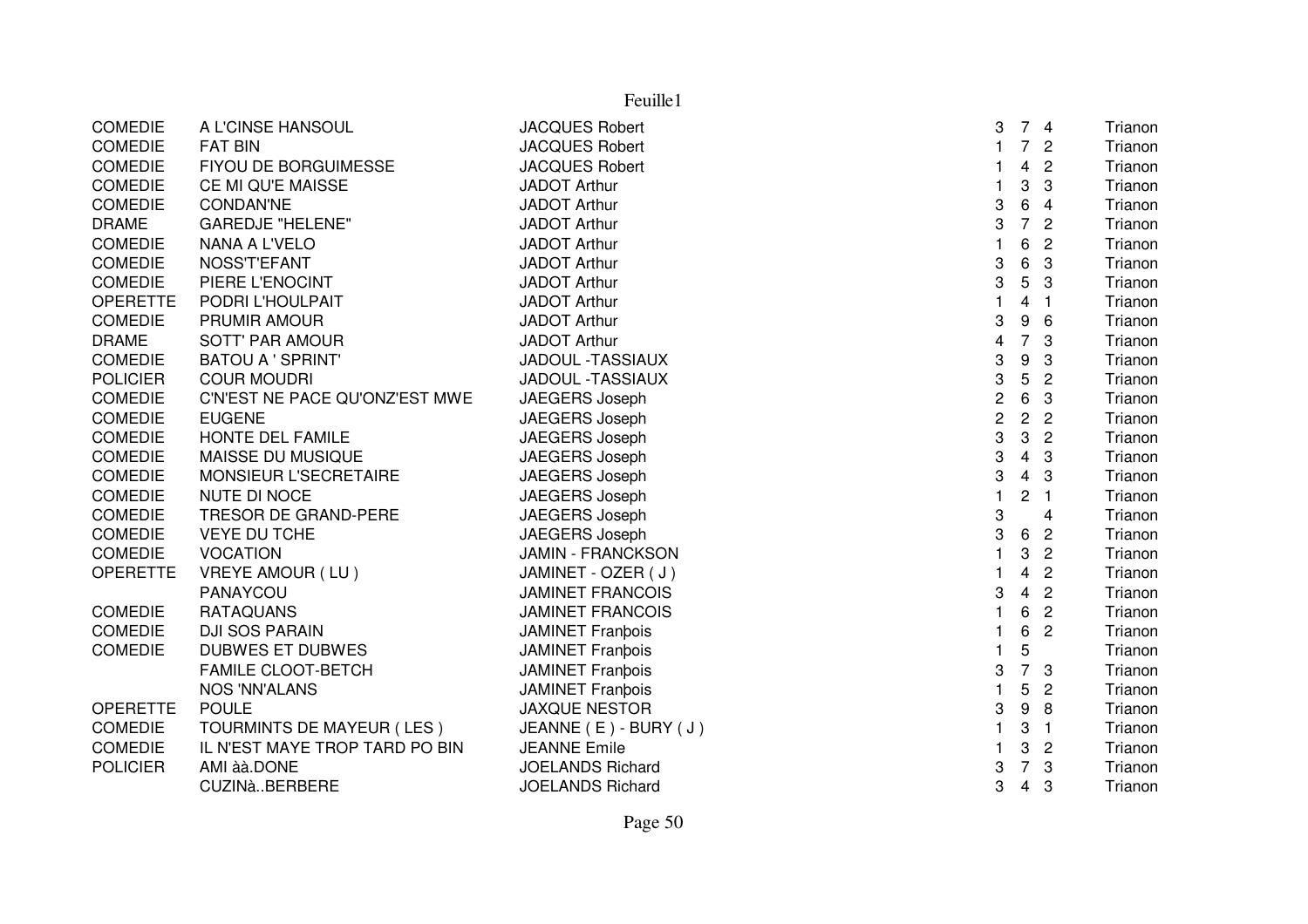|                 | Feuille1                   |                         |                |                         |                |         |  |  |
|-----------------|----------------------------|-------------------------|----------------|-------------------------|----------------|---------|--|--|
| <b>POLICIER</b> | <b>LEYA</b>                | <b>JOELANDS Richard</b> | 3              | 5                       | $\overline{4}$ | Trianon |  |  |
| COMEDIE         | <b>MARTIN</b>              | <b>JOELANDS Richard</b> | $\mathbf{1}$   | 3                       | $\overline{2}$ | Trianon |  |  |
| <b>POLICIER</b> | MONCHEU L' CONSUL          | <b>JOELANDS Richard</b> | 3              | $\overline{7}$          | $\overline{4}$ | Trianon |  |  |
|                 | <b>TOURNIKET DE COUR</b>   | <b>JOELANDS Richard</b> | 3              | 5                       | $\overline{4}$ | Trianon |  |  |
| <b>COMEDIE</b>  | <b>QUELLE FAMILLE</b>      | <b>JOFFO Francis</b>    | 3              | $\overline{\mathbf{4}}$ | 3              | Trianon |  |  |
| <b>COMEDIE</b>  | ARIETE PO L'ETERNITE       | <b>JOIRIS Judith</b>    | $\mathbf{1}$   | 3                       | 3              | Trianon |  |  |
| <b>OPERETTE</b> | <b>AMOUR</b>               | <b>JOLIET J.</b>        | 33             | 10                      | 5              | Trianon |  |  |
| <b>OPERETTE</b> | <b>MUSICA</b>              | <b>JOURET L</b>         | 3              | 6                       | 3              | Trianon |  |  |
| <b>OPERETTE</b> | FEZ PO ON MI               | <b>JOURET L.</b>        | $\mathbf{1}$   |                         |                | Trianon |  |  |
| <b>DRAME</b>    | <b>HINRI</b>               | <b>JUKIN Albert</b>     | 3              | 8                       | $\overline{2}$ | Trianon |  |  |
| <b>DRAME</b>    | COU QUI TOWE               | <b>JULIN Albert</b>     | $\mathbf{3}$   | 13                      | $\overline{4}$ | Trianon |  |  |
| <b>COMEDIE</b>  | <b>LISQUE DES TREUS</b>    | <b>JULIN Albert</b>     | $\mathbf{1}$   | 5                       | $\overline{2}$ | Trianon |  |  |
| <b>DRAME</b>    | <b>MAD'LAINE</b>           | <b>JULIN Albert</b>     |                | 3 10 3                  |                | Trianon |  |  |
| <b>DRAME</b>    | <b>POETE</b>               | <b>JULIN ALBERT</b>     | $\mathbf{1}$   | $\,6$                   | $\overline{1}$ | Trianon |  |  |
| <b>DRAME</b>    | <b>RIV' NOU</b>            | <b>JULIN ALBERT</b>     | $\overline{c}$ | 6                       | $\overline{2}$ | Trianon |  |  |
| <b>OPERETTE</b> | AL' BEL'VUE                | <b>KAIRIS Denis</b>     | 3              | $\overline{4}$          | $\overline{4}$ | Trianon |  |  |
| <b>OPERETTE</b> | MONCHEU DELGATE            | <b>KAIRIS Denis</b>     | 3              | 6                       | $\overline{c}$ | Trianon |  |  |
| <b>OPERETTE</b> | MONONKE D'AFRIQUE          | <b>KAIRIS Denis</b>     | 3              | 6                       | 3              | Trianon |  |  |
|                 | PO LI P'TITE               | <b>KAIRIS Denis</b>     |                | 6                       | 3              | Trianon |  |  |
|                 | <b>ALINE LI BRICTEUSE</b>  | KIMPLAIRE M.            |                |                         |                | Trianon |  |  |
| <b>COMEDIE</b>  | PITITE MACRALE             | <b>KIRKOVE JOSE</b>     | $\mathbf{1}$   | 3                       | $\overline{c}$ | Trianon |  |  |
| <b>COMEDIE</b>  | A L'MA METOWE              | KIRKOVE JosÚ            | 3              | $\overline{7}$          | $\overline{2}$ | Trianon |  |  |
| <b>COMEDIE</b>  | AL CINSE DEL'MA METOWE     | KIRKOVE JosÚ            | 3              | $\overline{7}$          | $\overline{c}$ | Trianon |  |  |
| <b>COMEDIE</b>  | <b>CASE D'ON VELO</b>      | KIRKOVE JosÚ            | $\mathbf{1}$   | 3                       | $\overline{1}$ | Trianon |  |  |
| <b>COMEDIE</b>  | <b>CINSE MA METOWE</b>     | KIRKOVE JosÚ            | 3              | $\overline{7}$          | $\overline{c}$ | Trianon |  |  |
| <b>COMEDIE</b>  | <b>COPEUS D'BOUSES</b>     | KIRKOVE JosÚ            | $\overline{c}$ | 7 <sub>1</sub>          |                | Trianon |  |  |
| <b>OPERETTE</b> | COUCOU                     | KIRKOVE JosÚ            | 3              | 9                       | 5              | Trianon |  |  |
| <b>COMEDIE</b>  | <b>COUR DI PERE</b>        | KIRKOVE JosÚ            | $\overline{c}$ | 6                       | $\overline{1}$ | Trianon |  |  |
| <b>COMEDIE</b>  | DADITE SUT ON REGIME       | KIRKOVE JosÚ            | $\overline{c}$ | $\overline{4}$          | $\overline{c}$ | Trianon |  |  |
| <b>COMEDIE</b>  | <b>DJI TROMPE MI FEUME</b> | KIRKOVE JosÚ            | $\mathbf{1}$   | 3                       | $\overline{1}$ | Trianon |  |  |
| <b>COMEDIE</b>  | <b>MAM'ZELE HORTENSE</b>   | KIRKOVE JosÚ            | $\mathbf{1}$   | 6                       | $\overline{1}$ | Trianon |  |  |
| <b>COMEDIE</b>  | MERE-PATREYE               | KIRKOVE JosÚ            | 3              | 10 <sub>1</sub>         |                | Trianon |  |  |
| <b>COMEDIE</b>  | MI FEUME EST SUPPORTER     | KIRKOVE JosÚ            | $\overline{c}$ | 6                       | $\overline{2}$ | Trianon |  |  |
| <b>COMEDIE</b>  | MONONKE SERVT              | KIRKOVE JosÚ            | 3              | 6                       | $\overline{c}$ | Trianon |  |  |
| <b>COMEDIE</b>  | NI ANDJE NI DEMON          | KIRKOVE JosÚ            | 3              | 5                       | $\overline{2}$ | Trianon |  |  |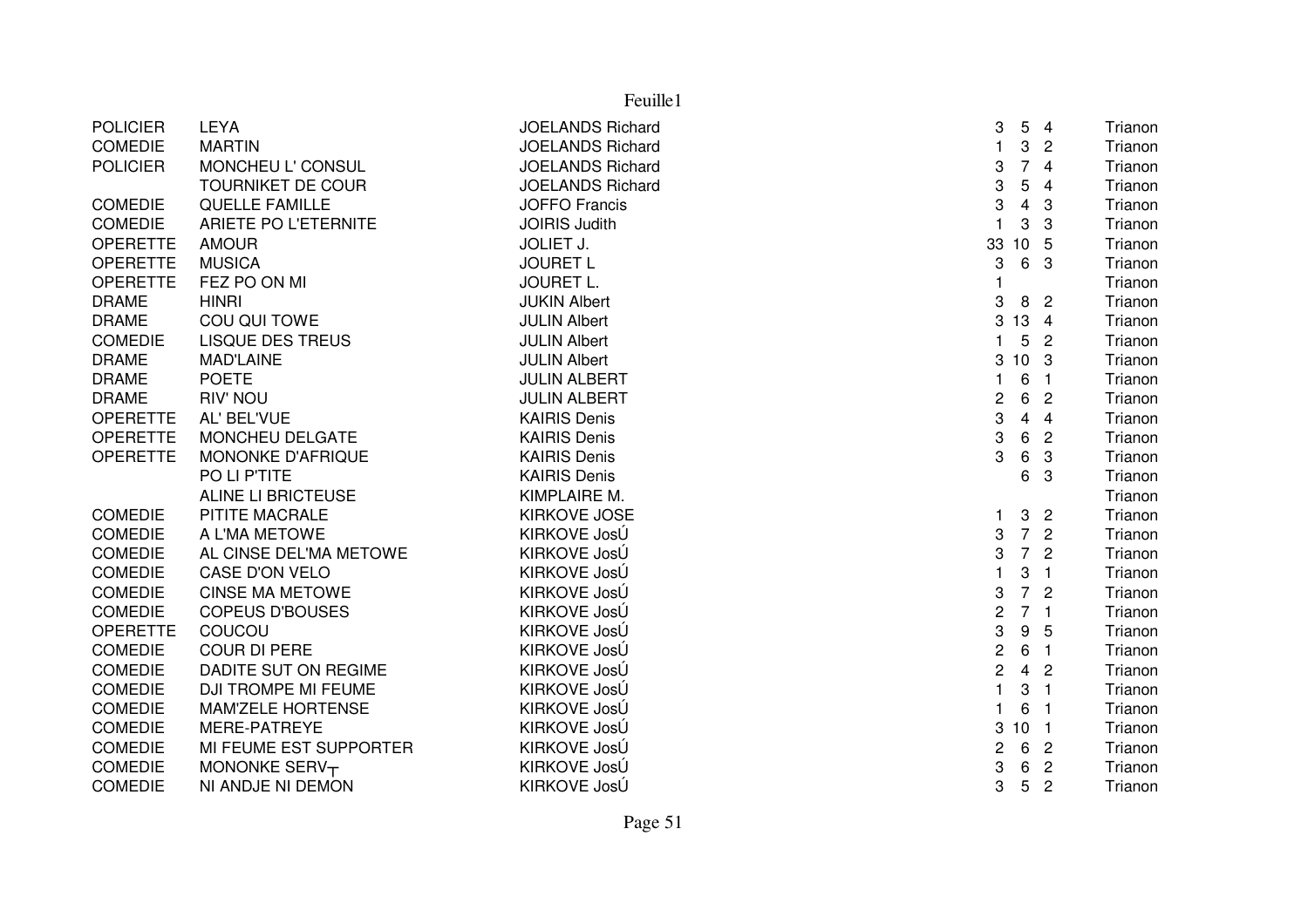|                 | Feuille1                         |                        |                           |                 |                |         |  |  |
|-----------------|----------------------------------|------------------------|---------------------------|-----------------|----------------|---------|--|--|
| <b>COMEDIE</b>  | NI ANGE NI DEMON                 | KIRKOVE JosÚ           | 3                         | 5               | $\overline{2}$ | Trianon |  |  |
| <b>COMEDIE</b>  | <b>SINS HONNEUR</b>              | KIRKOVE JosÚ           | 3                         | $\overline{7}$  | $\overline{2}$ | Trianon |  |  |
| <b>COMEDIE</b>  | TREUS MOUSQUETAIRES (LES)        | KIRKOVE JosÚ           | 3                         | 6               | $\overline{c}$ | Trianon |  |  |
| <b>COMEDIE</b>  | <b>DEUX VIREUX</b>               | KOOLS Joseph           | $\mathbf{1}$              | $\sqrt{2}$      |                | Trianon |  |  |
| <b>DRAME</b>    | <b>NINIE</b>                     | <b>KOOLS Joseph</b>    | $\mathbf{1}$              | 3               | 3              | Trianon |  |  |
| <b>COMEDIE</b>  | DEUX OMES, INE FEUME             | KOOLS-HOUBREXHE        | $\mathbf{1}$              | 3               | $\overline{1}$ | Trianon |  |  |
| <b>COMEDIE</b>  | MONDE RITOURNE                   | <b>KREMER Mathieu</b>  | $\overline{c}$            | 3               | $\overline{c}$ | Trianon |  |  |
| <b>OPERETTE</b> | LU-LEYE                          | <b>KRINS Henri</b>     | $\mathbf{1}$              | $\overline{c}$  | 3              | Trianon |  |  |
| <b>COMEDIE</b>  | <b>C'EST BIN LES DEUS MINMES</b> | <b>KROONEN Lucien</b>  | 3                         | $\overline{7}$  | 5              | Trianon |  |  |
| <b>COMEDIE</b>  | DIAMM' LI BELE PAVEYE            | <b>KROONEN Lucien</b>  | $\ensuremath{\mathsf{3}}$ | $\overline{7}$  | $\overline{2}$ | Trianon |  |  |
| <b>POLICIER</b> | <b>TREUS BAWETES</b>             | <b>KROONEN Lucien</b>  | 3                         | 6               | $\overline{4}$ | Trianon |  |  |
| <b>COMEDIE</b>  | <b>AFFAIRE GROUBIOTTE</b>        | <b>LABOTTE</b>         |                           | 111             | $\mathbf 0$    | Trianon |  |  |
| <b>POLICIER</b> | LI 400 N'RESOND PU               | LACROIX Jo Eli         | $\mathbf{1}$              | $\mathbf{2}$    | 3              | Trianon |  |  |
| COMEDIE         | PAVELE DE VI BON DIU             | LACROIX Jo Eli         | $\mathbf{1}$              | 8               | $\overline{c}$ | Trianon |  |  |
| <b>COMEDIE</b>  | <b>BARAQUE A SOTREYES (LI)</b>   | <b>LACROIX J.E</b>     | 3                         | 6               | $\overline{2}$ | Trianon |  |  |
| <b>COMEDIE</b>  | C'EST QUI QU'EST QUI             | <b>LACROIX J.E</b>     | 1                         | 3               | $\overline{c}$ | Trianon |  |  |
| <b>COMEDIE</b>  | FEUME QUI N'A NOU PRIS           | <b>LACROIX J.E</b>     | $\mathbf{1}$              | 3               | $\overline{2}$ | Trianon |  |  |
| <b>COMEDIE</b>  | PAIYELE DE VI BON DIU            | <b>LACROIX J-E</b>     | $\mathbf{1}$              | 8               | $\overline{2}$ | Trianon |  |  |
| <b>COMEDIE</b>  | <b>EFANT DA MATHIEU</b>          | <b>LACROIX Maurice</b> | 3                         | 5               | $\overline{4}$ | Trianon |  |  |
| <b>COMEDIE</b>  | <b>FLIP-FLAP</b>                 | <b>LACROIX Maurice</b> | 3                         | 8               | 6              | Trianon |  |  |
| <b>COMEDIE</b>  | <b>HILETE</b>                    | <b>LACROIX Maurice</b> | 3                         | $\overline{4}$  | 3              | Trianon |  |  |
| <b>COMEDIE</b>  | LOUK'APRETO ET LI K'PAGNEYE      | <b>LACROIX Maurice</b> | 3                         | 6               | 8              | Trianon |  |  |
| <b>COMEDIE</b>  | <b>BIESTREYES DI L'AMOUR</b>     | <b>LACROIX Mirese</b>  | $\mathbf{1}$              | 5               | 3              | Trianon |  |  |
| <b>POLICIER</b> | AMOUR, WAHES ET RIOT'REYES       | <b>LAFORGE Guy</b>     | $\mathbf{1}$              | 5               | $\overline{1}$ | Trianon |  |  |
| <b>COMEDIE</b>  | BE TREPID (ON)                   | <b>LAFORGE Guy</b>     | $\mathbf{1}$              | 3               | 3              | Trianon |  |  |
| <b>COMEDIE</b>  | <b>BOUHIZ DEUX COPS</b>          | <b>LAFORGE Guy</b>     | $\mathbf{1}$              | $\overline{4}$  | $\overline{1}$ | Trianon |  |  |
| <b>POLICIER</b> | <b>GABRIELE EST BIZEYE</b>       | <b>LAFORGE Guy</b>     | $\mathbf{1}$              | $\overline{4}$  | 3              | Trianon |  |  |
| <b>COMEDIE</b>  | <b>LIBON ET LIBON</b>            | <b>LAFORGE Guy</b>     | $\mathbf{1}$              | $\overline{4}$  | $\overline{c}$ | Trianon |  |  |
| <b>COMEDIE</b>  | <b>OUHE</b>                      | <b>LAFORGE GUY</b>     | $\mathbf{1}$              |                 |                | Trianon |  |  |
| <b>COMEDIE</b>  | PIDS A TCHAUD                    | <b>LAFORGE GUY</b>     | $\mathbf{1}$              | 5               | $\overline{1}$ | Trianon |  |  |
| <b>COMEDIE</b>  | QUI TCHUZIHEZ - VE               | <b>LAFORGE GUY</b>     | $\mathbf{1}$              | $\overline{4}$  | $\overline{4}$ | Trianon |  |  |
| <b>DRAME</b>    | <b>BWEHLIS</b>                   | <b>LAGAUCHE Louis</b>  | 3                         | 17 <sup>2</sup> |                | Trianon |  |  |
| <b>COMEDIE</b>  | <b>CASE D'ON COMICHONAIRE</b>    | <b>LAGAUCHE Louis</b>  | 1.                        | 5               | $\overline{1}$ | Trianon |  |  |
| <b>COMEDIE</b>  | <b>COTIS</b>                     | <b>LAGAUCHE Louis</b>  | 1.                        | 3               | 3              | Trianon |  |  |
| <b>COMEDIE</b>  | OUVE D'INE AFFICHE               | <b>LAGAUCHE LOUIS</b>  | 1                         | 3               | $\overline{c}$ | Trianon |  |  |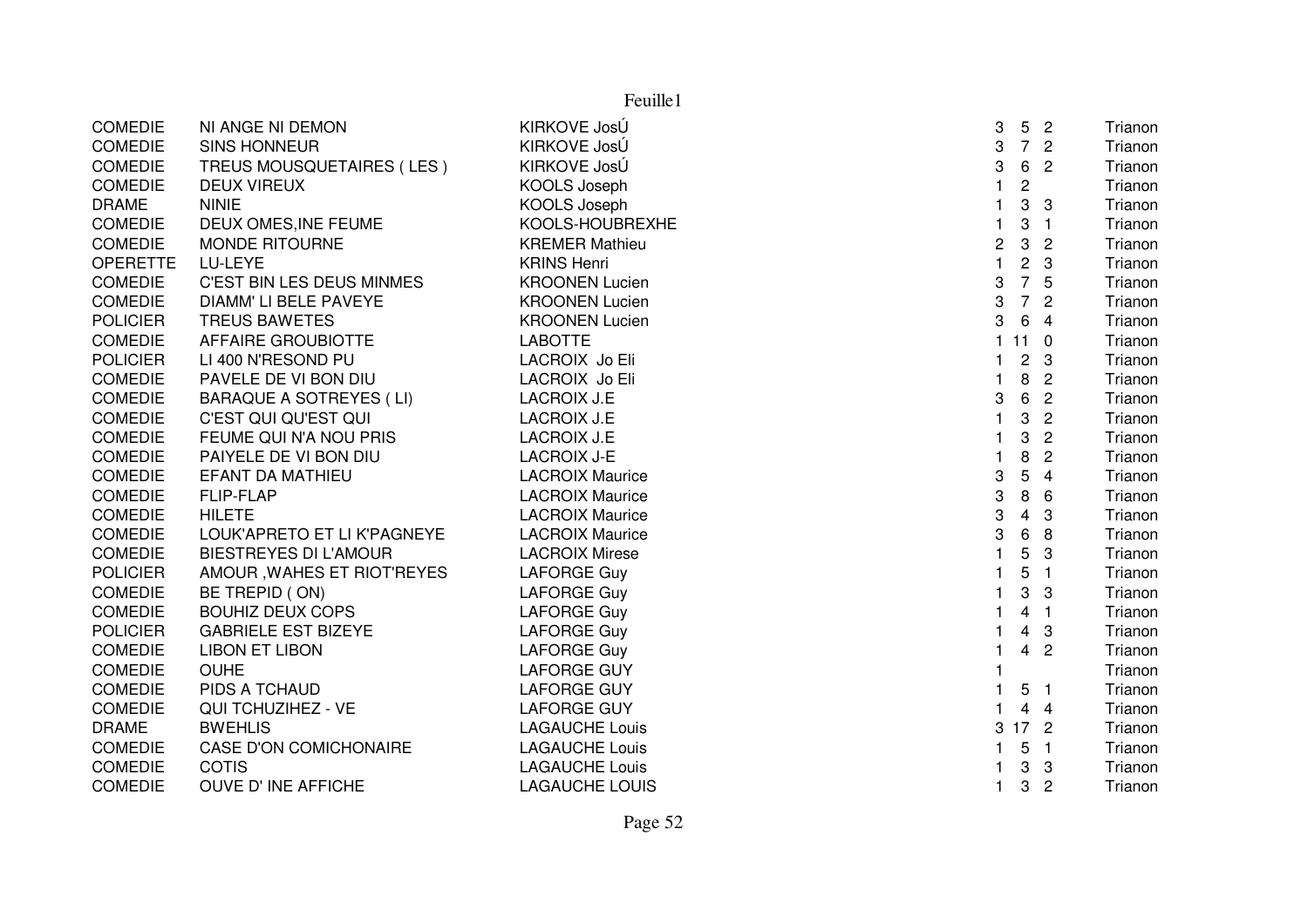|                 | Feuille1                          |                         |                         |                 |                |         |  |  |
|-----------------|-----------------------------------|-------------------------|-------------------------|-----------------|----------------|---------|--|--|
| <b>COMEDIE</b>  | OUVE D'INE AFFICHE                | <b>LAGAUCHE Louis</b>   |                         |                 | 2              | Trianon |  |  |
| F.              | PO L' VIS MAISSE                  | <b>LAGAUCHE LOUIS</b>   |                         |                 |                | Trianon |  |  |
| <b>COMEDIE</b>  | RABROUHES D'ON FIASSE             | <b>LAGAUCHE LOUIS</b>   | 3                       |                 | 54             | Trianon |  |  |
| <b>COMEDIE</b>  | RABROUHES D'ON FIASSE             | <b>LAGAUCHE Louis</b>   | 3                       | 9               | $\overline{4}$ | Trianon |  |  |
| <b>DRAME</b>    | TRAHISON OU TROMPE (LI)           | LAHAYE (NICOLAS)        | $\overline{\mathbf{4}}$ | 9               | $\overline{2}$ | Trianon |  |  |
| <b>COMEDIE</b>  | PIDS EST PLAT                     | <b>LALLEMAND Marcel</b> | $\mathbf{1}$            | 3               | $\overline{c}$ | Trianon |  |  |
| <b>COMEDIE</b>  | <b>MANGEOR</b>                    | LAMARCHE RenÚ           | $\mathbf{1}$            | $\overline{4}$  |                | Trianon |  |  |
| <b>SF</b>       | SIZE AL SAINT - MEDA              | <b>LAMBERMONT HENRI</b> |                         |                 |                | Trianon |  |  |
| <b>COMEDIE</b>  | <b>AVINTEURE A L'ATELIER</b>      | LAMBERT LÚonard         |                         | 6               |                | Trianon |  |  |
| <b>COMEDIE</b>  | <b>QUAND L' TCHET EST - EVOYE</b> | <b>LAMBINON HENRI</b>   | $\mathbf{1}$            | 5               | - 1            | Trianon |  |  |
| <b>COMEDIE</b>  | <b>MARGAYE A PARADIS</b>          | LAMBION RenÚ            | $\mathbf{1}$            | 6               |                | Trianon |  |  |
| <b>COMEDIE</b>  | NIN CO PO SCOP CHAL               | LANTIN - HANCRE A.      | 3                       | 5               | 3              | Trianon |  |  |
| <b>COMEDIE</b>  | MONCHEU SINS DJINNE               | <b>LANTIN Marcel</b>    | 3                       | 6               | 3              | Trianon |  |  |
| <b>COMEDIE</b>  | <b>AGUECES</b>                    | <b>LARDINOIS Jose</b>   | 3                       |                 | 74             | Trianon |  |  |
| <b>COMEDIE</b>  | TCHET D' VINS ON SETCHE (ON)      | LASSAUX (JEAN)          |                         |                 | 4 <sub>1</sub> | Trianon |  |  |
| <b>COMEDIE</b>  | <b>DREUT D'L'EFANT</b>            | LASSAUX Jean            | $\overline{\mathbf{c}}$ |                 |                | Trianon |  |  |
| <b>POLICIER</b> | TCHANT DE COR (LI)                | LAUNAY (MARCEL)         | $\overline{\mathbf{4}}$ |                 | 7 <sup>2</sup> | Trianon |  |  |
| <b>POLICIER</b> | TRECINSI (LI)                     | LAUNAY (MARCEL)         | 3                       |                 |                | Trianon |  |  |
| <b>COMEDIE</b>  | <b>BABINEME</b> *                 | <b>LAUNAY Marcel</b>    | 3                       |                 | 6 3            | Trianon |  |  |
| <b>COMEDIE</b>  | <b>BELE COUHNIRE</b>              | <b>LAUNAY Marcel</b>    | 3                       |                 | 6 <sub>1</sub> | Trianon |  |  |
| <b>COMEDIE</b>  | <b>BOUC DA NENELE</b>             | <b>LAUNAY Marcel</b>    | $\overline{c}$          |                 | 9 <sub>2</sub> | Trianon |  |  |
| <b>POLICIER</b> | <b>MOHETS</b>                     | <b>LAUNAY Marcel</b>    | 3                       |                 |                | Trianon |  |  |
| <b>POLICIER</b> | MWERT DE HWERCA                   | <b>LAUNAY Marcel</b>    | 3                       | 10 <sub>4</sub> |                | Trianon |  |  |
| COMEDIE         | PELE - ROSSE                      | <b>LAUNAY MARCEL</b>    | 3                       | 5 <sup>5</sup>  | $\overline{c}$ | Trianon |  |  |
| <b>POLICIER</b> | POTALE DE BWES                    | <b>LAUNAY MARCEL</b>    | $\overline{4}$          | 5               | 3              | Trianon |  |  |
| <b>COMEDIE</b>  | ON R'MOERT DI CONSEYNCE           | <b>LEBRUN Simon</b>     | $\overline{c}$          | $\overline{4}$  | 3              | Trianon |  |  |
| <b>COMEDIE</b>  | R'MWERT DI CONSIYNCE              | <b>LEBRUN SIMON</b>     | $\overline{c}$          | $\overline{4}$  | 3              | Trianon |  |  |
| <b>OPERETTE</b> | <b>MILO</b>                       | <b>LECLOUX Joseph</b>   | 3                       | 5               | 3              | Trianon |  |  |
| <b>COMEDIE</b>  | TOURNANT (ON)                     | LECOK (JEAN JOS)        | $\mathbf{1}$            | $\overline{4}$  | $\overline{c}$ | Trianon |  |  |
| <b>COMEDIE</b>  | <b>TROP TARD</b>                  | LECOK (JEAN JOS)        | 3                       | 5               | $\overline{c}$ | Trianon |  |  |
| <b>COMEDIE</b>  | VIZION (LI)                       | LECOK (JEAN JOS)        | $\mathbf{1}$            | $\overline{4}$  | $\overline{2}$ | Trianon |  |  |
| <b>COMEDIE</b>  | <b>VOYE BAREYE</b>                | LECOK (JEAN JOS)        | $\mathbf{1}$            | 5               | $\overline{2}$ | Trianon |  |  |
| <b>COMEDIE</b>  | VWE DE SONG (LI)                  | LECOK (JEAN JOS)        | 1                       | $\overline{4}$  | $\overline{2}$ | Trianon |  |  |
| <b>COMEDIE</b>  | <b>NOS PIEROT</b>                 | <b>LECOK Jean</b>       | 1                       | $\overline{4}$  | $\overline{2}$ | Trianon |  |  |
| <b>COMEDIE</b>  | POYETE, DEUX COQS                 | <b>LECOK JEAN JOS</b>   | $\mathbf{1}$            | $\overline{4}$  | $\overline{c}$ | Trianon |  |  |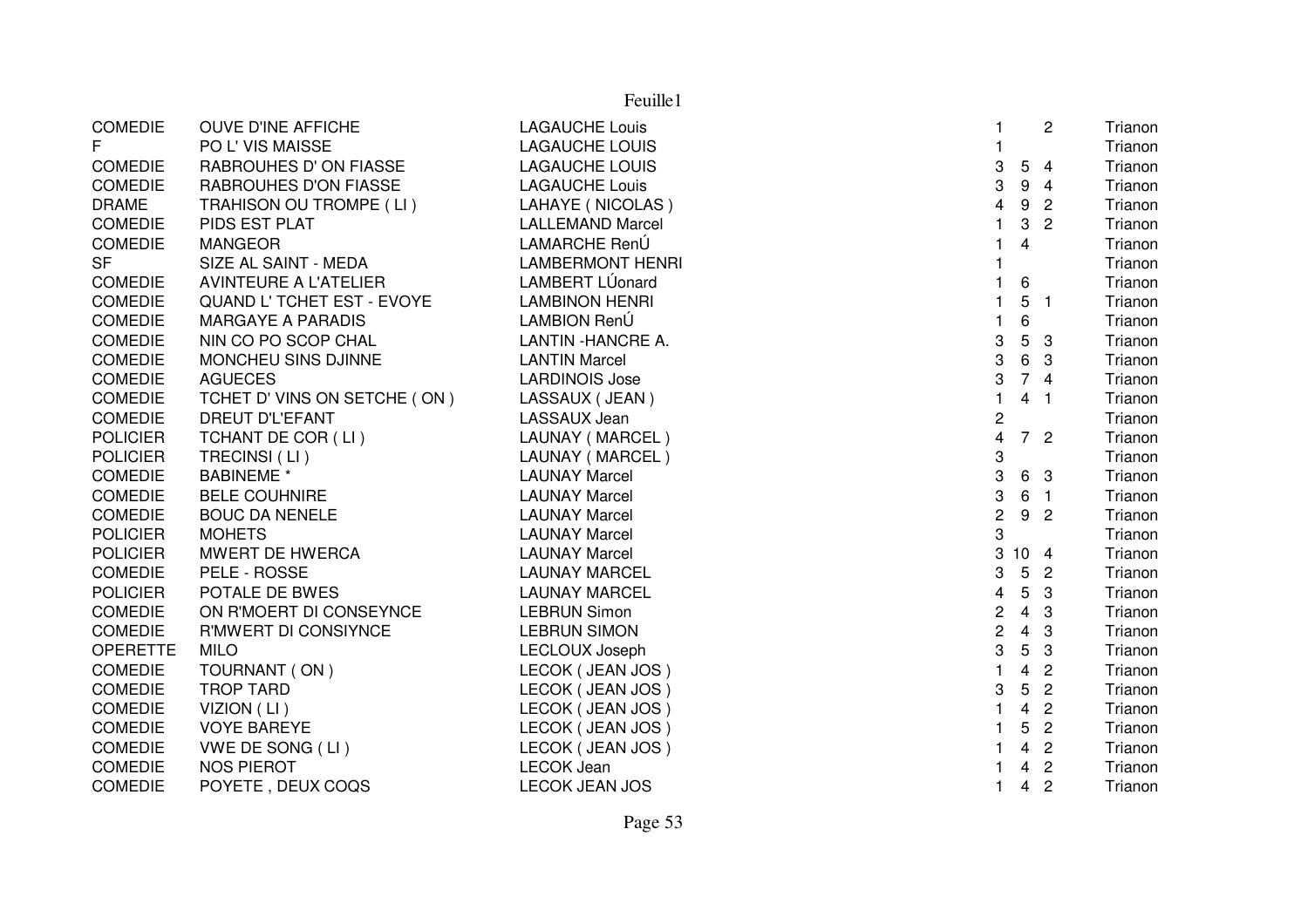|                 |                                    | Feuille1                 |                  |                 |                         |         |
|-----------------|------------------------------------|--------------------------|------------------|-----------------|-------------------------|---------|
| <b>OPERETTE</b> | <b>SAINTE - MAREYE</b>             | <b>LECOK JEAN JOS</b>    | $\mathbf{1}$     | 4               | $\overline{2}$          | Trianon |
| <b>COMEDIE</b>  | SI ON VIKEVE INSI                  | <b>LECOK JEAN JOS</b>    | 3                | 6               | $\overline{c}$          | Trianon |
| <b>COMEDIE</b>  | <b>CAGNIESSE</b>                   | <b>LECOK Jean Joseph</b> | $\mathbf{1}$     | 3               | $\overline{c}$          | Trianon |
| <b>COMEDIE</b>  | <b>CASE DES VACANCES</b>           | <b>LECOK Jean Joseph</b> | $\mathbf{1}$     | 4               | 3                       | Trianon |
| <b>OPERETTE</b> | <b>COUR D'AMOUR</b>                | <b>LEDOUX Armand</b>     | $\overline{c}$   | 12 <sup>3</sup> |                         | Trianon |
| <b>COMEDIE</b>  | FLEUR DI WALON                     | <b>LEDOUX Armand</b>     | $\mathbf{1}$     | 5               | $\blacksquare$ 1        | Trianon |
| <b>COMEDIE</b>  | RADIO POROTCHE                     | LEFEVRE - SIMONIS        |                  |                 |                         | Trianon |
| <b>COMEDIE</b>  | <b>TAVLE DES MERVEYES</b>          | LEFEVRE (JEAN)           | $\overline{c}$   |                 |                         | Trianon |
| <b>COMEDIE</b>  | <b>I FAT BAGUER</b>                | LEGRAIN ( ARTHUR )       | $\overline{c}$   |                 | 4 <sub>2</sub>          | Trianon |
| <b>COMEDIE</b>  | TRUCS DE L' COUH' NIRE (LES)       | LEGRAIN (ARTHUR)         | $\mathbf{1}$     | $\overline{4}$  | $\blacksquare$          | Trianon |
| <b>COMEDIE</b>  | VIX ROGE DA PHILIPPE (LI)          | LEGRAIN ( ARTHUR )       | $\overline{c}$   | 5               | $\overline{c}$          | Trianon |
| <b>COMEDIE</b>  | <b>CAROLINE</b>                    | <b>LEGRAIN Arthur</b>    | $\overline{2}$   | $\overline{4}$  | 3                       | Trianon |
| <b>COMEDIE</b>  | <b>C'EST NOS AUTES LES MAISSES</b> | <b>LEGRAIN Arthur</b>    | 3                | $\overline{4}$  | 3                       | Trianon |
| <b>COMEDIE</b>  | <b>ROSALIE</b>                     | <b>LEGRAIN Arthur</b>    | $\mathbf{1}$     | 3               | $\overline{2}$          | Trianon |
| <b>COMEDIE</b>  | <b>TELE' VUSION</b>                | LEGRAND (ANDRE)          | $\mathbf{1}$     | 3               | $\overline{2}$          | Trianon |
| <b>COMEDIE</b>  | <b>TOURCIVEUS</b>                  | LEGRAND (ANDRE)          | 3                | 6               | $\overline{2}$          | Trianon |
| <b>COMEDIE</b>  | FEU DI STRIN                       | <b>LEGRAND ANDRE</b>     | $\overline{c}$   | $\,6\,$         | $\mathbf{3}$            | Trianon |
| <b>COMEDIE</b>  | QWE                                | <b>LEGRAND ANDRE</b>     | $\mathbf{1}$     | 3               | $\overline{\mathbf{1}}$ | Trianon |
| <b>COMEDIE</b>  | RODJE MARQUE                       | <b>LEGRAND ANDRE</b>     | 3                | 6               | $\overline{2}$          | Trianon |
| <b>COMEDIE</b>  | <b>SUCAS</b>                       | <b>LEGRAND ANDRE</b>     | 3                | 14 <sub>3</sub> |                         | Trianon |
| <b>COMEDIE</b>  | <b>DIDINE</b>                      | LEGRAND AndrÚ            | 3                | $\mathbf{3}$    | 3                       | Trianon |
| <b>COMEDIE</b>  | <b>DJERA GRAND-PERE</b>            | LEGRAND AndrÚ            | $\boldsymbol{2}$ | $5\phantom{.0}$ | $\overline{c}$          | Trianon |
| <b>COMEDIE</b>  | <b>DJI VIKE</b>                    | LEGRAND AndrÚ            | $\mathbf{1}$     | 3               | $\sqrt{2}$              | Trianon |
| <b>COMEDIE</b>  | <b>JULIE ET JULIE</b>              | LEGRAND AndrÚ            | 3                | $\,6\,$         | 3                       | Trianon |
| <b>COMEDIE</b>  | <b>MAVA</b>                        | LEGRAND AndrÚ            | $\mathbf{1}$     | 5               | $\overline{2}$          | Trianon |
| <b>COMEDIE</b>  | <b>NOSSE FIS</b>                   | LEGRAND AndrÚ            | 3                | $\overline{7}$  | -3                      | Trianon |
| <b>COMEDIE</b>  | <b>FRES MATONET</b>                | LEGRAND J & A            | 3                | 4 <sub>1</sub>  |                         | Trianon |
| <b>POLICIER</b> | <b>BEBERT EST BRAV</b>             | <b>LEGRAND Jules</b>     | $\mathbf{1}$     | 6               | $\blacksquare$ 1        | Trianon |
| <b>COMEDIE</b>  | <b>FINFINARDS</b>                  | <b>LEGRAND Jules</b>     | $\overline{c}$   |                 | 8 2                     | Trianon |
| <b>COMEDIE</b>  | <b>IDEYE DA GARITE</b>             | <b>LEGRAND Jules</b>     | $\mathbf{1}$     | $\overline{7}$  | $\overline{2}$          | Trianon |
| <b>COMEDIE</b>  | ONE D'OR                           | <b>LEGRAND JULES</b>     | 1                | $\overline{4}$  | $\overline{\mathbf{1}}$ | Trianon |
| <b>COMEDIE</b>  | POPE DA RIYETE                     | <b>LEGRAND Jules</b>     | $\overline{c}$   | 3               | 3                       | Trianon |
| OPERETTE        | AMOUR OU AMITIE                    | <b>LEGROS Georges</b>    | 3                | 5               | $\overline{4}$          | Trianon |
| <b>OPERETTE</b> | PITIT COUR DI 20 ANS               | <b>LEGROS Georges</b>    | 3                | 74              |                         | Trianon |
| <b>COMEDIE</b>  | AS TREUS TIYOUS                    | <b>LEGROS Henri</b>      | 3                | 8               | 3                       | Trianon |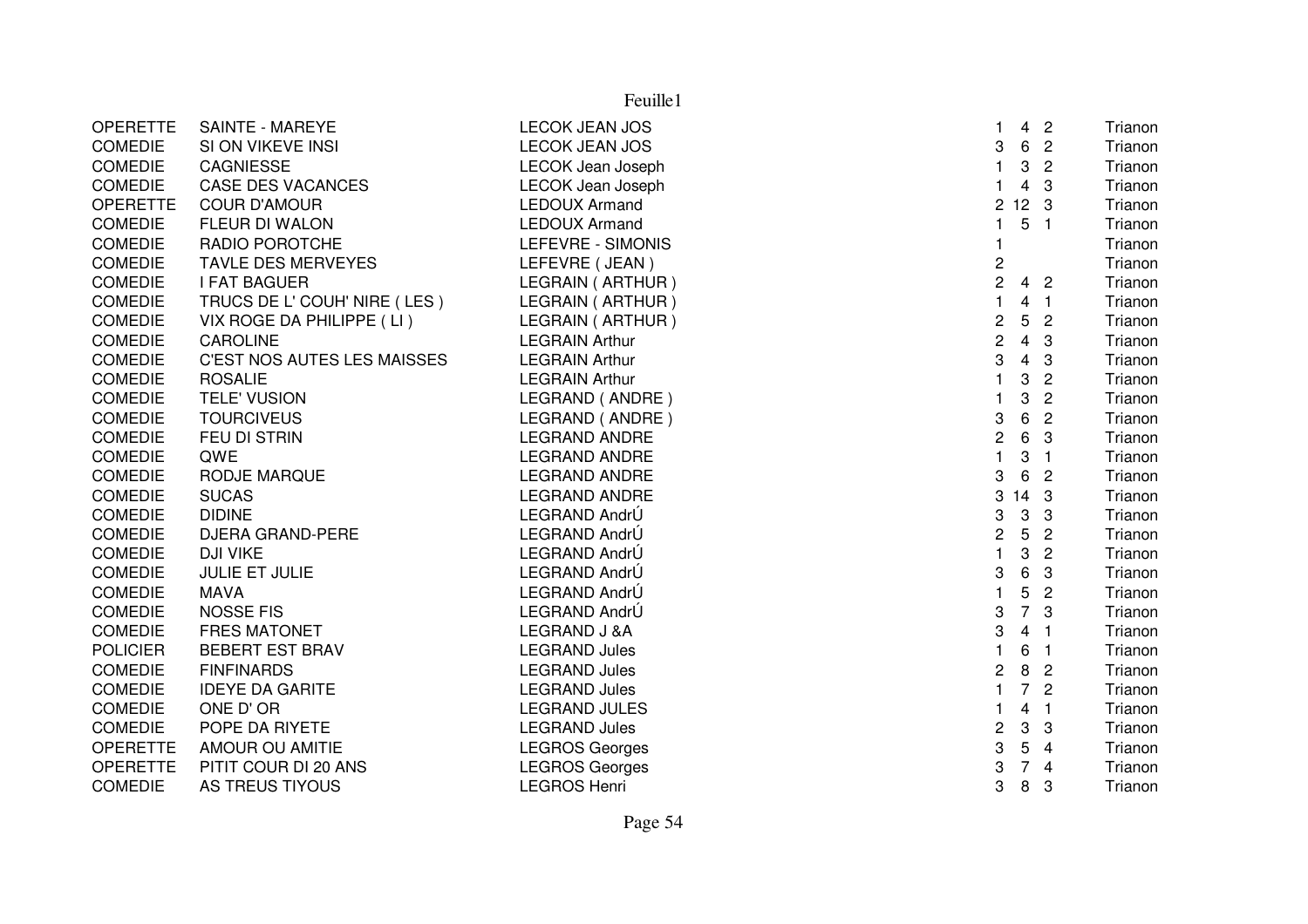|                 |                            | Feuille1                 |                         |                         |                |         |
|-----------------|----------------------------|--------------------------|-------------------------|-------------------------|----------------|---------|
| <b>COMEDIE</b>  | TOT BWE S' TCHEREYE        | LEJEUNE - MARCHAND       | 3                       |                         | 4 <sub>3</sub> | Trianon |
| <b>COMEDIE</b>  | <b>VIREUSE</b>             | LEJEUNE (JEAN) H         | $\mathbf{1}$            | $\mathbf{3}$            | $\overline{2}$ | Trianon |
| <b>COMEDIE</b>  | TRIBUNALS COMIQUES (LES)   | LEJEUNE (JOSEPH)         | 1                       |                         |                | Trianon |
| <b>COMEDIE</b>  | ANDJE ET DEMON             | <b>LEJEUNE Emile</b>     | 3                       |                         | 74             | Trianon |
| <b>COMEDIE</b>  | MEYEU D'LU MIN.ME          | <b>LEJEUNE Emile</b>     | 3                       |                         |                | Trianon |
| <b>OPERETTE</b> | FEYE - MERE                | <b>LEJEUNE Hyacinthe</b> | 3                       | 4                       | 3              | Trianon |
| <b>COMEDIE</b>  | <b>AMON POUMA</b>          | LEJEUNE -JACQUEMOT       | 3                       | 6                       | $\overline{2}$ | Trianon |
| <b>COMEDIE</b>  | A BENEUTCHAMPS             | <b>LEJEUNE</b> Jean      | 3                       | $\mathbf 5$             | $\overline{1}$ | Trianon |
| <b>COMEDIE</b>  | A L'CINSE DE TREFONCIR     | <b>LEJEUNE</b> Jean      | $\overline{\mathbf{c}}$ | $\overline{4}$          | $\mathbf{3}$   | Trianon |
| <b>COMEDIE</b>  | AL FENE BETCHEYE           | <b>LEJEUNE</b> Jean      | $\mathbf{1}$            | 4                       | $\overline{2}$ | Trianon |
| <b>COMEDIE</b>  | AS TREUS VIS OMES          | <b>LEJEUNE</b> Jean      | 3                       | 6                       | $\overline{1}$ | Trianon |
| <b>POLICIER</b> | <b>BERTINE</b>             | <b>LEJEUNE</b> Jean      | $\mathbf{1}$            | 3                       | $\mathbf{1}$   | Trianon |
| <b>COMEDIE</b>  | <b>COLAS BOUBOUTE</b>      | <b>LEJEUNE</b> Jean      | 3                       | 5                       | -1             | Trianon |
| <b>COMEDIE</b>  | <b>COLEYE ET MAYON</b>     | <b>LEJEUNE</b> Jean      | $\mathbf{1}$            | $\overline{c}$          | $\overline{2}$ | Trianon |
| <b>COMEDIE</b>  | D'AVU MA YOUME             | <b>LEJEUNE</b> Jean      | 3                       | $\overline{\mathbf{4}}$ | $\overline{c}$ | Trianon |
| <b>POLICIER</b> | <b>DIZOS LEU BOTE</b>      | <b>LEJEUNE</b> Jean      | 5                       | $\overline{7}$          | 3              | Trianon |
| <b>COMEDIE</b>  | <b>D'ON SEUL TINANT</b>    | <b>LEJEUNE</b> Jean      | 2                       | 5                       | $\overline{2}$ | Trianon |
| <b>COMEDIE</b>  | <b>D'ON SEUL TINANT</b>    | <b>LEJEUNE</b> Jean      | $\overline{c}$          | 5                       | $\overline{2}$ | Trianon |
| <b>COMEDIE</b>  | DONEYE SI VOUS MARIER      | <b>LEJEUNE</b> Jean      | $\mathbf{1}$            | 3                       | $\overline{1}$ | Trianon |
| <b>POLICIER</b> | <b>GRNBIE MOLIN</b>        | <b>LEJEUNE</b> Jean      | 3                       | 5                       | $\overline{1}$ | Trianon |
| <b>COMEDIE</b>  | <b>MADAME LOMBAR</b>       | <b>LEJEUNE</b> Jean      | 3                       | $\, 8$                  | $\overline{2}$ | Trianon |
| <b>COMEDIE</b>  | PAR AMOUR DEL TERE         | <b>LEJEUNE JEAN</b>      | 3                       | 5                       | $\overline{2}$ | Trianon |
| <b>COMEDIE</b>  | PO MARIER LEYONTINE        | LEJEUNE JEAN             | 3                       | $\overline{4}$          | 3              | Trianon |
| <b>POLICIER</b> | PO N' NIN FAYI             | LEJEUNE JEAN             |                         | 5                       | $\overline{1}$ | Trianon |
| <b>POLICIER</b> | PO WARDER L' MOLIN         | LEJEUNE JEAN             |                         | 4                       | $\overline{1}$ | Trianon |
| <b>COMEDIE</b>  | PRIX D' ROME               | <b>LEJEUNE JEAN</b>      | 3                       | 5                       | $\overline{2}$ | Trianon |
| <b>COMEDIE</b>  | PRIX HALKIN                | LEJEUNE JEAN             | 1                       | 6                       | $\overline{1}$ | Trianon |
| <b>POLICIER</b> | R' MEDE CONTE L' AMOUR     | <b>LEJEUNE JEAN</b>      | 1                       | $\overline{c}$          | 3              | Trianon |
| <b>COMEDIE</b>  | ROUTENE ET PROGRES         | <b>LEJEUNE JEAN</b>      | 3                       | 5                       | $\overline{1}$ | Trianon |
| <b>COMEDIE</b>  | SO L'ELE DE BONEUR         | LEJEUNE JEAN             | $\mathbf{1}$            | 5                       | $\overline{2}$ | Trianon |
| <b>COMEDIE</b>  | AL VALEYE DEL MONTEYE      | LEJEUNE Joseph           | 1                       |                         |                | Trianon |
| <b>COMEDIE</b>  | ARCHITEQUE MOFLASSE        | <b>LEJEUNE Joseph</b>    | 2                       | 6                       | $\overline{1}$ | Trianon |
| <b>COMEDIE</b>  | <b>BEBERT</b>              | <b>LEJEUNE Joseph</b>    | 1                       |                         |                | Trianon |
| S               | <b>BOUHALE ET BOBINEME</b> | <b>LEJEUNE Joseph</b>    | 1                       | 5                       |                | Trianon |
| <b>COMEDIE</b>  | <b>CAMARADE TCHANTCHET</b> | <b>LEJEUNE Joseph</b>    | $\overline{c}$          | 2 <sub>1</sub>          |                | Trianon |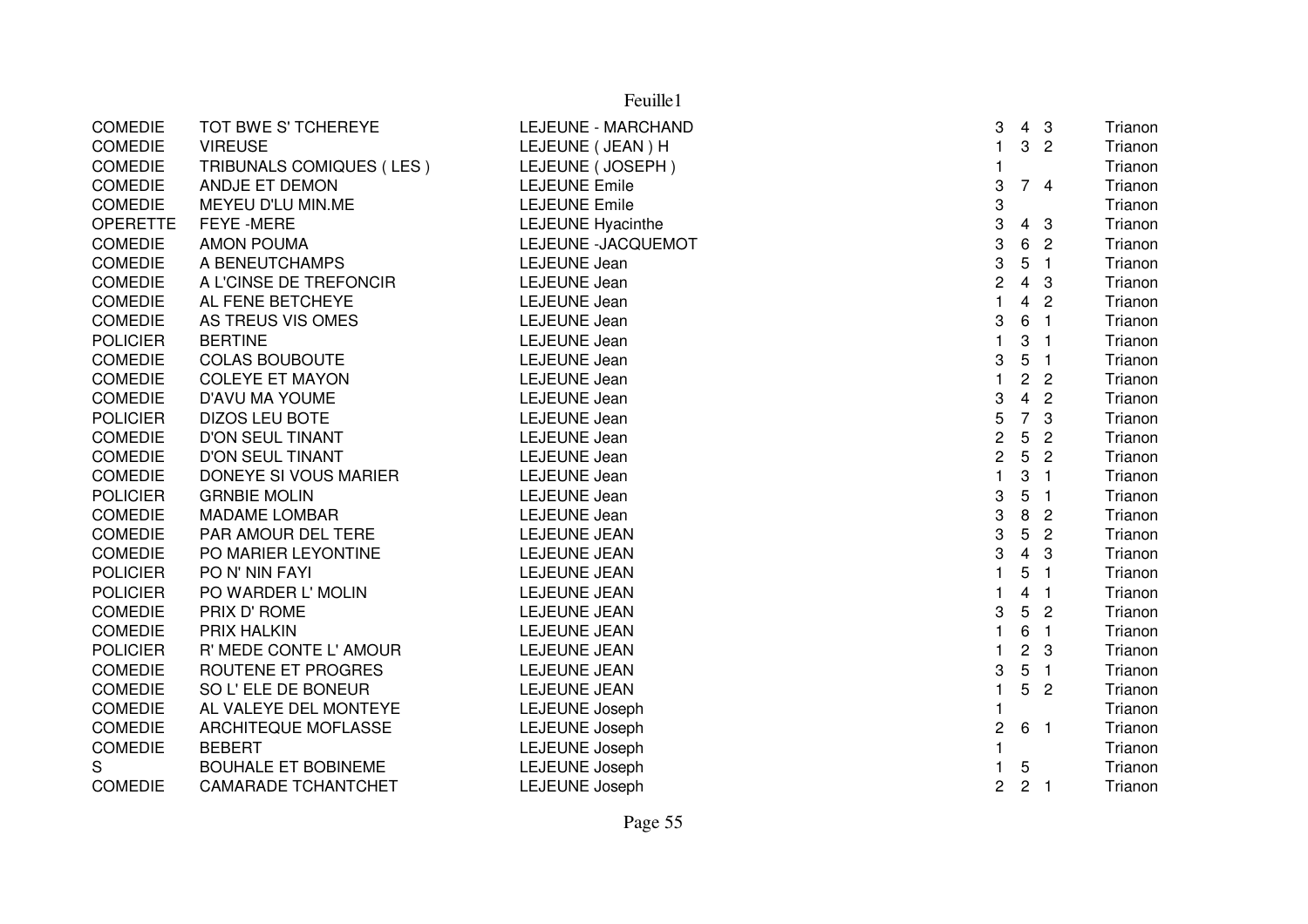| <b>POLICIER</b> | CANADA                            | LEJEUNE Joseph        | 1                |                |                  | Trianon |
|-----------------|-----------------------------------|-----------------------|------------------|----------------|------------------|---------|
| <b>COMEDIE</b>  | CHASQUENNE SI LOT                 | <b>LEJEUNE Joseph</b> | $\overline{c}$   |                | 5 <sub>2</sub>   | Trianon |
| <b>COMEDIE</b>  | <b>DISCANDGE</b>                  | <b>LEJEUNE Joseph</b> | 1                | $\overline{4}$ | $\overline{2}$   | Trianon |
| <b>COMEDIE</b>  | <b>EMACRALE</b>                   | <b>LEJEUNE Joseph</b> | 1                | 6              | $\blacksquare$   | Trianon |
| <b>COMEDIE</b>  | <b>FIFINE</b>                     | LEJEUNE Joseph        | 1                | $\overline{4}$ | $\blacksquare$   | Trianon |
| <b>COMEDIE</b>  | <b>GROBOUNAME ET LI C'PAGNEIE</b> | LEJEUNE Joseph        | $\mathbf{1}$     | 3              |                  | Trianon |
| <b>COMEDIE</b>  | PEYE OU TIESSE                    | LEJEUNE Joseph        | $\overline{c}$   | 5              | - 1              | Trianon |
| <b>COMEDIE</b>  | <b>PIERE</b>                      | LEJEUNE Joseph        | $\overline{c}$   |                | 5 <sub>3</sub>   | Trianon |
| S               | PIOUPIOU ET CHERVANTE             | LEJEUNE JOSEPH        | 1                |                |                  | Trianon |
| <b>COMEDIE</b>  | QUAND LES MAISSES N'Y SONT NI     | LEJEUNE JOSEPH        | $\boldsymbol{2}$ |                |                  | Trianon |
| <b>COMEDIE</b>  | <b>CRAPULE</b>                    | LEJEUNE LÚopold       | $\mathbf{1}$     |                | 2 <sub>1</sub>   | Trianon |
| <b>COMEDIE</b>  | <b>CRUSTINS</b>                   | LEJEUNE LÚopold       | $\mathbf{1}$     | 3              | $\overline{2}$   | Trianon |
| <b>COMEDIE</b>  | <b>BLOUSEYE</b>                   | <b>LEJEUNE Martin</b> | 3                | 6              | $\overline{1}$   | Trianon |
| <b>COMEDIE</b>  | <b>GREVE DES TEHEUS</b>           | <b>LEJEUNE Martin</b> | $\overline{c}$   | 7 <sup>7</sup> | $\overline{2}$   | Trianon |
| <b>COMEDIE</b>  | ONE PITITE CREUX                  | <b>LEJEUNE Martin</b> | 3                | 6              |                  | Trianon |
| <b>COMEDIE</b>  | PIQUETTE ET MILETTE               | <b>LEJEUNE MARTIN</b> | 1                | $\overline{c}$ | 6                | Trianon |
| <b>POLICIER</b> | LI R'MEDECONTRE L'AMOUR           | LEJEUNEJ-LAMOUREUX    | $\mathbf{1}$     | 3              | $\overline{2}$   | Trianon |
| <b>COMEDIE</b>  | <b>GRIFES DI L'AMOUR</b>          | <b>LEKEIU Louis</b>   | 3                | 5              | $\overline{2}$   | Trianon |
| 3               | NOVELES FEUMES                    | <b>LEKEU LOUIS</b>    | $\overline{c}$   |                | 6                | Trianon |
| <b>COMEDIE</b>  | TIESSE DI HOYE                    | LEKEU (LOUIS)         | 3                | 9              | $\overline{2}$   | Trianon |
| <b>COMEDIE</b>  | VEYE D' IN OME (LI)               | LEKEU (LOUIS)         | 3                | 6              | $\overline{c}$   | Trianon |
| <b>COMEDIE</b>  | <b>WALTERE LI DIALE</b>           | LEKEU (LOUIS)         | 3                | 6              | $\overline{2}$   | Trianon |
| <b>COMEDIE</b>  | <b>ZUNANTES MOHES</b>             | LEKEU (LOUIS)         | 3                | 6              | $\blacksquare$ 1 | Trianon |
| <b>POLICIER</b> | A L'FODJE QUI HOULE               | <b>LEKEU Louis</b>    | 3                | 5              | $\overline{2}$   | Trianon |
| <b>COMEDIE</b>  | A ON TOURNANT DEL'VEYE            | <b>LEKEU Louis</b>    | $\mathbf{1}$     | 4              | $\overline{c}$   | Trianon |
| <b>COMEDIE</b>  | AL CINSE DES VAGABONDS            | <b>LEKEU Louis</b>    | 3                |                | 7 <sub>1</sub>   | Trianon |
| F               | AMOUR L'AN 2500                   | <b>LEKEU Louis</b>    | $\mathbf{1}$     | 3              | -1               | Trianon |
| <b>COMEDIE</b>  | AUTE (L')                         | <b>LEKEU Louis</b>    | 3                | $\overline{4}$ | 3                | Trianon |
| <b>POLICIER</b> | <b>DEUX GRANDS-PERES</b>          | <b>LEKEU Louis</b>    | 3                | 6              | $\overline{c}$   | Trianon |
| <b>COMEDIE</b>  | <b>DIVINS LES BROUWIRS</b>        | <b>LEKEU Louis</b>    | 3                | 6              | $\overline{c}$   | Trianon |
| <b>COMEDIE</b>  | FEYE DE FONDEU                    | <b>LEKEU Louis</b>    | 3                | 8              | 3                | Trianon |
| <b>COMEDIE</b>  | FEYE DE SINCI                     | <b>LEKEU Louis</b>    | 3                | 6              | $\overline{2}$   | Trianon |
| <b>COMEDIE</b>  | <b>FICELLES DI L'AMOUR</b>        | <b>LEKEU Louis</b>    | $\mathbf{1}$     | 3              | $\overline{c}$   | Trianon |
| <b>COMEDIE</b>  | <b>I TUSE</b>                     | <b>LEKEU Louis</b>    | 1                | 4              | $\overline{2}$   | Trianon |
| <b>POLICIER</b> | <b>INME</b>                       | <b>LEKEU Louis</b>    | 3                | $\overline{4}$ | $\overline{2}$   | Trianon |
|                 |                                   |                       |                  |                |                  |         |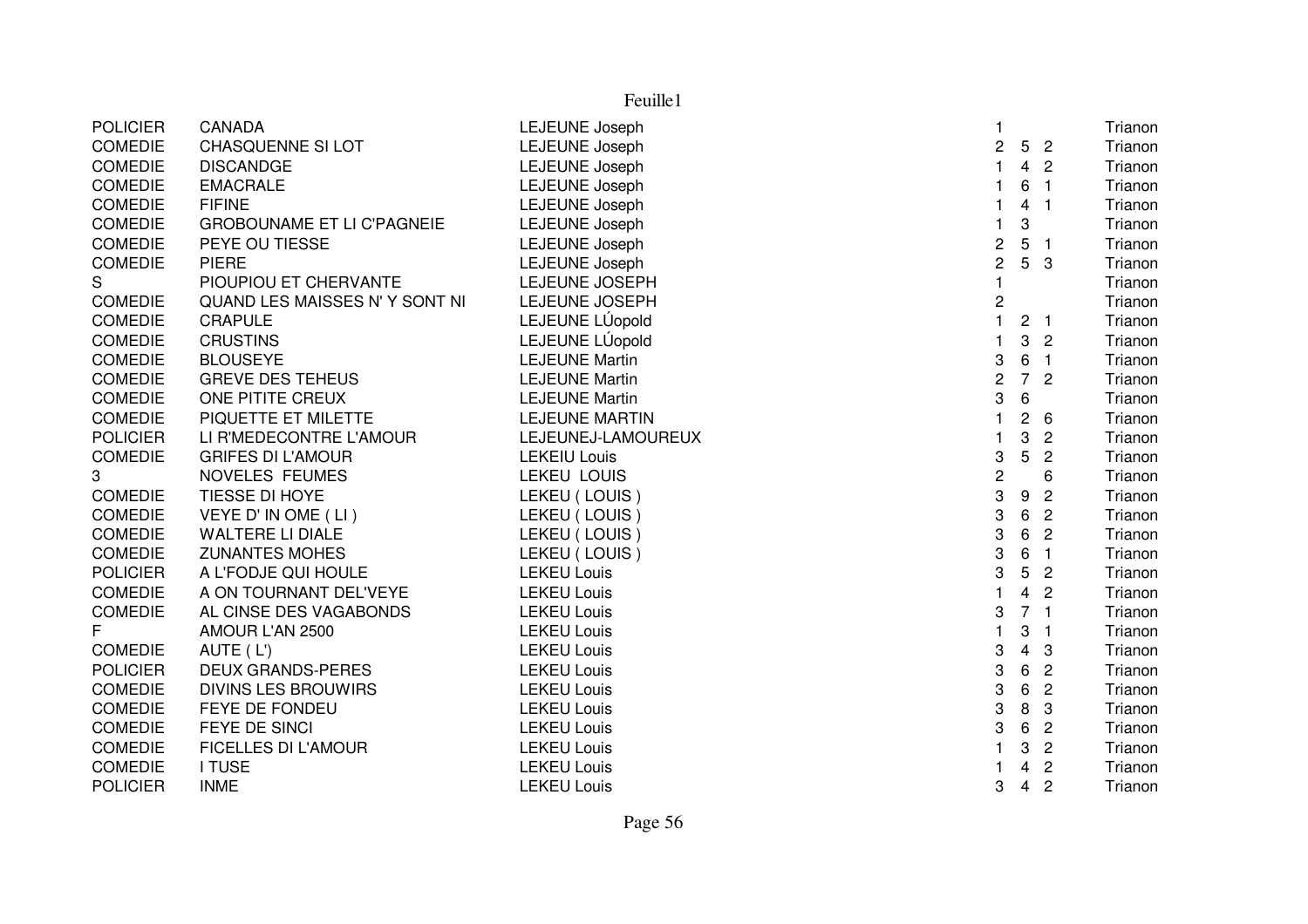COMEDIE JANO LEKEU Louis <sup>3</sup> <sup>6</sup> <sup>1</sup> Trianon COMEDIE JEAN BOURIQUE LEKEU Louiss and the contract of the contract of the contract of the contract of the contract of the contract of the contract of the contract of the contract of the contract of the contract of the contract of the contract of the cont Trianon COMEDIE MADAME VIRGINIE LEKEU Louiss and the contract of the contract of the contract of the contract of the contract of the contract of the contract of the contract of the contract of the contract of the contract of the contract of the contract of the cont Trianon COMEDIE MAIN D'FIER LEKEU Louiss and the set of the set of the set of the set of the set of the set of the set of the set of the set of the set of the set of the set of the set of the set of the set of the set of the set of the set of the set of the set Trianon COMEDIE OME QUI HET LES FEUMES LEKEU LOUIS <sup>2</sup> <sup>4</sup> <sup>2</sup> Trianon COMEDIE PONNES D' AMOUR LEKEU LOUIS <sup>3</sup> <sup>6</sup> <sup>2</sup> Trianon COMEDIE PUS BAI DES AMOURS LEKEU LOUIS <sup>3</sup> <sup>4</sup> <sup>2</sup> Trianon COMEDIE PUS FWERT COMEDIATION COMEDIE S<br>3 6 2 Trianon<br>2 7 2 Trianon COMEDIE SEPT PETCHIS LEKEU LOUIS <sup>3</sup> <sup>7</sup> <sup>3</sup> Trianon COMEDIE SONDGE DA LOUISETTE LEKEU LOUISs the contract of the contract of the contract of the contract of the contract of the contract of the contract<br>Contract of the contract of the contract of the contract of the contract of the contract of the contract of th COMEDIE SOPHIE LEKEU LOUIS <sup>3</sup> <sup>6</sup> <sup>2</sup> Trianon OPERETTE MACRALE D'AMOUR LEMAAIRE Lambert 3 6 <sup>4</sup> TrianonTrianon COMEDIE SCRET DE BONEUR LEMAIRE HENRI J <sup>1</sup> <sup>3</sup> <sup>2</sup> TrianonTrianon X SAVEZ M' FI CHANNE Jeanie <sup>5</sup> Trianon COMEDIE DJALOS'REYE LEMAIRE Joseph h anns an t-ìreann an t-ìreann an t-ìreann an t-ìreann an t-ìreann an t-ìreann an t-ìreann an t-ìreann an t-ìr<br>Iomraidhean COMEDIE FEU QUI KEUVE LEMAIRE Joseph h 1 3 2 Trianon 1 3 2 Trianon 1 3 2 Trianon 1 3 2 Trianon 1 3 2 Trianon 1 3 2 Trianon 1 3 2 Trianon 1 1 3 2 Tri COMEDIE INTE DEUS EWES LEMAIRE Joseph <sup>2</sup> <sup>6</sup> <sup>3</sup> Trianon OPERETTE AGENCE DA NIKOFF (L') LEMAIRE Lambert 3 6 3 TrianonTrianon COMEDIE CIS D'DIH-UT LEMAIRE Lambert <sup>1</sup> <sup>4</sup> <sup>2</sup> TrianonTrianon OPERETTE DEUX PIYOTES A CIRQUE LEMAIRE Lambert 2 0 1 ACC 2 3 6 3 Trianon 1 Acc 2 Trianon 1 Acc 2 6 3 Trianon 1 Trianon COMEDIE MAISSE DI SCOLE LEMAIRE Lambert <sup>1</sup> 3 <sup>2</sup> TrianonTrianon OPERETTE NESTINE A TICà.ET TOT LEMAIRE Lambert CHEMENTE NESTINE A TICà.ET TOT Trianon OPERETTE QUE TIC A - T - ELE LEMAIRE LAMBERT <sup>3</sup> <sup>4</sup> <sup>6</sup> Trianon COMEDIE REMARQUE <br>COMEDIE BELE AMERIKINNE LEMAITRE Jeanine <sup>1</sup> <sup>4</sup> <sup>3</sup> Trianon BELE AMERIKINNE LEMAITRE Jeanine e 1 3 2 Trianon POLICIER FANS ET L'NOUF CINT (SAYNETE) LEMAITRE Jeanninee the contract of the contract of the contract of the contract of the contract of the contract of the contract<br>The contract of the contract of the contract of the contract of the contract of the contract of the contract o POLICIER IP'NOTIZEUR (SAYNETE) LEMAITRE Jeannine e 1 2 2 Trianon POLICIER MAM'ZELE JULIE QU'EST-CE QUI C<br>
LEMAITRE Jeannine e 1 2 3 Trianon POLICIER P'TITES MACRALES (SAYNETE) LEMAITRE Jeannine<br>POLICIER SPAWTA,LI CINSERESSE ET L'M+VI LEMAITRE Jeannine <sup>1</sup> <sup>1</sup> Trianon POLICIER SPAWTA,LI CINSERESSE ET L'M+VI LEMAITRE Jeannine<br>COMEDIE RAWETE DI VEYE LENDEKENS P. <sup>1</sup> <sup>0</sup> Trianon COMEDIE RAWETE DI VEYE LENDEKENS P. 3 <sup>4</sup> 3 TrianonTrianon COMEDIE SERVA MICROBE LEONARD A BRENDEL <sup>1</sup> <sup>4</sup> <sup>2</sup> Trianon CANG'MINT D'TAVLAI LEONARD Lambert 5 <sup>2</sup> TrianonTrianon COMEDIE CHERVANTES ET CINSIS LEONARD Lambert 3 <sup>4</sup> <sup>2</sup> TrianonTrianon COMEDIE DIERIN-NE AN-NEYE LEONARD R-EVRARDD 3 7 5 Trianon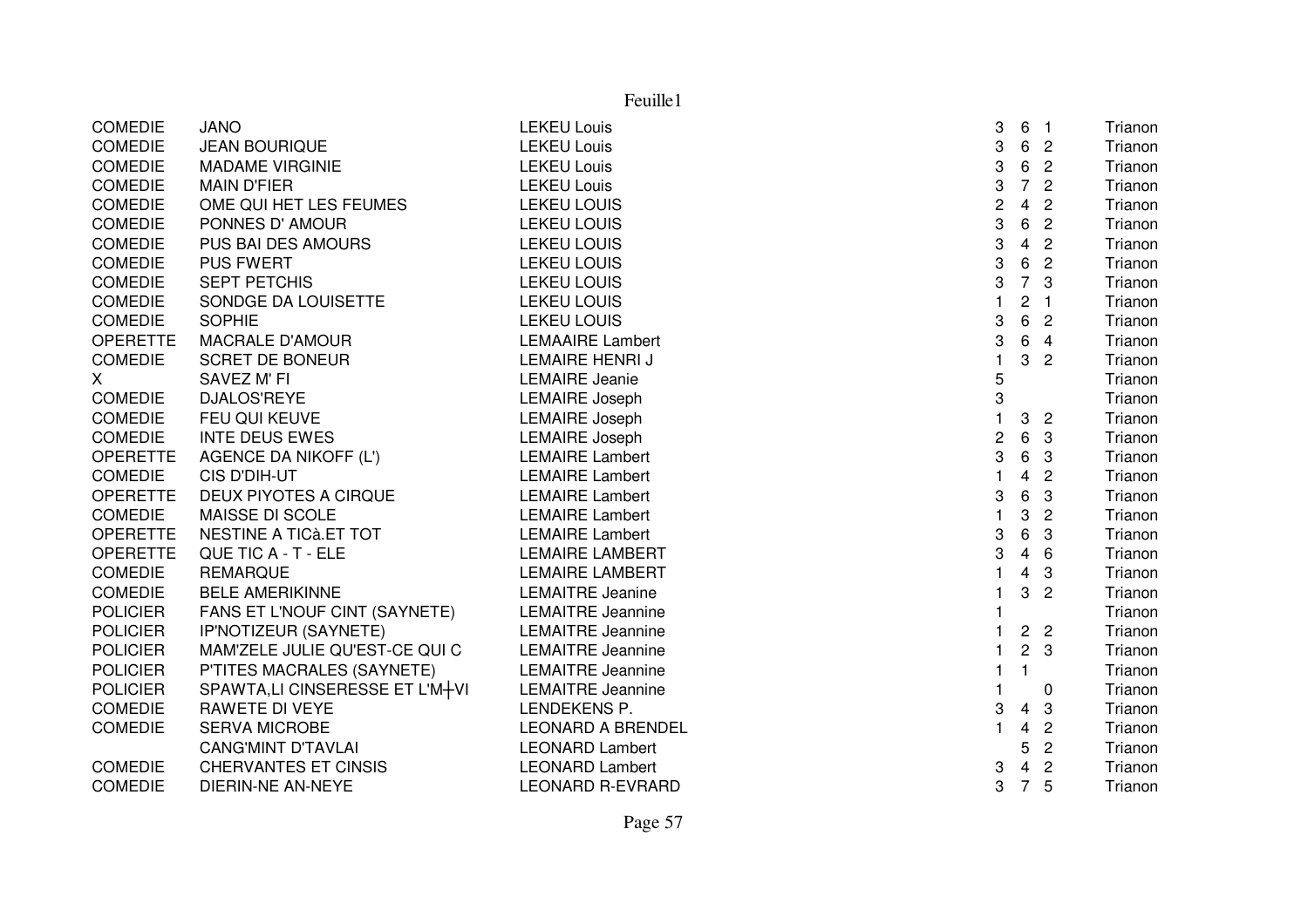|                 | Feuille1                      |                                |                |                           |                          |         |  |  |
|-----------------|-------------------------------|--------------------------------|----------------|---------------------------|--------------------------|---------|--|--|
| <b>COMEDIE</b>  | SEUL COUPABE                  | LEQUARRE - KREMER              | 3              | 6                         | $\overline{\phantom{a}}$ | Trianon |  |  |
| <b>COMEDIE</b>  | TAQUIN (LES)                  | LEQUARRE (THOMAS)              | $\mathbf{1}$   | 6                         | $\overline{2}$           | Trianon |  |  |
| <b>OPERETTE</b> | <b>VIVE LI PAYE</b>           | LEQUARRE (THOMAS)              | 3              | $\overline{7}$            | $\overline{2}$           | Trianon |  |  |
| <b>DRAME</b>    | <b>AMON MAYEU</b>             | <b>LEQUARRE Thomas</b>         | 3              | 5                         | 3                        | Trianon |  |  |
| <b>COMEDIE</b>  | <b>OURS MARTIN</b>            | <b>LEQUARRE THOMAS</b>         | 3              | 6                         | $\overline{1}$           | Trianon |  |  |
| <b>OPERETTE</b> | SALUT A PRUMI D'MAY           | <b>LEQUARRE THOMAS</b>         |                | 10 <sub>2</sub>           |                          | Trianon |  |  |
| <b>OPERETTE</b> | <b>BELME ET L'TCHESTURLIN</b> | LEROI JosÚ                     | 3              | $\overline{7}$            | $\overline{4}$           | Trianon |  |  |
| <b>COMEDIE</b>  | AMOUR N'EST PAS UN JEU (L')   | LEROI-VALKENBORG               | 3              | 6                         | 5                        | Trianon |  |  |
| <b>OPERETTE</b> | <b>ISIDORE FAIT DE CINEMA</b> | LEROI-VALKENBORG               | 3              | 6                         | 3                        | Trianon |  |  |
| <b>COMEDIE</b>  | <b>HASSE DI COUR</b>          | <b>LESUISSE Joseph</b>         | 1              | $\bf 8$                   |                          | Trianon |  |  |
| <b>COMEDIE</b>  | ET SI C'ESTEUT LU             | <b>LEUNIS Georges</b>          |                | 3                         | -3                       | Trianon |  |  |
| <b>COMEDIE</b>  | PO S'FIS                      | LEVEQUE-SAVIERE                |                |                           | $\overline{c}$           | Trianon |  |  |
| <b>COMEDIE</b>  | ESBLOUWH'MINT                 | LEVIEUX LÚon                   |                |                           |                          | Trianon |  |  |
| COMEDIE         | RAFIA MAYE N'A                | LEVIEUX LÚon                   | $\mathbf{1}$   | $\overline{2}$            | $\overline{c}$           | Trianon |  |  |
| <b>POLICIER</b> | <b>VEYE SI VINDJE</b>         | LEVIEUX LÚon                   |                | 5                         | $\overline{2}$           | Trianon |  |  |
| <b>OPERETTE</b> | <b>GLAWENE</b>                | <b>LIBERT Prosper</b>          | 3              | 9                         | 3                        | Trianon |  |  |
| <b>COMEDIE</b>  | <b>MARIHA</b>                 | <b>LIBERT Prosper</b>          | 3              | $\overline{7}$            | $\overline{2}$           | Trianon |  |  |
| <b>OPERETTE</b> | <b>NORINE</b>                 | <b>LIBERT Prosper</b>          | 3              | 9                         | 3                        | Trianon |  |  |
|                 | PO S' MERE                    | <b>LIBERT PROSPER</b>          | 3              | 6                         | 3                        | Trianon |  |  |
| <b>OPERETTE</b> | <b>SES DEUX FIS</b>           | <b>LIBERT PROSPER</b>          | 3              | 11                        | 3                        | Trianon |  |  |
| <b>COMEDIE</b>  | <b>VI MOLIN</b>               | <b>LIBERT Prosper</b>          | $\overline{c}$ | 3                         | 3                        | Trianon |  |  |
| <b>COMEDIE</b>  | DROLE DI COVEYE               | <b>LIBERT Prosper(Roussin)</b> | $\overline{c}$ | $\boldsymbol{\mathrm{3}}$ | 3                        | Trianon |  |  |
| <b>COMEDIE</b>  | <b>DRI L'HOUHE</b>            | LIERS ThÚo                     | $\mathbf{1}$   | 5                         | 3                        | Trianon |  |  |
| <b>COMEDIE</b>  | <b>VINGINCE</b>               | LIESENBORGHS (J)               | $\mathbf{1}$   | $\overline{7}$            | $\overline{2}$           | Trianon |  |  |
| <b>COMEDIE</b>  | TRUC DI PAUVRE                | LIESENBORGHS Joseph            |                | 3                         | $\overline{1}$           | Trianon |  |  |
| <b>COMEDIE</b>  | <b>BLEU BONEUR</b>            | <b>LINDEKENS Pierrot</b>       | 3              | 6                         | $\overline{4}$           | Trianon |  |  |
| <b>COMEDIE</b>  | <b>BREBADES DES SOV'NI</b>    | <b>LINDEKENS Pierrot</b>       | 3              | 5                         | 3                        | Trianon |  |  |
| <b>COMEDIE</b>  | CAFE PO TREUS DJINS           | <b>LINDEKENS Pierrot</b>       | 3              | 6                         | 3                        | Trianon |  |  |
| <b>COMEDIE</b>  | CHERVANTE EL MOHONE           | <b>LINDEKENS Pierrot</b>       | 3              | $\sqrt{5}$                | $\overline{2}$           | Trianon |  |  |
| <b>COMEDIE</b>  | <b>CWETE A HATRE</b>          | <b>LINDEKENS Pierrot</b>       | 3              | 5                         | 4                        | Trianon |  |  |
| <b>COMEDIE</b>  | <b>MIRACULE</b>               | <b>LINDEKENS Pierrot</b>       | 3              | 6                         | $\overline{4}$           | Trianon |  |  |
| <b>COMEDIE</b>  | <b>MWERT VIKANT</b>           | <b>LINDEKENS Pierrot</b>       | 3              | 6                         | $\overline{4}$           | Trianon |  |  |
| <b>COMEDIE</b>  | SEGNEYE SINCE                 | <b>LINDEKENS Pierrot</b>       | 3              | 4                         | $\overline{4}$           | Trianon |  |  |
| <b>COMEDIE</b>  | TRESOR DES CLES               | <b>LINDEKENS Pierrot</b>       | 3              | $\overline{7}$            | $\overline{4}$           | Trianon |  |  |
| <b>POLICIER</b> | <b>TRESOR DES ILES</b>        | <b>LINDEKENS Pierrot</b>       | 3              | $\overline{7}$            | $\overline{4}$           | Trianon |  |  |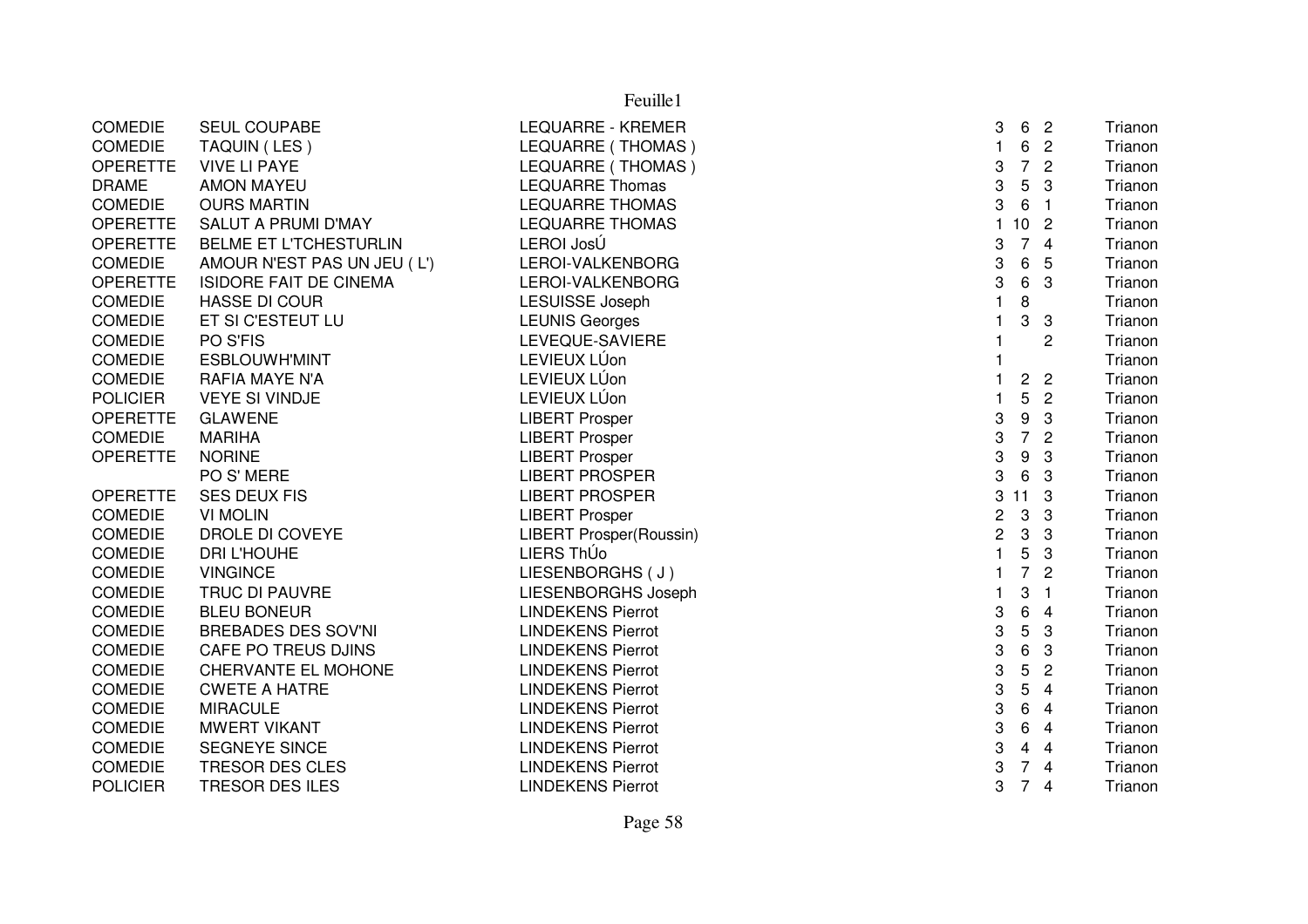|                 | Feuille1                    |                          |                |                 |                          |         |  |  |
|-----------------|-----------------------------|--------------------------|----------------|-----------------|--------------------------|---------|--|--|
| <b>COMEDIE</b>  | <b>VITICANUS</b>            | <b>LINDEKENS Pierrot</b> | 3              | 8               | - 3                      | Trianon |  |  |
| <b>POLICIER</b> | PO EUNE SIZE DI NOYE        | LOCUS EDM,               | $\mathbf{1}$   | 3               | $\overline{2}$           | Trianon |  |  |
|                 | <b>BOTIQUE A R'PRINDE</b>   | LOISEAU L.               | 1              |                 |                          | Trianon |  |  |
|                 | ET L'INSPECTEUR VINRE       | LOIZEAU O                | 3              |                 |                          | Trianon |  |  |
|                 | PU BE DES VOLEURS           | LOIZEAU O                | 3              |                 |                          | Trianon |  |  |
| <b>COMEDIE</b>  | LON ONKE DI GLECE           | <b>LOIZEAU Oscar</b>     | $\mathbf{1}$   | 4               | $\overline{2}$           | Trianon |  |  |
| <b>COMEDIE</b>  | NUTEYES D'AWOUS             | <b>LONCIN MAIRICE</b>    |                | 4               | $\blacksquare$           | Trianon |  |  |
| <b>COMEDIE</b>  | VINR' DI 13                 | LONCIN (MAURICE)         | 4              | $\overline{7}$  | 3                        | Trianon |  |  |
| <b>OPERETTE</b> | ZIG - ZAG                   | LONCIN (MAURICE)         | 3              | $\,6$           | $\overline{4}$           | Trianon |  |  |
| <b>COMEDIE</b>  | MOHONE DES OMES SINS FEUMES | <b>LONCIN G-HENSENNE</b> | 3              | 9               | $\overline{2}$           | Trianon |  |  |
| <b>COMEDIE</b>  | <b>BOKE COSOWE</b>          | <b>LONCIN Maurice</b>    | 3              | 5               | $\overline{1}$           | Trianon |  |  |
| <b>COMEDIE</b>  | <b>MA D'INMER</b>           | <b>LONCIN Maurice</b>    | 3              | 5               | $\overline{4}$           | Trianon |  |  |
| <b>COMEDIE</b>  | <b>NEURE DAME</b>           | <b>LONCIN Maurice</b>    | 3              | $\,6$           | $\blacksquare$           | Trianon |  |  |
| <b>OPERETTE</b> | <b>BREZILIENNE</b>          | LOOS J. &HENSENNE        | 3              | $\overline{7}$  | $\overline{4}$           | Trianon |  |  |
| <b>COMEDIE</b>  | <b>BONE MED'CENE</b>        | LOOS Joseph              | 1              | 5               | $\overline{\phantom{1}}$ | Trianon |  |  |
| <b>COMEDIE</b>  | <b>BONEUR (LEU)</b>         | LOOS Joseph              | $\blacksquare$ | $\overline{4}$  | $\overline{c}$           | Trianon |  |  |
| <b>COMEDIE</b>  | <b>BONNEMED'CENE</b>        | LOOS Joseph              | $\mathbf{1}$   | 5               | $\overline{1}$           | Trianon |  |  |
| <b>COMEDIE</b>  | DAME DU COUR                | LOOS Joseph              | 3              | 12 <sup>3</sup> |                          | Trianon |  |  |
| <b>COMEDIE</b>  | A CASE D'ON BOTON           | LOOZE Joseph             | $\mathbf{1}$   |                 | 4 <sub>1</sub>           | Trianon |  |  |
| <b>COMEDIE</b>  | EUNE,,,,,,DEUX              | LOOZE Joseph             | $\mathbf{1}$   | 3               | $\blacksquare$           | Trianon |  |  |
| <b>COMEDIE</b>  | FIESSE DA JANETE            | LOOZE Joseph             | $\mathbf{1}$   | 5               | $\overline{1}$           | Trianon |  |  |
| <b>COMEDIE</b>  | <b>HEROS</b>                | LOVINFOSSE DÚsirÚ        | 1              | 3               | 3                        | Trianon |  |  |
| <b>POLICIER</b> | <b>PROMESSE</b>             | <b>MABEUGE LUCIEN</b>    | $\mathbf{1}$   | 3               | $\overline{2}$           | Trianon |  |  |
|                 | MANDRAGORE                  | <b>MACHIAVEL</b>         |                |                 |                          | Trianon |  |  |
| <b>COMEDIE</b>  | POYONS DA TONTON            | <b>MACHIAVEL</b>         | 1.             |                 | 3 <sub>1</sub>           | Trianon |  |  |
| <b>COMEDIE</b>  | <b>BETCH' DI KEUVE</b>      | <b>MACKELS Joseph</b>    | 1              |                 | 4 <sub>3</sub>           | Trianon |  |  |
| <b>COMEDIE</b>  | MAM'ZELE MIDONE             | <b>MACKELS Joseph</b>    | 3              | $\overline{7}$  |                          | Trianon |  |  |
| <b>COMEDIE</b>  | PO S' SOUR                  | <b>MACKELS JOSEPH</b>    | $\mathbf{1}$   | 3               | $\overline{2}$           | Trianon |  |  |
| <b>COMEDIE</b>  | QUE BAGUEDJE                | <b>MACKELS JOSEPH</b>    | 1              | 5               | $\overline{1}$           | Trianon |  |  |
| <b>DRAME</b>    | <b>VINDJINCE DE MOLIN</b>   | MACORPS (FERNAND)        | 3              | 3               | $\overline{2}$           | Trianon |  |  |
| <b>POLICIER</b> | <b>BRIBEUS</b>              | <b>MACORPS Fernand</b>   | $\mathbf{1}$   | 3               | $\overline{1}$           | Trianon |  |  |
| <b>COMEDIE</b>  | <b>CASE DE L'PLANTCHE</b>   | <b>MACORPS Fernand</b>   |                | 4               | 3                        | Trianon |  |  |
| <b>POLICIER</b> | <b>C'EST MI BAWIN</b>       | <b>MACORPS Fernand</b>   |                | 4               | $\overline{c}$           | Trianon |  |  |
| <b>COMEDIE</b>  | <b>CIS QU'ONT DREUT</b>     | <b>MACORPS Fernand</b>   | 3              | 9               | $\mathbf 0$              | Trianon |  |  |
| <b>DRAME</b>    | <b>DROLE D'ISTWERE</b>      | <b>MACORPS Fernand</b>   | 3              | $\overline{4}$  | $\overline{2}$           | Trianon |  |  |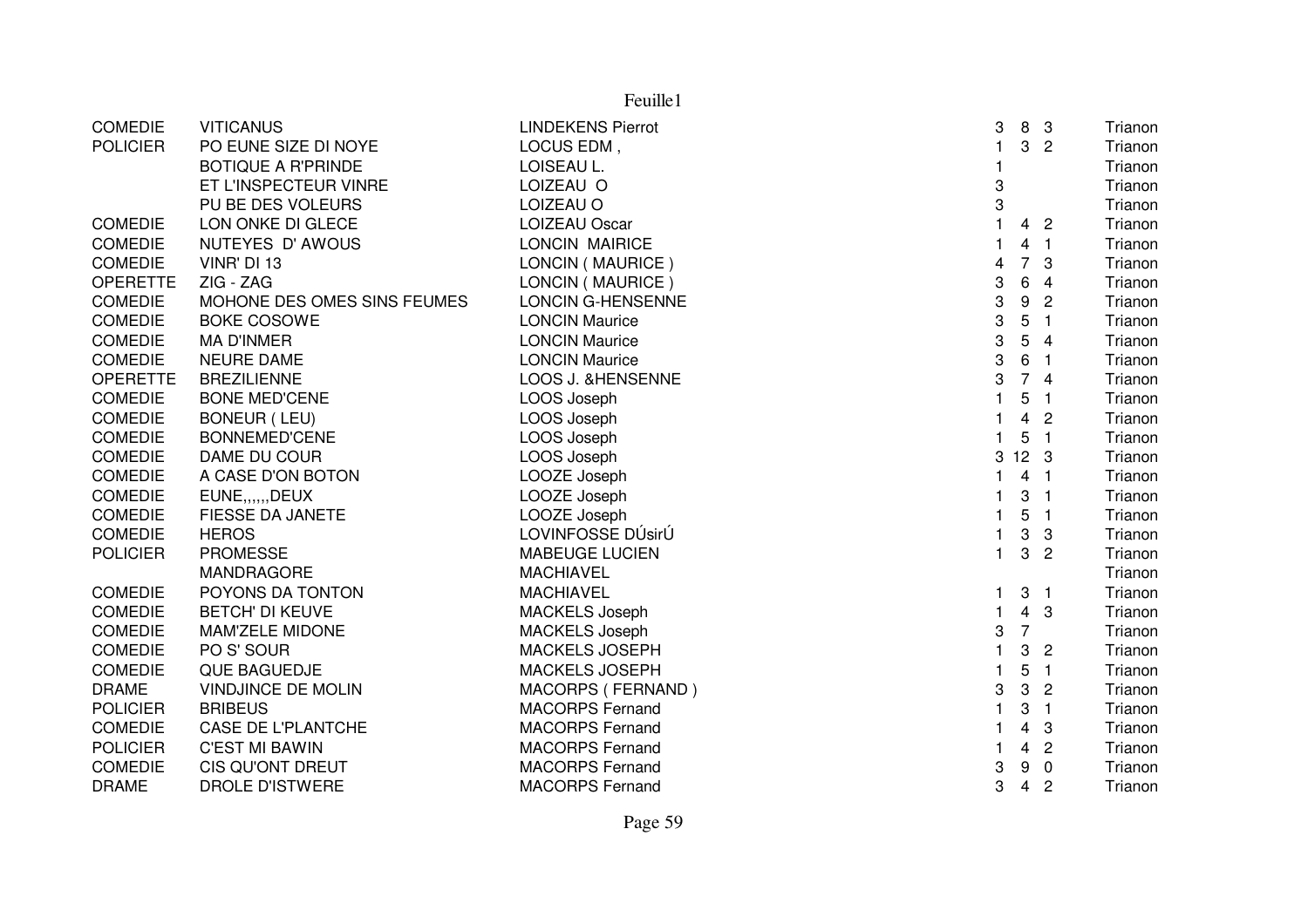| <b>POLICIER</b> | <b>FASSEVOYE</b>               | <b>MACORPS Fernand</b>    | 3                       | $4 \quad 3$     |                | Trianon |
|-----------------|--------------------------------|---------------------------|-------------------------|-----------------|----------------|---------|
| <b>POLICIER</b> | FEUME DA L'AUTE                | <b>MACORPS Fernand</b>    | 3                       | 5               | $\overline{2}$ | Trianon |
| <b>COMEDIE</b>  | GROS POGNES ET STREUDES POTCHE | <b>MACORPS Fernand</b>    | 3                       | $5\phantom{.0}$ | $\overline{2}$ | Trianon |
| <b>POLICIER</b> | <b>IZABELLE</b>                | <b>MACORPS Fernand</b>    | 3                       | $6\phantom{.}6$ | -3             | Trianon |
| <b>POLICIER</b> | <b>LAMPE S'ALOME</b>           | <b>MACORPS Fernand</b>    |                         | 5               | $\mathbf{1}$   | Trianon |
| <b>POLICIER</b> | <b>LETE MADITE</b>             | <b>MACORPS Fernand</b>    |                         | 3               | $\overline{1}$ | Trianon |
| <b>POLICIER</b> | <b>MADEYE LETE</b>             | <b>MACORPS Fernand</b>    | 1                       | 2 <sub>2</sub>  |                | Trianon |
| <b>DRAME</b>    | MARIEDJE DI PORCULINNE         | <b>MACORPS Fernand</b>    | 2                       | 7 <sub>1</sub>  |                | Trianon |
| <b>POLICIER</b> | <b>MOLIN S'A VINDJI</b>        | <b>MACORPS Fernand</b>    | 3                       | $\mathbf{3}$    | $\overline{2}$ | Trianon |
| <b>POLICIER</b> | <b>NOLL' CONSIYINCE</b>        | <b>MACORPS Fernand</b>    | 1                       | 4               | $\overline{2}$ | Trianon |
| <b>COMEDIE</b>  | ONEUR NI PAYE NIN              | <b>MACORPS FERNAND</b>    |                         | 4               | $\overline{c}$ | Trianon |
| <b>COMEDIE</b>  | ONK OU L'AUTE                  | <b>MACORPS FERNAND</b>    | 3                       | 8               | $\mathbf{1}$   | Trianon |
| <b>COMEDIE</b>  | PU MALIN DES DEUS              | <b>MACORPS FERNAND</b>    | 3                       | 9               |                | Trianon |
| <b>DRAME</b>    | QUI EST - CE                   | <b>MACORPS FERNAND</b>    | 3                       | $\overline{4}$  | $\overline{2}$ | Trianon |
| <b>POLICIER</b> | QWE DJERA                      | <b>MACORPS FERNAND</b>    | 3                       | $\overline{4}$  | $\overline{c}$ | Trianon |
| <b>COMEDIE</b>  | <b>SACRE TATENE</b>            | <b>MACORPS FERNAND</b>    | 3                       | 5               | $\overline{c}$ | Trianon |
| <b>COMEDIE</b>  | SI PRUMIRE VALSE               | <b>MACORPS FERNAND</b>    | 3                       | $\overline{4}$  | $\overline{2}$ | Trianon |
| <b>COMEDIE</b>  | <b>TATENE</b>                  | MACORPS(FERNAND)          | 3                       | $5\phantom{.0}$ | $\overline{c}$ | Trianon |
| <b>COMEDIE</b>  | VALSE D'AMOUR (LI)             | MACORPS(FERNAND)          | 3                       | 4 <sub>2</sub>  |                | Trianon |
| <b>OPERETTE</b> | TOT LOUM' TANT                 | MAGNEE (S) - MEDARD       | 1                       | $\overline{2}$  | $\overline{c}$ | Trianon |
| <b>COMEDIE</b>  | MONCHEU L'ARCHITEKE            | <b>MAGNEE S-MEDARD</b>    | $\overline{c}$          | 4 <sub>2</sub>  |                | Trianon |
| <b>COMEDIE</b>  | <b>DESTINAYE</b>               | <b>MAGNEE Simon</b>       | $\mathbf{1}$            | $\overline{4}$  | $\overline{c}$ | Trianon |
| <b>COMEDIE</b>  | CHERVANTE ET DJARDINI          | <b>MAHIELS Jean</b>       | 3                       | $5\phantom{.0}$ | $\overline{4}$ | Trianon |
| <b>COMEDIE</b>  | COU QUI FEUME VOU              | <b>MAHIELS Jean</b>       | 3                       | $\overline{4}$  | 5              | Trianon |
| <b>COMEDIE</b>  | <b>DOMINIQUE</b>               | <b>MAHIELS Jean</b>       | 3                       | $6\phantom{1}$  | $\overline{4}$ | Trianon |
| <b>COMEDIE</b>  | OUF àQUE SONDJE                | <b>MAHIELS Jean</b>       |                         | 3               | $\mathbf{1}$   | Trianon |
| <b>COMEDIE</b>  | <b>DIALE MAREYE SI FEYE</b>    | <b>MAHIELS J-HANCRE A</b> | 3                       | 5               | 3              | Trianon |
| <b>COMEDIE</b>  | DEUX FRES, INE FEUME           | <b>MAIGRE Robert</b>      | 3                       | 6               | $\overline{c}$ | Trianon |
| <b>COMEDIE</b>  | AVOU LES OUYS DE COUR          | MAIR GÚrard               | $\overline{c}$          | 3               | $\overline{2}$ | Trianon |
| <b>COMEDIE</b>  | MO DJU LES SANCES COU QU'A POU | MAIR GÚrard               | $\mathbf{1}$            | $\mathbf{3}$    | $\overline{c}$ | Trianon |
| <b>COMEDIE</b>  | <b>DEUS MONONKS</b>            | MALCORPS (VICTOR)         | 1                       | 5               |                | Trianon |
| <b>COMEDIE</b>  | TRACAS DEL MARENE              | MALCORPS (VICTOR)         | $\overline{\mathbf{c}}$ | 3 <sub>2</sub>  |                | Trianon |
| <b>COMEDIE</b>  | <b>BENEDIKCIYON</b>            | <b>MALCORPS Victor</b>    |                         | 3               | $\mathbf{1}$   | Trianon |
| <b>COMEDIE</b>  | <b>DEUX BELLES MERES</b>       | <b>MALCORPS Victor</b>    |                         | 2 <sub>3</sub>  |                | Trianon |
| <b>COMEDIE</b>  | <b>DEUX FARCEURS</b>           | <b>MALCORPS Victor</b>    | 1                       |                 |                | Trianon |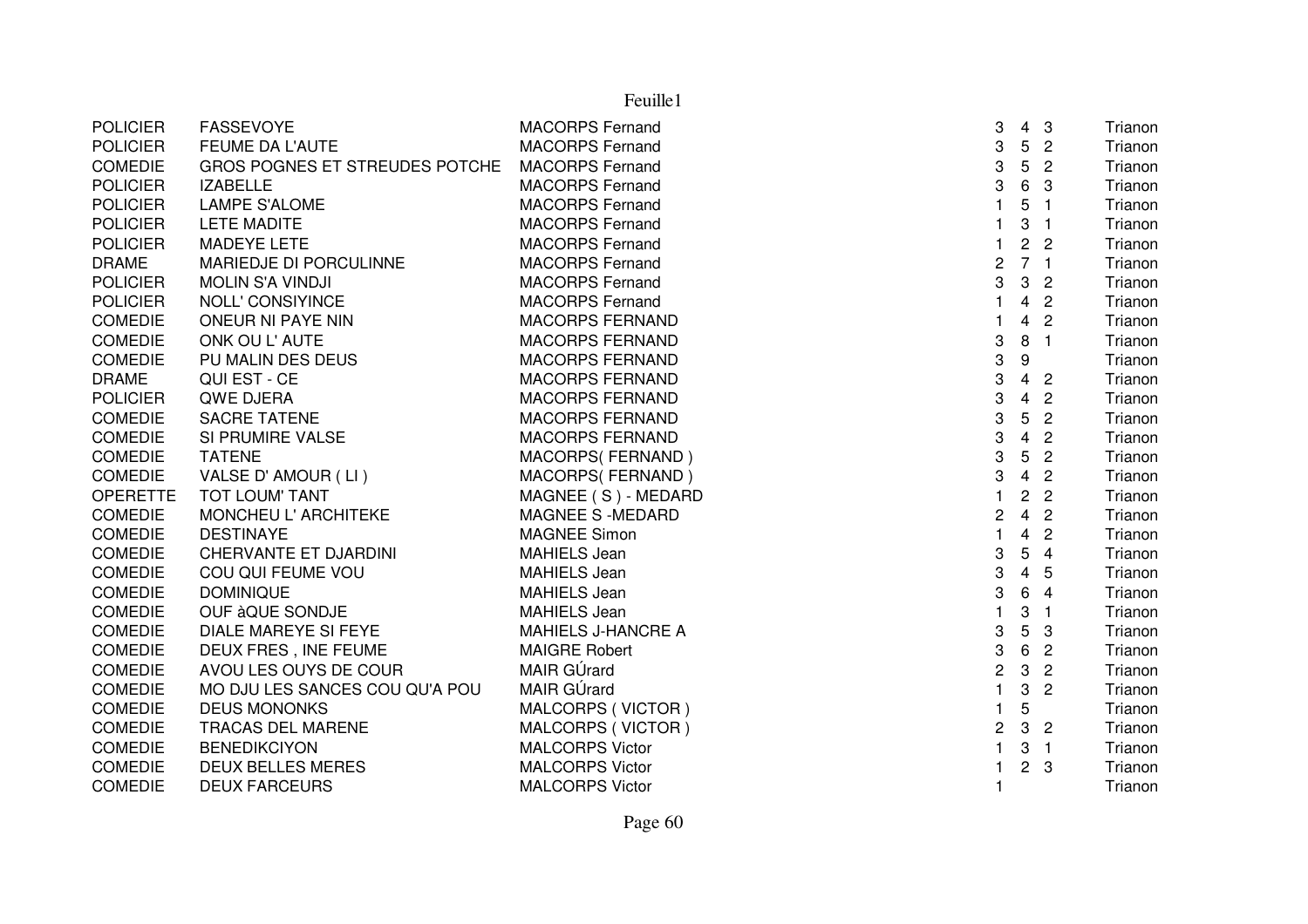|                 | Feuille1                      |                        |                         |                |                |         |  |  |
|-----------------|-------------------------------|------------------------|-------------------------|----------------|----------------|---------|--|--|
| <b>COMEDIE</b>  | <b>DEUX SOURS</b>             | <b>MALCORPS Victor</b> | 3                       |                | 7 <sup>2</sup> | Trianon |  |  |
| <b>COMEDIE</b>  | <b>DOBE BONEUR</b>            | <b>MALCORPS Victor</b> | $\mathbf{1}$            | 3              | $\overline{2}$ | Trianon |  |  |
| <b>COMEDIE</b>  | HAS' ET ROY'                  | <b>MALCORPS Victor</b> | $\mathbf{1}$            | 4              | $\overline{2}$ | Trianon |  |  |
| <b>COMEDIE</b>  | MATANTE DI LIDJE              | <b>MALCORPS Victor</b> | 3                       | 6              | 3              | Trianon |  |  |
| <b>COMEDIE</b>  | PO L' LARMIRE DE L' CAVE      | <b>MALCORPS VICTOR</b> | $\overline{c}$          |                | 7 <sub>1</sub> | Trianon |  |  |
| <b>COMEDIE</b>  | <b>VINDJINCE DI VIS</b>       | MALHERBE ( PIERRE )    | 3                       | 5              | $\overline{4}$ | Trianon |  |  |
| <b>POLICIER</b> | <b>CAS D'CONCIYINCE</b>       | <b>MALHERBE Pierre</b> | $\mathbf{1}$            | 6              | 3              | Trianon |  |  |
| <b>POLICIER</b> | MEYEU DES DROUGUES            | <b>MALHERBE Pierre</b> | 1                       | 5              | $\overline{2}$ | Trianon |  |  |
| <b>COMEDIE</b>  | PO S' FRE                     | <b>MALHERBE PIERRE</b> | 1                       | $\overline{4}$ | $\overline{c}$ | Trianon |  |  |
| <b>POLICIER</b> | <b>CALIFICE</b>               | <b>MAQUET Albert</b>   |                         | 4 11 1         |                | Trianon |  |  |
| <b>POLICIER</b> | <b>HARLOUCRALE</b>            | <b>MAQUET Albert</b>   |                         | 3 20 5         |                | Trianon |  |  |
| <b>POLICIER</b> | <b>PALETOT</b>                | <b>MAQUET ALBERT</b>   | $\overline{4}$          | $9\,$          |                | Trianon |  |  |
| JR              | RATAKANS, MES EFANTS          | <b>MAQUET ALBERT</b>   |                         | 5              | $\overline{2}$ | Trianon |  |  |
| <b>COMEDIE</b>  | TCHANTCHES ET NANESSE         | MARCHAL (GUY)          |                         | 3 10 2         |                | Trianon |  |  |
| <b>COMEDIE</b>  | WESINS (DES)                  | MARCHAL (GUY)          | $\overline{2}$          |                | 7 <sup>2</sup> | Trianon |  |  |
| <b>COMEDIE</b>  | <b>MACRE D'BONEUR</b>         | MARCHAL - BRENDEL      | $\mathbf{1}$            | 6              | $\blacksquare$ | Trianon |  |  |
| <b>COMEDIE</b>  | AMATEUR DI MUSIQUE            | <b>MARCHAL Guy</b>     | $\mathbf{1}$            |                | 2 <sub>2</sub> | Trianon |  |  |
| <b>POLICIER</b> | <b>AMOUR</b>                  | <b>MARCHAL Guy</b>     | $\mathbf{1}$            | 3              | $\overline{2}$ | Trianon |  |  |
| <b>COMEDIE</b>  | <b>BANDE DA BODART (LI)</b>   | <b>MARCHAL Guy</b>     | $\mathbf{1}$            | 6              | $\overline{0}$ | Trianon |  |  |
| <b>OPERETTE</b> | <b>BEGUENE MAQUEYE (INE)</b>  | <b>MARCHAL Guy</b>     | $\mathbf{1}$            | 3              | $\overline{2}$ | Trianon |  |  |
| <b>OPERETTE</b> | <b>BELE CINSRESSE</b>         | <b>MARCHAL Guy</b>     | 3                       | 5              | 3              | Trianon |  |  |
| <b>COMEDIE</b>  | <b>BORGIMAISSE ET GAZ'TIS</b> | <b>MARCHAL Guy</b>     | $\mathbf{1}$            | $\overline{4}$ | $\overline{c}$ | Trianon |  |  |
| <b>COMEDIE</b>  | <b>CINSE QUI TCHANTE</b>      | <b>MARCHAL Guy</b>     | 3                       |                | 24             | Trianon |  |  |
| <b>OPERETTE</b> | COU QU'C'EST QU' l'AMOUR      | <b>MARCHAL Guy</b>     | $\mathbf{1}$            | $\overline{4}$ | $\overline{2}$ | Trianon |  |  |
| $\mathsf{T}$    | <b>DESACWERD</b>              | <b>MARCHAL Guy</b>     | $\mathbf{1}$            |                | 4 <sub>1</sub> | Trianon |  |  |
| <b>DRAME</b>    | DETTE DE JEU D'BEYES          | <b>MARCHAL Guy</b>     | $\mathbf{1}$            | $\overline{4}$ | $\overline{1}$ | Trianon |  |  |
| <b>POLICIER</b> | <b>DIERIN DES LEDINT</b>      | <b>MARCHAL Guy</b>     | $\overline{\mathbf{4}}$ | 5              | $\overline{4}$ | Trianon |  |  |
| <b>COMEDIE</b>  | DONNE PETE LI France          | <b>MARCHAL Guy</b>     | 1                       | $\overline{4}$ | $\overline{1}$ | Trianon |  |  |
| <b>COMEDIE</b>  | <b>DONNE S'MAREYE</b>         | <b>MARCHAL Guy</b>     | $\mathbf{1}$            | 6              | $\overline{c}$ | Trianon |  |  |
| <b>COMEDIE</b>  | ETERMINT D'CREDIT             | <b>MARCHAL Guy</b>     | 1                       | 6              | 3              | Trianon |  |  |
| <b>OPERETTE</b> | <b>FEUS D'OPERETTES</b>       | <b>MARCHAL Guy</b>     | $\mathbf{1}$            | 3              | $\overline{1}$ | Trianon |  |  |
| <b>COMEDIE</b>  | FIS DES MARLI                 | <b>MARCHAL Guy</b>     | 3                       | 8              | $\overline{1}$ | Trianon |  |  |
| <b>POLICIER</b> | <b>FWECE DES P'TITS</b>       | <b>MARCHAL Guy</b>     | 3                       | $\overline{4}$ | 3              | Trianon |  |  |
| <b>POLICIER</b> | <b>GAREGE</b>                 | <b>MARCHAL Guy</b>     | 3                       | 8              | $\overline{1}$ | Trianon |  |  |
| <b>COMEDIE</b>  | <b>JACQUES S'AMUSE</b>        | <b>MARCHAL Guy</b>     | 1                       | 3              | $\overline{c}$ | Trianon |  |  |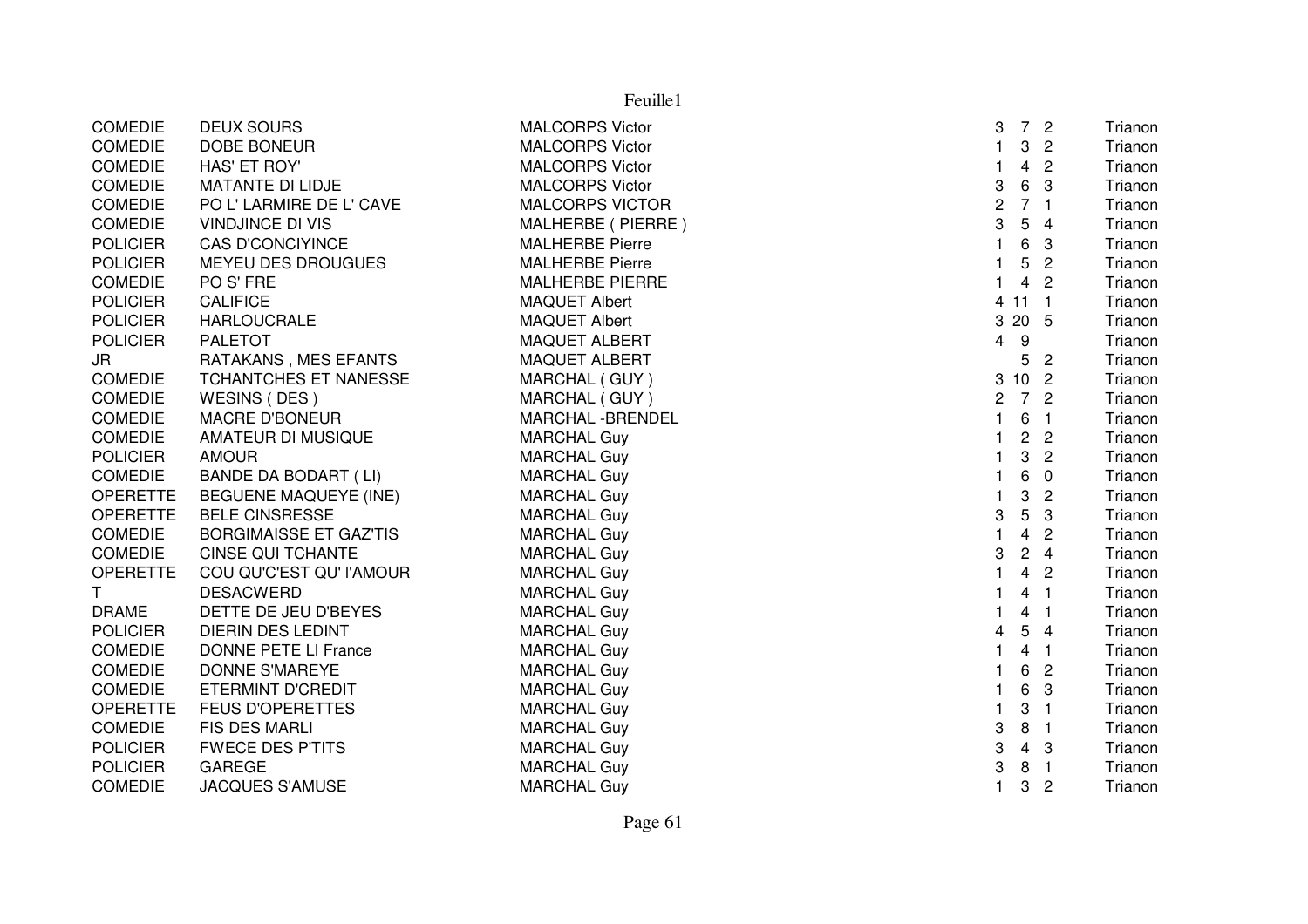| <b>COMEDIE</b>  | <b>MADAME HAVASSE</b>          | <b>MARCHAL Guy</b>      | 1            | $\overline{c}$ | $\overline{2}$             | Trianon |
|-----------------|--------------------------------|-------------------------|--------------|----------------|----------------------------|---------|
| <b>COMEDIE</b>  | <b>MALARDEUS</b>               | <b>MARCHAL Guy</b>      | 3            | 8              | $\overline{4}$             | Trianon |
| <b>COMEDIE</b>  | MI BELLE - MERE VINT           | <b>MARCHAL Guy</b>      | 1            | $\overline{c}$ | $\overline{c}$             | Trianon |
| <b>COMEDIE</b>  | MI HOMME FAIT DES MIRAKES      | <b>MARCHAL Guy</b>      | 3            | $\overline{7}$ | $\overline{4}$             | Trianon |
| <b>COMEDIE</b>  | MONCHEU BOUNASSE               | <b>MARCHAL Guy</b>      | 1            | 3              | 3                          | Trianon |
| <b>COMEDIE</b>  | MONNONQUE LAMBERT              | <b>MARCHAL Guy</b>      |              | 9              | $\overline{2}$             | Trianon |
| <b>COMEDIE</b>  | OUVE D'INE CROMPIRE            | <b>MARCHAL GUY</b>      |              | 3              | $\overline{1}$             | Trianon |
| <b>DRAME</b>    | PIERRE LI ROCH' TEU            | <b>MARCHAL GUY</b>      |              | 9              | $\overline{2}$             | Trianon |
| <b>OPERETTE</b> | PIOTE ET BOUWRESSE             | <b>MARCHAL GUY</b>      |              | $\overline{c}$ | $\overline{2}$             | Trianon |
| <b>COMEDIE</b>  | <b>POTEYE</b>                  | <b>MARCHAL Guy</b>      | 1            | 2 <sub>1</sub> |                            | Trianon |
| <b>OPERETTE</b> | <b>SANT - ANDRI</b>            | <b>MARCHAL GUY</b>      | 1            | 5              | $\overline{\phantom{0}}$   | Trianon |
| <b>OPERETTE</b> | SAV' TI DE L' ROWE GRANDE - BE | <b>MARCHAL GUY</b>      | 1            | 8              |                            | Trianon |
| <b>DRAME</b>    | <b>AFUTEU</b>                  | MARCHAL-BRENDEL         |              | 4              | - 1                        | Trianon |
| <b>COMEDIE</b>  | ON A TOUWE L' ERMITE           | <b>MARCHAND - MATHY</b> | 3            | 8              | $\overline{2}$             | Trianon |
| <b>COMEDIE</b>  | NOVES OMES                     | <b>MARCHAND PIERRE</b>  | 3            | 6              | $\overline{\mathbf{1}}$    | Trianon |
| <b>COMEDIE</b>  | OME QUI HET TOT L' MONDE       | <b>MARCHAND PIERRE</b>  | 3            | 4              | $\overline{c}$             | Trianon |
| <b>COMEDIE</b>  | OMES OU DEMONS                 | <b>MARCHAND PIERRE</b>  | 3            | 5              | $\overline{1}$             | Trianon |
| <b>COMEDIE</b>  | TERE CONTE FIER                | MARCHAND (PIERRE)       | 3            | $\overline{7}$ | $\overline{c}$             | Trianon |
| <b>COMEDIE</b>  | VA DIE                         | MARCHAND (PIERRE)       | 3            | 4              | 3                          | Trianon |
| <b>COMEDIE</b>  | VE QUI HAWE (LI)               | MARCHAND (PIERRE)       | 3            | $\overline{7}$ | $\overline{2}$             | Trianon |
| <b>COMEDIE</b>  | <b>VESPREYE</b>                | MARCHAND (PIERRE)       |              | 4              | $\overline{2}$             | Trianon |
| <b>COMEDIE</b>  | VOS QUI DJ' A TANT INME        | MARCHAND (PIERRE)       | 3            | 4              | 3                          | Trianon |
| <b>COMEDIE</b>  | <b>WEZIN PIERE</b>             | MARCHAND (PIERRE)       | 3            | 6              | $\overline{1}$             | Trianon |
| <b>COMEDIE</b>  | A L'OMBE D'ON TCHESTE          | <b>MARCHAND Pierre</b>  | 3            | 5              | $\overline{2}$             | Trianon |
| <b>COMEDIE</b>  | AL MOHONE D'OR                 | <b>MARCHAND Pierre</b>  | 3            | 10             | $\overline{\phantom{0}}^2$ | Trianon |
| <b>COMEDIE</b>  | ATOU D'ON MARIEDJE             | <b>MARCHAND Pierre</b>  | 3            | 5              | $\overline{c}$             | Trianon |
| <b>COMEDIE</b>  | <b>BELE AFERE</b>              | <b>MARCHAND Pierre</b>  | 3            | 6              | $\overline{c}$             | Trianon |
| <b>COMEDIE</b>  | <b>BELE AMOUR</b>              | <b>MARCHAND Pierre</b>  |              | 5              | $\overline{2}$             | Trianon |
| <b>COMEDIE</b>  | BIDOUCHES ou LU NUMERO 7       | <b>MARCHAND Pierre</b>  | 3            | 6              | $\overline{c}$             | Trianon |
| <b>COMEDIE</b>  | <b>BLANC MARIEDJE</b>          | <b>MARCHAND Pierre</b>  | 3            | 3              | 3                          | Trianon |
| <b>COMEDIE</b>  | <b>BLANKE FLEUR</b>            | <b>MARCHAND Pierre</b>  | 3            | 5              | $\overline{c}$             | Trianon |
| <b>COMEDIE</b>  | <b>BROULIARD SO L'ARDENE</b>   | <b>MARCHAND Pierre</b>  | 3            | 3              | $\overline{4}$             | Trianon |
| <b>COMEDIE</b>  | CINQ D'JOUS A NEW-YORK         | <b>MARCHAND Pierre</b>  | 3            | $\overline{4}$ | $\overline{c}$             | Trianon |
| <b>COMEDIE</b>  | <b>CISSE NUT LA</b>            | <b>MARCHAND Pierre</b>  | 3            | $\overline{4}$ | $\overline{c}$             | Trianon |
| <b>COMEDIE</b>  | <b>CIST'AMOUR LA</b>           | <b>MARCHAND Pierre</b>  | $\mathbf{1}$ | 3              | $\overline{c}$             | Trianon |
|                 |                                |                         |              |                |                            |         |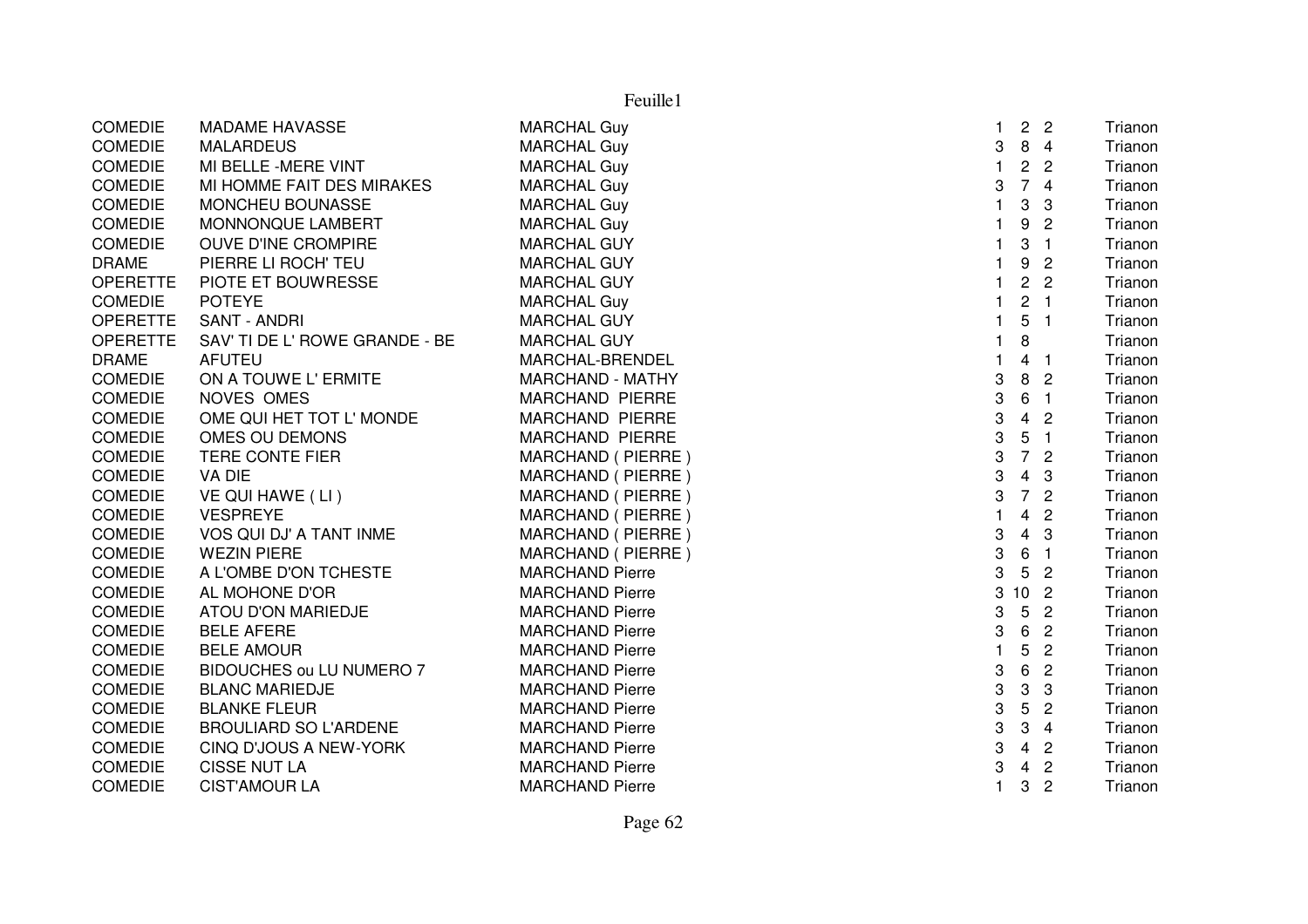|                 | Feuille1                    |                         |                |                         |                |         |  |  |
|-----------------|-----------------------------|-------------------------|----------------|-------------------------|----------------|---------|--|--|
| <b>COMEDIE</b>  | <b>COME D'AVANCE</b>        | <b>MARCHAND Pierre</b>  | $\mathbf 1$    | 4 <sub>1</sub>          |                | Trianon |  |  |
| <b>COMEDIE</b>  | <b>COUR POLKA</b>           | <b>MARCHAND Pierre</b>  | 3              | 5                       | $\overline{c}$ | Trianon |  |  |
| <b>COMEDIE</b>  | <b>DAME BRIHE</b>           | <b>MARCHAND Pierre</b>  | 3              | 5                       | $\overline{2}$ | Trianon |  |  |
| <b>COMEDIE</b>  | <b>DETRIS</b>               | <b>MARCHAND Pierre</b>  | $\mathbf{1}$   | 5                       | $\overline{1}$ | Trianon |  |  |
| <b>COMEDIE</b>  | FEU D' PLEZIRS              | <b>MARCHAND Pierre</b>  | 3              | 6                       | $\overline{c}$ | Trianon |  |  |
| <b>COMEDIE</b>  | FI D'AVIERGE                | <b>MARCHAND Pierre</b>  | 3              | 5                       | $\overline{c}$ | Trianon |  |  |
| <b>COMEDIE</b>  | <b>FLEURS DI S'D'JARDIN</b> | <b>MARCHAND Pierre</b>  | 3              | 6                       | $\overline{2}$ | Trianon |  |  |
| <b>COMEDIE</b>  | <b>FRANCWEZE RAHIR</b>      | <b>MARCHAND Pierre</b>  | 3              | 5                       | $\overline{c}$ | Trianon |  |  |
| <b>COMEDIE</b>  | <b>FREDERICK</b>            | <b>MARCHAND Pierre</b>  | 3              | 6                       | $\overline{c}$ | Trianon |  |  |
| <b>COMEDIE</b>  | <b>HAYIME</b>               | <b>MARCHAND Pierre</b>  | 3              | $\overline{5}$          | 3              | Trianon |  |  |
| <b>COMEDIE</b>  | <b>JANE ET L'AMOUR</b>      | <b>MARCHAND Pierre</b>  | 3              | $\overline{7}$          | $\overline{2}$ | Trianon |  |  |
| <b>COMEDIE</b>  | LAHE                        | <b>MARCHAND Pierre</b>  | 3              | $\overline{7}$          | $\overline{2}$ | Trianon |  |  |
| <b>COMEDIE</b>  | LU                          | <b>MARCHAND Pierre</b>  | 3              | 4                       | -1             | Trianon |  |  |
| <b>COMEDIE</b>  | <b>MARGAYE</b>              | <b>MARCHAND Pierre</b>  | 3              | 4                       | $\overline{4}$ | Trianon |  |  |
| <b>COMEDIE</b>  | MONCHEU D'BRUSSELLE         | <b>MARCHAND Pierre</b>  | 3              | 6                       | $\overline{1}$ | Trianon |  |  |
| <b>COMEDIE</b>  | NOS OTES LES YAN            | <b>MARCHAND Pierre</b>  | 3              | 4                       | 3              | Trianon |  |  |
| <b>COMEDIE</b>  | <b>SCOLE D'EL DJOYE</b>     | <b>MARCHAND PIERRE</b>  | 3              | $\bf 8$                 | $\overline{2}$ | Trianon |  |  |
| <b>COMEDIE</b>  | SI DIERIN MOT               | <b>MARCHAND PIERRE</b>  | 3              | 3                       | 3              | Trianon |  |  |
| <b>COMEDIE</b>  | SI RIC ET RAC               | <b>MARCHAND PIERRE</b>  | 3              | 5                       | $\overline{c}$ | Trianon |  |  |
| <b>COMEDIE</b>  | <b>SINGLE</b>               | <b>MARCHAND PIERRE</b>  | 3              | 6                       | $\overline{c}$ | Trianon |  |  |
| <b>COMEDIE</b>  | SPITANT VALET               | <b>MARCHAND PIERRE</b>  | 3              | 6                       | $\overline{c}$ | Trianon |  |  |
| <b>COMEDIE</b>  | <b>STIENETE</b>             | <b>MARCHAND PIERRE</b>  | 3              | $\overline{\mathbf{4}}$ | 3              | Trianon |  |  |
| <b>COMEDIE</b>  | <b>MOLIN D'AMOUR</b>        | MARECHAL H.             | 3              | 5                       | $\overline{2}$ | Trianon |  |  |
| COMEDIE         | A L'FORE A LIDJE (M1)       | <b>MARECHAL Joseph</b>  | $\overline{c}$ | $\, 8$                  | $\overline{2}$ | Trianon |  |  |
| S               | <b>BLAGUEUR</b>             | <b>MARECHAL Joseph</b>  | $\mathbf{1}$   |                         | 0              | Trianon |  |  |
| <b>SP</b>       | <b>LUTTEUS</b>              | MARECHAL Joseph         | 1              | 3                       |                | Trianon |  |  |
| <b>TP</b>       | NUTE DI NOYE                | <b>MARECHAL Joseph</b>  | $\mathbf{1}$   | 8                       |                | Trianon |  |  |
| <b>COMEDIE</b>  | <b>ADELE</b>                | <b>MARECHAL Lambert</b> | 1              | 4                       | -1             | Trianon |  |  |
| <b>COMEDIE</b>  | <b>ROSE THIRY</b>           | MARECHAL N - LOOZE      | $\mathbf{1}$   | 5                       | 3              | Trianon |  |  |
| <b>COMEDIE</b>  | <b>BABINEME</b>             | <b>MARECHAL Nicolas</b> | $\mathbf{1}$   | 4                       | 3              | Trianon |  |  |
| <b>POLICIER</b> | <b>DJILES LI CRAS</b>       | <b>MARECHAL Nicolas</b> | 3              | $\overline{7}$          | $\overline{c}$ | Trianon |  |  |
| <b>POLICIER</b> | <b>GREVE</b>                | <b>MARECHAL Nicolas</b> | 3              | 8                       | $\overline{2}$ | Trianon |  |  |
| <b>POLICIER</b> | <b>LOYIN</b>                | <b>MARECHAL Nicolas</b> | 3              | $\overline{7}$          | 3              | Trianon |  |  |
| <b>POLICIER</b> | MARIE-RIN-NE                | <b>MARECHAL Nicolas</b> | 3              | 7 <sup>7</sup>          | $\overline{4}$ | Trianon |  |  |
| <b>COMEDIE</b>  | <b>METODE CLOWE</b>         | <b>MARECHAL Nicolas</b> | $\mathbf{1}$   | 3                       | $\overline{2}$ | Trianon |  |  |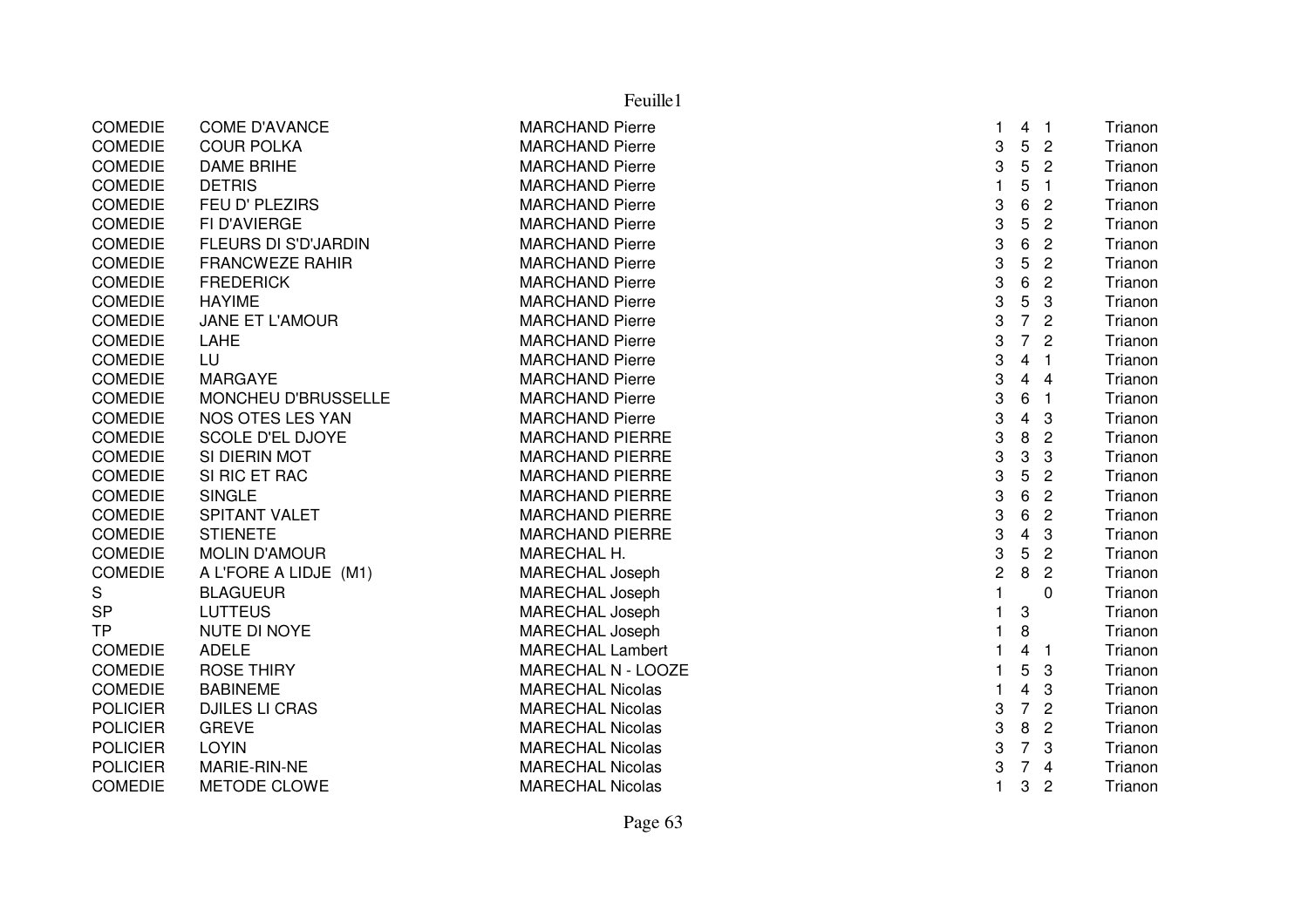|                 |                               | Feuille1                  |                |                 |                |         |
|-----------------|-------------------------------|---------------------------|----------------|-----------------|----------------|---------|
| <b>POLICIER</b> | MOHONE DE BON DIU             | <b>MARECHAL Nicolas</b>   | $\overline{c}$ | $5\overline{)}$ | $\overline{2}$ | Trianon |
| <b>COMEDIE</b>  | PAR ON BE D' JOU D' OSTE      | <b>MARECHAL NICOLAS</b>   | $\mathbf{1}$   | $\overline{4}$  | $\overline{2}$ | Trianon |
| <b>COMEDIE</b>  | PO L' BONEUR DI S' FEYE       | <b>MARECHAL NICOLAS</b>   | $\mathbf{1}$   | 3               | $\sqrt{2}$     | Trianon |
| <b>COMEDIE</b>  | PO TOTE LI VEYE               | <b>MARECHAL NICOLAS</b>   | $\mathbf{1}$   | $\overline{c}$  | $\overline{1}$ | Trianon |
| <b>POLICIER</b> | POL DJOU DES PÔques           | <b>MARECHAL NICOLAS</b>   | $\mathbf{1}$   | 3               | $\overline{2}$ | Trianon |
| <b>OPERETTE</b> | <b>RUZE POTINCE</b>           | <b>MARECHAL NICOLAS</b>   | 3              | $\overline{7}$  | 3              | Trianon |
| <b>COMEDIE</b>  | <b>KRISTOF COLON</b>          | MARECHAL N-LOOZE          | 3              | 3               | $\mathbf{3}$   | Trianon |
| <b>COMEDIE</b>  | <b>BOUTE-FEU</b>              | MARECHAL-LOOZE            | 3              | 8               | $\overline{0}$ | Trianon |
| <b>COMEDIE</b>  | <b>COME ON L'S'ATRAPE</b>     | MARECHAL-LOOZE            | $\mathbf{1}$   | $\overline{4}$  | $\overline{1}$ | Trianon |
| <b>REVUE</b>    | <b>CABASSE SO LES NULEYES</b> | <b>MARIVOET Albert</b>    |                |                 |                | Trianon |
| <b>COMEDIE</b>  | <b>D'MEYS DOUX</b>            | <b>MARIVOET Albert</b>    | 3              |                 |                | Trianon |
| <b>COMEDIE</b>  | QWAND SPOZEZ- VE MI FEUME     | <b>MARIVOET ALBERT</b>    | 3              |                 |                | Trianon |
| <b>COMEDIE</b>  | QUE TEYATE                    | <b>MARON Henri-Thomas</b> | $\mathbf{1}$   | $\overline{c}$  | $\mathbf{3}$   | Trianon |
| <b>COMEDIE</b>  | FIN D'ON CANAPE               | <b>MARON Victor</b>       | 3              | 3               | 3              | Trianon |
| <b>COMEDIE</b>  | LI CI QUI VINT DEL ROWE       | <b>MARON Victor</b>       | 3              | $\overline{4}$  | $\overline{4}$ | Trianon |
| <b>COMEDIE</b>  | PIERE LÆ ERMITE               | <b>MARON VICTOR</b>       | 3              | $\overline{4}$  | 5              | Trianon |
| <b>OPERETTE</b> | <b>BELLE ZOE</b>              | <b>MARTENS Pierre</b>     | $\overline{c}$ | $\sqrt{5}$      | $\overline{4}$ | Trianon |
| <b>COMEDIE</b>  | ORDONANCE BOUCHONS            | <b>MARTENS PIERRE</b>     | 3              | 8               | 3              | Trianon |
| <b>COMEDIE</b>  | TOT FANT DES BOUKETTES        | MARTIN (L)                | $\mathbf{1}$   | 6               | $\overline{1}$ | Trianon |
| <b>POLICIER</b> | 6800 (LI)                     | MARTIN (MARCELLE)         | 3              | 6               | 3              | Trianon |
| <b>POLICIER</b> | VINT D' OREDJE                | MARTIN (MARCELLE)         | 3              | 3               | $\overline{c}$ | Trianon |
| <b>POLICIER</b> | TABEUR DE L' BARAQUE (LI)     | MARTIN (MARCELLE)         | 3              | $\overline{4}$  | 3              | Trianon |
| <b>POLICIER</b> | THEROIGNE DE MERICOURT        | MARTIN (MARCELLE)         | 3              | 15 5            |                | Trianon |
| <b>COMEDIE</b>  | TOMATE ET CORNICHON           | MARTIN (MARCELLE)         | $\mathbf{1}$   | $\overline{4}$  | $\overline{2}$ | Trianon |
| <b>COMEDIE</b>  | MEDAYE DE CHAMPETE            | <b>MARTIN L</b>           |                |                 |                | Trianon |
| <b>COMEDIE</b>  | NOS AVANS L'TELEFONE          | <b>MARTIN L.</b>          | $\mathbf{1}$   |                 | 8 <sub>1</sub> | Trianon |
| <b>COMEDIE</b>  | <b>DISMOURE PO VIKER</b>      | <b>MARTIN Marcelle</b>    | 3              | $\overline{4}$  | $\mathbf{3}$   | Trianon |
| <b>COMEDIE</b>  | <b>DJERINS BES DJOUS</b>      | <b>MARTIN Marcelle</b>    | $\mathbf{1}$   | 5               | $\blacksquare$ | Trianon |
| <b>COMEDIE</b>  | <b>MESBRUDJIS</b>             | <b>MARTIN Marcelle</b>    | 3              |                 |                | Trianon |
| <b>COMEDIE</b>  | NOS AUTES LES OMES            | <b>MARTIN Marcelle</b>    | 1              | 3               | 3              | Trianon |
| <b>COMEDIE</b>  | ONORE BONOME                  | <b>MARTIN MARCELLE</b>    | $\mathbf{1}$   | 5               | $\overline{2}$ | Trianon |
| <b>COMEDIE</b>  | QWAND LI PASSE N' MOURT NIN   | <b>MARTIN MARCELLE</b>    | 3              | $\overline{4}$  | 3              | Trianon |
| <b>COMEDIE</b>  | AME DE V¤ PERE                | <b>MARTRIGE EugPne</b>    | $\mathbf{1}$   | $\overline{4}$  | $\overline{1}$ | Trianon |
| <b>OPERETTE</b> | <b>BLANC VANTRIN</b>          | <b>MARTRIGE EugPne</b>    | $\mathbf{1}$   | 4               | $\overline{1}$ | Trianon |
| <b>COMEDIE</b>  | <b>C'EST BONNOT</b>           | <b>MARYTIN L.</b>         | $\overline{c}$ | $\overline{7}$  |                | Trianon |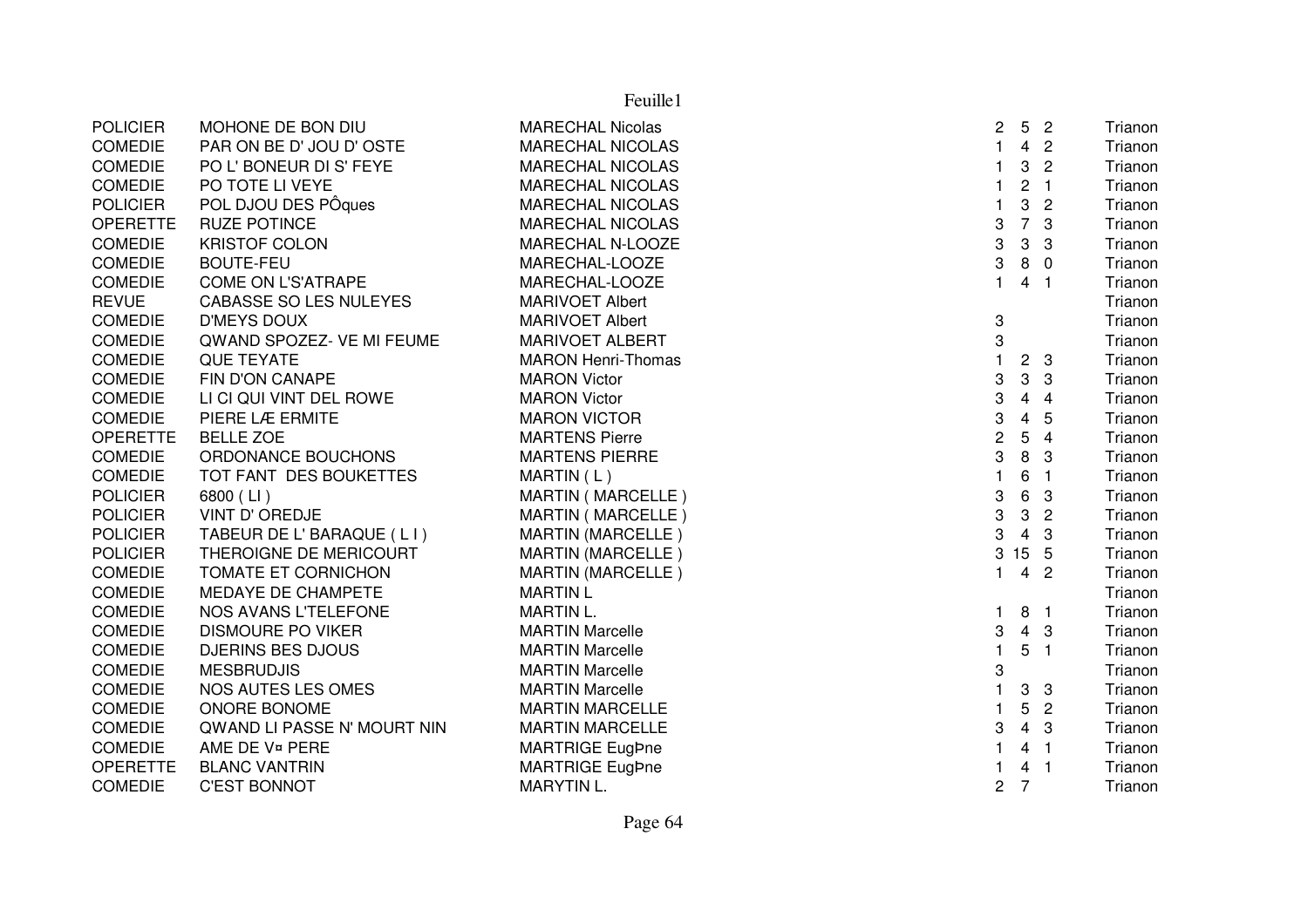| 3<br><b>POLICIER</b><br>PAVES D' L'INFER<br><b>MASSET FRANCOIS</b><br>$\overline{4}$<br>3<br>F.<br>PO NN' AVU 'NE COPE<br><b>MASSET FRANCOIS</b><br>4<br>$\overline{2}$<br>5<br>3<br>3<br><b>COMEDIE</b><br><b>ROSES DI SPTIMBE</b><br>MASSET FRANCOIS<br>3<br>$\overline{2}$<br><b>COMEDIE</b><br>TOT ROTANT SO LES STEULES<br>MASSET (FRANCOIS)<br>$\overline{2}$<br>3<br>5<br>3<br><b>POLICIER</b><br>AMOUR COME LI NOSSE (IN')<br><b>MASSET Franbois</b><br>3<br><b>POLICIER</b><br><b>MASSET Franbois</b><br>ANNA-BELLE<br><b>APPEL</b><br>$\overline{2}$<br>$\overline{2}$<br><b>POLICIER</b><br><b>MASSET Franbois</b><br>$\mathbf{3}$<br>3<br><b>COMEDIE</b><br><b>ARIRE SAHON</b><br><b>MASSET Franbois</b><br>$\overline{4}$<br><b>COMEDIE</b><br><b>MASSET Franbois</b><br>4<br>$\overline{c}$<br>AUTEUR (L')<br>2<br><b>COMEDIE</b><br><b>MASSET Franbois</b><br>B.E.N.E.L.U.X.<br>3<br>6<br>$\overline{2}$<br><b>POLICIER</b><br><b>C'EST MI</b><br><b>MASSET Franbois</b><br>3<br>$\overline{c}$<br>CIR SI MOQUE TODI DES OMES<br>3<br><b>COMEDIE</b><br><b>MASSET Franbois</b><br>3<br>R<br>CONCERTO<br><b>MASSET Franbois</b><br>$\overline{2}$<br><b>POLICIER</b><br>3<br>4<br>$\overline{2}$<br><b>CORONES DI SPENES</b><br><b>MASSET Franbois</b><br>3<br>5<br><b>DEDE</b><br>3<br><b>COMEDIE</b><br><b>MASSET Franbois</b><br>3<br>FLEURS ET DES ABES<br>$\overline{4}$<br><b>COMEDIE</b><br><b>MASSET Franbois</b><br>3<br>F<br>$\mathbf{3}$<br><b>LECON D'Franbais</b><br><b>MASSET Franpois</b><br>1<br>$\overline{2}$<br>$\mathbf{3}$<br><b>POLICIER</b><br>MA DE MONDE<br><b>MASSET Franbois</b><br>$\overline{1}$<br>4<br><b>POLICIER</b><br>MATADI 38 A L'OMBRE<br><b>MASSET Franbois</b><br>$\overline{c}$<br>3<br><b>COMEDIE</b><br><b>MASSET Franbois</b><br>4<br>3<br><b>MEYEUSE PART</b><br>3<br>6<br>$\overline{2}$<br><b>COMEDIE</b><br><b>MONTEUS</b><br><b>MASSET Franbois</b><br>3<br>6<br><b>COMEDIE</b><br>$\overline{2}$<br><b>MOUNIS</b><br><b>MASSET Franbois</b><br>3<br>$\overline{4}$<br>$\overline{2}$<br><b>COMEDIE</b><br><b>TCHANT DE MONDE</b><br><b>MASSET Franbois</b><br>$\sqrt{2}$<br>$\overline{2}$<br><b>COMEDIE</b><br>W'E-ST-LTCHET<br>1<br><b>MASSET Franbois</b><br>3<br>3<br>3<br><b>COMEDIE</b><br><b>VISEDJES DI L'AMOUR</b><br>MASSET-FONTAINE J.<br><b>COMEDIE</b><br>NUT ET L'DJOU<br><b>MASSON Armand</b><br>4<br>$\overline{1}$<br>$\mathbf 2$<br><b>COMEDIE</b><br>QWAND L' COUR EST PRIS<br><b>MASSON ARMAND</b><br>$\overline{1}$<br>5<br><b>OPERETTE</b><br><b>GROUMET</b><br><b>MATERNE Joseph</b><br>$\overline{2}$<br>3<br>$\overline{c}$<br><b>COMEDIE</b><br>NEVEU DETECTIVE<br><b>MATHIEY Riguel</b><br>$\mathbf{3}$<br><b>COMEDIE</b><br>3<br>$\overline{c}$<br><b>C'EST MALIN</b><br>MATHOT - JAMIN F.<br><b>COMEDIE</b><br><b>WAHE</b><br><b>MATHOT Emile</b><br>4<br>$\overline{1}$<br>5<br><b>COMEDIE</b><br><b>TERE BENEYE</b><br>MATHY (FERNAND)<br>3<br>3<br>MATRIGE EugPne<br><b>COMEDIE</b><br>AME DIVI PERE<br>4<br>$\overline{1}$<br>$\overline{2}$<br><b>COMEDIE</b><br>BEGUINETE ET SIZET<br><b>MAUBEUGE Lucien</b><br>4 | <b>COMEDIE</b> | NUT ' DES - AVEULES | <b>MASSET FRANCOIS</b> | 3 | $4 \quad 3$ | Trianon |
|----------------------------------------------------------------------------------------------------------------------------------------------------------------------------------------------------------------------------------------------------------------------------------------------------------------------------------------------------------------------------------------------------------------------------------------------------------------------------------------------------------------------------------------------------------------------------------------------------------------------------------------------------------------------------------------------------------------------------------------------------------------------------------------------------------------------------------------------------------------------------------------------------------------------------------------------------------------------------------------------------------------------------------------------------------------------------------------------------------------------------------------------------------------------------------------------------------------------------------------------------------------------------------------------------------------------------------------------------------------------------------------------------------------------------------------------------------------------------------------------------------------------------------------------------------------------------------------------------------------------------------------------------------------------------------------------------------------------------------------------------------------------------------------------------------------------------------------------------------------------------------------------------------------------------------------------------------------------------------------------------------------------------------------------------------------------------------------------------------------------------------------------------------------------------------------------------------------------------------------------------------------------------------------------------------------------------------------------------------------------------------------------------------------------------------------------------------------------------------------------------------------------------------------------------------------------------------------------------------------------------------------------------------------------------------------------------------------------------------------------------------------------------------------------------------------------------------------------------------------------------------------------------------------------------------------------------------------------------------------------------------------------------------------------------------------------------------------------------------------------|----------------|---------------------|------------------------|---|-------------|---------|
|                                                                                                                                                                                                                                                                                                                                                                                                                                                                                                                                                                                                                                                                                                                                                                                                                                                                                                                                                                                                                                                                                                                                                                                                                                                                                                                                                                                                                                                                                                                                                                                                                                                                                                                                                                                                                                                                                                                                                                                                                                                                                                                                                                                                                                                                                                                                                                                                                                                                                                                                                                                                                                                                                                                                                                                                                                                                                                                                                                                                                                                                                                                      |                |                     |                        |   |             | Trianon |
|                                                                                                                                                                                                                                                                                                                                                                                                                                                                                                                                                                                                                                                                                                                                                                                                                                                                                                                                                                                                                                                                                                                                                                                                                                                                                                                                                                                                                                                                                                                                                                                                                                                                                                                                                                                                                                                                                                                                                                                                                                                                                                                                                                                                                                                                                                                                                                                                                                                                                                                                                                                                                                                                                                                                                                                                                                                                                                                                                                                                                                                                                                                      |                |                     |                        |   |             | Trianon |
|                                                                                                                                                                                                                                                                                                                                                                                                                                                                                                                                                                                                                                                                                                                                                                                                                                                                                                                                                                                                                                                                                                                                                                                                                                                                                                                                                                                                                                                                                                                                                                                                                                                                                                                                                                                                                                                                                                                                                                                                                                                                                                                                                                                                                                                                                                                                                                                                                                                                                                                                                                                                                                                                                                                                                                                                                                                                                                                                                                                                                                                                                                                      |                |                     |                        |   |             | Trianon |
|                                                                                                                                                                                                                                                                                                                                                                                                                                                                                                                                                                                                                                                                                                                                                                                                                                                                                                                                                                                                                                                                                                                                                                                                                                                                                                                                                                                                                                                                                                                                                                                                                                                                                                                                                                                                                                                                                                                                                                                                                                                                                                                                                                                                                                                                                                                                                                                                                                                                                                                                                                                                                                                                                                                                                                                                                                                                                                                                                                                                                                                                                                                      |                |                     |                        |   |             | Trianon |
|                                                                                                                                                                                                                                                                                                                                                                                                                                                                                                                                                                                                                                                                                                                                                                                                                                                                                                                                                                                                                                                                                                                                                                                                                                                                                                                                                                                                                                                                                                                                                                                                                                                                                                                                                                                                                                                                                                                                                                                                                                                                                                                                                                                                                                                                                                                                                                                                                                                                                                                                                                                                                                                                                                                                                                                                                                                                                                                                                                                                                                                                                                                      |                |                     |                        |   |             | Trianon |
|                                                                                                                                                                                                                                                                                                                                                                                                                                                                                                                                                                                                                                                                                                                                                                                                                                                                                                                                                                                                                                                                                                                                                                                                                                                                                                                                                                                                                                                                                                                                                                                                                                                                                                                                                                                                                                                                                                                                                                                                                                                                                                                                                                                                                                                                                                                                                                                                                                                                                                                                                                                                                                                                                                                                                                                                                                                                                                                                                                                                                                                                                                                      |                |                     |                        |   |             | Trianon |
|                                                                                                                                                                                                                                                                                                                                                                                                                                                                                                                                                                                                                                                                                                                                                                                                                                                                                                                                                                                                                                                                                                                                                                                                                                                                                                                                                                                                                                                                                                                                                                                                                                                                                                                                                                                                                                                                                                                                                                                                                                                                                                                                                                                                                                                                                                                                                                                                                                                                                                                                                                                                                                                                                                                                                                                                                                                                                                                                                                                                                                                                                                                      |                |                     |                        |   |             | Trianon |
|                                                                                                                                                                                                                                                                                                                                                                                                                                                                                                                                                                                                                                                                                                                                                                                                                                                                                                                                                                                                                                                                                                                                                                                                                                                                                                                                                                                                                                                                                                                                                                                                                                                                                                                                                                                                                                                                                                                                                                                                                                                                                                                                                                                                                                                                                                                                                                                                                                                                                                                                                                                                                                                                                                                                                                                                                                                                                                                                                                                                                                                                                                                      |                |                     |                        |   |             | Trianon |
|                                                                                                                                                                                                                                                                                                                                                                                                                                                                                                                                                                                                                                                                                                                                                                                                                                                                                                                                                                                                                                                                                                                                                                                                                                                                                                                                                                                                                                                                                                                                                                                                                                                                                                                                                                                                                                                                                                                                                                                                                                                                                                                                                                                                                                                                                                                                                                                                                                                                                                                                                                                                                                                                                                                                                                                                                                                                                                                                                                                                                                                                                                                      |                |                     |                        |   |             | Trianon |
|                                                                                                                                                                                                                                                                                                                                                                                                                                                                                                                                                                                                                                                                                                                                                                                                                                                                                                                                                                                                                                                                                                                                                                                                                                                                                                                                                                                                                                                                                                                                                                                                                                                                                                                                                                                                                                                                                                                                                                                                                                                                                                                                                                                                                                                                                                                                                                                                                                                                                                                                                                                                                                                                                                                                                                                                                                                                                                                                                                                                                                                                                                                      |                |                     |                        |   |             | Trianon |
|                                                                                                                                                                                                                                                                                                                                                                                                                                                                                                                                                                                                                                                                                                                                                                                                                                                                                                                                                                                                                                                                                                                                                                                                                                                                                                                                                                                                                                                                                                                                                                                                                                                                                                                                                                                                                                                                                                                                                                                                                                                                                                                                                                                                                                                                                                                                                                                                                                                                                                                                                                                                                                                                                                                                                                                                                                                                                                                                                                                                                                                                                                                      |                |                     |                        |   |             | Trianon |
|                                                                                                                                                                                                                                                                                                                                                                                                                                                                                                                                                                                                                                                                                                                                                                                                                                                                                                                                                                                                                                                                                                                                                                                                                                                                                                                                                                                                                                                                                                                                                                                                                                                                                                                                                                                                                                                                                                                                                                                                                                                                                                                                                                                                                                                                                                                                                                                                                                                                                                                                                                                                                                                                                                                                                                                                                                                                                                                                                                                                                                                                                                                      |                |                     |                        |   |             | Trianon |
|                                                                                                                                                                                                                                                                                                                                                                                                                                                                                                                                                                                                                                                                                                                                                                                                                                                                                                                                                                                                                                                                                                                                                                                                                                                                                                                                                                                                                                                                                                                                                                                                                                                                                                                                                                                                                                                                                                                                                                                                                                                                                                                                                                                                                                                                                                                                                                                                                                                                                                                                                                                                                                                                                                                                                                                                                                                                                                                                                                                                                                                                                                                      |                |                     |                        |   |             | Trianon |
|                                                                                                                                                                                                                                                                                                                                                                                                                                                                                                                                                                                                                                                                                                                                                                                                                                                                                                                                                                                                                                                                                                                                                                                                                                                                                                                                                                                                                                                                                                                                                                                                                                                                                                                                                                                                                                                                                                                                                                                                                                                                                                                                                                                                                                                                                                                                                                                                                                                                                                                                                                                                                                                                                                                                                                                                                                                                                                                                                                                                                                                                                                                      |                |                     |                        |   |             | Trianon |
|                                                                                                                                                                                                                                                                                                                                                                                                                                                                                                                                                                                                                                                                                                                                                                                                                                                                                                                                                                                                                                                                                                                                                                                                                                                                                                                                                                                                                                                                                                                                                                                                                                                                                                                                                                                                                                                                                                                                                                                                                                                                                                                                                                                                                                                                                                                                                                                                                                                                                                                                                                                                                                                                                                                                                                                                                                                                                                                                                                                                                                                                                                                      |                |                     |                        |   |             | Trianon |
|                                                                                                                                                                                                                                                                                                                                                                                                                                                                                                                                                                                                                                                                                                                                                                                                                                                                                                                                                                                                                                                                                                                                                                                                                                                                                                                                                                                                                                                                                                                                                                                                                                                                                                                                                                                                                                                                                                                                                                                                                                                                                                                                                                                                                                                                                                                                                                                                                                                                                                                                                                                                                                                                                                                                                                                                                                                                                                                                                                                                                                                                                                                      |                |                     |                        |   |             | Trianon |
|                                                                                                                                                                                                                                                                                                                                                                                                                                                                                                                                                                                                                                                                                                                                                                                                                                                                                                                                                                                                                                                                                                                                                                                                                                                                                                                                                                                                                                                                                                                                                                                                                                                                                                                                                                                                                                                                                                                                                                                                                                                                                                                                                                                                                                                                                                                                                                                                                                                                                                                                                                                                                                                                                                                                                                                                                                                                                                                                                                                                                                                                                                                      |                |                     |                        |   |             | Trianon |
|                                                                                                                                                                                                                                                                                                                                                                                                                                                                                                                                                                                                                                                                                                                                                                                                                                                                                                                                                                                                                                                                                                                                                                                                                                                                                                                                                                                                                                                                                                                                                                                                                                                                                                                                                                                                                                                                                                                                                                                                                                                                                                                                                                                                                                                                                                                                                                                                                                                                                                                                                                                                                                                                                                                                                                                                                                                                                                                                                                                                                                                                                                                      |                |                     |                        |   |             | Trianon |
|                                                                                                                                                                                                                                                                                                                                                                                                                                                                                                                                                                                                                                                                                                                                                                                                                                                                                                                                                                                                                                                                                                                                                                                                                                                                                                                                                                                                                                                                                                                                                                                                                                                                                                                                                                                                                                                                                                                                                                                                                                                                                                                                                                                                                                                                                                                                                                                                                                                                                                                                                                                                                                                                                                                                                                                                                                                                                                                                                                                                                                                                                                                      |                |                     |                        |   |             | Trianon |
|                                                                                                                                                                                                                                                                                                                                                                                                                                                                                                                                                                                                                                                                                                                                                                                                                                                                                                                                                                                                                                                                                                                                                                                                                                                                                                                                                                                                                                                                                                                                                                                                                                                                                                                                                                                                                                                                                                                                                                                                                                                                                                                                                                                                                                                                                                                                                                                                                                                                                                                                                                                                                                                                                                                                                                                                                                                                                                                                                                                                                                                                                                                      |                |                     |                        |   |             | Trianon |
|                                                                                                                                                                                                                                                                                                                                                                                                                                                                                                                                                                                                                                                                                                                                                                                                                                                                                                                                                                                                                                                                                                                                                                                                                                                                                                                                                                                                                                                                                                                                                                                                                                                                                                                                                                                                                                                                                                                                                                                                                                                                                                                                                                                                                                                                                                                                                                                                                                                                                                                                                                                                                                                                                                                                                                                                                                                                                                                                                                                                                                                                                                                      |                |                     |                        |   |             | Trianon |
|                                                                                                                                                                                                                                                                                                                                                                                                                                                                                                                                                                                                                                                                                                                                                                                                                                                                                                                                                                                                                                                                                                                                                                                                                                                                                                                                                                                                                                                                                                                                                                                                                                                                                                                                                                                                                                                                                                                                                                                                                                                                                                                                                                                                                                                                                                                                                                                                                                                                                                                                                                                                                                                                                                                                                                                                                                                                                                                                                                                                                                                                                                                      |                |                     |                        |   |             | Trianon |
|                                                                                                                                                                                                                                                                                                                                                                                                                                                                                                                                                                                                                                                                                                                                                                                                                                                                                                                                                                                                                                                                                                                                                                                                                                                                                                                                                                                                                                                                                                                                                                                                                                                                                                                                                                                                                                                                                                                                                                                                                                                                                                                                                                                                                                                                                                                                                                                                                                                                                                                                                                                                                                                                                                                                                                                                                                                                                                                                                                                                                                                                                                                      |                |                     |                        |   |             | Trianon |
|                                                                                                                                                                                                                                                                                                                                                                                                                                                                                                                                                                                                                                                                                                                                                                                                                                                                                                                                                                                                                                                                                                                                                                                                                                                                                                                                                                                                                                                                                                                                                                                                                                                                                                                                                                                                                                                                                                                                                                                                                                                                                                                                                                                                                                                                                                                                                                                                                                                                                                                                                                                                                                                                                                                                                                                                                                                                                                                                                                                                                                                                                                                      |                |                     |                        |   |             | Trianon |
|                                                                                                                                                                                                                                                                                                                                                                                                                                                                                                                                                                                                                                                                                                                                                                                                                                                                                                                                                                                                                                                                                                                                                                                                                                                                                                                                                                                                                                                                                                                                                                                                                                                                                                                                                                                                                                                                                                                                                                                                                                                                                                                                                                                                                                                                                                                                                                                                                                                                                                                                                                                                                                                                                                                                                                                                                                                                                                                                                                                                                                                                                                                      |                |                     |                        |   |             | Trianon |
|                                                                                                                                                                                                                                                                                                                                                                                                                                                                                                                                                                                                                                                                                                                                                                                                                                                                                                                                                                                                                                                                                                                                                                                                                                                                                                                                                                                                                                                                                                                                                                                                                                                                                                                                                                                                                                                                                                                                                                                                                                                                                                                                                                                                                                                                                                                                                                                                                                                                                                                                                                                                                                                                                                                                                                                                                                                                                                                                                                                                                                                                                                                      |                |                     |                        |   |             | Trianon |
|                                                                                                                                                                                                                                                                                                                                                                                                                                                                                                                                                                                                                                                                                                                                                                                                                                                                                                                                                                                                                                                                                                                                                                                                                                                                                                                                                                                                                                                                                                                                                                                                                                                                                                                                                                                                                                                                                                                                                                                                                                                                                                                                                                                                                                                                                                                                                                                                                                                                                                                                                                                                                                                                                                                                                                                                                                                                                                                                                                                                                                                                                                                      |                |                     |                        |   |             | Trianon |
|                                                                                                                                                                                                                                                                                                                                                                                                                                                                                                                                                                                                                                                                                                                                                                                                                                                                                                                                                                                                                                                                                                                                                                                                                                                                                                                                                                                                                                                                                                                                                                                                                                                                                                                                                                                                                                                                                                                                                                                                                                                                                                                                                                                                                                                                                                                                                                                                                                                                                                                                                                                                                                                                                                                                                                                                                                                                                                                                                                                                                                                                                                                      |                |                     |                        |   |             | Trianon |
|                                                                                                                                                                                                                                                                                                                                                                                                                                                                                                                                                                                                                                                                                                                                                                                                                                                                                                                                                                                                                                                                                                                                                                                                                                                                                                                                                                                                                                                                                                                                                                                                                                                                                                                                                                                                                                                                                                                                                                                                                                                                                                                                                                                                                                                                                                                                                                                                                                                                                                                                                                                                                                                                                                                                                                                                                                                                                                                                                                                                                                                                                                                      |                |                     |                        |   |             | Trianon |
|                                                                                                                                                                                                                                                                                                                                                                                                                                                                                                                                                                                                                                                                                                                                                                                                                                                                                                                                                                                                                                                                                                                                                                                                                                                                                                                                                                                                                                                                                                                                                                                                                                                                                                                                                                                                                                                                                                                                                                                                                                                                                                                                                                                                                                                                                                                                                                                                                                                                                                                                                                                                                                                                                                                                                                                                                                                                                                                                                                                                                                                                                                                      |                |                     |                        |   |             | Trianon |
|                                                                                                                                                                                                                                                                                                                                                                                                                                                                                                                                                                                                                                                                                                                                                                                                                                                                                                                                                                                                                                                                                                                                                                                                                                                                                                                                                                                                                                                                                                                                                                                                                                                                                                                                                                                                                                                                                                                                                                                                                                                                                                                                                                                                                                                                                                                                                                                                                                                                                                                                                                                                                                                                                                                                                                                                                                                                                                                                                                                                                                                                                                                      |                |                     |                        |   |             | Trianon |
|                                                                                                                                                                                                                                                                                                                                                                                                                                                                                                                                                                                                                                                                                                                                                                                                                                                                                                                                                                                                                                                                                                                                                                                                                                                                                                                                                                                                                                                                                                                                                                                                                                                                                                                                                                                                                                                                                                                                                                                                                                                                                                                                                                                                                                                                                                                                                                                                                                                                                                                                                                                                                                                                                                                                                                                                                                                                                                                                                                                                                                                                                                                      |                |                     |                        |   |             | Trianon |
|                                                                                                                                                                                                                                                                                                                                                                                                                                                                                                                                                                                                                                                                                                                                                                                                                                                                                                                                                                                                                                                                                                                                                                                                                                                                                                                                                                                                                                                                                                                                                                                                                                                                                                                                                                                                                                                                                                                                                                                                                                                                                                                                                                                                                                                                                                                                                                                                                                                                                                                                                                                                                                                                                                                                                                                                                                                                                                                                                                                                                                                                                                                      |                |                     |                        |   |             | Trianon |
|                                                                                                                                                                                                                                                                                                                                                                                                                                                                                                                                                                                                                                                                                                                                                                                                                                                                                                                                                                                                                                                                                                                                                                                                                                                                                                                                                                                                                                                                                                                                                                                                                                                                                                                                                                                                                                                                                                                                                                                                                                                                                                                                                                                                                                                                                                                                                                                                                                                                                                                                                                                                                                                                                                                                                                                                                                                                                                                                                                                                                                                                                                                      |                |                     |                        |   |             | Trianon |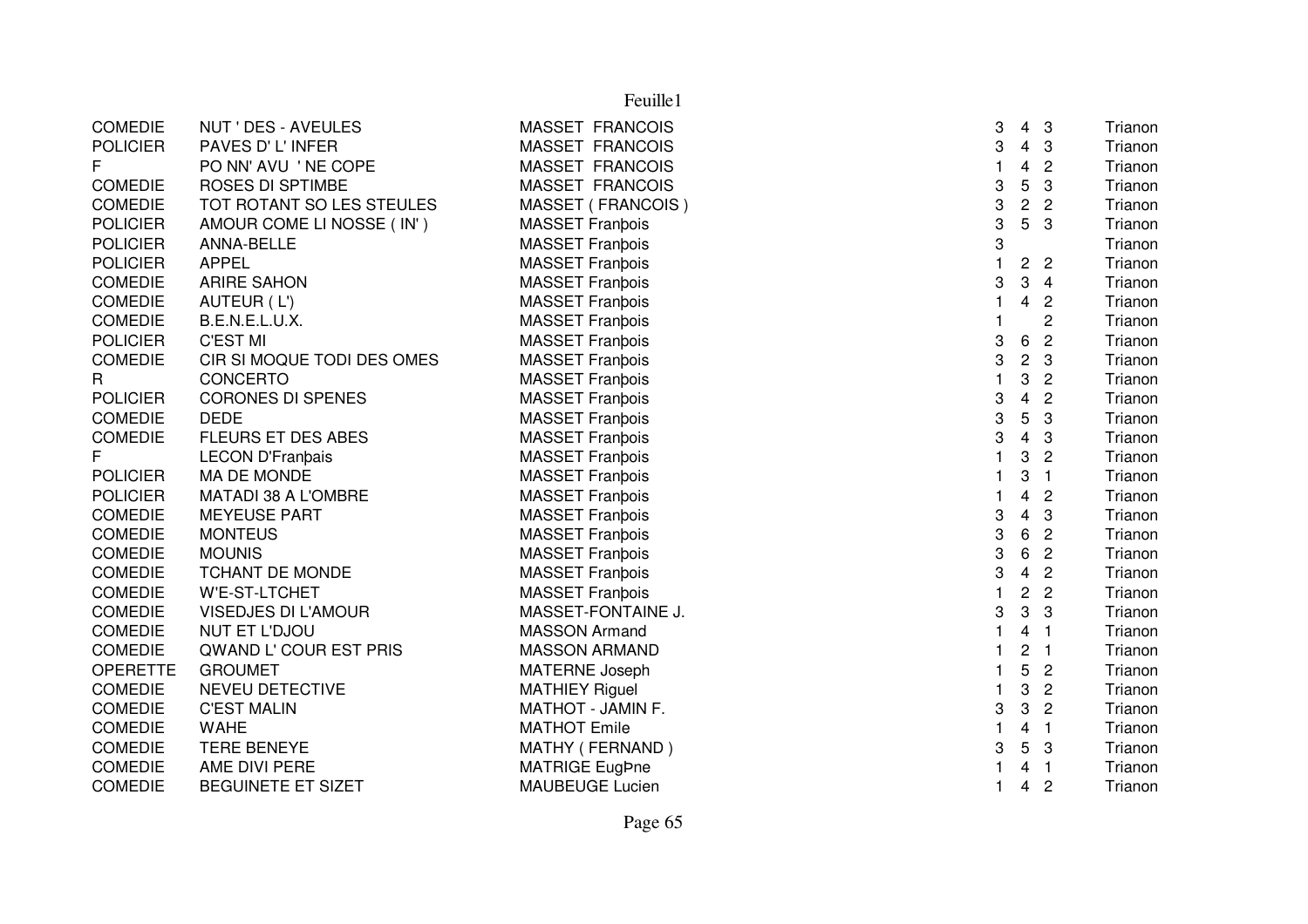| <b>COMEDIE</b><br>COQS<br><b>MAUBEUGE Lucien</b><br>3<br>$\overline{c}$<br>Trianon<br>1.<br>$\overline{4}$<br><b>COMEDIE</b><br><b>DISCANDGE</b><br><b>MAUBEUGE Lucien</b><br>3<br>Trianon<br>1.<br>3<br>9<br><b>COMEDIE</b><br>DJINS DEL BASSE CLASSE<br><b>MAUBEUGE Lucien</b><br>3<br>Trianon<br><b>TP</b><br><b>FEUMES A L'POMPE</b><br><b>MAUBEUGE Lucien</b><br>$\mathbf{1}$<br>4<br>3<br>Trianon<br><b>TP</b><br>3<br>5<br><b>FEUMES DES CAZERES</b><br><b>MAUBEUGE Lucien</b><br>$\overline{\mathbf{4}}$<br>Trianon<br>$\overline{\mathbf{c}}$<br>6<br><b>COMEDIE</b><br><b>MARHA DE TRO BOTIN</b><br>$\overline{2}$<br><b>MAUBEUGE Lucien</b><br>Trianon<br>$\overline{\mathbf{c}}$<br><b>COMEDIE</b><br>$\overline{4}$<br>$\mathbf{1}$<br>MONCHEU GRIGNAC<br><b>MAUBEUGE Lucien</b><br>Trianon<br>$\overline{c}$<br>5<br>$\overline{2}$<br><b>COMEDIE</b><br>MUSIQUE DA DJAN -NOYE<br><b>MAUBEUGE Lucien</b><br>Trianon<br>5<br>$\mathbf{1}$<br><b>COMEDIE</b><br>ON N' REYE NIN D'GRIGNAC<br>MAUBEUGE LUCIEN<br>Trianon<br>$\overline{1}$<br>3<br>9<br><b>COMEDIE</b><br><b>MAUBEUGE LUCIEN</b><br>Trianon<br><b>PANSA</b><br>$\overline{c}$<br>$\mathbf{1}$<br>$\mathbf{2}$<br><b>OPERETTE</b><br><b>DEUS INVITES</b><br>MAWET Jean<br>$\overline{1}$<br>Trianon<br><b>COMEDIE</b><br><b>PAR AMOUR</b><br>MAWHIN J - LIBERT<br>3<br>10<br>Trianon<br>3<br><b>COMEDIE</b><br>3<br><b>MON-ONKE ZIDORE</b><br><b>MEANT Fernand</b><br>1<br>$\overline{c}$<br>Trianon<br><b>COMEDIE</b><br><b>APRES L'BAL</b><br><b>MEDARD Joseph</b><br>$\mathbf{1}$<br>1<br>Trianon<br>$\mathbf{1}$<br>2<br>5<br><b>COMEDIE</b><br>ATCHE SOL L'MANCHE<br><b>MEDARD Joseph</b><br>Trianon<br>$\mathbf{1}$<br><b>COMEDIE</b><br><b>BAI COP D' HASARD</b><br>MEDARD Joseph<br>$\mathbf{1}$<br>3<br>Trianon<br>$\overline{1}$<br><b>BONETES</b><br><b>COMEDIE</b><br><b>MEDARD Joseph</b><br>3<br>6<br>3<br>Trianon<br>3<br><b>FABITE DEL COUR PERETE</b><br><b>OPERETTE</b><br><b>MEDARD Joseph</b><br>8<br>4<br>Trianon<br>FIESSE AMON LES POUCE<br>3<br>Trianon<br><b>TP</b><br><b>MEDARD Joseph</b><br>8<br>4<br><b>POLICIER</b><br>3<br>9<br><b>MALE COHE</b><br>MEDARD Joseph<br>$\overline{4}$<br>Trianon<br>$\overline{\mathbf{c}}$<br>MAREYE COLAR AVA L'EWE<br>3<br><b>TP</b><br>MEDARD Joseph<br>$\overline{\mathbf{4}}$<br>Trianon<br>NENETE FAIT SES PÔques<br>3<br><b>TP</b><br>MEDARD Joseph<br>$\overline{4}$<br>Trianon<br><b>COMEDIE</b><br><b>NEVEU DA ROSA</b><br><b>MEDARD Joseph</b><br>$\mathbf{1}$<br>$\overline{2}$<br>$\overline{1}$<br>Trianon<br>3<br><b>OPERETTE</b><br><b>PACOLET</b><br><b>MEDARD Joseph</b><br>Trianon<br><b>TP</b><br><b>PASSION DA HINRI</b><br>MEDARD Joseph<br>$\mathbf{1}$<br>Trianon<br>MEDARD Joseph<br><b>TP</b><br>POL DJOU DI S'FIESSE<br>$\mathbf{1}$<br>3<br>$\overline{c}$<br>Trianon<br><b>COMEDIE</b><br>POL NARENE<br><b>MEDARD JOSEPH</b><br>4<br>$\overline{c}$<br>Trianon<br><b>COMEDIE</b><br><b>MEDARD Joseph</b><br>3<br>$\overline{2}$<br>POUGNET D'ACIR<br>Trianon<br>1<br><b>TP</b><br>ATE (L')<br><b>MEDARD Marcel</b><br>3<br>$\overline{2}$<br>Trianon<br>1<br>C'EST CO OUYE DIMEGNE<br>MELA Th;<br>3<br>3<br><b>COMEDIE</b><br>1<br>Trianon<br>$\overline{7}$<br><b>COMEDIE</b><br><b>INGRATS</b><br>MELA Th;<br>3<br>3<br>Trianon<br>3<br>5<br><b>COMEDIE</b><br><b>DIERIN-NES ROSES</b><br><b>MELARD Albert</b><br>$\overline{c}$<br>Trianon<br><b>COMEDIE</b><br><b>DOMESTIQUE</b><br><b>MELARD Albert</b><br>4<br>$\overline{c}$<br>Trianon<br>1<br><b>COMEDIE</b><br><b>MELARD Albert</b><br>5<br>$\overline{c}$<br>I N'A NIN D'L'EWE<br>Trianon<br>1 |                |      | Feuille1             |                |   |   |         |
|-------------------------------------------------------------------------------------------------------------------------------------------------------------------------------------------------------------------------------------------------------------------------------------------------------------------------------------------------------------------------------------------------------------------------------------------------------------------------------------------------------------------------------------------------------------------------------------------------------------------------------------------------------------------------------------------------------------------------------------------------------------------------------------------------------------------------------------------------------------------------------------------------------------------------------------------------------------------------------------------------------------------------------------------------------------------------------------------------------------------------------------------------------------------------------------------------------------------------------------------------------------------------------------------------------------------------------------------------------------------------------------------------------------------------------------------------------------------------------------------------------------------------------------------------------------------------------------------------------------------------------------------------------------------------------------------------------------------------------------------------------------------------------------------------------------------------------------------------------------------------------------------------------------------------------------------------------------------------------------------------------------------------------------------------------------------------------------------------------------------------------------------------------------------------------------------------------------------------------------------------------------------------------------------------------------------------------------------------------------------------------------------------------------------------------------------------------------------------------------------------------------------------------------------------------------------------------------------------------------------------------------------------------------------------------------------------------------------------------------------------------------------------------------------------------------------------------------------------------------------------------------------------------------------------------------------------------------------------------------------------------------------------------------------------------------------------------------------------------------------------------------------------------------------------------------------------------------------------------------------------------------------------------------------------------------------------------------------------------------------------------------------------------------------------------------------------------------------------------------------------------------------------------------------------------------------------------------------------------------------------------|----------------|------|----------------------|----------------|---|---|---------|
|                                                                                                                                                                                                                                                                                                                                                                                                                                                                                                                                                                                                                                                                                                                                                                                                                                                                                                                                                                                                                                                                                                                                                                                                                                                                                                                                                                                                                                                                                                                                                                                                                                                                                                                                                                                                                                                                                                                                                                                                                                                                                                                                                                                                                                                                                                                                                                                                                                                                                                                                                                                                                                                                                                                                                                                                                                                                                                                                                                                                                                                                                                                                                                                                                                                                                                                                                                                                                                                                                                                                                                                                                               |                |      |                      |                |   |   |         |
|                                                                                                                                                                                                                                                                                                                                                                                                                                                                                                                                                                                                                                                                                                                                                                                                                                                                                                                                                                                                                                                                                                                                                                                                                                                                                                                                                                                                                                                                                                                                                                                                                                                                                                                                                                                                                                                                                                                                                                                                                                                                                                                                                                                                                                                                                                                                                                                                                                                                                                                                                                                                                                                                                                                                                                                                                                                                                                                                                                                                                                                                                                                                                                                                                                                                                                                                                                                                                                                                                                                                                                                                                               |                |      |                      |                |   |   |         |
|                                                                                                                                                                                                                                                                                                                                                                                                                                                                                                                                                                                                                                                                                                                                                                                                                                                                                                                                                                                                                                                                                                                                                                                                                                                                                                                                                                                                                                                                                                                                                                                                                                                                                                                                                                                                                                                                                                                                                                                                                                                                                                                                                                                                                                                                                                                                                                                                                                                                                                                                                                                                                                                                                                                                                                                                                                                                                                                                                                                                                                                                                                                                                                                                                                                                                                                                                                                                                                                                                                                                                                                                                               |                |      |                      |                |   |   |         |
|                                                                                                                                                                                                                                                                                                                                                                                                                                                                                                                                                                                                                                                                                                                                                                                                                                                                                                                                                                                                                                                                                                                                                                                                                                                                                                                                                                                                                                                                                                                                                                                                                                                                                                                                                                                                                                                                                                                                                                                                                                                                                                                                                                                                                                                                                                                                                                                                                                                                                                                                                                                                                                                                                                                                                                                                                                                                                                                                                                                                                                                                                                                                                                                                                                                                                                                                                                                                                                                                                                                                                                                                                               |                |      |                      |                |   |   |         |
|                                                                                                                                                                                                                                                                                                                                                                                                                                                                                                                                                                                                                                                                                                                                                                                                                                                                                                                                                                                                                                                                                                                                                                                                                                                                                                                                                                                                                                                                                                                                                                                                                                                                                                                                                                                                                                                                                                                                                                                                                                                                                                                                                                                                                                                                                                                                                                                                                                                                                                                                                                                                                                                                                                                                                                                                                                                                                                                                                                                                                                                                                                                                                                                                                                                                                                                                                                                                                                                                                                                                                                                                                               |                |      |                      |                |   |   |         |
|                                                                                                                                                                                                                                                                                                                                                                                                                                                                                                                                                                                                                                                                                                                                                                                                                                                                                                                                                                                                                                                                                                                                                                                                                                                                                                                                                                                                                                                                                                                                                                                                                                                                                                                                                                                                                                                                                                                                                                                                                                                                                                                                                                                                                                                                                                                                                                                                                                                                                                                                                                                                                                                                                                                                                                                                                                                                                                                                                                                                                                                                                                                                                                                                                                                                                                                                                                                                                                                                                                                                                                                                                               |                |      |                      |                |   |   |         |
|                                                                                                                                                                                                                                                                                                                                                                                                                                                                                                                                                                                                                                                                                                                                                                                                                                                                                                                                                                                                                                                                                                                                                                                                                                                                                                                                                                                                                                                                                                                                                                                                                                                                                                                                                                                                                                                                                                                                                                                                                                                                                                                                                                                                                                                                                                                                                                                                                                                                                                                                                                                                                                                                                                                                                                                                                                                                                                                                                                                                                                                                                                                                                                                                                                                                                                                                                                                                                                                                                                                                                                                                                               |                |      |                      |                |   |   |         |
|                                                                                                                                                                                                                                                                                                                                                                                                                                                                                                                                                                                                                                                                                                                                                                                                                                                                                                                                                                                                                                                                                                                                                                                                                                                                                                                                                                                                                                                                                                                                                                                                                                                                                                                                                                                                                                                                                                                                                                                                                                                                                                                                                                                                                                                                                                                                                                                                                                                                                                                                                                                                                                                                                                                                                                                                                                                                                                                                                                                                                                                                                                                                                                                                                                                                                                                                                                                                                                                                                                                                                                                                                               |                |      |                      |                |   |   |         |
|                                                                                                                                                                                                                                                                                                                                                                                                                                                                                                                                                                                                                                                                                                                                                                                                                                                                                                                                                                                                                                                                                                                                                                                                                                                                                                                                                                                                                                                                                                                                                                                                                                                                                                                                                                                                                                                                                                                                                                                                                                                                                                                                                                                                                                                                                                                                                                                                                                                                                                                                                                                                                                                                                                                                                                                                                                                                                                                                                                                                                                                                                                                                                                                                                                                                                                                                                                                                                                                                                                                                                                                                                               |                |      |                      |                |   |   |         |
|                                                                                                                                                                                                                                                                                                                                                                                                                                                                                                                                                                                                                                                                                                                                                                                                                                                                                                                                                                                                                                                                                                                                                                                                                                                                                                                                                                                                                                                                                                                                                                                                                                                                                                                                                                                                                                                                                                                                                                                                                                                                                                                                                                                                                                                                                                                                                                                                                                                                                                                                                                                                                                                                                                                                                                                                                                                                                                                                                                                                                                                                                                                                                                                                                                                                                                                                                                                                                                                                                                                                                                                                                               |                |      |                      |                |   |   |         |
|                                                                                                                                                                                                                                                                                                                                                                                                                                                                                                                                                                                                                                                                                                                                                                                                                                                                                                                                                                                                                                                                                                                                                                                                                                                                                                                                                                                                                                                                                                                                                                                                                                                                                                                                                                                                                                                                                                                                                                                                                                                                                                                                                                                                                                                                                                                                                                                                                                                                                                                                                                                                                                                                                                                                                                                                                                                                                                                                                                                                                                                                                                                                                                                                                                                                                                                                                                                                                                                                                                                                                                                                                               |                |      |                      |                |   |   |         |
|                                                                                                                                                                                                                                                                                                                                                                                                                                                                                                                                                                                                                                                                                                                                                                                                                                                                                                                                                                                                                                                                                                                                                                                                                                                                                                                                                                                                                                                                                                                                                                                                                                                                                                                                                                                                                                                                                                                                                                                                                                                                                                                                                                                                                                                                                                                                                                                                                                                                                                                                                                                                                                                                                                                                                                                                                                                                                                                                                                                                                                                                                                                                                                                                                                                                                                                                                                                                                                                                                                                                                                                                                               |                |      |                      |                |   |   |         |
|                                                                                                                                                                                                                                                                                                                                                                                                                                                                                                                                                                                                                                                                                                                                                                                                                                                                                                                                                                                                                                                                                                                                                                                                                                                                                                                                                                                                                                                                                                                                                                                                                                                                                                                                                                                                                                                                                                                                                                                                                                                                                                                                                                                                                                                                                                                                                                                                                                                                                                                                                                                                                                                                                                                                                                                                                                                                                                                                                                                                                                                                                                                                                                                                                                                                                                                                                                                                                                                                                                                                                                                                                               |                |      |                      |                |   |   |         |
|                                                                                                                                                                                                                                                                                                                                                                                                                                                                                                                                                                                                                                                                                                                                                                                                                                                                                                                                                                                                                                                                                                                                                                                                                                                                                                                                                                                                                                                                                                                                                                                                                                                                                                                                                                                                                                                                                                                                                                                                                                                                                                                                                                                                                                                                                                                                                                                                                                                                                                                                                                                                                                                                                                                                                                                                                                                                                                                                                                                                                                                                                                                                                                                                                                                                                                                                                                                                                                                                                                                                                                                                                               |                |      |                      |                |   |   |         |
|                                                                                                                                                                                                                                                                                                                                                                                                                                                                                                                                                                                                                                                                                                                                                                                                                                                                                                                                                                                                                                                                                                                                                                                                                                                                                                                                                                                                                                                                                                                                                                                                                                                                                                                                                                                                                                                                                                                                                                                                                                                                                                                                                                                                                                                                                                                                                                                                                                                                                                                                                                                                                                                                                                                                                                                                                                                                                                                                                                                                                                                                                                                                                                                                                                                                                                                                                                                                                                                                                                                                                                                                                               |                |      |                      |                |   |   |         |
|                                                                                                                                                                                                                                                                                                                                                                                                                                                                                                                                                                                                                                                                                                                                                                                                                                                                                                                                                                                                                                                                                                                                                                                                                                                                                                                                                                                                                                                                                                                                                                                                                                                                                                                                                                                                                                                                                                                                                                                                                                                                                                                                                                                                                                                                                                                                                                                                                                                                                                                                                                                                                                                                                                                                                                                                                                                                                                                                                                                                                                                                                                                                                                                                                                                                                                                                                                                                                                                                                                                                                                                                                               |                |      |                      |                |   |   |         |
|                                                                                                                                                                                                                                                                                                                                                                                                                                                                                                                                                                                                                                                                                                                                                                                                                                                                                                                                                                                                                                                                                                                                                                                                                                                                                                                                                                                                                                                                                                                                                                                                                                                                                                                                                                                                                                                                                                                                                                                                                                                                                                                                                                                                                                                                                                                                                                                                                                                                                                                                                                                                                                                                                                                                                                                                                                                                                                                                                                                                                                                                                                                                                                                                                                                                                                                                                                                                                                                                                                                                                                                                                               |                |      |                      |                |   |   |         |
|                                                                                                                                                                                                                                                                                                                                                                                                                                                                                                                                                                                                                                                                                                                                                                                                                                                                                                                                                                                                                                                                                                                                                                                                                                                                                                                                                                                                                                                                                                                                                                                                                                                                                                                                                                                                                                                                                                                                                                                                                                                                                                                                                                                                                                                                                                                                                                                                                                                                                                                                                                                                                                                                                                                                                                                                                                                                                                                                                                                                                                                                                                                                                                                                                                                                                                                                                                                                                                                                                                                                                                                                                               |                |      |                      |                |   |   |         |
|                                                                                                                                                                                                                                                                                                                                                                                                                                                                                                                                                                                                                                                                                                                                                                                                                                                                                                                                                                                                                                                                                                                                                                                                                                                                                                                                                                                                                                                                                                                                                                                                                                                                                                                                                                                                                                                                                                                                                                                                                                                                                                                                                                                                                                                                                                                                                                                                                                                                                                                                                                                                                                                                                                                                                                                                                                                                                                                                                                                                                                                                                                                                                                                                                                                                                                                                                                                                                                                                                                                                                                                                                               |                |      |                      |                |   |   |         |
|                                                                                                                                                                                                                                                                                                                                                                                                                                                                                                                                                                                                                                                                                                                                                                                                                                                                                                                                                                                                                                                                                                                                                                                                                                                                                                                                                                                                                                                                                                                                                                                                                                                                                                                                                                                                                                                                                                                                                                                                                                                                                                                                                                                                                                                                                                                                                                                                                                                                                                                                                                                                                                                                                                                                                                                                                                                                                                                                                                                                                                                                                                                                                                                                                                                                                                                                                                                                                                                                                                                                                                                                                               |                |      |                      |                |   |   |         |
|                                                                                                                                                                                                                                                                                                                                                                                                                                                                                                                                                                                                                                                                                                                                                                                                                                                                                                                                                                                                                                                                                                                                                                                                                                                                                                                                                                                                                                                                                                                                                                                                                                                                                                                                                                                                                                                                                                                                                                                                                                                                                                                                                                                                                                                                                                                                                                                                                                                                                                                                                                                                                                                                                                                                                                                                                                                                                                                                                                                                                                                                                                                                                                                                                                                                                                                                                                                                                                                                                                                                                                                                                               |                |      |                      |                |   |   |         |
|                                                                                                                                                                                                                                                                                                                                                                                                                                                                                                                                                                                                                                                                                                                                                                                                                                                                                                                                                                                                                                                                                                                                                                                                                                                                                                                                                                                                                                                                                                                                                                                                                                                                                                                                                                                                                                                                                                                                                                                                                                                                                                                                                                                                                                                                                                                                                                                                                                                                                                                                                                                                                                                                                                                                                                                                                                                                                                                                                                                                                                                                                                                                                                                                                                                                                                                                                                                                                                                                                                                                                                                                                               |                |      |                      |                |   |   |         |
|                                                                                                                                                                                                                                                                                                                                                                                                                                                                                                                                                                                                                                                                                                                                                                                                                                                                                                                                                                                                                                                                                                                                                                                                                                                                                                                                                                                                                                                                                                                                                                                                                                                                                                                                                                                                                                                                                                                                                                                                                                                                                                                                                                                                                                                                                                                                                                                                                                                                                                                                                                                                                                                                                                                                                                                                                                                                                                                                                                                                                                                                                                                                                                                                                                                                                                                                                                                                                                                                                                                                                                                                                               |                |      |                      |                |   |   |         |
|                                                                                                                                                                                                                                                                                                                                                                                                                                                                                                                                                                                                                                                                                                                                                                                                                                                                                                                                                                                                                                                                                                                                                                                                                                                                                                                                                                                                                                                                                                                                                                                                                                                                                                                                                                                                                                                                                                                                                                                                                                                                                                                                                                                                                                                                                                                                                                                                                                                                                                                                                                                                                                                                                                                                                                                                                                                                                                                                                                                                                                                                                                                                                                                                                                                                                                                                                                                                                                                                                                                                                                                                                               |                |      |                      |                |   |   |         |
|                                                                                                                                                                                                                                                                                                                                                                                                                                                                                                                                                                                                                                                                                                                                                                                                                                                                                                                                                                                                                                                                                                                                                                                                                                                                                                                                                                                                                                                                                                                                                                                                                                                                                                                                                                                                                                                                                                                                                                                                                                                                                                                                                                                                                                                                                                                                                                                                                                                                                                                                                                                                                                                                                                                                                                                                                                                                                                                                                                                                                                                                                                                                                                                                                                                                                                                                                                                                                                                                                                                                                                                                                               |                |      |                      |                |   |   |         |
|                                                                                                                                                                                                                                                                                                                                                                                                                                                                                                                                                                                                                                                                                                                                                                                                                                                                                                                                                                                                                                                                                                                                                                                                                                                                                                                                                                                                                                                                                                                                                                                                                                                                                                                                                                                                                                                                                                                                                                                                                                                                                                                                                                                                                                                                                                                                                                                                                                                                                                                                                                                                                                                                                                                                                                                                                                                                                                                                                                                                                                                                                                                                                                                                                                                                                                                                                                                                                                                                                                                                                                                                                               |                |      |                      |                |   |   |         |
|                                                                                                                                                                                                                                                                                                                                                                                                                                                                                                                                                                                                                                                                                                                                                                                                                                                                                                                                                                                                                                                                                                                                                                                                                                                                                                                                                                                                                                                                                                                                                                                                                                                                                                                                                                                                                                                                                                                                                                                                                                                                                                                                                                                                                                                                                                                                                                                                                                                                                                                                                                                                                                                                                                                                                                                                                                                                                                                                                                                                                                                                                                                                                                                                                                                                                                                                                                                                                                                                                                                                                                                                                               |                |      |                      |                |   |   |         |
|                                                                                                                                                                                                                                                                                                                                                                                                                                                                                                                                                                                                                                                                                                                                                                                                                                                                                                                                                                                                                                                                                                                                                                                                                                                                                                                                                                                                                                                                                                                                                                                                                                                                                                                                                                                                                                                                                                                                                                                                                                                                                                                                                                                                                                                                                                                                                                                                                                                                                                                                                                                                                                                                                                                                                                                                                                                                                                                                                                                                                                                                                                                                                                                                                                                                                                                                                                                                                                                                                                                                                                                                                               |                |      |                      |                |   |   |         |
|                                                                                                                                                                                                                                                                                                                                                                                                                                                                                                                                                                                                                                                                                                                                                                                                                                                                                                                                                                                                                                                                                                                                                                                                                                                                                                                                                                                                                                                                                                                                                                                                                                                                                                                                                                                                                                                                                                                                                                                                                                                                                                                                                                                                                                                                                                                                                                                                                                                                                                                                                                                                                                                                                                                                                                                                                                                                                                                                                                                                                                                                                                                                                                                                                                                                                                                                                                                                                                                                                                                                                                                                                               |                |      |                      |                |   |   |         |
|                                                                                                                                                                                                                                                                                                                                                                                                                                                                                                                                                                                                                                                                                                                                                                                                                                                                                                                                                                                                                                                                                                                                                                                                                                                                                                                                                                                                                                                                                                                                                                                                                                                                                                                                                                                                                                                                                                                                                                                                                                                                                                                                                                                                                                                                                                                                                                                                                                                                                                                                                                                                                                                                                                                                                                                                                                                                                                                                                                                                                                                                                                                                                                                                                                                                                                                                                                                                                                                                                                                                                                                                                               |                |      |                      |                |   |   |         |
|                                                                                                                                                                                                                                                                                                                                                                                                                                                                                                                                                                                                                                                                                                                                                                                                                                                                                                                                                                                                                                                                                                                                                                                                                                                                                                                                                                                                                                                                                                                                                                                                                                                                                                                                                                                                                                                                                                                                                                                                                                                                                                                                                                                                                                                                                                                                                                                                                                                                                                                                                                                                                                                                                                                                                                                                                                                                                                                                                                                                                                                                                                                                                                                                                                                                                                                                                                                                                                                                                                                                                                                                                               |                |      |                      |                |   |   |         |
|                                                                                                                                                                                                                                                                                                                                                                                                                                                                                                                                                                                                                                                                                                                                                                                                                                                                                                                                                                                                                                                                                                                                                                                                                                                                                                                                                                                                                                                                                                                                                                                                                                                                                                                                                                                                                                                                                                                                                                                                                                                                                                                                                                                                                                                                                                                                                                                                                                                                                                                                                                                                                                                                                                                                                                                                                                                                                                                                                                                                                                                                                                                                                                                                                                                                                                                                                                                                                                                                                                                                                                                                                               |                |      |                      |                |   |   |         |
|                                                                                                                                                                                                                                                                                                                                                                                                                                                                                                                                                                                                                                                                                                                                                                                                                                                                                                                                                                                                                                                                                                                                                                                                                                                                                                                                                                                                                                                                                                                                                                                                                                                                                                                                                                                                                                                                                                                                                                                                                                                                                                                                                                                                                                                                                                                                                                                                                                                                                                                                                                                                                                                                                                                                                                                                                                                                                                                                                                                                                                                                                                                                                                                                                                                                                                                                                                                                                                                                                                                                                                                                                               |                |      |                      |                |   |   |         |
|                                                                                                                                                                                                                                                                                                                                                                                                                                                                                                                                                                                                                                                                                                                                                                                                                                                                                                                                                                                                                                                                                                                                                                                                                                                                                                                                                                                                                                                                                                                                                                                                                                                                                                                                                                                                                                                                                                                                                                                                                                                                                                                                                                                                                                                                                                                                                                                                                                                                                                                                                                                                                                                                                                                                                                                                                                                                                                                                                                                                                                                                                                                                                                                                                                                                                                                                                                                                                                                                                                                                                                                                                               |                |      |                      |                |   |   |         |
|                                                                                                                                                                                                                                                                                                                                                                                                                                                                                                                                                                                                                                                                                                                                                                                                                                                                                                                                                                                                                                                                                                                                                                                                                                                                                                                                                                                                                                                                                                                                                                                                                                                                                                                                                                                                                                                                                                                                                                                                                                                                                                                                                                                                                                                                                                                                                                                                                                                                                                                                                                                                                                                                                                                                                                                                                                                                                                                                                                                                                                                                                                                                                                                                                                                                                                                                                                                                                                                                                                                                                                                                                               | <b>COMEDIE</b> | LULU | <b>MELARD Albert</b> | $\overline{c}$ | 5 | 3 | Trianon |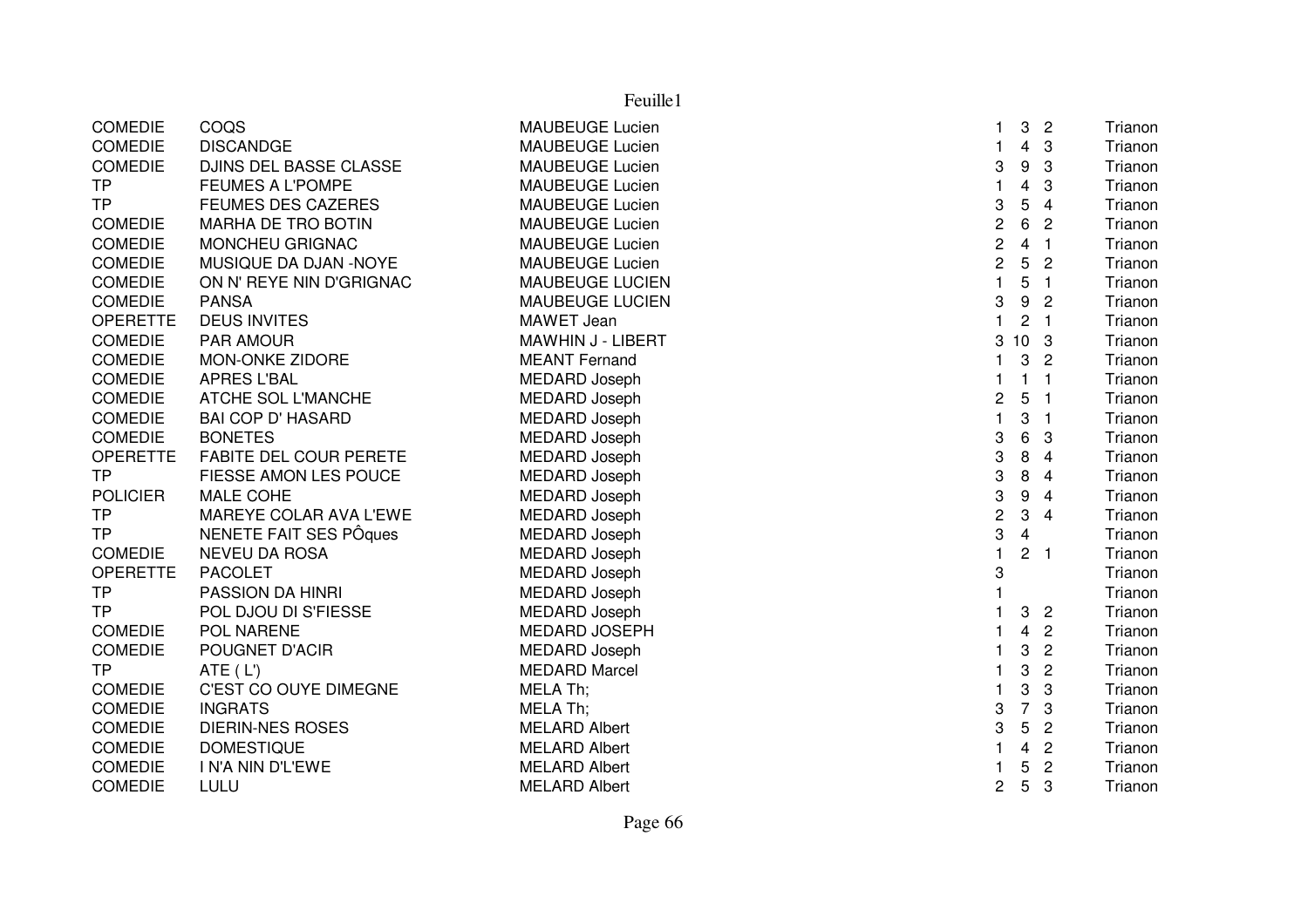|                 |                               | Feuille1                 |                         |                 |                            |         |
|-----------------|-------------------------------|--------------------------|-------------------------|-----------------|----------------------------|---------|
| <b>COMEDIE</b>  | OME AX VIOLETTES              | <b>MELARD ALBERT</b>     | 1                       |                 | 3 <sub>3</sub>             | Trianon |
| <b>COMEDIE</b>  | PLAIHANT SONDJE               | <b>MELARD ALBERT</b>     | 3                       | 6               | $\mathbf{3}$               | Trianon |
| <b>COMEDIE</b>  | PODI L' BAWETE                | <b>MELARD ALBERT</b>     | $\mathbf{1}$            | 6               | $\overline{1}$             | Trianon |
| <b>COMEDIE</b>  | SI FRE                        | <b>MELARD ALBERT</b>     | 1                       | 5               | $\overline{\phantom{0}}$   | Trianon |
| <b>COMEDIE</b>  | <b>SOURDAUTE</b>              | <b>MELARD ALBERT</b>     | 1                       | $\overline{4}$  | $\overline{\phantom{0}}$ 1 | Trianon |
| <b>COMEDIE</b>  | PO L'ONEUR DEL CORALE         | <b>MELIN CLEMENT</b>     | $\mathbf{1}$            | 5               | $\overline{c}$             | Trianon |
| <b>COMEDIE</b>  | CANULE A L' DJAMBE CASSEE     | MELIN CIÚment            | $\mathbf{1}$            | 5               | 3                          | Trianon |
| <b>COMEDIE</b>  | AFERE DEL ROWE SOUVERAIN-PONT | MERLAN-DETILLOUX         | 3                       | 6               | -3                         | Trianon |
| <b>COMEDIE</b>  | COP D' CHANCE                 | <b>MERLOT Lambert</b>    |                         |                 |                            | Trianon |
| <b>COMEDIE</b>  | <b>DJOYEUSE EMANTCHEURE</b>   | <b>MERLOT Lambert</b>    |                         |                 | 5 <sub>1</sub>             | Trianon |
| <b>COMEDIE</b>  | DREUT DE DJEU                 | <b>MERLOT Lambert</b>    |                         |                 | 4 <sub>2</sub>             | Trianon |
| <b>POLICIER</b> | FATE OU PO L'HONNEUR          | <b>MERLOT Lambert</b>    |                         |                 |                            | Trianon |
| T.              | <b>DEUX PEHEUS</b>            | MEUNIER J.B.             | 1.                      | $\overline{c}$  |                            | Trianon |
| <b>COMEDIE</b>  | FEYE DI FUSILLE               | MEUNIER J.-BURY T.       | 1                       |                 | 4 <sub>1</sub>             | Trianon |
| <b>OPERETTE</b> | <b>PAUL</b>                   | <b>MEYERS HUBERT</b>     | 3                       | 10 <sub>4</sub> |                            | Trianon |
| <b>POLICIER</b> | VI BLEU (LI)                  | MICHEL (ELI)             | 1                       |                 |                            | Trianon |
| <b>DRAME</b>    | LES CIS D'MON TOT             | <b>MICHEL Eli</b>        | 2                       |                 |                            | Trianon |
| <b>DRAME</b>    | <b>PRINCE</b>                 | <b>MICHEL ELI</b>        | 3                       |                 |                            | Trianon |
| <b>DRAME</b>    | R'NA                          | <b>MICHEL ELI</b>        | 3                       |                 |                            | Trianon |
| <b>COMEDIE</b>  | VI BON DIU                    | <b>MICHEL Eli</b>        | $\mathbf{1}$            |                 | 4 <sub>1</sub>             | Trianon |
| <b>POLICIER</b> | <b>VIREUX</b>                 | <b>MICHEL Eli</b>        | 3                       | 74              |                            | Trianon |
| <b>COMEDIE</b>  | <b>CINSE D'AL COPETE</b>      | MICHEL RenÚ-Jean         | 3                       | $\overline{4}$  | -3                         | Trianon |
| <b>COMEDIE</b>  | <b>KAKAWETE</b>               | MICHEL RenÚ-Jean         |                         | $\overline{4}$  | $\overline{2}$             | Trianon |
| <b>OPERETTE</b> | PROF DI MUZIKE                | MICHEL RenÚ-Jean         | 3                       | 74              |                            | Trianon |
| <b>COMEDIE</b>  | QU'ENNE PISNSEZ-VE ?          | MICHEL R-J -DESIR        | 1                       | $\overline{4}$  |                            | Trianon |
| <b>COMEDIE</b>  | <b>OURS</b>                   | <b>MIDROLET - POTIER</b> | $\overline{c}$          |                 |                            | Trianon |
| <b>COMEDIE</b>  | <b>BLANCS VANTRINS (LES)</b>  | <b>MIDROLET - WIKET</b>  | $\mathbf{1}$            |                 |                            | Trianon |
| <b>COMEDIE</b>  | <b>BASTADE</b>                | <b>MIDROLET Maurice</b>  | 3                       |                 |                            | Trianon |
| <b>COMEDIE</b>  | MALE JEBE                     | MIDROLET-WIKET           | $\mathbf{1}$            | 3               |                            | Trianon |
| <b>COMEDIE</b>  | <b>NOS LES T'NANS</b>         | MIDROLET-WIKET           | $\mathbf{1}$            |                 |                            | Trianon |
| <b>POLICIER</b> | TCHESTURLINE D' EL BELE ROTCH | MIGNOLET (JOSEPH)        | $\overline{\mathbf{c}}$ | $\mathbf{3}$    | $\overline{2}$             | Trianon |
| <b>POLICIER</b> | <b>VOYE QUI MONTE (LI)</b>    | MIGNOLET (JOSEPH)        | 4                       | 74              |                            | Trianon |
| <b>OPERETTE</b> | VWE DE CLOKI (LI)             | MIGNOLET (JOSEPH)        | 2                       | $6\phantom{a}$  | $\overline{4}$             | Trianon |
| <b>POLICIER</b> | A HWERCA                      | MIGNOLET Joseph          | 3                       | 6               | $\overline{2}$             | Trianon |
| <b>COMEDIE</b>  | AL BELE FONTAINE              | MIGNOLET Joseph          | 3                       | $\overline{4}$  | $\overline{\phantom{0}}$   | Trianon |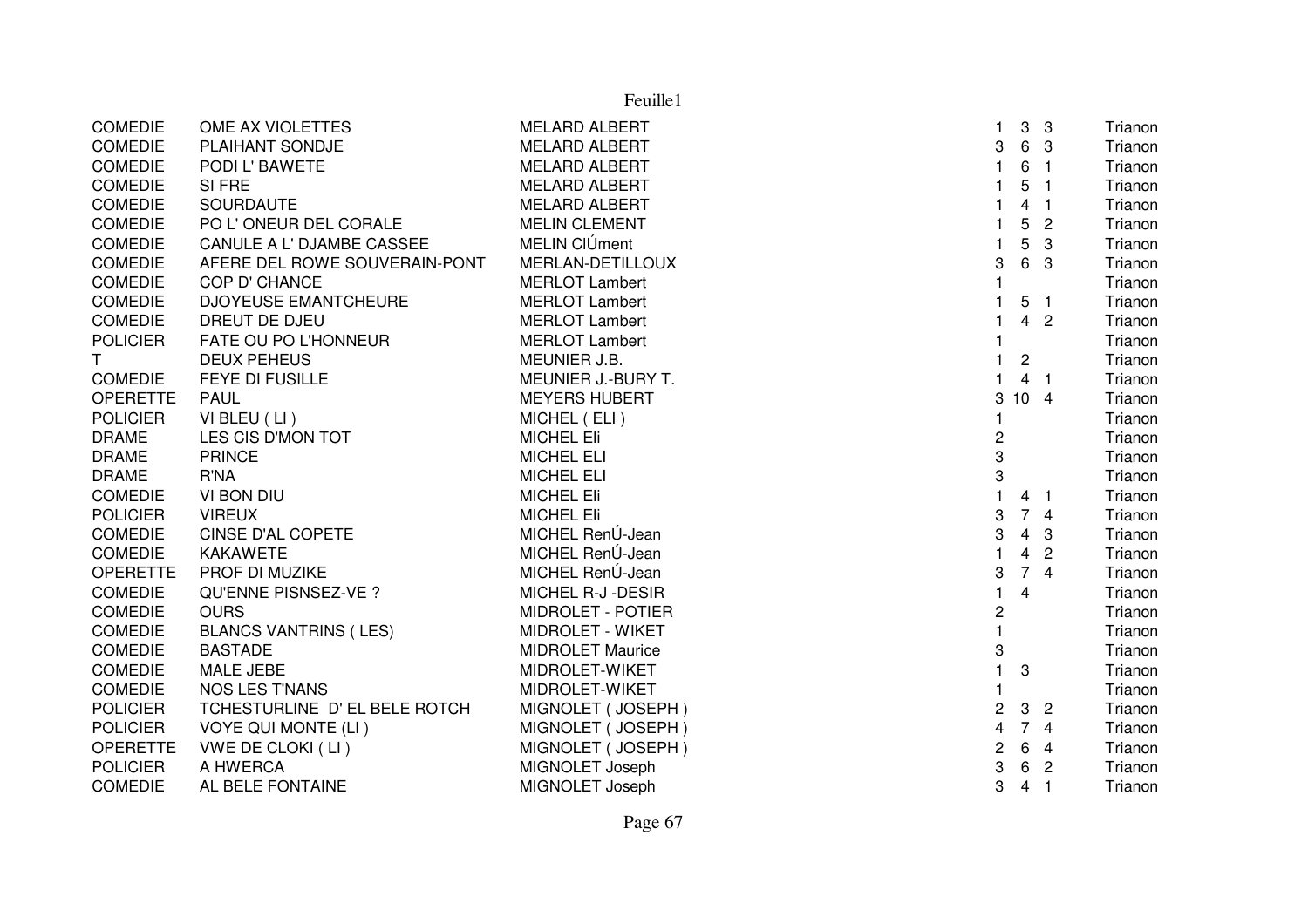|                 | Feuille1                       |                       |                         |                         |                |         |  |
|-----------------|--------------------------------|-----------------------|-------------------------|-------------------------|----------------|---------|--|
| <b>POLICIER</b> | AME DEL CITE (L')              | MIGNOLET Joseph       | 3                       | 9 <sub>1</sub>          |                | Trianon |  |
| <b>POLICIER</b> | <b>AMOUR PLEURE</b>            | MIGNOLET Joseph       | 3                       | 3                       | $\overline{2}$ | Trianon |  |
| <b>POLICIER</b> | AMOUR SI VINDJE (L')           | MIGNOLET Joseph       | 3                       | $\overline{4}$          | $\overline{1}$ | Trianon |  |
| <b>COMEDIE</b>  | AVIERGE DI PIRE (L')           | MIGNOLET Joseph       | 3                       | $\mathbf 2$             |                | Trianon |  |
| <b>POLICIER</b> | BARIRE (LI)                    | MIGNOLET Joseph       | 3                       | $\overline{c}$          | $\overline{2}$ | Trianon |  |
| <b>POLICIER</b> | <b>BONEUR PASSA</b>            | MIGNOLET Joseph       | 3                       | $\overline{7}$          | $\overline{4}$ | Trianon |  |
| <b>COMEDIE</b>  | <b>DJ'HAN DELCOUR</b>          | MIGNOLET Joseph       | 3                       | 3                       | 3              | Trianon |  |
| <b>POLICIER</b> | <b>MAISSE</b>                  | MIGNOLET Joseph       | $\overline{c}$          | 3                       | $\overline{c}$ | Trianon |  |
| <b>POLICIER</b> | <b>MILIONERE</b>               | MIGNOLET Joseph       | $\overline{\mathbf{4}}$ | $\overline{2}$          | 3              | Trianon |  |
| <b>POLICIER</b> | <b>MONCHEU MADJIS</b>          | MIGNOLET Joseph       | 3                       | 8                       | $\overline{2}$ | Trianon |  |
| <b>POLICIER</b> | <b>OUHE PIERDOU</b>            | MIGNOLET JOSEPH       | 3                       | 3                       | 3              | Trianon |  |
| <b>DRAME</b>    | <b>SCRET DE MOLIN</b>          | MIGNOLET JOSEPH       | 3                       | 4 <sub>1</sub>          |                | Trianon |  |
| <b>COMEDIE</b>  | AMOUR ET HONNET'TE             | <b>MIGNON Auguste</b> | $\mathbf{1}$            | 6                       | $\blacksquare$ | Trianon |  |
| <b>COMEDIE</b>  | <b>GATTE AU TRIBUNAL</b>       | <b>MIGNON Auguste</b> | 1                       | 7 <sub>1</sub>          |                | Trianon |  |
| <b>COMEDIE</b>  | POYETTE PO TRWES COQS          | <b>MIGNON Auguste</b> | 1                       | 3                       | $\overline{1}$ | Trianon |  |
| <b>COMEDIE</b>  | RAYON D' SOLO                  | <b>MIGNON AUGUSTE</b> | $\mathbf{1}$            | $\overline{\mathbf{4}}$ | $\overline{2}$ | Trianon |  |
| <b>COMEDIE</b>  | <b>SPENE</b>                   | <b>MIGNON Auguste</b> | $\overline{c}$          | 5                       | $\overline{2}$ | Trianon |  |
| <b>OPERETTE</b> | <b>ADIE LISETTE</b>            | <b>MIRANO</b>         | 3                       |                         | 74             | Trianon |  |
| <b>OPERETTE</b> | <b>BELE DI TOULOUSE</b>        | <b>MIRANO</b>         | 3                       | 10 <sub>4</sub>         |                | Trianon |  |
| <b>OPERETTE</b> | CA àC'EST PAPA                 | <b>MIRANO</b>         | 3                       | 6 4                     |                | Trianon |  |
| <b>MUS</b>      | DANSEUSE ESPAGNOLE             | <b>MIRANO</b>         |                         |                         |                | Trianon |  |
| <b>OPERETTE</b> | DANSEUSE ESPAGNOLE             | <b>MIRANO</b>         | 3                       |                         | 6 4            | Trianon |  |
| <b>MUS</b>      | <b>DOMINIQUE</b>               | <b>MIRANO</b>         |                         |                         |                | Trianon |  |
| <b>OPERETTE</b> | <b>DOMINIQUE</b>               | <b>MIRANO</b>         | 3                       | 8 5                     |                | Trianon |  |
| <b>COMEDIE</b>  | QUEQUE PART A CONTON'MINT      | <b>MIRANO</b>         | 3                       | 6                       |                | Trianon |  |
| <b>OPERETTE</b> | <b>STAR DI CINEMA</b>          | <b>MIRANO</b>         | 3                       | 6                       | $\overline{4}$ | Trianon |  |
| <b>OPERETTE</b> | TENOR ,,, OSSI (LI)            | <b>MIRANO</b>         | 3                       | $\overline{7}$          | $\overline{4}$ | Trianon |  |
| <b>MUS</b>      | <b>STAR DI CINEMA</b>          | <b>MIRANO</b>         |                         |                         |                | Trianon |  |
| <b>OPERETTE</b> | PRINCE DI MON ARMANDE          | MIRANO - DEOM CL      | 3                       | $\overline{7}$          | $\overline{4}$ | Trianon |  |
| <b>OPERETTE</b> | QWAND L' AMOUR VINT            | <b>MONRET ERNEST</b>  | 3                       | 5                       | 5              | Trianon |  |
| <b>COMEDIE</b>  | NUTE DI SEPTIMBRE              | MORAYNS JACQUES       | 3                       | 6                       | 3              | Trianon |  |
| <b>COMEDIE</b>  | PO RINDE CHERVICE              | MORAYNS JACQUES       | 3                       | 6                       | 3              | Trianon |  |
| <b>COMEDIE</b>  | <b>PROCES</b>                  | MORAYNS JACQUES       | 1                       |                         |                | Trianon |  |
|                 | PROCES + BASILE + ROLETE + SON | MORAYNS JACQUES       |                         |                         |                | Trianon |  |
| <b>COMEDIE</b>  | PRUMIR AMOUR                   | MORAYNS JACQUES       | 3                       |                         |                | Trianon |  |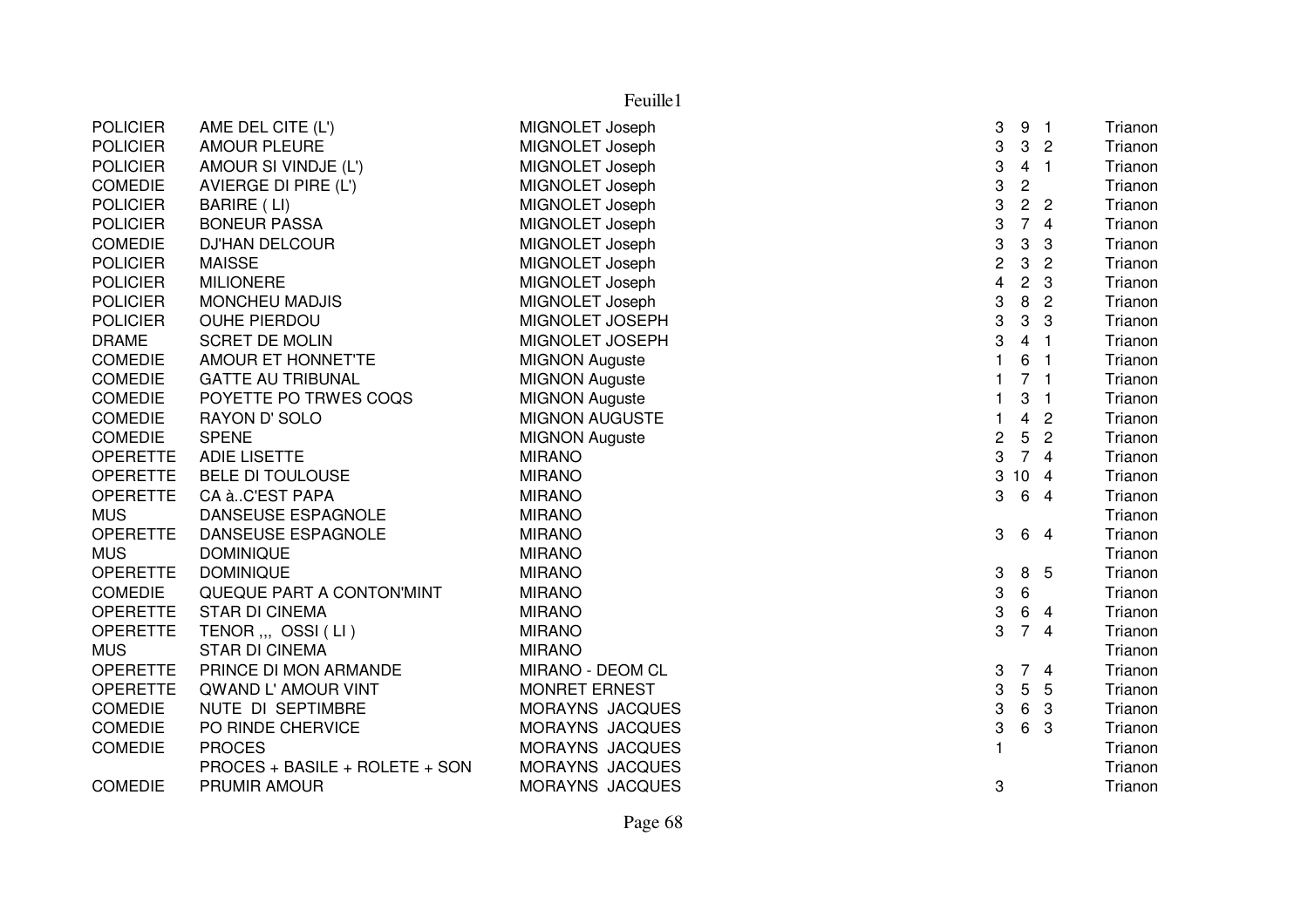|                 |                              | Feuille1               |                |                |                |         |
|-----------------|------------------------------|------------------------|----------------|----------------|----------------|---------|
| <b>COMEDIE</b>  | <b>ROLETE RUSSE</b>          | MORAYNS JACQUES        | 1.             | 6              | $\overline{2}$ | Trianon |
| <b>COMEDIE</b>  | <b>ROWE DES AGUECES</b>      | MORAYNS JACQUES        | 3              | 5              | $\overline{c}$ | Trianon |
| <b>COMEDIE</b>  | <b>SAINT NICOLEY</b>         | MORAYNS JACQUES        | 3              | 9              | $\overline{c}$ | Trianon |
| <b>COMEDIE</b>  | <b>SCOLE DES FEUMES</b>      | MORAYNS JACQUES        | 5              | $\overline{7}$ | $\overline{2}$ | Trianon |
| <b>POLICIER</b> | SI DIERIN ROLE               | MORAYNS JACQUES        | 3              | $\overline{7}$ | $\overline{4}$ | Trianon |
| <b>COMEDIE</b>  | SONG ' EST TODI RODJE        | MORAYNS JACQUES        | $\mathbf{1}$   | 6              | $\overline{2}$ | Trianon |
| <b>POLICIER</b> | ALPAIDE D' AVREU             | <b>MORAYNS Jacques</b> | 3              | 8              | 5              | Trianon |
| <b>COMEDIE</b>  | <b>BASILE</b>                | <b>MORAYNS Jacques</b> | $\mathbf{1}$   | $\overline{7}$ | $\overline{c}$ | Trianon |
| <b>COMEDIE</b>  | <b>BELLES MANIRES</b>        | <b>MORAYNS Jacques</b> | 3              | $\mathbf{1}$   | $\mathbf{1}$   | Trianon |
| <b>COMEDIE</b>  | <b>BES PRINCIPES</b>         | <b>MORAYNS Jacques</b> | 3              | 3              | 5              | Trianon |
| <b>COMEDIE</b>  | <b>BLANC NOYE</b>            | <b>MORAYNS Jacques</b> | 3              |                |                | Trianon |
| <b>POLICIER</b> | <b>CEP</b>                   | <b>MORAYNS Jacques</b> | 3              | $\overline{2}$ | $\overline{2}$ | Trianon |
| <b>COMEDIE</b>  | <b>CINSE A CWERBAS</b>       | <b>MORAYNS Jacques</b> | 3              | 4              | 3              | Trianon |
| <b>COMEDIE</b>  | <b>COUR DI BWES</b>          | <b>MORAYNS Jacques</b> | 3              | 9              | 5              | Trianon |
| <b>COMEDIE</b>  | <b>CWEDE E HATRE</b>         | <b>MORAYNS Jacques</b> | 3              | 6              | 3              | Trianon |
| <b>COMEDIE</b>  | <b>ERITIRS</b>               | <b>MORAYNS Jacques</b> | 1              | 3              | $\overline{1}$ | Trianon |
| <b>COMEDIE</b>  | <b>FRANCINE</b>              | <b>MORAYNS Jacques</b> | 3              | $\overline{4}$ | 3              | Trianon |
|                 | <b>FRANCORCHAMPS</b>         | <b>MORAYNS Jacques</b> |                |                |                | Trianon |
| <b>COMEDIE</b>  | LOUMIRE PIERDOWE             | <b>MORAYNS Jacques</b> | 3              | $\overline{7}$ | 3              | Trianon |
| <b>COMEDIE</b>  | <b>MACLOTES</b>              | <b>MORAYNS Jacques</b> | 3              | 6              | $\overline{4}$ | Trianon |
| <b>COMEDIE</b>  | MADAME EST MWETE             | <b>MORAYNS Jacques</b> | 3              | 5              | 4              | Trianon |
| <b>COMEDIE</b>  | <b>MAZOUKET</b>              | <b>MORAYNS Jacques</b> | 3              |                | 3              | Trianon |
| <b>COMEDIE</b>  | MOHONE DI DJONES             | <b>MORAYNS Jacques</b> | 3              | 6              | $\overline{4}$ | Trianon |
| <b>COMEDIE</b>  | MON-ONKE REMBRANDT           | <b>MORAYNS Jacques</b> | 3              | 5              | $\overline{c}$ | Trianon |
| COMEDIE         | <b>MOUTONS</b>               | <b>MORAYNS Jacques</b> | 3              | $\overline{7}$ | 3              | Trianon |
| <b>COMEDIE</b>  | MADAME LI CONTROLEUR         | MORAYNS-MATHOT         | 1              | 5              | 3              | Trianon |
| <b>COMEDIE</b>  | <b>WAME</b>                  | MORAYNS-MATHOT         | 1              | $\overline{4}$ | $\mathbf{1}$   | Trianon |
| <b>COMEDIE</b>  | CHIF D'OUVE DI S'CRIGNI      | <b>MORDANT Lambert</b> | $\overline{c}$ |                |                | Trianon |
| <b>COMEDIE</b>  | MARIEG' D'INN' BOSSOWE       | MORISEAUX N. Ch        | $\overline{c}$ | 4 <sup>2</sup> |                | Trianon |
| <b>COMEDIE</b>  | VIX LAMBERT (LI)             | MORISSEAUX (N, CH)     | 1              |                |                | Trianon |
| <b>COMEDIE</b>  | PETER OFFERMAN               | MORISSEAUX N, CH       | 1              |                |                | Trianon |
| <b>COMEDIE</b>  | PIETTE AVOU SI BAI DJEU      | MORISSEAUX N, CH       | 1              |                |                | Trianon |
| <b>COMEDIE</b>  | <b>BONNE A TOT FER</b>       | MORISSEAUX N.C         | 3              |                |                | Trianon |
| <b>COMEDIE</b>  | <b>BRIBEUSE DI SO L'PONT</b> | MORISSEAUX N.C         | 3              |                |                | Trianon |
| <b>COMEDIE</b>  | <b>FENNE MOHE</b>            | MORISSEAUX N.C         | $\overline{2}$ |                |                | Trianon |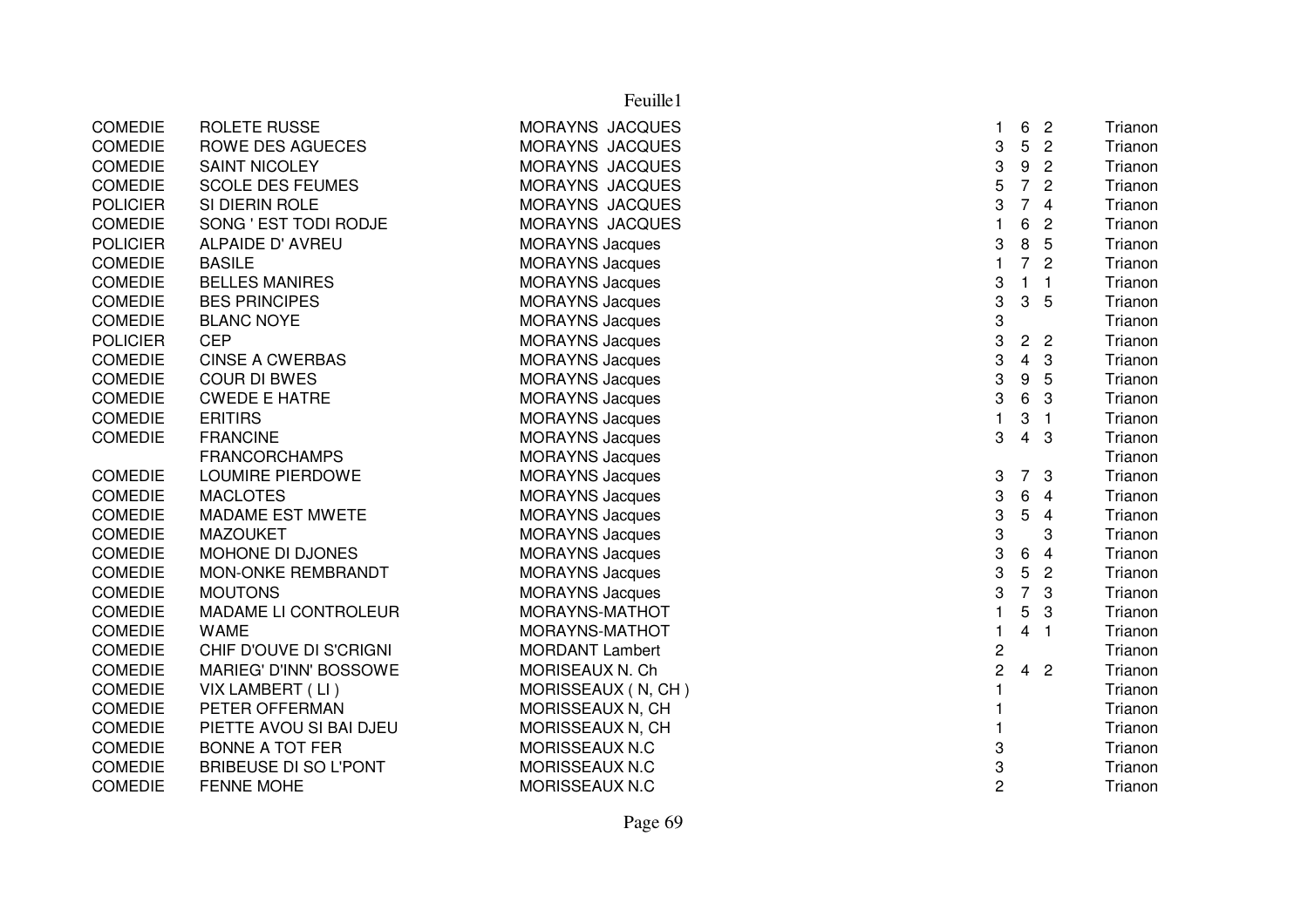| Feuille1        |                              |                         |                |                 |                  |  |         |
|-----------------|------------------------------|-------------------------|----------------|-----------------|------------------|--|---------|
| <b>COMEDIE</b>  | <b>GREVE DES PLONKIS</b>     | MORISSEAUX N.C          | $\overline{c}$ |                 |                  |  | Trianon |
| <b>COMEDIE</b>  | MANECHE D'A MATHIEU COLPAIN  | MORISSEAUX N.C          | 3              |                 |                  |  | Trianon |
| <b>OPERETTE</b> | OUVE D' ON BWEGNE CLA        | <b>MOTMANS LUCIEN</b>   | $\mathbf{1}$   |                 | 3 <sub>2</sub>   |  | Trianon |
| <b>POLICIER</b> | VI MARIOLE (ON)              | MOXHET (MICHEL)         |                |                 |                  |  | Trianon |
| <b>COMEDIE</b>  | <b>CARPETE</b>               | <b>MOXHET Michel</b>    | 3              | 5 <sub>3</sub>  |                  |  | Trianon |
| <b>COMEDIE</b>  | CHASKEUN' SI GOS'            | <b>MOXHET Michel</b>    | $\mathbf{1}$   |                 | $4 \quad 3$      |  | Trianon |
| <b>POLICIER</b> | <b>CINSE</b>                 | <b>MOXHET Michel</b>    | 4              | 8 3             |                  |  | Trianon |
| <b>POLICIER</b> | <b>FAMEUSE CLAPETE</b>       | <b>MOXHET Michel</b>    |                |                 |                  |  | Trianon |
| <b>POLICIER</b> | MOHONE D'AL COPETE           | <b>MOXHET Michel</b>    | $\overline{2}$ | 8 <sup>2</sup>  |                  |  | Trianon |
| <b>POLICIER</b> | ON V' SICRIRE                | <b>MOXHET MICHEL</b>    |                |                 |                  |  | Trianon |
| <b>COMEDIE</b>  | <b>AVINTURE D'ON SPORTIF</b> | <b>NAVEZ Hadelain</b>   | 3              | 5 <sub>4</sub>  |                  |  | Trianon |
| <b>COMEDIE</b>  | CASE DES COLON               | <b>NAVEZ Hadelain</b>   | 3              | 7 <sup>3</sup>  |                  |  | Trianon |
| <b>COMEDIE</b>  | SI VOCATION?                 | NAVEZ Hadelain          | $\mathbf{1}$   | 3               | 3                |  | Trianon |
| <b>COMEDIE</b>  | SU DJERINNE VALSE            | <b>NELIS-PETRY Mme</b>  | 3              | $\overline{4}$  | $\overline{4}$   |  | Trianon |
| <b>POLICIER</b> | <b>BONE PRISE</b>            | <b>NEUVILLE Charles</b> | $\mathbf{1}$   | $\overline{4}$  | $\overline{0}$   |  | Trianon |
| <b>OPERETTE</b> | <b>CHAGRIN D'AMOUR</b>       | <b>NEUVILLE Charles</b> | $\mathbf{1}$   | 3               | $\blacksquare$ 1 |  | Trianon |
| <b>OPERETTE</b> | COU QU'C'EST QU' l'AMOUR     | <b>NEUVILLE Charles</b> | $\mathbf{1}$   | 4               | $\overline{2}$   |  | Trianon |
| <b>COMEDIE</b>  | <b>INTE FRE ET SOUR</b>      | <b>NEUVILLE Charles</b> | $\overline{c}$ | $\overline{4}$  | $\overline{2}$   |  | Trianon |
| <b>COMEDIE</b>  | MAM'ZELE ODILE               | <b>NEUVILLE Charles</b> | $\mathbf{1}$   |                 | 4 <sub>1</sub>   |  | Trianon |
| <b>COMEDIE</b>  | <b>MARIEGE SO FLOTE</b>      | <b>NEUVILLE Charles</b> |                |                 | 4 <sub>1</sub>   |  | Trianon |
| <b>DRAME</b>    | PO L'JOU D'SAINT-LINA        | <b>NEUVILLE Charles</b> | 2              | 6               | $\overline{2}$   |  | Trianon |
| <b>COMEDIE</b>  | VOLANGN' FE ON BE SONDJE     | NEYENS ( PIERRE )       |                |                 |                  |  | Trianon |
| <b>COMEDIE</b>  | <b>CAPRICE</b>               | <b>NEYENS Pierre</b>    |                |                 |                  |  | Trianon |
| <b>COMEDIE</b>  | CHEF DI GARE                 | <b>NEYENS Pierre</b>    | 1              |                 | 2 <sub>2</sub>   |  | Trianon |
| <b>COMEDIE</b>  | FEMES D'OUY'                 | <b>NEYENS Pierre</b>    | 1              |                 | 3 <sub>1</sub>   |  | Trianon |
| <b>COMEDIE</b>  | <b>FEYE DE NUTONS</b>        | <b>NEYENS Pierre</b>    | 3              | 6               | $\overline{2}$   |  | Trianon |
| <b>COMEDIE</b>  | MALADEYE DA DJOSEF           | <b>NEYENS Pierre</b>    | 3              | $5\phantom{.0}$ | 3                |  | Trianon |
| <b>COMEDIE</b>  | <b>MARTCHAND D'IDEYES</b>    | <b>NEYENS Pierre</b>    | 1              | 5               | $\overline{2}$   |  | Trianon |
| <b>COMEDIE</b>  | <b>OSTE SINT - RTIN</b>      | <b>NEYENS PIERRE</b>    | 1              | $\overline{c}$  | $\overline{2}$   |  | Trianon |
| <b>COMEDIE</b>  | SEM'DI D'PÔques              | <b>NEYENS PIERRE</b>    | $\mathbf{1}$   |                 | 2 <sub>1</sub>   |  | Trianon |
| <b>COMEDIE</b>  | SO L' PASE D' L' AMOUR       | <b>NEYENS PIERRE</b>    |                |                 |                  |  | Trianon |
| <b>COMEDIE</b>  | <b>W'EST-ELE LI MAME</b>     | NICOLAY Jean            | 1.             | 3 <sub>3</sub>  |                  |  | Trianon |
| <b>COMEDIE</b>  | $VWE$ (LI)                   | NICOLET (JACQUES)       |                | 3 10 3          |                  |  | Trianon |
| <b>COMEDIE</b>  | <b>BONEUR MASQUE</b>         | NICOLET Jacques         | 3              | 5 <sub>2</sub>  |                  |  | Trianon |
| <b>COMEDIE</b>  | <b>BONEUR RITROVE</b>        | NICOLET Jacques         | 3              | $\overline{4}$  |                  |  | Trianon |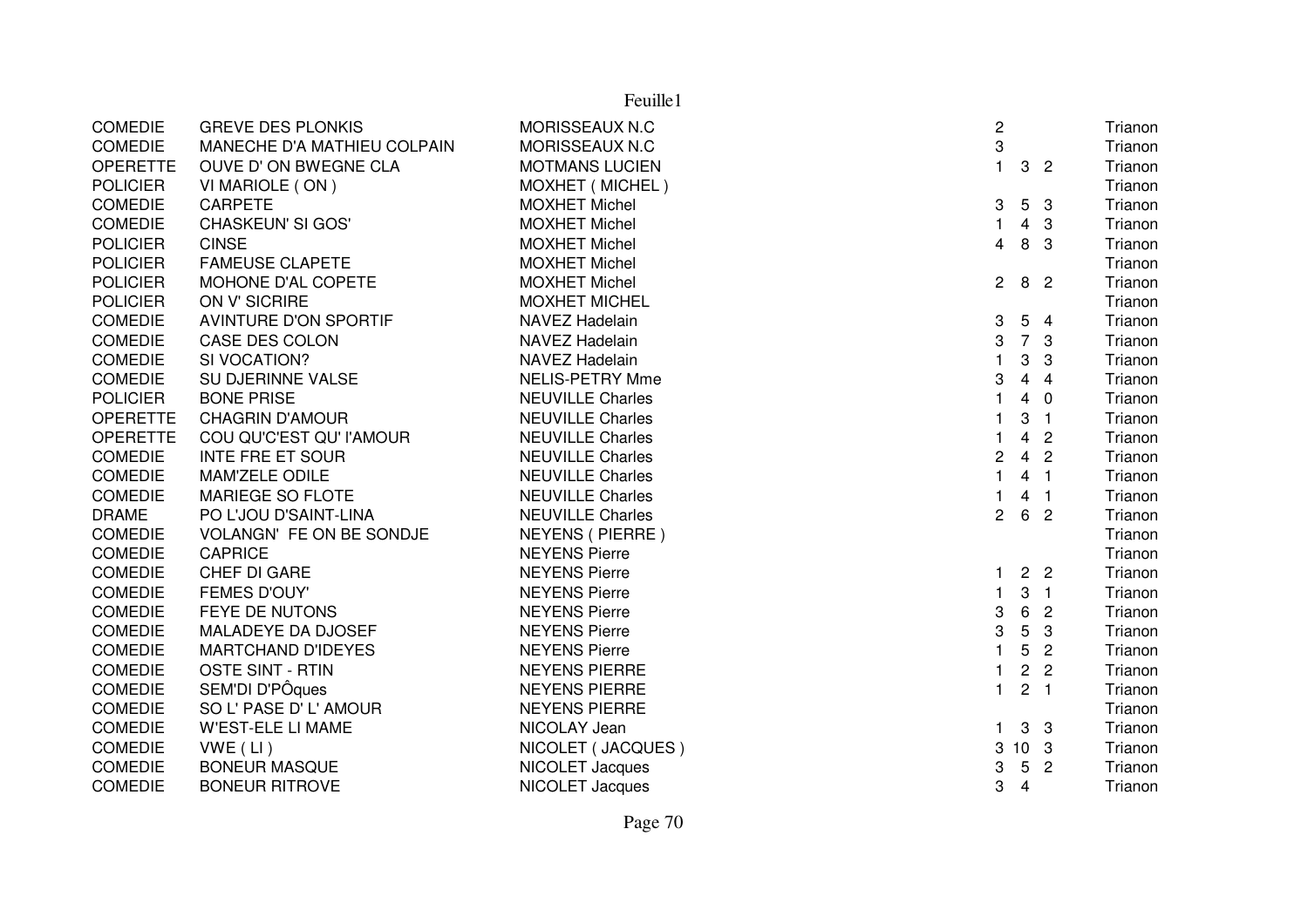|                 | Feuille1                       |                         |                                                  |         |  |  |  |
|-----------------|--------------------------------|-------------------------|--------------------------------------------------|---------|--|--|--|
| <b>COMEDIE</b>  | CIS DI D'MIN                   | NICOLET Jacques         | 3<br>6<br>$\blacksquare$ 1                       | Trianon |  |  |  |
| <b>COMEDIE</b>  | <b>COUR DES POVES</b>          | NICOLET Jacques         | $\mathbf{1}$<br>3<br>4                           | Trianon |  |  |  |
| <b>COMEDIE</b>  | <b>DEUX MAMES</b>              | NICOLET Jacques         | 5<br>$\mathbf{1}$<br>3                           | Trianon |  |  |  |
| <b>COMEDIE</b>  | <b>DRIYNNE</b>                 | NICOLET Jacques         | $\overline{7}$<br>3<br>$\overline{4}$            | Trianon |  |  |  |
| <b>COMEDIE</b>  | MELIYE FET BATI                | NICOLET Jacques         | 3<br>$\boldsymbol{9}$<br>$\overline{c}$          | Trianon |  |  |  |
| <b>COMEDIE</b>  | <b>ONEUR</b>                   | NICOLET JACQUES         | 5<br>3<br>1                                      | Trianon |  |  |  |
| <b>COMEDIE</b>  | PARVINOU                       | NICOLET JACQUES         | 3<br>1<br>$\overline{1}$                         | Trianon |  |  |  |
| <b>COMEDIE</b>  | PRIMIRE VALSE                  | NICOLET JACQUES         | 3<br>4<br>3                                      | Trianon |  |  |  |
| <b>COMEDIE</b>  | <b>ROSE</b>                    | NICOLET JACQUES         | 4<br>3                                           | Trianon |  |  |  |
| <b>COMEDIE</b>  | S' CRET DA TORINE              | NICOLET JACQUES         | 3<br>5<br>$\overline{c}$                         | Trianon |  |  |  |
| <b>COMEDIE</b>  | VOYEDJE A ST - LIGI (ON)       | NICOMEDE (HENRI)        | 3<br>$14 \quad 4$                                | Trianon |  |  |  |
| <b>COMEDIE</b>  | A FEU                          | NICOMEDE Henri          | 3<br>4<br>3                                      | Trianon |  |  |  |
| <b>OPERETTE</b> | <b>GALANT DA MADAME</b>        | NICOMEDE Henri          | $\overline{2}$<br>4                              | Trianon |  |  |  |
| <b>COMEDIE</b>  | <b>MOERT QUI VIKE</b>          | NICOMEDE Henri          | $\overline{1}$<br>4                              | Trianon |  |  |  |
| <b>COMEDIE</b>  | TOT PO LES CENSES              | NIVARLET (EDMONT)       | $\overline{2}$<br>4                              | Trianon |  |  |  |
| <b>COMEDIE</b>  | AMOURS DA FINA                 | <b>NIVARLET Edmond</b>  |                                                  | Trianon |  |  |  |
| <b>COMEDIE</b>  | <b>CASE D'UNE BICYCLETTE</b>   | <b>NIVARLET Edmond</b>  |                                                  | Trianon |  |  |  |
| <b>COMEDIE</b>  | ON DJOU D'TIREGE A SORT        | <b>NIVARLET Edmond</b>  | $\mathbf 2$                                      | Trianon |  |  |  |
| <b>OPERETTE</b> | <b>MARIEDJE DA TUTUR</b>       | NIZET Joseph            | 3<br>4<br>$\overline{4}$                         | Trianon |  |  |  |
| <b>COMEDIE</b>  | OME SINS NON                   | NIZET Joseph            | 3<br>5<br>$\overline{2}$                         | Trianon |  |  |  |
| <b>OPERETTE</b> | <b>VOLA TOUMAS MILYONAIRE</b>  | NIZET Joseph            | 3<br>6<br>$\overline{4}$                         | Trianon |  |  |  |
| <b>COMEDIE</b>  | <b>SALE 1417</b>               | <b>NOEL LEON</b>        | $\mathbf{1}$<br>4<br>$\overline{1}$              | Trianon |  |  |  |
| <b>COMEDIE</b>  | <b>DICTATEUR</b>               | NOEL LÚon               | 10 <sub>3</sub><br>$\overline{1}$                | Trianon |  |  |  |
| <b>COMEDIE</b>  | DJI SO L'MESSE                 | <b>NOEL Maurice</b>     | $\mathbf{3}$<br>3<br>3                           | Trianon |  |  |  |
| <b>COMEDIE</b>  | <b>MAISSE</b>                  | <b>NOEL Maurice</b>     | 3<br>$\mathbf{3}$<br>3                           | Trianon |  |  |  |
| <b>COMEDIE</b>  | <b>FACON D'INMER</b>           | <b>NOUVELEZ Servais</b> | $\overline{4}$<br>$\mathbf{1}$<br>$\overline{2}$ | Trianon |  |  |  |
| <b>COMEDIE</b>  | <b>FIESSE DE GRAND-PERE</b>    | <b>NOUVELEZ Servais</b> | 4<br>$\overline{2}$                              | Trianon |  |  |  |
| <b>COMEDIE</b>  | <b>NUT</b>                     | <b>NULENS THEO</b>      | 3<br>16 3                                        | Trianon |  |  |  |
| <b>COMEDIE</b>  | <b>QWINZE BIS</b>              | <b>NULENS THEO</b>      | 3<br>6 3                                         | Trianon |  |  |  |
| <b>COMEDIE</b>  | <b>ANGELUS</b>                 | NULENS ThÚo             | 3<br>$\overline{4}$<br>3                         | Trianon |  |  |  |
|                 | ANGELUS (Mus:Philipin +Leconte | NULENS ThÚo             |                                                  | Trianon |  |  |  |
| <b>COMEDIE</b>  | <b>HABOTE</b>                  | NULENS ThÚo             | 74<br>3                                          | Trianon |  |  |  |
| <b>POLICIER</b> | <b>INTE DIU ET DIALE</b>       | NULENS ThÚo             | 5<br>5                                           | Trianon |  |  |  |
| <b>COMEDIE</b>  | <b>BIDOUCHE EST DIPLOMATE</b>  | OGER LÚ <sub>0</sub>    | 3<br>4                                           | Trianon |  |  |  |
| <b>TP</b>       | <b>PARINTS D'VERVIS</b>        | <b>ORBAN Abel</b>       | 7 <sub>1</sub><br>$\mathbf{1}$                   | Trianon |  |  |  |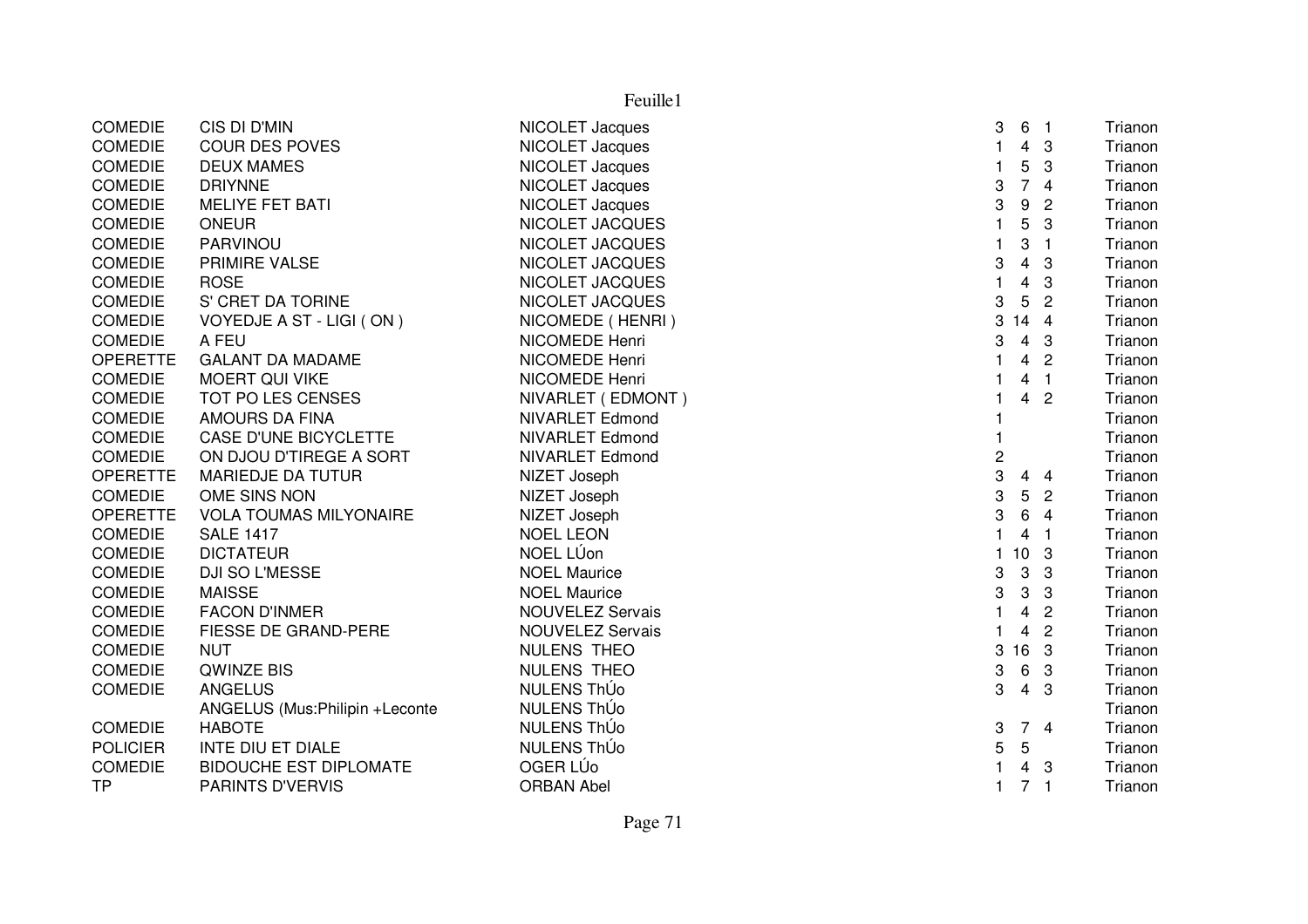|                              |                                                                                                                                                              | 1                                                                                                                                                                                                                                              |                | - 3                                               | Trianon                               |
|------------------------------|--------------------------------------------------------------------------------------------------------------------------------------------------------------|------------------------------------------------------------------------------------------------------------------------------------------------------------------------------------------------------------------------------------------------|----------------|---------------------------------------------------|---------------------------------------|
| <b>INE FEUME A RABES</b>     |                                                                                                                                                              | 1                                                                                                                                                                                                                                              | 3              | $\overline{c}$                                    | Trianon                               |
| WAGNANT                      | PARMENTIER Joseph                                                                                                                                            | 1                                                                                                                                                                                                                                              | 3              | $\overline{2}$                                    | Trianon                               |
| <b>POUPE</b>                 | PASQUASY RENE                                                                                                                                                | 3                                                                                                                                                                                                                                              | 5              | $\overline{4}$                                    | Trianon                               |
| AROGNE D'ACIR                | PASQUASY RenÚ                                                                                                                                                | 4                                                                                                                                                                                                                                              | 9              | 6                                                 | Trianon                               |
| <b>BELEM LI MACRE</b>        | PASQUASY RenÚ                                                                                                                                                | 4                                                                                                                                                                                                                                              |                |                                                   | Trianon                               |
| <b>MANEGE POERFI</b>         | <b>PAULUS Georges</b>                                                                                                                                        | $\mathbf 1$                                                                                                                                                                                                                                    | 4              | $\overline{c}$                                    | Trianon                               |
| <b>RABROUHES DA GATI</b>     | <b>PAULUS GEORGES</b>                                                                                                                                        | 3                                                                                                                                                                                                                                              | $\overline{7}$ | 3                                                 | Trianon                               |
| NOVES WEZINS                 | PECLERS MAURICE                                                                                                                                              | 3                                                                                                                                                                                                                                              | 5              | $\overline{c}$                                    | Trianon                               |
| <b>VILLA INCOGNITO</b>       | PECLERS (MAURICE)                                                                                                                                            | 3                                                                                                                                                                                                                                              | 5              | $\overline{4}$                                    | Trianon                               |
| <b>CONSEIE DELLE MATANTE</b> | <b>PECLERS Alexis</b>                                                                                                                                        | $\mathbf{1}$                                                                                                                                                                                                                                   | 3              | $\overline{c}$                                    | Trianon                               |
| <b>INCURAB' AMON BIETME</b>  | <b>PECLERS Alexis</b>                                                                                                                                        | 1                                                                                                                                                                                                                                              | 4              | $\overline{2}$                                    | Trianon                               |
| LOT A GEGO                   | <b>PECLERS Alexis</b>                                                                                                                                        |                                                                                                                                                                                                                                                | 3              | $\overline{2}$                                    | Trianon                               |
| OVREDJE DA TCHANTCHET        | PECLERS ALEXIS                                                                                                                                               |                                                                                                                                                                                                                                                | 3              | $\overline{2}$                                    | Trianon                               |
| <b>AMON L'DOCTEUR</b>        | <b>PECLERS Maurice</b>                                                                                                                                       |                                                                                                                                                                                                                                                | 3              | $\mathbf{1}$                                      | Trianon                               |
| <b>AMON L'MAYEUR</b>         | <b>PECLERS Maurice</b>                                                                                                                                       | 1                                                                                                                                                                                                                                              |                |                                                   | Trianon                               |
| <b>BACELLES (MES)</b>        | <b>PECLERS Maurice</b>                                                                                                                                       | 1                                                                                                                                                                                                                                              |                | $\overline{2}$                                    | Trianon                               |
|                              |                                                                                                                                                              | 3                                                                                                                                                                                                                                              |                | $\overline{c}$                                    | Trianon                               |
| <b>BONE VOYE</b>             | <b>PECLERS Maurice</b>                                                                                                                                       | $\overline{c}$                                                                                                                                                                                                                                 |                |                                                   | Trianon                               |
|                              |                                                                                                                                                              |                                                                                                                                                                                                                                                |                | $\overline{4}$                                    | Trianon                               |
|                              |                                                                                                                                                              | 1                                                                                                                                                                                                                                              | 4              | $\overline{2}$                                    | Trianon                               |
| <b>CHUSE D'ON FIASSE</b>     | <b>PECLERS Maurice</b>                                                                                                                                       | 1                                                                                                                                                                                                                                              | 4              |                                                   | Trianon                               |
| <b>CONSYINCE</b>             |                                                                                                                                                              | 4                                                                                                                                                                                                                                              | 6              | $\overline{2}$                                    | Trianon                               |
|                              |                                                                                                                                                              |                                                                                                                                                                                                                                                |                | $\overline{4}$                                    | Trianon                               |
| <b>FLEUR DI PRETIMPS</b>     |                                                                                                                                                              | 1                                                                                                                                                                                                                                              |                | $\overline{1}$                                    | Trianon                               |
| LEUP ET L'OGNE               |                                                                                                                                                              | 3                                                                                                                                                                                                                                              |                | $\overline{4}$                                    | Trianon                               |
|                              |                                                                                                                                                              | 1                                                                                                                                                                                                                                              |                | 3                                                 | Trianon                               |
| <b>MAYEUR</b>                | <b>PECLERS Maurice</b>                                                                                                                                       |                                                                                                                                                                                                                                                |                |                                                   | Trianon                               |
| <b>MONONK PASCAL</b>         | <b>PECLERS Maurice</b>                                                                                                                                       | 1                                                                                                                                                                                                                                              | 5              | $\mathbf 1$                                       | Trianon                               |
| P' TITE NEVEUSE              | <b>PECLERS MAURICE</b>                                                                                                                                       | 1                                                                                                                                                                                                                                              | 3              | $\overline{1}$                                    | Trianon                               |
|                              | <b>PECLERS MAURICE</b>                                                                                                                                       | 1                                                                                                                                                                                                                                              | 4              | $\overline{2}$                                    | Trianon                               |
| PRUMIRE VISITE               | <b>PECLERS MAURICE</b>                                                                                                                                       | 1                                                                                                                                                                                                                                              | 3              | $\overline{c}$                                    | Trianon                               |
| <b>R' PRESINTANT</b>         | <b>PECLERS MAURICE</b>                                                                                                                                       | 3                                                                                                                                                                                                                                              | 9              | 3                                                 | Trianon                               |
| <b>S'CRET MAWET</b>          | <b>PECLERS MAURICE</b>                                                                                                                                       |                                                                                                                                                                                                                                                | 3              | $\overline{1}$                                    | Trianon                               |
| SO L'HOUPE - DI - GUET       | <b>PECLERS MAURICE</b>                                                                                                                                       | 1                                                                                                                                                                                                                                              | 5              | 3                                                 | Trianon                               |
|                              | <b>OTO RAWARDAN</b><br><b>BON COP DI SPALE</b><br><b>CABOLET PALACE</b><br><b>CHOMEUR</b><br><b>FEUME INMEYE</b><br><b>MATI FAIT TOT</b><br>PIELE DE MANEDJE | PARENT E,<br>PARMENTIER Joseph<br><b>PECLERS Maurice</b><br><b>PECLERS Maurice</b><br><b>PECLERS Maurice</b><br><b>PECLERS Maurice</b><br><b>PECLERS Maurice</b><br><b>PECLERS Maurice</b><br><b>PECLERS Maurice</b><br><b>PECLERS Maurice</b> | 3<br>3         | 5<br>3<br>9<br>$\overline{7}$<br>3<br>8<br>3<br>5 | 6<br>$\overline{4}$<br>4 <sub>1</sub> |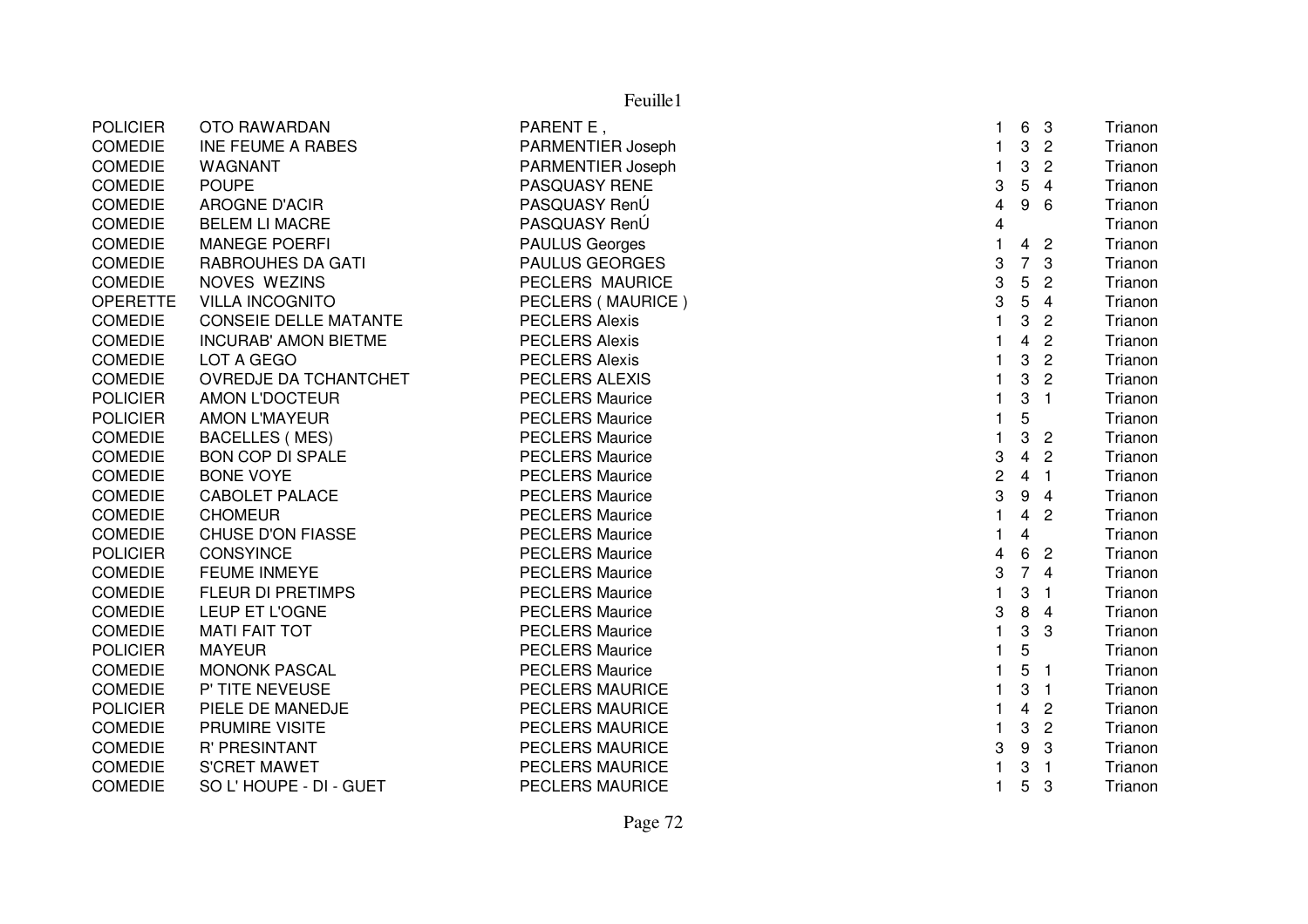|                 | Feuille1                       |                          |                           |                         |                |         |
|-----------------|--------------------------------|--------------------------|---------------------------|-------------------------|----------------|---------|
| <b>COMEDIE</b>  | VENUS OU LEUNE DI MIYELE       | PETIT (POL)              | 3                         | 5                       | $\overline{4}$ | Trianon |
| <b>COMEDIE</b>  | <b>VIVE LI SPORT</b>           | PETIT (POL)              | $\mathbf{1}$              | $5\phantom{.0}$         | $\overline{2}$ | Trianon |
| <b>COMEDIE</b>  | WIYEME ,,, MINS NINS D' BON CO | PETIT (POL)              | $\ensuremath{\mathsf{3}}$ | $\overline{4}$          | 3              | Trianon |
| <b>OPERETTE</b> | AMOURS DA RIETTE               | PETIT I. - MAWET         | $\mathbf{1}$              | $\overline{c}$          | $\overline{1}$ | Trianon |
| <b>COMEDIE</b>  | ALLO, DOLYE                    | PETIT Pol                | 3                         | $12 \quad 5$            |                | Trianon |
| <b>POLICIER</b> | <b>C'EST BEBERT</b>            | PETIT Pol                | 3                         | 6                       | $\overline{4}$ | Trianon |
| <b>COMEDIE</b>  | CHERVANTE DA FIFINE            | PETIT Pol                | 3                         | 6                       | 4              | Trianon |
| <b>COMEDIE</b>  | <b>CINT'NERE SI MAREYE</b>     | PETIT Pol                | 3                         | 74                      |                | Trianon |
| <b>POLICIER</b> | DJENE LI VA SI BIN             | PETIT Pol                | 3                         |                         |                | Trianon |
| COMEDIE         | DJI MOUR'RES E M'MOHONE        | PETIT Pol                | 3                         | 6                       | $\overline{4}$ | Trianon |
| <b>COMEDIE</b>  | DROUG'TINEDJE OU LES KEUTES EW | PETIT Pol                | 3                         | 6                       | 4              | Trianon |
| <b>COMEDIE</b>  | FEUS DI L'ARIRE-SAHON          | PETIT Pol                | 3                         | 6                       | $\overline{4}$ | Trianon |
| <b>COMEDIE</b>  | <b>GRAND DISDJALE</b>          | PETIT Pol                | 3                         | 6                       | 5              | Trianon |
| <b>COMEDIE</b>  | <b>HASSE DI MAKE</b>           | PETIT Pol                | 3                         | $\overline{7}$          | $\overline{4}$ | Trianon |
| <b>COMEDIE</b>  | <b>INSECTICIDES</b>            | PETIT Pol                | 3                         | $\overline{7}$          | $\overline{4}$ | Trianon |
| <b>COMEDIE</b>  | <b>NOSSE NOVE CURE</b>         | PETIT Pol                | 3                         | $\overline{7}$          | $\overline{4}$ | Trianon |
| <b>COMEDIE</b>  | PITABOL OU LES TRUC'TEUS       | PETIT Pol                | 3                         | 6                       | 5              | Trianon |
| <b>COMEDIE</b>  | QU'INE FREUT-ON NIN QWAND ON I | PETIT Pol                | 3                         | 5                       | $\overline{4}$ | Trianon |
| <b>COMEDIE</b>  | <b>RAWETE DI BONEUR</b>        | PETIT Pol                | 3                         | 6                       | $\overline{4}$ | Trianon |
| <b>COMEDIE</b>  | <b>TCHANC'LEUS</b>             | PETIT Pol                | $\ensuremath{\mathsf{3}}$ | 6                       | 3              | Trianon |
| <b>COMEDIE</b>  | <b>VALENTIN</b>                | PETIT Pol                | 3                         | 6                       | $\overline{4}$ | Trianon |
| <b>COMEDIE</b>  | ZEF, LI PIRATE                 | PETIT Pol                | 3                         | $\overline{\mathbf{4}}$ | 3              | Trianon |
| <b>COMEDIE</b>  | <b>BOKETS D'JOYE</b>           | PETITHAN (EUGENE)        | $\mathbf{1}$              | 4                       | $\overline{c}$ | Trianon |
| <b>COMEDIE</b>  | TCHIN A -T - I HAWE (LI)       | PETITHAN (EUGENE)        | 3                         | 6                       | $\overline{2}$ | Trianon |
| <b>COMEDIE</b>  | PERE DI MES - EFANS            | PETITHAN EUGENE          | $\mathbf{1}$              | 3                       | $\overline{2}$ | Trianon |
| <b>COMEDIE</b>  | PU NOLE BROKE                  | PETITHAN EUGENE          |                           |                         |                | Trianon |
| <b>POLICIER</b> | RINDEZ - ME MI FEUME           | PETITHAN EUGENE          | 3                         | 5                       | 3              | Trianon |
| <b>COMEDIE</b>  | ET PORTANT                     | PETITHAN EugPne          | 1                         | 4                       | $\overline{2}$ | Trianon |
| <b>POLICIER</b> | <b>FALEVE -I TUZER</b>         | PETITHAN EugPne          | 3                         | $\overline{7}$          | $\overline{2}$ | Trianon |
| F               | <b>FEUME ARABE</b>             | PETITHAN EugPne          | 1                         | 3                       | $\overline{2}$ | Trianon |
| <b>COMEDIE</b>  | <b>BOCKETS D'JOYE</b>          | PETITHAN-DELMOTTE        | 4                         | 5                       | $\overline{2}$ | Trianon |
| <b>POLICIER</b> | LOUMIRE QUI S' DISTIND         | PETITHAN-DELMOTTE        | 3                         | $6\phantom{.}6$         | $\overline{2}$ | Trianon |
| <b>DRAME</b>    | <b>PUNEYE</b>                  | <b>PETITJEAN Isidore</b> | 1                         | 6                       | $\overline{1}$ | Trianon |
| <b>COMEDIE</b>  | VEYE SINCE DJASPAR (LI)        | PHILIPPE (VICTOR)        |                           | 5                       | $\overline{2}$ | Trianon |
| <b>OPERETTE</b> | <b>HOTESSE DE L'AIR</b>        | <b>PHILIPPE Victor</b>   | 3                         | 4                       | 3              | Trianon |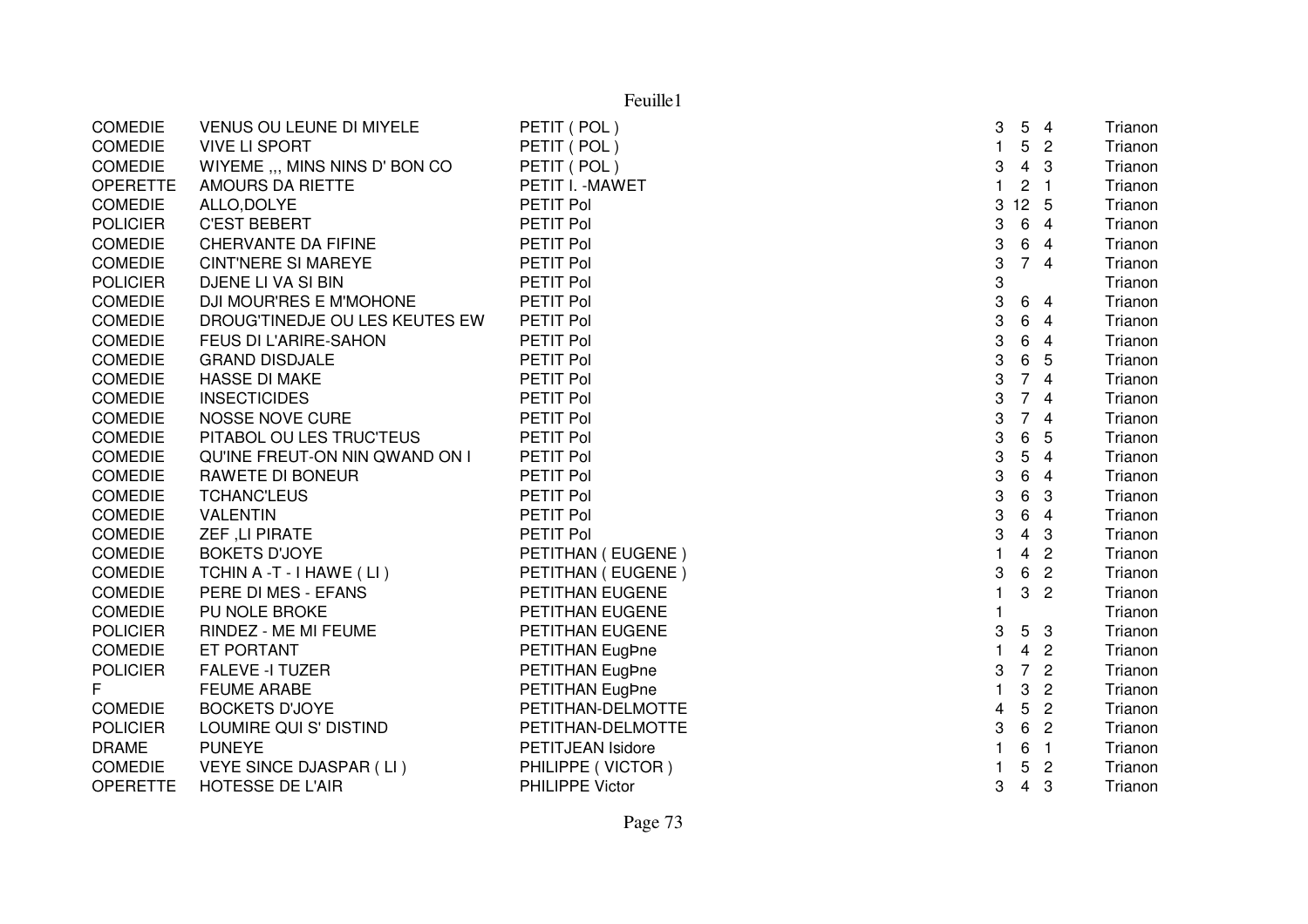|                 |                                | Feuille1               |                  |                         |                |         |
|-----------------|--------------------------------|------------------------|------------------|-------------------------|----------------|---------|
| <b>OPERETTE</b> | <b>MADAME ATOMIQUE</b>         | <b>PHILIPPE Victor</b> | 3                | 4                       | $\mathbf{3}$   | Trianon |
| <b>COMEDIE</b>  | <b>METISSE</b>                 | <b>PHILIPPE Victor</b> | 3                | $5\phantom{.0}$         | 3              | Trianon |
| <b>COMEDIE</b>  | PAVILLOND'AMOUR                | PHILIPPE Victor        | 3                | 3                       | $\overline{c}$ | Trianon |
| <b>COMEDIE</b>  | RITA L'BOHEMIENNE              | PHILIPPE Victor        | 3                | 6                       | 3              | Trianon |
| <b>OPERETTE</b> | <b>ROSITA</b>                  | PHILIPPET GEORGES      | 3                | 6                       | 3              | Trianon |
| <b>COMEDIE</b>  | <b>BRAVO ! MAYEUR</b>          | <b>PHOLIEN Charles</b> |                  | $\overline{\mathbf{4}}$ | $\overline{c}$ | Trianon |
| <b>COMEDIE</b>  | <b>BON VALET</b>               | PICARD Mina            |                  | 3                       | $\mathbf 0$    | Trianon |
| <b>COMEDIE</b>  | AMOUR AVEUGLE (L')             | <b>PINTE Oscar</b>     | 1                | $\overline{\mathbf{4}}$ | $\overline{c}$ | Trianon |
| <b>POLICIER</b> | VIEDJE (LI)                    | PIRARD (JEAN)          | 3                | 8                       | 3              | Trianon |
| <b>POLICIER</b> | COME DES SETCHES COWETES       | PIRARD J               | 1                | 3                       | 3              | Trianon |
| <b>POLICIER</b> | <b>BILL</b>                    | PIRARD Jean            |                  | $\overline{\mathbf{4}}$ | $\overline{2}$ | Trianon |
| <b>POLICIER</b> | <b>BWEHLI</b>                  | PIRARD Jean            |                  | 3                       | $\overline{2}$ | Trianon |
| <b>OPERETTE</b> | <b>COLIER D'PIELES</b>         | PIRARD Jean            | 3                | $\overline{\mathbf{4}}$ | 3              | Trianon |
| <b>POLICIER</b> | <b>CAFTRESSES</b>              | PIRARD Joseph          | $\overline{c}$   | 5                       | 3              | Trianon |
| <b>COMEDIE</b>  | CRAC !ON COP D' TONNIRE        | PIRARD Joseph          | $\mathbf{1}$     | 3                       | $\overline{2}$ | Trianon |
| <b>COMEDIE</b>  | <b>FIASSE DA GODINASSE</b>     | PIRARD Joseph          | $\mathbf{1}$     | 3                       | $\overline{1}$ | Trianon |
|                 | CA VA ZAIRE AMON BOUTOU        | <b>PIRON Bernard</b>   | 3                | 5                       | 5              | Trianon |
|                 | <b>STAR DI ROCK FORT</b>       | <b>PIRON Bernard</b>   | 3                | 6                       | 5              | Trianon |
| <b>COMEDIE</b>  | BON PO N'BUSE ou IN' ELECTION  | PIROTTE Jean           | $\boldsymbol{2}$ | $\overline{4}$          | $\overline{2}$ | Trianon |
| <b>COMEDIE</b>  | QUI FAT - I CREURE             | PIROTTE PAUL           | $\mathbf{1}$     | $\overline{c}$          | $\overline{2}$ | Trianon |
| <b>COMEDIE</b>  | <b>BIELE ONT-ST-INE OTO</b>    | PIROTTON Jean          | 3                | 74                      |                | Trianon |
| <b>OPERETTE</b> | OTEL DE BONEUR                 | PIROTTON JEAN          | 1                | 6                       | 5              | Trianon |
| <b>DRAME</b>    | <b>DJUSTICE</b>                | <b>PIRSON Nicolas</b>  | 1                | $\mathbf{1}$            | $\overline{c}$ | Trianon |
| $\mathbf{1}$    | NOVAI GALANT                   | PLENUS EDOUARD         | 2                |                         | 3              | Trianon |
| <b>OPERETTE</b> | PITCHETE ET PITCHOU            | PLENUS EDOUARD         | $\mathbf{1}$     | $\overline{4}$          | $\overline{1}$ | Trianon |
| <b>COMEDIE</b>  | P'TITE CHERVANTE               | PLENUS EDOUARD         | $\overline{c}$   | 6                       | $\overline{2}$ | Trianon |
| <b>COMEDIE</b>  | QUI DIREUT - ON                | PLENUS EDOUARD         |                  | 3                       | $\overline{2}$ | Trianon |
| <b>COMEDIE</b>  | <b>REGLEMINT</b>               | PLENUS EDOUARD         | 1                | $\overline{c}$          | $\overline{1}$ | Trianon |
| <b>COMEDIE</b>  | SPAGN' MA DA GARITE            | PLENUS EDOUARD         |                  | $\overline{c}$          | $\overline{c}$ | Trianon |
| <b>COMEDIE</b>  | VIOLON DEL MOHONE (LI)         | PLENUS (EDOUARD)       | 3                | $\overline{4}$          | $\overline{2}$ | Trianon |
| <b>COMEDIE</b>  | W' EST - ELE EVOYE             | PLENUS (EDOUARD)       | 1                | 3                       | $\overline{2}$ | Trianon |
| <b>COMEDIE</b>  | <b>DEDE S'VOUT MARIER</b>      | <b>PLENUS Edouard</b>  | 1                | 5                       | $\overline{2}$ | Trianon |
|                 | DIMEYE EURE E CABINET DE MINIS | <b>PLENUS Edouard</b>  | 1                | 6                       |                | Trianon |
| <b>COMEDIE</b>  | <b>MAM'ZELE CHICHI</b>         | <b>PLENUS Edouard</b>  | 3                | $\overline{\mathbf{4}}$ | 3              | Trianon |
| <b>POLICIER</b> | <b>MARTE</b>                   | <b>PLENUS Edouard</b>  | 1.               | 6                       | $\overline{1}$ | Trianon |
|                 |                                |                        |                  |                         |                |         |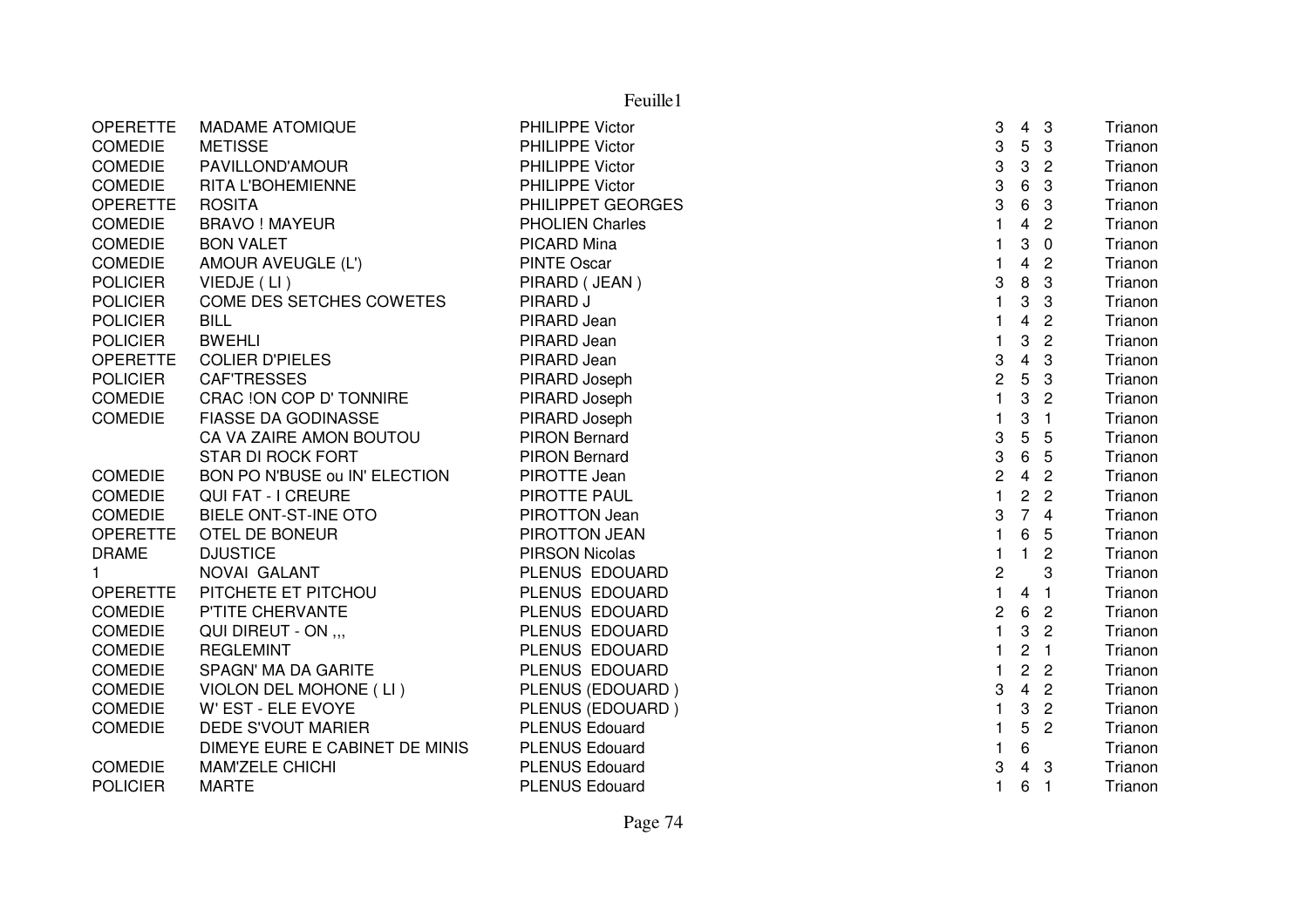| Feuille1        |                                  |                          |                |                         |                |         |
|-----------------|----------------------------------|--------------------------|----------------|-------------------------|----------------|---------|
| <b>COMEDIE</b>  | SI CUSIN D' AMERIQUE             | PLIERS THEO              | $\mathbf{1}$   | 3                       | $\overline{2}$ | Trianon |
| <b>COMEDIE</b>  | SI DREUT CUZIN                   | PLIERS THEO              | 1              | 3                       | 3              | Trianon |
| <b>COMEDIE</b>  | <b>ALLER ET R'TOUR</b>           | PLIERS ThÚo              | $\mathbf{1}$   | 3                       | $\overline{c}$ | Trianon |
| <b>COMEDIE</b>  | <b>GARITE</b>                    | PLIERS ThÚo              |                |                         |                | Trianon |
| <b>OPERETTE</b> | MONCHEU L'COMTE                  | PLIERS ThÚo              | 3              | 6                       | - 3            | Trianon |
| <b>COMEDIE</b>  | PUS BAI DES LANGADJES            | <b>POLLEUNIS</b>         | $\mathbf{1}$   | 3                       | $\overline{2}$ | Trianon |
| <b>COMEDIE</b>  | SI PUS BELE COMEDEYE             | <b>POLLEUNIS</b>         | $\mathbf{1}$   | $\overline{\mathbf{4}}$ | $\overline{1}$ | Trianon |
| <b>COMEDIE</b>  | <b>QWAND I R' VINRET</b>         | <b>POLLEUNIS G</b>       | 3              | 6                       | 3              | Trianon |
| <b>COMEDIE</b>  | <b>QWELE VICAREYE</b>            | <b>POLLEUNIS G</b>       | $\mathbf{1}$   | 3                       | $\overline{2}$ | Trianon |
| <b>POLICIER</b> | <b>C'ESTEUT SCRIT</b>            | POLLEUNIS G.             | 3              | 4                       | 3              | Trianon |
| <b>COMEDIE</b>  | CISSE QU'ON N' RATTINDEV'NIN     | POLLEUNIS G.             | $\overline{c}$ | 5                       | $\overline{2}$ | Trianon |
| <b>COMEDIE</b>  | IN' FEUME COME IN' AUTE          | POLLEUNIS G.             | 3              | 5                       | $\overline{4}$ | Trianon |
| <b>COMEDIE</b>  | <b>LETE</b>                      | POLLEUNIS G.             | $\mathbf{1}$   | $\overline{4}$          | $\overline{c}$ | Trianon |
| <b>COMEDIE</b>  | QUELE COMEDEYE                   | POLLEUNIS G.             | 1              | 3                       | 3              | Trianon |
| <b>COMEDIE</b>  | SOLO S'CATCHE PODRI L'NULEYE     | POLLEUNIS G.             | $\mathbf{1}$   | 3                       | $\overline{c}$ | Trianon |
| <b>COMEDIE</b>  | <b>OVREDJE DA HINRI</b>          | PONCELET FELIX           | 3              | 6                       | $\overline{c}$ | Trianon |
| <b>COMEDIE</b>  | <b>RICIPIEWE</b>                 | PONCELET FELIX           | $\mathbf{1}$   | 5                       | $\overline{2}$ | Trianon |
| <b>COMEDIE</b>  | A MOLIN                          | PONCELET FÚlix           | $\mathbf{1}$   | 3                       | $\overline{2}$ | Trianon |
| <b>SP</b>       | LOI D' QUATRE-VINGT-SEPT         | PONCELET FÚlix           | $\overline{1}$ | 11                      |                | Trianon |
| <b>COMEDIE</b>  | TERE SI VINDJE (LI)              | PONSEN (SIMON)           | 3              | 6                       | -3             | Trianon |
| <b>OPERETTE</b> | <b>AMOUR E PETRIN</b>            | <b>PONSEN Simon</b>      | 3              | 8                       | 3              | Trianon |
| <b>OPERETTE</b> | <b>BRIC A BRAC</b>               | <b>PONSEN Simon</b>      | 3              | 6                       | 3              | Trianon |
| <b>COMEDIE</b>  | <b>MARENE</b>                    | PONSEN Simon             | 3              | 5                       | $\overline{4}$ | Trianon |
| <b>MUSIQUE</b>  | PITIE FLEUR D'ARDENNE            | PONSEN Simon             |                |                         |                | Trianon |
| <b>OPERETTE</b> | <b>ROSSE PAYASSE</b>             | PONSEN Simon             | 3              | 5                       | 3              | Trianon |
| <b>OPERETTE</b> | <b>TRIPEL-BOCK</b>               | <b>PONSEN Simon</b>      | 3              | $\overline{7}$          | $\overline{2}$ | Trianon |
| <b>OPERETTE</b> | <b>VIS TCHET</b>                 | <b>PONSEN Simon</b>      | 3              | 5                       | 3              | Trianon |
| <b>COMEDIE</b>  | NOSSE CIRE AU VILADJE            | <b>POTIER Artur</b>      | 3              | $\overline{7}$          | 5              | Trianon |
| <b>COMEDIE</b>  | AMOUR DA COPALE (LES)            | <b>QUINTIN Guillaume</b> | 1              | 3                       | $\overline{c}$ | Trianon |
| <b>COMEDIE</b>  | <b>BONE REPETITION</b>           | <b>QUINTIN Guillaume</b> | 1              | 5                       | $\overline{2}$ | Trianon |
| <b>DRAME</b>    | FIVE DI BOESSON                  | <b>QUINTIN Guillaume</b> | 1              | $\overline{4}$          | $\overline{1}$ | Trianon |
| <b>COMEDIE</b>  | JUKIETTE ou L'MALETINDOU         | <b>QUINTIN Guillaume</b> | $\overline{c}$ | 5                       | $\overline{1}$ | Trianon |
| <b>POLICIER</b> | FEU D' MIRAKE                    | <b>RADAR Louise</b>      | $\mathbf{1}$   | 9                       | 3              | Trianon |
| <b>COMEDIE</b>  | <b>INSI FETÀÀ.LES MARIONETES</b> | <b>RADAR Louise</b>      | 1              | $\overline{4}$          | $\overline{4}$ | Trianon |
| <b>POLICIER</b> | SPEHEUR ET LOUMIRE               | <b>RADAR LOUISE</b>      | $\mathbf{1}$   | 3                       | $\overline{4}$ | Trianon |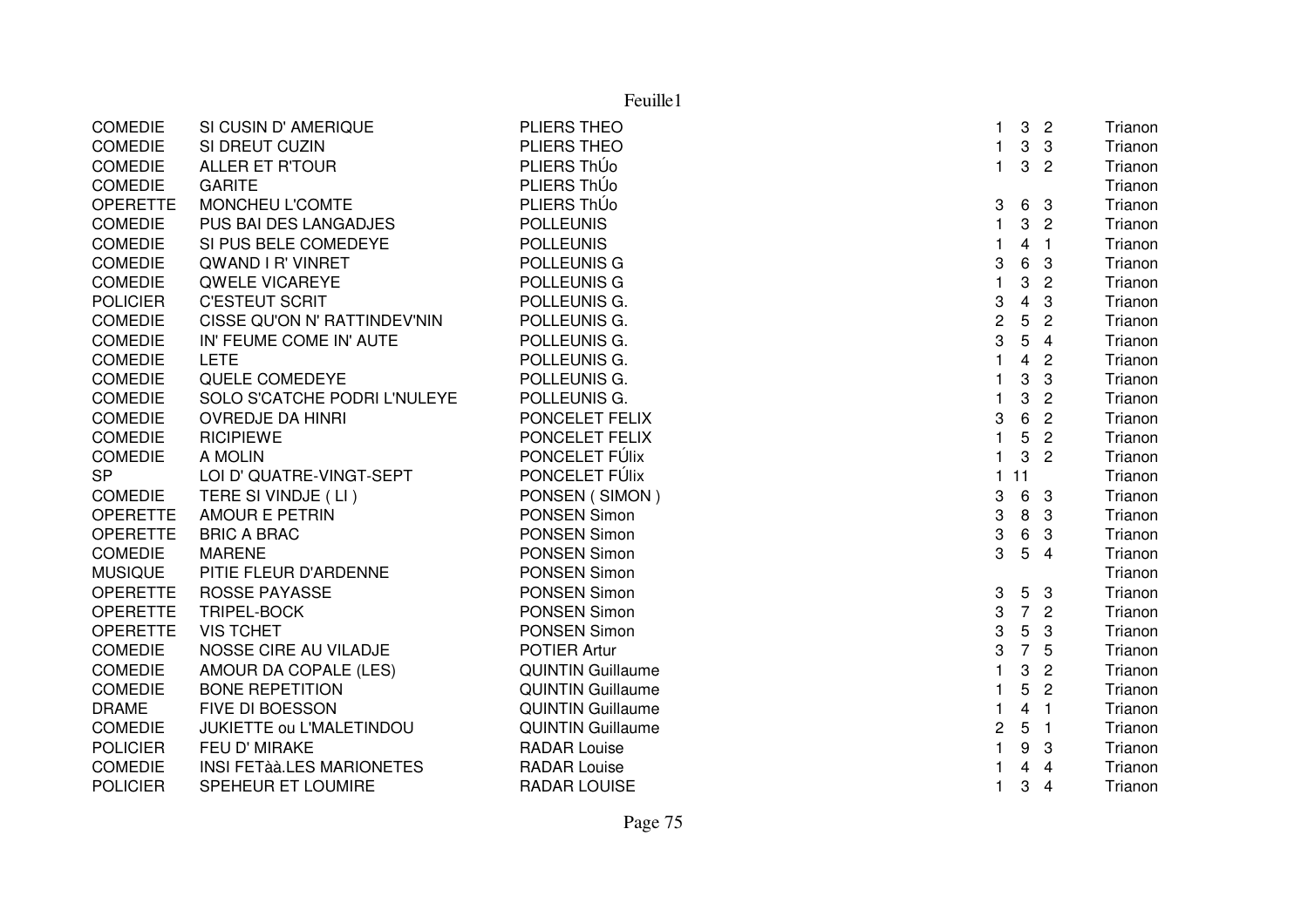|                 |                            | Feuille1                  |                  |                         |                |         |
|-----------------|----------------------------|---------------------------|------------------|-------------------------|----------------|---------|
| <b>COMEDIE</b>  | <b>SIZET</b>               | <b>RADOUX - COUTURIER</b> | 3                | $7^{\circ}$             | $\overline{2}$ | Trianon |
| <b>COMEDIE</b>  | TCHANSON D' HESBAYE        | RADOUX - COUTURIER        | 3                | 8                       | $\overline{c}$ | Trianon |
| <b>COMEDIE</b>  | TCHUSE DE COUR (LI)        | RADOUX (SIMON)            | $\mathbf{1}$     | 5                       | $\overline{1}$ | Trianon |
| <b>COMEDIE</b>  | AGNEUSE (L')               | RADOUX -COUTURIER         | 3                | $\overline{\mathbf{4}}$ | 3              | Trianon |
| <b>COMEDIE</b>  | <b>MARIONETE</b>           | <b>RADOUX -COUTURIER</b>  | 3                | 3                       | 3              | Trianon |
| <b>COMEDIE</b>  | <b>BOUC ET GADE</b>        | RADOUX Jean               | 3                | 3                       | $\overline{c}$ | Trianon |
| <b>COMEDIE</b>  | PETE QUI HEYE              | RADOUX Jean               | 3                | $\overline{\mathbf{4}}$ | 3              | Trianon |
| <b>COMEDIE</b>  | A BWERD DI L'OURBIRE       | RADOUX Lydie              | 3                | 6                       | 3              | Trianon |
| <b>COMEDIE</b>  | <b>BIZAWE</b>              | RADOUX Simon              | 3                | 3                       | $\overline{c}$ | Trianon |
| <b>COMEDIE</b>  | <b>COPEUSES DI TIESSES</b> | RADOUX Simon              | $\mathbf{1}$     | 5                       | $\overline{c}$ | Trianon |
| Τ               | <b>DRI L'TEULE</b>         | RADOUX Simon              | $\overline{c}$   | 6                       | $\overline{1}$ | Trianon |
| <b>COMEDIE</b>  | <b>DROLE D'AFAIRE</b>      | RADOUX Simon              | $\mathbf{1}$     | 8                       | $\overline{2}$ | Trianon |
| <b>COMEDIE</b>  | <b>IDEYE A L'IDEYE</b>     | RADOUX Simon              | $\mathbf{1}$     | 6                       | $\overline{1}$ | Trianon |
| <b>COMEDIE</b>  | LES COURS DJASET           | RADOUX Simon              | $\mathbf{1}$     | 4 <sub>1</sub>          |                | Trianon |
| <b>POLICIER</b> | LINGAJE DEL BWESSON        | RADOUX Simon              | $\mathbf{1}$     | $\mathbf 2$             |                | Trianon |
| <b>COMEDIE</b>  | <b>MAQUET</b>              | RADOUX Simon              | $\overline{2}$   |                         | 7 <sup>2</sup> | Trianon |
| <b>COMEDIE</b>  | <b>MOHET</b>               | RADOUX Simon              | $\mathbf{1}$     | $\overline{4}$          | $\overline{2}$ | Trianon |
| <b>DRAME</b>    | PAUVE POETE                | <b>RADOUX SIMON</b>       | 1                | 3                       | $\overline{c}$ | Trianon |
| <b>COMEDIE</b>  | <b>PAYISAN</b>             | <b>RADOUX SIMON</b>       | $\mathbf 1$      | 5                       | $\overline{c}$ | Trianon |
| <b>COMEDIE</b>  | PO BERTINE                 | <b>RADOUX SIMON</b>       | $\mathbf{1}$     | 6                       | $\overline{1}$ | Trianon |
| <b>COMEDIE</b>  | PO LES EFANTS              | <b>RADOUX SIMON</b>       | $\overline{c}$   | $\mathbf{3}$            | $\overline{2}$ | Trianon |
| <b>COMEDIE</b>  | PONES ET DJOYES            | <b>RADOUX SIMON</b>       | 3                |                         |                | Trianon |
| <b>COMEDIE</b>  | PWESON DEL DJONESSE        | <b>RADOUX SIMON</b>       | $\mathbf{1}$     | $\overline{4}$          | $\overline{c}$ | Trianon |
| <b>COMEDIE</b>  | <b>SOTTE IDEYE</b>         | <b>RADOUX SIMON</b>       | 1                | $\overline{4}$          | $\overline{2}$ | Trianon |
| <b>COMEDIE</b>  | MONCHEU L'MED'CIN          | <b>RADOUX Victor</b>      | 1                | 6                       | $\overline{2}$ | Trianon |
| <b>COMEDIE</b>  | <b>FAMILE</b>              | RADOUX-COUTURIER          | $\boldsymbol{2}$ | 9                       | 3              | Trianon |
| <b>POLICIER</b> | <b>CREHINCE</b>            | <b>RAPPE Julien</b>       | 3                | 6                       | 3              | Trianon |
| <b>OPERETTE</b> | <b>MARTIENS</b>            | <b>RAPPE Julien</b>       | 3                | 6                       | 3              | Trianon |
| <b>POLICIER</b> | <b>BACLANDES</b>           | <b>RATHMES Jean</b>       | 3                | 6                       | 3              | Trianon |
| <b>POLICIER</b> | <b>BASSE-VOYE</b>          | <b>RATHMES Jean</b>       | 3                |                         |                | Trianon |
| <b>COMEDIE</b>  | <b>BATI</b>                | <b>RATHMES Jean</b>       | 3                | $\overline{7}$          | 5              | Trianon |
| <b>POLICIER</b> | <b>DJEUS D'ADRESSE</b>     | <b>RATHMES Jean</b>       | 3                | 5                       | $\overline{2}$ | Trianon |
| <b>COMEDIE</b>  | <b>HERLEYE</b>             | <b>RATHMES Jean</b>       | 3                | 4                       | 3              | Trianon |
| <b>COMEDIE</b>  | HOUTE ON PO DIOGENE        | <b>RATHMES Jean</b>       | 3                | 4                       | $\overline{4}$ | Trianon |
| <b>COMEDIE</b>  | OR E L'ILE                 | <b>RATHMES Jean</b>       | 3                | 5                       | $\overline{4}$ | Trianon |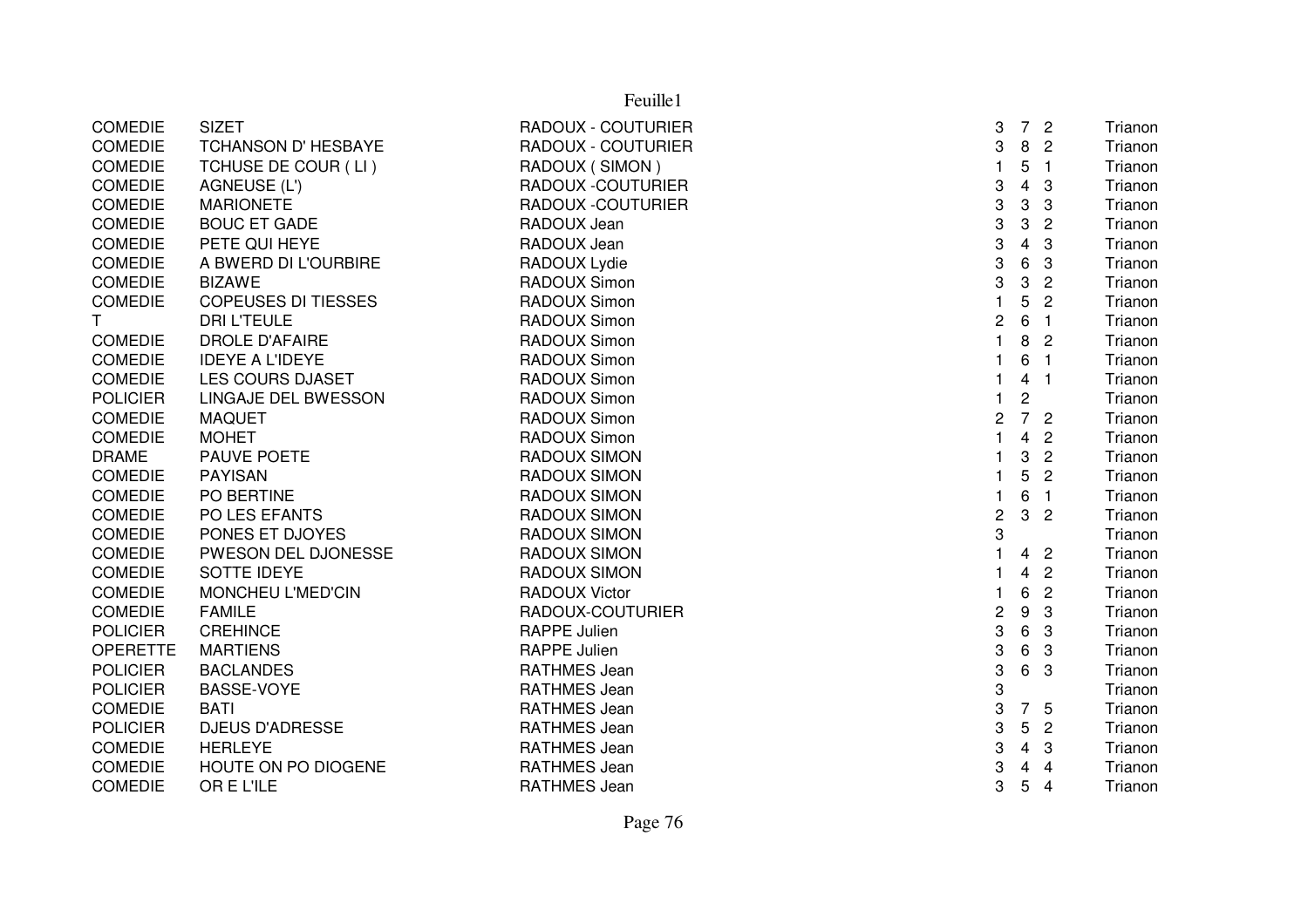|                 | OUHE D'CRISTAL                 | <b>RATHMES Jean</b>     |                |                         |                          | Trianon |
|-----------------|--------------------------------|-------------------------|----------------|-------------------------|--------------------------|---------|
| <b>POLICIER</b> | P' TIT SODARD                  | <b>RATHMES JEAN</b>     | 3              |                         | 9 <sub>3</sub>           | Trianon |
| <b>COMEDIE</b>  | SOFIYE EST RIV'NOWE            | RATHMES Jean            | 1              | 5                       | $\overline{\phantom{a}}$ | Trianon |
| <b>OPERETTE</b> | <b>WICE EST - Y FELICIEN</b>   | RAUME (G) - DEOM        | 3              |                         | 74                       | Trianon |
| <b>COMEDIE</b>  | <b>BON GRAND PERE</b>          | <b>RECULE Henri</b>     | $\mathbf{1}$   | 5                       | - 1                      | Trianon |
| <b>POLICIER</b> | PO R' VEIE SI MAME             | <b>RECULE HENRI</b>     |                | 2102                    |                          | Trianon |
| <b>POLICIER</b> | POUS - JE                      | <b>RECULE HENRI</b>     | $\mathbf{1}$   | $\mathbf{3}$            | $\overline{2}$           | Trianon |
| <b>POLICIER</b> | <b>RITROVES</b>                | <b>RECULE HENRI</b>     | 1              | 4 <sub>1</sub>          |                          | Trianon |
| <b>COMEDIE</b>  | SEREUT - CE CO ON MIRAKE       | <b>RECULE HENRI</b>     | 3              |                         |                          | Trianon |
|                 | SPENNES ES LES ROSES           | <b>RECULE HENRI</b>     |                |                         |                          | Trianon |
| <b>COMEDIE</b>  | A L'BONE MARTCHANDEYE          | <b>REDOTTE Eugene</b>   | 2              |                         | $4 \quad 3$              | Trianon |
| <b>COMEDIE</b>  | <b>CANELE ET Cie</b>           | <b>REDOTTE Eugene</b>   | $\mathbf{1}$   |                         | 2                        | Trianon |
| <b>COMEDIE</b>  | <b>SCRET DE BONHEUR</b>        | <b>REMACLE FRANCOIS</b> | 2              | 4 <sub>3</sub>          |                          | Trianon |
| <b>COMEDIE</b>  | <b>ALICE</b>                   | <b>REMACLE Franbois</b> | $\mathbf{1}$   | 3                       | $\blacksquare$           | Trianon |
| <b>COMEDIE</b>  | <b>COP D'ALOUMIRE</b>          | <b>REMACLE Franbois</b> | 1              |                         | 2 <sub>2</sub>           | Trianon |
| <b>DRAME</b>    | FLAUWE CARACTERE MAIS BON COUR | <b>REMACLE Franbois</b> | 3              | 9 <sub>1</sub>          |                          | Trianon |
| <b>COMEDIE</b>  | ET QU'IL VEYE CONTINOWE        | <b>REMONT Robert</b>    | 3              |                         |                          | Trianon |
| <b>COMEDIE</b>  | TATI L' PERUQUI                | REMOUCHAMPS (ED)        | 3              |                         |                          | Trianon |
| <b>COMEDIE</b>  | <b>SAVETI</b>                  | <b>REMOUCHAMPS ED</b>   | $\overline{c}$ |                         | 4 <sub>2</sub>           | Trianon |
| <b>COMEDIE</b>  | AMOURS DA GERA                 | REMOUCHAMPS Ed.         | $\overline{c}$ | $\mathbf{3}$            | -3                       | Trianon |
| <b>OPERETTE</b> | <b>DEDE</b>                    | <b>RENARD Franbois</b>  | 3              | 9                       | -3                       | Trianon |
| <b>POLICIER</b> | AME POL L'DIALE (IN')          | RENARD G.               | $\mathbf{1}$   | 5                       | 3                        | Trianon |
| <b>COMEDIE</b>  | <b>ZABELE</b>                  | <b>RENARD Georges</b>   | 1              | 3                       | $\overline{2}$           | Trianon |
| <b>COMEDIE</b>  | MOHONE A DEUX FACES            | RENIER J.S.             | 1              | 4                       | 3                        | Trianon |
| <b>COMEDIE</b>  | TIESS SO L' BLOC (LI)          | RENSON (PAUL)           | $\mathbf{1}$   | $\overline{4}$          | $\overline{2}$           | Trianon |
| <b>COMEDIE</b>  | TRAZINME ARTIQUE (LI)          | RENSON (PAUL)           | 1              | $\overline{2}$          | $\blacksquare$ 1         | Trianon |
| <b>POLICIER</b> | AL SALE DI STUDEDJE            | <b>RENSON Paul</b>      | 1              |                         | 3                        | Trianon |
| <b>POLICIER</b> | AMON L'DOCTEUR                 | <b>RENSON Paul</b>      |                | 1                       | $\overline{1}$           | Trianon |
| <b>POLICIER</b> | AMON L'MAISSE DI SCOLE         | <b>RENSON Paul</b>      | 1              | 3                       | $\overline{c}$           | Trianon |
| <b>COMEDIE</b>  | BONE-AN-NEYE                   | <b>RENSON Paul</b>      | 1              | 3                       | $\overline{2}$           | Trianon |
| <b>COMEDIE</b>  | DE NEUR A BLANC                | <b>RENSON Paul</b>      | 1              | 3                       | $\overline{2}$           | Trianon |
| <b>COMEDIE</b>  | <b>DEUX MILIONERES</b>         | <b>RENSON Paul</b>      | $\overline{2}$ | 4 <sub>1</sub>          |                          | Trianon |
| <b>POLICIER</b> | EUNE DIMANDE E MARIEDJE        | <b>RENSON Paul</b>      | 1              | $\mathbf{1}$            | $\overline{1}$           | Trianon |
| <b>POLICIER</b> | <b>MARTCHANDE DI LECE</b>      | <b>RENSON Paul</b>      | 1              | $\overline{\mathbf{c}}$ | $\overline{c}$           | Trianon |
| <b>COMEDIE</b>  | MIMIE VA HANTER                | <b>RENSON Paul</b>      | $\mathbf{1}$   | 3                       | $\overline{c}$           | Trianon |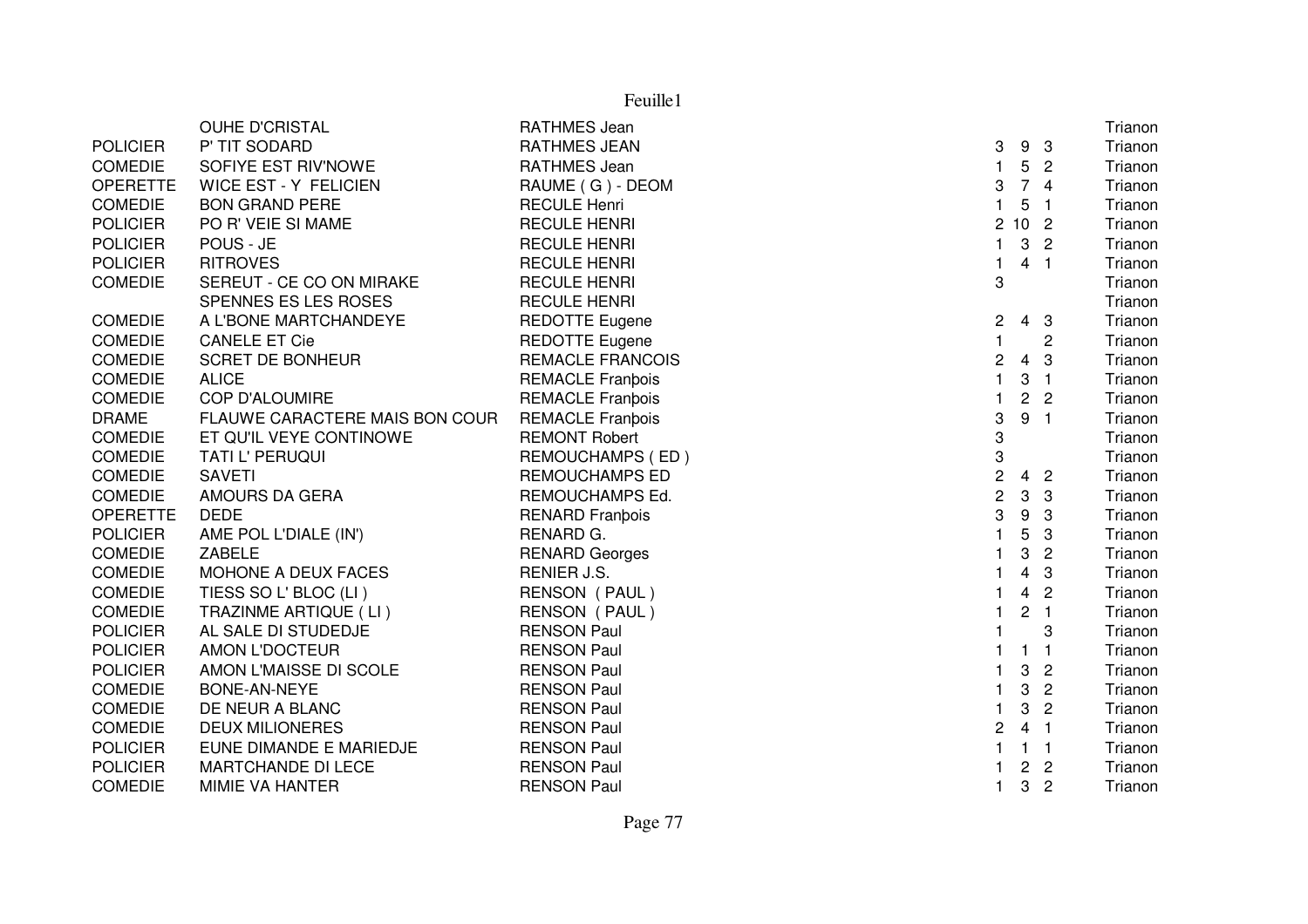| 3<br><b>COMEDIE</b><br>OUY NOS DJOWANS A TRIBUNAL<br><b>RENSON PAUL</b><br><b>COMEDIE</b><br>APRES MEYE NUTE<br><b>RENSON PAUL-DURBUY</b><br>4<br>- 1<br><b>COMEDIE</b><br>3<br>$\overline{2}$<br>PO L' PRUMI JOU<br><b>RESPLEU - TILKIN</b><br>3<br>3<br><b>POLICIER</b><br><b>RESPLEU-VRINDTS</b><br><b>MADAME NONARD</b><br>$\overline{c}$<br>5<br><b>COMEDIE</b><br><b>ACTION DA SERVAS (L')</b><br><b>REYNDERS Guillaume</b><br>$\overline{\phantom{a}}$<br>3<br>7 <sup>2</sup><br><b>POLICIER</b><br>QUI EST-CE LI COUPABE ?<br>RICHARD L & O<br>3<br><b>COMEDIE</b><br>RABROUHES DA LUCEYE<br><b>RIGA Servais</b><br>1<br>$\overline{2}$<br>EH BIN MES EFANTS<br>$\overline{4}$<br><b>RIGOUT Gabriel</b><br>4<br>5<br>3<br><b>COMEDIE</b><br>JI SUS NIN SOURDE<br><b>RIGOUT Gabriel</b><br>$\overline{4}$<br>3<br><b>COMEDIE</b><br>MUGUETTE A POLYTE<br><b>RIGOUT Gabriel</b><br>4<br>$\overline{4}$<br>NOS STANS DINS L'PIPI<br><b>RIGOUT Gabriel</b><br>$\overline{4}$<br>4<br><b>COMEDIE</b><br>SI J'AVOS DES SOUS<br><b>RIGOUT Gabriel</b><br>3<br>5<br>4<br>3<br>SI QU'ON REPETOT<br><b>RIGOUT Gabriel</b><br>5<br>VIX TCHESTAI (LI)<br>RODE (JEAN)<br>5<br><b>COMEDIE</b><br>$\overline{1}$<br>1<br>RODE Jean<br>3<br><b>COMEDIE</b><br><b>IM' PLAIT</b><br>$\overline{2}$<br>$\overline{4}$<br>RODE Jean<br>2<br>3<br><b>COMEDIE</b><br><b>MARTCHOTEUX</b><br>$\mathbf{1}$<br>5<br><b>COMEDIE</b><br>RODE Jean<br>$\overline{2}$<br>NENETTE MAREYE SI FEYE<br>$\overline{5}$<br>3<br><b>COMEDIE</b><br><b>PAWOUREU</b><br><b>RODE JEAN</b><br>3<br>$\overline{c}$<br>QUAND LES COURS S' ETINDET<br>5<br><b>COMEDIE</b><br><b>RODE JEAN</b><br>$\overline{\phantom{a}}$<br>$\overline{c}$<br>4 <sub>2</sub><br><b>COMEDIE</b><br>O TREUZAIME PETAR, SI V' PLAIT<br>RODEMBOURG A<br>5<br>$\mathbf{1}$<br><b>COMEDIE</b><br><b>DJOSEF</b><br><b>ROELS Marcel</b><br>5<br>5<br><b>COMEDIE</b><br>ON GALANT PO M'SOUR<br><b>ROLAND FRANCOIS</b><br>$\overline{1}$<br><b>COMEDIE</b><br><b>PONDEU</b><br><b>ROLAND FRANCOIS</b><br>4<br>$\overline{2}$<br>3<br>8<br><b>COMEDIE</b><br>SO LES GRES D' LI SCOLE<br><b>ROLAND FRANCOIS</b><br>3<br>2<br>4<br><b>DRAME</b><br><b>BRAK'NEUS</b><br><b>ROLAND Franbois</b><br>$\overline{2}$<br>$\mathbf{1}$<br>5<br><b>COMEDIE</b><br>CHERVANTE DI M'MON'NONKE<br><b>ROLAND Franbois</b><br>$\overline{\mathbf{1}}$<br>6<br><b>COMEDIE</b><br>ON COP D'SABE E L'EWE<br><b>ROLAND Franbois</b><br>-1<br><b>POLICIER</b><br><b>NOCES D'ARDJINT</b><br><b>ROLAND Maurice</b><br>3<br>5<br>3<br><b>COMEDIE</b><br>PO L' MOUNDIAL<br><b>ROLAND Maurice</b><br>4<br>$\overline{4}$<br>3<br>8<br><b>COMEDIE</b><br>SCWETE, BARETE ET DJON'REYES<br><b>ROLAND Maurice</b><br>$\overline{4}$ | Trianon |
|-----------------------------------------------------------------------------------------------------------------------------------------------------------------------------------------------------------------------------------------------------------------------------------------------------------------------------------------------------------------------------------------------------------------------------------------------------------------------------------------------------------------------------------------------------------------------------------------------------------------------------------------------------------------------------------------------------------------------------------------------------------------------------------------------------------------------------------------------------------------------------------------------------------------------------------------------------------------------------------------------------------------------------------------------------------------------------------------------------------------------------------------------------------------------------------------------------------------------------------------------------------------------------------------------------------------------------------------------------------------------------------------------------------------------------------------------------------------------------------------------------------------------------------------------------------------------------------------------------------------------------------------------------------------------------------------------------------------------------------------------------------------------------------------------------------------------------------------------------------------------------------------------------------------------------------------------------------------------------------------------------------------------------------------------------------------------------------------------------------------------------------------------------------------------------------------------------------------------------------------------------------------------------------------------------------------------------------------------------------------------------------------------------------------------------------------------------------------------------------------------------------------------------------------------------------------------------------------------------------------------------------------------------------------------------------------------------------------------------------------|---------|
|                                                                                                                                                                                                                                                                                                                                                                                                                                                                                                                                                                                                                                                                                                                                                                                                                                                                                                                                                                                                                                                                                                                                                                                                                                                                                                                                                                                                                                                                                                                                                                                                                                                                                                                                                                                                                                                                                                                                                                                                                                                                                                                                                                                                                                                                                                                                                                                                                                                                                                                                                                                                                                                                                                                                         | Trianon |
|                                                                                                                                                                                                                                                                                                                                                                                                                                                                                                                                                                                                                                                                                                                                                                                                                                                                                                                                                                                                                                                                                                                                                                                                                                                                                                                                                                                                                                                                                                                                                                                                                                                                                                                                                                                                                                                                                                                                                                                                                                                                                                                                                                                                                                                                                                                                                                                                                                                                                                                                                                                                                                                                                                                                         | Trianon |
|                                                                                                                                                                                                                                                                                                                                                                                                                                                                                                                                                                                                                                                                                                                                                                                                                                                                                                                                                                                                                                                                                                                                                                                                                                                                                                                                                                                                                                                                                                                                                                                                                                                                                                                                                                                                                                                                                                                                                                                                                                                                                                                                                                                                                                                                                                                                                                                                                                                                                                                                                                                                                                                                                                                                         | Trianon |
|                                                                                                                                                                                                                                                                                                                                                                                                                                                                                                                                                                                                                                                                                                                                                                                                                                                                                                                                                                                                                                                                                                                                                                                                                                                                                                                                                                                                                                                                                                                                                                                                                                                                                                                                                                                                                                                                                                                                                                                                                                                                                                                                                                                                                                                                                                                                                                                                                                                                                                                                                                                                                                                                                                                                         | Trianon |
|                                                                                                                                                                                                                                                                                                                                                                                                                                                                                                                                                                                                                                                                                                                                                                                                                                                                                                                                                                                                                                                                                                                                                                                                                                                                                                                                                                                                                                                                                                                                                                                                                                                                                                                                                                                                                                                                                                                                                                                                                                                                                                                                                                                                                                                                                                                                                                                                                                                                                                                                                                                                                                                                                                                                         | Trianon |
|                                                                                                                                                                                                                                                                                                                                                                                                                                                                                                                                                                                                                                                                                                                                                                                                                                                                                                                                                                                                                                                                                                                                                                                                                                                                                                                                                                                                                                                                                                                                                                                                                                                                                                                                                                                                                                                                                                                                                                                                                                                                                                                                                                                                                                                                                                                                                                                                                                                                                                                                                                                                                                                                                                                                         | Trianon |
|                                                                                                                                                                                                                                                                                                                                                                                                                                                                                                                                                                                                                                                                                                                                                                                                                                                                                                                                                                                                                                                                                                                                                                                                                                                                                                                                                                                                                                                                                                                                                                                                                                                                                                                                                                                                                                                                                                                                                                                                                                                                                                                                                                                                                                                                                                                                                                                                                                                                                                                                                                                                                                                                                                                                         | Trianon |
|                                                                                                                                                                                                                                                                                                                                                                                                                                                                                                                                                                                                                                                                                                                                                                                                                                                                                                                                                                                                                                                                                                                                                                                                                                                                                                                                                                                                                                                                                                                                                                                                                                                                                                                                                                                                                                                                                                                                                                                                                                                                                                                                                                                                                                                                                                                                                                                                                                                                                                                                                                                                                                                                                                                                         | Trianon |
|                                                                                                                                                                                                                                                                                                                                                                                                                                                                                                                                                                                                                                                                                                                                                                                                                                                                                                                                                                                                                                                                                                                                                                                                                                                                                                                                                                                                                                                                                                                                                                                                                                                                                                                                                                                                                                                                                                                                                                                                                                                                                                                                                                                                                                                                                                                                                                                                                                                                                                                                                                                                                                                                                                                                         | Trianon |
|                                                                                                                                                                                                                                                                                                                                                                                                                                                                                                                                                                                                                                                                                                                                                                                                                                                                                                                                                                                                                                                                                                                                                                                                                                                                                                                                                                                                                                                                                                                                                                                                                                                                                                                                                                                                                                                                                                                                                                                                                                                                                                                                                                                                                                                                                                                                                                                                                                                                                                                                                                                                                                                                                                                                         | Trianon |
|                                                                                                                                                                                                                                                                                                                                                                                                                                                                                                                                                                                                                                                                                                                                                                                                                                                                                                                                                                                                                                                                                                                                                                                                                                                                                                                                                                                                                                                                                                                                                                                                                                                                                                                                                                                                                                                                                                                                                                                                                                                                                                                                                                                                                                                                                                                                                                                                                                                                                                                                                                                                                                                                                                                                         | Trianon |
|                                                                                                                                                                                                                                                                                                                                                                                                                                                                                                                                                                                                                                                                                                                                                                                                                                                                                                                                                                                                                                                                                                                                                                                                                                                                                                                                                                                                                                                                                                                                                                                                                                                                                                                                                                                                                                                                                                                                                                                                                                                                                                                                                                                                                                                                                                                                                                                                                                                                                                                                                                                                                                                                                                                                         | Trianon |
|                                                                                                                                                                                                                                                                                                                                                                                                                                                                                                                                                                                                                                                                                                                                                                                                                                                                                                                                                                                                                                                                                                                                                                                                                                                                                                                                                                                                                                                                                                                                                                                                                                                                                                                                                                                                                                                                                                                                                                                                                                                                                                                                                                                                                                                                                                                                                                                                                                                                                                                                                                                                                                                                                                                                         | Trianon |
|                                                                                                                                                                                                                                                                                                                                                                                                                                                                                                                                                                                                                                                                                                                                                                                                                                                                                                                                                                                                                                                                                                                                                                                                                                                                                                                                                                                                                                                                                                                                                                                                                                                                                                                                                                                                                                                                                                                                                                                                                                                                                                                                                                                                                                                                                                                                                                                                                                                                                                                                                                                                                                                                                                                                         | Trianon |
|                                                                                                                                                                                                                                                                                                                                                                                                                                                                                                                                                                                                                                                                                                                                                                                                                                                                                                                                                                                                                                                                                                                                                                                                                                                                                                                                                                                                                                                                                                                                                                                                                                                                                                                                                                                                                                                                                                                                                                                                                                                                                                                                                                                                                                                                                                                                                                                                                                                                                                                                                                                                                                                                                                                                         | Trianon |
|                                                                                                                                                                                                                                                                                                                                                                                                                                                                                                                                                                                                                                                                                                                                                                                                                                                                                                                                                                                                                                                                                                                                                                                                                                                                                                                                                                                                                                                                                                                                                                                                                                                                                                                                                                                                                                                                                                                                                                                                                                                                                                                                                                                                                                                                                                                                                                                                                                                                                                                                                                                                                                                                                                                                         | Trianon |
|                                                                                                                                                                                                                                                                                                                                                                                                                                                                                                                                                                                                                                                                                                                                                                                                                                                                                                                                                                                                                                                                                                                                                                                                                                                                                                                                                                                                                                                                                                                                                                                                                                                                                                                                                                                                                                                                                                                                                                                                                                                                                                                                                                                                                                                                                                                                                                                                                                                                                                                                                                                                                                                                                                                                         | Trianon |
|                                                                                                                                                                                                                                                                                                                                                                                                                                                                                                                                                                                                                                                                                                                                                                                                                                                                                                                                                                                                                                                                                                                                                                                                                                                                                                                                                                                                                                                                                                                                                                                                                                                                                                                                                                                                                                                                                                                                                                                                                                                                                                                                                                                                                                                                                                                                                                                                                                                                                                                                                                                                                                                                                                                                         | Trianon |
|                                                                                                                                                                                                                                                                                                                                                                                                                                                                                                                                                                                                                                                                                                                                                                                                                                                                                                                                                                                                                                                                                                                                                                                                                                                                                                                                                                                                                                                                                                                                                                                                                                                                                                                                                                                                                                                                                                                                                                                                                                                                                                                                                                                                                                                                                                                                                                                                                                                                                                                                                                                                                                                                                                                                         | Trianon |
|                                                                                                                                                                                                                                                                                                                                                                                                                                                                                                                                                                                                                                                                                                                                                                                                                                                                                                                                                                                                                                                                                                                                                                                                                                                                                                                                                                                                                                                                                                                                                                                                                                                                                                                                                                                                                                                                                                                                                                                                                                                                                                                                                                                                                                                                                                                                                                                                                                                                                                                                                                                                                                                                                                                                         | Trianon |
|                                                                                                                                                                                                                                                                                                                                                                                                                                                                                                                                                                                                                                                                                                                                                                                                                                                                                                                                                                                                                                                                                                                                                                                                                                                                                                                                                                                                                                                                                                                                                                                                                                                                                                                                                                                                                                                                                                                                                                                                                                                                                                                                                                                                                                                                                                                                                                                                                                                                                                                                                                                                                                                                                                                                         | Trianon |
|                                                                                                                                                                                                                                                                                                                                                                                                                                                                                                                                                                                                                                                                                                                                                                                                                                                                                                                                                                                                                                                                                                                                                                                                                                                                                                                                                                                                                                                                                                                                                                                                                                                                                                                                                                                                                                                                                                                                                                                                                                                                                                                                                                                                                                                                                                                                                                                                                                                                                                                                                                                                                                                                                                                                         | Trianon |
|                                                                                                                                                                                                                                                                                                                                                                                                                                                                                                                                                                                                                                                                                                                                                                                                                                                                                                                                                                                                                                                                                                                                                                                                                                                                                                                                                                                                                                                                                                                                                                                                                                                                                                                                                                                                                                                                                                                                                                                                                                                                                                                                                                                                                                                                                                                                                                                                                                                                                                                                                                                                                                                                                                                                         | Trianon |
|                                                                                                                                                                                                                                                                                                                                                                                                                                                                                                                                                                                                                                                                                                                                                                                                                                                                                                                                                                                                                                                                                                                                                                                                                                                                                                                                                                                                                                                                                                                                                                                                                                                                                                                                                                                                                                                                                                                                                                                                                                                                                                                                                                                                                                                                                                                                                                                                                                                                                                                                                                                                                                                                                                                                         | Trianon |
|                                                                                                                                                                                                                                                                                                                                                                                                                                                                                                                                                                                                                                                                                                                                                                                                                                                                                                                                                                                                                                                                                                                                                                                                                                                                                                                                                                                                                                                                                                                                                                                                                                                                                                                                                                                                                                                                                                                                                                                                                                                                                                                                                                                                                                                                                                                                                                                                                                                                                                                                                                                                                                                                                                                                         | Trianon |
|                                                                                                                                                                                                                                                                                                                                                                                                                                                                                                                                                                                                                                                                                                                                                                                                                                                                                                                                                                                                                                                                                                                                                                                                                                                                                                                                                                                                                                                                                                                                                                                                                                                                                                                                                                                                                                                                                                                                                                                                                                                                                                                                                                                                                                                                                                                                                                                                                                                                                                                                                                                                                                                                                                                                         | Trianon |
|                                                                                                                                                                                                                                                                                                                                                                                                                                                                                                                                                                                                                                                                                                                                                                                                                                                                                                                                                                                                                                                                                                                                                                                                                                                                                                                                                                                                                                                                                                                                                                                                                                                                                                                                                                                                                                                                                                                                                                                                                                                                                                                                                                                                                                                                                                                                                                                                                                                                                                                                                                                                                                                                                                                                         | Trianon |
|                                                                                                                                                                                                                                                                                                                                                                                                                                                                                                                                                                                                                                                                                                                                                                                                                                                                                                                                                                                                                                                                                                                                                                                                                                                                                                                                                                                                                                                                                                                                                                                                                                                                                                                                                                                                                                                                                                                                                                                                                                                                                                                                                                                                                                                                                                                                                                                                                                                                                                                                                                                                                                                                                                                                         | Trianon |
|                                                                                                                                                                                                                                                                                                                                                                                                                                                                                                                                                                                                                                                                                                                                                                                                                                                                                                                                                                                                                                                                                                                                                                                                                                                                                                                                                                                                                                                                                                                                                                                                                                                                                                                                                                                                                                                                                                                                                                                                                                                                                                                                                                                                                                                                                                                                                                                                                                                                                                                                                                                                                                                                                                                                         | Trianon |
|                                                                                                                                                                                                                                                                                                                                                                                                                                                                                                                                                                                                                                                                                                                                                                                                                                                                                                                                                                                                                                                                                                                                                                                                                                                                                                                                                                                                                                                                                                                                                                                                                                                                                                                                                                                                                                                                                                                                                                                                                                                                                                                                                                                                                                                                                                                                                                                                                                                                                                                                                                                                                                                                                                                                         | Trianon |
| 3<br><b>COMEDIE</b><br>DJALOREYE DA JULIETTE<br><b>RONDAY Nicolas</b><br>$\blacksquare$                                                                                                                                                                                                                                                                                                                                                                                                                                                                                                                                                                                                                                                                                                                                                                                                                                                                                                                                                                                                                                                                                                                                                                                                                                                                                                                                                                                                                                                                                                                                                                                                                                                                                                                                                                                                                                                                                                                                                                                                                                                                                                                                                                                                                                                                                                                                                                                                                                                                                                                                                                                                                                                 | Trianon |
| COMEDIE<br><b>I N'A R'MEDE A TOT</b><br><b>RONDAY Nicolas</b><br>3<br>$\overline{c}$<br>1                                                                                                                                                                                                                                                                                                                                                                                                                                                                                                                                                                                                                                                                                                                                                                                                                                                                                                                                                                                                                                                                                                                                                                                                                                                                                                                                                                                                                                                                                                                                                                                                                                                                                                                                                                                                                                                                                                                                                                                                                                                                                                                                                                                                                                                                                                                                                                                                                                                                                                                                                                                                                                               | Trianon |
| <b>COMEDIE</b><br><b>INTE WEZIN</b><br><b>RONDAY Nicolas</b><br>2<br>4<br>$\overline{2}$                                                                                                                                                                                                                                                                                                                                                                                                                                                                                                                                                                                                                                                                                                                                                                                                                                                                                                                                                                                                                                                                                                                                                                                                                                                                                                                                                                                                                                                                                                                                                                                                                                                                                                                                                                                                                                                                                                                                                                                                                                                                                                                                                                                                                                                                                                                                                                                                                                                                                                                                                                                                                                                | Trianon |
| 3<br>6<br><b>OPERETTE</b><br>AGNE DEL FEUME AS CLICOTES (L'<br>6<br><b>ROOS Maurice</b>                                                                                                                                                                                                                                                                                                                                                                                                                                                                                                                                                                                                                                                                                                                                                                                                                                                                                                                                                                                                                                                                                                                                                                                                                                                                                                                                                                                                                                                                                                                                                                                                                                                                                                                                                                                                                                                                                                                                                                                                                                                                                                                                                                                                                                                                                                                                                                                                                                                                                                                                                                                                                                                 | Trianon |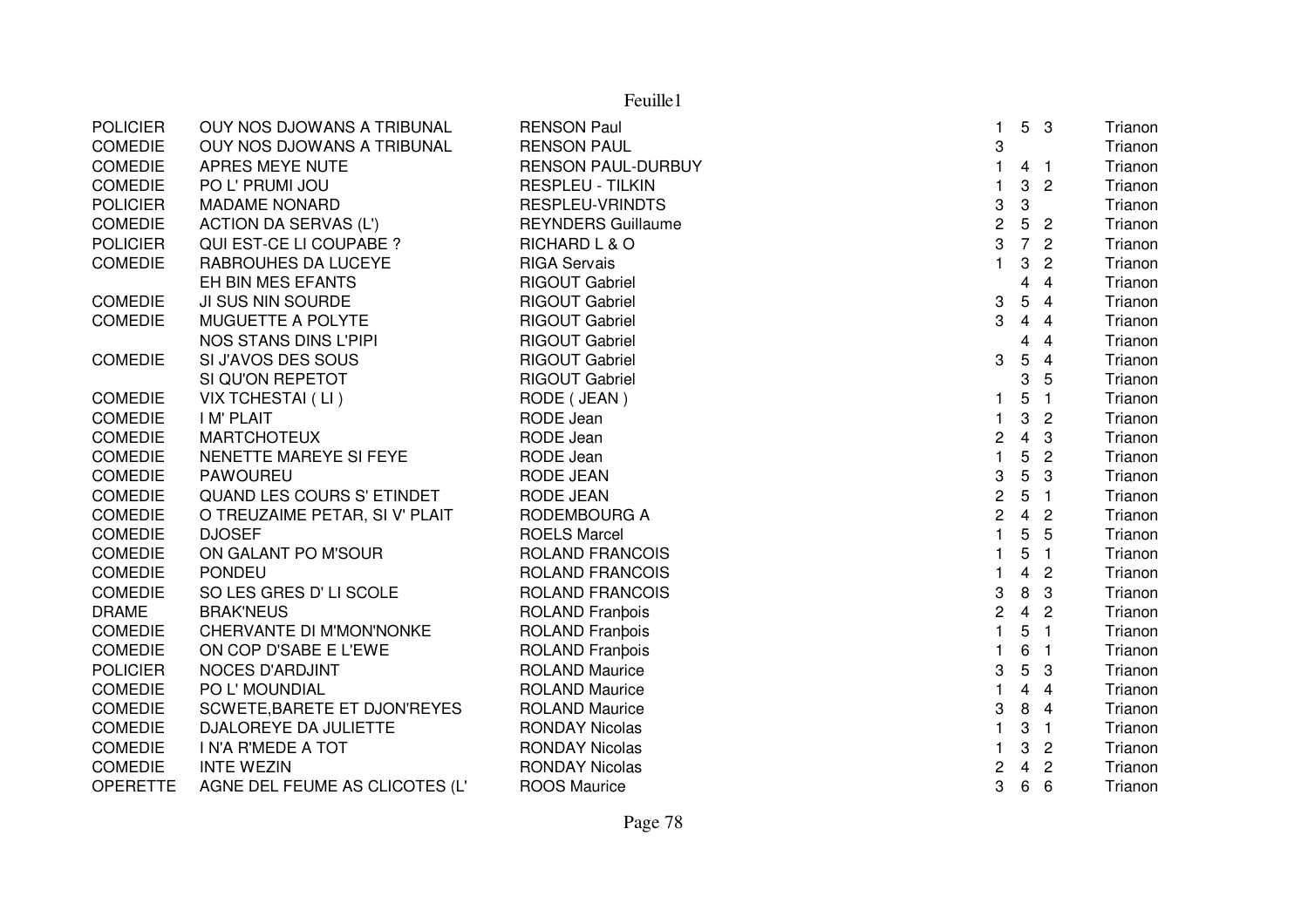|                 | Feuille1                           |                             |                      |                  |                          |         |  |
|-----------------|------------------------------------|-----------------------------|----------------------|------------------|--------------------------|---------|--|
| <b>OPERETTE</b> | MARCATCHOU                         | <b>ROOS Maurice</b>         | 3                    | 9                | 5                        | Trianon |  |
| <b>OPERETTE</b> | <b>RIN QU'INE BAHE</b>             | <b>ROOS Maurice</b>         | 3                    | 20 4             |                          | Trianon |  |
| <b>POLICIER</b> | ANGRENEDJE                         | <b>RORIVE Jean</b>          | 3                    | $5\phantom{.0}$  | 3                        | Trianon |  |
| <b>POLICIER</b> | ON N' ECHAPE NIN A S' DESTINEY     | <b>RORIVE JEAN</b>          |                      | 6                | $\overline{c}$           | Trianon |  |
| <b>COMEDIE</b>  | <b>MACULE</b>                      | <b>ROUFFART Jos;</b>        |                      | 5                | $\mathbf{1}$             | Trianon |  |
| <b>COMEDIE</b>  | MU FAMME ET MES CAMARADES + Mu     | ROUFOSSE Franbois           | $\mathbf{1}$         | 3                | $\overline{c}$           | Trianon |  |
| <b>COMEDIE</b>  | DI C'TINS LA                       | <b>RUWET-THOMSIN</b>        | 3                    | 6                | 3                        | Trianon |  |
| <b>POLICIER</b> | <b>FARCE DI VOLEVEYE</b>           | SACRE - THOUNE              | 5                    | $\boldsymbol{9}$ |                          | Trianon |  |
| <b>COMEDIE</b>  | <b>ISTWERE D'AMOUR</b>             | <b>SAINT-REMY Christian</b> | 3                    | $\overline{5}$   | 3                        | Trianon |  |
| <b>COMEDIE</b>  | OME SINS NOM                       | <b>SAINT-REMY Christian</b> | 3                    | $\sqrt{5}$       | 3                        | Trianon |  |
| <b>COMEDIE</b>  | <b>TCHANT DEL TERRE</b>            | <b>SAINT-REMY Christian</b> | 3                    | $\overline{7}$   | $\overline{c}$           | Trianon |  |
| <b>COMEDIE</b>  | <b>VILLA DES ROSES</b>             | <b>SAINT-REMY Christian</b> | 3                    | $\overline{7}$   | 5                        | Trianon |  |
| <b>COMEDIE</b>  | THE D' JALAP (LI)                  | SALME (DIEUDONNE)           | $\blacktriangleleft$ | 4                | $\overline{c}$           | Trianon |  |
| <b>COMEDIE</b>  | PAPA BOUFLOT                       | SALME DD, WALTH             | 1                    | 3                | $\overline{1}$           | Trianon |  |
| <b>COMEDIE</b>  | <b>BAI COP D'HERNA</b>             | SALME DieudonnÚ             | 1                    |                  |                          | Trianon |  |
| <b>COMEDIE</b>  | <b>FATE DI S'ETINDE</b>            | SALME DieudonnÚ             | 1.                   | 3                | $\overline{1}$           | Trianon |  |
| <b>COMEDIE</b>  | <b>FIASSE ET BELLE-MERE</b>        | SALME DieudonnÚ             |                      |                  |                          | Trianon |  |
| <b>DRAME</b>    | <b>GUYAME LI BRAKNEU</b>           | SALME DieudonnÚ             | 5                    |                  |                          | Trianon |  |
| <b>DRAME</b>    | <b>MAISSE PIERRE</b>               | SALME DieudonnÚ             | $\overline{c}$       |                  | 8 <sub>2</sub>           | Trianon |  |
| <b>COMEDIE</b>  | <b>D'MEYS DOUX</b>                 | <b>SALOMON Guy</b>          | 3                    |                  |                          | Trianon |  |
|                 | MAIN DE MARTICO                    | SAUHEID J.L.                |                      |                  |                          | Trianon |  |
| <b>POLICIER</b> | <b>DIVWER</b>                      | <b>SCHETTER Joseph</b>      |                      | 2 <sub>1</sub>   |                          | Trianon |  |
| <b>POLICIER</b> | <b>MARTICOT</b>                    | <b>SCHETTER Joseph</b>      | 3                    | $\overline{4}$   | $\overline{c}$           | Trianon |  |
| <b>POLICIER</b> | PLAY - READY                       | <b>SCHETTER JOSEPH</b>      | 1                    | 6                | $\overline{2}$           | Trianon |  |
| <b>COMEDIE</b>  | PORTRET DA Mme X                   | <b>SCHETTER Joseph</b>      | 3                    | 5                | $\overline{4}$           | Trianon |  |
| <b>POLICIER</b> | <b>VOLA L' DOCTEUR</b>             | <b>SCHMITZ (GEORGES)</b>    | 3                    | 8                | 3                        | Trianon |  |
| <b>POLICIER</b> | <b>BLANC COU</b>                   | <b>SCHMITZ Georges</b>      | 3                    | 6                | 5                        | Trianon |  |
| <b>POLICIER</b> | <b>BONHEUR DISTRU</b>              | <b>SCHREIBER G.</b>         | 3                    | 5                | 3                        | Trianon |  |
| <b>COMEDIE</b>  | SPAW' TA D' A BEBERT               | <b>SCHROEDER</b>            |                      | 4                | $\mathbf{1}$             | Trianon |  |
| <b>OPERETTE</b> | TCHARITE (LI)                      | <b>SCHURGERS (JEAN)</b>     | 1                    | 5                | $\overline{1}$           | Trianon |  |
| <b>DRAME</b>    | VI BON DIU (LI)                    | <b>SCHURGERS (JEAN)</b>     | 1                    | 3                | $\overline{2}$           | Trianon |  |
| <b>TP</b>       | ANGE DE VIEGE                      | <b>SCHURGERS Jean</b>       | 1.                   | $14 \quad 1$     |                          | Trianon |  |
| <b>TP</b>       | <b>BARAQUIS ou 2 EFANTS HAPPES</b> | <b>SCHURGERS Jean</b>       |                      | 9                | $\overline{1}$           | Trianon |  |
| <b>COMEDIE</b>  | <b>COMIQUE DI VERVIS</b>           | <b>SCHURGERS Jean</b>       |                      | 5                | $\overline{\phantom{0}}$ | Trianon |  |
| <b>COMEDIE</b>  | <b>COUYONNAIE ET COUYONNE</b>      | <b>SCHURGERS Jean</b>       | 1.                   |                  | 7 <sub>2</sub>           | Trianon |  |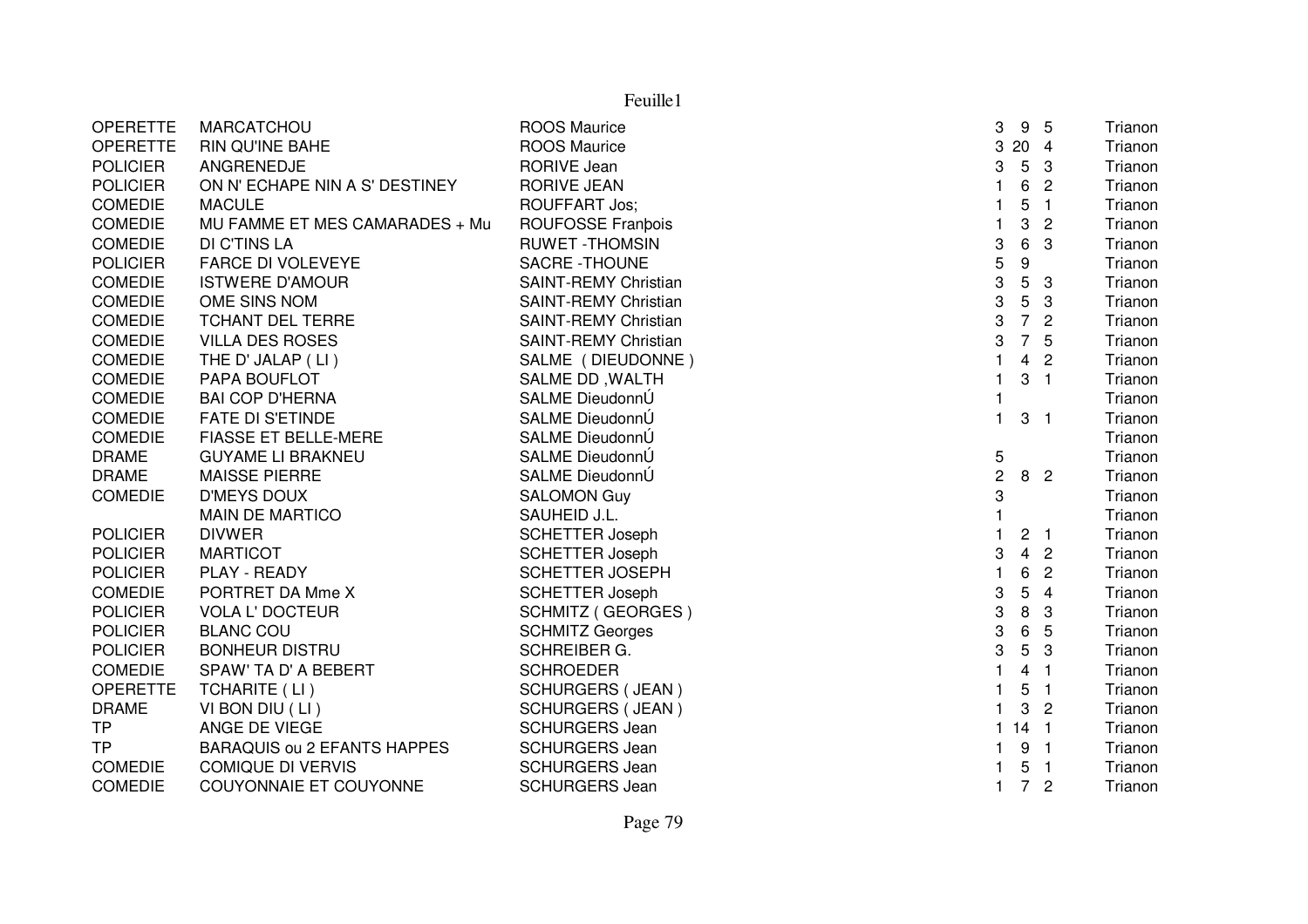|                 |                                   | Feuille1                 |                         |                         |                  |                  |         |
|-----------------|-----------------------------------|--------------------------|-------------------------|-------------------------|------------------|------------------|---------|
| <b>COMEDIE</b>  | DROLE D'EMANCHEURE                | <b>SCHURGERS Jean</b>    | 1                       | 3 <sup>1</sup>          |                  | $\overline{2}$   | Trianon |
| <b>COMEDIE</b>  | <b>EFANT TROVE</b>                | <b>SCHURGERS Jean</b>    |                         |                         |                  |                  | Trianon |
| <b>COMEDIE</b>  | <b>FRATERNITE</b>                 | <b>SCHURGERS Jean</b>    |                         | 5                       | $\blacksquare$ 1 |                  | Trianon |
| <b>DRAME</b>    | <b>GRAND'PERE</b>                 | <b>SCHURGERS Jean</b>    | 3                       | 6                       |                  | $\overline{c}$   | Trianon |
| <b>DRAME</b>    | <b>JUSTICE</b>                    | <b>SCHURGERS Jean</b>    | $\overline{c}$          |                         |                  |                  | Trianon |
| <b>COMEDIE</b>  | ONCE DI BONHEUR                   | <b>SCHURGERS Jean</b>    |                         |                         |                  |                  | Trianon |
| <b>COMEDIE</b>  | ONCE DI BONHEUR                   | <b>SCHURGERS JEAN</b>    |                         | 5 <sub>1</sub>          |                  |                  | Trianon |
| <b>COMEDIE</b>  | <b>PARADIS</b>                    | <b>SCHURGERS JEAN</b>    |                         | $\overline{4}$          |                  | $\overline{c}$   | Trianon |
| <b>COMEDIE</b>  | POURCE DA DONEYE                  | <b>SCHURGERS Jean</b>    |                         |                         |                  |                  | Trianon |
| <b>COMEDIE</b>  | <b>TONTON L'AGUESSE</b>           | <b>SCHURGERS Jean</b>    |                         |                         |                  |                  | Trianon |
| <b>COMEDIE</b>  | TREUS COUYONNES                   | <b>SCHURGERS Jean</b>    |                         |                         |                  |                  | Trianon |
| <b>COMEDIE</b>  | DESTINEE A FET SI OUVE            | <b>SERONVAL Henri</b>    | 3                       | 5                       |                  | 3                | Trianon |
| <b>COMEDIE</b>  | PLOUM PLOUM TRA LA LA             | <b>SERVAIS Joseph</b>    | 3                       | $6\phantom{1}$          | $\overline{4}$   |                  | Trianon |
| <b>COMEDIE</b>  | <b>D'VORCEGE MANQUE</b>           | SIMON LÚopold            | $\blacksquare$          | $\overline{4}$          |                  | $\overline{2}$   | Trianon |
|                 | A CHAQUE MARIHAT S'CLA            | SIMON Henri              |                         |                         |                  |                  | Trianon |
| <b>COMEDIE</b>  | <b>BLEU BIHE</b>                  | <b>SIMON Henri</b>       | $\blacksquare$          | $\overline{4}$          |                  | $\overline{2}$   | Trianon |
|                 | <b>BRIQUE ET MWOIRTI</b>          | <b>SIMON Henri</b>       |                         |                         |                  |                  | Trianon |
|                 | <b>COUR D'OGNON</b>               | <b>SIMON Henri</b>       |                         |                         |                  |                  | Trianon |
| <b>COMEDIE</b>  | <b>DJAN'NESSE</b>                 | <b>SIMON Henri</b>       | 5                       | 7 5                     |                  |                  | Trianon |
| <b>COMEDIE</b>  | <b>JANETE</b>                     | <b>SIMON Henri</b>       | $\overline{\mathbf{c}}$ | $\overline{4}$          |                  | $\overline{2}$   | Trianon |
| EF              | <b>NEURE POYE</b>                 | <b>SIMON Henri</b>       | $\overline{2}$          | $4 \quad 3$             |                  |                  | Trianon |
|                 | <b>QUATRE COMEDIES LIEGEOISES</b> | <b>SIMON HENRI</b>       |                         |                         |                  |                  | Trianon |
| <b>COMEDIE</b>  | <b>SETCHE I BETCHE</b>            | <b>SIMON HENRI</b>       | 1                       | 5                       | $\overline{1}$   |                  | Trianon |
| <b>POLICIER</b> | AMOURS DA SUZANNE                 | SIMON LÚopold            |                         | 5                       |                  | $\overline{2}$   | Trianon |
| <b>COMEDIE</b>  | <b>JOU D'OREGE</b>                | SIMON LÚopold            | $\mathbf{1}$            | 5                       |                  | $\overline{c}$   | Trianon |
| <b>POLICIER</b> | <b>MAVA CONSEYE</b>               | SIMON LÚopold            |                         | 5                       |                  | $\overline{2}$   | Trianon |
| <b>OPERETTE</b> | ROSE ET ROZETTE                   | SIMON LEOPOLD H          |                         | 5                       |                  | $\overline{2}$   | Trianon |
| <b>COMEDIE</b>  | POQWE ESTEZ - VE CHAL             | SIMONIS - THOMSIN        | $\overline{c}$          | $\sqrt{3}$              |                  | 3                | Trianon |
| <b>POLICIER</b> | <b>QWAND ELE SI DISPIERTE</b>     | <b>SIMONIS - THOMSIN</b> |                         | $\overline{7}$          |                  | 3                | Trianon |
| <b>COMEDIE</b>  | <b>WEZEUR PO VIKER</b>            | SIMONIS - THOMSIN        | 3                       | $\boldsymbol{9}$        |                  | $\overline{2}$   | Trianon |
| <b>COMEDIE</b>  | TREUS GALLANTS DA GETROU          | SIMONIS (CONSTAN)        | 1                       | $\overline{\mathbf{4}}$ |                  | $\overline{2}$   | Trianon |
| <b>COMEDIE</b>  | <b>TCHIKEU IL A TCHIKE</b>        | SIMONIS (GEORGES)        |                         | 3                       |                  | $\boldsymbol{3}$ | Trianon |
| <b>COMEDIE</b>  | VALISE A CINT VISAGES (LI)        | SIMONIS (GEORGES)        | 3                       | 6                       |                  | 3                | Trianon |
| <b>COMEDIE</b>  | WESSES ET DES PAVIONS (DES)       | SIMONIS (GEORGES)        | 3                       | 3                       |                  | 3                | Trianon |
| <b>COMEDIE</b>  | A D'MEYE MACULE                   | <b>SIMONIS Georges</b>   |                         |                         |                  |                  | Trianon |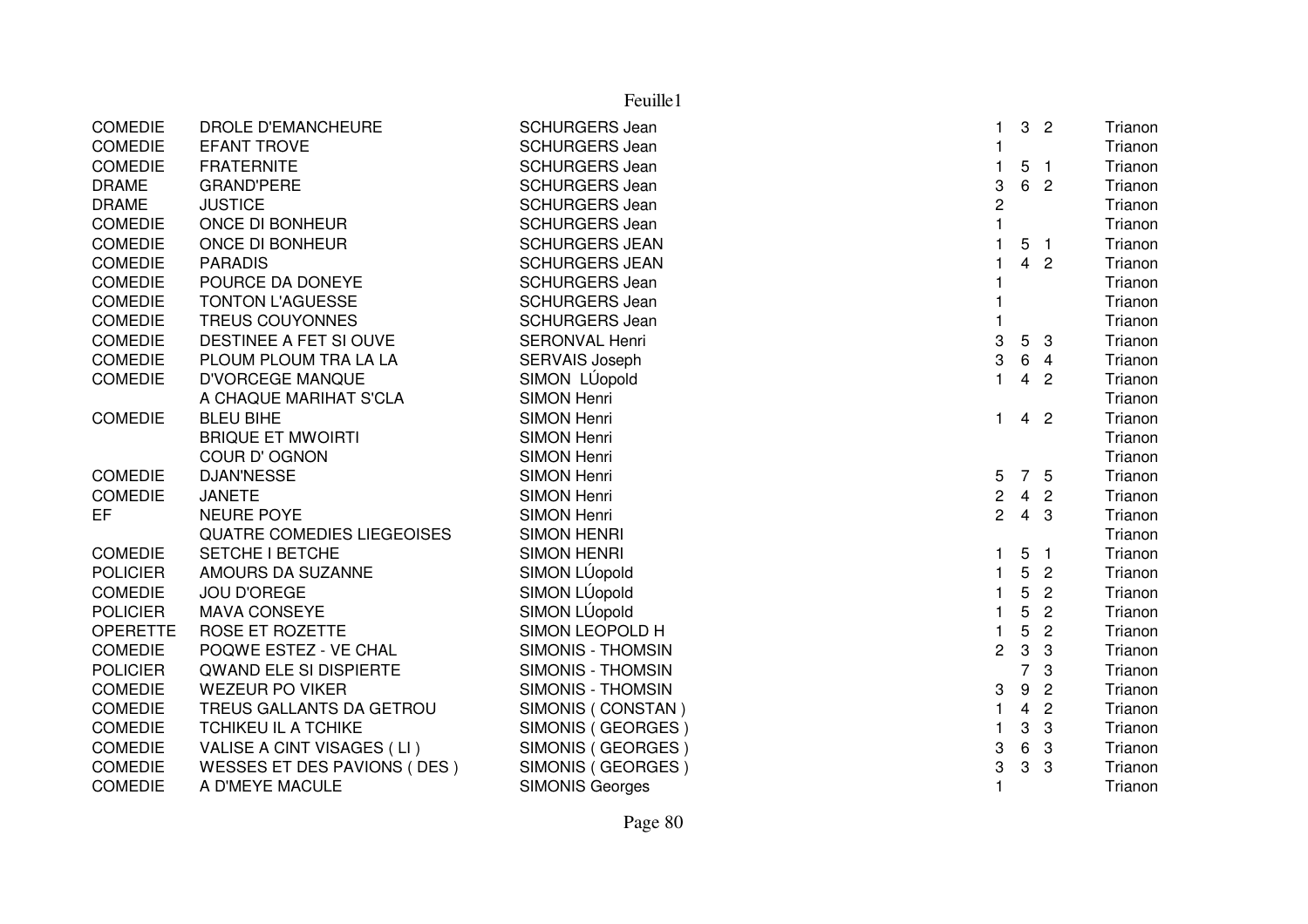| Feuille1        |                             |                          |                |                 |                |         |
|-----------------|-----------------------------|--------------------------|----------------|-----------------|----------------|---------|
| <b>COMEDIE</b>  | <b>AFICHE</b>               | <b>SIMONIS Georges</b>   | 3              | $\overline{4}$  | 3              | Trianon |
| <b>COMEDIE</b>  | ARINDJ'MINT (L')            | <b>SIMONIS Georges</b>   | $\mathbf{1}$   | 3               | 3              | Trianon |
| <b>COMEDIE</b>  | <b>BIN, VOLA PARET</b>      | <b>SIMONIS Georges</b>   | $\mathbf{1}$   | 3               | $\overline{1}$ | Trianon |
| <b>COMEDIE</b>  | <b>C'EST L'DEPRIME</b>      | <b>SIMONIS Georges</b>   | 3              | $\overline{4}$  | $\overline{4}$ | Trianon |
| <b>COMEDIE</b>  | <b>CHAKE SI JUSTICE</b>     | <b>SIMONIS Georges</b>   | $\overline{1}$ | 4               | $\overline{2}$ | Trianon |
| <b>COMEDIE</b>  | <b>CLOTILE EST RIV'NOWE</b> | <b>SIMONIS Georges</b>   |                |                 |                | Trianon |
| <b>POLICIER</b> | COP A DJEYES                | <b>SIMONIS Georges</b>   | $\mathbf{1}$   | 4               | $\overline{2}$ | Trianon |
|                 | DANSEUSE DA GAI MOULIN      | <b>SIMONIS Georges</b>   |                |                 |                | Trianon |
| <b>COMEDIE</b>  | <b>FAMILE</b>               | <b>SIMONIS Georges</b>   | $\mathbf{1}$   | 10 <sub>4</sub> |                | Trianon |
| <b>COMEDIE</b>  | <b>FRE DJUDAS</b>           | <b>SIMONIS Georges</b>   | $\mathbf{1}$   |                 | 2 <sub>2</sub> | Trianon |
| <b>COMEDIE</b>  | <b>GAZETE A TOFER REZON</b> | <b>SIMONIS Georges</b>   |                |                 |                | Trianon |
| <b>COMEDIE</b>  | <b>INDES PO DOMINIQUE</b>   | <b>SIMONIS Georges</b>   |                |                 |                | Trianon |
| <b>COMEDIE</b>  | MESSE DEL DJOWE             | <b>SIMONIS Georges</b>   | 3              |                 | 74             | Trianon |
| <b>COMEDIE</b>  | <b>MICKEY CANADA</b>        | <b>SIMONIS Georges</b>   | $\mathbf{1}$   | 3               | $\overline{2}$ | Trianon |
| <b>COMEDIE</b>  | <b>MONDE EST P-TIT</b>      | <b>SIMONIS Georges</b>   | 1              |                 |                | Trianon |
| <b>POLICIER</b> | MON-N-ONKE DE ZODIAKE       | <b>SIMONIS Georges</b>   | 3              | $\overline{4}$  | 3              | Trianon |
|                 | PINDOU D'SINT FOYIN         | <b>SIMONIS Georges</b>   |                |                 |                | Trianon |
| <b>COMEDIE</b>  | QWAND R' VINRE L' DJOU      | <b>SIMONIS GEORGES</b>   |                |                 |                | Trianon |
| <b>COMEDIE</b>  | ROUFE TOT DJUS              | <b>SIMONIS GEORGES</b>   |                |                 |                | Trianon |
| <b>COMEDIE</b>  | <b>SCRIRE</b>               | <b>SIMONIS GEORGES</b>   |                |                 |                | Trianon |
| <b>COMEDIE</b>  | SO LES RANGS                | <b>SIMONIS GEORGES</b>   |                |                 |                | Trianon |
| <b>COMEDIE</b>  | <b>SORIS</b>                | <b>SIMONIS GEORGES</b>   | 1              | 3               | $\overline{2}$ | Trianon |
| <b>COMEDIE</b>  | SOT QUI VOUT                | <b>SIMONIS GEORGES</b>   | 1              | 3               | $\overline{2}$ | Trianon |
| <b>COMEDIE</b>  | <b>SUTI OU MACRE</b>        | SIMONIS - GERARD J       | 3              | $\overline{4}$  | 5              | Trianon |
| <b>TP</b>       | <b>VIKANTS TAVLES</b>       | SIMONIS - GERARD J       | $\mathbf{1}$   | $\overline{c}$  | 3              | Trianon |
| <b>POLICIER</b> | <b>I PLOUT DES-OUS</b>      | <b>SIMONIS - THOMSIN</b> | 1              | 4               | $\overline{2}$ | Trianon |
| <b>COMEDIE</b>  | MON-N-ONK DE ZODIAKE        | SIMONIS-THOMSIN          | 3              | $\overline{4}$  | 3              | Trianon |
| <b>COMEDIE</b>  | DEUX COP¿D'BOULET           | SINOUF Joseph            | $\mathbf{1}$   | 6               |                | Trianon |
| <b>COMEDIE</b>  | TCHALE HOUTIN VA RIM'NI     | <b>SLANGEN Marcel</b>    | 1              | 4               | $\overline{2}$ | Trianon |
| <b>COMEDIE</b>  | <b>FIFIS</b>                | <b>SNYSTERS</b>          | 3              | 4               | $\overline{4}$ | Trianon |
| <b>COMEDIE</b>  | PLEUM PLEUM TRA LA LA       | <b>SNYSTERS</b>          | 3              | $\overline{4}$  | $\overline{2}$ | Trianon |
| <b>COMEDIE</b>  | <b>PRONOSTIK</b>            | <b>SNYSTERS</b>          | 3              | $\overline{4}$  | $\overline{4}$ | Trianon |
| <b>COMEDIE</b>  | RABROUHES D'ON MANEGE       | <b>SNYTSELAAR HENRI</b>  |                | 4               | $\overline{1}$ | Trianon |
| <b>COMEDIE</b>  | AMON L'COMISSERE            | <b>SNYTSERS Alex</b>     | 3              | 4               | $\overline{c}$ | Trianon |
| <b>COMEDIE</b>  | <b>CABARET DES CHOMEURS</b> | <b>SNYTSERS Alex</b>     | 3              | 6               | 3              | Trianon |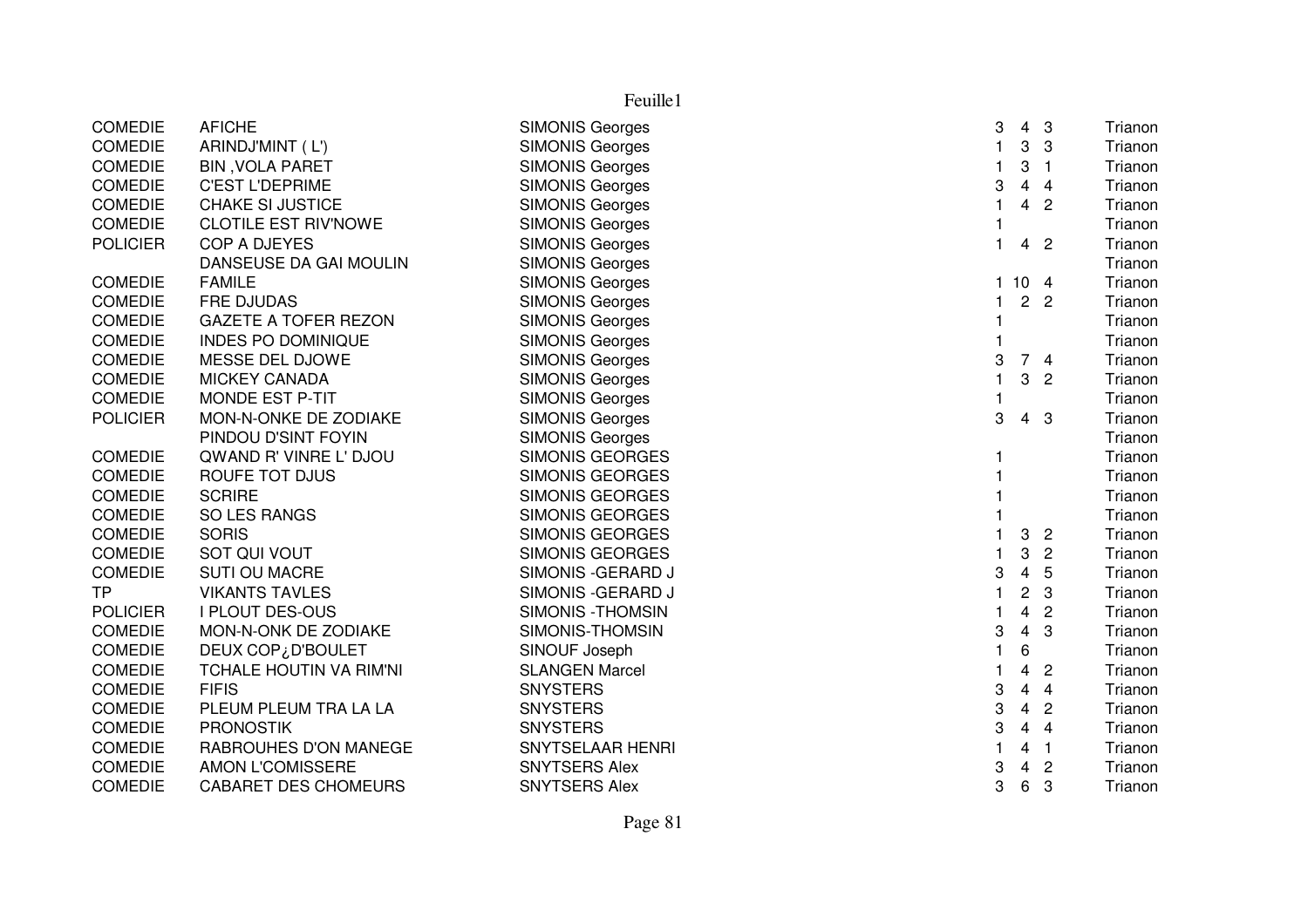|                 |                             | Feuille1             |   |                           |                |         |
|-----------------|-----------------------------|----------------------|---|---------------------------|----------------|---------|
| <b>COMEDIE</b>  | <b>COTE ET L'VENTRIN</b>    | <b>SNYTSERS Alex</b> | 3 | 4                         | $\overline{4}$ | Trianon |
| <b>COMEDIE</b>  | <b>DEDE</b>                 | <b>SNYTSERS Alex</b> | 3 | $\overline{4}$            | $\overline{4}$ | Trianon |
| <b>COMEDIE</b>  | <b>DJENNY</b>               | <b>SNYTSERS Alex</b> | 3 | 3                         | $\overline{4}$ | Trianon |
| <b>COMEDIE</b>  | DJI D'VERE IN-OME           | <b>SNYTSERS Alex</b> | 3 | 5                         | $\overline{4}$ | Trianon |
| COMEDIE         | <b>FIFIS</b>                | <b>SNYTSERS Alex</b> | 3 | $\overline{\mathbf{4}}$   | $\overline{4}$ | Trianon |
| <b>COMEDIE</b>  | <b>MAHONTEUS</b>            | <b>SNYTSERS Alex</b> |   |                           |                | Trianon |
| <b>COMEDIE</b>  | <b>NORINE</b>               | <b>SNYTSERS Alex</b> | 3 | $\overline{4}$            | $\overline{2}$ | Trianon |
| <b>COMEDIE</b>  | <b>PREPAPA</b>              | <b>SNYTSERS ALEX</b> | 3 |                           | 74             | Trianon |
| <b>COMEDIE</b>  | <b>PRONOSTIK</b>            | <b>SNYTSERS Alex</b> | 3 | $\overline{4}$            | $\overline{c}$ | Trianon |
| <b>COMEDIE</b>  | <b>RAFWERCI MARIEDJE</b>    | <b>SNYTSERS ALEX</b> |   |                           |                | Trianon |
| <b>COMEDIE</b>  | <b>RAP'LES</b>              | <b>SNYTSERS Alex</b> |   | 5                         | $\overline{c}$ | Trianon |
| <b>POLICIER</b> | <b>SIERMINTS</b>            | SOMMER - BALTHAZAR   | 3 | 6                         | $\overline{2}$ | Trianon |
| <b>COMEDIE</b>  | CONGO                       | SOMMERS-BODDEN       |   | 3                         | $\overline{1}$ | Trianon |
| <b>POLICIER</b> | TROP' D' AMOUR, MUTWEZ      | SOUGNEZ (ANDREE)     | 1 | $\overline{c}$            | $\overline{c}$ | Trianon |
| <b>OPERETTE</b> | TAPISSE - T - ON            | SOUGNEZ - JAMINET    | 3 | 10 <sub>3</sub>           |                | Trianon |
| <b>OPERETTE</b> | <b>TOT TCHANTANT</b>        | SOUGNEZ - JAMINET    | 1 | $\overline{4}$            | $\overline{2}$ | Trianon |
| <b>OPERETTE</b> | COUPEROU                    | SOUGNEZ - WARNOTTE   | 3 | 6                         | 3              | Trianon |
| <b>OPERETTE</b> | <b>BRAVO MIMILE</b>         | SOUGNEZ &JAMINET     | 3 | $\overline{7}$            | 3              | Trianon |
| <b>POLICIER</b> | AMON L' DJUDJE              | SOUGNEZ AndrÚe       |   | $\overline{\mathbf{4}}$   | 3              | Trianon |
| <b>COMEDIE</b>  | AMON L'DJUDJE               | SOUGNEZ AndrÚe       |   | 4                         | 3              | Trianon |
| <b>COMEDIE</b>  | <b>AMOUR A L'GARE</b>       | SOUGNEZ AndrÚe       | 1 | 3                         | $\overline{c}$ | Trianon |
| <b>COMEDIE</b>  | <b>AVOU L'ERITEDJE</b>      | SOUGNEZ AndrÚe       |   | $\overline{\mathbf{4}}$   | $\overline{2}$ | Trianon |
| <b>COMEDIE</b>  | <b>BANSLI</b>               | SOUGNEZ AndrÚe       | 3 | 5                         | 3              | Trianon |
| <b>POLICIER</b> | <b>BONEUR QUI MOURT</b>     | SOUGNEZ AndrÚe       |   | $\ensuremath{\mathsf{3}}$ | $\overline{1}$ | Trianon |
| <b>POLICIER</b> | <b>CAZI L'BONEUR</b>        | SOUGNEZ AndrÚe       |   | 3                         | $\overline{2}$ | Trianon |
| <b>POLICIER</b> | COPE, C'E-ST-INE COPE       | SOUGNEZ AndrÚe       |   | $\overline{c}$            | 3              | Trianon |
| <b>POLICIER</b> | <b>DJA PAYI</b>             | SOUGNEZ AndrÚe       |   | 3                         | $\mathbf{2}$   | Trianon |
| <b>COMEDIE</b>  | <b>ESSONLE</b>              | SOUGNEZ AndrÚe       | 1 | 3                         | 2              | Trianon |
| <b>COMEDIE</b>  | I M'EL DIRE                 | SOUGNEZ AndrÚe       | 1 | 3                         |                | Trianon |
| <b>COMEDIE</b>  | INE MEZEURE PO RIN          | SOUGNEZ AndrÚe       | 1 | 3                         | 4              | Trianon |
| <b>POLICIER</b> | OREDJE                      | SOUGNEZ AndrÚe       |   | 3                         | $\overline{c}$ | Trianon |
| <b>POLICIER</b> | <b>R'TOUR A PARIS</b>       | SOUGNEZ AndrÚe       |   | 3                         | $\overline{2}$ | Trianon |
| <b>POLICIER</b> | <b>TIMPESSE</b>             | SOUGNEZ AndrÚe       | 3 | $\overline{\mathbf{4}}$   | $\sqrt{3}$     | Trianon |
| <b>POLICIER</b> | <b>TROP D'AMOUR MUTWET!</b> | SOUGNEZ AndrÚe       |   | $\overline{c}$            | $\overline{2}$ | Trianon |
| <b>COMEDIE</b>  | <b>ZIDOR A CINT ANS</b>     | SOUGNEZ AndrÚe       | 1 | 4                         | 4              | Trianon |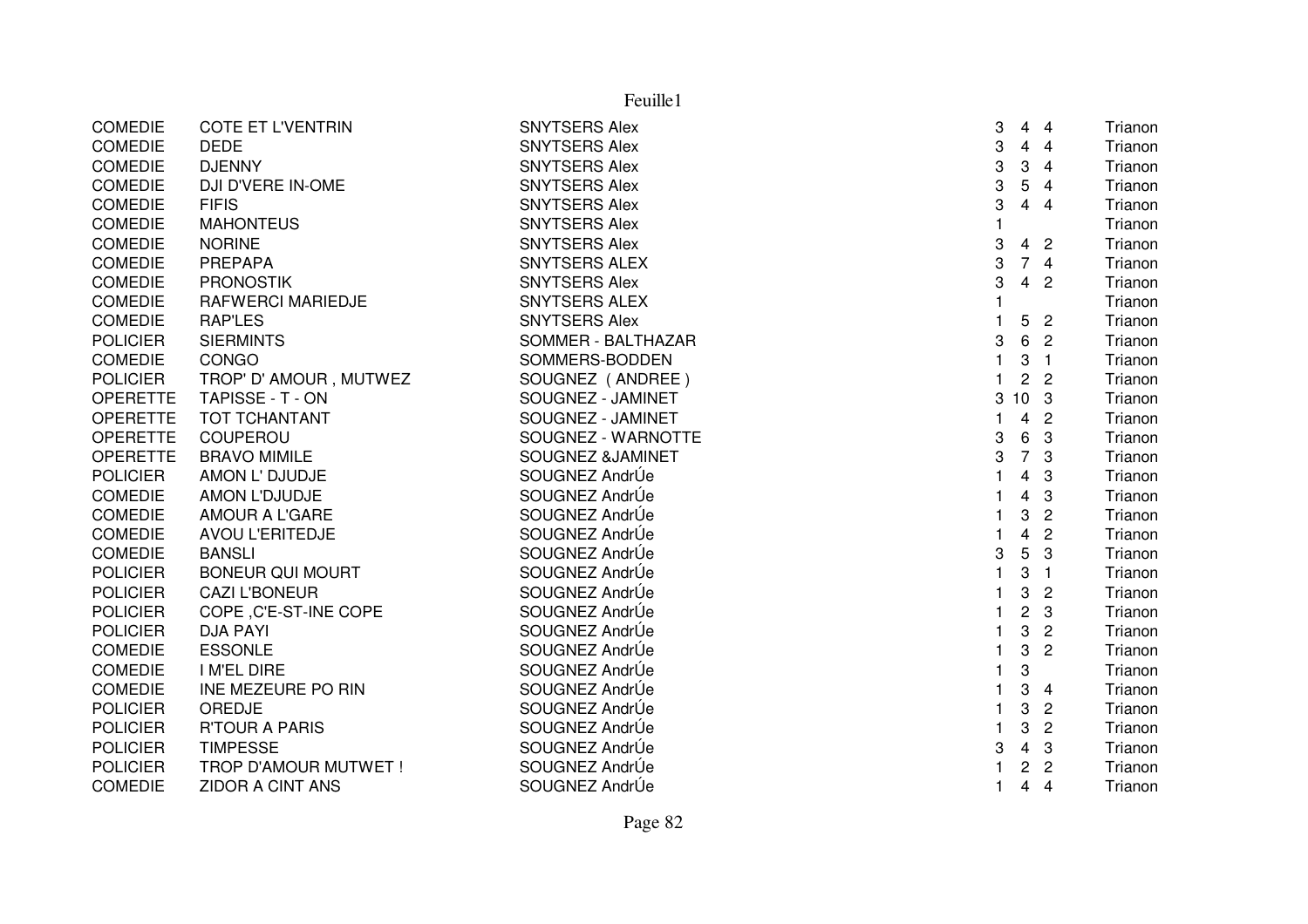| AMOUR A MOLIN (L')               | SOUGNEZ - BASTIN       | 3                       |                               |                | Trianon                                        |
|----------------------------------|------------------------|-------------------------|-------------------------------|----------------|------------------------------------------------|
| <b>NELLY</b>                     | SOUGNEZ-JAMINET        | 3                       | 9                             | $\overline{c}$ | Trianon                                        |
| DJA M'COMBINE                    | SOUGNEZ-KIRSCH         | 3                       | $\overline{7}$                | -4             | Trianon                                        |
| QUE VOYEDJE                      | SOUGNIEZ - JAMINET     | 4                       | 9                             | 3              | Trianon                                        |
| TCHANT DE BONEUR (LI)            | SOUGNIEZ - JAMINET     | 3                       | 6                             | 3              | Trianon                                        |
| <b>TOT CORANT</b>                | SOUGNIEZ - WARNOTTE    | 1                       | 4                             | $\overline{c}$ | Trianon                                        |
| ON COP D' TONNIRRE               | <b>SOURIS LAURENT</b>  | $\mathbf{1}$            |                               |                | Trianon                                        |
| HONNEUR PASSE LI RITCHESSE       | SOYEUR G.              | 1                       | 3                             | $\overline{2}$ | Trianon                                        |
| WAGNANT                          | STAQUET-SERVAIS        | 3                       | 6                             | $\overline{4}$ | Trianon                                        |
| <b>AHOTE BELE-MERE</b>           | <b>STAUDT Pierre</b>   | 3                       | 5                             | 5              | Trianon                                        |
| COULA C'N'EST PU RIRE            | <b>STAUDT Pierre</b>   | $\mathbf{1}$            | 3                             | $\overline{c}$ | Trianon                                        |
| <b>DACTILO</b>                   | <b>STAUDT Pierre</b>   |                         | 4                             | 3              | Trianon                                        |
| <b>DANDJI</b>                    | <b>STAUDT Pierre</b>   | 1                       | 4                             | 3              | Trianon                                        |
| <b>DETE</b>                      | <b>STAUDT Pierre</b>   | 3                       | 5                             | $\overline{2}$ | Trianon                                        |
| NULEYE D' OREDGE                 | STEENEBRUGGEN CH,      | 1                       | 3                             | $\overline{c}$ | Trianon                                        |
| <b>MOHONE</b>                    | STEENEBRUGGEN Ch       | $\boldsymbol{2}$        | 6                             | $\overline{2}$ | Trianon                                        |
| TAV' LE D' ARDENE                | STEINWEG (ISI)         | $\mathbf{1}$            | 3                             | $\overline{1}$ | Trianon                                        |
| TCHANT DE PAYIS (LI)             | STEINWEG (ISI)         | 3                       | 5                             | -3             | Trianon                                        |
| TE PERE TE FI                    | STEINWEG (ISI)         | 1                       |                               |                | Trianon                                        |
| TIC TAC DE COUR                  |                        | 3                       |                               |                | Trianon                                        |
| A CASE DES ROBOTS                | <b>STEINWEG Isi</b>    |                         | 6                             |                | Trianon                                        |
| <b>BRIGADIER VOS AVEZ RAISON</b> | <b>STEINWEG Isi</b>    | 1                       | 3                             |                | Trianon                                        |
| DI QUI DJASE-T-ON                | <b>STEINWEG Isi</b>    | $\overline{\mathbf{c}}$ |                               | $\overline{2}$ | Trianon                                        |
| DJERA MAC-MAC                    | <b>STEINWEG Isi</b>    |                         | 4                             | 3              | Trianon                                        |
| I FAT QU'ON LI R'METE            | <b>STEINWEG Isi</b>    |                         | $\overline{4}$                | 3              | Trianon                                        |
| <b>KIKI</b>                      | <b>STEINWEG Isi</b>    | 1                       | 6                             | $\overline{1}$ | Trianon                                        |
| NEGUE DA BABETE                  | <b>STEINWEG Isi</b>    | 3                       | 6                             | 3              | Trianon                                        |
| NOS AVANS L'AUTO                 | <b>STEINWEG Isi</b>    |                         | $\overline{4}$                | $\overline{c}$ | Trianon                                        |
| PIYOTE DA BABETE                 | <b>STEINWEG ISI</b>    | 3                       | 4                             | 3              | Trianon                                        |
| POMPIERS DI COCODEKE             | <b>STEINWEG ISI</b>    | 3                       | 9                             | $\overline{2}$ | Trianon                                        |
| <b>RIBOULINGUE ET CIE</b>        | <b>STEINWEG ISI</b>    | 3                       | $\overline{4}$                | 3              | Trianon                                        |
| AVOU LES POMPOMS                 | STENY GÚ <sub>o</sub>  |                         |                               | 3              | Trianon                                        |
| <b>LOLITA</b>                    | STENY GÚ <sub>o</sub>  | 3                       | 5                             | $\overline{4}$ | Trianon                                        |
| TCHANT DES RINNES ( Pr enfants   | STEVART (FERNAND)      | 3                       | 4                             | $\overline{4}$ | Trianon                                        |
| <b>ATOU DEL MWERT</b>            | <b>STEVART Fernand</b> | $\mathbf{1}$            | 4                             | $\overline{c}$ | Trianon                                        |
|                                  |                        | STEINWEG (ISI)          | 3<br>3<br>3<br>$\overline{c}$ | $3$ 11         | 7 5<br>- 3<br>$\overline{1}$<br>$\overline{4}$ |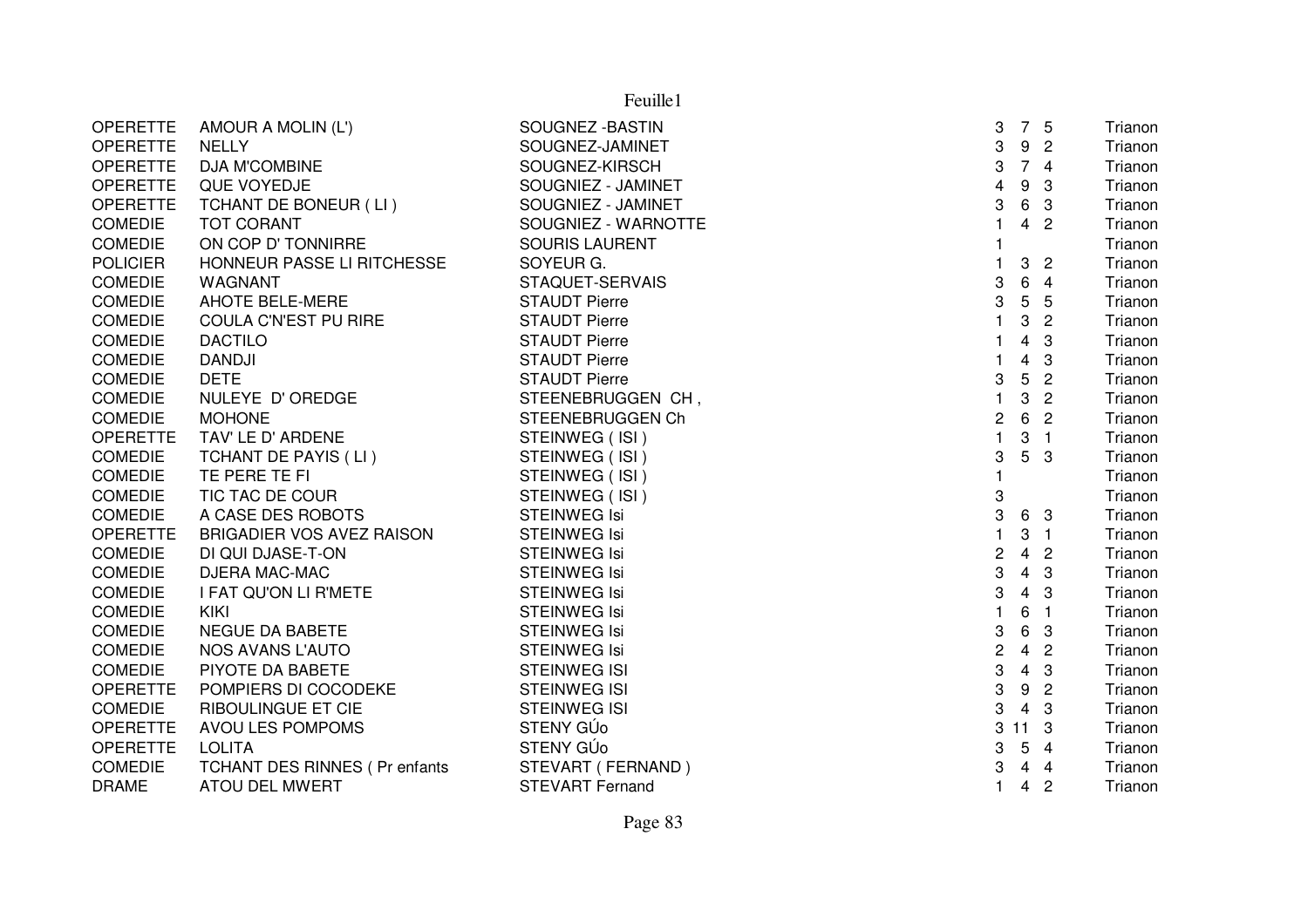|                 |                                     | Feuille1                |                           |                 |                |         |
|-----------------|-------------------------------------|-------------------------|---------------------------|-----------------|----------------|---------|
| <b>COMEDIE</b>  | AWE OU NENNI                        | <b>STEVART Fernand</b>  | 3                         |                 | 6 2            | Trianon |
| <b>COMEDIE</b>  | I N'A PUS DES EFANTS                | <b>STEVART Fernand</b>  | $\mathbf{1}$              | $\overline{4}$  | $\mathbf{3}$   | Trianon |
| <b>POLICIER</b> | <b>MAISSE</b>                       | <b>STEVART Fernand</b>  | $\mathbf{1}$              | $\overline{4}$  | $\overline{2}$ | Trianon |
| <b>POLICIER</b> | <b>MAMES</b>                        | <b>STEVART Fernand</b>  | $\mathbf{1}$              | $\overline{2}$  | $\overline{c}$ | Trianon |
| <b>COMEDIE</b>  | <b>NARCISSE</b>                     | <b>STEVART Fernand</b>  | $\mathbf{1}$              | 3               | $\overline{2}$ | Trianon |
| <b>COMEDIE</b>  | BRIKES ET DES BROKES (FUNNY MO      | STIERNET- COONEY        | $\ensuremath{\mathsf{3}}$ | $\,6\,$         | $\overline{2}$ | Trianon |
| <b>COMEDIE</b>  | D'JI N'ARIN D'ZOS (VISON VOYAG      | STIERNET- COONEY        | 3                         | 5               | 6              | Trianon |
| <b>COMEDIE</b>  | COME LI NEUR VIS-AHAYE              | <b>STIERNET Emile</b>   | $\ensuremath{\mathsf{3}}$ | 6               | $\overline{4}$ | Trianon |
| <b>COMEDIE</b>  | <b>CWENES DI GADE (SAUT DU LIT)</b> | <b>STIERNET Emile</b>   | 3                         | $\overline{4}$  | 5              | Trianon |
| <b>POLICIER</b> | <b>EFANTS D'SINT-DJILE</b>          | <b>STIERNET Emile</b>   | 3                         | 10 <sub>3</sub> |                | Trianon |
| <b>COMEDIE</b>  | DEUX R'CRUES COME ENN A PAU         | <b>SULLON Hubert</b>    | $\mathbf{1}$              | 5               |                | Trianon |
| <b>COMEDIE</b>  | <b>BANSTE DE BONEUR</b>             | <b>SWINNEN Prosper</b>  | $\ensuremath{\mathsf{3}}$ |                 | 6 5            | Trianon |
| <b>COMEDIE</b>  | <b>MOUWETES</b>                     | <b>SWINNEN Prosper</b>  | $\mathbf{1}$              |                 | 2 <sub>2</sub> | Trianon |
| <b>COMEDIE</b>  | ON SEM'DI AL NUT, TREUS-OMES        | <b>SWINNEN Prosper</b>  | $\mathbf{1}$              | $\overline{4}$  | $\overline{2}$ | Trianon |
| <b>COMEDIE</b>  | <b>ON-A WANGNI!</b>                 | <b>SWINNEN Prosper</b>  | $\mathbf{1}$              |                 | 2 <sub>3</sub> | Trianon |
| <b>COMEDIE</b>  | <b>WIYINME ET AVEULES</b>           | <b>SWINNEN Prosper</b>  | $\boldsymbol{3}$          | $11 \quad 7$    |                | Trianon |
| <b>POLICIER</b> | TCHESTE E L'IVIER (ON)              | TARGE (JEAN)            | 3                         |                 | 4 <sub>3</sub> | Trianon |
| <b>POLICIER</b> | <b>DIERINS SIGNEURS</b>             | <b>TARGE Jean</b>       | $\boldsymbol{3}$          |                 | 6 4            | Trianon |
| <b>POLICIER</b> | FOUWA DES BON-DIU                   | <b>TARGE Jean</b>       | 3                         | $\mathbf{3}$    | $\mathbf{3}$   | Trianon |
| <b>POLICIER</b> | LIDJE, CITE D'NOS TAYES             | <b>TARGE Jean</b>       | $\overline{\mathbf{4}}$   | 28 5            |                | Trianon |
| <b>POLICIER</b> | NOS ESTIS TURTOS DES CAMARADES      | <b>TARGE Jean</b>       | 3                         | $\overline{4}$  | $\overline{2}$ | Trianon |
| <b>POLICIER</b> | OMES E L'INFER                      | <b>TARGE JEAN</b>       | 3                         | 8               | $\mathbf{3}$   | Trianon |
|                 | 12                                  | TASSIN (JEAN)           |                           | 5               | $\overline{2}$ | Trianon |
| <b>COMEDIE</b>  | TALION (LI)                         | TASSIN (JEAN)           | $\boldsymbol{3}$          | $5\phantom{.0}$ | $\mathbf{3}$   | Trianon |
| <b>POLICIER</b> | <b>DIERIN DES RIN-N'VATS</b>        | <b>TASSIN Jean</b>      | $\mathbf{1}$              | 5               | $\overline{2}$ | Trianon |
|                 | PO L' DJOU D' SINT NICOLEYS         | <b>TASSIN JEAN</b>      |                           |                 |                | Trianon |
| <b>OPERETTE</b> | FEYE DE GARD-CHAMPET                | <b>TEEGELERS</b>        | $\overline{c}$            |                 | 9 <sub>3</sub> | Trianon |
| <b>COMEDIE</b>  | <b>MESSEDJI</b>                     | THELLIN-HARTMAN         | $\mathbf{1}$              | 5               |                | Trianon |
| T.              | TREUZINME HAUTZ (INE)               | THIRIART (GUSTAV)       | $\mathbf{1}$              |                 | 3              | Trianon |
| <b>COMEDIE</b>  | <b>BON DISDU</b>                    | <b>THIRIART Gustave</b> | $\mathbf{1}$              |                 |                | Trianon |
| <b>COMEDIE</b>  | <b>C'EST PROSPER</b>                | <b>THIRIART Gustave</b> | $\mathbf{1}$              |                 |                | Trianon |
| <b>COMEDIE</b>  | MARIEGE DA GOFFLET                  | <b>THIRIART Gustave</b> | 3                         |                 | 9 <sub>5</sub> | Trianon |
| <b>COMEDIE</b>  | <b>NORINE</b>                       | <b>THIRIART Gustave</b> | $\boldsymbol{3}$          |                 | 8 3            | Trianon |
| <b>COMEDIE</b>  | ON BAI BISOU                        | <b>THIRIART Gustave</b> | 1                         | $\overline{c}$  | $\overline{2}$ | Trianon |
| <b>COMEDIE</b>  | <b>RIVINCHE DI GALANTS</b>          | <b>THIRIART GUSTAVE</b> |                           | 3 13 4          |                | Trianon |
|                 |                                     |                         |                           |                 |                |         |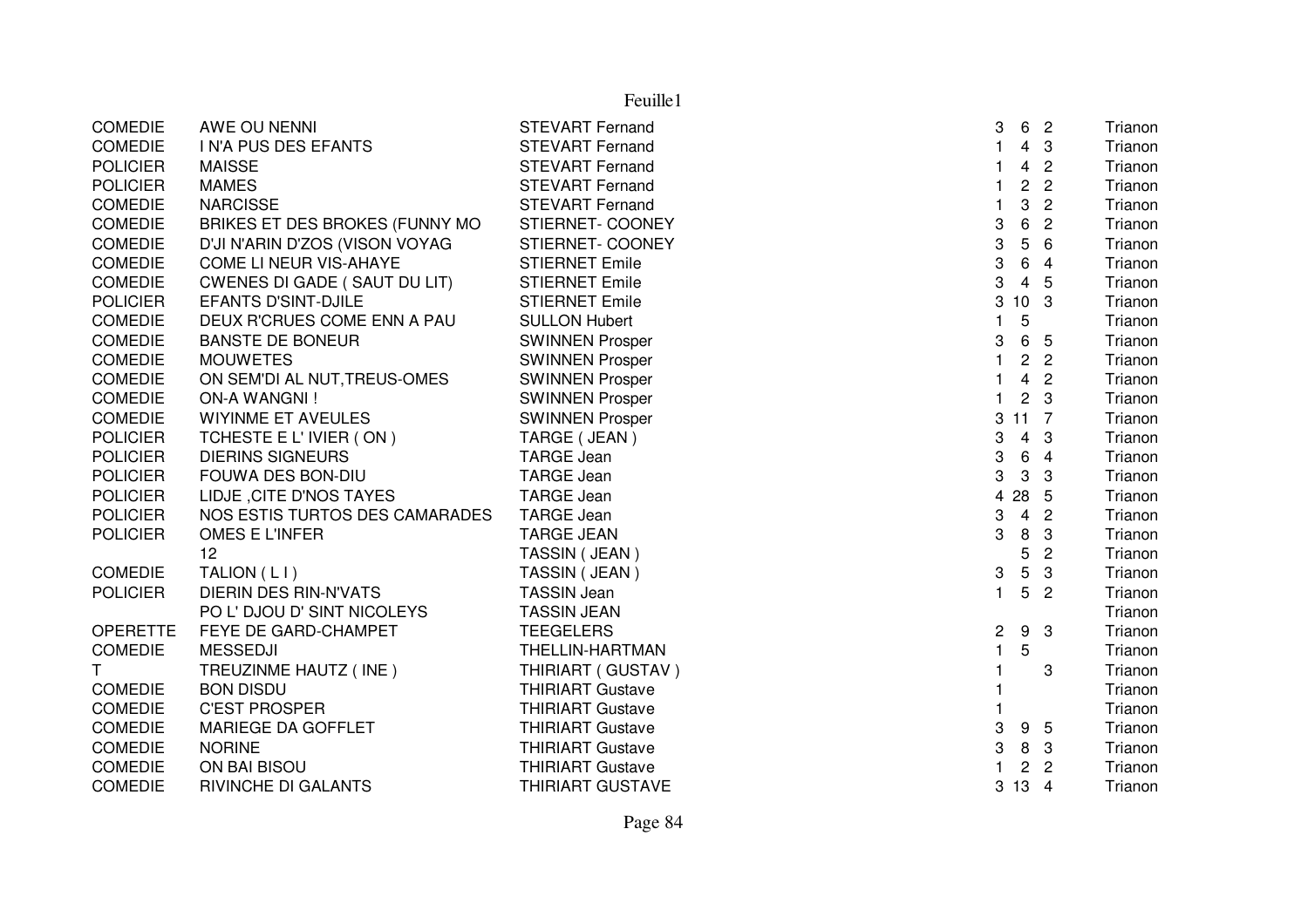| Feuille1        |                                |                         |              |                |                |         |
|-----------------|--------------------------------|-------------------------|--------------|----------------|----------------|---------|
| <b>COMEDIE</b>  | <b>NOURIHE</b>                 | <b>THIRIART Henri</b>   | 3            |                |                | Trianon |
| <b>COMEDIE</b>  | PERE ES FIS                    | <b>THIRIART HENRI</b>   | $\mathbf{1}$ |                |                | Trianon |
| <b>COMEDIE</b>  | <b>CUMULO-NIMBUS</b>           | <b>THOMAS Raymond</b>   | 3            | 6              | $\mathbf{3}$   | Trianon |
| <b>COMEDIE</b>  | <b>CWENE DI PARADIS</b>        | <b>THOMAS Raymond</b>   | 3            |                | $\overline{c}$ | Trianon |
| <b>COMEDIE</b>  | PAPY N'E POU PUS               | <b>THOMAS Raymond</b>   | 3            | $\,6\,$        | $\overline{4}$ | Trianon |
| <b>COMEDIE</b>  | QWAND T'AS GUIGNES ET GUIGNONS | <b>THOMAS Raymond</b>   | 3            | 6              | 5              | Trianon |
| <b>COMEDIE</b>  | RIKETES ET DES VIS FIERS       | <b>THOMAS Raymond</b>   | 3            | 5              | $\overline{4}$ | Trianon |
|                 | SO LES HAUTEURS DI COEKEFAGNE  | <b>THOMAS Raymond</b>   |              |                |                | Trianon |
| <b>COMEDIE</b>  | SO L'PUS BE CIRCUIT DE MONDE   | <b>THOMAS Raymond</b>   | 3            |                | 7 <sub>3</sub> | Trianon |
| <b>COMEDIE</b>  | <b>STAR DE CAPITAINE</b>       | <b>THOMAS Raymond</b>   | 1            | 5              | $\overline{2}$ | Trianon |
| <b>COMEDIE</b>  | <b>COTE ET VANTRIN</b>         | <b>THONNART Henri</b>   | 1            | 1              |                | Trianon |
| <b>COMEDIE</b>  | <b>EMON BROULE-L'OUYE</b>      | <b>THONNART Henri</b>   | 1            | 3              | $\overline{2}$ | Trianon |
| <b>OPERETTE</b> | PINDEDGE DI CRAMA              | <b>THONNART HENRI</b>   | 1            | 3              | $\overline{2}$ | Trianon |
| <b>COMEDIE</b>  | MI MAME C'EST LU               | THOUNE - DERYCKE        | 3            | 5              | 3              | Trianon |
| <b>COMEDIE</b>  | <b>ADRIEN</b>                  | <b>THOUNE JEAN</b>      | 1            | 4              | 3              | Trianon |
| <b>COMEDIE</b>  | CINSE DE BALON                 | <b>THOUNE JEAN</b>      | 3            | 5              | $\overline{4}$ | Trianon |
| <b>COMEDIE</b>  | COUCOUS                        | <b>THOUNE JEAN</b>      | 3            | 5              | 3              | Trianon |
| <b>COMEDIE</b>  | <b>INTREZ I N'A PERSONE</b>    | THOUNE JEAN             | 3            | 4              | $\overline{4}$ | Trianon |
| <b>COMEDIE</b>  | <b>MA D'AMOUR</b>              | <b>THOUNE JEAN</b>      | $\mathbf 1$  | 4              | $\overline{2}$ | Trianon |
| <b>COMEDIE</b>  | <b>MERCI MONONKE SIMON</b>     | <b>THOUNE JEAN</b>      | 3            | 6              | 3              | Trianon |
| <b>COMEDIE</b>  | QU'ENNE PINSE àMONSIGNEUR      | <b>THOUNE JEAN</b>      | 3            | 5              | 5              | Trianon |
| <b>POLICIER</b> | SI DJ'AVEU SEPOU               | <b>THOUNE JEAN</b>      | 3            | 5              | $\overline{4}$ | Trianon |
| <b>COMEDIE</b>  | TIESSE DI FEUMES               | <b>THOUNE JEAN</b>      | 3            | 3              | 5              | Trianon |
| <b>COMEDIE</b>  | VINT-DEUX V'LA M'FEUME         | <b>THOUNE JEAN</b>      | 3            | 6              | 3              | Trianon |
| <b>POLICIER</b> | HAPE-TCHAR                     | THOUNE - VORAL          | 3            | 6              | 3              | Trianon |
| <b>COMEDIE</b>  | MOHONE DA BATISSE              | THOUNE-DERYCKE          | 3            | 5              | 5              | Trianon |
| <b>COMEDIE</b>  | QUELE EMANTCHEURE              | THOUNE-VORAL            | 3            | $\overline{4}$ | 3              | Trianon |
| <b>COMEDIE</b>  | <b>ROSE</b>                    | <b>THUILLER HUBERT</b>  | 3            | 3              | 3              | Trianon |
| <b>POLICIER</b> | <b>COLAS BONCOUR</b>           | <b>THUILLIER H</b>      |              | 3              | $\overline{c}$ | Trianon |
| <b>OPERETTE</b> | <b>FORDJEU</b>                 | <b>THUILLIER Hubert</b> |              | 5              | $\overline{2}$ | Trianon |
| <b>COMEDIE</b>  | <b>MODE A LIDJE</b>            | <b>THURION LÚon</b>     | 1            | 4              | $\overline{1}$ | Trianon |
| <b>COMEDIE</b>  | ON PINDEDJE DI CRAMA           | <b>THURION LÚon</b>     | 1            | 4              | $\overline{1}$ | Trianon |
| 1               | NOVAI LOCATAIRE                | <b>TILKIN ALPHONSE</b>  |              |                | 3              | Trianon |
| <b>COMEDIE</b>  | NUTE EMON FINA                 | <b>TILKIN ALPHONSE</b>  |              |                |                | Trianon |
| <b>COMEDIE</b>  | <b>TRUC DI GALANT</b>          | TILKIN ( ALPHONSE )     | $\mathbf{1}$ | $\overline{4}$ | $\overline{c}$ | Trianon |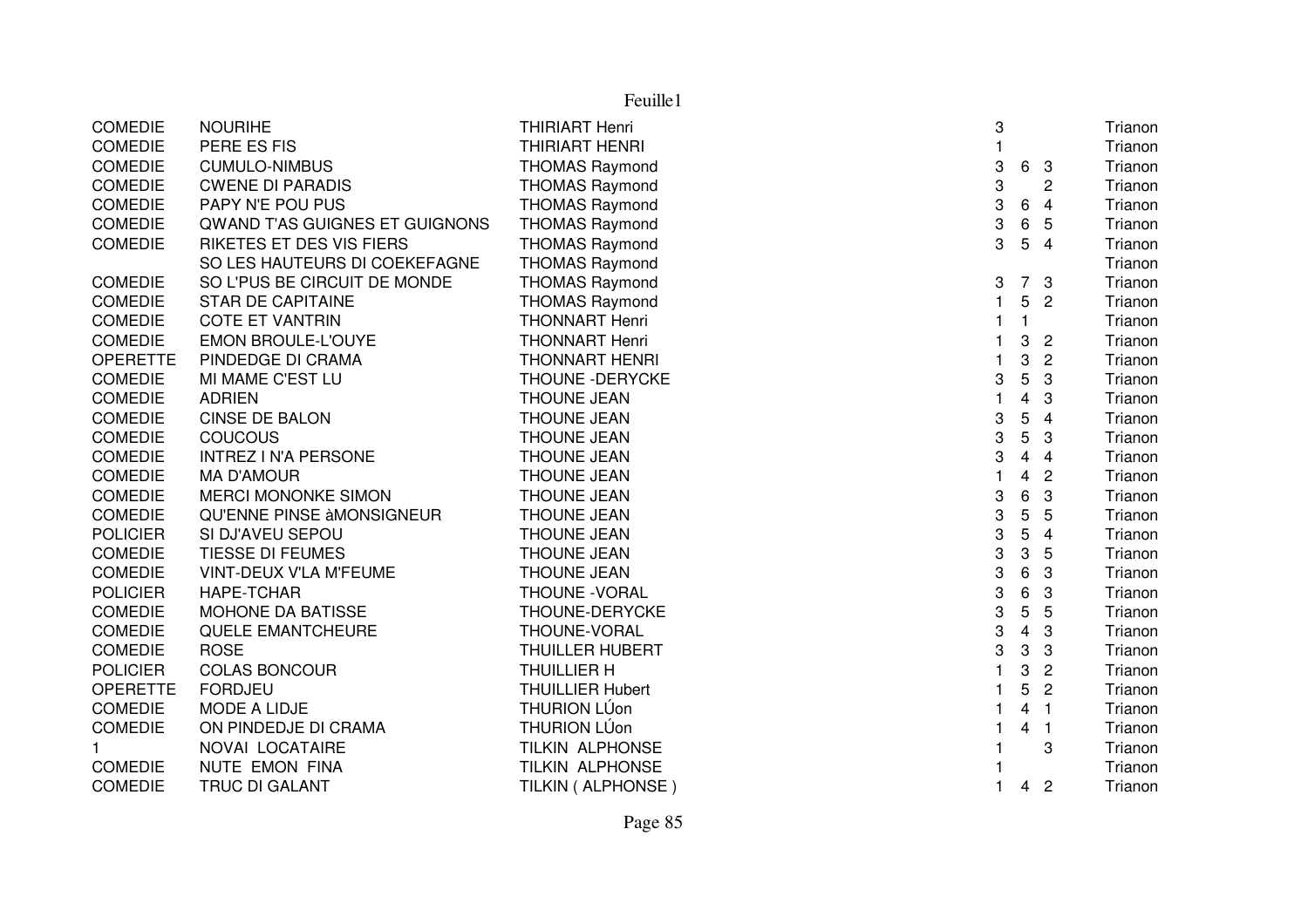|                 | Feuille1                     |                        |                         |                 |                          |         |  |
|-----------------|------------------------------|------------------------|-------------------------|-----------------|--------------------------|---------|--|
| <b>COMEDIE</b>  | VAT MIX TARD QUI MAIE        | TILKIN ( ALPHONSE )    | 1.                      | 4 <sub>2</sub>  |                          | Trianon |  |
| <b>OPERETTE</b> | WAGEURE DI JONAI             | TILKIN ( ALPHONSE )    | 1123                    |                 |                          | Trianon |  |
| <b>COMEDIE</b>  | A CASE D'ON PARAPLU          | <b>TILKIN Alphonse</b> | 3                       | 9               | $\overline{2}$           | Trianon |  |
| <b>COMEDIE</b>  | A L'LONGUE CROYE             | <b>TILKIN Alphonse</b> | 3                       | 13              |                          | Trianon |  |
| <b>COMEDIE</b>  | AFFAIRE DI TRIBUNAL          | <b>TILKIN Alphonse</b> | 1                       | 5               | -1                       | Trianon |  |
| <b>COMEDIE</b>  | ANCIENE CANTINIERE           | <b>TILKIN Alphonse</b> | $\mathbf{1}$            |                 |                          | Trianon |  |
| <b>COMEDIE</b>  | <b>AVINTEURES D'A NANOL</b>  | <b>TILKIN Alphonse</b> | 2                       | 4               | $\overline{c}$           | Trianon |  |
| <b>COMEDIE</b>  | BARBI (LI)                   | <b>TILKIN Alphonse</b> | $\mathbf{1}$            | 6               | $\overline{1}$           | Trianon |  |
| <b>COMEDIE</b>  | <b>CABARET MOFLESSE</b>      | <b>TILKIN Alphonse</b> |                         |                 |                          | Trianon |  |
| <b>OPERETTE</b> | COQ DI VIEGE                 | <b>TILKIN Alphonse</b> | 3                       | 13 4            |                          | Trianon |  |
| <b>COMEDIE</b>  | COUGNOTE LI SOURDEAU         | <b>TILKIN Alphonse</b> |                         |                 |                          | Trianon |  |
| <b>COMEDIE</b>  | <b>CUSENE DI BIERLEU</b>     | <b>TILKIN Alphonse</b> | $\overline{c}$          | 5 <sub>2</sub>  |                          | Trianon |  |
| <b>COMEDIE</b>  | <b>CWEPI ET MED'CIN</b>      | <b>TILKIN Alphonse</b> | $\mathbf{1}$            |                 |                          | Trianon |  |
| <b>COMEDIE</b>  | D'A METOU L'FEROU            | <b>TILKIN Alphonse</b> | 3                       | 6               | - 1                      | Trianon |  |
| <b>DRAME</b>    | <b>DEUX FRES</b>             | <b>TILKIN Alphonse</b> | 1                       | 6               | - 1                      | Trianon |  |
| <b>COMEDIE</b>  | DEUX SOROCHES(1er acte seul) | <b>TILKIN Alphonse</b> | $\overline{\mathbf{c}}$ | 10 <sub>2</sub> |                          | Trianon |  |
| <b>COMEDIE</b>  | <b>FATE DI JONESSE</b>       | <b>TILKIN Alphonse</b> | 1                       | 5               | $\overline{\phantom{a}}$ | Trianon |  |
| <b>DRAME</b>    | <b>FRES BURTAIN</b>          | <b>TILKIN Alphonse</b> | 1                       | 4               | -1                       | Trianon |  |
| <b>COMEDIE</b>  | JONE ET VI                   | <b>TILKIN Alphonse</b> | 3                       |                 |                          | Trianon |  |
| <b>COMEDIE</b>  | JOSEPH COLASSE               | <b>TILKIN Alphonse</b> |                         |                 |                          | Trianon |  |
| <b>COMEDIE</b>  | <b>MAR'HA</b>                | <b>TILKIN Alphonse</b> | 2                       | $\overline{7}$  | 3                        | Trianon |  |
| <b>COMEDIE</b>  | <b>MATANTE NANETTE</b>       | <b>TILKIN Alphonse</b> | 3                       | 5               | $\overline{2}$           | Trianon |  |
| <b>COMEDIE</b>  | MELIE EST K'HAYOWE           | <b>TILKIN Alphonse</b> | $\mathbf{1}$            | 2 <sup>1</sup>  | $\overline{2}$           | Trianon |  |
| <b>COMEDIE</b>  | <b>PAULINE</b>               | <b>TILKIN ALPHONSE</b> | 3                       |                 |                          | Trianon |  |
| <b>DRAME</b>    | PAUVES HONTEUX               | <b>TILKIN ALPHONSE</b> |                         |                 |                          | Trianon |  |
| <b>COMEDIE</b>  | PO ' NÆ CUISINIERE           | <b>TILKIN ALPHONSE</b> |                         | 4               |                          | Trianon |  |
| <b>DRAME</b>    | PO L' PATREYE                | <b>TILKIN ALPHONSE</b> | 4                       |                 |                          | Trianon |  |
| <b>COMEDIE</b>  | PO L' PRUMI DJOU             | <b>TILKIN ALPHONSE</b> | 1                       | 3               | $\overline{2}$           | Trianon |  |
| <b>COMEDIE</b>  | <b>RINTIS</b>                | <b>TILKIN ALPHONSE</b> | 4                       | 8               | 3                        | Trianon |  |
| <b>POLICIER</b> | SIZE A MARIONNETTES          | <b>TILKIN ALPHONSE</b> | 2                       |                 |                          | Trianon |  |
| <b>COMEDIE</b>  | <b>SORDJENT</b>              | <b>TILKIN ALPHONSE</b> | $\mathbf{1}$            |                 |                          | Trianon |  |
| <b>COMEDIE</b>  | <b>APRES MESSE</b>           | <b>TILKIN LOUIS</b>    | $\mathbf{1}$            | 5               | $\overline{1}$           | Trianon |  |
| <b>COMEDIE</b>  | <b>COKRES</b>                | <b>TILKIN LOUIS</b>    | $\overline{c}$<br>1     | $\overline{4}$  | $\overline{2}$           | Trianon |  |
| <b>COMEDIE</b>  | <b>DJOTE RISTCHAFEYE</b>     | <b>TILKIN Louis</b>    | 3                       |                 |                          | Trianon |  |
| <b>POLICIER</b> | <b>MALADE</b>                | <b>TILKIN Louis</b>    | $\mathbf{1}$            | 4               | $\overline{c}$           | Trianon |  |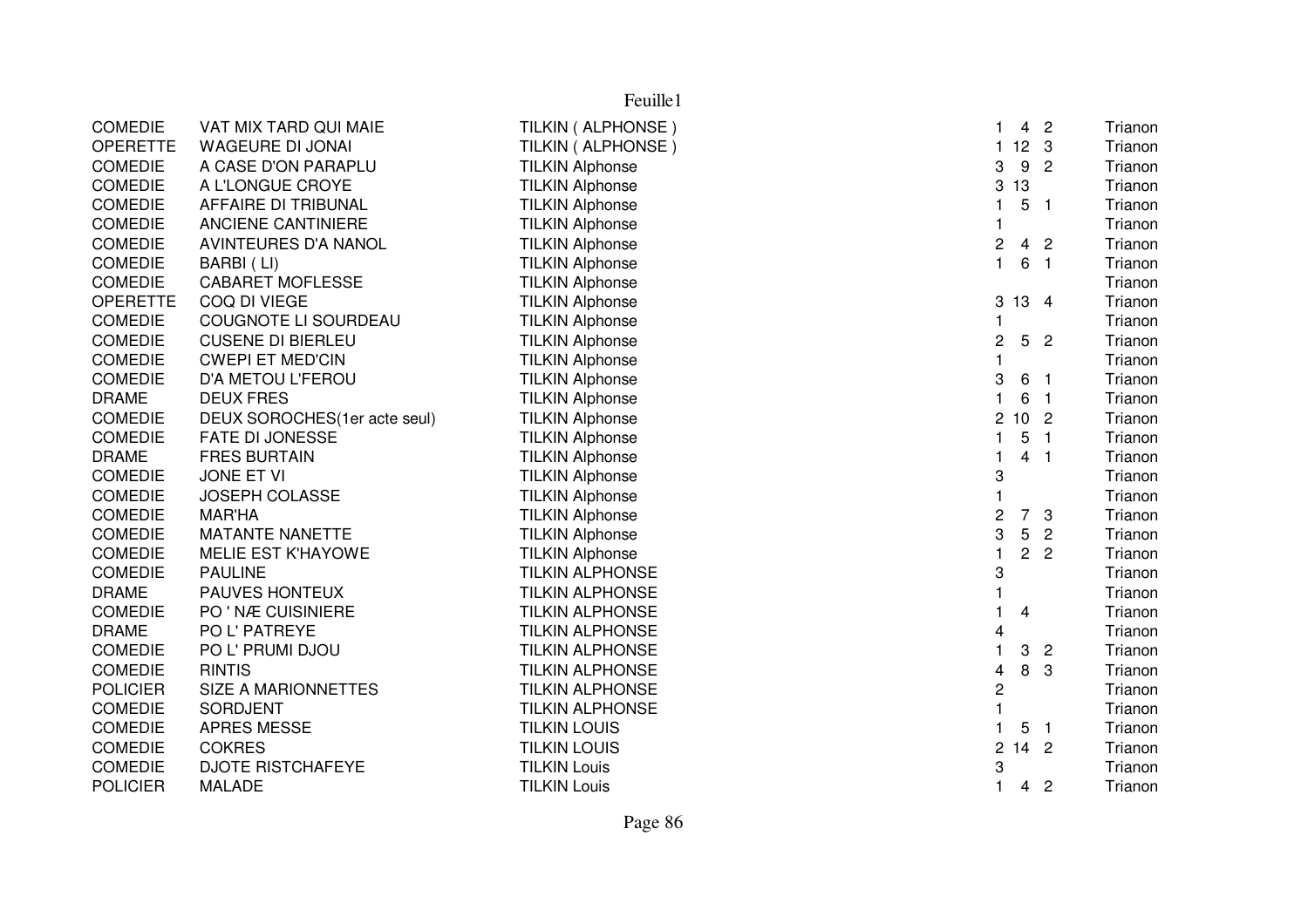| <b>COMEDIE</b>  | <b>OUY EL TIESSE</b>        | <b>TILKIN LOUIS</b>     | 1              | 5 <sub>2</sub> |                | Trianon |
|-----------------|-----------------------------|-------------------------|----------------|----------------|----------------|---------|
| <b>COMEDIE</b>  | UJAINN'                     | TOUSSAINT (H, J,)       | 5              |                |                | Trianon |
| <b>OPERETTE</b> | <b>GROUMANCIEN</b>          | TOUSSAINT H.J.          | $\overline{c}$ |                |                | Trianon |
| <b>OPERETTE</b> | HINRI ET DADITE OU FAUSS    | TOUSSAINT H.J.          | 3              |                |                | Trianon |
| <b>COMEDIE</b>  | JOSEE ET L'EFANT DEL COMETT | TOUSSAINT H.J.          | $\mathbf{1}$   | 2 <sub>2</sub> |                | Trianon |
| <b>OPERETTE</b> | <b>LAMBERT LI FOERSOLE</b>  | TOUSSAINT H.J.          | 3              |                |                | Trianon |
| <b>OPERETTE</b> | <b>CHERVATE DE CURE</b>     | <b>TRESA Paul</b>       | 3              | 5              | 3              | Trianon |
| <b>COMEDIE</b>  | SI DIERIN - NE COUSE        | <b>TRESA PAUL</b>       | 3              | 5              | 3              | Trianon |
| <b>OPERETTE</b> | <b>INSI VA L'AMOUR</b>      | <b>TRESA Pol</b>        | 3              | 6              | 3              | Trianon |
| <b>OPERETTE</b> | LEOPOLD !                   | <b>TRESA Pol</b>        | 3              | 6              | 4              | Trianon |
| OPERETTE        | ON BON PARTI                | <b>TRESA Pol</b>        | 3              | 6              | 3              | Trianon |
| <b>COMEDIE</b>  | PARIN D'AMERIQUE            | <b>TRESA Pol</b>        | 3              | 5              | 3              | Trianon |
| <b>OPERETTE</b> | QWAND L'COUR DJASE          | <b>TRESA Pol</b>        | 3              | $\overline{7}$ | $\overline{4}$ | Trianon |
| <b>POLICIER</b> | <b>LEUPS</b>                | <b>TROCKART Nicolas</b> |                | 4 13           | $\overline{4}$ | Trianon |
| <b>POLICIER</b> | <b>MAVAS FOND'MINTS</b>     | <b>TROCKART Nicolas</b> | 3              | 5              | $\overline{2}$ | Trianon |
| <b>COMEDIE</b>  | MONCHEU DA MADAME           | <b>TROCKART Nicolas</b> | 4              | 5              | 3              | Trianon |
| OPERETTE        | <b>NAPOLEYON</b>            | <b>TROCKART Nicolas</b> | 3              | 9              | 6              | Trianon |
| <b>OPERETTE</b> | NOS MARIANS NOS'MAME        | <b>TROCKART Nicolas</b> | 3              | 4              | $\overline{4}$ | Trianon |
| <b>POLICIER</b> | TERE (LI)                   | TROKART (NICOLAS)       | 3              | 8              | 3              | Trianon |
| <b>COMEDIE</b>  | TOURNANTT DANDJ' REUS       | TROKART (NICOLAS)       | 3              | 6              | $\overline{2}$ | Trianon |
| <b>COMEDIE</b>  | WICE QU' ON PEHE            | TROKART (NICOLAS)       | 1              | $\overline{c}$ | $\overline{2}$ | Trianon |
| <b>COMEDIE</b>  | A DZEUR DI L'AMOUR          | <b>TROKART Nicolas</b>  | 3              | 5              | $\sqrt{3}$     | Trianon |
| <b>POLICIER</b> | AROY'MIN (L')               | <b>TROKART Nicolas</b>  | 3              | 5              | 3              | Trianon |
| <b>OPERETTE</b> | ARTISSES ET PAYSANS         | <b>TROKART Nicolas</b>  | 3              | $\overline{7}$ | $\overline{4}$ | Trianon |
| <b>POLICIER</b> | <b>AUTE MANIRE</b>          | <b>TROKART Nicolas</b>  | 2              | 6              | $\overline{c}$ | Trianon |
| <b>OPERETTE</b> | <b>BARNABE</b>              | <b>TROKART Nicolas</b>  | 3              | 6              | 5              | Trianon |
| <b>OPERETTE</b> | <b>BOHEMIENNE</b>           | <b>TROKART Nicolas</b>  | 3              | 8              | 3              | Trianon |
| <b>POLICIER</b> | <b>CAMARADES</b>            | <b>TROKART Nicolas</b>  | $\mathbf{1}$   | 4 <sub>2</sub> |                | Trianon |
|                 | <b>CHOUCHOU</b>             | <b>TROKART Nicolas</b>  |                |                |                | Trianon |
| <b>POLICIER</b> | <b>CINSI MOHET</b>          | <b>TROKART Nicolas</b>  | 3              | 7 <sup>3</sup> |                | Trianon |
| <b>OPERETTE</b> | COCO DA CHOUCHOU            | <b>TROKART Nicolas</b>  | 3              | 74             |                | Trianon |
| <b>COMEDIE</b>  | <b>COUR TRIONFE</b>         | <b>TROKART Nicolas</b>  | 1              | 5              | $\overline{1}$ | Trianon |
| <b>COMEDIE</b>  | <b>CURE TCHM'NEYE</b>       | <b>TROKART Nicolas</b>  | 3              | 6              | $\overline{c}$ | Trianon |
| <b>COMEDIE</b>  | DAN-NES                     | <b>TROKART Nicolas</b>  |                | 4              | -1             | Trianon |
| <b>POLICIER</b> | <b>DEUX PRETIMPS</b>        | <b>TROKART Nicolas</b>  | 3              | $\overline{7}$ | 3              | Trianon |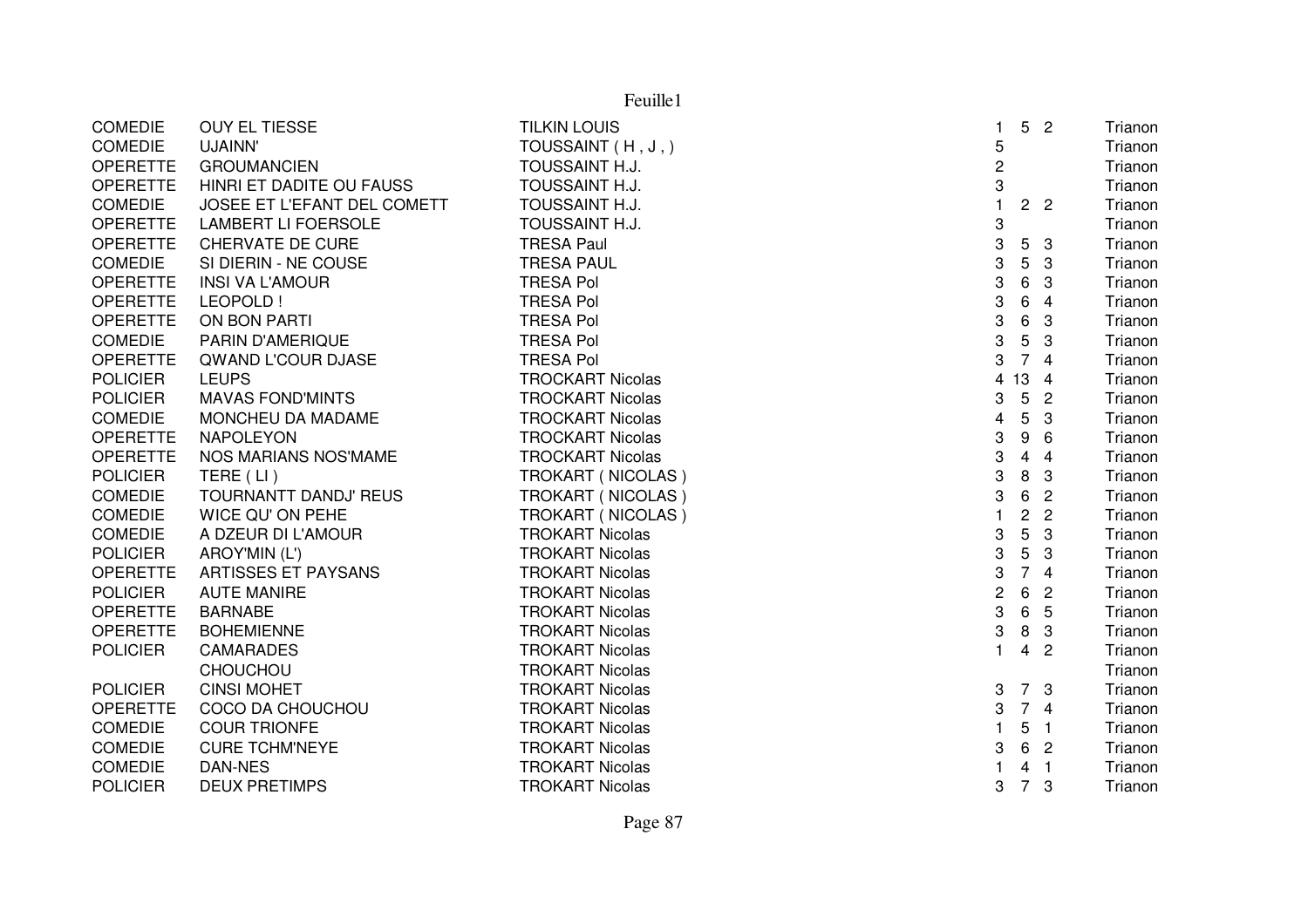|                 |                               | Feuille1                    |                                            |                           |
|-----------------|-------------------------------|-----------------------------|--------------------------------------------|---------------------------|
| <b>COMEDIE</b>  | DI DJU D'LA MOUSE A NANIOT    | <b>TROKART Nicolas</b>      | $5\phantom{.0}$<br>$\overline{\mathbf{c}}$ | Trianon                   |
| <b>COMEDIE</b>  | DJOSEF N'A NOLE TCHANCE       | <b>TROKART Nicolas</b>      | $\mathbf{1}$<br>5 <sub>2</sub>             | Trianon                   |
| <b>OPERETTE</b> | <b>FAKIR</b>                  | <b>TROKART Nicolas</b>      | 6<br>3                                     | Trianon                   |
| <b>POLICIER</b> | <b>HAUTEFAGNE</b>             | <b>TROKART Nicolas</b>      | 3<br>$11 \quad 4$                          | Trianon                   |
| COMEDIE         | <b>INTREYE</b>                | <b>TROKART Nicolas</b>      | $\overline{4}$<br>1                        | $\overline{2}$<br>Trianon |
| <b>COMEDIE</b>  | MONCHEU DEPOTAY, NOVE RITCHE  | <b>TROKART Nicolas</b>      | $\overline{7}$<br>4                        | $\overline{2}$<br>Trianon |
| <b>COMEDIE</b>  | ON N' SI MAEREYE PUS          | <b>TROKART NICOLAS</b>      | 5<br>1                                     | $\overline{2}$<br>Trianon |
| <b>POLICIER</b> | <b>OURBIRE</b>                | <b>TROKART NICOLAS</b>      | 5<br>3                                     | $\overline{2}$<br>Trianon |
| <b>COMEDIE</b>  | <b>PASSE</b>                  | <b>TROKART NICOLAS</b>      | 5                                          | $\overline{2}$<br>Trianon |
| $\mathbf{1}$    | <b>PINSEYE</b>                | <b>TROKART NICOLAS</b>      | $\mathbf{1}$                               | $\overline{1}$<br>Trianon |
| <b>POLICIER</b> | PITITE FEUME DI RIN           | <b>TROKART NICOLAS</b>      | 5<br>3                                     | 3<br>Trianon              |
| <b>COMEDIE</b>  | PO D' VORCER BERTINE          | <b>TROKART NICOLAS</b>      | 3<br>3                                     | 3<br>Trianon              |
| <b>POLICIER</b> | PUS BELE DES DEUS             | <b>TROKART NICOLAS</b>      | 3<br>5                                     | $\overline{c}$<br>Trianon |
| <b>COMEDIE</b>  | <b>SCOLE DES CELIBATAIRES</b> | <b>TROKART NICOLAS</b>      | 6<br>3                                     | 3<br>Trianon              |
| <b>COMEDIE</b>  | <b>STCHERDON</b>              | <b>TROKART NICOLAS</b>      | 3<br>1                                     | 3<br>Trianon              |
| <b>POLICIER</b> | <b>VWES D'INE FEUME</b>       | <b>TROKART Nicolas</b>      | $\mathbf{1}$<br>$\mathbf{1}$               | Trianon                   |
| <b>COMEDIE</b>  | DJERA COMPRIND SO L'COP       | <b>TROKART Norbert</b>      | 5                                          | $\overline{2}$<br>Trianon |
| <b>COMEDIE</b>  | <b>I LOME MA</b>              | <b>TROKART Norbert</b>      | $\overline{4}$<br>2                        | $\overline{2}$<br>Trianon |
| <b>COMEDIE</b>  | <b>IMBARAS PO ON MWERT</b>    | <b>TROKART Norbert</b>      | $\overline{4}$                             | 3<br>Trianon              |
| <b>COMEDIE</b>  | <b>INE FUEME</b>              | <b>TROKART Norbert</b>      | $\overline{\mathbf{4}}$                    | Trianon<br>$\overline{1}$ |
| <b>COMEDIE</b>  | <b>KIMINT S'Y PRINDE</b>      | <b>TROKART Norbert</b>      | $\overline{\mathbf{4}}$<br>1               | $\overline{2}$<br>Trianon |
| <b>COMEDIE</b>  | QUENE BOUWEYE                 | <b>TROKART NORBERT</b>      | $\overline{\mathbf{4}}$                    | $\overline{2}$<br>Trianon |
| <b>OPERETTE</b> | <b>MISS COLORADO</b>          | <b>VALKENBOERGH Nicolas</b> | $\,6$<br>3                                 | $\mathbf{3}$<br>Trianon   |
| <b>OPERETTE</b> | POPE D'AMOUR                  | <b>VALKENBOERGH Nicolas</b> | $\overline{7}$<br>3                        | 3<br>Trianon              |
| <b>COMEDIE</b>  | AMES PIERDOWES (LES)          | <b>VALKENBORG Nic</b>       | 6<br>3                                     | $\overline{2}$<br>Trianon |
| <b>OPERETTE</b> | <b>BE MIC MAC</b>             | <b>VALKENBORG Nic</b>       | $\mathbf 3$<br>3                           | 3<br>Trianon              |
| <b>COMEDIE</b>  | <b>FAS PATRIYOTES</b>         | <b>VALKENBORG Nic</b>       | 3<br>11                                    | -3<br>Trianon             |
| <b>OPERETTE</b> | <b>MARIEDJES A CREDIT</b>     | <b>VALKENBORG Nic</b>       | $\,6\,$<br>3                               | 3<br>Trianon              |
| <b>DRAME</b>    | PO MARIER SUZON               | <b>VALKENBORGH NIC</b>      | 6<br>3                                     | 3<br>Trianon              |
| <b>COMEDIE</b>  | <b>MALES PECES</b>            | VAN BERGEN J C              | 13 2<br>3                                  | Trianon                   |
| <b>COMEDIE</b>  | MON-ONKE DI MATCHE            | VAN BERGEN J C              | 3<br>1                                     | $\overline{2}$<br>Trianon |
| COMEDIE         | NOS ALANS PEHI                | VAN BERGEN J C              | 3                                          | Trianon                   |
| <b>TP</b>       | <b>ANNA</b>                   | VAN BERGEN J-C              | 2                                          | Trianon                   |
| <b>COMEDIE</b>  | DEUX FAMILES DI VERONE        | <b>VAN BRABANT</b>          | $\overline{4}$                             | $\overline{2}$<br>Trianon |
| <b>COMEDIE</b>  | <b>MEDA ET LES FEUMES</b>     | <b>VAN BRABANT Mar</b>      | $\mathbf{1}$<br>$\overline{4}$             | $\overline{c}$<br>Trianon |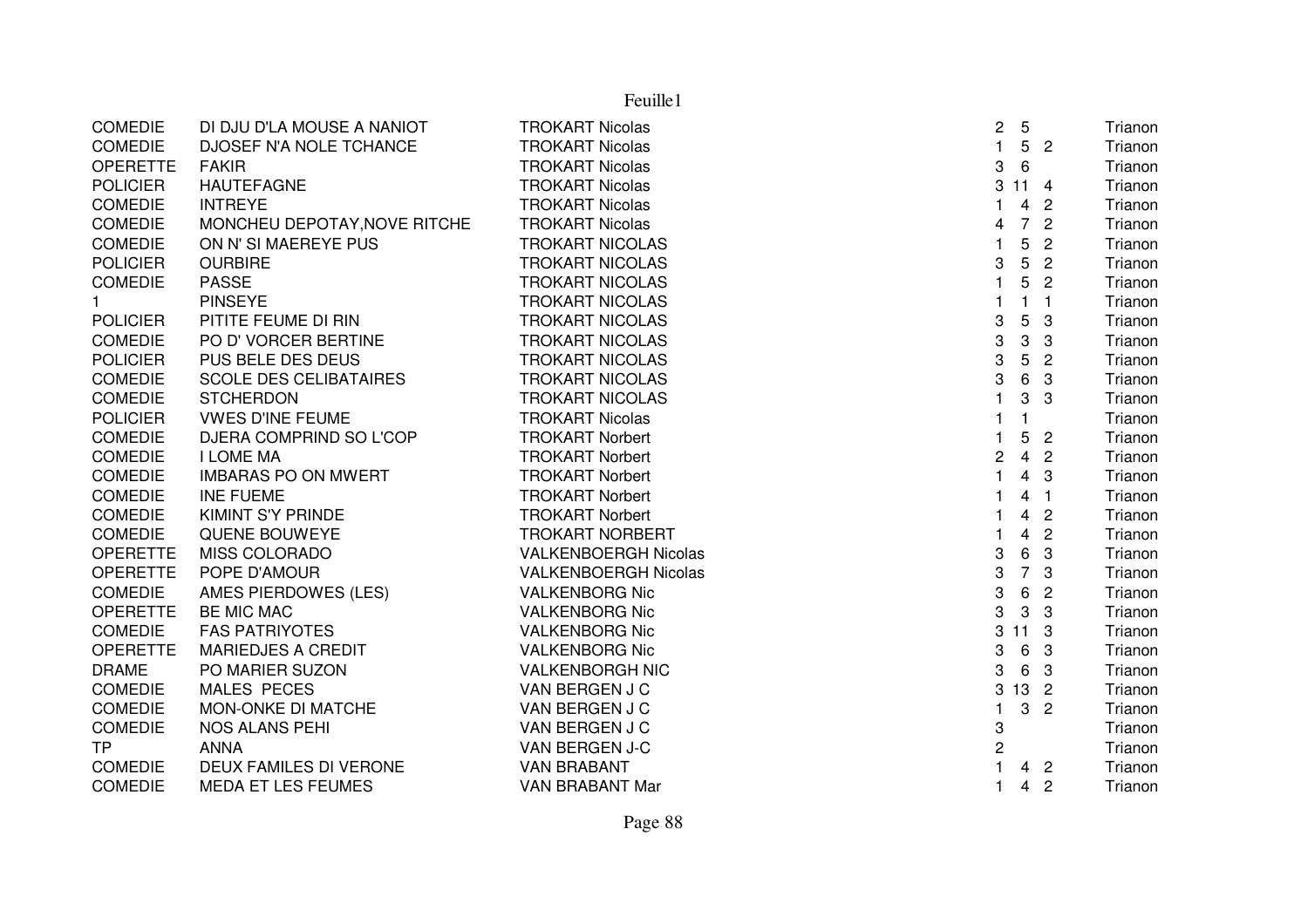| $\overline{4}$<br><b>COMEDIE</b><br>1<br>$\overline{c}$<br><b>RIPOUYETES</b><br>VAN BRABANT Mar<br>$\overline{2}$<br><b>COMEDIE</b><br>VAN BRABANT Mar<br>4<br><b>ULTIMA RATIO</b><br>1<br>3<br><b>COMEDIE</b><br>QUELLE EMANCHEURE<br>VAN HOOREN LAMBERT<br>1<br>5<br><b>POLICIER</b><br><b>BOOMERANG</b><br>3<br>VAN LOO Guy<br>5<br>3<br>VAN LOO Guy<br>5<br>5<br><b>COMEDIE</b><br><b>MAKET DA ORTENSE</b><br>3<br>6<br>$\overline{2}$<br><b>COMEDIE</b><br><b>SOPE D'BOUBIES</b><br>VEBER F. & GOSSET Paul<br>3<br>3<br>5<br>NOVELE DJODJOWE<br><b>VESTERS GEORGES</b><br>3<br>3<br><b>COMEDIE</b><br>NUT DI CARNAVAL<br><b>VESTERS GEORGES</b><br>6<br>3<br>6<br><b>VESTERS GEORGES</b><br><b>COMEDIE</b><br>PERMISSION D' MEY' NUT<br>3<br>3<br>6<br><b>COMEDIE</b><br><b>VESTERS GEORGES</b><br>3<br><b>POUPOUS</b><br>3<br><b>COMEDIE</b><br>SAYNETES POUR ENFANTS<br><b>VESTERS GEORGES</b><br>3<br><b>POLICIER</b><br><b>SCOLIS DE DIABLE</b><br><b>VESTERS GEORGES</b><br>5<br>3<br><b>COMEDIE</b><br>TREUS PROGRAMMES AL TELE<br><b>VESTERS (GEORGES)</b><br>1<br>4<br>$\overline{2}$<br>5<br><b>COMEDIE</b><br>C'E-ST-A ONZE EURES<br>$\overline{c}$<br><b>VESTERS Georges</b><br>$\overline{c}$<br><b>COMEDIE</b><br><b>CLAPANT TRESOR</b><br><b>VESTERS Georges</b><br>3<br>3<br>5<br><b>CRUC'FIS</b><br>$\overline{c}$<br><b>COMEDIE</b><br><b>VESTERS Georges</b><br>1<br>5<br>$\overline{2}$<br><b>COMEDIE</b><br><b>DIERIN LODJIS</b><br><b>VESTERS Georges</b><br>1<br>3<br>3<br><b>COMEDIE</b><br>INE CLE PO DEUS<br><b>VESTERS Georges</b><br>$\overline{4}$<br><b>VESTERS Georges</b><br>3<br><b>COMEDIE</b><br>INTE L'ALOUMIRE ET L'TONIRE<br>3<br>3<br><b>COMEDIE</b><br><b>VESTERS Georges</b><br>MINIS DA MIMI<br>3<br>5<br><b>POLICIER</b><br><b>MARTCHAND D'POURCES</b><br><b>VIATOUR Adrien</b><br>$\overline{2}$<br>3<br>$\overline{7}$<br><b>POLICIER</b><br>COP D'MOIN D'A CHANCHET<br><b>VIERSET Auguste</b><br>3<br>5<br>3<br><b>COMEDIE</b><br>FEYE MATHY<br><b>VIERSET Auguste</b><br>4<br><b>COMEDIE</b><br>$\overline{c}$<br><b>MIRAUQUE</b><br><b>VIERSET Auguste</b><br>1<br>3<br>9<br><b>COMEDIE</b><br>PIEROT VIQUE CO<br><b>VIERSET AUGUSTE</b><br>3<br>3<br>9<br><b>COMEDIE</b><br>2<br>PRIMA DONNA<br><b>VIERSET AUGUSTE</b><br>3<br>8<br><b>COMEDIE</b><br><b>NENEPHAR</b><br>8<br><b>VILLI Maurice</b><br>3<br><b>OPERETTE</b><br><b>POUM</b><br><b>VILLI MAURICE</b><br>9<br>4<br>3<br>5<br><b>COMEDIE</b><br>SOPE A LECE<br><b>VLIEGHE EMILE</b><br>$\overline{2}$<br>3<br><b>POLICIER</b><br><b>DESTINEYE</b><br><b>VOLONT</b><br><b>COMEDIE</b><br>AMOUR ET ARGINT<br><b>VOLONT Louis</b><br>T.<br>APRES LES SPENES à. LES ROSES<br><b>VOLONT Louis</b><br><b>COMEDIE</b><br>DOMPTEURS DI BELLES-MERES<br><b>VOLONT Louis</b><br>7 <sub>1</sub><br><b>COMEDIE</b><br><b>MONDE RITOURNE</b><br><b>VOLONT Louis</b> | <b>COMEDIE</b> | QWAND S' MAREYE - T - ON | VAN BRABANT MAR | 2 | 3 | 3 | Trianon |
|------------------------------------------------------------------------------------------------------------------------------------------------------------------------------------------------------------------------------------------------------------------------------------------------------------------------------------------------------------------------------------------------------------------------------------------------------------------------------------------------------------------------------------------------------------------------------------------------------------------------------------------------------------------------------------------------------------------------------------------------------------------------------------------------------------------------------------------------------------------------------------------------------------------------------------------------------------------------------------------------------------------------------------------------------------------------------------------------------------------------------------------------------------------------------------------------------------------------------------------------------------------------------------------------------------------------------------------------------------------------------------------------------------------------------------------------------------------------------------------------------------------------------------------------------------------------------------------------------------------------------------------------------------------------------------------------------------------------------------------------------------------------------------------------------------------------------------------------------------------------------------------------------------------------------------------------------------------------------------------------------------------------------------------------------------------------------------------------------------------------------------------------------------------------------------------------------------------------------------------------------------------------------------------------------------------------------------------------------------------------------------------------------------------------------------------------------------------------------------------------------------------------------------------------------------------------------------------------------------------------------------------------------------------------------------------------------------------------------------------------------------------------------------------------------------------------------------------------------------------------|----------------|--------------------------|-----------------|---|---|---|---------|
|                                                                                                                                                                                                                                                                                                                                                                                                                                                                                                                                                                                                                                                                                                                                                                                                                                                                                                                                                                                                                                                                                                                                                                                                                                                                                                                                                                                                                                                                                                                                                                                                                                                                                                                                                                                                                                                                                                                                                                                                                                                                                                                                                                                                                                                                                                                                                                                                                                                                                                                                                                                                                                                                                                                                                                                                                                                                        |                |                          |                 |   |   |   | Trianon |
|                                                                                                                                                                                                                                                                                                                                                                                                                                                                                                                                                                                                                                                                                                                                                                                                                                                                                                                                                                                                                                                                                                                                                                                                                                                                                                                                                                                                                                                                                                                                                                                                                                                                                                                                                                                                                                                                                                                                                                                                                                                                                                                                                                                                                                                                                                                                                                                                                                                                                                                                                                                                                                                                                                                                                                                                                                                                        |                |                          |                 |   |   |   | Trianon |
|                                                                                                                                                                                                                                                                                                                                                                                                                                                                                                                                                                                                                                                                                                                                                                                                                                                                                                                                                                                                                                                                                                                                                                                                                                                                                                                                                                                                                                                                                                                                                                                                                                                                                                                                                                                                                                                                                                                                                                                                                                                                                                                                                                                                                                                                                                                                                                                                                                                                                                                                                                                                                                                                                                                                                                                                                                                                        |                |                          |                 |   |   |   | Trianon |
|                                                                                                                                                                                                                                                                                                                                                                                                                                                                                                                                                                                                                                                                                                                                                                                                                                                                                                                                                                                                                                                                                                                                                                                                                                                                                                                                                                                                                                                                                                                                                                                                                                                                                                                                                                                                                                                                                                                                                                                                                                                                                                                                                                                                                                                                                                                                                                                                                                                                                                                                                                                                                                                                                                                                                                                                                                                                        |                |                          |                 |   |   |   | Trianon |
|                                                                                                                                                                                                                                                                                                                                                                                                                                                                                                                                                                                                                                                                                                                                                                                                                                                                                                                                                                                                                                                                                                                                                                                                                                                                                                                                                                                                                                                                                                                                                                                                                                                                                                                                                                                                                                                                                                                                                                                                                                                                                                                                                                                                                                                                                                                                                                                                                                                                                                                                                                                                                                                                                                                                                                                                                                                                        |                |                          |                 |   |   |   | Trianon |
|                                                                                                                                                                                                                                                                                                                                                                                                                                                                                                                                                                                                                                                                                                                                                                                                                                                                                                                                                                                                                                                                                                                                                                                                                                                                                                                                                                                                                                                                                                                                                                                                                                                                                                                                                                                                                                                                                                                                                                                                                                                                                                                                                                                                                                                                                                                                                                                                                                                                                                                                                                                                                                                                                                                                                                                                                                                                        |                |                          |                 |   |   |   | Trianon |
|                                                                                                                                                                                                                                                                                                                                                                                                                                                                                                                                                                                                                                                                                                                                                                                                                                                                                                                                                                                                                                                                                                                                                                                                                                                                                                                                                                                                                                                                                                                                                                                                                                                                                                                                                                                                                                                                                                                                                                                                                                                                                                                                                                                                                                                                                                                                                                                                                                                                                                                                                                                                                                                                                                                                                                                                                                                                        |                |                          |                 |   |   |   | Trianon |
|                                                                                                                                                                                                                                                                                                                                                                                                                                                                                                                                                                                                                                                                                                                                                                                                                                                                                                                                                                                                                                                                                                                                                                                                                                                                                                                                                                                                                                                                                                                                                                                                                                                                                                                                                                                                                                                                                                                                                                                                                                                                                                                                                                                                                                                                                                                                                                                                                                                                                                                                                                                                                                                                                                                                                                                                                                                                        |                |                          |                 |   |   |   | Trianon |
|                                                                                                                                                                                                                                                                                                                                                                                                                                                                                                                                                                                                                                                                                                                                                                                                                                                                                                                                                                                                                                                                                                                                                                                                                                                                                                                                                                                                                                                                                                                                                                                                                                                                                                                                                                                                                                                                                                                                                                                                                                                                                                                                                                                                                                                                                                                                                                                                                                                                                                                                                                                                                                                                                                                                                                                                                                                                        |                |                          |                 |   |   |   | Trianon |
|                                                                                                                                                                                                                                                                                                                                                                                                                                                                                                                                                                                                                                                                                                                                                                                                                                                                                                                                                                                                                                                                                                                                                                                                                                                                                                                                                                                                                                                                                                                                                                                                                                                                                                                                                                                                                                                                                                                                                                                                                                                                                                                                                                                                                                                                                                                                                                                                                                                                                                                                                                                                                                                                                                                                                                                                                                                                        |                |                          |                 |   |   |   | Trianon |
|                                                                                                                                                                                                                                                                                                                                                                                                                                                                                                                                                                                                                                                                                                                                                                                                                                                                                                                                                                                                                                                                                                                                                                                                                                                                                                                                                                                                                                                                                                                                                                                                                                                                                                                                                                                                                                                                                                                                                                                                                                                                                                                                                                                                                                                                                                                                                                                                                                                                                                                                                                                                                                                                                                                                                                                                                                                                        |                |                          |                 |   |   |   | Trianon |
|                                                                                                                                                                                                                                                                                                                                                                                                                                                                                                                                                                                                                                                                                                                                                                                                                                                                                                                                                                                                                                                                                                                                                                                                                                                                                                                                                                                                                                                                                                                                                                                                                                                                                                                                                                                                                                                                                                                                                                                                                                                                                                                                                                                                                                                                                                                                                                                                                                                                                                                                                                                                                                                                                                                                                                                                                                                                        |                |                          |                 |   |   |   | Trianon |
|                                                                                                                                                                                                                                                                                                                                                                                                                                                                                                                                                                                                                                                                                                                                                                                                                                                                                                                                                                                                                                                                                                                                                                                                                                                                                                                                                                                                                                                                                                                                                                                                                                                                                                                                                                                                                                                                                                                                                                                                                                                                                                                                                                                                                                                                                                                                                                                                                                                                                                                                                                                                                                                                                                                                                                                                                                                                        |                |                          |                 |   |   |   | Trianon |
|                                                                                                                                                                                                                                                                                                                                                                                                                                                                                                                                                                                                                                                                                                                                                                                                                                                                                                                                                                                                                                                                                                                                                                                                                                                                                                                                                                                                                                                                                                                                                                                                                                                                                                                                                                                                                                                                                                                                                                                                                                                                                                                                                                                                                                                                                                                                                                                                                                                                                                                                                                                                                                                                                                                                                                                                                                                                        |                |                          |                 |   |   |   | Trianon |
|                                                                                                                                                                                                                                                                                                                                                                                                                                                                                                                                                                                                                                                                                                                                                                                                                                                                                                                                                                                                                                                                                                                                                                                                                                                                                                                                                                                                                                                                                                                                                                                                                                                                                                                                                                                                                                                                                                                                                                                                                                                                                                                                                                                                                                                                                                                                                                                                                                                                                                                                                                                                                                                                                                                                                                                                                                                                        |                |                          |                 |   |   |   | Trianon |
|                                                                                                                                                                                                                                                                                                                                                                                                                                                                                                                                                                                                                                                                                                                                                                                                                                                                                                                                                                                                                                                                                                                                                                                                                                                                                                                                                                                                                                                                                                                                                                                                                                                                                                                                                                                                                                                                                                                                                                                                                                                                                                                                                                                                                                                                                                                                                                                                                                                                                                                                                                                                                                                                                                                                                                                                                                                                        |                |                          |                 |   |   |   | Trianon |
|                                                                                                                                                                                                                                                                                                                                                                                                                                                                                                                                                                                                                                                                                                                                                                                                                                                                                                                                                                                                                                                                                                                                                                                                                                                                                                                                                                                                                                                                                                                                                                                                                                                                                                                                                                                                                                                                                                                                                                                                                                                                                                                                                                                                                                                                                                                                                                                                                                                                                                                                                                                                                                                                                                                                                                                                                                                                        |                |                          |                 |   |   |   | Trianon |
|                                                                                                                                                                                                                                                                                                                                                                                                                                                                                                                                                                                                                                                                                                                                                                                                                                                                                                                                                                                                                                                                                                                                                                                                                                                                                                                                                                                                                                                                                                                                                                                                                                                                                                                                                                                                                                                                                                                                                                                                                                                                                                                                                                                                                                                                                                                                                                                                                                                                                                                                                                                                                                                                                                                                                                                                                                                                        |                |                          |                 |   |   |   | Trianon |
|                                                                                                                                                                                                                                                                                                                                                                                                                                                                                                                                                                                                                                                                                                                                                                                                                                                                                                                                                                                                                                                                                                                                                                                                                                                                                                                                                                                                                                                                                                                                                                                                                                                                                                                                                                                                                                                                                                                                                                                                                                                                                                                                                                                                                                                                                                                                                                                                                                                                                                                                                                                                                                                                                                                                                                                                                                                                        |                |                          |                 |   |   |   | Trianon |
|                                                                                                                                                                                                                                                                                                                                                                                                                                                                                                                                                                                                                                                                                                                                                                                                                                                                                                                                                                                                                                                                                                                                                                                                                                                                                                                                                                                                                                                                                                                                                                                                                                                                                                                                                                                                                                                                                                                                                                                                                                                                                                                                                                                                                                                                                                                                                                                                                                                                                                                                                                                                                                                                                                                                                                                                                                                                        |                |                          |                 |   |   |   | Trianon |
|                                                                                                                                                                                                                                                                                                                                                                                                                                                                                                                                                                                                                                                                                                                                                                                                                                                                                                                                                                                                                                                                                                                                                                                                                                                                                                                                                                                                                                                                                                                                                                                                                                                                                                                                                                                                                                                                                                                                                                                                                                                                                                                                                                                                                                                                                                                                                                                                                                                                                                                                                                                                                                                                                                                                                                                                                                                                        |                |                          |                 |   |   |   | Trianon |
|                                                                                                                                                                                                                                                                                                                                                                                                                                                                                                                                                                                                                                                                                                                                                                                                                                                                                                                                                                                                                                                                                                                                                                                                                                                                                                                                                                                                                                                                                                                                                                                                                                                                                                                                                                                                                                                                                                                                                                                                                                                                                                                                                                                                                                                                                                                                                                                                                                                                                                                                                                                                                                                                                                                                                                                                                                                                        |                |                          |                 |   |   |   | Trianon |
|                                                                                                                                                                                                                                                                                                                                                                                                                                                                                                                                                                                                                                                                                                                                                                                                                                                                                                                                                                                                                                                                                                                                                                                                                                                                                                                                                                                                                                                                                                                                                                                                                                                                                                                                                                                                                                                                                                                                                                                                                                                                                                                                                                                                                                                                                                                                                                                                                                                                                                                                                                                                                                                                                                                                                                                                                                                                        |                |                          |                 |   |   |   | Trianon |
|                                                                                                                                                                                                                                                                                                                                                                                                                                                                                                                                                                                                                                                                                                                                                                                                                                                                                                                                                                                                                                                                                                                                                                                                                                                                                                                                                                                                                                                                                                                                                                                                                                                                                                                                                                                                                                                                                                                                                                                                                                                                                                                                                                                                                                                                                                                                                                                                                                                                                                                                                                                                                                                                                                                                                                                                                                                                        |                |                          |                 |   |   |   | Trianon |
|                                                                                                                                                                                                                                                                                                                                                                                                                                                                                                                                                                                                                                                                                                                                                                                                                                                                                                                                                                                                                                                                                                                                                                                                                                                                                                                                                                                                                                                                                                                                                                                                                                                                                                                                                                                                                                                                                                                                                                                                                                                                                                                                                                                                                                                                                                                                                                                                                                                                                                                                                                                                                                                                                                                                                                                                                                                                        |                |                          |                 |   |   |   | Trianon |
|                                                                                                                                                                                                                                                                                                                                                                                                                                                                                                                                                                                                                                                                                                                                                                                                                                                                                                                                                                                                                                                                                                                                                                                                                                                                                                                                                                                                                                                                                                                                                                                                                                                                                                                                                                                                                                                                                                                                                                                                                                                                                                                                                                                                                                                                                                                                                                                                                                                                                                                                                                                                                                                                                                                                                                                                                                                                        |                |                          |                 |   |   |   | Trianon |
|                                                                                                                                                                                                                                                                                                                                                                                                                                                                                                                                                                                                                                                                                                                                                                                                                                                                                                                                                                                                                                                                                                                                                                                                                                                                                                                                                                                                                                                                                                                                                                                                                                                                                                                                                                                                                                                                                                                                                                                                                                                                                                                                                                                                                                                                                                                                                                                                                                                                                                                                                                                                                                                                                                                                                                                                                                                                        |                |                          |                 |   |   |   | Trianon |
|                                                                                                                                                                                                                                                                                                                                                                                                                                                                                                                                                                                                                                                                                                                                                                                                                                                                                                                                                                                                                                                                                                                                                                                                                                                                                                                                                                                                                                                                                                                                                                                                                                                                                                                                                                                                                                                                                                                                                                                                                                                                                                                                                                                                                                                                                                                                                                                                                                                                                                                                                                                                                                                                                                                                                                                                                                                                        |                |                          |                 |   |   |   | Trianon |
|                                                                                                                                                                                                                                                                                                                                                                                                                                                                                                                                                                                                                                                                                                                                                                                                                                                                                                                                                                                                                                                                                                                                                                                                                                                                                                                                                                                                                                                                                                                                                                                                                                                                                                                                                                                                                                                                                                                                                                                                                                                                                                                                                                                                                                                                                                                                                                                                                                                                                                                                                                                                                                                                                                                                                                                                                                                                        |                |                          |                 |   |   |   | Trianon |
|                                                                                                                                                                                                                                                                                                                                                                                                                                                                                                                                                                                                                                                                                                                                                                                                                                                                                                                                                                                                                                                                                                                                                                                                                                                                                                                                                                                                                                                                                                                                                                                                                                                                                                                                                                                                                                                                                                                                                                                                                                                                                                                                                                                                                                                                                                                                                                                                                                                                                                                                                                                                                                                                                                                                                                                                                                                                        |                |                          |                 |   |   |   | Trianon |
|                                                                                                                                                                                                                                                                                                                                                                                                                                                                                                                                                                                                                                                                                                                                                                                                                                                                                                                                                                                                                                                                                                                                                                                                                                                                                                                                                                                                                                                                                                                                                                                                                                                                                                                                                                                                                                                                                                                                                                                                                                                                                                                                                                                                                                                                                                                                                                                                                                                                                                                                                                                                                                                                                                                                                                                                                                                                        |                |                          |                 |   |   |   | Trianon |
|                                                                                                                                                                                                                                                                                                                                                                                                                                                                                                                                                                                                                                                                                                                                                                                                                                                                                                                                                                                                                                                                                                                                                                                                                                                                                                                                                                                                                                                                                                                                                                                                                                                                                                                                                                                                                                                                                                                                                                                                                                                                                                                                                                                                                                                                                                                                                                                                                                                                                                                                                                                                                                                                                                                                                                                                                                                                        |                |                          |                 |   |   |   | Trianon |
|                                                                                                                                                                                                                                                                                                                                                                                                                                                                                                                                                                                                                                                                                                                                                                                                                                                                                                                                                                                                                                                                                                                                                                                                                                                                                                                                                                                                                                                                                                                                                                                                                                                                                                                                                                                                                                                                                                                                                                                                                                                                                                                                                                                                                                                                                                                                                                                                                                                                                                                                                                                                                                                                                                                                                                                                                                                                        |                |                          |                 |   |   |   | Trianon |
|                                                                                                                                                                                                                                                                                                                                                                                                                                                                                                                                                                                                                                                                                                                                                                                                                                                                                                                                                                                                                                                                                                                                                                                                                                                                                                                                                                                                                                                                                                                                                                                                                                                                                                                                                                                                                                                                                                                                                                                                                                                                                                                                                                                                                                                                                                                                                                                                                                                                                                                                                                                                                                                                                                                                                                                                                                                                        |                |                          |                 |   |   |   | Trianon |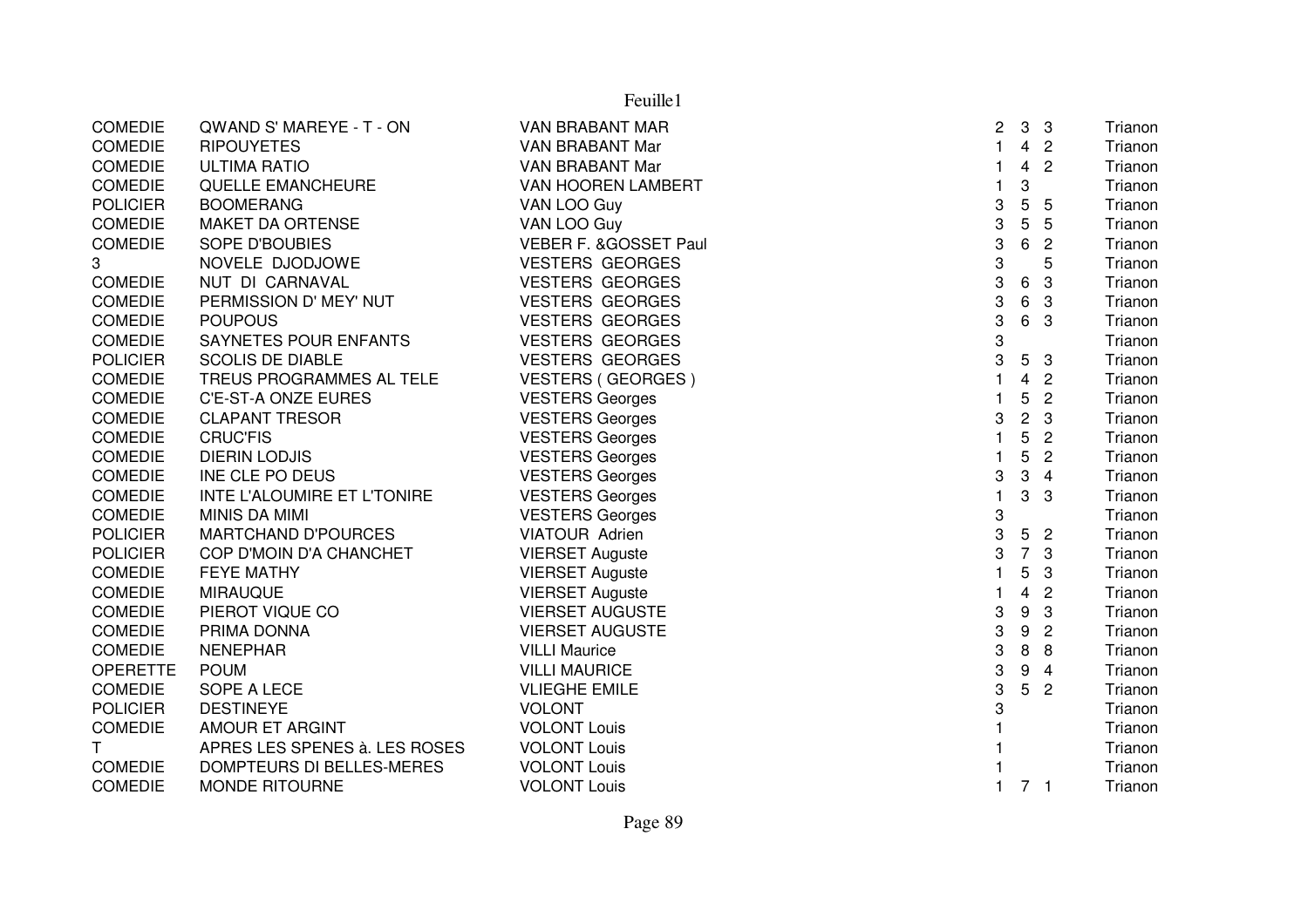| Feuille1        |                                |                         |                |                         |                         |         |
|-----------------|--------------------------------|-------------------------|----------------|-------------------------|-------------------------|---------|
| <b>COMEDIE</b>  | <b>SAINT JOSEPH</b>            | <b>VOLONT LOUIS</b>     | 1              | 3                       | - 1                     | Trianon |
| <b>POLICIER</b> | <b>COSMOPOLITE</b>             | VOS Louis               | $\mathbf{1}$   | $\overline{4}$          | $\overline{1}$          | Trianon |
| <b>POLICIER</b> | FELICIEà.OSSI                  | <b>VOS Louis</b>        | $\mathbf{1}$   | 5                       | $\overline{2}$          | Trianon |
| <b>COMEDIE</b>  | <b>SOURDO</b>                  | <b>VOS Louis</b>        | 1              | 6                       | $\overline{1}$          | Trianon |
| <b>COMEDIE</b>  | AMOUR DA TOUTOU (LES)          | <b>VRINDTS Joseph</b>   | 1              | 4                       | $\overline{\mathbf{1}}$ | Trianon |
| <b>COMEDIE</b>  | <b>DIALE DI SO L'FONTAINES</b> | <b>VRINDTS Joseph</b>   |                | 4                       | $\overline{2}$          | Trianon |
| <b>COMEDIE</b>  | <b>DJODJO DI S'MAME</b>        | <b>VRINDTS Joseph</b>   | 1              | 4                       | 3                       | Trianon |
| T.              | <b>GUEUIE DE LEUP</b>          | <b>VRINDTS Joseph</b>   |                | 4                       |                         | Trianon |
| <b>TP</b>       | <b>JUDI D'FIESSE</b>           | <b>VRINDTS Joseph</b>   | $\mathbf{1}$   | 6                       | $\overline{1}$          | Trianon |
| <b>COMEDIE</b>  | MANEGE DA LAMBIET              | <b>VRINDTS Joseph</b>   | $\mathbf{1}$   | 3                       | $\overline{2}$          | Trianon |
| <b>DRAME</b>    | MARCHANDS D'HOMMES ET CONSCRIT | <b>VRINDTS Joseph</b>   | $\sqrt{2}$     | $\overline{7}$          | $\overline{1}$          | Trianon |
| COMEDIE         | <b>MAVA CAMARADE</b>           | <b>VRINDTS Joseph</b>   | $\sqrt{2}$     | 6                       |                         | Trianon |
| <b>COMEDIE</b>  | SIERMIN DA GRETRY              | <b>VRINDTS JOSEPH</b>   | $\overline{c}$ | 3                       | $\mathbf{3}$            | Trianon |
| <b>OPERETTE</b> | MODE A LIDJE                   | <b>WAGNER (RICHARD)</b> | 3              | 5                       | $\overline{2}$          | Trianon |
| <b>COMEDIE</b>  | VOYE DE BONEUR (LI)            | <b>WAGNER (RICHARD)</b> | 3              |                         |                         | Trianon |
| <b>OPERETTE</b> | <b>ZOZEF</b>                   | <b>WAGNER (RICHARD)</b> | 3              | 6                       | $\overline{4}$          | Trianon |
| <b>OPERETTE</b> | <b>BENEVOL</b>                 | <b>WAGNER Richard</b>   | 3              | $\overline{\mathbf{4}}$ | $\overline{4}$          | Trianon |
| <b>COMEDIE</b>  | <b>GARDE A VOUS</b>            | <b>WAGNER Richard</b>   | 3              | 5                       | 3                       | Trianon |
| <b>OPERETTE</b> | <b>MAM'ZELE TCHINIS</b>        | <b>WAGNER Richard</b>   | 3              | 5                       | $\overline{c}$          | Trianon |
| <b>OPERETTE</b> | NARCISSE ORDONANCE             | <b>WAGNER Richard</b>   | 3              | $\mathbf 5$             | 3                       | Trianon |
| <b>POLICIER</b> | QUI EST - CE LI COUPABE        | <b>WAGNER RICHARD</b>   | 3              | $\overline{7}$          | $\overline{2}$          | Trianon |
| <b>COMEDIE</b>  | <b>STAR DE CAPITAINE</b>       | <b>WAGNER Richard</b>   | 3              | 6                       | 3                       | Trianon |
| <b>COMEDIE</b>  | COPE E DEUT                    | <b>WALIN LÚon</b>       | $\mathbf{1}$   | 5                       | $\overline{2}$          | Trianon |
| <b>OPERETTE</b> | <b>AMOUR KIMANDE</b>           | <b>WALTHERY Aurore</b>  | 3              | 5                       | 3                       | Trianon |
| <b>COMEDIE</b>  | MONCHEU BABLAM                 | <b>WALTHERY Aurore</b>  | $\mathbf 1$    | 4                       | 3                       | Trianon |
| <b>POLICIER</b> | ZAZA E L' BALINE               | WARNIER (JEAN - MA)     |                |                         |                         | Trianon |
| F               | <b>ARDENE</b>                  | <b>WARNIER Jacques</b>  | 1              | 6                       | 5                       | Trianon |
| <b>COMEDIE</b>  | <b>BIESSE ET L'BIESSE</b>      | <b>WARNIER Jacques</b>  | $\mathbf 1$    |                         |                         | Trianon |
| <b>POLICIER</b> | <b>COK'AN STOK</b>             | <b>WARNIER Jacques</b>  |                |                         |                         | Trianon |
| <b>COMEDIE</b>  | <b>COLEURS</b>                 | <b>WARNIER Jacques</b>  | $\overline{c}$ | 4                       | -4                      | Trianon |
| <b>COMEDIE</b>  | DJAN DI HARE(Don quichotte- Ce | <b>WARNIER Jacques</b>  | $\overline{2}$ | $5\phantom{.0}$         | 5                       | Trianon |
| <b>COMEDIE</b>  | FET DIVERS                     | <b>WARNIER Jacques</b>  | $\mathbf{1}$   | 12 <sub>1</sub>         |                         | Trianon |
| <b>POLICIER</b> | FOU DE BATCH                   | <b>WARNIER Jacques</b>  | 1              |                         | 2 <sub>2</sub>          | Trianon |
| F               | FOU DE TRO                     | <b>WARNIER Jacques</b>  |                | 1                       |                         | Trianon |
| F               | <b>FOU D'ESSE</b>              | <b>WARNIER Jacques</b>  | 1              | 4                       | - 1                     | Trianon |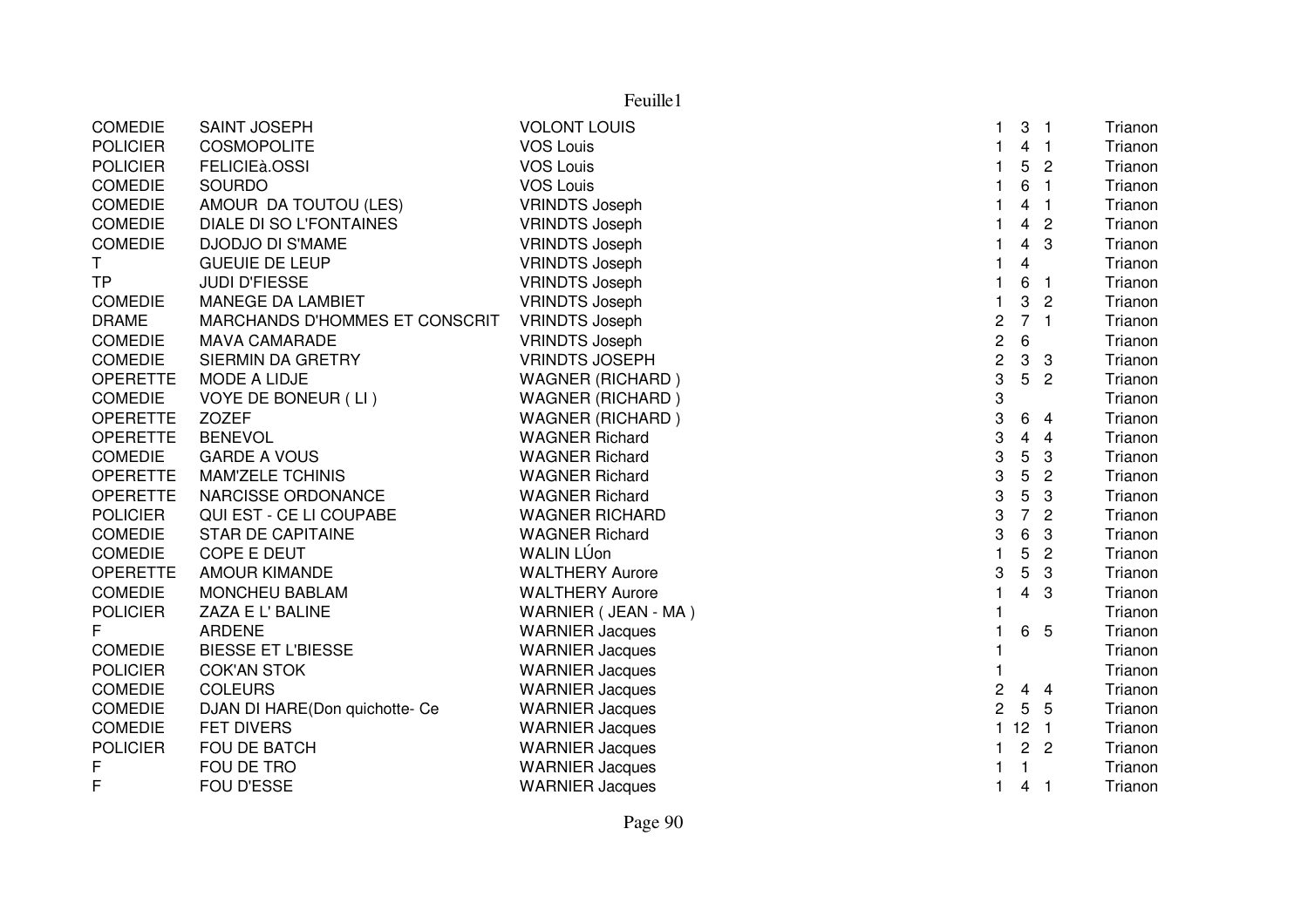COMEDIE IL EST L'EURE PROFESSSEUR LIWA WARNIER Jacquess and the set of the set of the set of the set of the set of the set of the set of the set of the set of the s Trianon COMEDIE LA,QU'I VIKET VIS WARNIER Jacques <sup>3</sup> <sup>4</sup> <sup>4</sup> TrianonTrianon COMEDIE MADOULE(Locandiera -Goldoni) WARNIER Jacques <sup>3</sup> <sup>5</sup> <sup>3</sup> TrianonTrianon COMEDIE MA-SENI DJOU WARNIER Jacques <sup>3</sup> <sup>6</sup> <sup>3</sup> TrianonTrianon COMEDIE MELIYE-MELO ( Bd du drame ) WARNIER Jacques <sup>3</sup> <sup>7</sup> <sup>6</sup> TrianonTrianon COMEDIE MON LES FEUMES WARNIER Jacques s and the set of the set of the set of the set of the set of the set of the set of the set of the set of the s Trianon COMEDIE MONS LES FEMMES WARNIER Jacques s and the set of the set of the set of the set of the set of the set of the set of the set of the set of the s Trianon F NUT DI NOYE WARNIER Jacquess and the set of the set of the set of the set of the set of the set of the set of the set of the set of the s Trianon F PANE AS LEUPS WARNIER Jacques <sup>2</sup> <sup>4</sup> <sup>4</sup> TrianonTrianon POLICIER PRIERE DI PIRE WARNIER Jacquess and the contract of the contract of the contract of the contract of the contract of the contract of the contract of the contract of the contract of the contract of the contract of the contract of the contract of the cont Trianon COMEDIE PWETE -MALEUR WARNIER Jacques <sup>2</sup> <sup>7</sup> <sup>3</sup> TrianonTrianon POLICIER RAPOULEDJE WARNIER Jacques <sup>1</sup> <sup>2</sup> <sup>2</sup> TrianonTrianon POLICIER RAVION WARNIER Jacques <sup>1</sup> <sup>3</sup> <sup>4</sup> Trianon POLICIER SCAPIN (MoliÞre) WARNIER Jacques <sup>3</sup> <sup>7</sup> <sup>3</sup> TrianonTrianon POLICIER STEULE A COWE<br>COMEDIE TREUS OMES.INE FEUME ET L'TRAP WARNIER Jacques s and the contract of the contract of the contract of the contract of the contract of the contract of the contract of the contract of the contract of the contract of the contract of the contract of the contract of the cont Trianon COMEDIE TREUS OMES, INE FEUME ET L'TRAP s and the set of the set of the set of the set of the set of the set of the set of the set of the set of the s Trianon POLICIER UMA-CIRCUS WARNIER Jacquess and the contract of the contract of the contract of the contract of the contract of the contract of the contract of the contract of the contract of the contract of the contract of the contract of the contract of the cont Trianon POLICIER VOYE DI L'OUHE-COKILE WARNIER Jacques <sup>3</sup> <sup>6</sup> <sup>4</sup> TrianonTrianon POLICIER CIRIELE ET WILLIE WARNIER Jean-Mariee 1 5 2 Trianon POLICIER DELIVRANCE WARNIER Jean-Mariee 1 3 Trianon POLICIER DES FLEURS PO MADAME DENIS WARNIER Jean-Marie<br>COMEDIE SOAZIG <sup>1</sup> <sup>3</sup> Trianon COMEDIE SOAZIG WARNIER Jean-Marie <sup>1</sup> <sup>7</sup> <sup>3</sup> Trianon COMEDIE SPER DE MEUR D'ARZEYE WARNIR Jean-Mariee 1 2 4 Trianon POLICIER TOUBIONS E BLEU CIR WARNOTTE Jeann 1982 - Trianon 1982 - Trianon 1982 - Trianon 1982 - Trianon 1982 - Trianon 1982 - Trianon 1992 - Trianon 199<br>District a contract of the contract of the contract of the contract of the contract of the contract of the con COMEDIE GRAND-PERE EST MWERT WAUTERS Arthurr 1 3 3 Trianon Trianon POLICIER COUR DI FEUMES WELSCH Ernest <sup>1</sup> 3 <sup>2</sup> TrianonTrianon COMEDIE DJERIN'NE LETE WELSCH Ernest <sup>1</sup> <sup>2</sup> TrianonTrianon COMEDIE RAPINSEZ - VE WELSCH ERNEST <sup>1</sup> <sup>3</sup> <sup>3</sup> Trianon OPERETTE CUZIN-CUZENNE WERY Louisee 1 4 2 Trianon OPERETTE PO ON BE NOYER WERY LOUISE <sup>1</sup> <sup>2</sup> <sup>3</sup> Trianon COMEDIE PANAHE ET CHERFOU WESTPHAL - SNYTSELAR <sup>1</sup> Trianon COMEDIE INTREIE DE L'MOHONE WESTPHAL Louiss and the contract of the contract of the contract of the contract of the contract of the contract of the contract of the contract of the contract of the contract of the contract of the contract of the contract of the cont Trianon RAJOUR SO FLOTTE WESTPHAL PIERRE <sup>1</sup> Trianon COMEDIE COU QUÆL' AMOUR FAIT FER WESTPHAL-BARTOLO <sup>1</sup> <sup>4</sup> <sup>1</sup> Trianon OPERETTE 6 DI DJULET ' (LI ) WICK ( ETIENNE ) <sup>3</sup> <sup>5</sup> <sup>3</sup> Trianon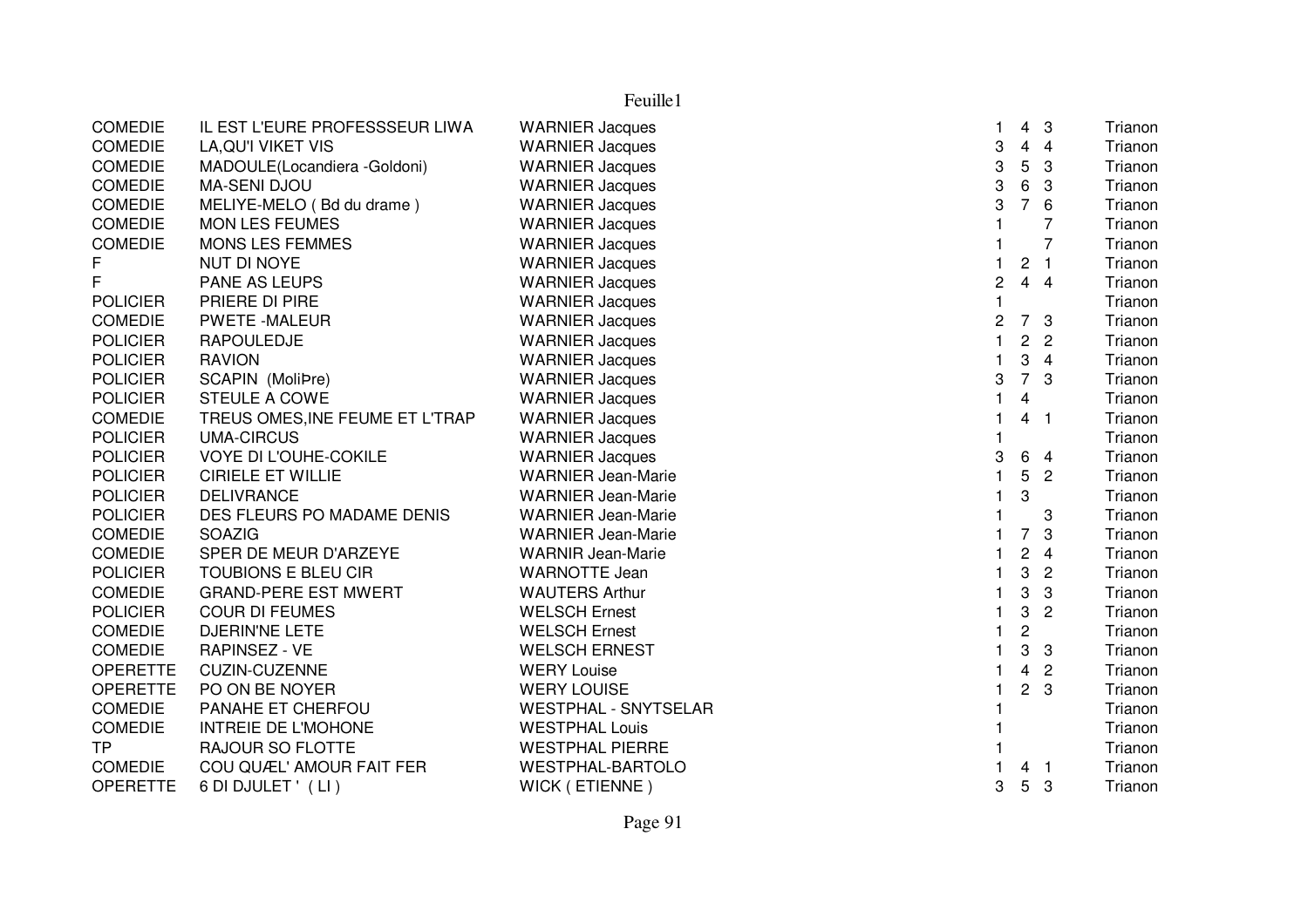| Feuille1        |                                |                            |                                         |                 |                |         |
|-----------------|--------------------------------|----------------------------|-----------------------------------------|-----------------|----------------|---------|
|                 | <b>VOYEDJE A ATHENE (LI)</b>   | WICK (ETIENNE)             | 3                                       |                 |                | Trianon |
| <b>COMEDIE</b>  | <b>CALMOUSEDJE AMON CABU</b>   | <b>WICK E -NEUVILLE S.</b> | 3                                       |                 | 5 <sub>3</sub> | Trianon |
|                 | CINSE D'AL BLANKE CREU         | <b>WICK Etienne</b>        | 3                                       |                 |                | Trianon |
|                 | MACRALE FET D'SES ERS          | <b>WICK Etienne</b>        | 3                                       |                 |                | Trianon |
|                 | MANEDJE DI SOT                 | <b>WICK Etienne</b>        | 3                                       |                 |                | Trianon |
| <b>COMEDIE</b>  | MERE OU L'FEYE                 | <b>WICK Etienne</b>        | $\mathbf{1}$                            | 3               | $\overline{2}$ | Trianon |
| <b>COMEDIE</b>  | PWETE MA SEREYE                | <b>WICK Etienne</b>        | 1                                       | 4               | $\overline{2}$ | Trianon |
| <b>POLICIER</b> | ONK OU L'AUTE                  | <b>WIESEN HENRI</b>        | 3                                       | $5\phantom{.0}$ | $\overline{2}$ | Trianon |
| <b>POLICIER</b> | ON Z' A SOVINT MESAY ONK DI L' | WIKET - WISSEN H           | 3                                       | $5\phantom{.0}$ | $\overline{2}$ | Trianon |
| <b>COMEDIE</b>  | MONCHEU L'INVENTEUR            | <b>WIKET-MIDROLET</b>      |                                         | 6               |                | Trianon |
| <b>COMEDIE</b>  | PECHI RACH' TE                 | <b>WILLEMS - BAUWENS</b>   |                                         |                 |                | Trianon |
| <b>COMEDIE</b>  | TOURCIVEUX (LES)               | <b>WILLEMS - BAUWENS</b>   |                                         |                 |                | Trianon |
| $\mathbf{1}$    | NOVEL AN                       | <b>WILLEMS JOSEPH</b>      |                                         |                 |                | Trianon |
| <b>COMEDIE</b>  | OPINION DA GETROU              | <b>WILLEMS JOSEPH</b>      | 1                                       |                 | $1 \quad 1$    | Trianon |
| <b>COMEDIE</b>  | TESTAMINT (LI)                 | WILLEMS (JOSEPH)           | 3                                       |                 | 5 <sub>1</sub> | Trianon |
| <b>COMEDIE</b>  | APRES SOPE                     | <b>WILLEMS Joseph</b>      |                                         |                 |                | Trianon |
| <b>COMEDIE</b>  | <b>CHIRIPE</b>                 | <b>WILLEMS Joseph</b>      |                                         |                 |                | Trianon |
| <b>COMEDIE</b>  | <b>DEUX GOSSES</b>             | <b>WILLEMS Joseph</b>      | $\overline{c}$                          |                 |                | Trianon |
| <b>COMEDIE</b>  | NANETTE ET SIMON               | <b>WILLEMS Joseph</b>      | $\mathbf{1}$                            |                 | 3 <sub>2</sub> | Trianon |
| S               | PONE ET DJOYE                  | <b>WILLEMS JOSEPH</b>      |                                         |                 | $1 \quad 1$    | Trianon |
| <b>COMEDIE</b>  | <b>CHAGRIN DA TCHANTCHET</b>   | WILLEMS-BAUWENS            | 2                                       |                 |                | Trianon |
| <b>COMEDIE</b>  | <b>GRANDIVEUX</b>              | WILLEMS-BAUWENS            | $\mathbf{1}$                            |                 |                | Trianon |
| <b>COMEDIE</b>  | <b>JOUWEUX D' TOURS</b>        | <b>WILLEMS-BAUWENS</b>     |                                         |                 |                | Trianon |
| <b>POLICIER</b> | <b>VICAREYE</b>                | WILMART (JEAN)             | $\begin{array}{c}\n2 \\ 2\n\end{array}$ |                 | 3 <sub>3</sub> | Trianon |
| <b>POLICIER</b> | <b>VREYE BONEUR (LI)</b>       | WILMART (JEAN)             | 3                                       |                 | 5 <sub>3</sub> | Trianon |
| <b>POLICIER</b> | <b>DESTINEYE</b>               | <b>WILMART Jean</b>        | $\overline{c}$                          | $\mathbf{3}$    | $\overline{c}$ | Trianon |
| <b>POLICIER</b> | <b>DUWER KIMANDE</b>           | <b>WILMART Jean</b>        | $\overline{c}$                          | $\overline{2}$  | $\overline{c}$ | Trianon |
| <b>COMEDIE</b>  | MAITRESSE FEUMME               | <b>WILMART Jean</b>        |                                         | 3               | $\overline{2}$ | Trianon |
| <b>POLICIER</b> | <b>MAME</b>                    | <b>WILMART Jean</b>        |                                         | $\mathbf{1}$    | $\overline{2}$ | Trianon |
| <b>POLICIER</b> | <b>PAPA</b>                    | <b>WILMART JEAN</b>        |                                         | $\overline{2}$  | $\blacksquare$ | Trianon |
|                 | <b>PAREUSE</b>                 | <b>WILMART JEAN</b>        |                                         | $\mathbf{1}$    | $\blacksquare$ | Trianon |
|                 | <b>RAVIKEDJE</b>               | <b>WILMART JEAN</b>        | 3                                       | 6               | 3              | Trianon |
| <b>POLICIER</b> | A FOND DE PUS'à à              | WIM G. - DUCHATTO          | 3                                       | 3               | $\overline{2}$ | Trianon |
| <b>COMEDIE</b>  | <b>ITALIENNE</b>               | WINAND LÚonard             | 3                                       | 7 <sup>7</sup>  | $\overline{4}$ | Trianon |
| <b>OPERETTE</b> | MIRAKE DI L'EFANT              | WINAND LÚonard             | 3                                       | 5               | 3              | Trianon |